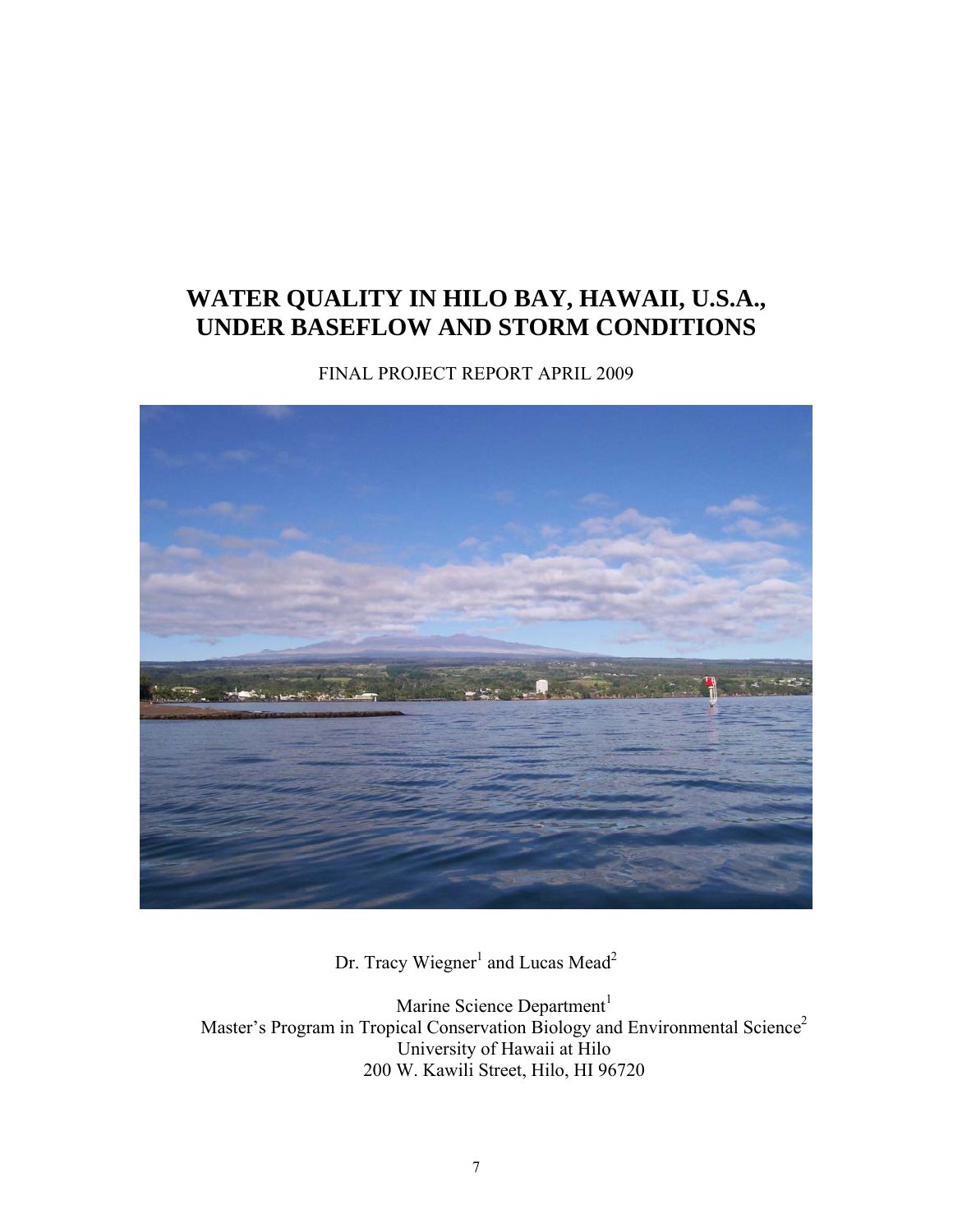## TABLE OF CONTENTS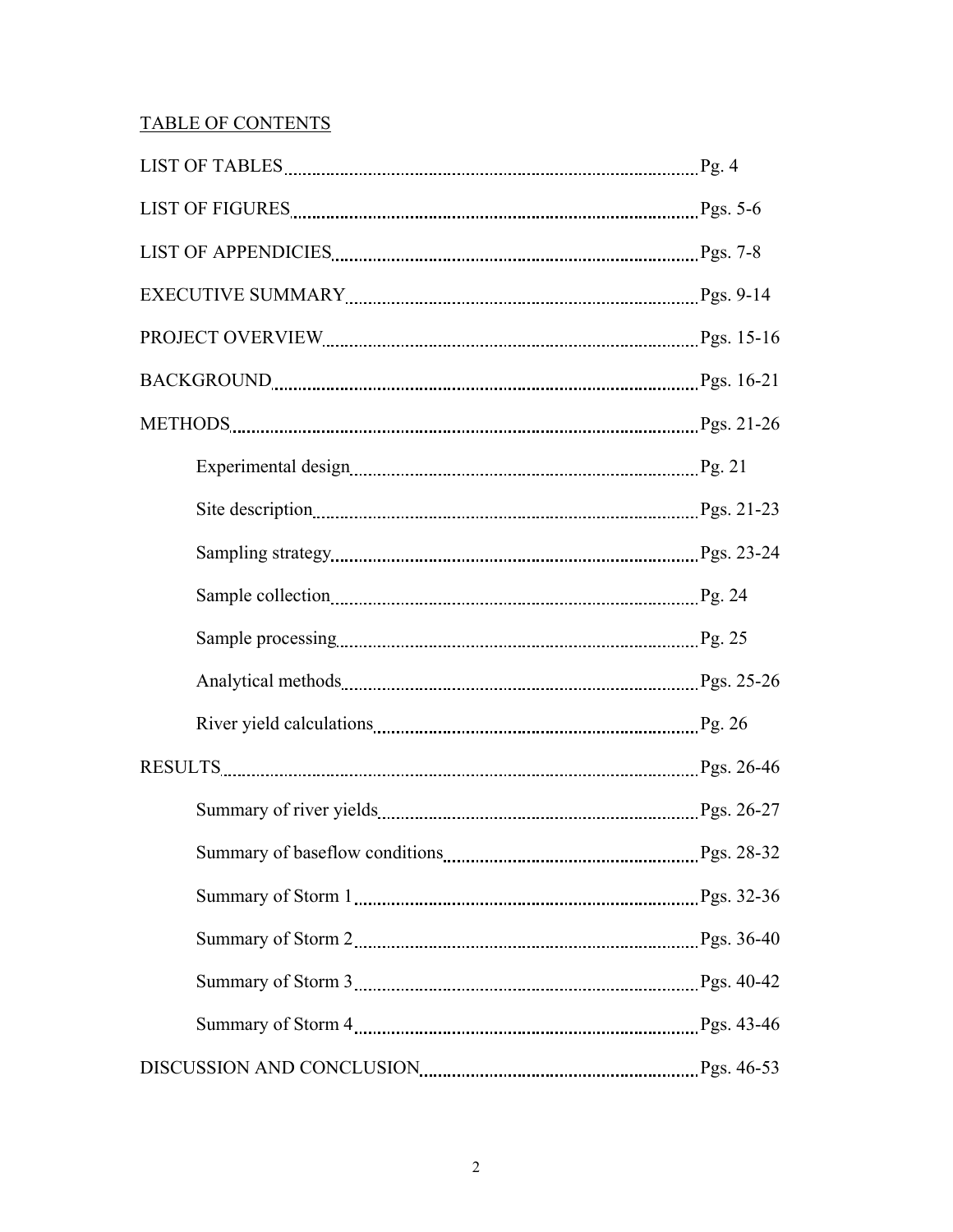| Pgs. 56-59    |
|---------------|
|               |
|               |
| Pgs. $94-135$ |
|               |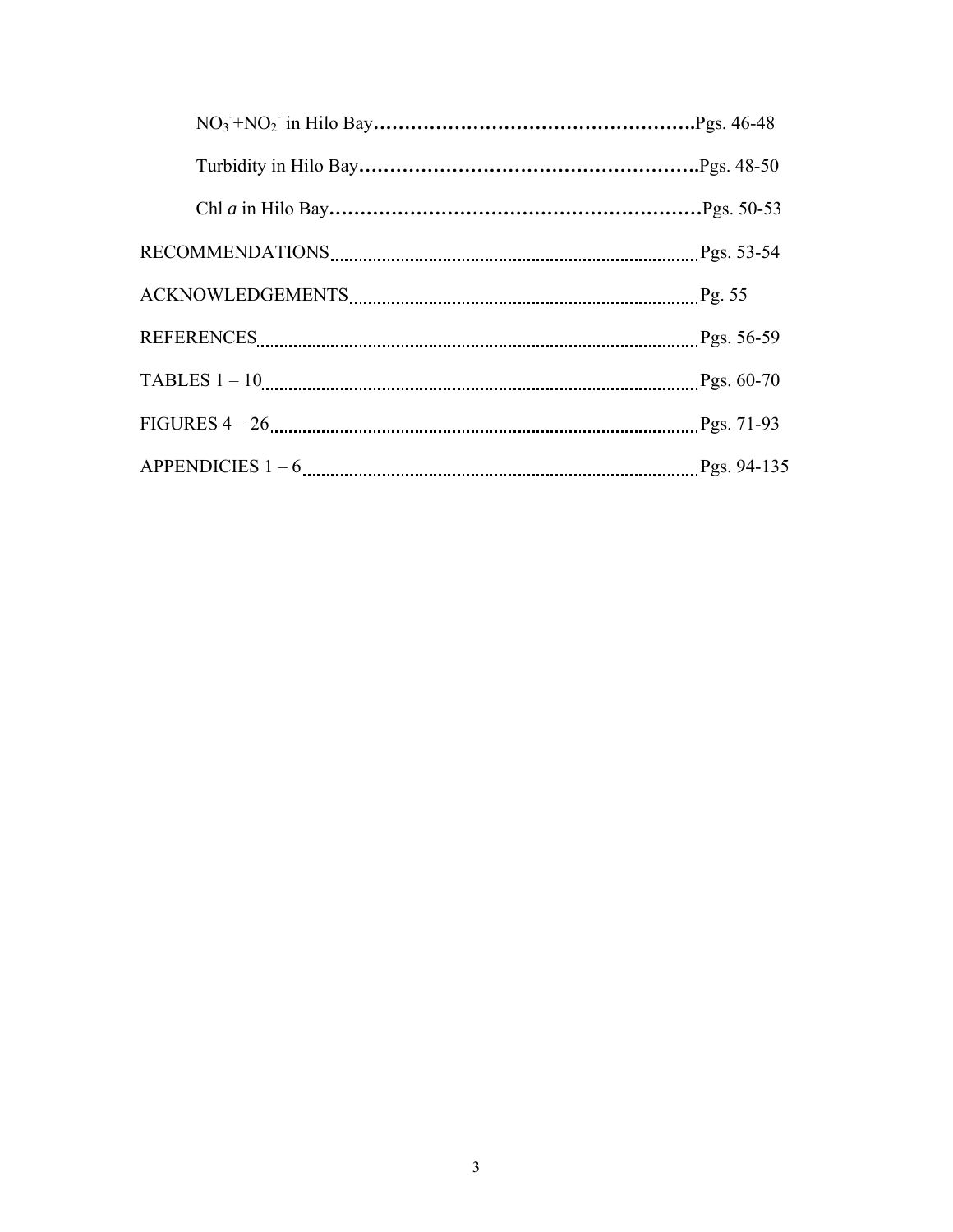## LIST OF TABLES

| Table 1: Characteristics of the Wailuku and Wailoa River watersheds Pg. 60        |  |
|-----------------------------------------------------------------------------------|--|
|                                                                                   |  |
|                                                                                   |  |
|                                                                                   |  |
|                                                                                   |  |
| Table 6: Baseflow chemical and biological measurements at all stations Pgs. 65-66 |  |
|                                                                                   |  |
| Table 8: Storm 2 chemical and biological measurements at all stations Pg. 68      |  |
| Table 9: Storm 3 chemical and biological measurements at all stations Pg. 69      |  |
| Table 10: Storm 4 chemical and biological measurements at all stations Pg. 70     |  |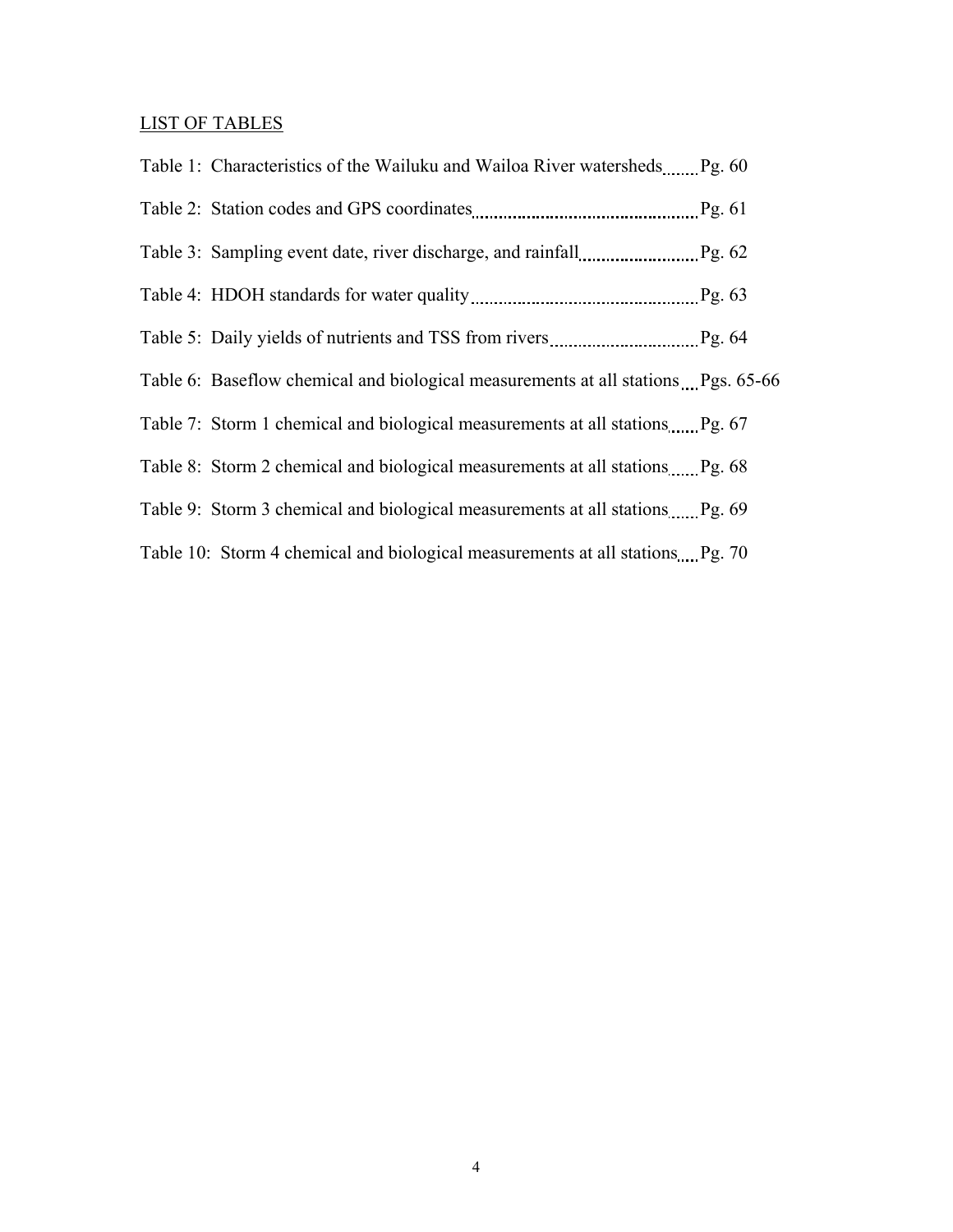## LIST OF FIGURES

| Figure 8: Baseflow $NO_3$ + $NO_2$ at stations S2, S3, S5, S6, C1, and C2, Pg. 75               |  |
|-------------------------------------------------------------------------------------------------|--|
|                                                                                                 |  |
|                                                                                                 |  |
|                                                                                                 |  |
| Figure 12: Storm $1 \text{ NO}_3 + \text{NO}_2$ at stations S2, S3, S5, S6, C1, and C2 Pg. 79   |  |
|                                                                                                 |  |
|                                                                                                 |  |
|                                                                                                 |  |
| Figure 16: Storm $2 \text{ NO}_3 + \text{ NO}_2$ at stations S2, S3, S5, S6, C1, and C2, Pg. 83 |  |
|                                                                                                 |  |
|                                                                                                 |  |
|                                                                                                 |  |
| Figure 20: Storm 3 $NO_3$ + $NO_2$ at stations S2, S3, S5, S6, C1, and C2 Pg. 87                |  |
|                                                                                                 |  |
|                                                                                                 |  |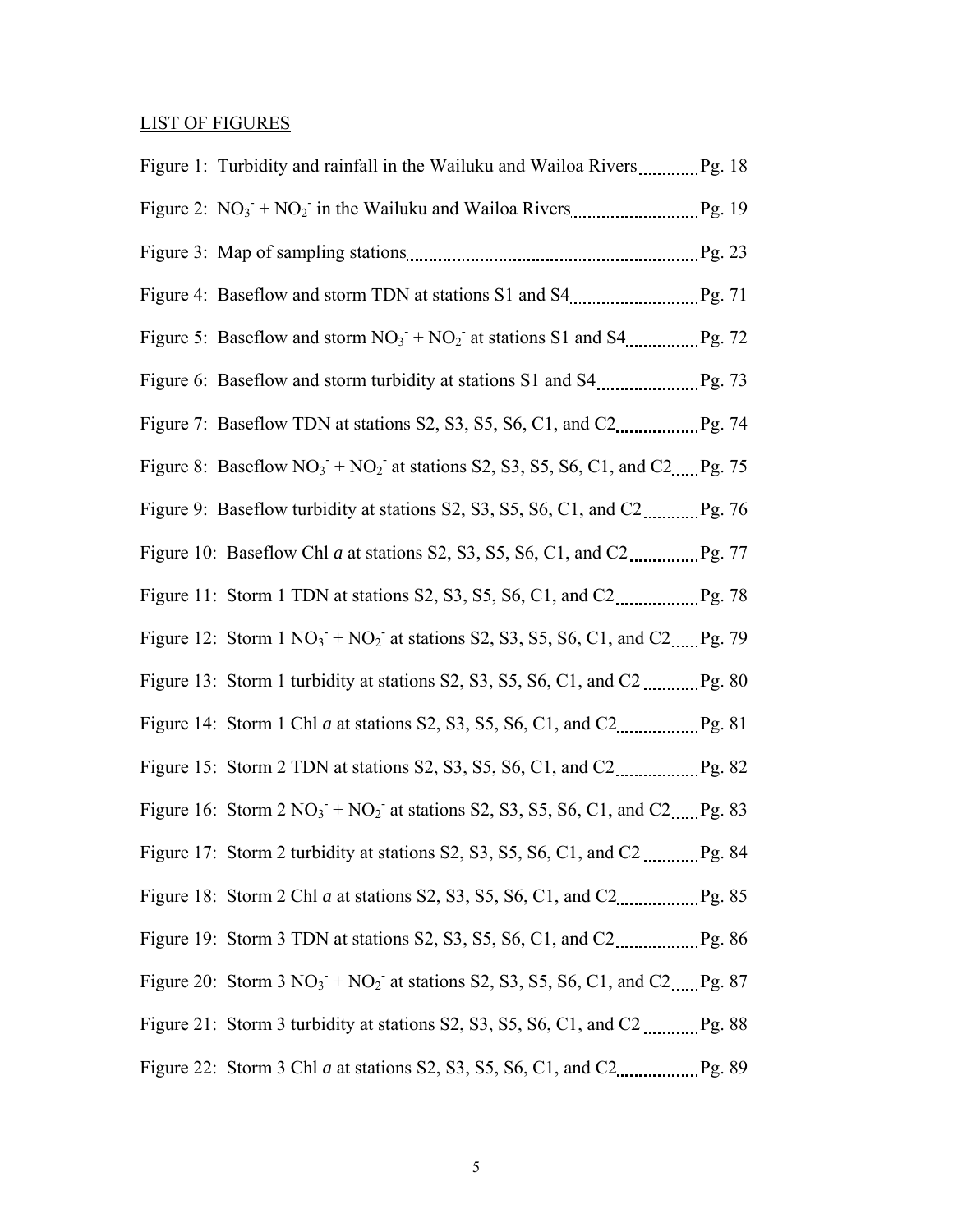| Figure 23: Storm 4 TDN at stations S2, S3, S5, S6, C1, and C2 |  |  | $P_{g.}$ 9 <sup>o</sup> |  |
|---------------------------------------------------------------|--|--|-------------------------|--|
|                                                               |  |  |                         |  |

- Figure 24: Storm  $4 \text{ NO}_3 + \text{NO}_2$  at stations S2, S3, S5, S6, C1, and C2...... Pg. 91
- Figure 25: Storm 4 turbidity at stations S2, S3, S5, S6, C1, and C2  $\ldots$  Pg. 92
- Figure 26: Storm 4 Chl *a* at stations S2, S3, S5, S6, C1, and C2 Pg. 93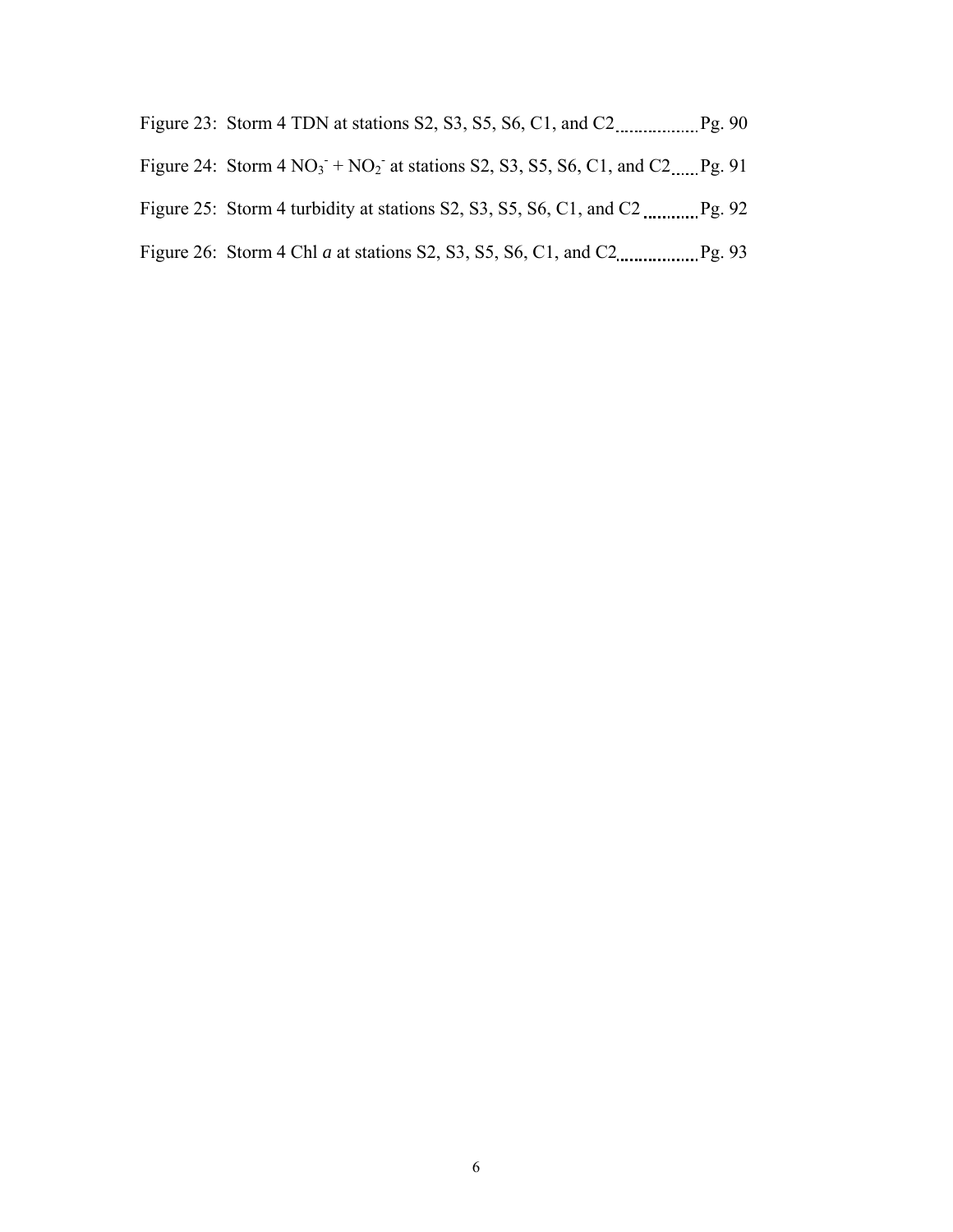#### LIST OF APPENDICIES

Appendix 1: Salinity depth profiles manual entertainment pays. 94-100 Table 11a,b: Baseflow (a) and storm (b) profiles, station  $S2$  *Pg.* 95 Table 12a,b: Baseflow (a) and storm (b) profiles, station  $S3$   $Pg. 96$ Table 13a,b: Baseflow (a) and storm (b) profiles, station  $S_5$  Pg. 97 Table 14a,b: Baseflow (a) and storm (b) profiles, station  $S_6$  Pg. 98 Table 15a,b: Baseflow (a) and storm (b) profiles, station  $C1$  <u>mass</u> 99 Table 16a,b: Baseflow (a) and storm (b) profiles, station  $C2$ ,  $Pg. 100$ 

Appendix 2: Specific conductivity depth profiles **Equilibrium** Pgs. 101-107 Table 17a,b: Baseflow (a) and storm (b) profiles, station  $S2$ ,  $Pg. 102$  Table 18a,b: Baseflow (a) and storm (b) profiles, station S3 Pg. 103 Table 19a,b: Baseflow (a) and storm (b) profiles, station  $S_5$  Pg. 104 Table 20a,b: Baseflow (a) and storm (b) profiles, station  $S_6$  Pg. 105 Table 21a,b: Baseflow (a) and storm (b) profiles, station  $C1$  ..., Pg. 106 Table 22a,b: Baseflow (a) and storm (b) profiles, station  $C2$  *m.m.* Pg. 107

Appendix 3: Temperature depth profiles manual measurement pgs. 108-114 Table  $23a,b$ : Baseflow (a) and storm (b) profiles, station  $S2$  *Pg.* 109 Table 24a,c: Baseflow (a) and storm (b) profiles, station  $S3$  *Pg.* 110 Table  $25a,b$ : Baseflow (a) and storm (b) profiles, station  $S5$   $Pg. 111$ Table 26a,b: Baseflow (a) and storm (b) profiles, station S6 \_\_\_\_\_\_\_\_\_ Pg. 112 Table 27a,b: Baseflow (a) and storm (b) profiles, station  $C1$  <u>mass</u> Pg. 113 Table 28a,b: Baseflow (a) and storm (b) profiles, station  $C2$  *Pg.* 114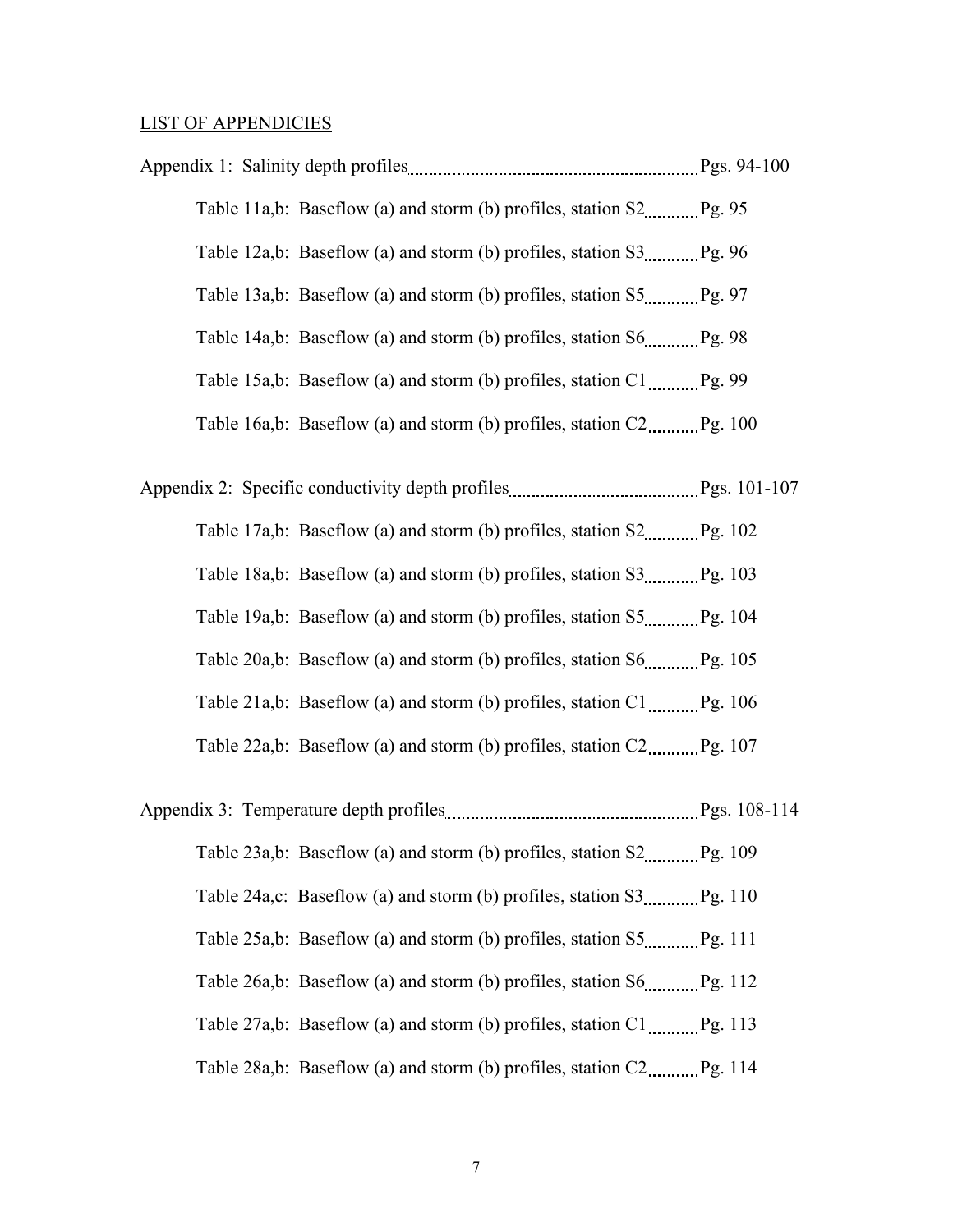- Appendix 4: Dissolved oxygen depth profiles Pgs. 115-121 Table 29a,b: Baseflow (a) and storm (b) profiles, station  $S2$  Pg. 116 Table  $30a,b$ : Baseflow (a) and storm (b) profiles, station  $S3$  *m.m.m.* Pg. 117 Table  $31a,b$ : Baseflow (a) and storm (b) profiles, station  $S5$  *m.m.m.* Pg. 118 Table  $32a,b$ : Baseflow (a) and storm (b) profiles, station  $S_0$  Pg. 119 Table 33a,b: Baseflow (a) and storm (b) profiles, station C1 Pg. 120 Table 34a,b: Baseflow (a) and storm (b) profiles, station  $C2$  Pg. 121
- Appendix 5: Percent oxygen saturation depth profiles Pgs. 122-128 Table  $35a,b$ : Baseflow (a) and storm (b) profiles, station  $S2$  Pg. 123 Table  $36a,b$ : Baseflow (a) and storm (b) profiles, station  $S3$  *minimal* Pg. 124 Table 37a,b: Baseflow (a) and storm (b) profiles, station S5 Pg. 125 Table 38a,b: Baseflow (a) and storm (b) profiles, station  $S_0$  Pg. 126 Table 39a,b: Baseflow (a) and storm (b) profiles, station  $C1$  Pg. 127 Table  $40a,b$ : Baseflow (a) and storm (b) profiles, station  $C2$ ,  $Pg. 128$
- Appendix 6: Light attenuation depth profiles manual enterintently Pgs. 129-135 Table 41a,b: Baseflow (a) and storm (b) profiles, station  $S2$  *Pg.* 130 Table  $42a,b$ : Baseflow (a) and storm (b) profiles, station  $S3$  *Pg.* 131 Table  $43a,b$ : Baseflow (a) and storm (b) profiles, station  $S_1$  Pg. 132 Table  $44a,b$ : Baseflow (a) and storm (b) profiles, station  $S6$  mass  $Pg$ . 133 Table  $45a,b$ : Baseflow (a) and storm (b) profiles, station  $C1$  ............ Pg. 134 Table 46a,b: Baseflow (a) and storm (b) profiles, station  $C2$  *Pg.* 135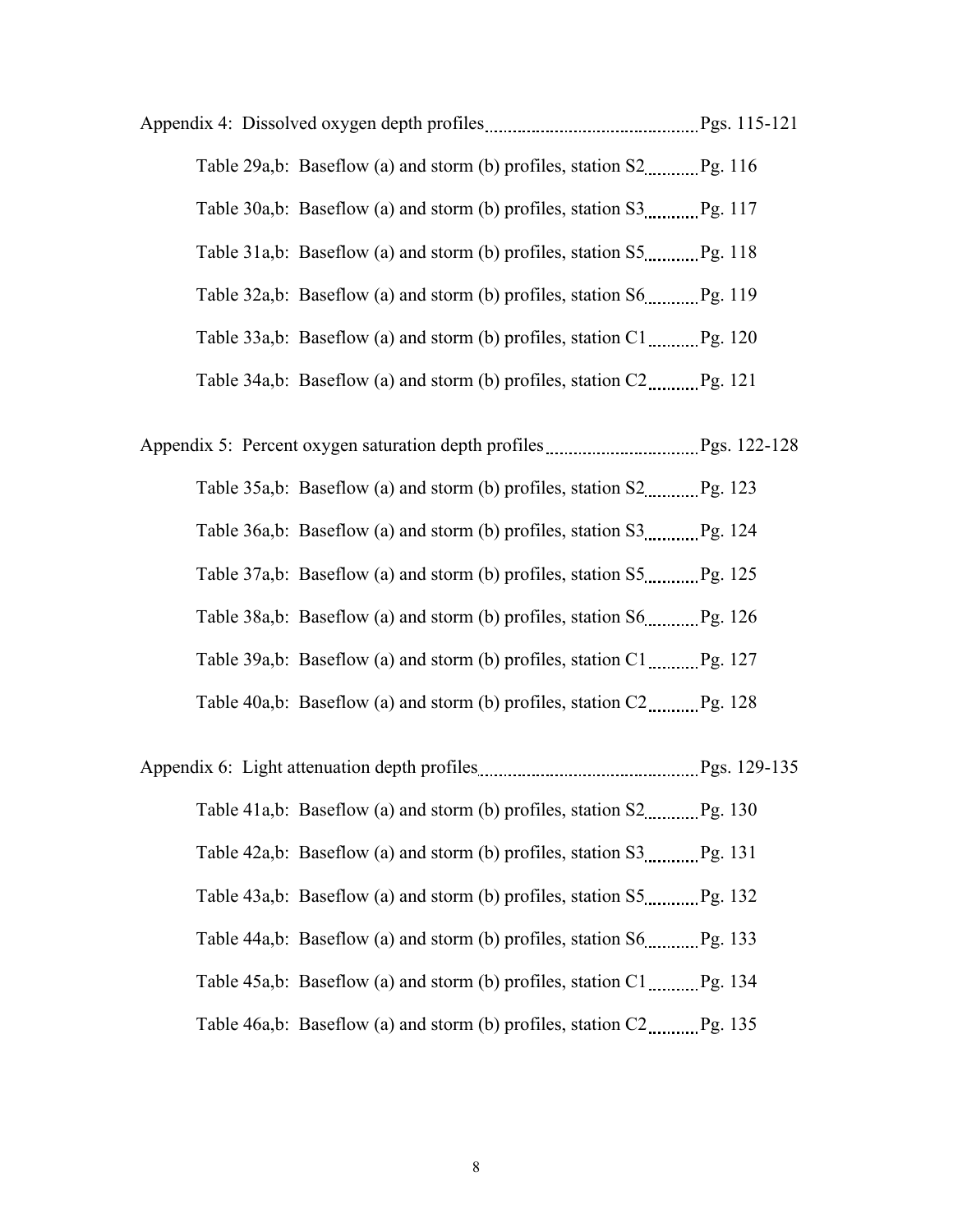### **EXECUTIVE SUMMARY**

Hilo Bay waters have exceeded state water quality standards since the late 1970s for nutrients, turbidity, and fecal bacteria indicators and were formally included on the United States Environmental Protection Agency's (USEPA) 303(d) list of impaired water bodies in 1998. It has long been suspected that Hilo Bay's breakwater reduces water circulation and increases the residence time of pollutants inside the Bay. This public perception and the listing of Hilo Bay on the USEPA's 303(d) list contribute to the fact that only 10% of the people who use Hilo Bay's beach actually swim there.

These conditions in Hilo Bay led former Mayor Harry Kim to contact the U.S. Army Corps of Engineers (USACE) in January, 2005, and request assistance to "improve the water quality and circulation of Hilo Bay." USACE proposed and agreed to develop a computer circulation model to investigate whether modifications to the breakwater "or other alternatives will improve the water quality" of Hilo Bay. However, their original plans did not include measuring water quality parameters (nutrients, turbidity) within the Bay under different conditions [non-storm (baseflow) vs. storm]. University of Hawaii at Hilo (UHH) Marine Science Department agreed to collaborate with Hawaii County in conjunction with USACE to collect essential water quality data that would: 1) allow for a better understanding of the relationship between water quality and circulation within Hilo Bay, and 2) be used in the USACE computer model to accurately assess whether potential modifications to the breakwater would improve water quality.

To accomplish these goals, UHH Marine Science Department collected water samples from the Wailuku and Wailoa Rivers, as well as from Hilo Bay (both inside and outside the breakwater) under baseflow and storm conditions from January 2007 through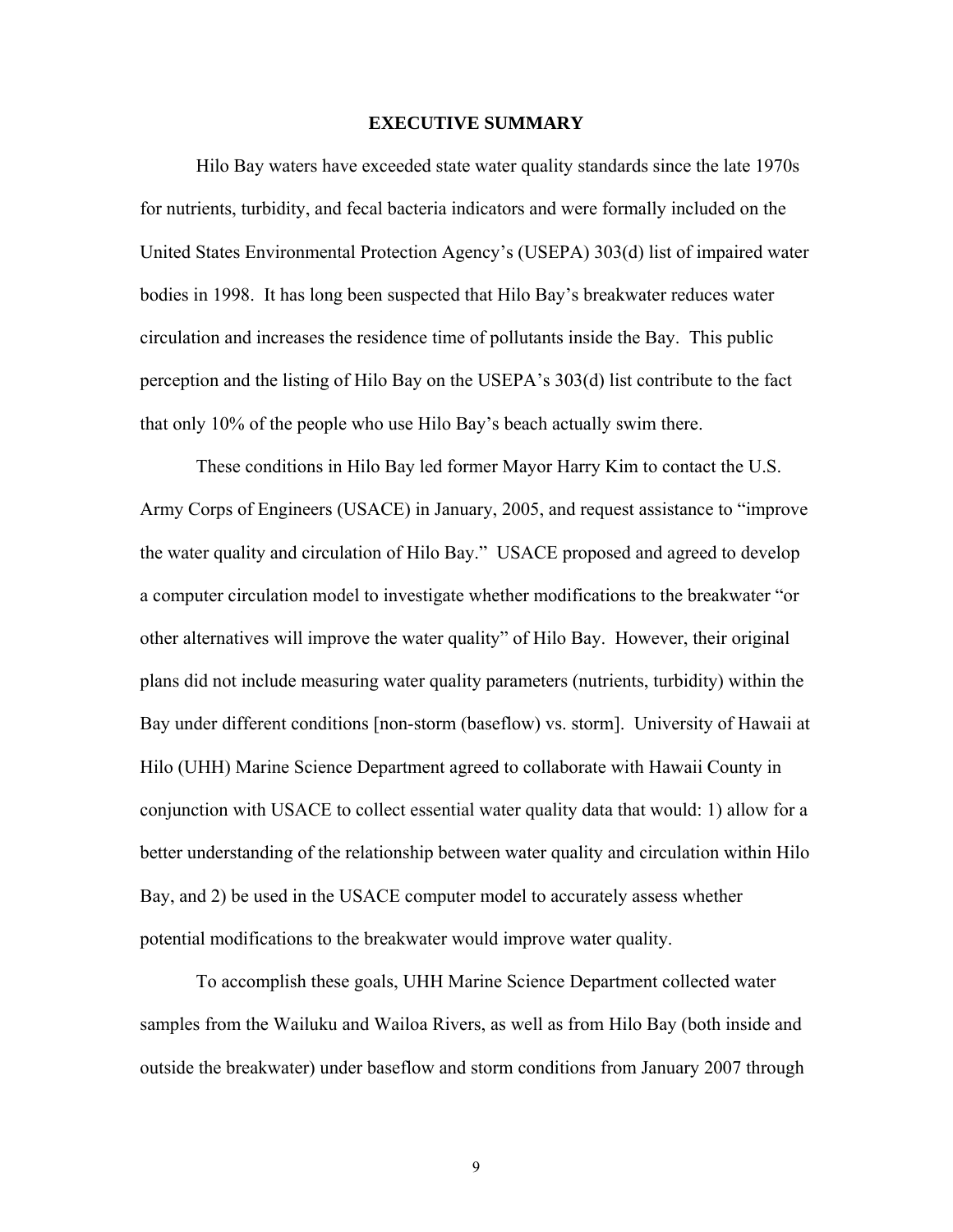February 2008. Water samples were analyzed for total dissolved nitrogen (TDN), ammonium (NH<sub>4</sub><sup>+</sup>), nitrate plus nitrite (NO<sub>3</sub><sup>+</sup> NO<sub>2</sub><sup>\*</sup>), total dissolved phosphorus (TDP), phosphate  $(PO<sub>4</sub><sup>3</sup>)$ , silicic acid (H<sub>4</sub>SiO<sub>4</sub>), dissolved organic carbon (DOC), total suspended solids (TSS), particulate carbon (PC), particulate nitrogen (PN), turbidity, pH, and chlorophyll *a* (Chl *a*). Additionally, at all stations within Hilo Bay, depth profiles of salinity, specific conductivity, temperature, dissolved oxygen concentration, and percent dissolved oxygen saturation, as well as light attenuation were measured. To assess and compare inputs from the Wailuku and Wailoa Rivers to Hilo Bay under these different conditions, instantaneous yields were calculated for nutrients and TSS.

Of the parameters measured in this study,  $NO_3 + NO_2$ , turbidity, and Chl *a* were more closely examined for this report. We focused on these parameters because they have been either documented or suspected to exceed the Hawaii Department of Health's (HDOH) water quality standards and have contributed to Hilo Bay's listing on the USEPA's 303(d) list. Additionally, changes in either  $NO<sub>3</sub> + NO<sub>2</sub>$  and/or turbidity affect Chl *a* concentrations, a proxy for algal biomass and a parameter often used to assess whether a biological response to pollution inputs in estuaries is occurring.

The highest  $NO_3$ <sup>+</sup> $NO_2$ <sup>-</sup> concentrations measured in Hilo Bay were following storms, and under these conditions,  $NO<sub>3</sub> + NO<sub>2</sub>$  concentrations consistently exceeded HDOH's standards. Across all stations sampled,  $NO_3 + NO_2$  concentrations were  $\sim 1.5$ times higher following storms than during baseflow conditions. Under storm conditions, the largest surface water source of  $NO<sub>3</sub> + NO<sub>2</sub>$  to Hilo Bay was from the Wailoa River and the highest  $NO_3 + NO_2$  concentrations in the Bay were measured within the Wailoa River plume. This pattern was also observed during baseflow conditions, where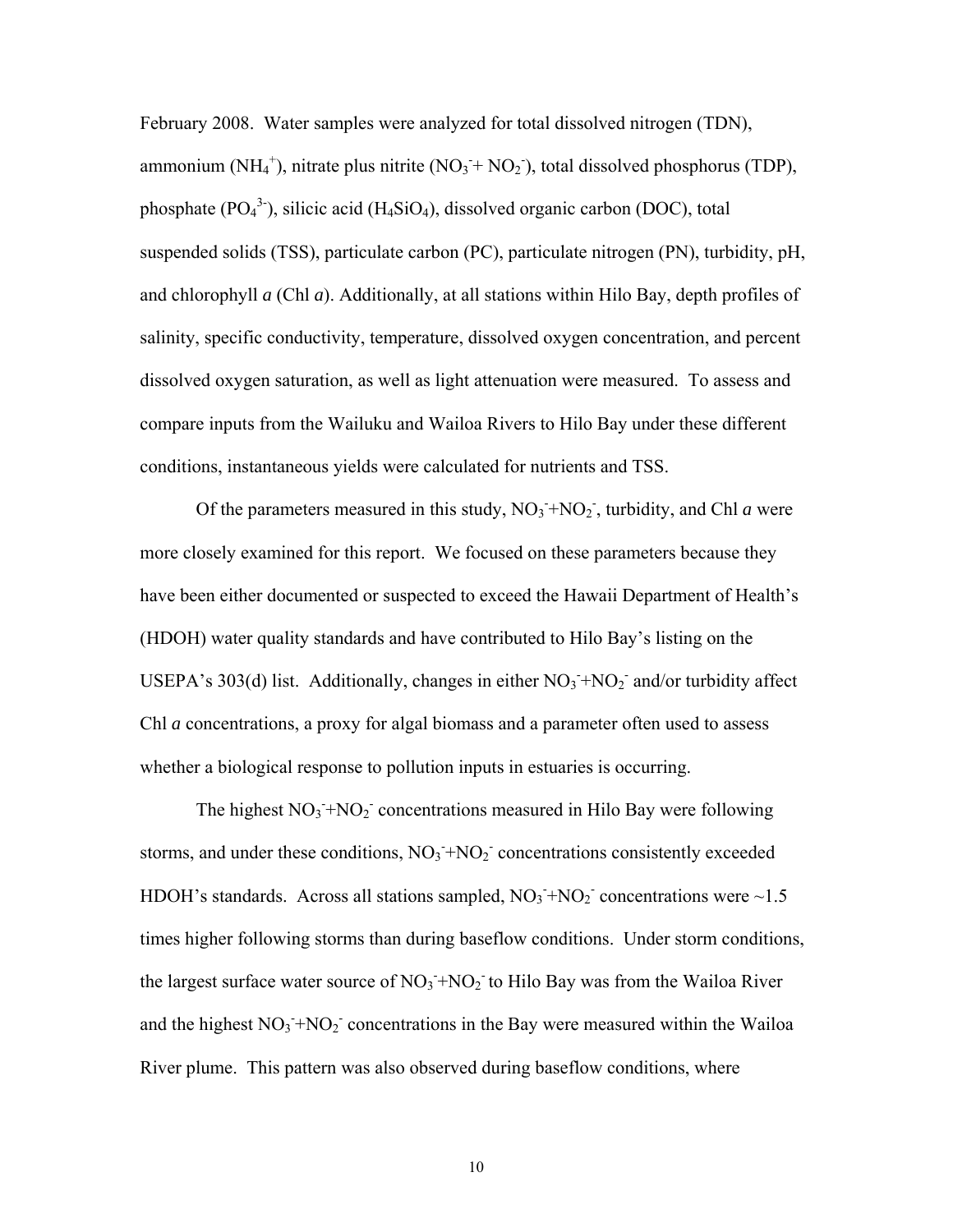instantaneous  $NO_3$ <sup>+</sup> $NO_2$ <sup>-</sup> yields were 18 times greater from the Wailoa River than from the Wailuku River, and  $NO_3 + NO_2$  concentrations within the Wailoa River plume were consistently higher than those measured within the Wailuku River plume and at stations outside of the breakwater.

The high  $NO_3 + NO_2$  concentrations measured in the Wailoa River and its plume in Hilo Bay most likely stem from the land use within this watershed. Approximately 15% of the Wailoa River's drainage area is comprised of low- and high-intensity development and agriculture as compared to  $\sim$ 1% for the Wailuku River's watershed. Cesspools and septic tanks are likely the dominant sources of  $NO<sub>3</sub> + NO<sub>2</sub>$  to the Wailoa River, as only 30 to 40% of Hilo is connected to the sewer line, and the majority of homes are located within this watershed. Other possible anthropogenic sources of  $NO<sub>3</sub>$  $+NO<sub>2</sub>$  include livestock waste and fertilizers from agricultural lands, although contributions from these sources are likely small as the extent and intensity of agricultural activities are relatively low in this watershed.

Similar to the  $NO_3$ <sup>+</sup> $NO_2$ <sup>-</sup> concentrations, turbidity levels were greatest in Hilo Bay following storms. Under these conditions, turbidity levels consistently exceeded HDOH's standards. The largest surface water source of turbidity to Hilo Bay during storms was the Wailuku River and the highest turbidity levels were measured within the Wailuku River plume. In contrast, during baseflow conditions, turbidity levels were comparable between the Wailuku and Wailoa River plumes in Hilo Bay and were lower than HDOH's embayment standard. Turbidity levels in Hilo Bay were also consistently higher inside the breakwater than outside during both storm and baseflow conditions, with the greatest differences observed during storms.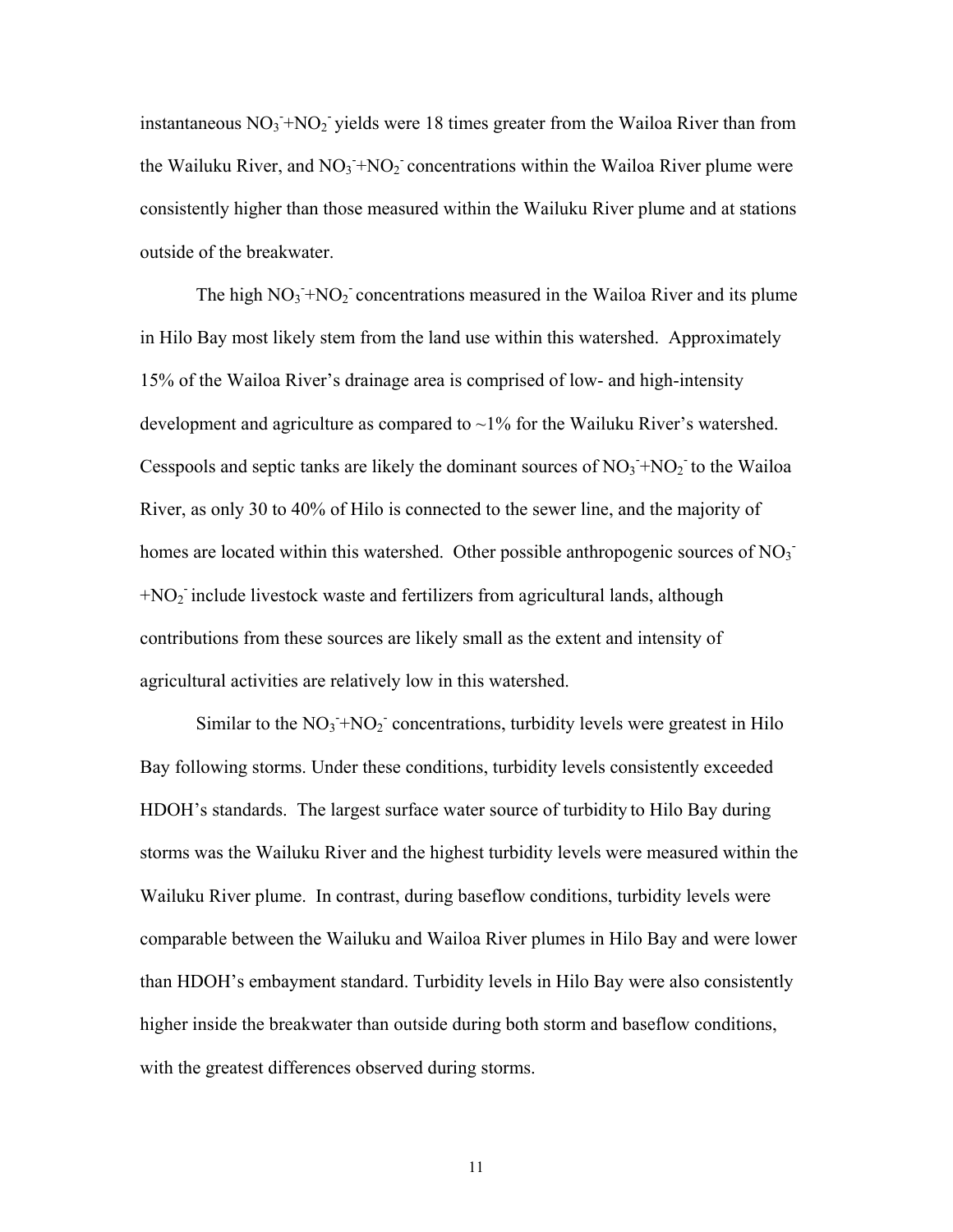Our study shows that turbidity levels in Hilo Bay are significantly correlated to the Wailuku River's discharge and are affected by the presence of the breakwater. High turbidity levels in the Wailuku River most likely stem from the watershed's high relief and its greater percentage of barren land compared to the Wailoa River's watershed. Additionally, the higher turbidity inside the breakwater suggests that the breakwater acts as a partial barrier that prevents particles from being rapidly flushed outside of the Bay. However, within three days following peak storm discharge from the Wailuku River, turbidity levels inside Hilo Bay dropped below HDOH's embayment standards, suggesting that suspended sediments were rapidly exported out of the Bay and/or settled to the seafloor.

In contrast to  $NO_3 + NO_2$  and turbidity, Chl *a* concentrations were highest in Hilo Bay during baseflow conditions, particularly during the dry, summer months. The highest Chl *a* concentrations were measured at stations inside the breakwater furthest from the mouths of the Wailuku and Wailoa Rivers. All of the stations sampled inside the breakwater had Chl *a* concentrations that exceeded the HDOH's embayment standard on two up to six of the eight baseflow sampling days in this study. Additionally, the two stations sampled outside the breakwater had concentrations two to three times lower than those measured inside the breakwater, but often higher than HDOH's standard for open coastal waters.

Nutrient availability, warmer water temperatures, and increased water clarity, as well as reduced grazing pressure can result in higher Chl *a* concentrations in coastal waters. Nutrient availability does not appear to be the primary factor limiting algal biomass in Hilo Bay over the annual scale, as nutrient concentrations are highest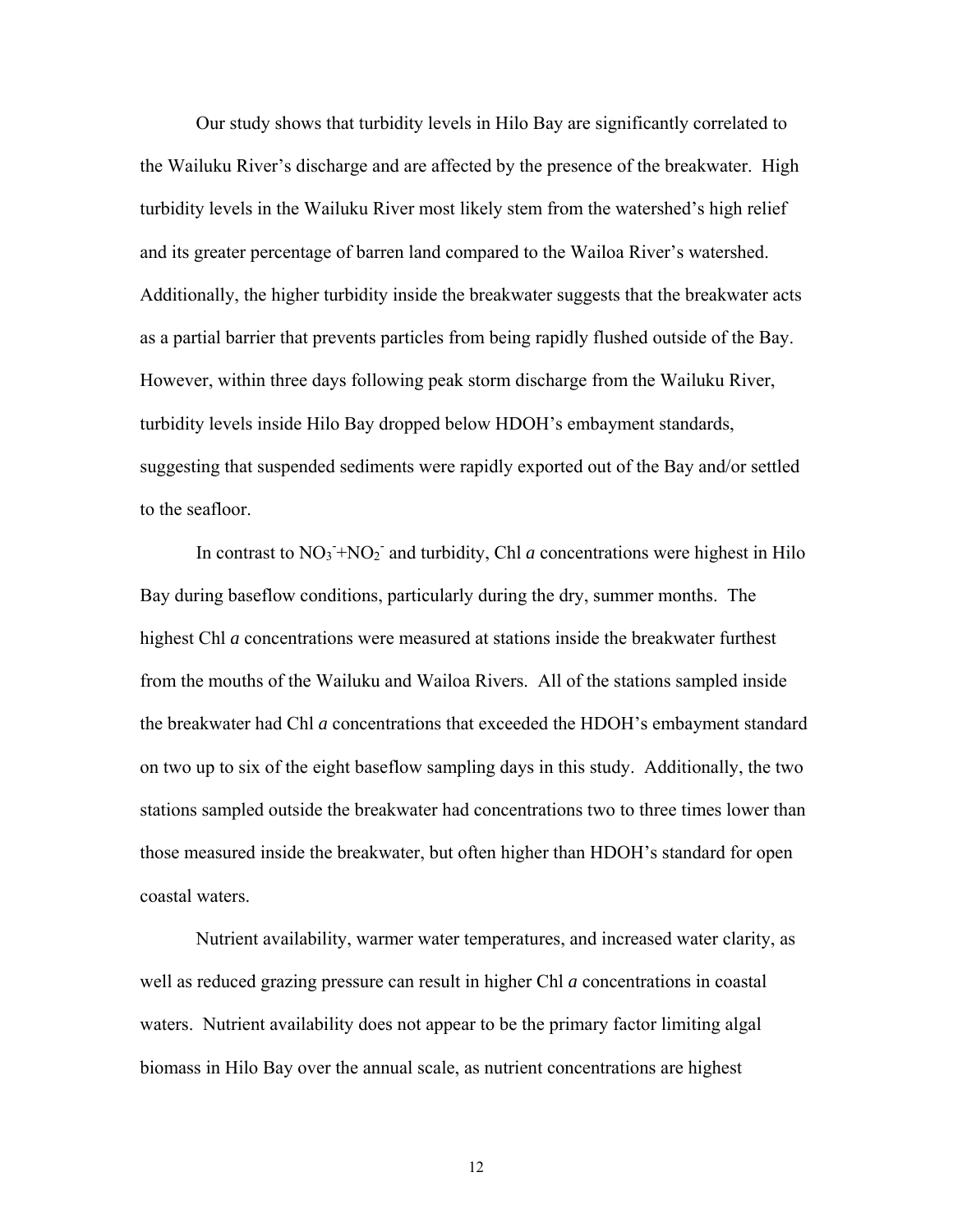following storms when Chl *a* concentrations are lowest. However, nutrient availability does appear to enhance primary production in Hilo Bay, as the highest Chl *a* concentrations were measured within the Wailoa River plume, the region of the Bay with the highest  $NO_3 + NO_2$ <sup>-</sup> concentrations. Probable factors affecting Chl *a* concentrations were water clarity, salinity, and residence time, as the water is less turbid, salinity fluctuations are minimal, and water residence time is longer during baseflow conditions. It is unlikely that grazer abundance limited Chl *a* concentrations during baseflow conditions as water residence time in Hilo Bay was greater and the likelihood that zooplankton would be flushed outside of the Bay was lower.

Following storms, Chl *a* concentrations inside Hilo Bay were 93% lower than those measured during baseflow conditions, often below detection limits and the HDOH's embayment standard. No phytoplankton blooms were detected in Hilo Bay five days after a storm event for the four storms sampled; however, it is possible we may have missed a bloom if it occurred after our sampling effort. Low Chl *a* concentrations in Hilo Bay following storms were most likely a function of the phytoplankton cells being washed out of the Bay, diluted by the increased terrestrial material discharged into the Bay from the Wailuku and Wailoa Rivers, light-limitation from the suspended particles in the water column, and stress from salinity fluctuations.

Our study suggests that of the pollutants we measured,  $NO_3 + NO_2$  is having the greatest impact on Hilo Bay's water quality. The highest  $NO<sub>3</sub> + NO<sub>2</sub>$  concentrations were measured in the Wailoa River and its plume, where they consistently and often exceeded the HDOH standards, respectively. A biological response to these  $NO<sub>3</sub> + NO<sub>2</sub>$  inputs into Hilo Bay does appear to be occurring as the highest Chl *a* concentrations were measured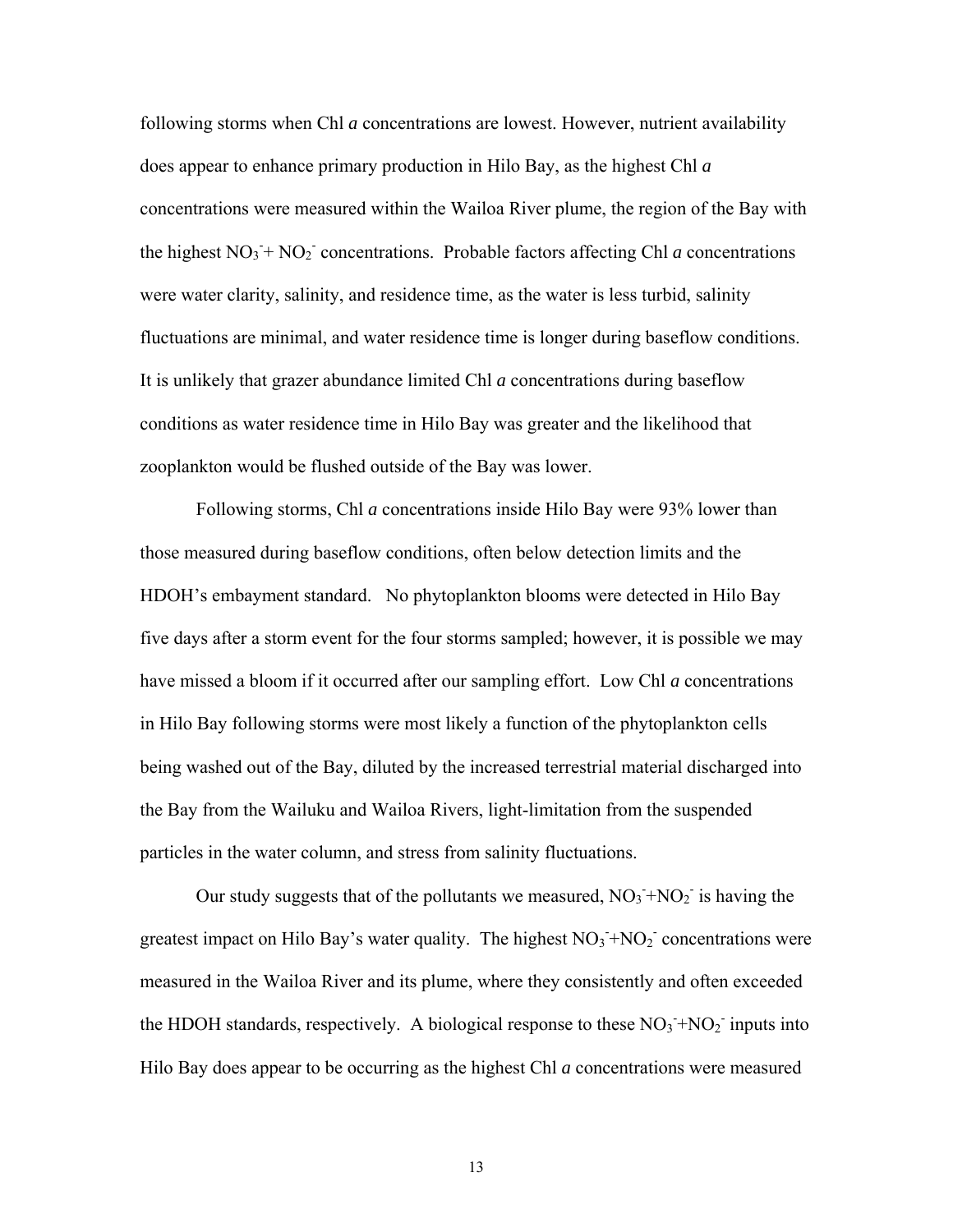within the Wailoa River plume. Unfortunately, the measurements made in our study do not tell us the source(s) of the  $NO_3 + NO_2$ , they only provide information on the region in the watershed from where the  $NO_3$ <sup> $+ NO_2$ </sup> is coming. The most likely source of  $NO_3$ <sup>-</sup>  $+NO<sub>2</sub>$  is from cesspools and septic tanks, as this is the most heavily populated section of Hilo and 60 to 70% of the city is not connected to the sewer line. To determine if sewage is the primary the source of  $NO_3 + NO_2$  entering Hilo Bay from the Wailoa River watershed, further studies are needed measuring chemical tracers of sewage within this watershed and Hilo Bay. With this information, Hawaii County will be better informed of the steps needed to improve the health and water quality of Hilo Bay.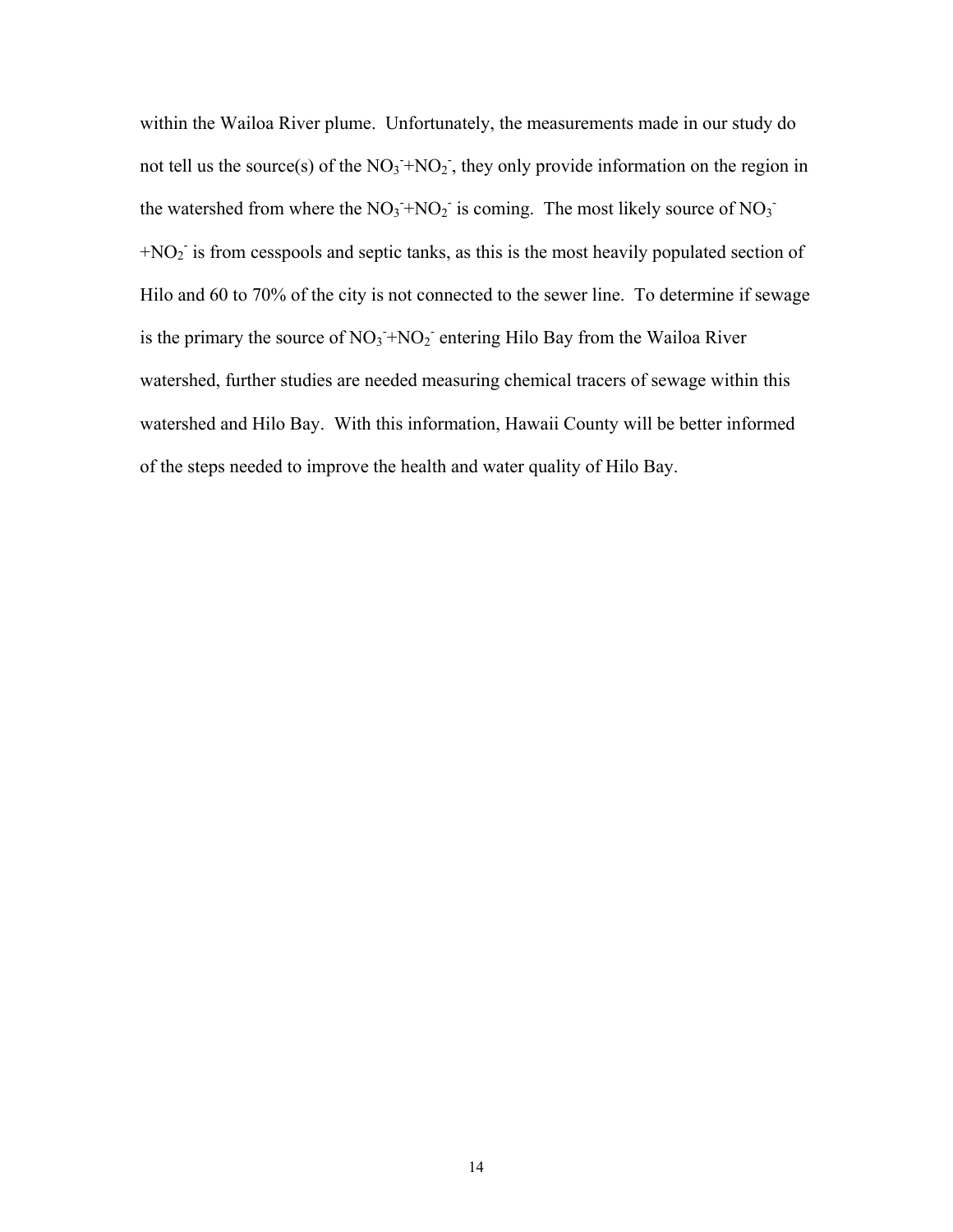#### **PROJECT OVERVIEW**

Hilo Bay waters have exceeded state water quality standards since the late 1970s and were formally included on the United States Environmental Protection Agency's (USEPA) 303(d) list of impaired water bodies in 1998 (Koch et al. 2004). Parameters exceeding standards include turbidity, nutrients, and fecal bacterial indicators. The listing of Hilo Bay for turbidity and nutrients has been determined solely by visual assessment and not by direct measurements of these parameters.

Since Hilo Bay has been designated as an impaired water body by the USEPA, Hawaii County has been committed to improving and restoring its ecosystem and water quality. Correspondence from former Mayor Harry Kim to the Army Corps of Engineers (USACE), dated January 20, 2005, requested assistance to "improve the water quality and circulation of Hilo Bay." It was proposed that USACE develop a computer circulation model to investigate whether modifications to the breakwater "or other alternatives will improve the water quality" of Hilo Bay. The USACE agreed to develop a computer model to assess alternatives to improving water circulation within the Bay (USACE 2009); however, their original plans did not include measuring water quality parameters (turbidity, nutrients) within the Bay under different conditions [non-storm (baseflow) vs. storm]. University of Hawaii at Hilo (UHH) Marine Science Department agreed to collaborate with Hawaii County in conjunction with USACE to collect essential water quality data that would 1) allow for a better understanding of the relationship between water quality and circulation within Hilo Bay, and 2) be used in the USACE computer model to accurately assess whether potential modifications to the breakwater would improve water quality (USACE 2009).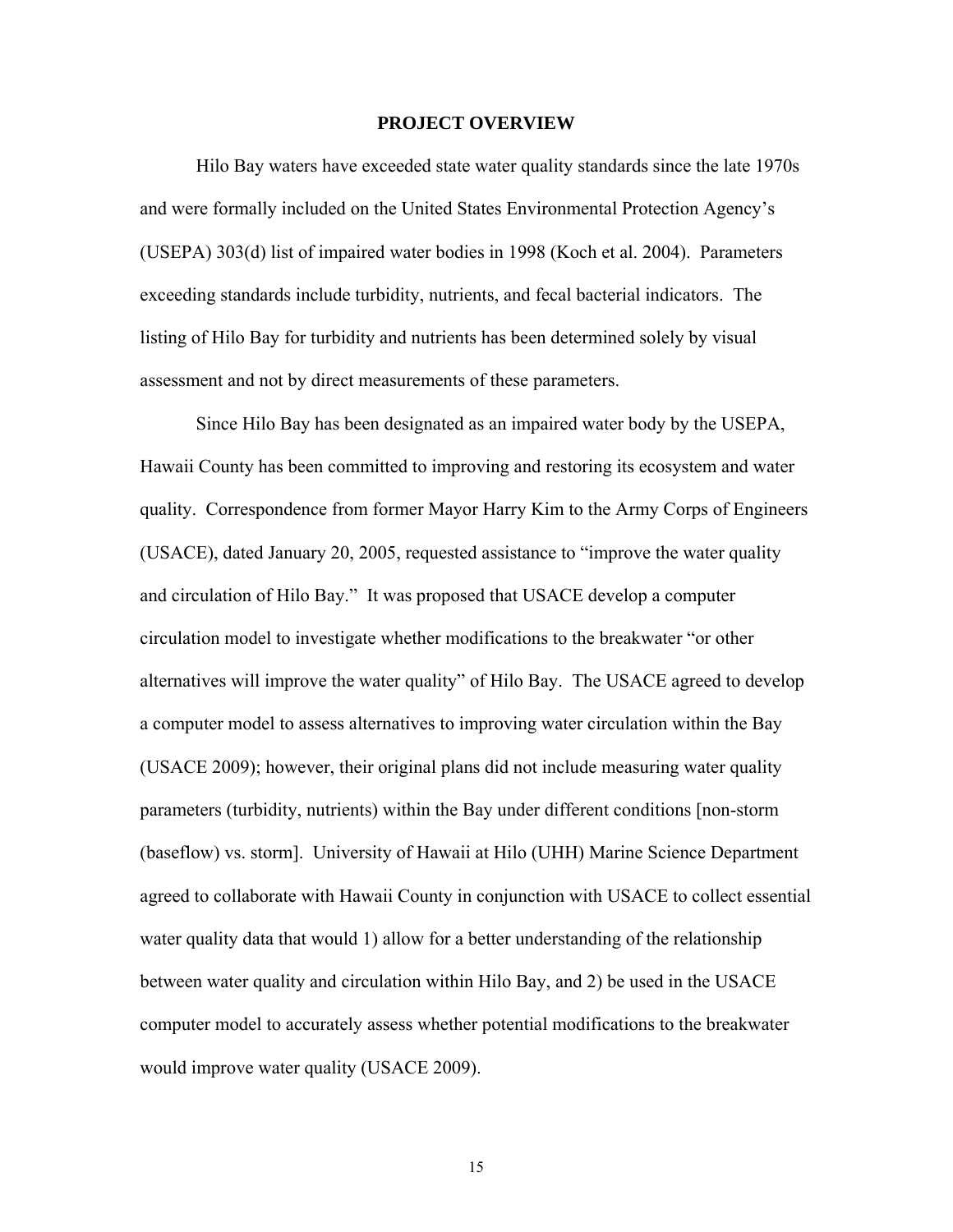It is assumed that if circulation within Hilo Bay is enhanced, water quality will improve; to date, the relationship between circulation and water quality has not been established. More importantly, the source of turbidity, nutrients, and fecal bacterial indicators within the Hilo Bay watershed, as well as, the response of the Bay to these pollutants under base- and stormflow conditions are unknown. The potential effectiveness of remediation actions to improve the Hilo Bay's water quality, like modifying the breakwater, cannot be evaluated without knowledge about how the Bay functions. To understand how Hilo Bay functions as an ecosystem, water quality and circulation data are needed for the Bay, as well as water quality and discharge data for the rivers draining into the Bay. For this project, UHH collected baseline data on suspended sediment and nutrient inputs to Hilo Bay to assess its response to these inputs under baseflow and storm conditions. This information along with USACE circulation data will allow Hawaii County to identify the best and most cost-effective remediation actions to improve Hilo Bay's water quality.

#### **BACKGROUND**

In Hawaii, there is a tremendous economic reliance on the quality and health of coastlines. Hence, it is imperative that the fate and potential impacts of terrestrial inputs to coastal waters are quantified. Hilo Bay is an important wildlife and fishery area (HDOH 2000). It is also one of the longest, most accessible and least used sand beaches on the Island of Hawaii (Hawaii Island Journal 2004). However, only 10% of the people who actually use this beach swim there (USEPA 2002), which stems from the fact that Hilo Bay is thought to suffer from high turbidity and excessive nutrients. In fact, Hilo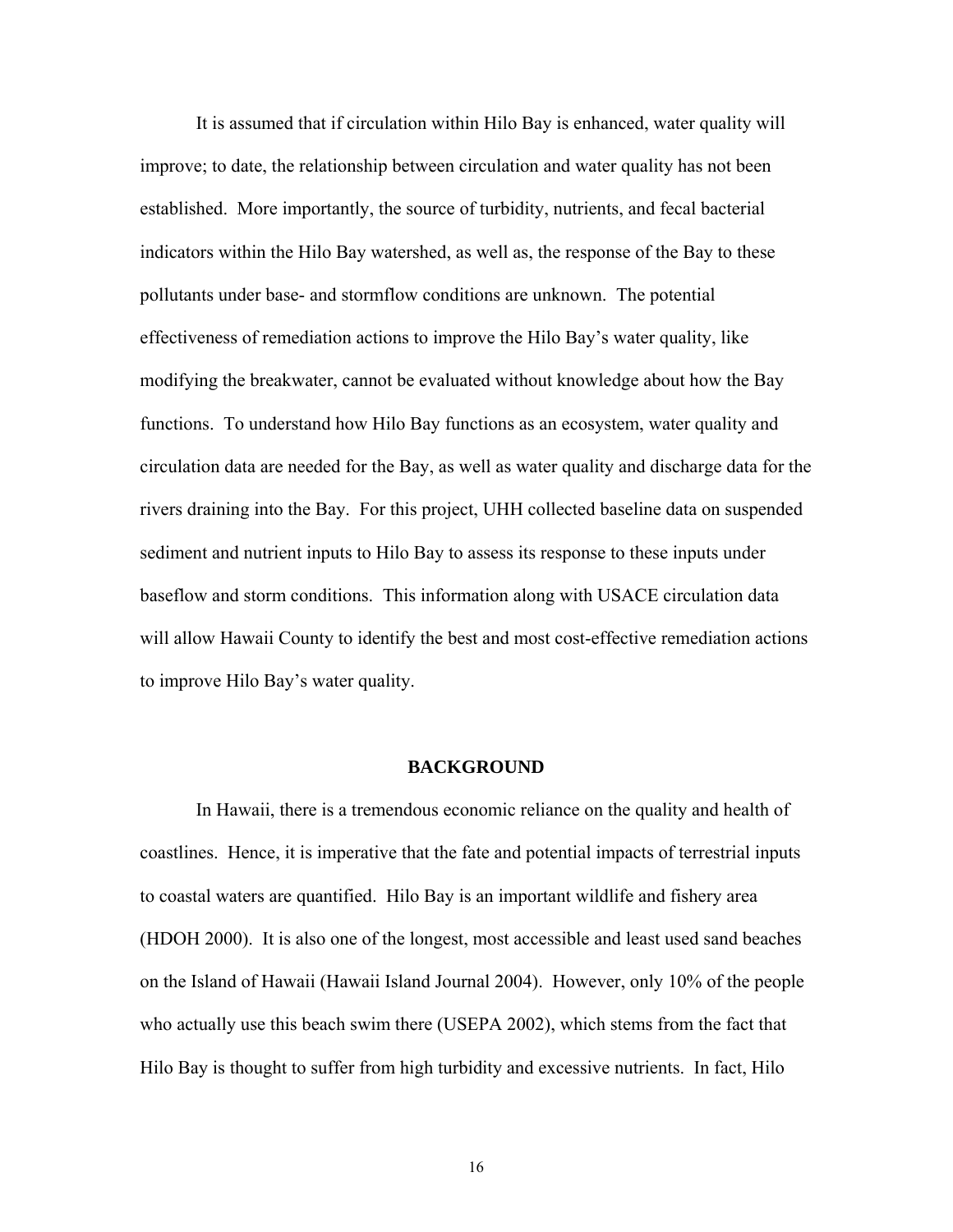Bay has been listed by Hawaii's Department of Health (HDOH) and USEPA as one of the seven most troubled watersheds in the state of Hawaii, having water quality below state and federal standards. Clearly, more information on the water quality of the rivers draining into Hilo Bay, as well as, the Bay itself, is needed for better management of this ecosystem.

Surprisingly, very little water quality data are available for Hilo Bay in contrast to other Hawaiian estuaries like Kaneohe Bay. Reports are scarce and only one peerreviewed paper exists for Hilo Bay (Hallacher et al. 1985). Most water quality data for Hilo Bay are from consultant reports for Environmental Assessments (EA) and Environmental Impact Statements (EIS) from USACE evaluations, and monitoring by HDOH and the United States Geological Survey (USGS) (Silvius et al. 2005). However, these studies were not designed to evaluate how Hilo Bay functions under different conditions (i.e., baseflow vs. storms).

The Hilo Bay watershed has one of the highest precipitation rates on the Hawaiian Islands, ranging from 304.8 cm on the coast to 609.6 cm at the upper elevations annually (Juvik  $\&$  Juvik 1998). Hence, it is no surprise that the amount of freshwater entering Hilo Bay is far greater than any other Hawaiian estuary. Surface waters are primarily discharged into Hilo Bay from the Wailuku and Wailoa Rivers. The Wailuku River is the largest perennial river in the state and the largest source of surface water to Hilo Bay. The average daily flow of water from the Wailuku River into Hilo Bay is 1 million cubic meters (range: 40 thousand - 7 billion  $m^3/d$ ; M & E Pacific 1980). In contrast, the Wailoa River is a groundwater-fed, flood-control channel that discharges into Waiakea Pond prior to entering Hilo Bay. Waiakea Pond is the single largest source of groundwater into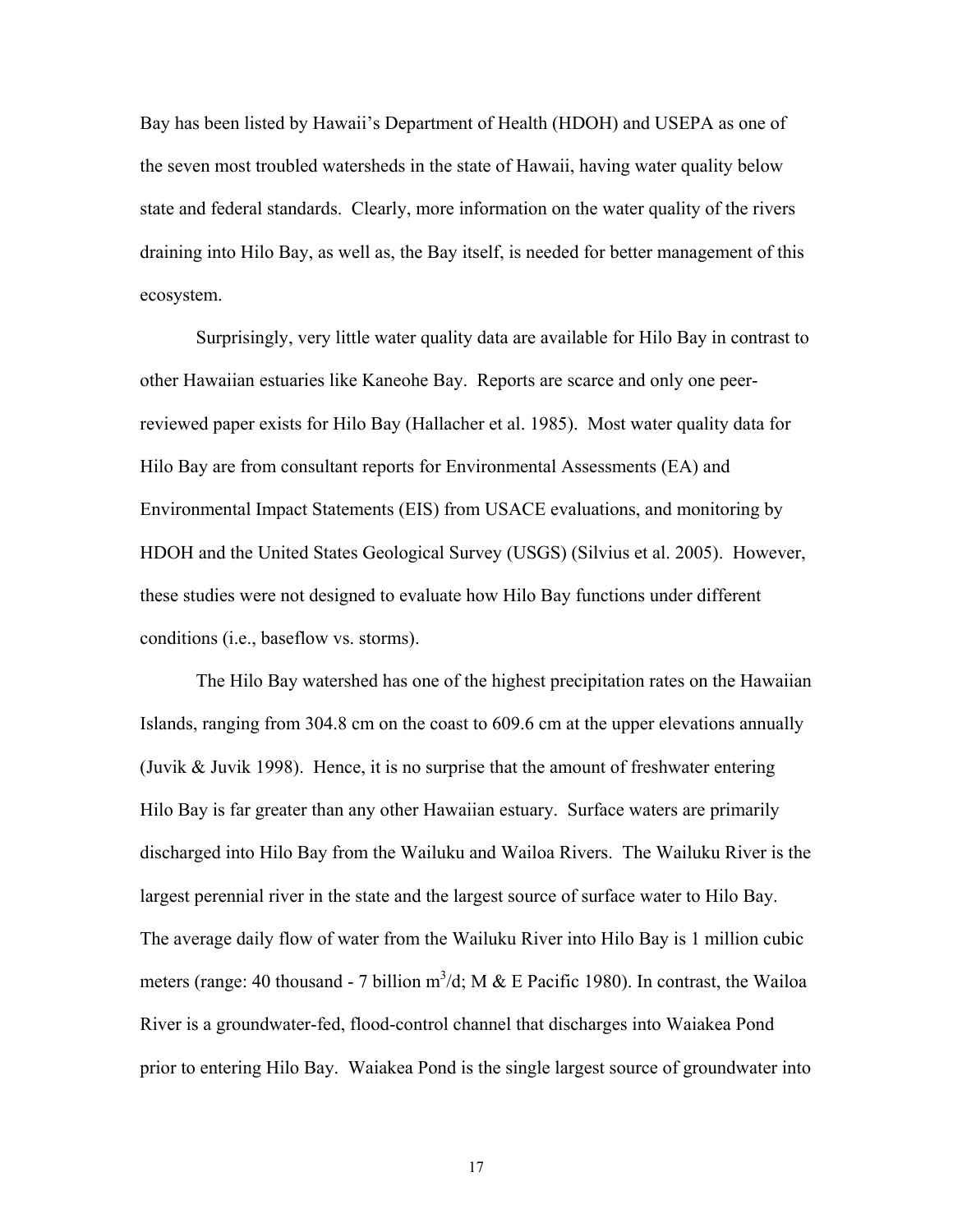Hilo Bay (M  $&$  E Pacific 1980). It is estimated that 1.8 million cubic meters of groundwater enters the Bay from this area daily (M  $\&$  E Pacific 1980). Surprisingly, little is known about the inputs of sediments and nutrients from these rivers. Inputs of sediments and nutrients from the Wailuku River were measured by UHH from 2005 through 2006 (Wiegner et al. in press). From 2003 to 2006, the USGS quantified storm inputs of sediments and nutrients from Waiakea and Alenio Streams (both feed into Wailoa River) to Hilo Bay as a part of HDOH total daily maximum load (TMDL) program (Presley et al. 2007). Response of Hilo Bay to these inputs is presently unknown.



Much of the concern surrounding Hilo Bay's water quality stems from the fact

that Hilo Bay's waters are not clear. High-relief drainage and intense rainfall in Hilo Bay's watershed may

contribute to Figure 1. Comparison of average ( $\pm$ S.E.) turbidity values in the Wailuku and Wailoa Rivers in Hilo, HI, over different rainfall amounts. Rainfall data was obtained from http://www.prh.noaa.gov/hnl/pages /hiclimate.php. Rainfall amounts were calculated using data from two days prior to sampling.

naturally high sediment loads observed in the rivers during storms. It is suspected that the Wailuku River delivers the majority of sediments to Hilo Bay during storms and is the reason behind the poor water clarity in the Bay (Silvius et al. 2005). Preliminary data from UHH has found that turbidity is 10 times higher in Wailuku River (average  $\pm$ S.E., 10.29  $\pm$ 3.33 NTU) than Wailoa River (1.33  $\pm$ 0.33 NTU) during storms in October and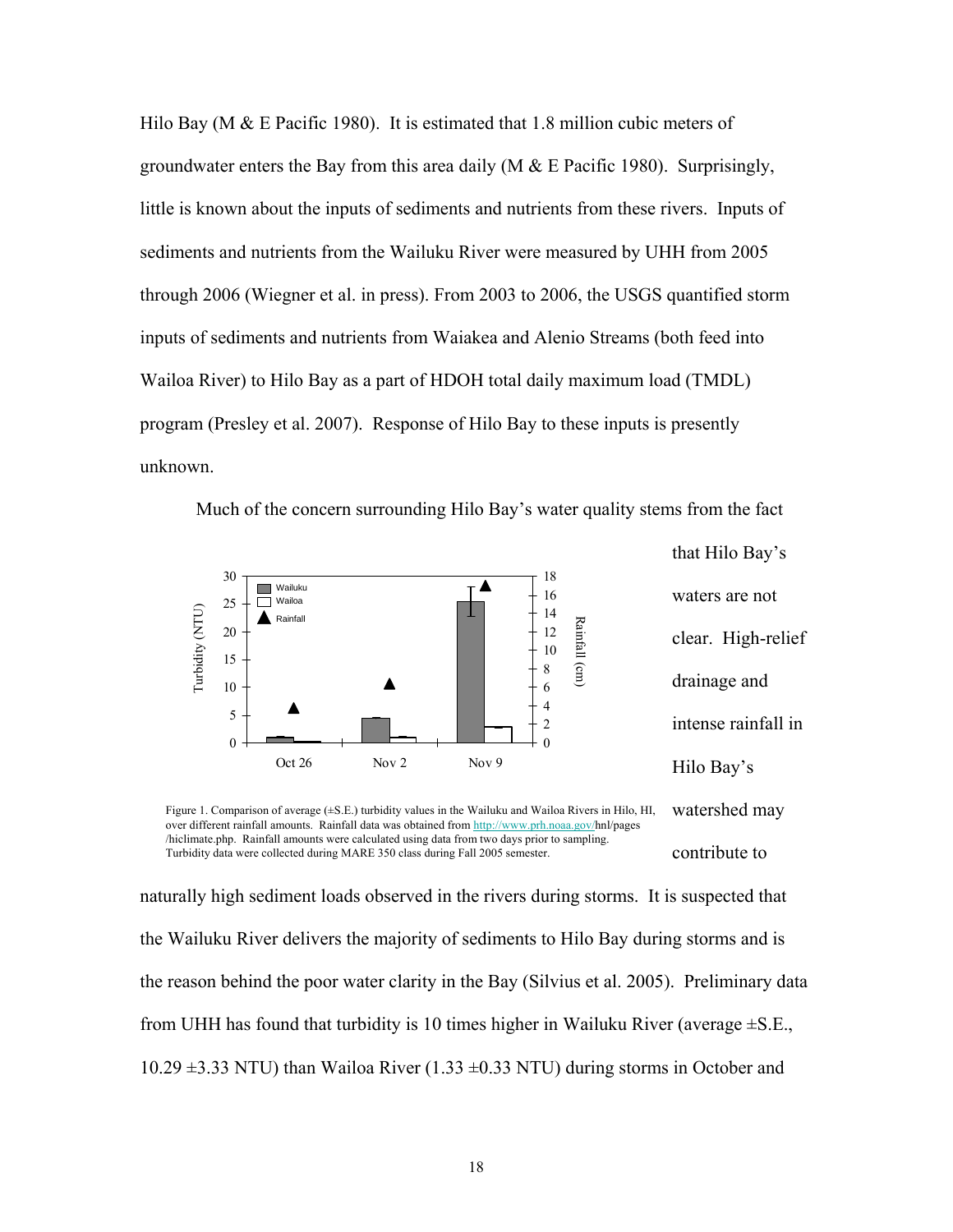November 2005 (Fig. 1). Currently, it is not known how long the Bay's waters stay turbid following a storm and whether these suspended sediment inputs impact the ecosystem.

Another possible factor contributing to the low water clarity in Hilo Bay are algal



blooms. Algal blooms result when nutrients and sunlight are prevalent and their presence gives coastal waters a greenish tint. As previously mentioned, the USEPA 303(d) impaired

Figure 2. Comparison of average  $(\pm S.E.)$  nitrate + nitrite concentrations in the Wailuku and Wailoa Rivers, Hilo, HI, over October 19, October 26, November 2, and November 9. Data were collected by the MARE 350 class during Fall 2005 semester.

listing for Hilo Bay for excessive nutrients was based solely on visual assessment. From these assessments, it was assumed that Hilo Bay had high nutrient concentrations because the water had "a greenish tint", resulting from suspected algal blooms (Silvius et al. 2005). Actual nutrient and chlorophyll *a* (Chl *a*) data for Hilo Bay are scarce. Preliminary data from UHH indicates that nitrate + nitrite concentrations are five times greater in the Wailoa (26.01  $\pm$ 1.91 µM) than the Wailuku River (2.28  $\pm$ 0.48 µM) (Fig. 2), suggesting that Wailoa may be the primary surface water source of nutrients to Hilo Bay (UHH MARE 350 unpublished data). The effect of these nutrient inputs to Hilo Bay has not been assessed yet.  $\frac{2}{3}$  10<br>  $\frac{1}{3}$  wakes<br>  $\frac{1}{3}$  wakes<br>
Figure 2. Compution of works, the store Usober 16, October 26, October 26, October 26, October 26, October 26, October 26, October 26, October 26, October 26, October 26, Oc

To date, the temporal scale over which the few turbidity and nutrient samples were collected is inadequate to characterize the range of conditions experienced in Hilo Bay. It is assumed that inputs of suspended sediments and nutrients to Hilo Bay are high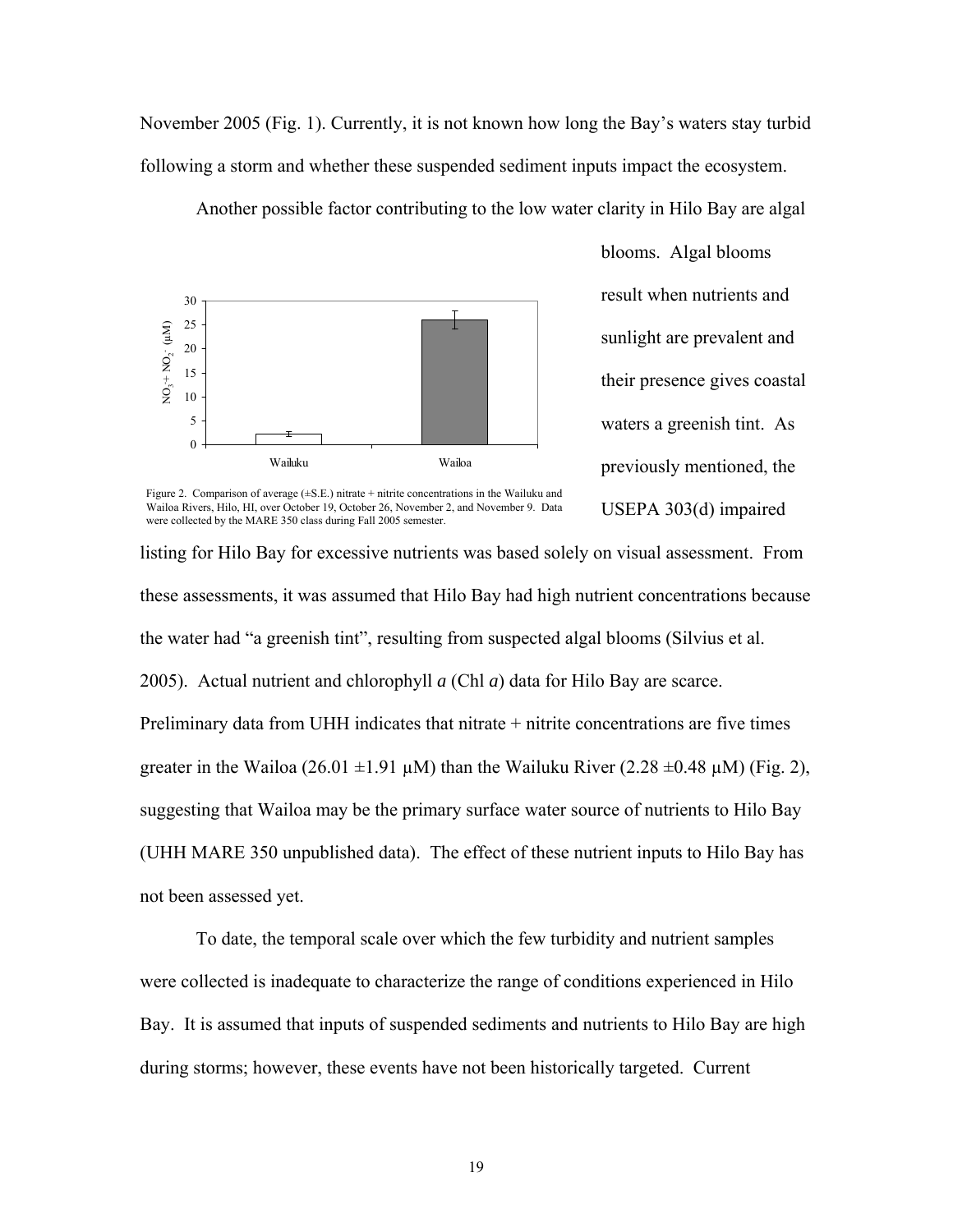research efforts by UHH and USGS are beginning to quantify storm inputs of suspended sediments and nutrients into Hilo Bay from the Wailuku River, Alenio Stream, and Waiakea Stream (Presley et al. 2007; Wiegner et al. in press). Information on how Hilo Bay responds to storms over temporal and spatial scales is not known. Storm inputs of nutrients are thought to stimulate algal blooms; however, no direct measurements have verified this. Additionally, the importance of these algal blooms as a food source to higher trophic levels, like commercially and recreationally important fish, is unknown.

In 2005, a restoration plan for Hilo Bay summarized the state of knowledge on Hilo Bay and its watershed (Silvius et al. 2005). It also made recommendations for future studies that would collect critical data needed to identify 'troubled' areas, which would then allow for remediation and restoration plans to be developed. Some of the projects that the Hilo Bay Restoration Plan (Silvius et al. 2005) recommended were: 1) identification of suspended sediment and nutrient sources to Hilo Bay from surface waters under base- and stormflow conditions, 2) collection of baseline chemical and ecological data to substantiate visual assessment of nutrients (making direct measurements of nutrient and Chl *a* concentrations), 3) examination of the response of algae in Hilo Bay to base- and stormflow conditions, and 4) scientific coordination among research groups to ensure that samples are continuously and constantly gathered, without interruptions or changes in protocols, and with much better spatial coverage than provided by previous studies.

The following study conducted by UHH collected critical baseline data for Hilo Bay. These data are: 1) essential for understanding how the Bay functions under baseflow and storm conditions, 2) recommended by the Hilo Bay Restoration Plan (Silvius et al. 2005),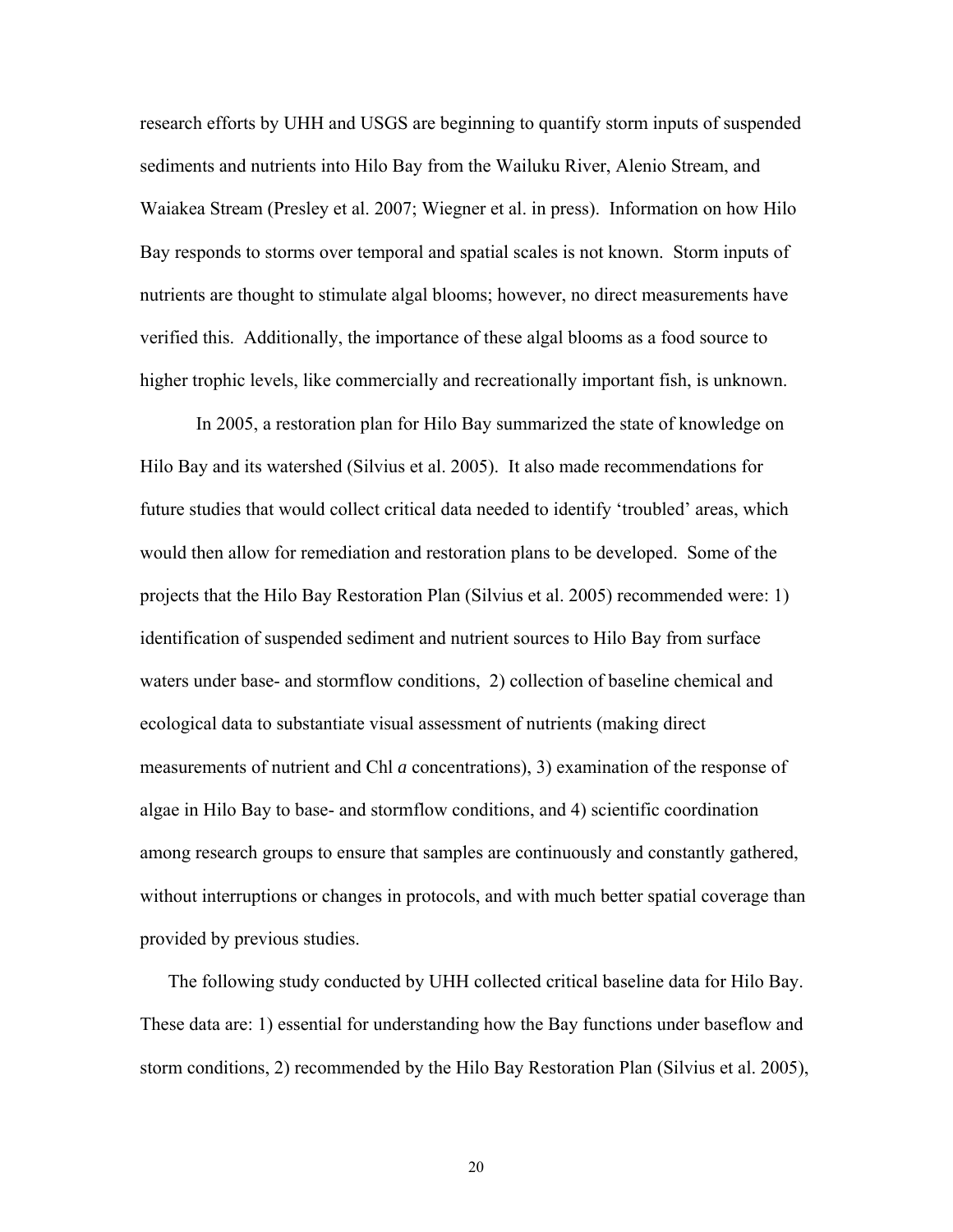3) needed to develop a successful and cost effective restoration plan, and 4) required to evaluate whether potential modification of the breakwater by USACE will improve Hilo Bay's water quality (USACE 2009).

Deliverables from this project to Hawaii County and USACE are: 1) nutrient and suspended sediment data from Hilo Bay and its watershed in formats compatible with USACE inputs to water quality numerical models and 2) a draft and final report documenting nutrient and suspended sediment collection, meteorological data for sample collection periods, a description of nutrient and suspended sediment concentration trends for each collection period, and a summary/conclusion of sampling results.

### **METHODS**

**Experimental design:** This study examined how storms affect water quality (nutrients, suspended sediments, Chl *a*) in Hilo Bay by comparing conditions in the Bay before and following a storm. A similar design was successfully used by Ringuet  $\&$ Mackenzie (2005) to evaluate the effects of storms on water quality and phytoplankton in southern Kaneohe Bay, Oahu.

**Site description:** Hilo Bay is a salt-wedge estuary located on the northeast side of Hawaii Island, Hawaii, USA. Approximately 9 km of the estuary's perimeter is bordered by land, while the outer margin is defined by a 3-km long breakwater running east to west with a 1.5 km wide opening to the Pacific Ocean. The partially enclosed Bay has a nearly 6.4 km<sup>2</sup> surface area (Paquay et al. 2007), and ranges in depth from 0 to 15 m. Hilo Bay's watershed is the largest in the state of Hawaii (Juvik  $&$  Juvik 1998), and its surface water inputs are dominated by two rivers, the Wailuku River watershed to the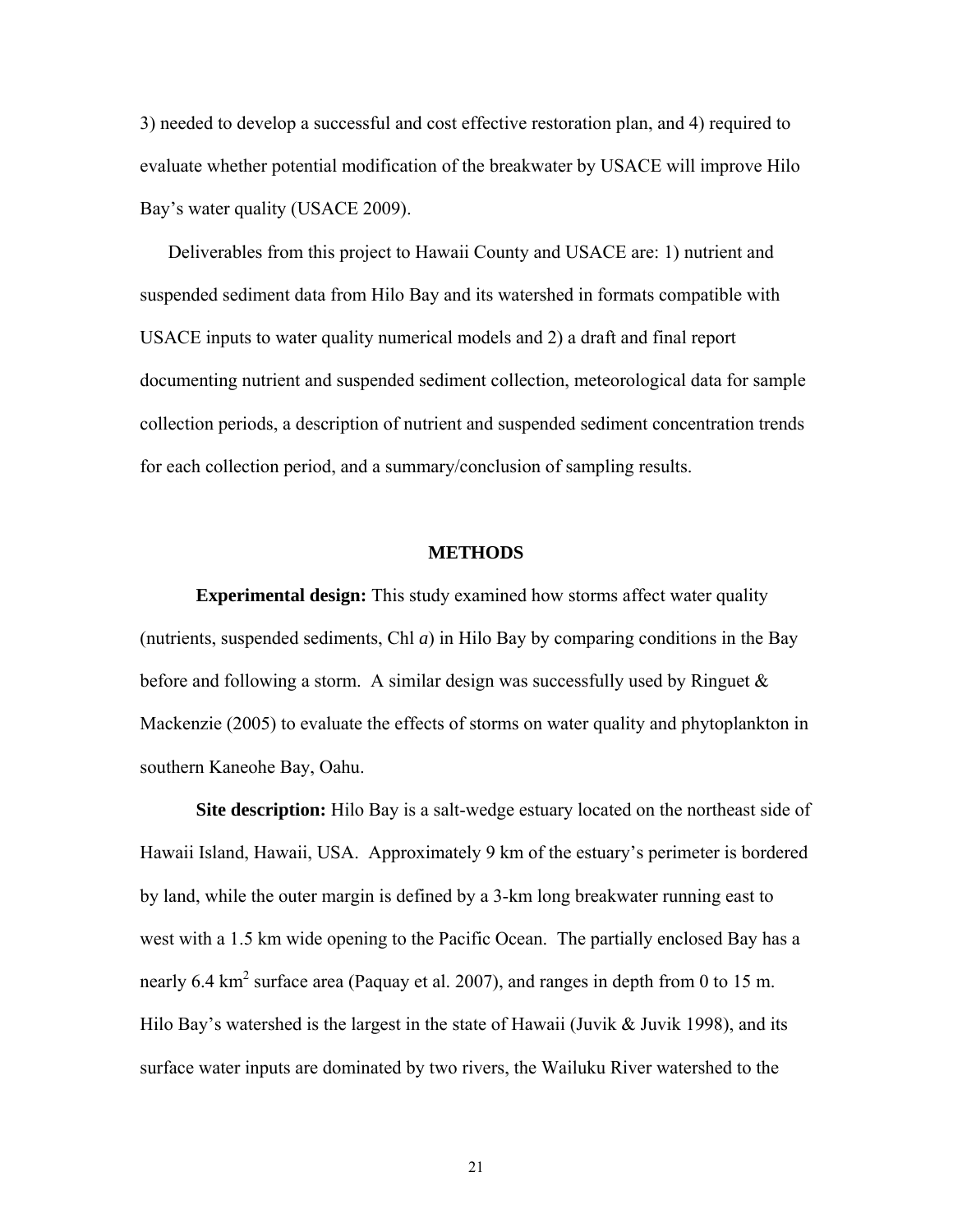north, and the Wailoa River watershed to the south. The Wailuku River watershed is the largest watershed in the state of Hawaii, encompassing  $576 \text{ km}^2$  with headwaters starting near 3,500 m in elevation on the slopes of Mauna Kea, the largest mountain in the world (Juvik & Juvik 1998). The Wailoa River watershed encompasses  $481 \text{ km}^2$  with headwaters starting near 762 m in elevation on the slopes of Mauna Loa, the most massive mountain in the world (Juvik  $\&$  Juvik 1998). Average annual precipitation in the two watersheds ranges from 50 to 600 cm of rain per year (Juvik & Juvik 1998). Both the Wailuku and Wailoa Rivers' watersheds are dominated by grasslands, evergreen forest, and scrub/shrub lands; however, the Wailoa River flows through a more anthropogenically impacted landscape compared to the Wailuku River, where ~15% of its land use within the riparian zone is low- and high-intensity developed and cultivated lands (Table 1) (Mead & Wiegner submitted).

For this project, eight stations were sampled for nutrients, turbidity, and Chl *a* (Fig. 3). Two stations were located in the freshwater portion of the Wailuku and Wailoa Rivers (S1 and S4, respectively) to determine yields of dissolved and particulate nutrients, as well as suspended sediments, entering Hilo Bay from surface water runoff. Four stations were located inside the Bay, two along the Wailuku River plume (S2 and S3) and two along the Wailoa River plume (S5 and S6). The station locations within the Wailuku River plume are on a slight angle to the northwest of this river's mouth because previous studies have shown that the plume is deflected northwest in Hilo Bay (Dudley  $\&$ Hallacher 1991). Two 'control' sites were chosen outside of the Hilo Bay breakwater in areas outside of the direct influence of the two rivers (C1 and C2). Latitude and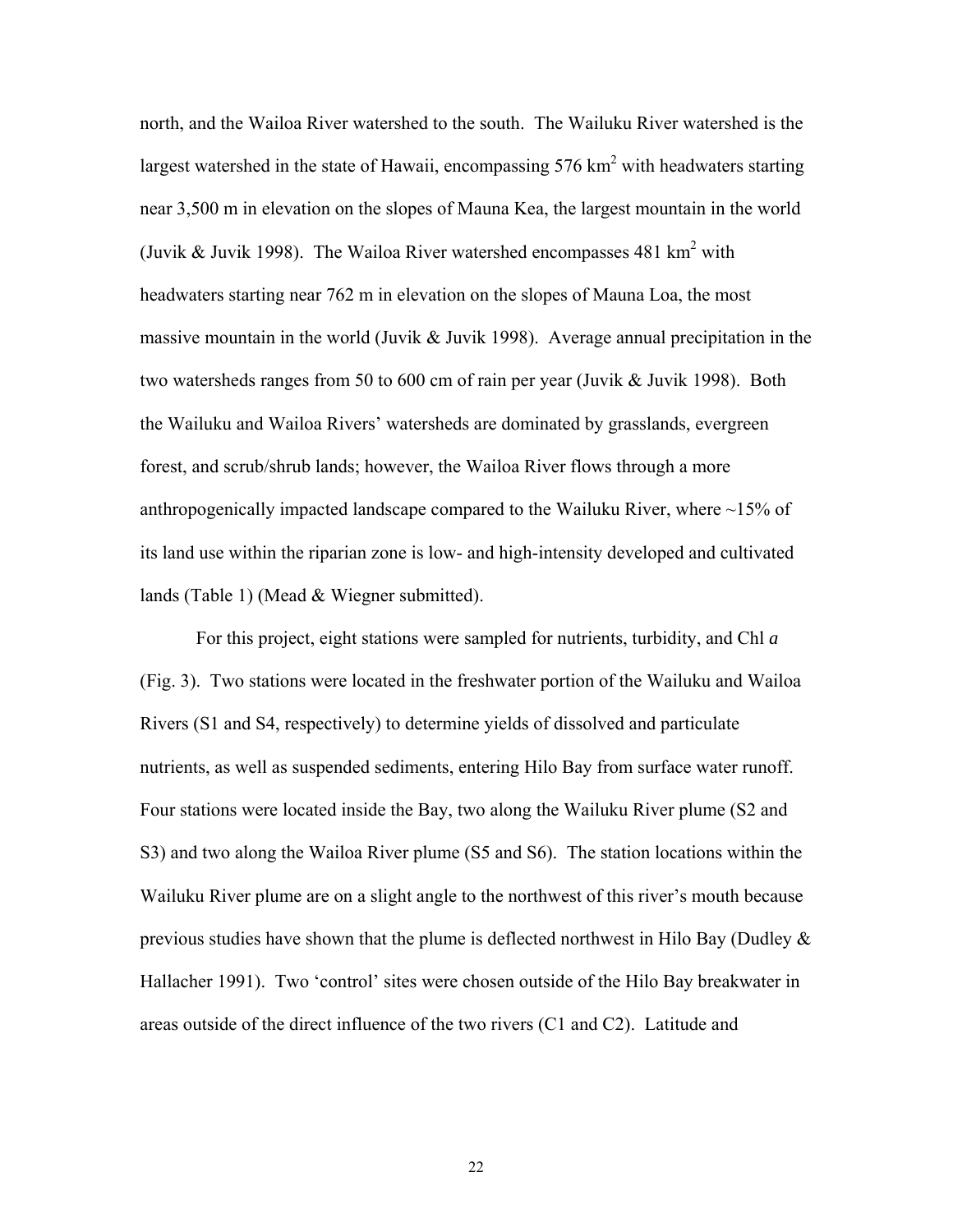longitude for all stations were recorded using a Garmin 2210C GPS receiver to ensure constancy of stations locations among sampling dates (Table 2).



Figure 3. Locations of sampling stations in the Hilo Bay watershed, Hawaii, USA.

**Sampling strategy:** Water samples from the river and Bay stations were collected under baseflow and storm conditions from January 2007 through February 2008. Baseflow conditions for this study were defined as a dry period five days prior to sampling, where less than five cm of rain was recorded at Hilo International Airport (COOP ID # 511492); the same definition of baseflow conditions were used for a study in Kaneohe Bay, Oahu (Ringuet & Mackenzie 2005). During baseflow conditions, the Wailuku and Wailoa Rivers were sampled a day prior to sampling the stations in Hilo Bay. For this study, storm conditions were defined as a wet period, where greater than five cm of rain within 24 h were recorded at the Hilo International Airport and the ephemeral portion of the Wailoa River was hydrologically connected to the upper and lower portions of its watershed. Following a storm, the river stations were sampled one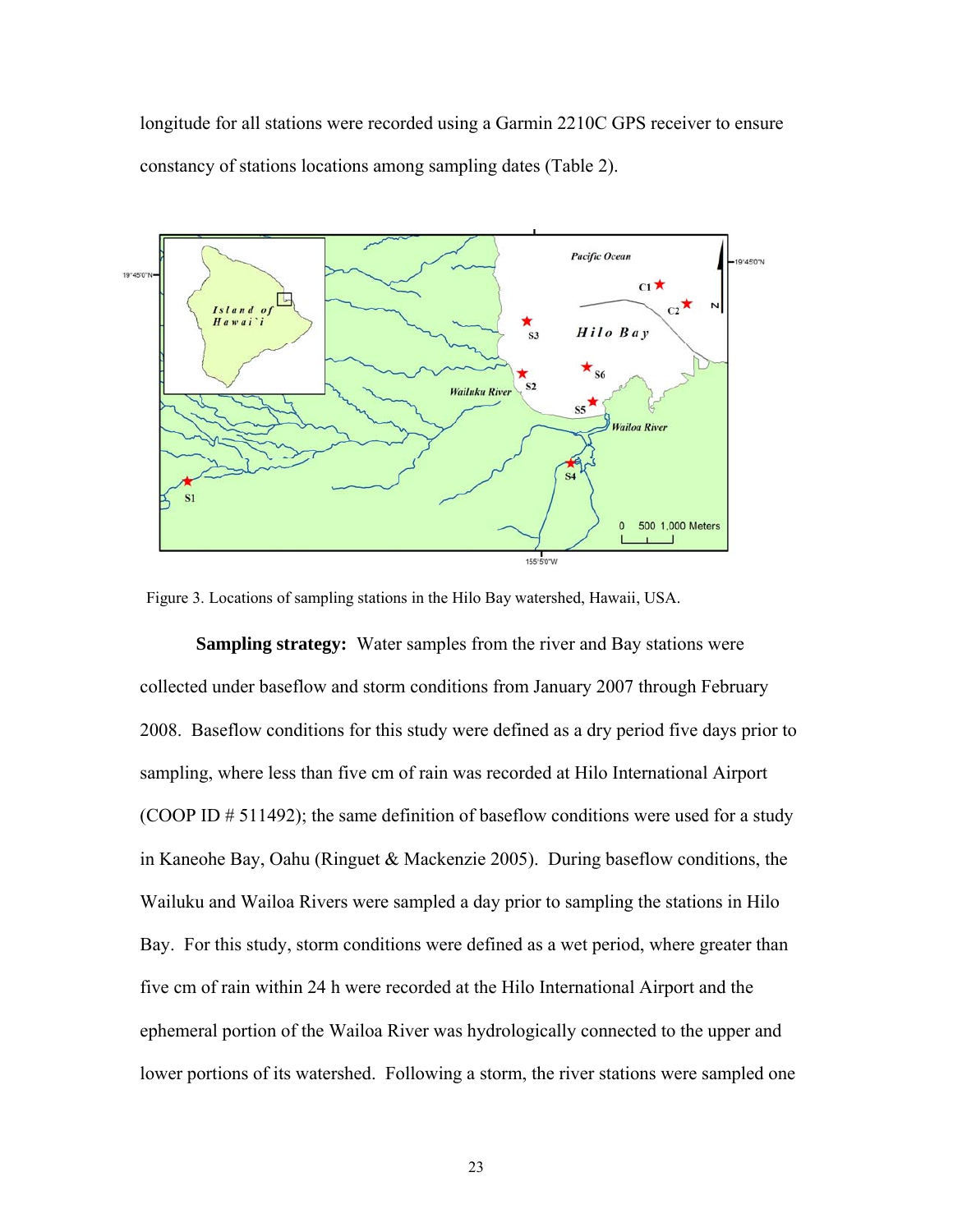day prior to sampling the Bay stations. The stations in the Bay were then sampled for five consecutive days; this time frame was selected based on previous findings from Kaneohe Bay, Oahu, where phytoplankton bloomed three to five days following a storm (Ringuet & Mackenzie 2005). Data for winds and waves were taken from National Oceanic and Atmospheric Administration's (NOAA) National Weather Service for Marine Forecasts in Big Island Windward Waters (http://weather.noaa.gov/cgibin/fmtbltn.pl?file=forecasts/marine/coastal/ph/phz122.txt). Rainfall data were taken from NOAA's National Climatic Data Center for station #511492 at the Hilo International Airport (http://www4.ncdc.noaa.gov/cgiwin/wwcgi.dll?wwDI~Stn Srch~StnID~20023247) (Table 3). Tide data were taken from published tide tables for the Hilo area (http://www.freetidetables.com/sid/7760bcb8).

**Sample collection:** Surface water samples from all sample stations were collected in a plastic bucket, pre-rinsed with sample water, placed into triplicate 1-L acid-washed high density polyethylene (HDPE) bottles, and immediately placed on ice during transport to the laboratory. Because the focus of this study was to evaluate water quality in Hilo Bay before and after storms, surface water samples from the Bay were collected because that is where river sediments and phytoplankton are concentrated due to density stratification (Dudley & Hallacher 1991). Additionally, at the Bay and control stations, depth profiles of salinity, specific conductivity, temperature, dissolved oxygen concentration, and percent dissolved oxygen saturation, as well as light attenuation, were measured using a multi-parameter meter (YSI 85) and an underwater quantum sensor (Li-Cor LI-192), respectively.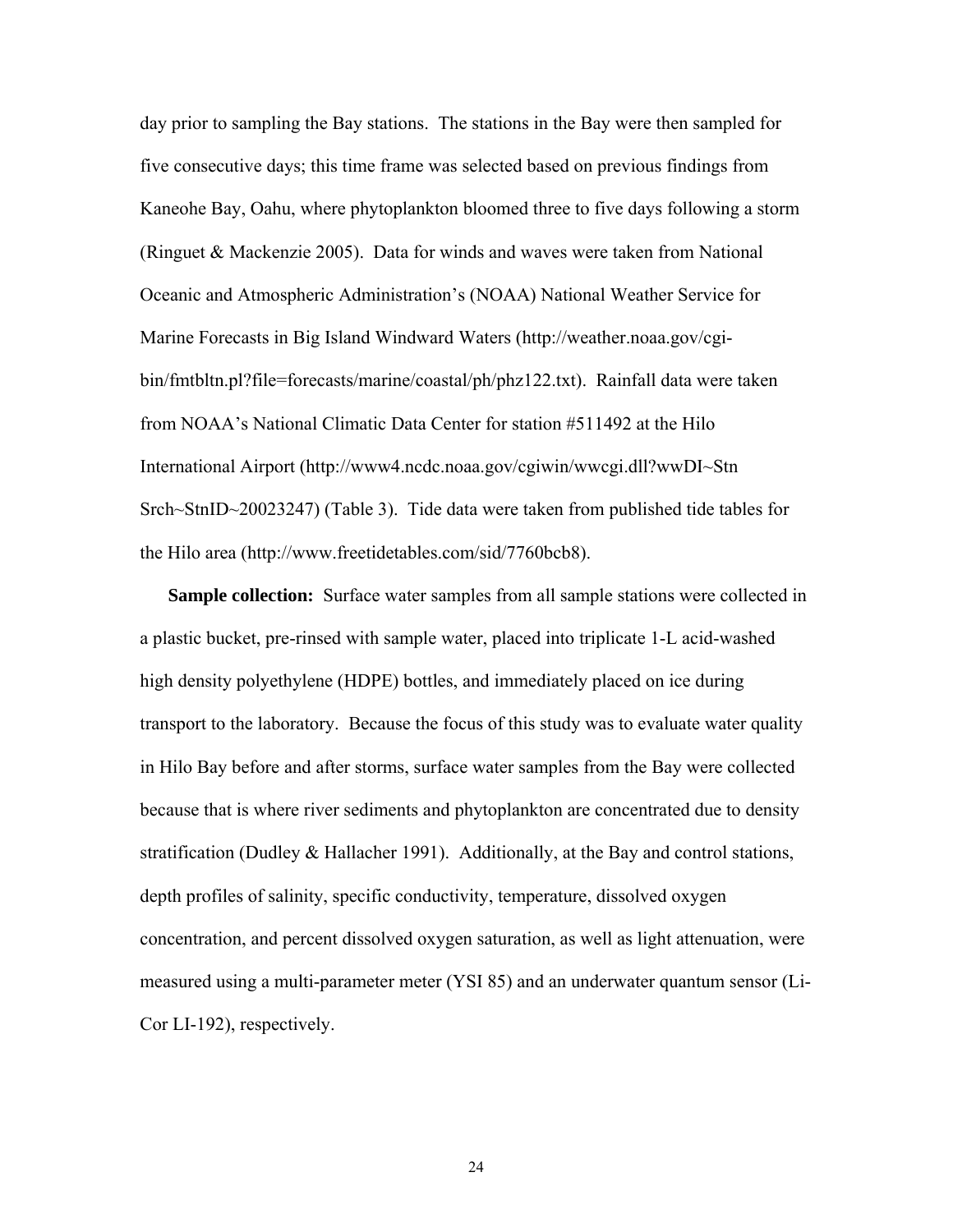**Sample processing:** At the laboratory, a known volume of water from the samples was filtered through pre-combusted (500°C, 6 h), pre-weighed, GF/F filters (Whatman) and frozen until analysis for dissolved nutrients. The filters used here were then dried to a constant weight at 70˚C for total suspended solids (TSS), particulate carbon (PC), and particulate nitrogen (PN) determination. Additionally, a known volume of water was filtered through another filter which was stored frozen in the dark for Chl *a* analysis. Aliquots of water from each sample were allowed to reach room temperature, and analyzed for pH (Hanna HI 991301) and turbidity (Hach 2100P Turbidimeter).

**Analytical methods:** Filtered nutrient samples were analyzed for total dissolved nitrogen (TDN), ammonium (NH<sub>4</sub><sup>+</sup>), nitrate plus nitrite (NO<sub>3</sub> + NO<sub>2</sub>), total dissolved phosphorus (TDP), phosphate  $(PO<sub>4</sub><sup>3</sup>)$ , silicic acid (H<sub>4</sub>SiO<sub>4</sub>), and dissolved organic carbon (DOC). NH<sub>4</sub><sup>+</sup> [USGS I-2525, detection limit (d.l.) 1  $\mu$ M], NO<sub>3</sub>+ NO<sub>2</sub><sup>-</sup> (USEPA 353.4, d.l. 0.1  $\mu$ M), TDP (USGS I-4650-03, d.l. 0.1  $\mu$ M), PO<sub>4</sub><sup>3</sup><sup>-</sup> (USEPA 365.5, d.l. 0.1  $\mu$ M), and  $H_4SiO_4$  (USEPA 366, d.l. 5  $\mu$ M) were analyzed on a Technicon Pulse II Autoanalyzer. TDN was analyzed by high-temperature combustion, followed by chemiluminescent detection of nitric oxide (Shimadzu TOC-V, TNM-1). Dissolved organic nitrogen (DON) was determined from the difference between TDN and dissolved inorganic nitrogen ( $DIN = NH_4^+ + NO_3^- + NO_2$ ). DOC was measured by hightemperature combustion (Shimadzu TOC-V, TNM-1) following the recommendations of Sharp et al. (2002). All nutrient samples were analyzed within two weeks of collection. Dried filters were reweighed for TSS determination (APHA et al. 1995) and subsequently analyzed for PC and PN on a CHN analyzer (Costech Analytical Technologies). Frozen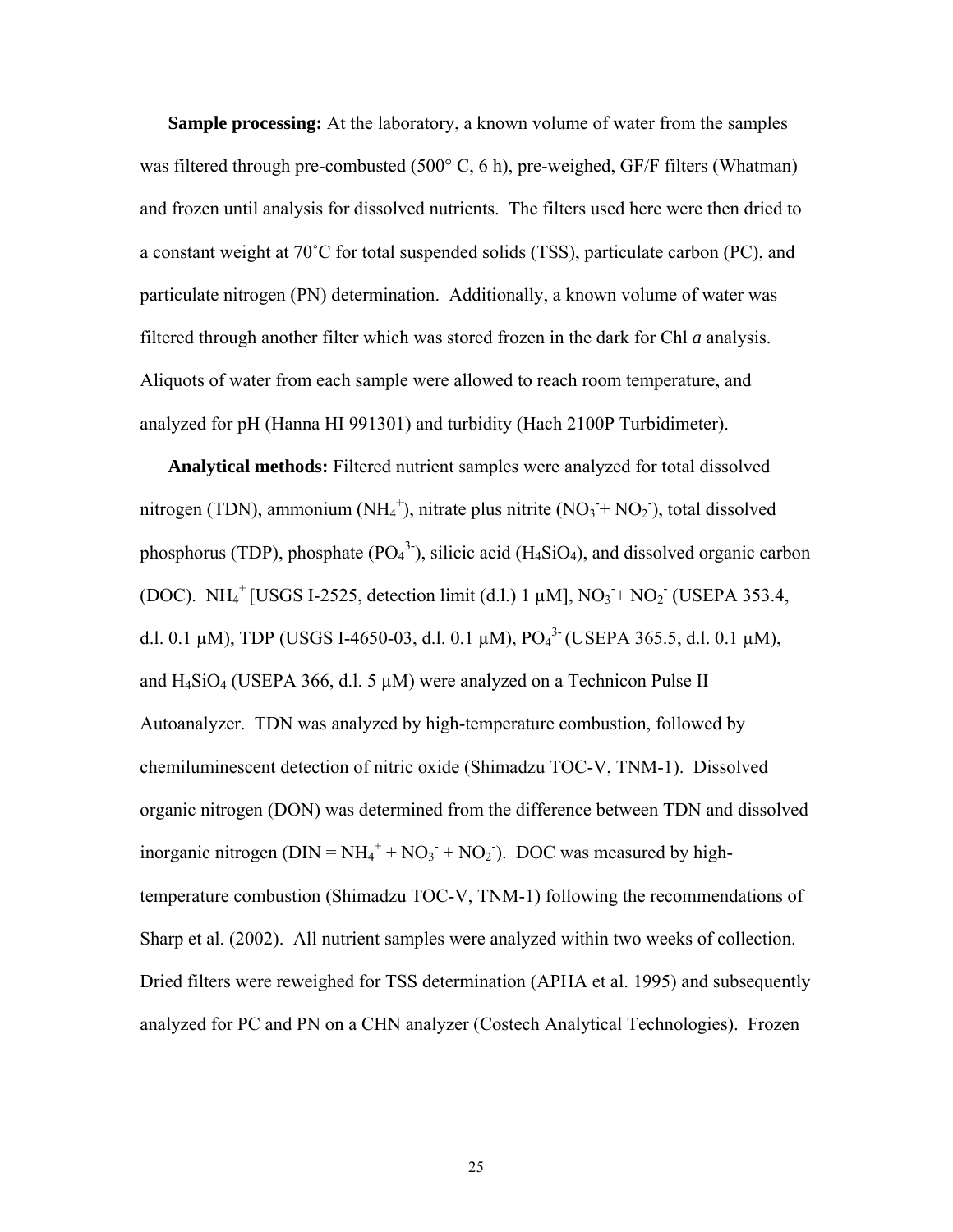filters were processed according to USEPA method 445.0 for Chl *a* and analyzed on a Turner 10-AU fluorometer.

**River yield calculations:** Daily yields from Wailuku and Wailoa Rivers to Hilo Bay for each sampling date were calculated from the product of nutrient or suspended sediment concentrations and river discharge divided by the drainage area for each river. Daily discharge for the Wailuku River was obtained from USGS website for gage station #16704000 (http://waterdata.usgs.gov/hi/nwis/dv/?site\_no=16704000&referred \_module=sw) (Table 3). Discharge calculations for the Wailoa River were made by multiplying the measured cross-sectional area of the river by the calculated river velocity (Gore 1996; Table 3). River velocity was calculated using the time of travel for a neutrally buoyant marker placed in the flow of the river over a measured distance (Gore 1996).

### **RESULTS**

From January 2007 through February of 2008, eight baseflow and four storms were sampled. In this report, we summarize concentrations of parameters monitored by HDOH (Table 4) and provide the remaining data requested by the USACE in both tables and appendices. To assess the state of water quality in Hilo Bay during base- and stormflow conditions, water quality parameters measured in this study were graphed with HDOH's standards (Figs. 4 - 26). Note, however, our study was not designed to evaluate water quality compliance.

**River yields:** TDN yields were almost six times higher in the Wailoa River  $(15.83 \pm 2.37 \text{ mol km}^{-2} \text{d}^{-1})$  as compared to the Wailuku River  $(2.69 \pm 1.33 \text{ mol km}^{-2} \text{d}^{-1})$ during baseflow conditions; yet, during storms, yields from the two rivers were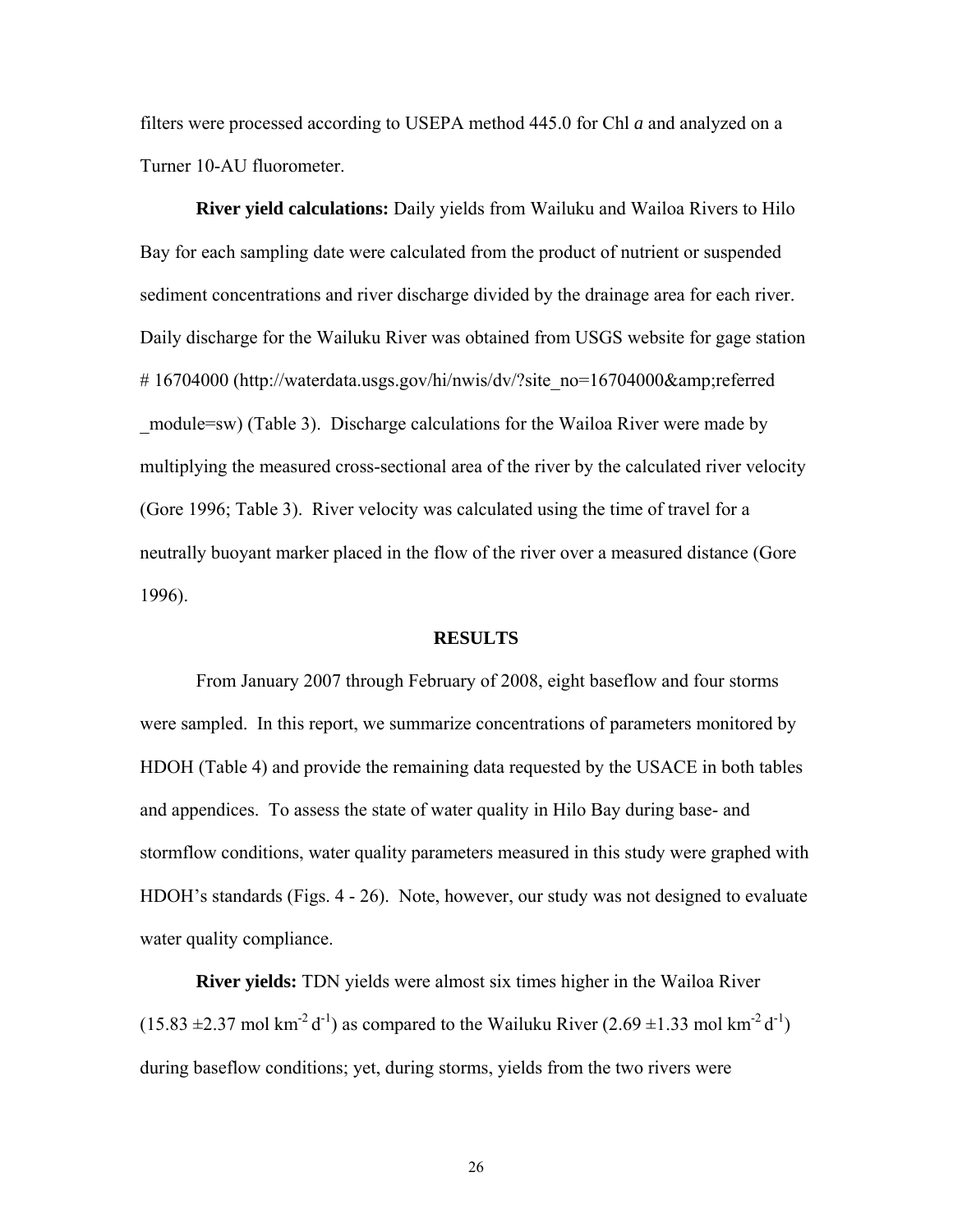comparable (Wailoa:  $33.25 \pm 4.67$  mol km<sup>-2</sup> d<sup>-1</sup> and Wailuku:  $32.78 \pm 8.40$  mol km<sup>-2</sup> d<sup>-1</sup>) (Table 5). NH<sub>4</sub><sup>+</sup> yields were 1.4 times higher from the Wailoa River (0.41  $\pm$ 0.15 mol  $km^{-2} d^{-1}$ ) than the Wailuku River (0.29  $\pm$ 0.10 mol km<sup>-2</sup> d<sup>-1</sup>) during baseflow conditions; however, during storms, NH<sub>4</sub><sup>+</sup> yields from the Wailuku River increased by an order of magnitude (2.46  $\pm$ 0.84 mol km<sup>-2</sup> d<sup>-1</sup>) and were almost four times greater than the storm yields from the Wailoa River (0.66  $\pm$ 0.35 mol km<sup>-2</sup> d<sup>-1</sup>) (Table 5). NO<sub>3</sub>+NO<sub>2</sub> yields were approximately 18 times greater from the Wailoa River (14.02  $\pm$ 3.20 mol km<sup>-2</sup> d<sup>-1</sup>) than from the Wailuku River (0.79  $\pm$ 0.14 mol km<sup>-2</sup> d<sup>-1</sup>) during baseflow conditions. A similar pattern for  $NO_3$ <sup>+</sup> $NO_2$ <sup>-</sup> yields was also observed during storms, where yields from the Wailoa River (21.57  $\pm$ 5.03 mol km<sup>-2</sup> d<sup>-1</sup>) were almost double of that from the Wailuku River (11.96  $\pm$ 2.11 mol km<sup>-2</sup> d<sup>-1</sup>); however, increases in the NO<sub>3</sub>+NO<sub>2</sub> yields from baseto stormflow from the Wailoa River (increased 1.5 times) were an order of magnitude smaller than increases measured from the Wailuku River (increased 15 times) (Table 5). TDP yields from the Wailoa River (0.22  $\pm$ 0.13 mol km<sup>-2</sup> d<sup>-1</sup>) were almost six times higher than those measured from the Wailuku River (0.04  $\pm$ 0.02 mol km<sup>-2</sup> d<sup>-1</sup>) during baseflow conditions; however, during storms, TDP yields from the Wailuku River  $(0.08 \pm 0.05 \text{ mol})$  $km^{-2} d^{-1}$ ) were almost three times higher than yields from the Wailoa River (0.03  $\pm$ 0.03 mol  $km^{-2} d^{-1}$ ) (Table 5). TSS yields were approximately three times higher in the Wailoa River (0.29  $\pm$ 0.12 kg km<sup>-2</sup> d<sup>-1</sup>) compared to the Wailuku River (0.10  $\pm$ 0.04 kg km<sup>-2</sup> d<sup>-1</sup>) during baseflow conditions; yet, during storms, TSS yields from the Wailuku increased by 230 times (23.61  $\pm$ 13.43 kg km<sup>-2</sup> d<sup>-1</sup>) and were an order of magnitude greater than yields from the Wailoa River  $(2.03 \pm 1.81 \text{ kg km}^2 \text{ d}^1)$  (Table 5).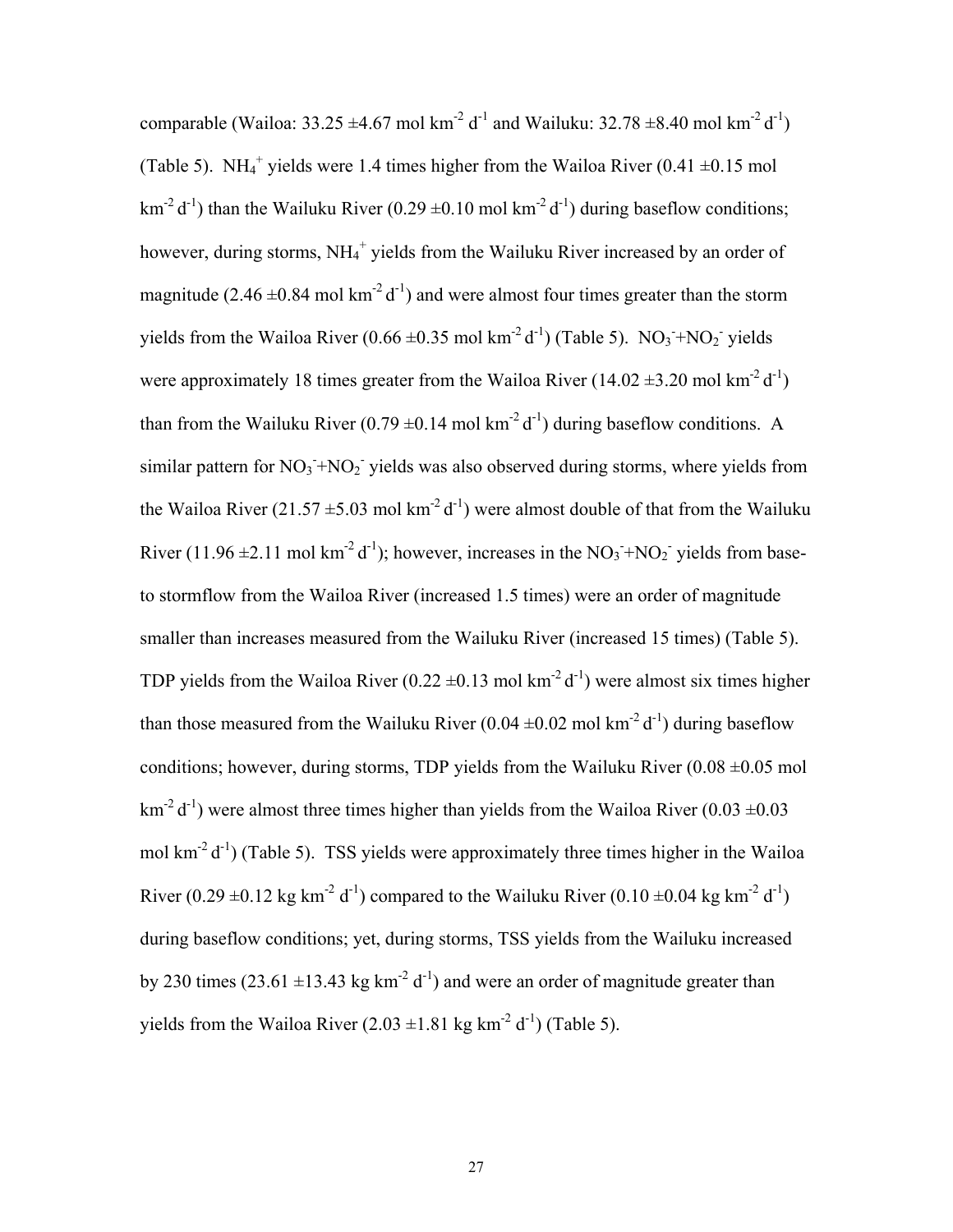**Baseflow conditions:** TDN concentrations in the Hilo Bay watershed and the Bay itself ranged from 2.99 to 61.13 µM, with the lowest and highest concentrations measured in the mouth of the Wailuku River (S2) (Table 6). TDN concentrations in the Wailuku River (S1) ranged from 5.28 to 52.93  $\mu$ M and averaged 12.43  $\pm$ 3.21  $\mu$ M, which were two times lower than concentrations measured at the Wailoa River (S4) (range: 14.23 to 38.36 μM, average:  $29.82 \pm 1.48 \mu$ M). TDN concentrations in the Wailoa River were consistently higher than HDOH's dry season standards for rivers during baseflow conditions, whereas concentrations measured in the Wailuku River were below the standard except on 5/03/2007 (Fig. 4). Inside Hilo Bay, TDN concentrations ranged from 2.99 to 61.13  $\mu$ M and averaged 13.91  $\pm$ 1.57  $\mu$ M, with the lowest concentrations in front of the Wailuku River (S2 and S3) and highest in front of the Wailoa River (S5) (Table 6). Three of the four stations (S2, S3, and S6) within the Bay had TDN concentrations below HDOH's standards for embayments, except on 5/03/2007 (Fig. 7). In contrast, TDN concentrations in front of the Wailoa River mouth (S5) exceeded the HDOH's standards on five of the eight days sampled (Fig. 7). TDN concentrations at the control stations (C1 and C2) ranged from 3.67 to 54.65  $\mu$ M and averaged 11.93  $\pm$ 2.33  $\mu$ M (Table 6). At both control stations on seven of the eight days sampled, TDN concentrations were below HDOH's standards for open coastal waters (Fig. 7). Like at the inner Bay stations, TDN concentrations at both control sites exceeded the HDOH's standards for open coastal waters on 5/03/2007 (Fig. 7).

NH<sub>4</sub><sup>+</sup> concentrations in the Hilo Bay watershed and the Bay itself ranged from non-detectable (n.d.) at several stations to 3.24  $\mu$ M (Table 6). The average NH<sub>4</sub><sup>+</sup> concentration in the Wailuku River (S1) was 1.9 times higher than that measured in the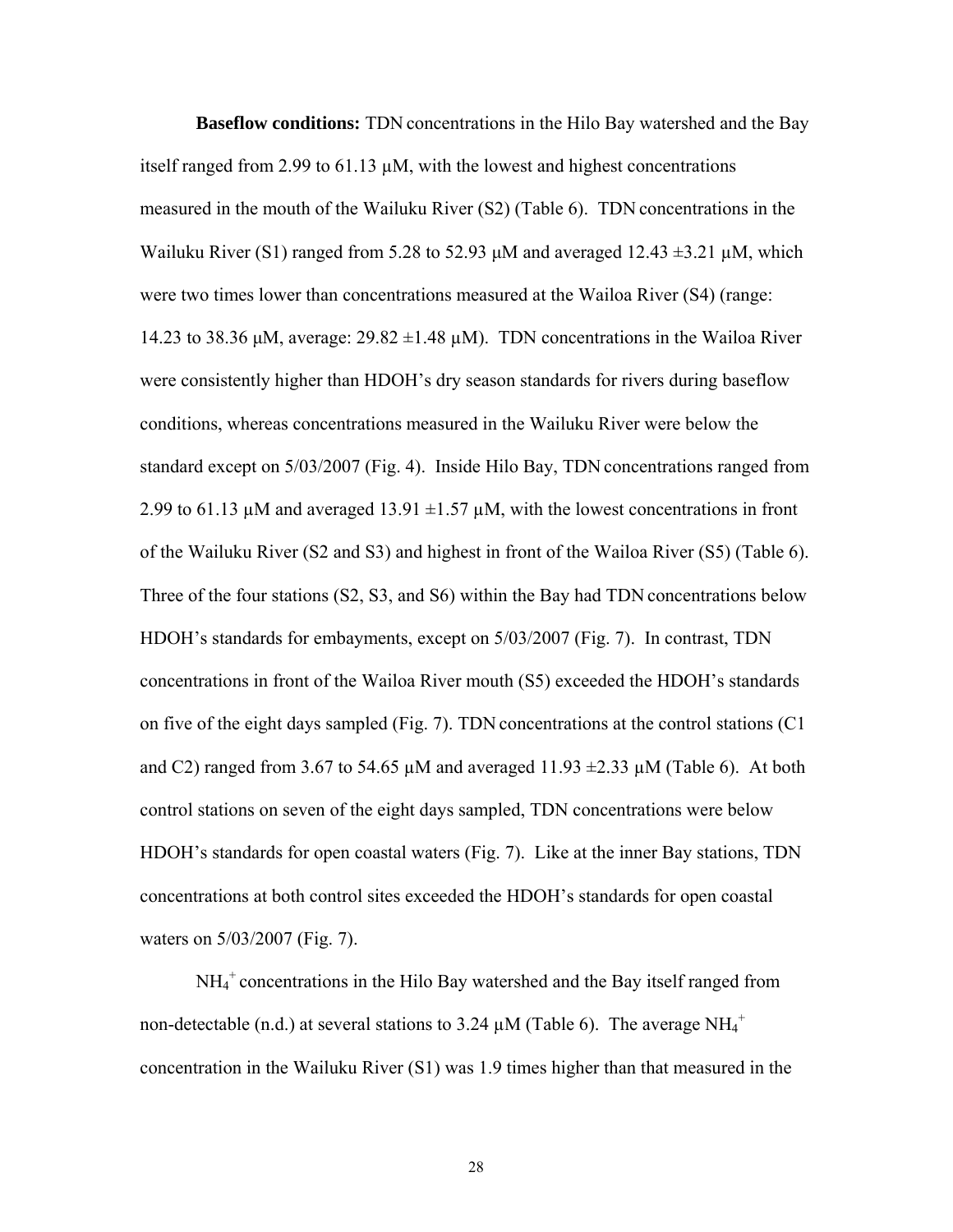Wailoa River (S4). NH<sub>4</sub><sup>+</sup> concentrations in the Wailuku River (S1) ranged from 0.21 to 3.24  $\mu$ M and averaged 1.30  $\pm$ 0.24  $\mu$ M. In the Wailoa River (S4), NH<sub>4</sub><sup>+</sup> concentrations ranged from n.d. to 1.55  $\mu$ M and averaged 0.68  $\pm$ 0.13  $\mu$ M. In comparison, NH<sub>4</sub><sup>+</sup> concentrations inside Hilo Bay ranged from n.d. to 1.80  $\mu$ M and averaged 0.21  $\pm$ 0.05  $\mu$ M. All four stations within the Bay had NH<sub>4</sub><sup>+</sup> concentrations exceeding HDOH's standards for embayments on one or two of the eight sampling days (Tables 4 and 6). However, for the majority of the sampling days,  $NH<sub>4</sub><sup>+</sup>$  concentrations at these stations inside the Bay  $(S2, S3, S5, and S6)$  were below detection limits (Table 6).  $NH_4^+$ concentrations at the control stations (C1 and C2) were below detection limits for seven of the eight sampling days. On the eighth sampling date (11/08/2007), both control stations were between 2.8 and 3.3 times higher than the HDOH's standards for open coastal waters (Tables 4 and 6). However, like the stations within the Bay,  $NH_4^+$  was below detection limits for most sampling dates and therefore below HDOH's standards.

 $NO<sub>3</sub> + NO<sub>2</sub>$  concentrations in the Hilo Bay watershed and the Bay itself ranged from n.d. outside the breakwater to 37.86 µM in the Wailoa River mouth (S5) (Table 6). In comparison to the pattern observed for  $NH_4^+$ , average  $NO_3 + NO_2$ <sup>-</sup> concentrations were 7.7 times higher in the Wailoa River (S4) than in the Wailuku River (S1) (Fig. 5). In the Wailuku River (S1),  $NO_3 + NO_2$  concentrations ranged from 1.81 to 5.48  $\mu$ M and averaged  $3.68 \pm 0.25 \mu M$ . In the Wailoa River (S4), NO<sub>3</sub>+NO<sub>2</sub> concentrations ranged from 2.18 to 37.86  $\mu$ M and averaged 28.51  $\pm$ 2.20  $\mu$ M. NO<sub>3</sub> + NO<sub>2</sub> concentrations inside Hilo Bay (S2, S3, S5, and S6) ranged from 0.15 to 26.29  $\mu$ M and averaged 5.17  $\pm$ 0.68  $\mu$ M. The highest NO<sub>3</sub>+ NO<sub>2</sub> concentrations inside Hilo Bay were observed at the two stations within the Wailoa River plume (S5 and S6) (Fig. 8). On all sampling dates,  $NO<sub>3</sub>$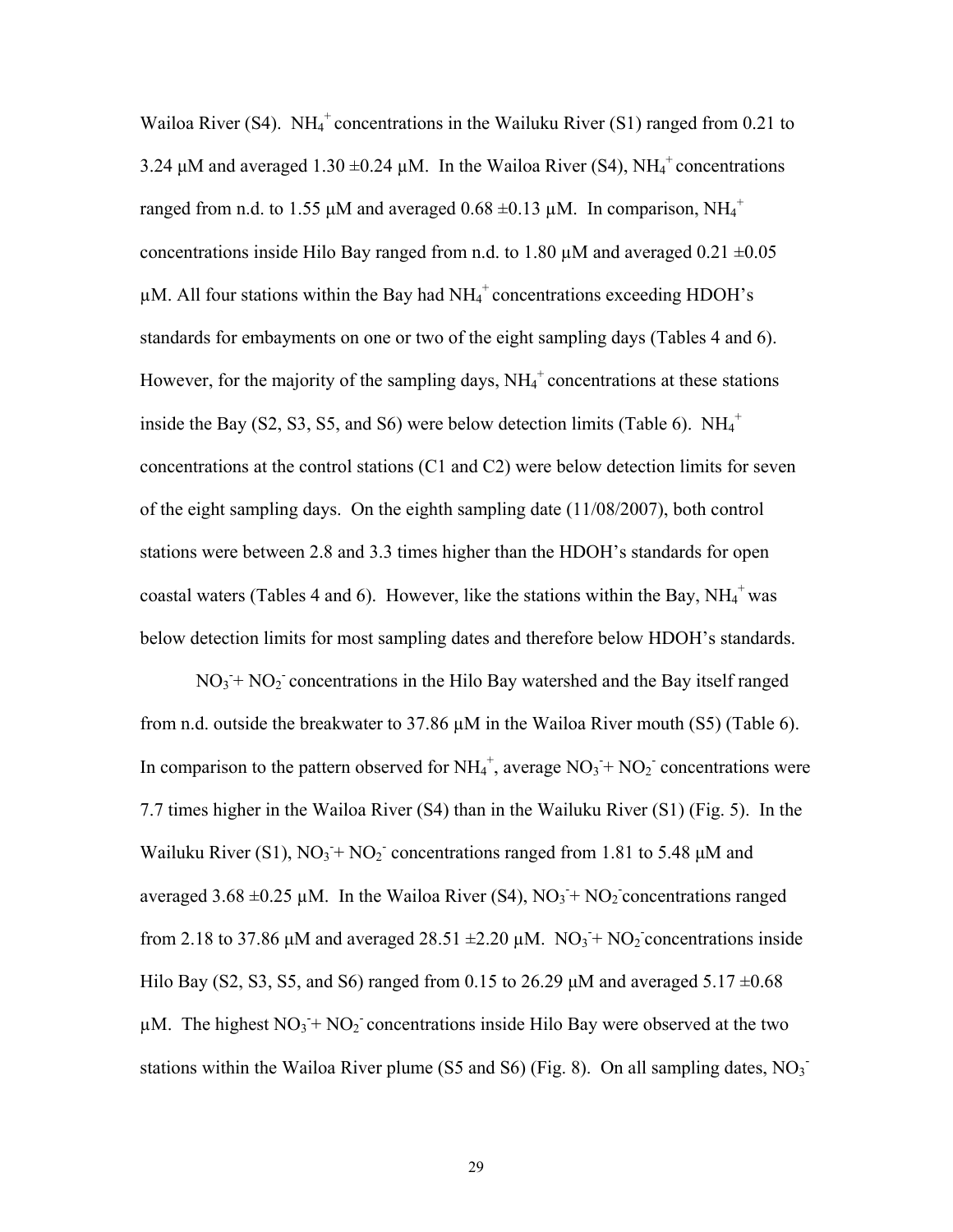+ NO<sub>2</sub> concentrations at one or more stations inside Hilo Bay were above HDOH's standards for embayments, with the highest concentration measured being  $\sim$  46 times higher than HDOH's standard (Fig. 8). Average  $NO<sub>3</sub> + NO<sub>2</sub>$  concentrations at the control stations were 0.41  $\pm$ 0.09  $\mu$ M and 1.14  $\pm$ 0.37  $\mu$ M for C1 and C2, respectively. On four to five of the eight sampling days at one or both control stations,  $NO_3 + NO_2$  concentrations exceeded HDOH's standard for open coastal waters (Tables 4 and 6).

TDP and  $PO<sub>4</sub><sup>3</sup>$  concentrations in the Hilo Bay watershed and the Bay itself ranged from n.d. to 1.44  $\mu$ M and n.d. to 0.27  $\mu$ M, respectively (Table 6). In the Wailuku River (S1), TDP concentrations ranged from n.d. to 0.83  $\mu$ M and averaged 0.19  $\pm$ 0.06  $\mu$ M. PO<sub>4</sub><sup>3</sup> concentrations were only above detection limits once, and averaged 0.00 ±0.00 μM. In the Wailoa River (S4), TDP concentrations ranged from n.d. to 1.28 μM and averaged  $0.32 \pm 0.10 \mu M$ , while PO<sub>4</sub><sup>3</sup> concentrations ranged from n.d. to 0.27  $\mu$ M and averaged  $0.07 \pm 0.02$  μM. TDP concentrations inside the Bay (S2, S3, S5, and S6) ranged from n.d. to 1.44  $\mu$ M and averaged 0.17  $\pm$ 0.05  $\mu$ M (Table 6). On the first baseflow sampling date (3/14/2007), all stations inside Hilo Bay were above the HDOH's standard for embayments (Tables 4 and 6); however, this occurred only once during our study.  $PO<sub>4</sub><sup>3</sup>$ concentrations were only above detection limits twice, and averaged  $0.01 \pm 0.00 \mu M$  at all stations inside Hilo Bay (Table 6). The average TDP concentrations at the control stations were similar to one another, with overall averages of 0.13  $\pm$ 0.09 μM and 0.10  $\pm 0.05$   $\mu$ M for C1 and C2, respectively. Similar to stations within Hilo Bay, both control stations had concentrations above the HDOH's standard for open coastal waters on the first baseflow sampling date, but never at any other time during the study (Tables 4 and 6).  $PO<sub>4</sub><sup>3</sup>$  concentrations were never above the detection limit or above the HDOH's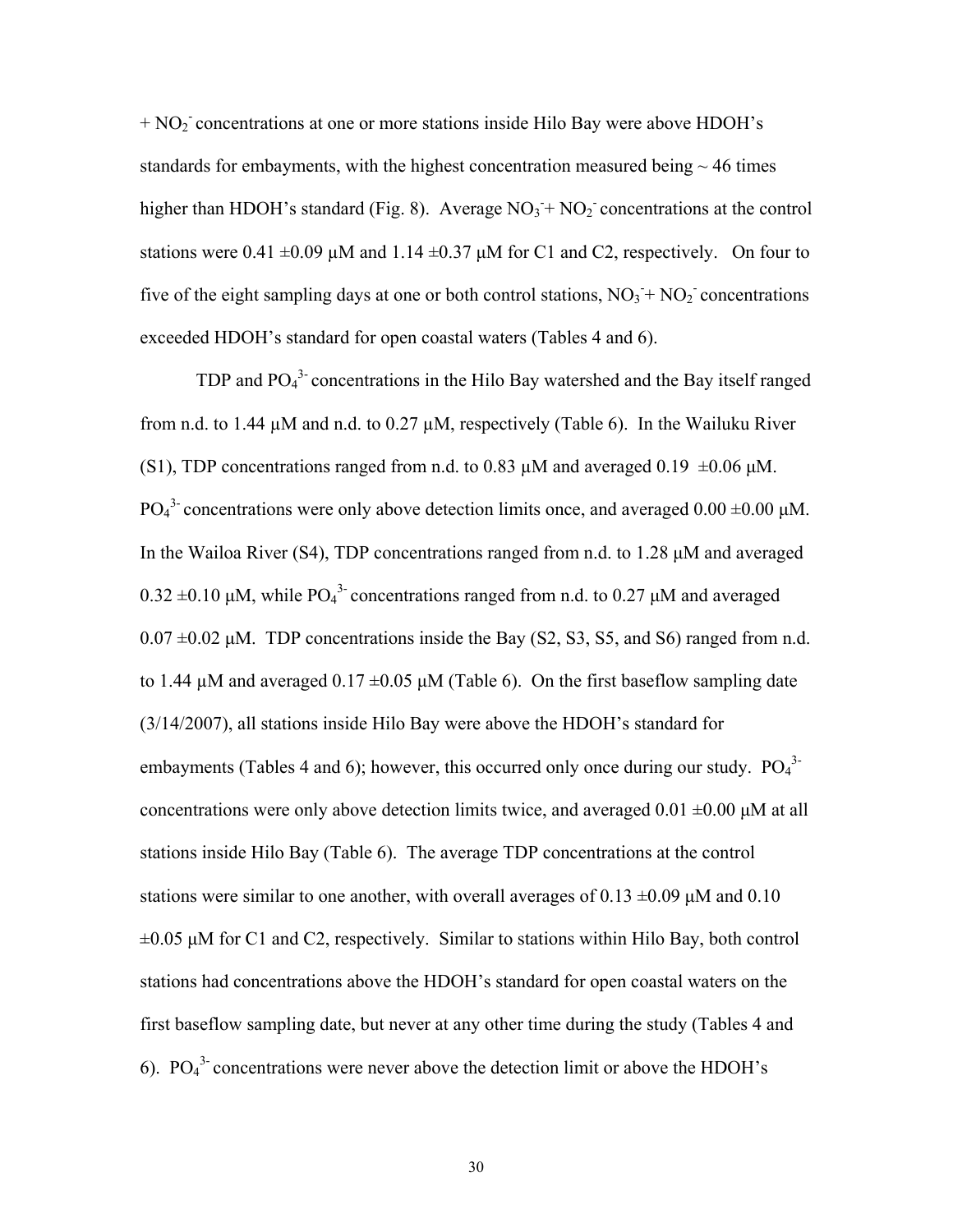standard for open coastal waters at any time during our study at the control stations (Tables 4 and 6).

Turbidity levels in the Hilo Bay watershed and the Bay itself ranged from 0.10 to 1.40 NTU (Table 6). In the Wailuku River (S1), turbidity levels ranged from 0.30 to 1.40 NTU and averaged  $0.75 \pm 0.09$  NTU (Fig. 6). In the Wailoa River (S4), turbidity levels ranged from 0.10 to 0.54 NTU, averaged  $0.25 \pm 0.03$  NTU, and were three times lower than those measured in the Wailuku River (Fig. 6, Table 6). Turbidity levels inside the Bay (S2, S3, S5, and S6) ranged from 0.21 to 1.38 NTU and averaged  $0.72 \pm 0.03$  NTU (Table 6). On all sampling dates, turbidity levels at the stations inside Hilo Bay were below the HDOH's standard for embayments (Fig. 9). Average turbidity levels at the control stations were nearly identical, with overall averages of  $0.26 \pm 0.03$  NTU and  $0.26$  $\pm 0.02$  NTU for C1 and C2, respectively. Turbidity levels at the control stations were 1.4 times lower than those measured inside the breakwater. Additionally, turbidity levels measured at the two control stations were lower than the HDOH's standard for open coastal waters during all of the baseflow sampling dates (Tables 4 and 6).

Chl *a* concentrations in Hilo Bay ranged from 0.18 µg/L outside of the breakwater to 23.19 µg/L at the Wailoa River mouth (S6) (Table 6). Chl *a* concentrations inside Hilo Bay (S2, S3, S5, and S6) ranged from 0.23 to 23.19  $\mu$ g/L and averaged 3.86  $\pm$ 0.57  $\mu$ g/L. The highest Chl *a* concentrations inside Hilo Bay were observed at the two stations furthest from the mouths of Wailuku and Wailoa Rivers (S3 and S6) (Fig. 10). Chl *a* concentrations inside Hilo Bay (S2, S3, S5, and S6) were above the HDOH's standard for embayments at all of the stations on two up to six of the eight sampling dates, with the highest concentration measured being 15.5 times higher than HDOH's standard (Fig. 10).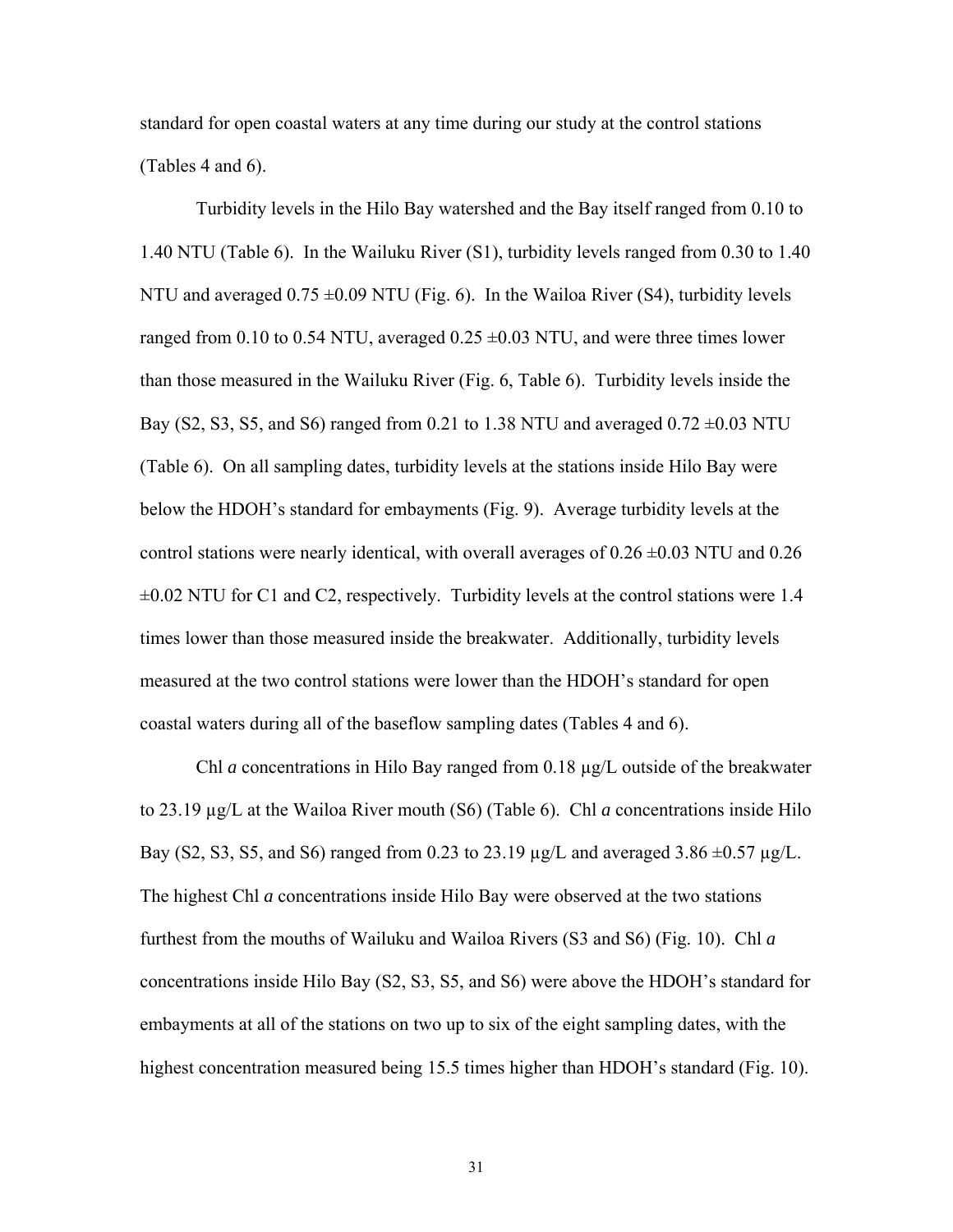Chl *a* concentrations at the two control stations (C1 and C2) ranged from 0.18 to 3.53  $\mu$ g/L and averaged 1.44  $\pm$ 0.16  $\mu$ g/L (Table 6). On all but two sampling dates, these two stations had Chl *a* concentrations that were 1.6 to 11.8 times higher than the HDOH's standard for open coastal waters (Tables 4 and 6).

**Storm 1:** Storm 1 was sampled between 1/10/2007 and 1/15/2007. Both the Wailuku (S1) and Wailoa (S4) Rivers were sampled on the last day of the storm,  $1/10/2007$ . The Bay (S2, S3, S5, and S6) and control (C1 and C2) stations were sampled for the five days following the end of Storm 1, starting on 1/11/2007 and ending on 1/15/2007. The entire data set for Storm 1 is summarized in Table 7 and Appendices 1 through 6.

TDN concentrations in the Hilo Bay watershed and the Bay itself ranged from 4.67 to 34.05  $\mu$ M, with the lowest concentration measured in the Wailuku River plume (S3) and the highest in the Wailoa River (S4) (Table 7). TDN concentrations in the Wailuku (S1) and Wailoa (S4) Rivers were 9.14  $\pm$ 1.29 μM and 34.05  $\pm$ 1.15 μM, respectively, on 1/10/2007 - the last day of the storm (Fig. 4). Inside Hilo Bay, stations within the Wailoa River plume (S5 and S6) had the highest TDN concentrations within the Bay, ranging from 7.51 to 16.79 μM. TDN concentrations at these two stations peaked on day three and four following the storm, as river discharge decreased (Fig. 11). TDN concentrations within the Wailuku River plume (S2 and S3) ranged from 4.67 to 7.97 μM, were lower than concentrations within the Wailoa River plume (S5 and S6), and peaked on day three and four following the storm (Fig. 11). TDN concentrations at the control stations (C1 and C2) remained relatively constant for the five days following the storm, and ranged from 5.11 to 6.78 μM (Table 7). TDN concentrations at most Bay and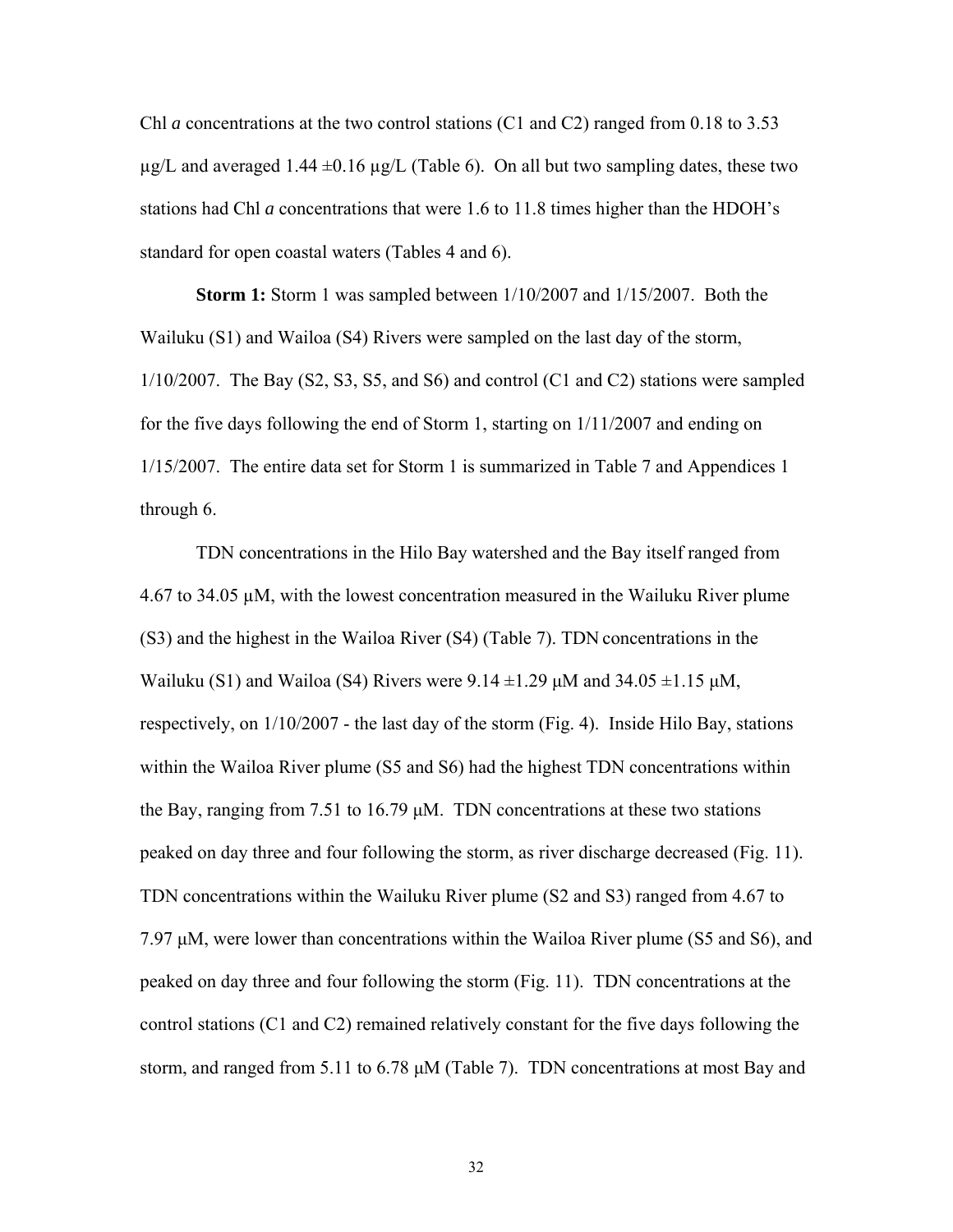control stations were below the HDOH's standards for embayments and open coastal waters (Tables 4 and 7), respectively, following the storm, except for one or two days at the two stations within the Wailoa River plume (S5 and S6) (Fig. 11).

NH<sub>4</sub><sup>+</sup> concentrations in the Hilo Bay watershed and the Bay itself ranged from n.d. at most stations to 1.96  $\mu$ M (Table 7). NH<sub>4</sub><sup>+</sup> concentrations in the Wailuku (S1) and Wailoa (S4) Rivers were  $0.21 \pm 0.03$   $\mu$ M and  $0.35 \pm 0.12$   $\mu$ M, respectively, on  $1/10/2007$  the last day of the storm.  $NH_4^+$  concentrations inside the Bay (S2, S3, S5, and S6) were only above detection limits on the third day following the storm of (1/13/2007), and only at the two stations within the Wailoa River plume (S5 and S6) (Table 7).  $NH_4^+$ concentrations were never higher than the HDOH's standard for embayments, except for the offshore station within the Wailoa River plume (S6) on third day following the storm  $(1/13/2007)$  (Tables 4 and 7). Concentrations of NH<sub>4</sub><sup>+</sup> at the control stations (C1 and C2) were never above detection limits on any of the days sampled or above the HDOH's standard for open coastal waters (Tables 4 and 7).

 $NO<sub>3</sub> + NO<sub>2</sub>$  concentrations in the Hilo Bay watershed and the Bay itself ranged from 0.61  $\mu$ M at the one of the control stations to 19.55  $\mu$ M at the Wailoa River (S4) (Table 7).  $NO_3 + NO_2$  concentrations in the Wailuku and Wailoa Rivers were 5.05  $\pm 0.05$ μM and 19.55  $\pm$ 3.00 μM, respectively, on 1/10/2007- the last day of the storm (Fig. 5). Stations in the Wailoa River plume (S5 and S6) had the highest concentrations within Hilo Bay, ranging from 3.99 to 10.32  $\mu$ M. No consistent NO<sub>3</sub> + NO<sub>2</sub> concentration pattern was observed for these two stations over the five sampling days following the storm (Fig. 12). In contrast,  $NO_3 + NO_2$  concentrations in the Wailuku River plume (S2) and S3) were generally lower than the stations within the Wailoa River plume (S5 and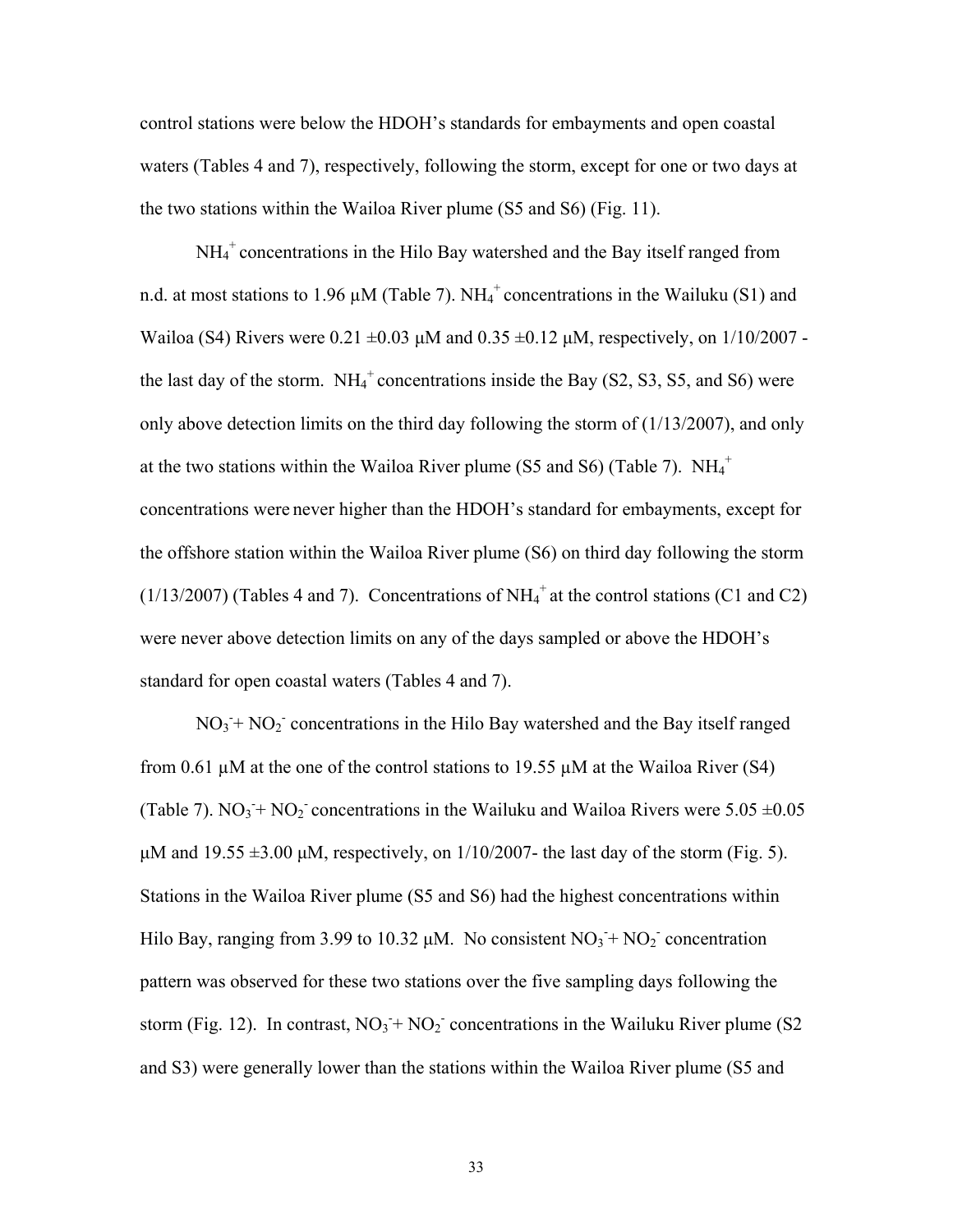S6), ranging from 0.92 to 5.48 μM. Concentrations at stations S2 and S3 peaked on the second day following the storm and declined through the fifth day (Fig. 12).  $NO_3 + NO_2$ concentrations at the control stations (C1 and C2) remained relatively constant for the five days following the storm, and ranged from 0.61 to 2.73  $\mu$ M. NO<sub>3</sub> + NO<sub>2</sub><sup>-</sup> concentrations at all the Bay (S2, S3, S5, and S6) and control (C1 and C2) stations were always above the HDOH's standards for embayments and open coastal waters, respectively, during the sampling period for Storm 1 (Fig. 12, Tables 4 and 7).

TDP and  $PO<sub>4</sub><sup>3</sup>$  concentrations in the Hilo Bay watershed and the Bay itself were only above detection limits at stations in the Wailoa River and within its plume (S4, S5, and S6), ranging from n.d. to 0.53  $\mu$ M TDP and n.d. to 0.03  $\mu$ M PO<sub>4</sub><sup>3-</sup> (Table 7). TDP and PO<sub>4</sub><sup>3</sup> concentrations in the Wailoa (S4) River were  $0.02 \pm 0.01$   $\mu$ M and  $0.02 \pm 0.02$  $\mu$ M, respectively, on the last day of the storm (1/10/2007). TDP and PO<sub>4</sub><sup>3</sup> concentrations inside the Bay (S2, S3, S5, and S6) were only detectable at stations S5 and S6 and ranged from n.d. to 0.53 μM and n.d. to 0.03 μM, respectively, across all Bay stations (Table 7). TDP and  $PO<sub>4</sub><sup>3</sup>$  concentrations at these stations never exceeded HDOH's standards for embayments (Tables 4 and 7). At the control stations (C1 and C2), TDP and  $PO<sub>4</sub><sup>3</sup>$ concentrations were never above detection limits or exceeded the HDOH's standards for open coastal waters (Tables 4 and 7).

Turbidity levels in the Hilo Bay watershed and the Bay itself ranged from 0.33 to 3.58 NTU (Table 7). Turbidity levels in the Wailuku (S1) and Wailoa (S4) Rivers were  $1.36 \pm 0.02$  and  $0.86 \pm 0.04$  NTU, respectively, on 01/10/2007- the last day of the storm (Fig. 6). Turbidity levels inside the Bay ranged from 0.78 to 3.58 NTU, with the highest values being recorded at the stations closest to the mouths of the rivers (S2 and S5). With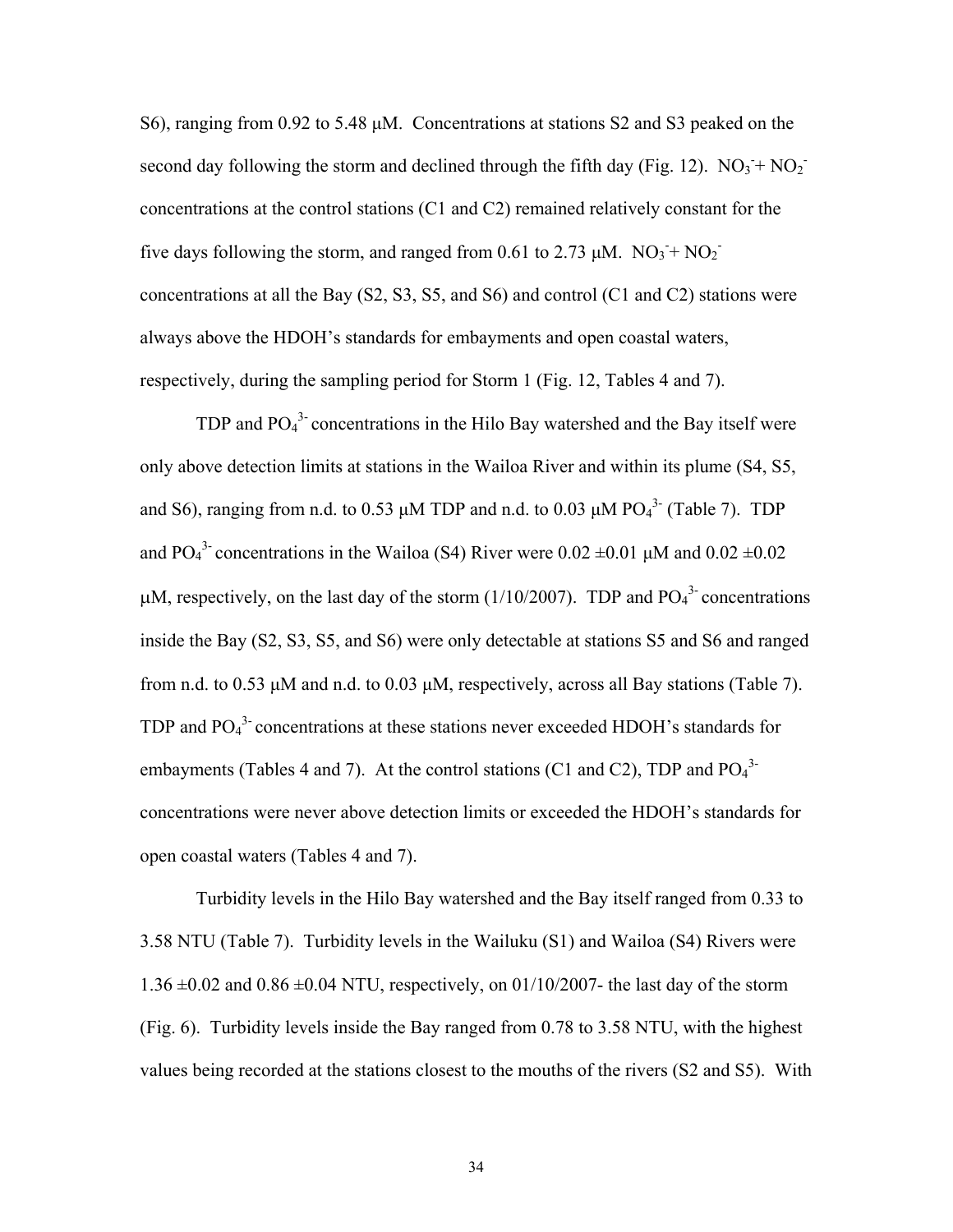the exception of station S6, turbidity levels inside the Bay peaked on the second day following the storm (1/12/2007) and generally decreased through the fifth day (Fig. 13). The HDOH's standard for embayments was exceeded primarily at station S2, which is located at the mouth of the Wailuku River; however, by the fifth day of sampling following the storm, all stations inside the Bay (S2, S3, S5, and S6) were below the HDOH's standard (Fig. 13). Turbidity levels at the control stations (C1 and C2) ranged from 0.33 to 0.91 NTU and exceeded the HDOH's standards for open coastal waters on three to four of the five days sampled following the storm (Tables 4 and 7).

Chl *a* concentrations in Hilo Bay ranged from n.d. at two stations in Hilo Bay to 1.72 µg/L within the plume of the Wailoa River (S6) (Table 7). The Chl *a* concentrations at stations inside Hilo Bay  $(S2, S3, S5, \text{ and } S6)$  ranged from n.d. to 1.72  $\mu g/L$ , while concentrations at the control stations (C1 and C2) ranged from n.d. to 1.31  $\mu$ g/L. With the exception of station S6, all stations inside Hilo Bay and the control stations showed the same pattern with respect to Chl *a* concentrations, where Chl *a* concentrations peaked on the second day following the storm, with concentrations decreasing on the third day and remaining relatively constant from the third through the fifth day (Fig. 14). Chl *a* concentrations at the two stations within the Wailuku River plume (S2 and S3) and the near-shore station within the Wailoa River plume (S5) never exceeded the HDOH's Chl *a* standard for embayment waters during the five day period following the storm (Fig. 14). In contrast, the station within the Wailoa River plume furthest from the river mouth (S6) and the two control stations (C1 and C2) had Chl *a* concentrations that exceed the HDOH's standards for embayments and open coastal waters, respectively (Fig. 14, Tables 4 and 7). In particular, Chl *a* concentrations at station C2 exceed the HDOH's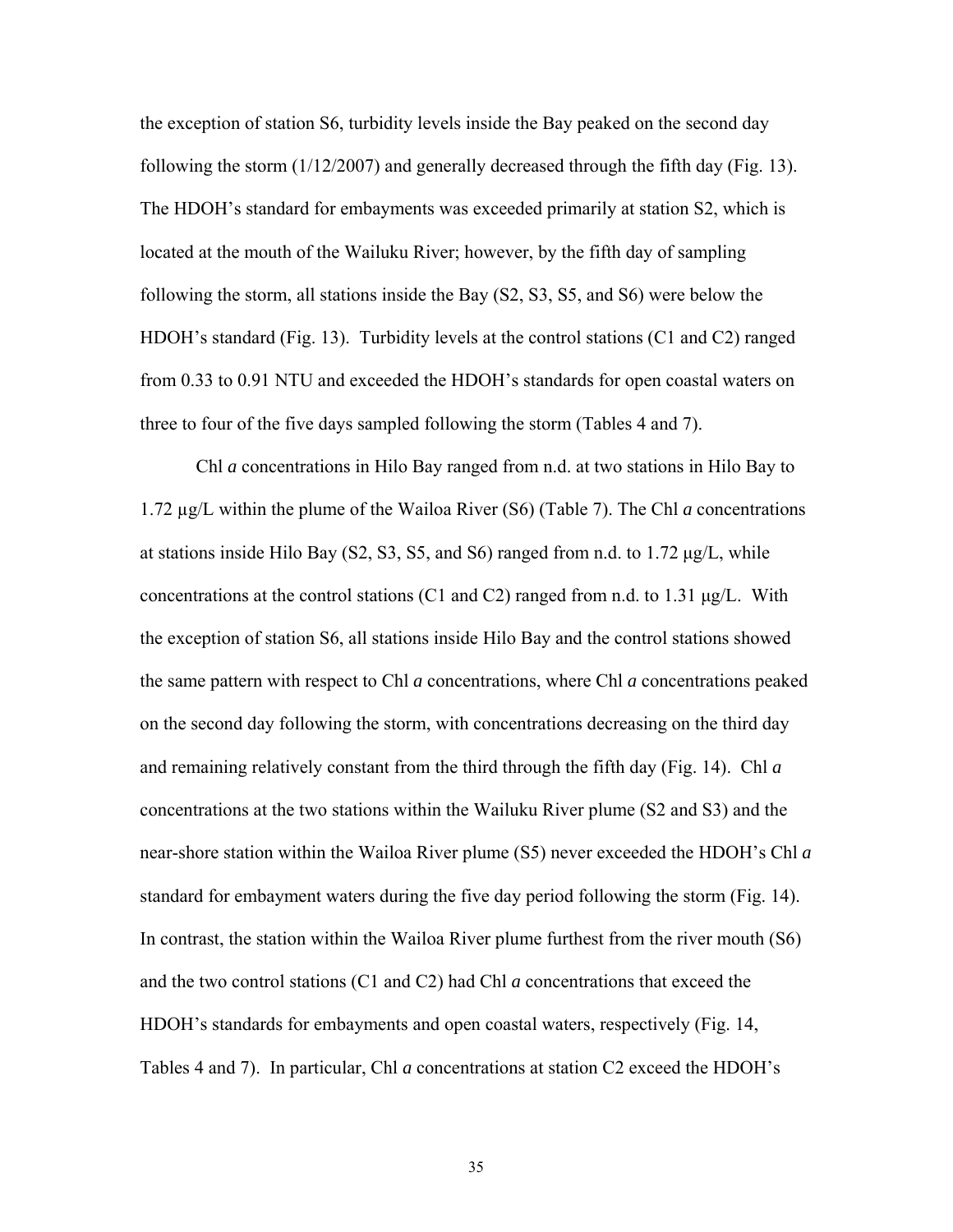standard for open coastal waters on all five sampling days following the storm (Tables 4 and 7).

**Storm 2:** Storm 2 was sampled between 3/01/2007 and 3/06/2007. Both the Wailuku (S1) and Wailoa (S4) Rivers were sampled on the last day of the storm on 3/01/2007. The stations inside Hilo Bay (S2, S3, S5, and S6) and the control stations (C1 and C2) were sampled for the five days following the end of Storm 2 from 3/02/2007 through 3/06/2007. All data for Storm 2 are summarized in Table 8 and Appendices 1 through 6.

TDN concentrations in the Hilo Bay watershed and the Bay itself ranged from 6.92 to 29.40  $\mu$ M, with the lowest concentration measured at one of the control stations (C1) and the highest in the Wailoa River plume (S5) (Table 8). TDN concentrations in the Wailuku (S1) and Wailoa (S4) Rivers were 7.97  $\pm$ 0.83  $\mu$ M and 29.31  $\pm$ 1.86  $\mu$ M, respectively, on 3/01/2007 - the last day of the storm (Fig. 4). Inside Hilo Bay, stations within the Wailoa River plume (S5 and S6) had the highest TDN concentrations, ranging from 20.08 to 29.40 μM (Table 8). TDN concentrations at these two stations peaked on day three and four following the storm, as river discharge decreased (Fig. 15). TDN concentrations at stations within the Wailuku River plume (S2 and S3) were generally lower than the stations within the Wailoa River plume (S5 and S6), ranging from 7.85 to 17.22 μM (Table 8), and peaking on the fifth day following the storm (Fig. 15). TDN concentrations at the control stations (C1 and C2) ranged from 6.92 to 12.00 μM and were generally lower than concentrations measured within the two river plumes (Fig. 15). TDN concentrations at the two stations in the Wailoa River plume exceeded the HDOH's standards for embayments on all of the days following the storm; in contrast, none of the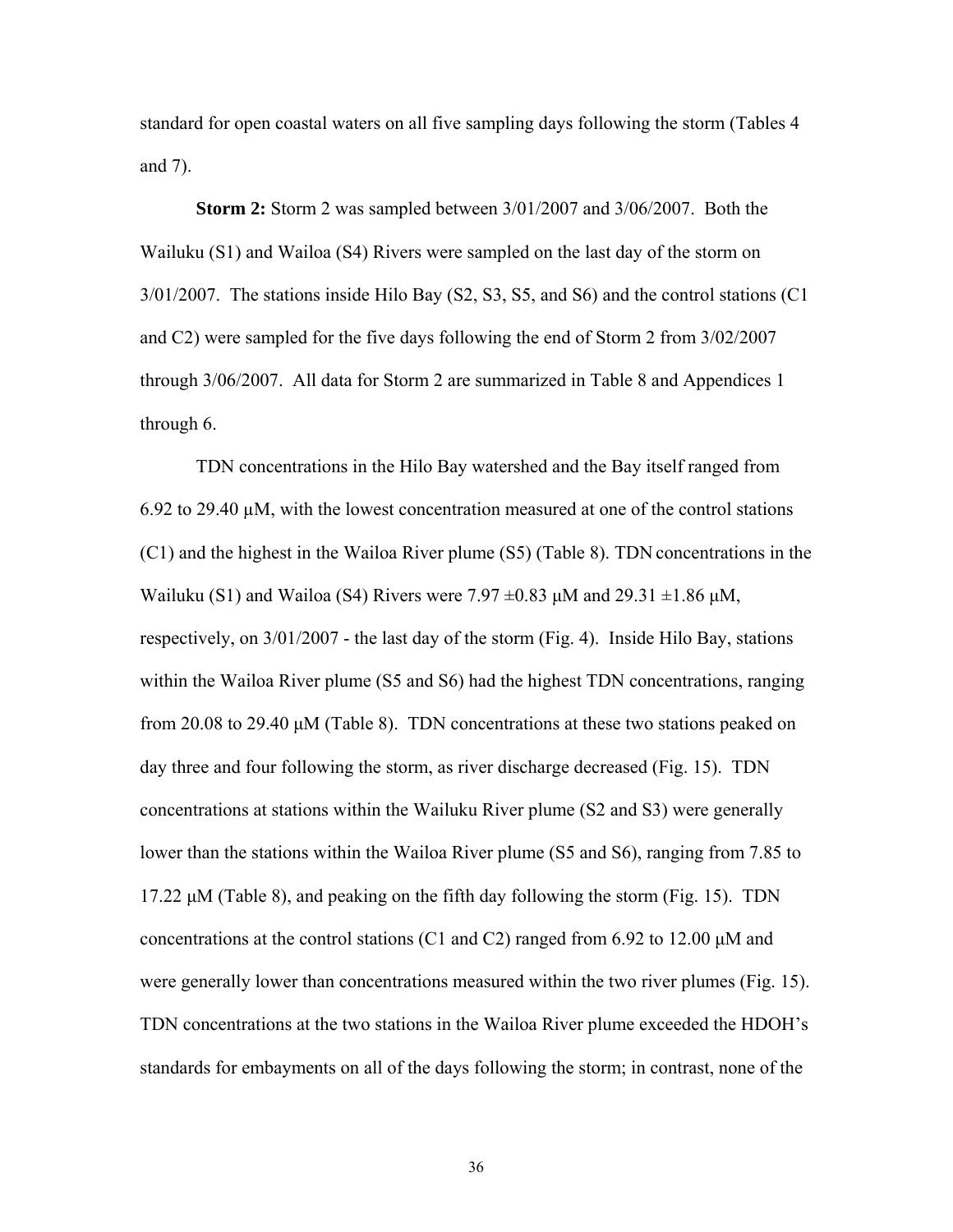stations within the Wailuku River plume exceeded this HDOH's standard (Fig. 15). On only one day at both control stations (C1 and C2) did TDN concentrations exceed the HDOH's standard for open coastal waters (Tables 4 and 8).

NH<sub>4</sub><sup>+</sup> concentrations in the Hilo Bay watershed and the Bay itself ranged from n.d. at most stations to 0.90  $\mu$ M (Table 8). NH<sub>4</sub><sup>+</sup> concentrations in the Wailuku (S1) and Wailoa (S4) Rivers were  $0.36 \pm 0.05 \mu M$  and  $0.41 \pm 0.08 \mu M$ , respectively, on the last day of the storm -  $3/01/2007$ . Stations inside Hilo Bay (S2, S3, S5, and S6) had  $NH_4^+$ concentrations ranging from n.d. to 0.90 μM, with the highest concentrations observed at stations S2 and S6 (Table 8).  $NH_4^+$  concentrations that exceeded the HDOH's standard for embayments were only observed at stations S2 and S6 and their concentrations only exceeded the standard on one or two of the days sampled following the storm (Tables 4 and 8). NH<sub>4</sub><sup>+</sup> concentrations at the control stations (C1 and C2) were never above detection limits nor exceeded the HDOH's standard for open coastal waters (Tables 4 and 8).

 $NO<sub>3</sub> + NO<sub>2</sub>$  concentrations in the Hilo Bay watershed and the Bay itself ranged from 0.44  $\mu$ M at the one of the control stations to 24.38  $\mu$ M in the Wailoa River (S4) (Table 8).  $NO_3 + NO_2$  concentrations in the Wailuku (S1) and Wailoa (S4) Rivers were 2.46  $\pm$ 0.05 μM and 24.38  $\pm$ 0.24 μM, respectively (Fig. 5). Stations within the Wailuku River plume (S2 and S3) had  $NO_3 + NO_2$  concentrations ranging from 1.53 to 8.73  $\mu$ M. Concentrations at these stations remained relatively stable from the first through the fourth day following the storm and then peaked on the fifth day (Fig. 16). Stations within the Wailoa River plume (S5 and S6) had the highest  $NO<sub>3</sub> + NO<sub>2</sub>$  concentrations within Hilo Bay, ranging from 7.20 to 15.27  $\mu$ M (Fig. 16). The NO<sub>3</sub>+ NO<sub>2</sub> concentrations at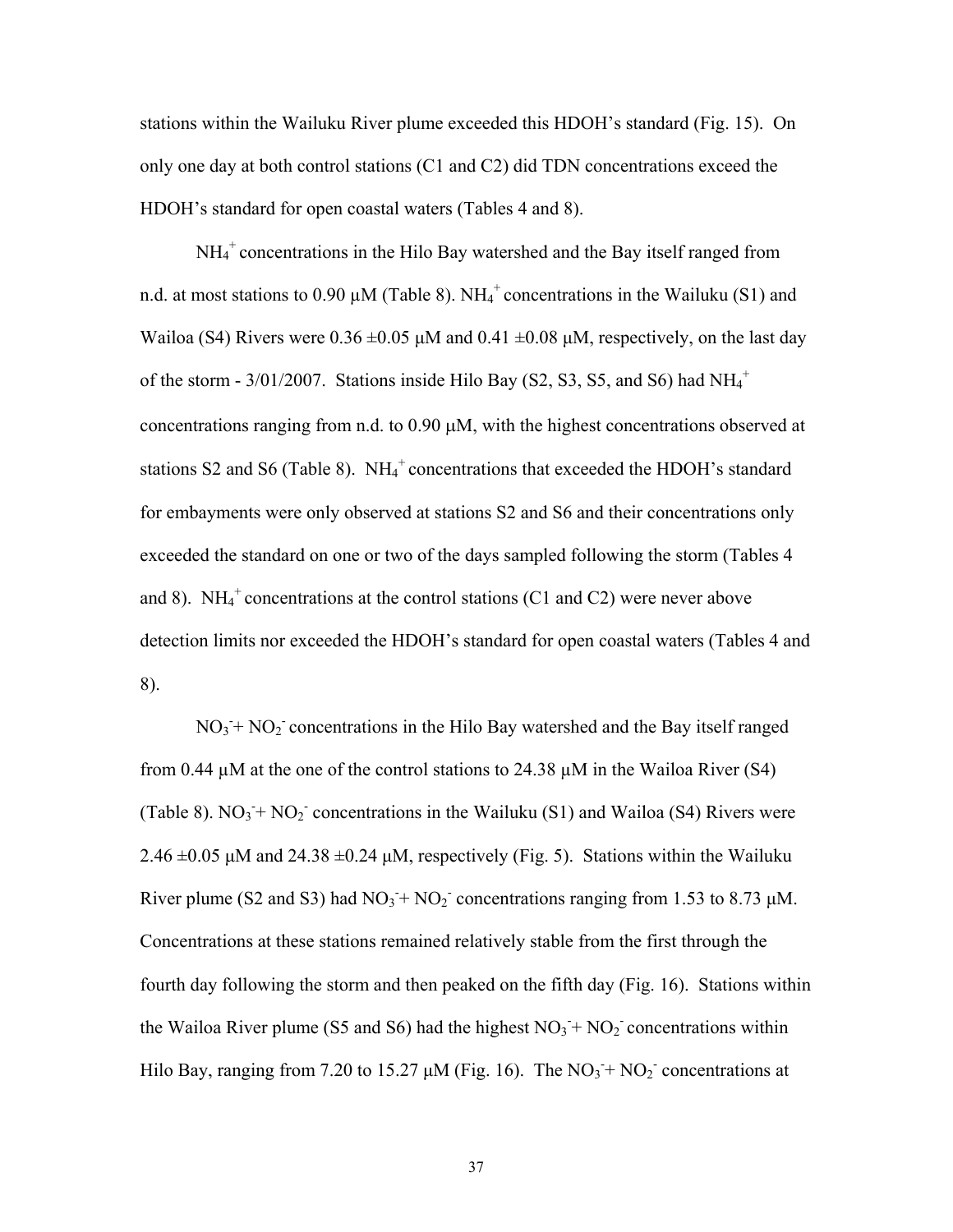these two stations were three times higher than those measured at stations within the Wailuku River plume (S2 and S3) (Table 8).  $NO_3 + NO_2$  concentrations at all stations inside Hilo Bay (S2, S3, S5, and S6) were always above the HDOH's standard for embayments following the storm, with the highest concentration being  $\sim$  27 times higher than HDOH's standard (Fig. 16). Similarly,  $NO_3 + NO_2$  concentrations at the control (C1 and C2) stations remained relatively constant from the first through the fourth day following the storm, and peaked on the fifth day (Fig. 16). Concentrations at the control stations ranged from 0.44 to 2.73 μM and always exceed the HDOH's standard for open coastal waters following the storm (Tables 4 and 8).

TDP and  $PO<sub>4</sub><sup>3</sup>$  concentrations in the Hilo Bay watershed and the Bay itself ranged from n.d. to 0.08  $\mu$ M and n.d. to 0.02  $\mu$ M, respectively (Table 8). In the Wailuku River (S1), TDP and PO<sub>4</sub><sup>3</sup> concentrations averaged  $0.02 \pm 0.02$   $\mu$ M and  $0.01 \pm 0.01$   $\mu$ M, respectively. In the Wailoa River (S4), TDP and  $PO<sub>4</sub><sup>3</sup>$  concentrations were rarely above detection limits (Table 8). TDP and  $PO<sub>4</sub><sup>3</sup>$  concentrations ranged from n.d. to 0.08  $\mu$ M and n.d. to 0.02 μM, respectively, inside the Bay (S2, S3, S5, and S6). Concentrations for these two parameters were only detectable within the Wailoa River plume at stations S5 and S6 and never exceeded HDOH's standards for embayments following Storm 2 at any of these stations (Tables 4 and 8). At the control stations (C1 and C2), TDP was never above detection, and  $PO_4^3$  concentrations were detectable only once, on the first day after the storm (3/02/2007), at station C2 (Table 8). TDP and  $PO<sub>4</sub><sup>3</sup>$  concentrations at the control stations never exceeded the HDOH's standards for open coastal waters following Storm 2 (Tables 4 and 8).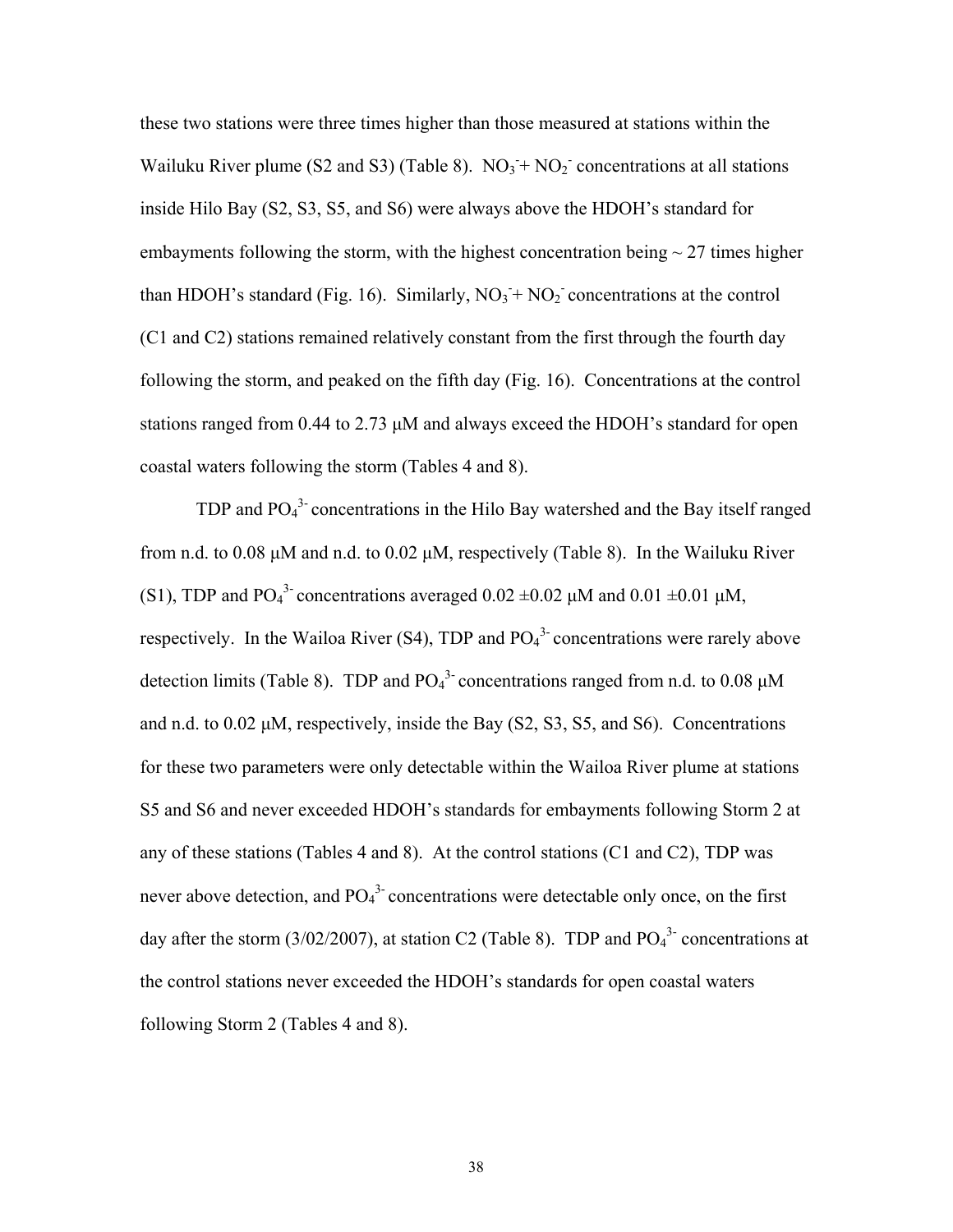Turbidity levels in the Hilo Bay watershed and the Bay itself ranged from 0.24 to 5.08 NTU (Table 8). Turbidity levels in the Wailuku (S1) and Wailoa (S4) Rivers were 5.08  $\pm$ 0.18 NTU and 3.13  $\pm$ 0.14 NTU, respectively, on the last day of the storm – 3/01/2007 (Fig. 6). Turbidity levels inside the Bay (S2, S3, S5, and S6) peaked on the first day following the storm and generally declined over the next four days (Fig. 17). Inside Hilo Bay, turbidity levels ranged from 0.54 to 4.52 NTU, with the highest values being recorded at the stations closest to the mouths of the rivers (S2 and S5) on the first day after the storm. At the two stations inside the Wailuku River plume (S2 and S3), turbidity levels exceeded the HDOH's standard for embayments on day one through day three following the storm (Fig. 17). At the stations within the Wailoa River plume (S5 and S6), turbidity levels exceed the HDOH's standards for embayments only for one to two days following the storm (Fig. 17). Turbidity levels at the control (C1 and C2) stations ranged from 0.24 to 1.20 NTU and exceeded the HDOH's standards for open coastal waters on the first day following the storm for both stations, as well as for two additional days at C1 (Tables 4 and 8).

Chl *a* concentrations ranged from n.d. at several station in Hilo Bay to 1.37  $\mu$ g/L within the Wailoa River plume (S5) (Table 8). Chl *a* concentrations inside the Bay (S2, S3, S5, and S6) ranged from n.d. to 1.37 μg/L, with a general increase in concentration following the storm (Fig. 18). None of the stations inside Hilo Bay had Chl *a* concentrations that exceeded the HDOH's standard for embayment waters following the storm (Fig. 18). At the control stations (C1 and C2), Chl *a* concentrations ranged from n.d. to 0.46 μg/L. Like at the stations inside Hilo Bay, Chl *a* concentrations at the control stations generally increased following the storm (Fig. 18). Chl *a* concentrations at station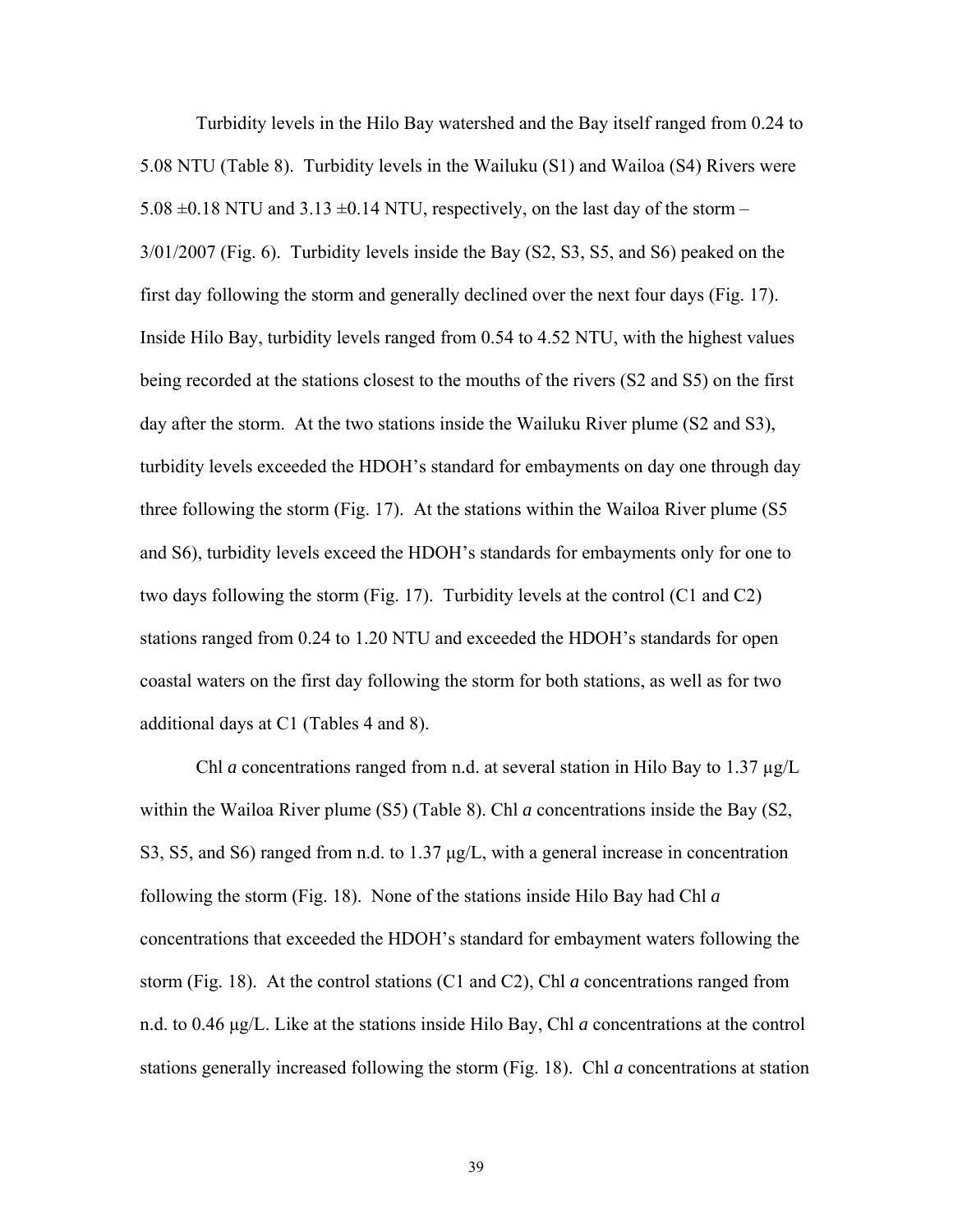C2 never exceeded the HDOH's standard for open coastal waters; however, station C1 had concentrations that exceeded the standard on three of the five days sampled following the storm (Tables 4 and 8).

**Storm 3:** Storm 3 was sampled between 12/12/2007 and 12/17/2007. Both the Wailuku (S1) and Wailoa (S4) Rivers were sampled on the last day of the storm on 12/12/2007. The stations inside Hilo Bay (S2, S3, S5, and S6) were sampled for the five days following the end of the storm from 12/13/2007 through 12/17/2007. Due to a small craft advisory, control stations (C1 and C2) were not sampled during Storm 3. All data for Storm 3 are summarized in Table 9 and Appendices 1 through 6.

TDN concentrations in the Hilo Bay watershed and the Bay itself ranged from 6.11 to 35.94  $\mu$ M, with the lowest concentrations measured at the mouth of the Wailuku River (S2) and the highest measured in the Wailoa River (S4) (Table 9). The average TDN concentrations in the Wailuku and Wailoa Rivers were  $8.09 \pm 0.43 \mu$ M and 35.94  $\pm 0.18$   $\mu$ M, respectively, on the last day of the storm on 12/12/2007 (Fig. 4). Stations inside Hilo Bay (S2, S3, S5, and S6) had TDN concentrations ranging from 6.11 to 25.94 μM, with the highest concentrations observed at the mouth of the Wailoa River (S5) (Fig. 19). TDN concentrations within both rivers' plumes decreased as river discharge increased (Fig. 19). TDN concentrations inside the Wailuku River plume (S2 and S3) and at one station in the Wailoa River plume (S6) did not exceed the HDOH's standard for embayments following the storm (Fig. 19). In contrast, the station in front of the Wailoa River mouth (S5) exceeded the HDOH's standard for embayments on all five days following the storm (Fig. 19).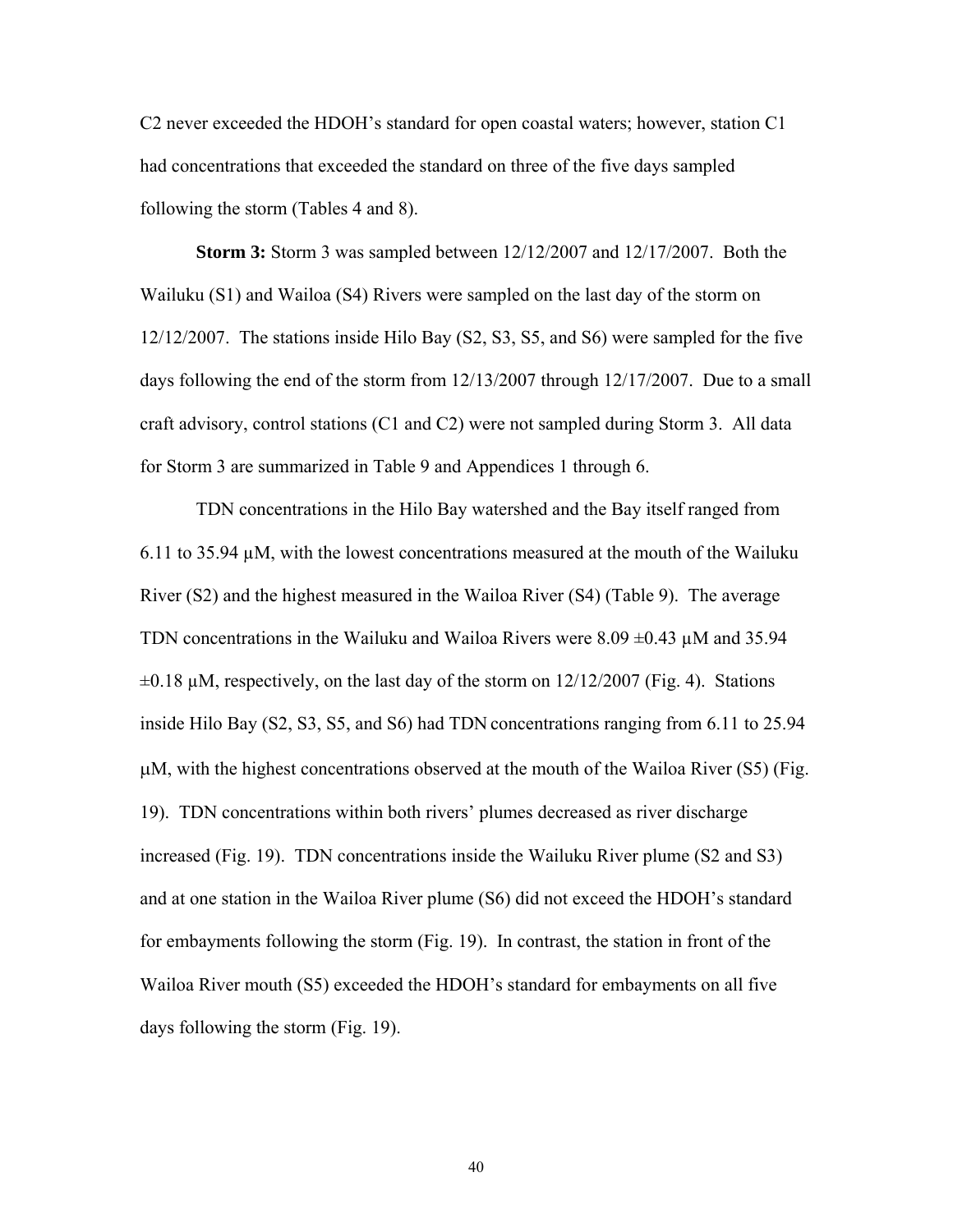NH<sub>4</sub><sup>+</sup> concentrations in the Hilo Bay watershed and the Bay itself ranged from n.d. to 0.78  $\mu$ M (Table 9). NH<sub>4</sub><sup>+</sup> concentrations in the Wailuku (S1) and Wailoa (S4) Rivers were  $0.78 \pm 0.11$   $\mu$ M and  $0.20 \pm 0.20$   $\mu$ M, respectively, on the last day of the storm on  $12/12/2007$ . Stations inside Hilo Bay (S2, S3, S5, and S6) had  $NH_4^+$  concentrations ranging from n.d. to 0.47 μM, with the highest concentrations observed within the Wailuku River plume at station S3 (Table 9). Only once did  $NH_4^+$  concentrations inside Hilo Bay exceed the HDOH's standard for embayments; this occurred on the second day after Storm 3 at station S3 (Tables 4 and 9).

 $NO<sub>3</sub> + NO<sub>2</sub>$  concentrations in the Hilo Bay watershed and the Bay itself ranged from 1.80  $\mu$ M within the Wailuku River plume (S2) to 24.88  $\mu$ M within the Wailoa River plume (S5) (Table 9).  $NO_3 + NO_2$  concentrations in the Wailuku (S1) and Wailoa (S4) Rivers were  $2.67 \pm 0.04$  μM and  $19.00 \pm 0.53$  μM, respectively (Fig. 5). Stations within the Wailuku River plume (S2 and S3) had  $NO<sub>3</sub> + NO<sub>2</sub>$  concentrations ranging from 1.80 to 4.05 μM (Table 9). As with baseflow conditions and other storms sampled, stations within the Wailoa River plume (S5 and S6) had the highest  $NO_3 + NO_2$  concentrations in Hilo Bay, ranging from 2.74 to 24.88  $\mu$ M (Fig. 20, Table 9).  $NO_3 + NO_2$  concentrations at the inner Wailoa River plume station (S5) were on average four times higher than those of the outer Wailoa River plume station (S6), and seven times higher than those of the Wailuku River plume station (S2 and S3) (Fig. 20, Table 9).  $NO_3 + NO_2$ <sup>-</sup> concentrations at all stations inside Hilo Bay (S2, S3, S5, and S6) were always above the HDOH's standard for embayments following the storm, with the highest concentration being ~44 times higher than HDOH's standard (Fig. 20).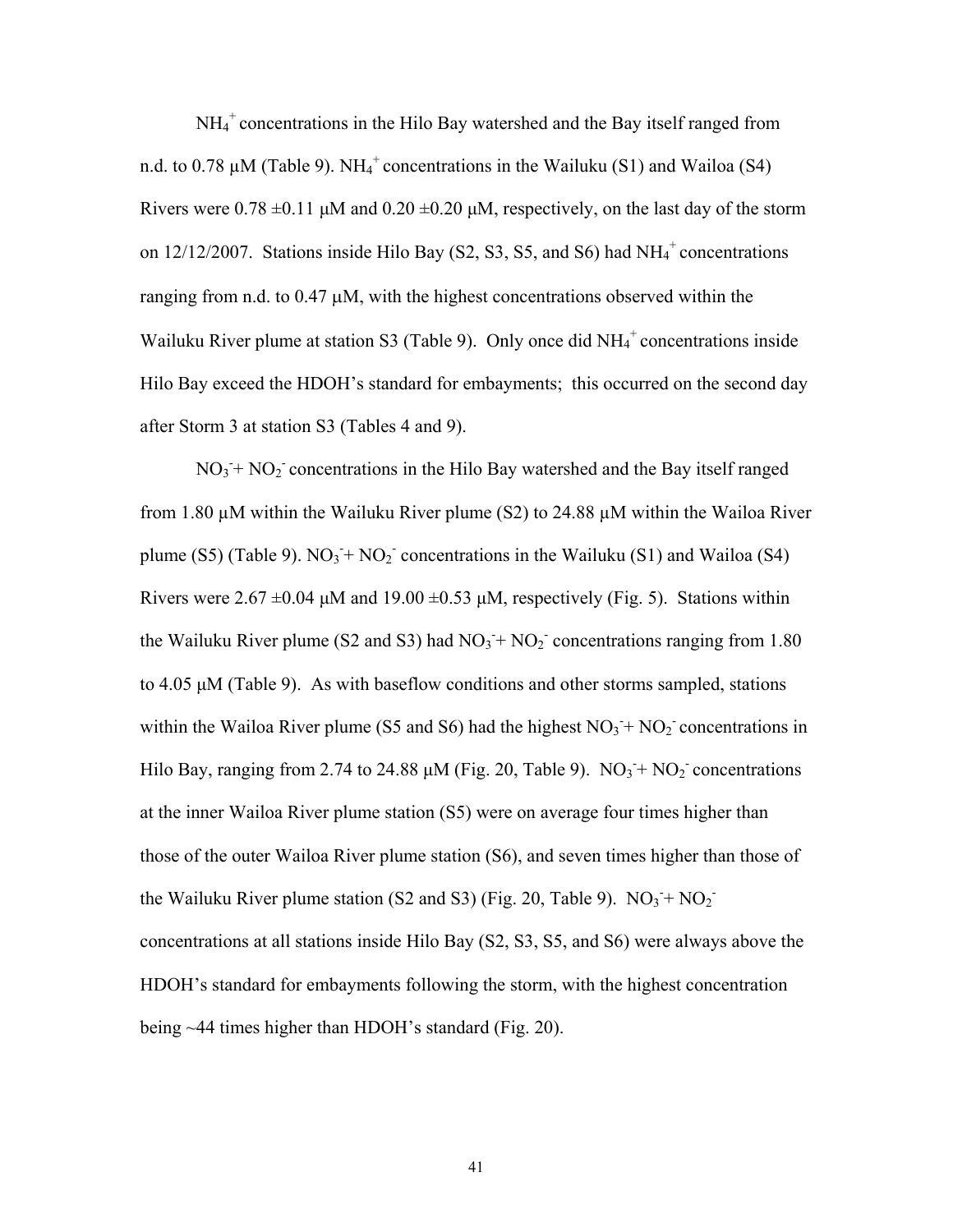TDP and  $PO<sub>4</sub><sup>3</sup>$  concentrations in the Hilo Bay watershed and the Bay itself were only detectable at the inner Wailoa River plume station (S5) following Storm 3 and ranged from n.d. to  $0.37 \mu M$  and n.d. to  $0.16 \mu M$ , respectively (Table 9). Both the Wailuku (S1) and Wailoa (S4) Rivers had no detectable TDP or  $PO_4^3$  (Table 9). TDP and  $PO<sub>4</sub><sup>3</sup>$  concentrations measured at station S5 in the Wailoa River plume never exceeded HDOH's standards for embayments following Storm 3 (Tables 4 and 9).

Turbidity levels in the Hilo Bay watershed and the Bay itself ranged from 0.39 to 11.63 NTU (Table 9). Turbidity levels in the Wailuku (S1) and Wailoa (S4) Rivers were 11.63  $\pm$ 0.73 and 0.39  $\pm$ 0.02 NTU, respectively, on the last day of the storm on 12/12/2007 (Fig. 6). Turbidity levels inside the Bay (S2, S3, S5, and S6) peaked on the fourth day following the storm, coincident with a substantial increase in discharge from the Wailuku River (Fig. 21). Inside Hilo Bay, turbidity levels ranged from 0.75 to 10.28 NTU, with the highest values again being recorded at stations within the Wailuku River plume (S2 and S3) (Fig. 21, Table 9). The inner Wailoa River plume station (S5) was the only station that did not continually exceed the HDOH's standard for embayments following this storm (Fig. 21). In general, the Bay remained turbid and above HDOH's standards during the sampling period of this storm (Fig. 21).

Chl *a* concentrations in Hilo Bay ranged from n.d. to 2.21 µg/L (Table 9). Chl *a* concentrations exceeded the HDOH's standard for embayment waters within the Wailuku River plume at station S3 on the fifth day of sampling following the storm; however, with the exception of that single measurement, Chl *a* concentrations were low and often undetectable (Fig. 22, Table 9).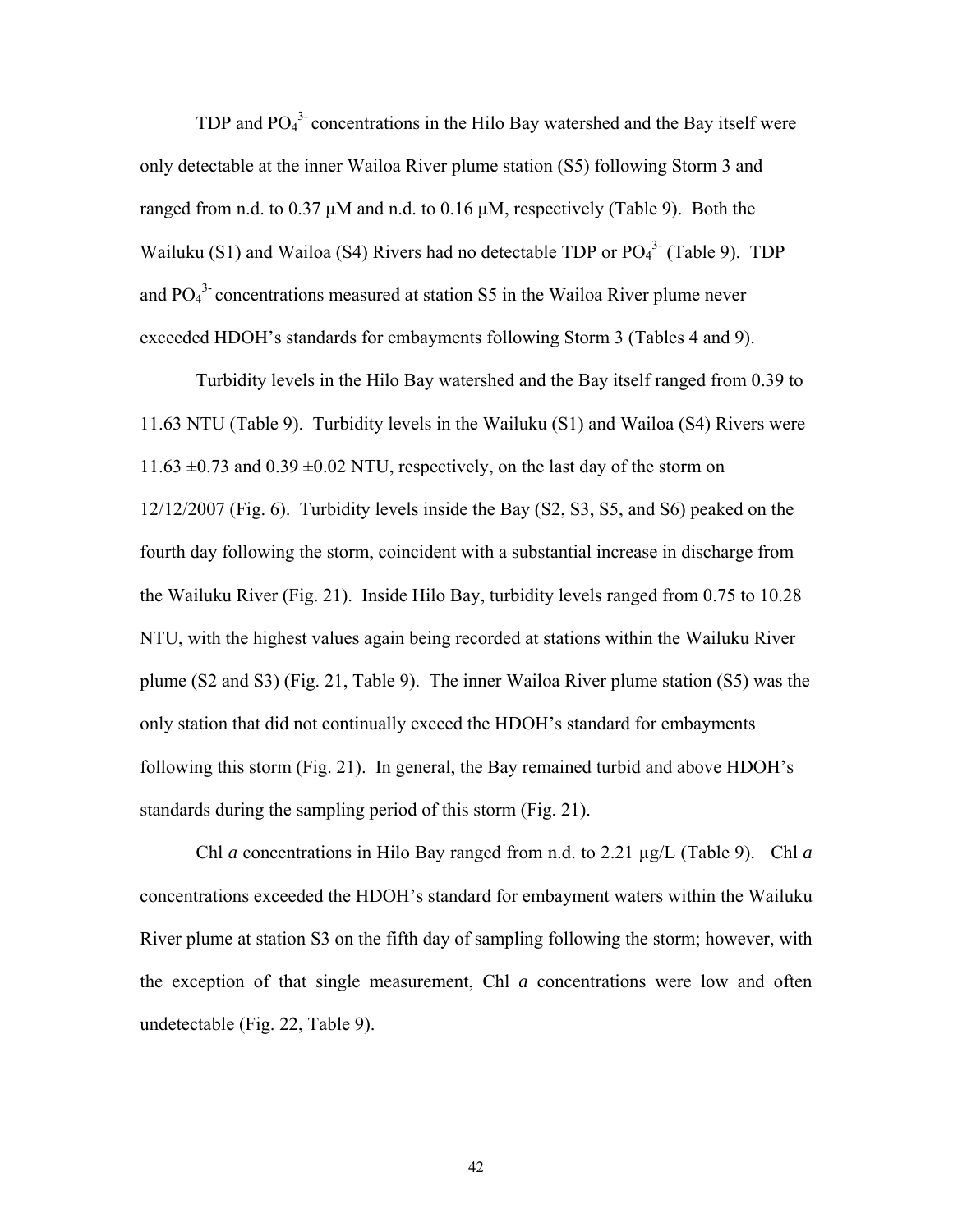**Storm 4:** Storm 4 was sampled between 1/27/2008 and 2/01/2008. Both the Wailuku (S1) and Wailoa (S4) Rivers were sampled on the last day of the storm on 1/27/2008. The stations inside Hilo Bay (S2, S3, S5, and S6) were sampled for five days following the end of Storm 4 from 1/28/2008 through 2/01/2008. A small craft advisory prevented sampling at control stations (C1 and C2) for all days except 1/30/2008 and 1/31/2008. All data for Storm 4 are summarized in Table 10 and Appendices 1 through 6.

TDN concentrations in the Hilo Bay watershed and the Bay itself ranged from 5.66 µM at one of the control stations (C2) to 30.58 µM in the Wailoa River (Table 10). TDN concentrations in the Wailuku (S1) and Wailoa (S4) Rivers were  $8.77 \pm 1.08 \mu M$  and 30.58 ±4.51 μM, respectively, on the last day of storm on 1/27/2008 (Fig. 4). Stations inside Hilo Bay (S2, S3, S5, and S6) had TDN concentrations ranging from 6.00 to 24.05 μM (Table 10), with the highest concentrations observed at station S5 within the Wailoa River Plume (Fig. 23). At all stations except S5, TDN concentrations peaked on day four following the storm when river discharge was its lowest (Fig. 23). TDN concentrations at stations within the Wailuku River plume (S2 and S3) and at one station within the Wailoa River plume (S6) were below the HDOH's standard for embayments (Fig. 23). In contrast, TDN concentrations at the station within the Wailoa River mouth (S5) always exceeded the HDOH's standard for embayments (Fig. 23). TDN concentrations at control stations (C1 and C2) ranged from 5.66  $\mu$ M to 15.96  $\mu$ M (Table 10). TDN concentrations at the control stations were below the HDOH's standard for open coastal waters on one of the two days sampled following the storm and above it on the other day (Tables 4 and 10).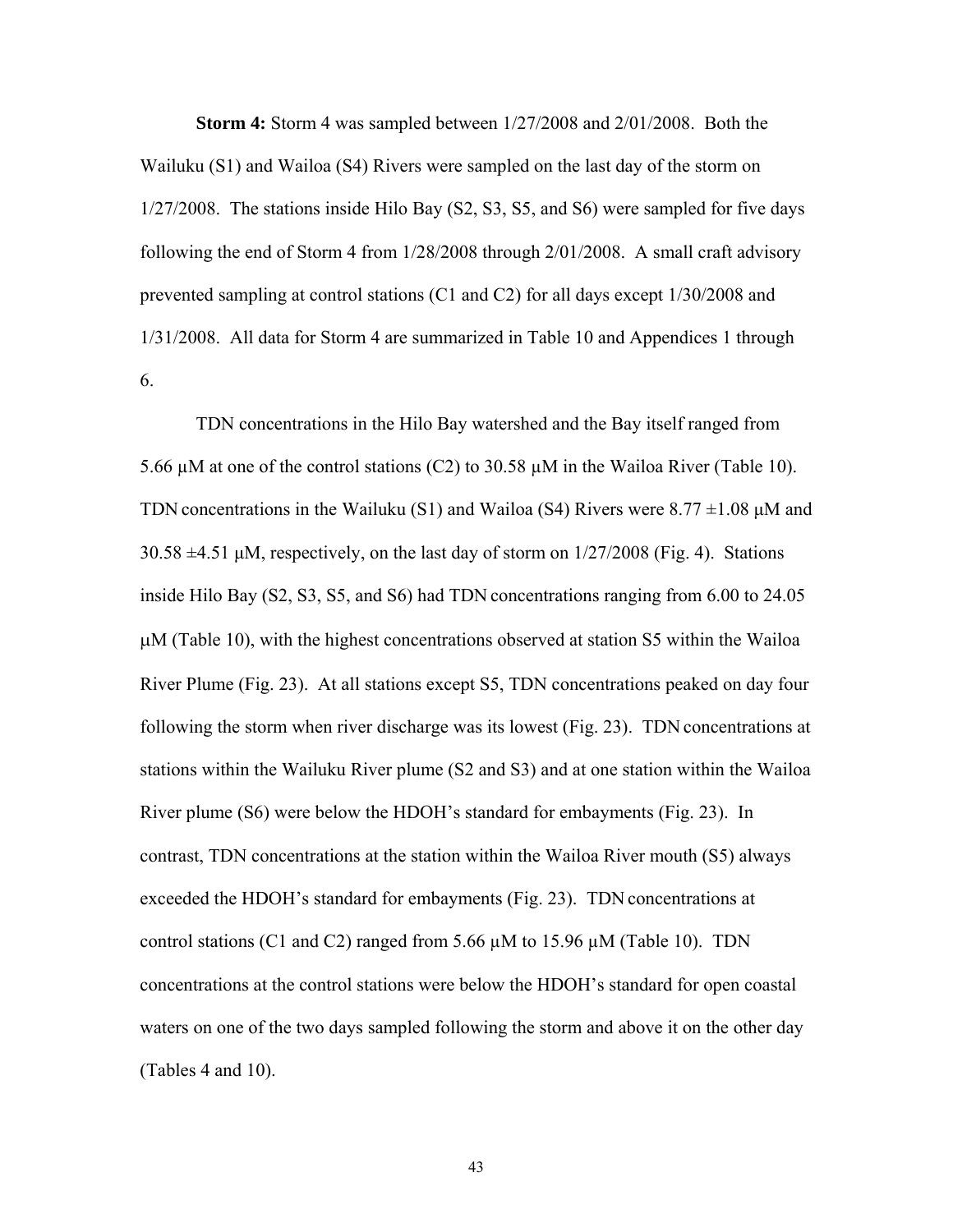NH<sub>4</sub><sup>+</sup> concentrations in the Hilo Bay watershed and the Bay itself ranged from n.d. at most stations to 1.56  $\mu$ M (Table 10). NH<sub>4</sub><sup>+</sup> concentrations in the Wailuku (S1) and Wailoa (S4) Rivers were 1.11  $\pm 0.05$   $\mu$ M and 1.26  $\pm 0.29$   $\mu$ M, respectively, on the last day of the storm on  $1/27/2008$ . Stations inside Hilo Bay (S2, S3, S5, and S6) had  $NH_4^+$ concentrations ranging from n.d. to 0.86 μM, with the highest concentrations observed at station S2 within the Wailuku River plume (Table 10).  $NH_4^+$  concentrations exceeded the HDOH's standard for embayments on at least one day following the storm at stations S2, S3, and S5 (Tables 4 and 10).  $NH_4^+$  concentrations at the control stations (C1 and C2) ranged from below detection levels to 1.56  $\mu$ M at station C1 (Table 10). NH<sub>4</sub><sup>+</sup> concentrations at control station C1 was four times higher than the HDOH's standard for open coastal waters on one of the two days sampled (Tables 4 and 10).  $NH_4^+$ concentrations at control station C2 were above HDOH's standards for open coastal waters on both days sampled, and once exceeding the standard by three times (Tables 4 and 10).

 $NO<sub>3</sub> + NO<sub>2</sub>$  concentrations in the Hilo Bay watershed and the Bay itself ranged from 2.14 µM at one of the control stations to 22.28 µM at the mouth of the Wailoa River  $(S5)$  (Table 10).  $NO<sub>3</sub> + NO<sub>2</sub>$  concentrations at the Wailuku  $(S1)$  and Wailoa  $(S4)$  Rivers were  $3.52 \pm 0.07$  μM and  $17.72 \pm 1.82$  μM, respectively (Fig. 5). Stations within the Wailuku River plume (S2 and S3) had  $NO<sub>3</sub><sup>+</sup> NO<sub>2</sub><sup>-</sup> concentrations ranging from 2.16 to$ 4.13 μM (Table 10). Stations within the Wailoa River plume (S5 and S6) had the highest  $NO_3 + NO_2$  concentrations within Hilo Bay, ranging from 3.31 to 22.28  $\mu$ M (Table 10). Concentrations at station S5 within the Wailoa River plume were always the highest measured following Storm 4 (Fig. 24).  $NO_3 + NO_2$  concentrations at all stations inside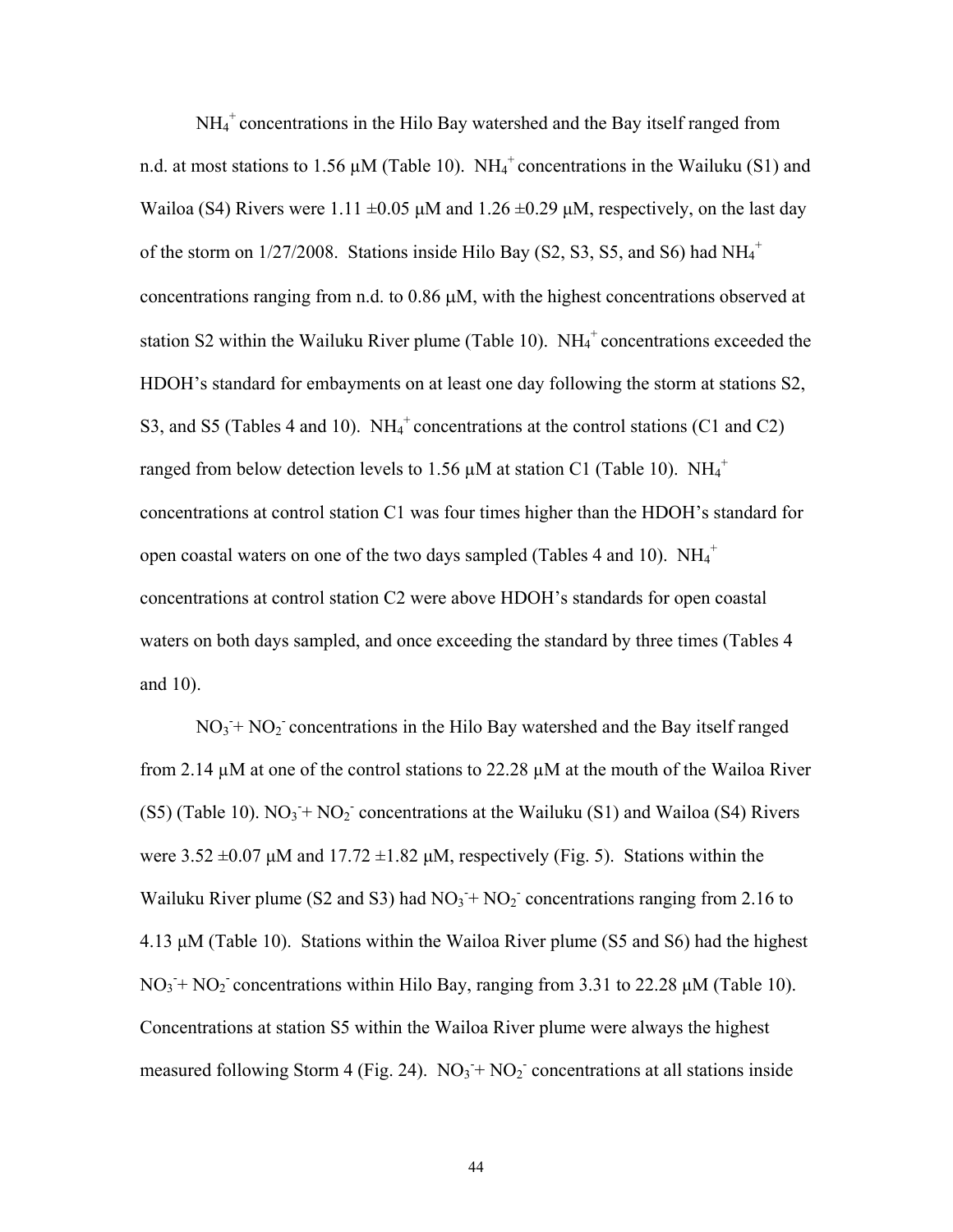Hilo Bay (S2, S3, S5, and S6) were always above the HDOH's standard for embayments following the storm, with the concentrations ranging between four and 40 times higher than HDOH's standard (Fig. 24).  $NO_3 + NO_2$  concentrations at the control stations (C1) and C2) ranged from 2.14 to 2.66 μM and had concentrations that were six times higher than the HDOH's standard for open coastal waters (Tables 4 and 10).

TDP and  $PO_4^3$  concentrations in the Hilo Bay watershed and the Bay itself ranged from n.d. to 1.17 μM and n.d. to 0.57 μM, respectively (Table 10). In the Wailuku River (S1), TDP and PO<sub>4</sub><sup>3</sup> concentrations averaged  $0.05 \pm 0.01 \mu M$  and  $0.02 \pm 0.02 \mu M$ , respectively. In the Wailoa River (S4), TDP and  $PO<sub>4</sub><sup>3</sup>$  concentrations averaged 0.09  $\pm 0.01 \mu$ M and  $0.06 \pm 0.01 \mu$ M, respectively (Table 10). TDP and PO<sub>4</sub><sup>3</sup> concentrations ranged from n.d. to 0.72 μM and n.d. to 0.57 μM, respectively, inside the Bay (S2, S3, S5, and S6) (Table 10). Concentrations for these two parameters did not exceed HDOH's standards for embayments following the storm (Tables 4 and 10). At the control stations (C1 and C2), TDP and  $PO<sub>4</sub><sup>3</sup>$  concentrations were generally below detection limits, except for station C1 on the fourth day following the storm, where its concentration was two times higher than the HDOH's standard for open coastal waters (Tables 4 and 10).

Turbidity levels in the Hilo Bay watershed and the Bay itself ranged from 0.32 to 22.40 NTU (Table 10). Turbidity levels in the Wailuku (S1) and Wailoa (S4) Rivers were  $3.60 \pm 0.04$  NTU and  $0.32 \pm 0.05$  NTU, respectively, on the last day of the storm on 1/27/2008 (Fig. 6). Inside Hilo Bay, turbidity levels ranged from 1.77 to 22.40 NTU, with the highest values measured at station S2 within the Wailuku River plume (Fig. 25, Table 10). Turbidity levels exceeded the HDOH's standard for embayments at all stations within Hilo Bay on all sampling days following the storm (Fig. 25). Turbidity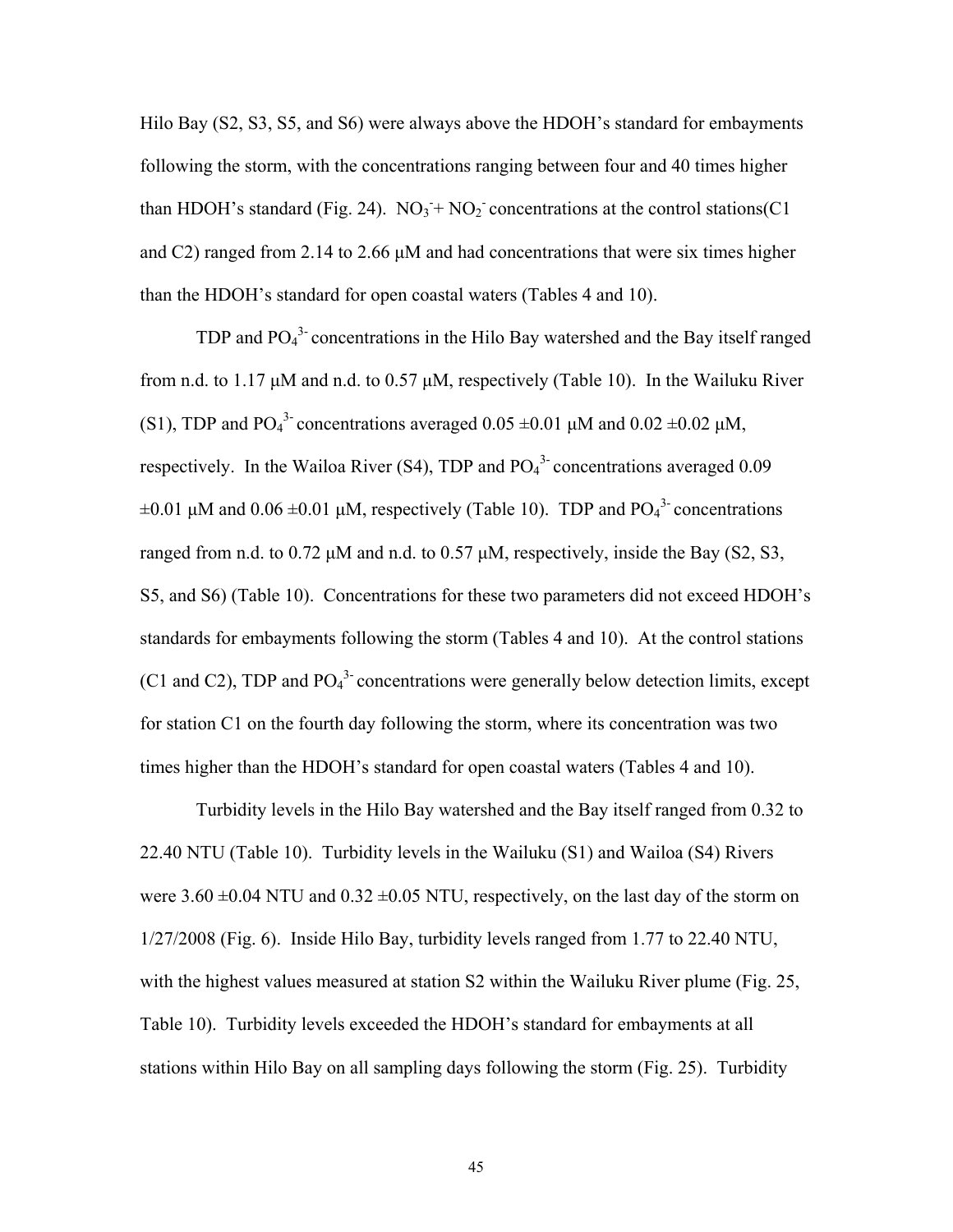levels at the control (C1 and C2) stations ranged from 0.93 to 6.26 NTU and exceeded the HDOH's standards for open coastal waters on both days sampled (Tables 4 and 10).

Chl *a* concentrations in Hilo Bay ranged from n.d. to 1.72 µg/L (Table 10). Chl *a* concentrations exceeded the HDOH's standard for embayments only once at station S5 within the Wailoa River plume following the storm (Fig. 26). At the control stations (C1 and C2), Chl *a* concentrations were only above detection limits on one day of the two days sampled (Table 10).

## **DISCUSSION AND CONCLUSIONS**

 $NO_3 + NO_2$  in Hilo Bay: The highest  $NO_3 + NO_2$  concentrations measured in Hilo Bay were following storms, and under these conditions,  $NO_3 + NO_2$ <sup>-</sup> concentrations consistently exceeded the HDOH's standards, with the highest concentration being ~44 times higher than the embayment standard. Across all stations sampled in Hilo Bay,  $NO<sub>3</sub> + NO<sub>2</sub>$  concentrations were ~1.5 times higher following storms than during baseflow conditions. An earlier study in Hilo Bay documented similar  $NO<sub>3</sub> + NO<sub>2</sub>$  concentrations during a storm; however, the concentration increase from baseflow to storm conditions that was observed was seven times greater than the one we measured (M  $\&$  E Pacific 1980).

Under storm conditions, the largest surface water source of  $NO<sub>3</sub> + NO<sub>2</sub>$  to Hilo Bay measured in this study was from the Wailoa River, and the highest  $NO_3$ <sup>+</sup> $NO_2$ <sup>-</sup> concentrations in the Bay were measured within the Wailoa River plume. This pattern was also observed during baseflow conditions, where instantaneous  $NO<sub>3</sub> + NO<sub>2</sub>$  yields were 18 times greater from the Wailoa River than from the Wailuku River, and  $NO<sub>3</sub>$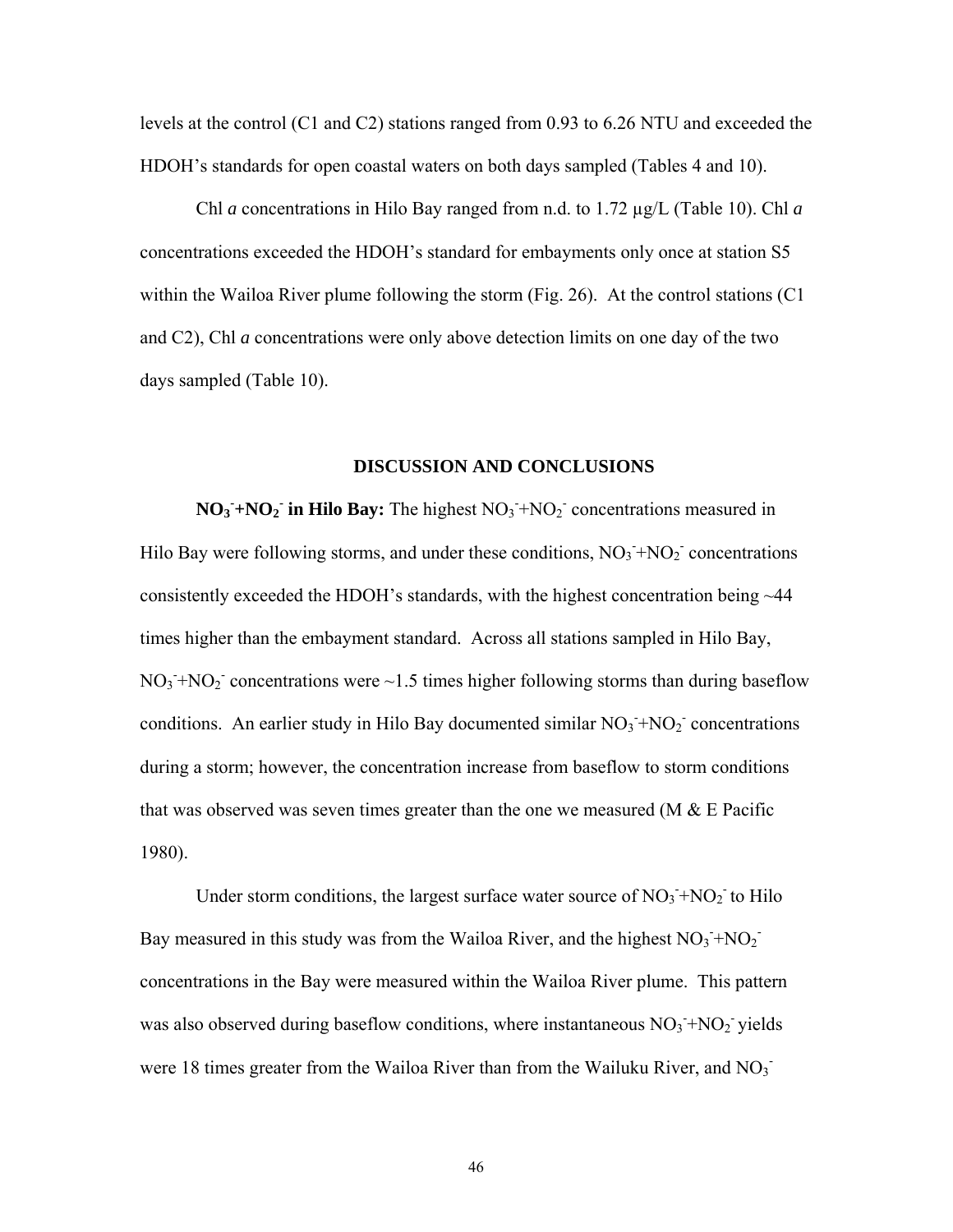$+NO<sub>2</sub>$  concentrations within the Wailoa River plume were consistently higher than those measured in the Wailuku River plume (5 times higher) and outside of the breakwater (11 times higher).

Higher  $NO_3 + NO_2$ <sup>-</sup> concentrations in Hilo Bay following storms are likely a result of increased discharge from the Wailoa and Wailuku Rivers, as the concentration of  $NO<sub>3</sub>$  $+NO<sub>2</sub>$  in the rivers generally decreased during storms.  $NO<sub>3</sub><sup>+</sup>NO<sub>2</sub>$  yields from both the Wailoa and Wailuku Rivers increased 1.5 and 15 times, respectively, following storms. While the greatest change in  $NO_3 + NO_2$  yields from baseflow to storm conditions were observed in the Wailuku River, the Wailoa River was still the largest surface water source of  $NO_3 + NO_2$  to Hilo Bay, contributing two times more  $NO_3 + NO_2$  than the Wailuku River to Hilo Bay during storms.

The high  $NO_3 + NO_2$  concentrations measured in the Wailoa River and its plume in Hilo Bay most likely stem from the land use within this watershed. Approximately 15% of the Wailoa River's drainage area is comprised of low- and high-intensity development and agriculture as compared to  $\sim$ 1% for the Wailuku River's watershed (Table 1). Cesspools and septic tanks are likely the dominant sources of  $NO<sub>3</sub> + NO<sub>2</sub>$  to the Wailoa River, as only 30 to 40% of Hilo is connected to the sewer line, and the majority of homes are located within this watershed (Silvius et al. 2005). Other possible anthropogenic sources of  $NO_3 + NO_2$  include livestock waste and fertilizers from agricultural lands, although contributions from these sources are likely small as the extent and intensity of agricultural activities are relatively low in this watershed (Wiegner pers. obs.). Decomposition of leaf litter in forests and grasslands may also contribute  $NO<sub>3</sub>$  $+NO<sub>2</sub>$  to the Wailoa River too. To determine the contribution of these sources to the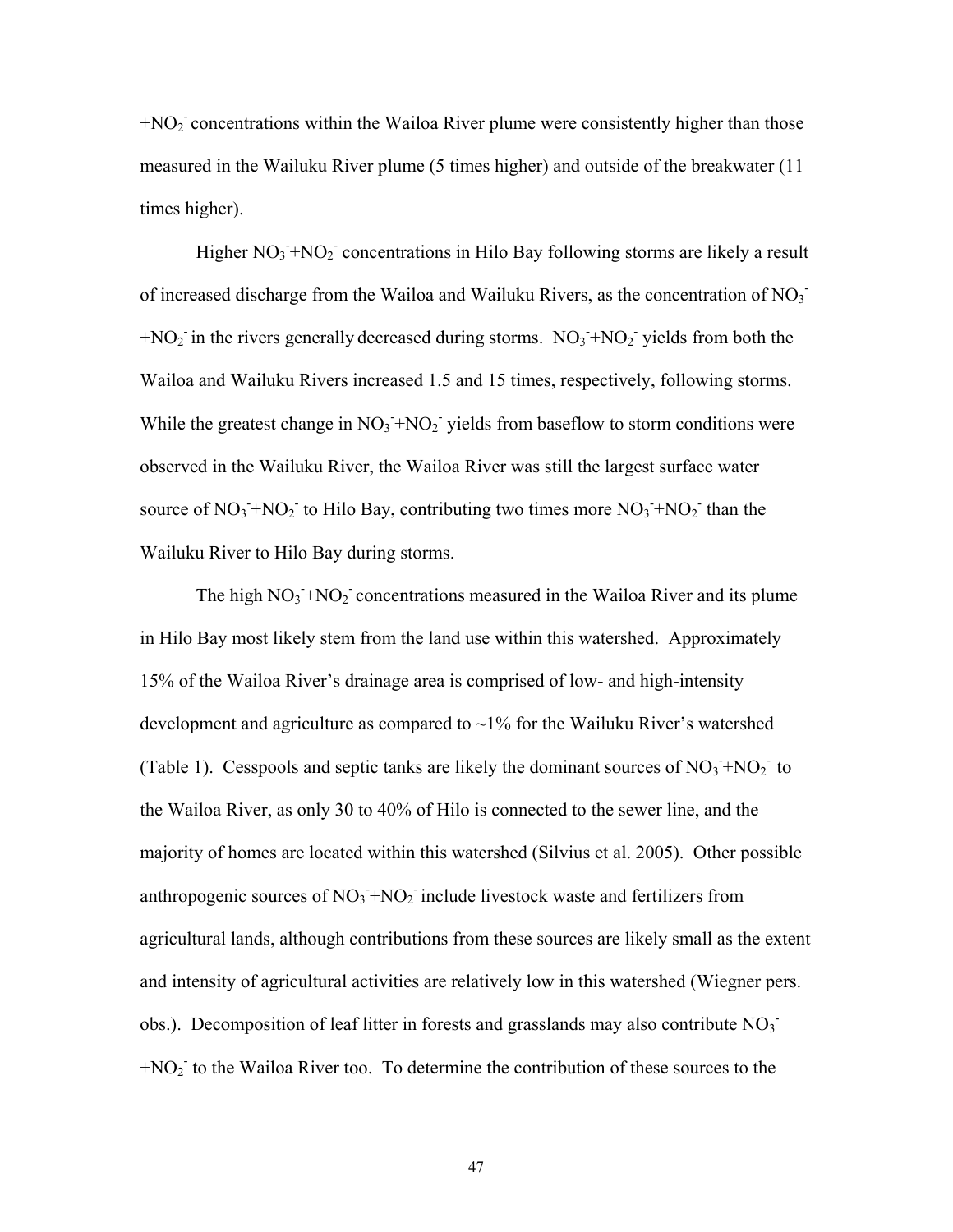$NO<sub>3</sub> + NO<sub>2</sub>$  in the Wailoa River, measurements of stable nitrogen and oxygen isotopes for  $NO<sub>3</sub>$  and those for boron are needed from both the potential sources of  $NO<sub>3</sub>$  to the river, as well as  $NO_3$ <sup>-</sup> from the river itself. These types of measurements will allow  $NO_3$ <sup>-</sup> from natural sources like forests to be distinguished from  $NO<sub>3</sub>$  human sources like sewage, as sewage has distinct stable isotope signatures for these elements (i.e., Vengosh et al. 1994; Kendall 1998). This type of approach has been successfully used in Maui County to trace sewage inputs from an injection well to the coastal waters of Kihei (Hunt 2006).

There is one additional ephemeral stream draining into Hilo Bay, Alenaio Stream, that we did not measure inputs from. A previous study estimates that instantaneous daily yields of  $NO_3$ + $NO_2$ <sup>-</sup> from Alenaio Stream during storms range from 18.48 to 641.44 mol of N km<sup>-2</sup> d<sup>-1</sup>, which at its lower end is comparable to inputs from the Wailoa River and at its upper end is 18 and 38 times greater than the highest yields from the Wailoa and Wailuku Rivers, respectively (Presley et al. 2007). This analysis suggests that our estimates of the amount of  $NO_3 + NO_2$  entering Hilo Bay from the Wailoa River Harbor during storms is an underestimate, as we do not account for the large inputs of  $NO<sub>3</sub>$ <sup>-</sup> +NO2 - from Aleniao Stream. Future studies need to measure inputs from the Wailoa River, Wailuku River, and Aleniao Stream simultaneously to quantify the total input of  $NO<sub>3</sub> + NO<sub>2</sub>$  into Hilo Bay during storms; no study has done this to date.

**Turbidity in Hilo Bay:** Similar to the  $NO<sub>3</sub> + NO<sub>2</sub>$  concentrations, turbidity levels were greatest in Hilo Bay following storms. Under these conditions, turbidity levels consistently exceeded HDOH's standards. The largest surface water source of turbidity to Hilo Bay during storms was from the Wailuku River and the highest turbidity levels were measured within the Wailuku River plume, which were 1.8 and 4.4 times higher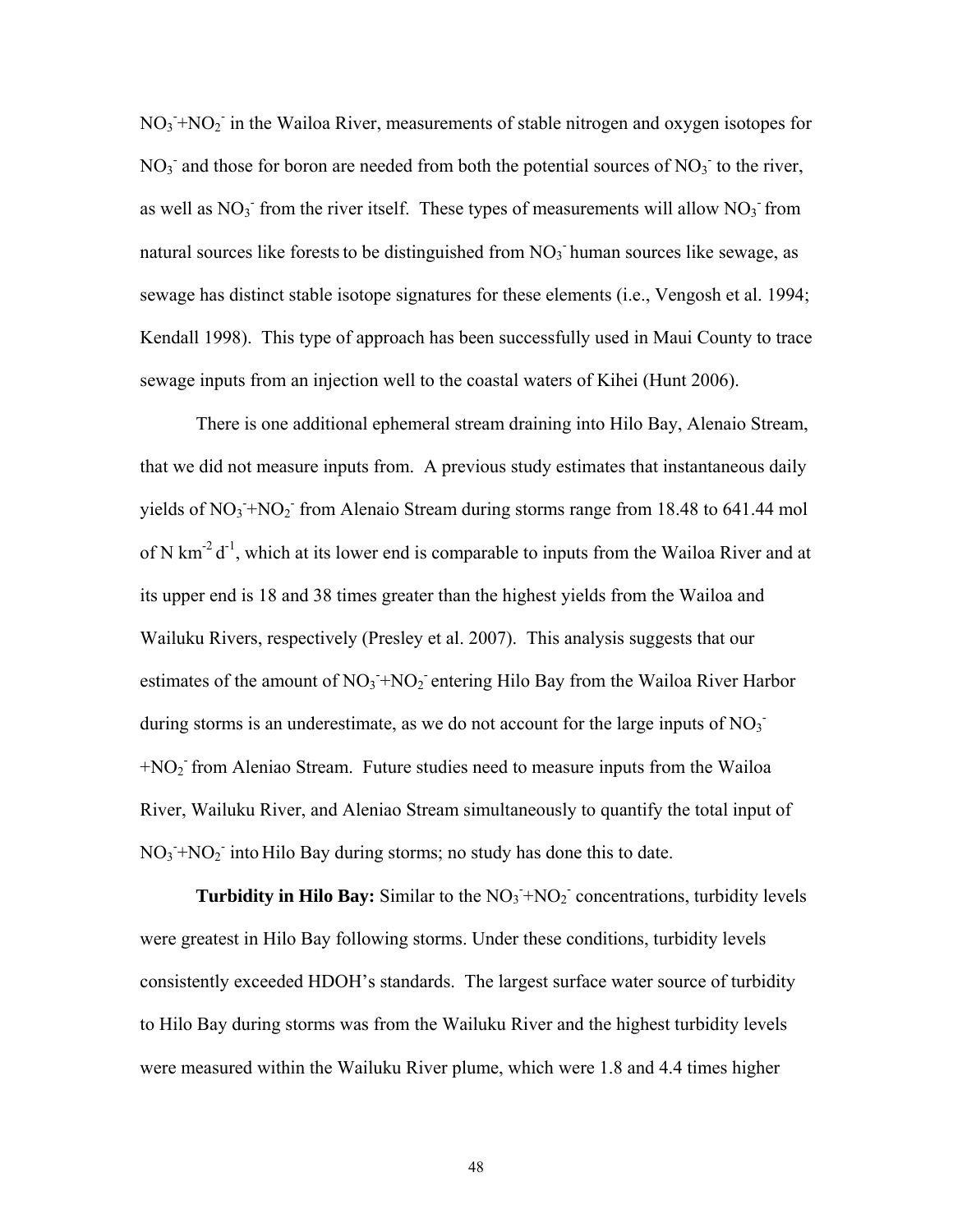than values measured within the Wailoa River plume and outside of the breakwater, respectively. In contrast, during baseflow conditions, turbidity levels were comparable between the Wailuku and Wailoa River plumes in Hilo Bay, even though the Wailuku River had turbidity levels three times higher than those measured in the Wailoa River. In contrast to storm conditions, all six stations sampled in Hilo Bay during baseflow conditions consistently had turbidity levels below the HDOH's standards.

Turbidity levels in Hilo Bay are significantly correlated to the Wailuku River's discharge (Mead & Wiegner submitted). The greatest amount of surface water and suspended sediments are delivered to Hilo Bay from the Wailuku River, especially during storms (M  $\&$  E Pacific 1980). It is estimated that stormflow comprises approximately 84% of the annual discharge from the Wailuku River to Hilo Bay and 96% of the annual TSS yield (Wiegner et al. in press). High turbidity levels in the Wailuku River most likely stem from the watershed's high relief and its greater percentage of barren land compared to the Wailoa River's watershed (Table 1; M  $\&$  E Pacific 1980). Erosion of young, easily weathered basalt and weakly developed soils with low organic matter content contribute to the high turbidity and suspended solids with low organic matter content in the Wailuku River during storms (Wiegner et al. in press).

Turbidity levels in Hilo Bay were also consistently higher inside the breakwater than outside of it during both storm and baseflow conditions, with the greatest differences observed during storms. Inside the Bay, turbidity levels were  $\sim$  2.5 to 4.5 times higher than values measured outside the breakwater following storms. During baseflow conditions, turbidity levels were  $\sim$  2.8 times higher than those outside the breakwater. The difference in turbidity between the stations inside Hilo Bay and outside the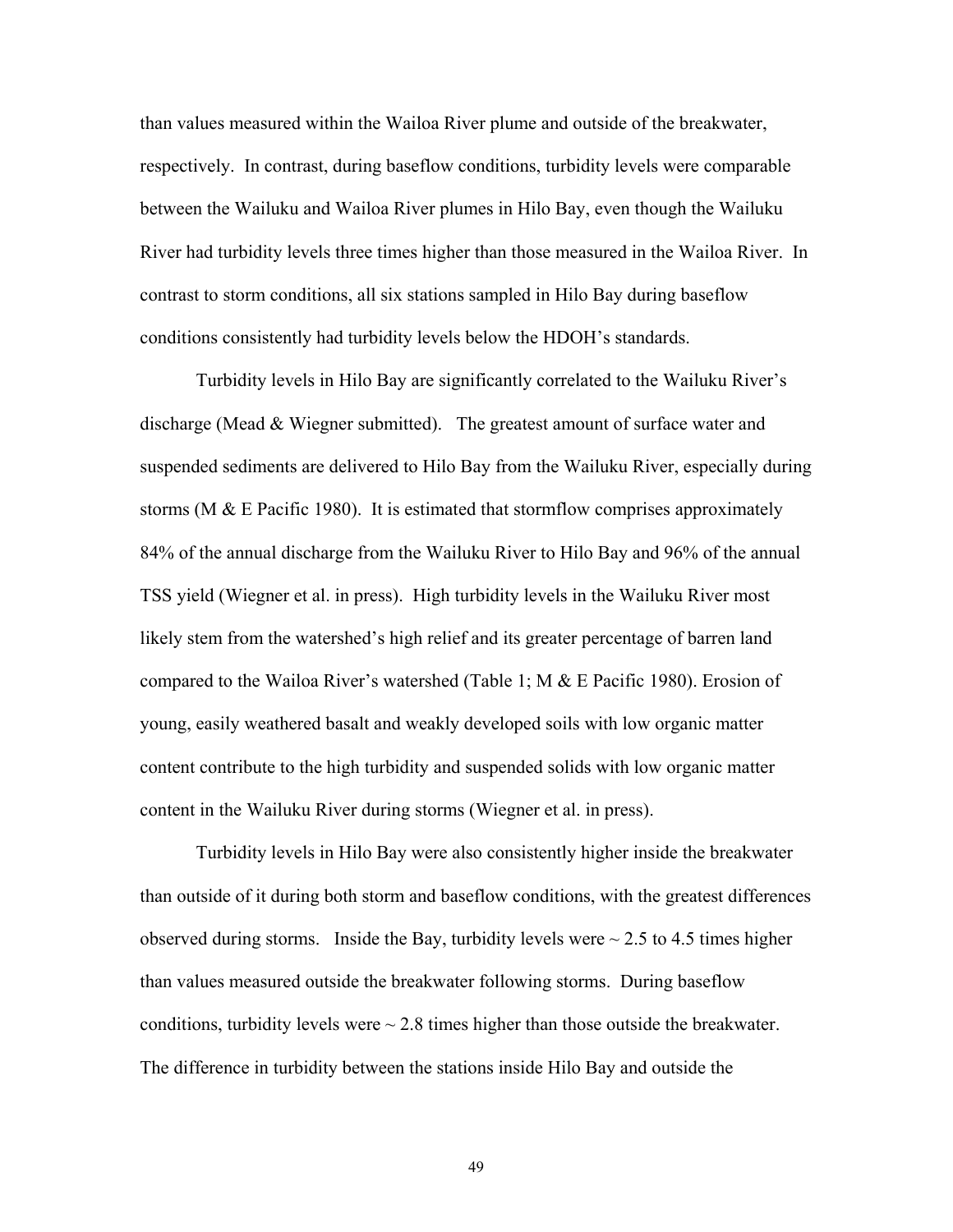breakwater suggest that the breakwater acts as a barrier to flushing particles outside of the Bay; note, however, this barrier allows for some exchange because turbidity levels were four times higher outside the breakwater during storms compared to baseflow conditions. A similar pattern was observed for  $NO_3 + NO_2$  suggesting that both particulates and dissolved constituents partially exchange through the breakwater. While the breakwater does appear to increase the turbidity levels inside Hilo Bay, results from Storm 1 and 2 suggest that turbidity levels inside Hilo Bay drop below HDOH's embayment standards three days following peak storm discharge from the Wailuku River. This observation suggests that suspended sediments are rapidly exported out of the Bay following a storm and/or settle to the seafloor allowing for the Bay waters to clear.

**Chl** *a* in Hilo Bay: In contrast to  $NO_3 + NO_2$  and turbidity, Chl *a* concentrations are highest in Hilo Bay during baseflow condition, particularly during the dry, summer months; an earlier study also documented this pattern and reported similar concentrations (M & E Pacific 1980). In our study, the highest Chl *a* concentrations were measured at the stations inside the breakwater furthest from the mouths of the Wailuku and Wailoa Rivers. All of the stations sampled inside the breakwater had Chl *a* concentrations that exceeded the HDOH's embayment standard on two to six of the eight baseflow sampling days in this study, with the highest measurement being 15 times greater than the standard. Additionally, the two stations sampled outside the breakwater (C1 and C2) had concentrations two to three times lower than those measured inside the breakwater, but often higher than HDOH's standard for open coastal waters.

Nutrient availability, warmer water temperatures, and increased water clarity, as well as reduced grazing pressure can result in greater algal biomass, that is higher Chl *a*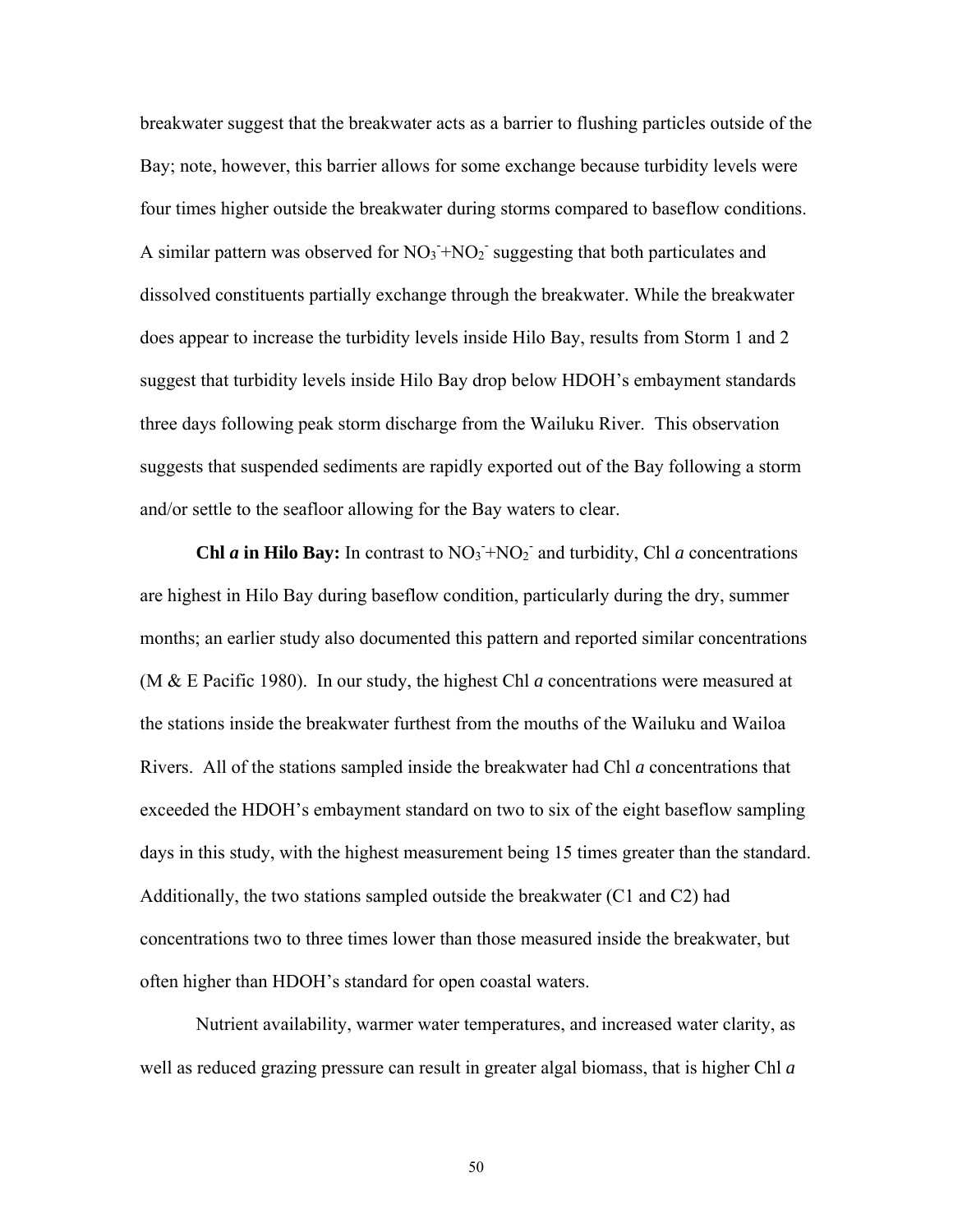concentrations, in coastal waters (Valiela 1995). Nutrient availability does not appear to be the primary factor limiting algal biomass in Hilo Bay over the annual scale, as nutrient concentrations are highest following storms when Chl *a* concentrations and primary production rates are lowest (M  $&$  E Pacific 1980; Mead  $&$  Wiegner submitted). However, nutrient availability does appear to enhance primary production in Hilo Bay, as the highest Chl *a* concentrations were measured within the Wailoa River plume, the region of the Bay with the highest  $NO_3 + NO_2$  concentrations. The highest algal biomass, primary production, and algal growth rates in Hilo Bay have been observed during the dry, summer months when the water is warmer and clearer, the salinity fluctuations are minimal, and the water residence time is greater (M&E Pacific 1980; Mead & Wiegner submitted). Of these factors, the later three are thought to impose the greatest limitation on phytoplankton growth in Hilo Bay (M & E Pacific 1980). High Chl *a* concentrations during dry, summer months have also been observed in other tropical and temperate estuaries (Khan and Siddiqui 1971; Hashimoto et al. 2006). Low grazer abundance, and therefore, low grazing pressure can also lead to high Chl *a* concentrations in estuaries (Valiela 1995). However, it is unlikely that grazer abundance was lower during baseflow conditions than storms, as discharge from the Wailuku and Wailoa Rivers was lower and water residence time in Hilo Bay was greater (M  $&$  E Pacific 1980). Therefore, it is unlikely that the zooplankton were diluted or flushed outside of the Bay from the surface water inputs during baseflow conditions. Direct zooplankton abundance measurements are needed to confirm this assumption.

Following storms, Chl *a* concentrations inside Hilo Bay were 93% lower than those measured during baseflow conditions, and often below detection limits and the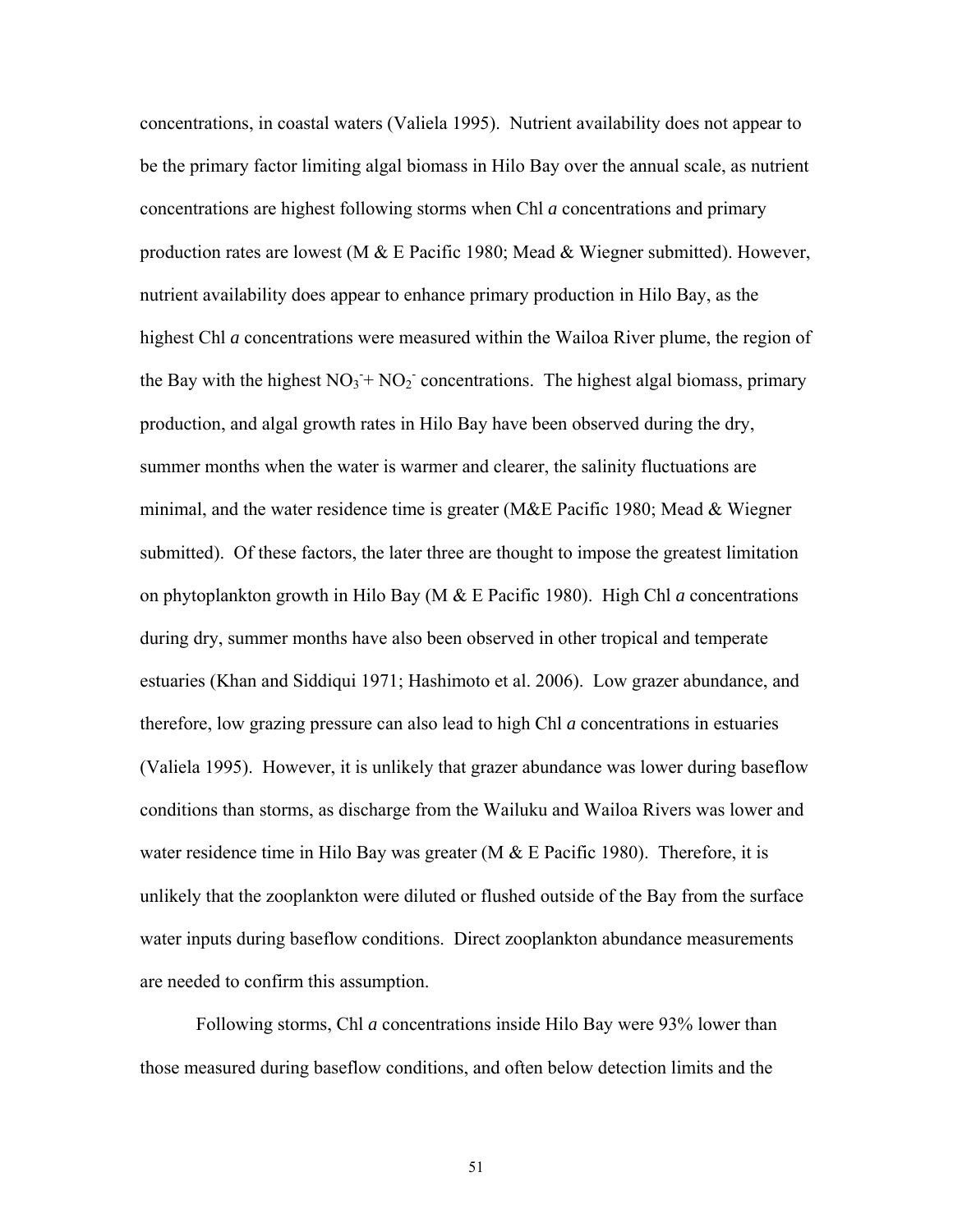HDOH's embayment standard. Unlike the phytoplankton blooms reported to occur in Kanehoe Bay, Oahu, two to five days following storms (Ringuet & Mackenzie 2005; Hoover et al. 2006; De Carlo et al. 2007), no blooms were detected in Hilo Bay five days after a storm event. Low Chl *a* concentrations in Hilo Bay following storms were most likely a function of the phytoplankton cells being washed out of the Bay, as large pulses of freshwater to estuaries has been shown to wash out phytoplankton communities (Alpine & Cloern 1992). At the highest discharge measured for the Wailuku River during our study, we estimate that the Wailuku River would be able to replace the entire water column of the Bay in less than 15 days, making it plausible that some portion of the phytoplankton community was washed out during these conditions (Mead & Wiegner submitted). Additionally, the amount of solids entering the Bay particularly from the Wailuku River increased by 230 times from its baseflow inputs and was an order of magnitude greater than the TSS inputs from the Wailoa River, and the overall turbidity in Hilo Bay was approximately five times higher following storms than during baseflow conditions. Therefore, it is also likely that any phytoplankton cells still remaining in Hilo Bay were diluted by the large amounts of debris discharging from the Wailuku River and light limited by the amount of particles suspended in the water column. An earlier study also suspected that salinity fluctuations in surface waters of Hilo Bay during and just following storms are too stressful for phytoplankton (M  $\&$  E Pacific 1980; Muylaert et al. 2005). Additionally, high zooplankton grazer abundance can decrease Chl *a* concentrations in estuaries (Valiela 1995); however, it is unlikely that high grazing pressure was responsible for the low Chl *a* concentrations in Hilo Bay following storms,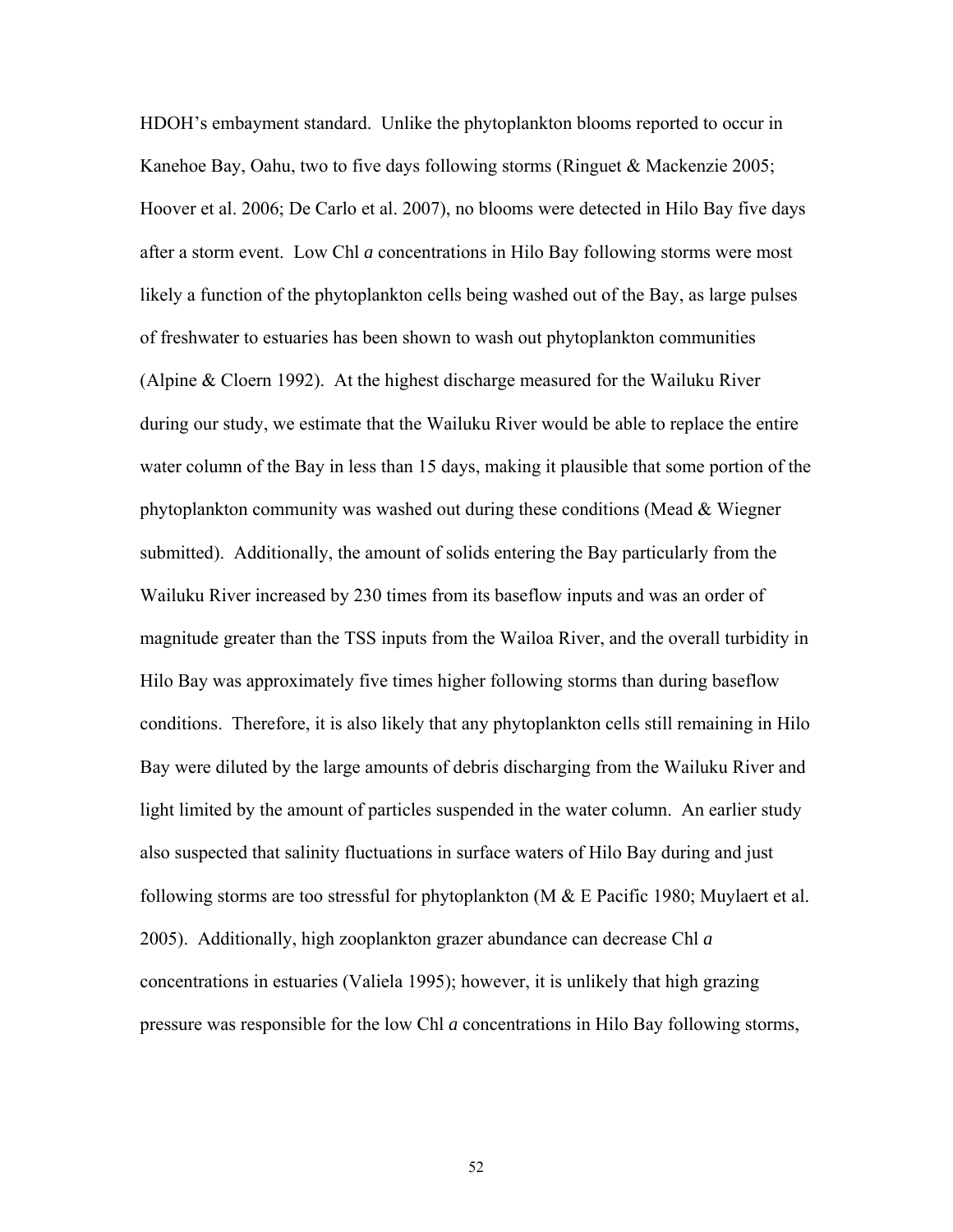as the abundance of other types of plankton (bacteria and phytoplankton) in the Bay were low, most likely due to washout from high river discharge.

#### **RECOMMENDATIONS**

Our study suggests that of the pollutants we measured,  $NO_3 + NO_2$  is having the greatest impact on Hilo Bay's water quality. The highest  $NO<sub>3</sub> + NO<sub>2</sub>$  concentrations were measured in the Wailoa River and its plume, where they consistently and often exceeded the HDOH's standards, respectively. A biological response to these  $NO<sub>3</sub> + NO<sub>2</sub>$  inputs into Hilo Bay does appear to be occurring as the highest Chl *a* concentrations were measured within the Wailoa River plume. Unfortunately, the measurements made in our study do not tell us the source(s) of the  $NO<sub>3</sub> + NO<sub>2</sub>$ , they only provide information on the region in the watershed from where the  $NO_3 + NO_2$  is coming. The most likely source of  $NO<sub>3</sub> + NO<sub>2</sub>$  is from cesspools and septic tanks, as this is the most heavily populated section of Hilo and 60 to 70% of Hilo is not connected to the sewer line (Silvius et al. 2005). To determine if sewage is the primary the source of  $NO<sub>3</sub> + NO<sub>2</sub>$  entering Hilo Bay from the Wailoa River watershed, further studies are needed.

Specifically, we recommend that a study using chemical tracers to track sewage inputs from cesspools to Hilo Bay be conducted. The chemical tracers of sewage that should be measured are stable isotope signatures of oxygen ( $\delta^{18}O$ ) and nitrogen ( $\delta^{15}N$ ) in nitrate and stable isotope signatures of boron  $(\delta^{11}B)$ . Sewage inputs can be tracked using this combination of stable isotopes because sewage has distinct stable isotope signatures for these elements allowing it to be distinguished from other anthropogenic and natural sources (i.e., Vengosh et al. 1994; Kendall 1998). Data from this proposed study will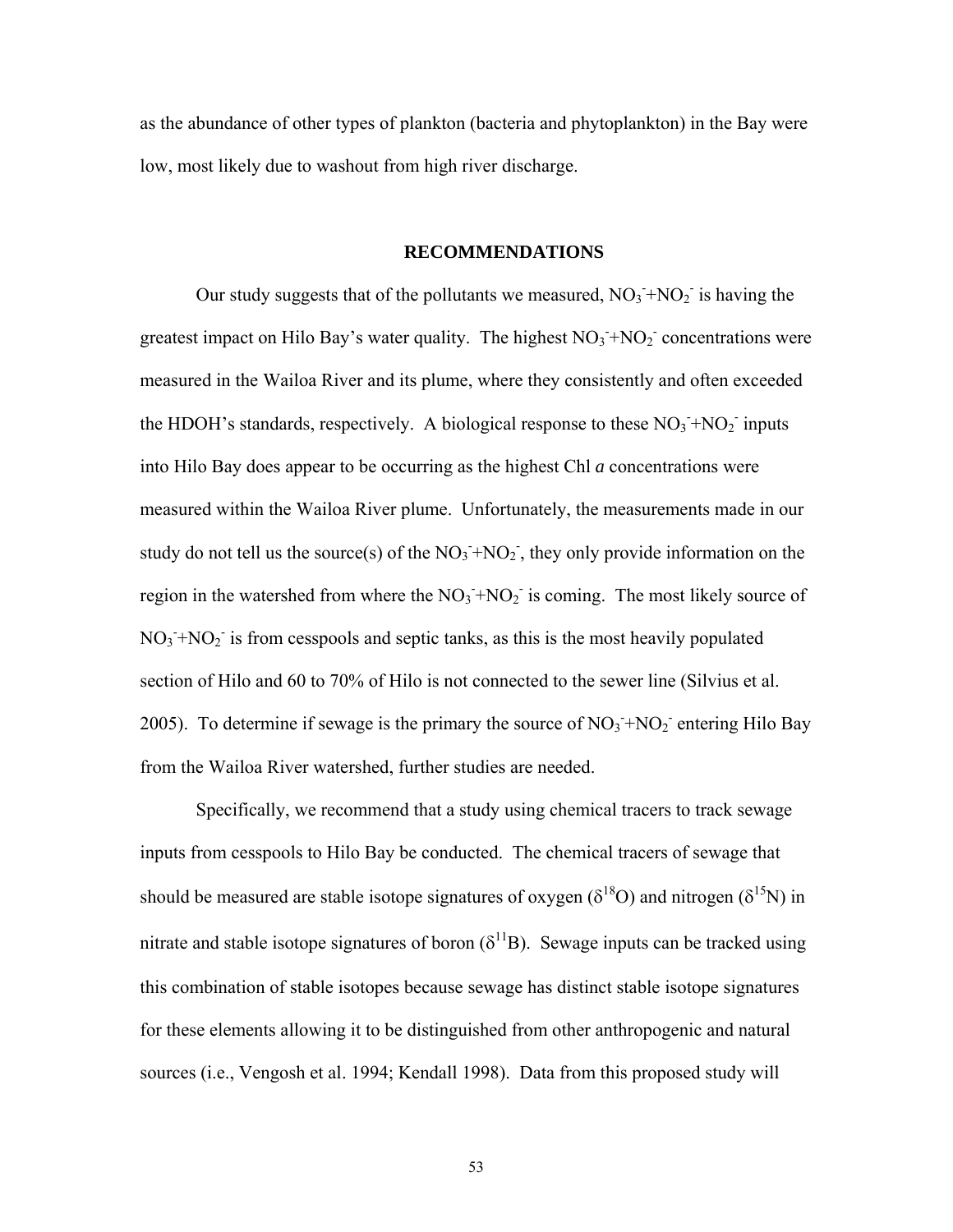provide information on whether domestic sewage is entering Hilo Bay from the Wailoa River and whether it is the primary source of  $NO<sub>3</sub> + NO<sub>2</sub>$  to the Wailoa River. With this information, Hawaii County can decide whether they will require more residents to connect to the sewer lines in order to improve the health and water quality of Hilo Bay.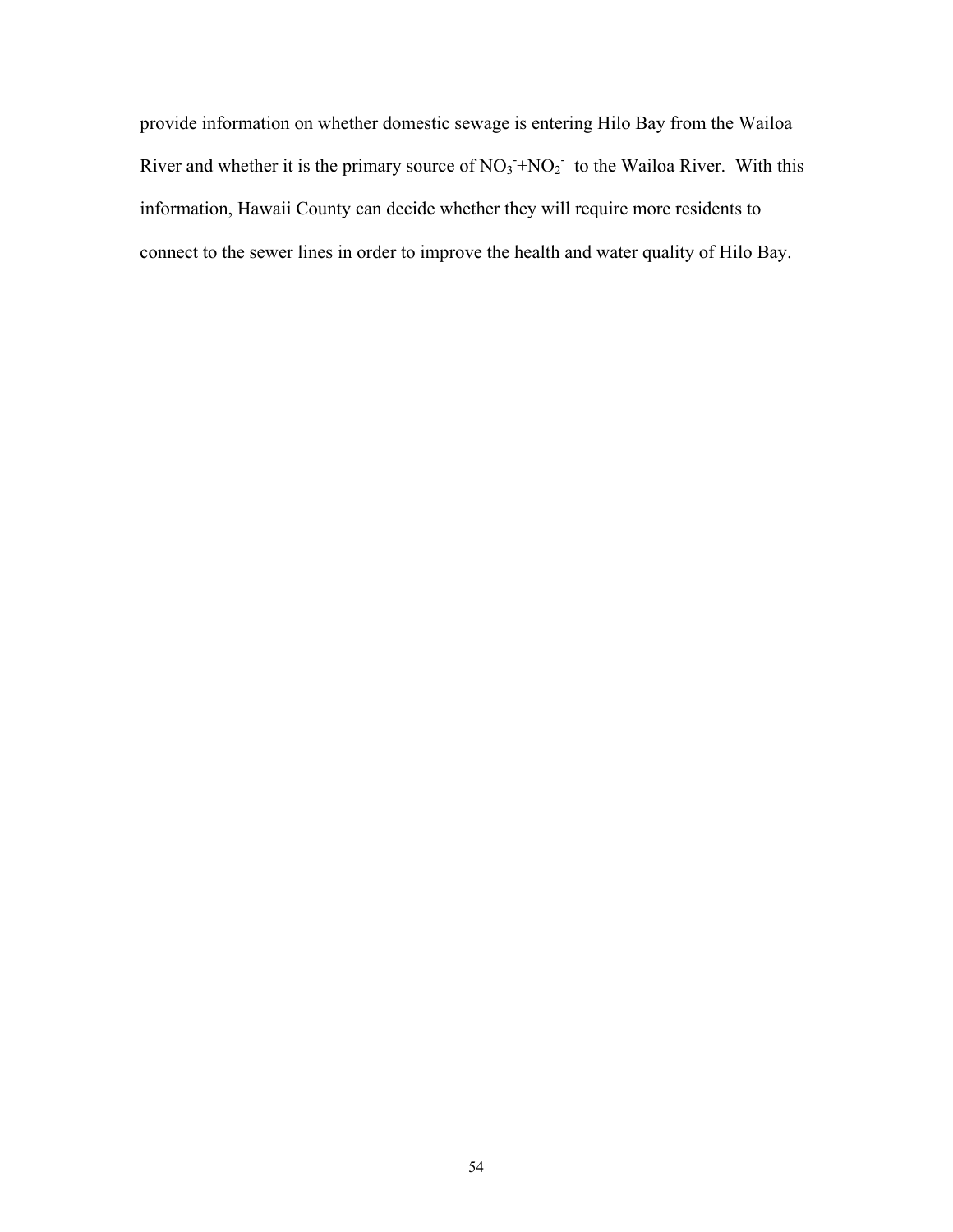## **ACKNOWLEDGEMENTS**

We are grateful to Lisa Shizuma, Kathy Seiber, Emily Hart, Randee Tubal, Stephanie Molloy, Randi Schneider, Jason Turner, Trisha Atwood, Melissa Netze, Trisann Bambico, Andrew Fredell, John Coney, Darren Roberts, Amy Dunn, and Chelsie Settlemier for their assistance in the field and the laboratory. In addition to funds provide by Hawaii County for this project, this project was also supported by funds from the National Science Foundation (NSF) under NSF Awards: 0237065 and UHH Research Experience for Undergraduates, a grant and cooperative agreement from the National Oceanic and Atmospheric Administration (NOAA), Project RIEL-38, which is sponsored by the University of Hawaii Sea Grant College Program, School of Ocean and Earth Science and Technology, under Institutional Grant NA050AR4171048 from NOAA Office of Sea Grant, Department of Commerce. The views expressed herein are those of the authors and do not necessarily reflect the view of NOAA or any of its sub-agencies. Cover photograph was taken by Trisha Atwood.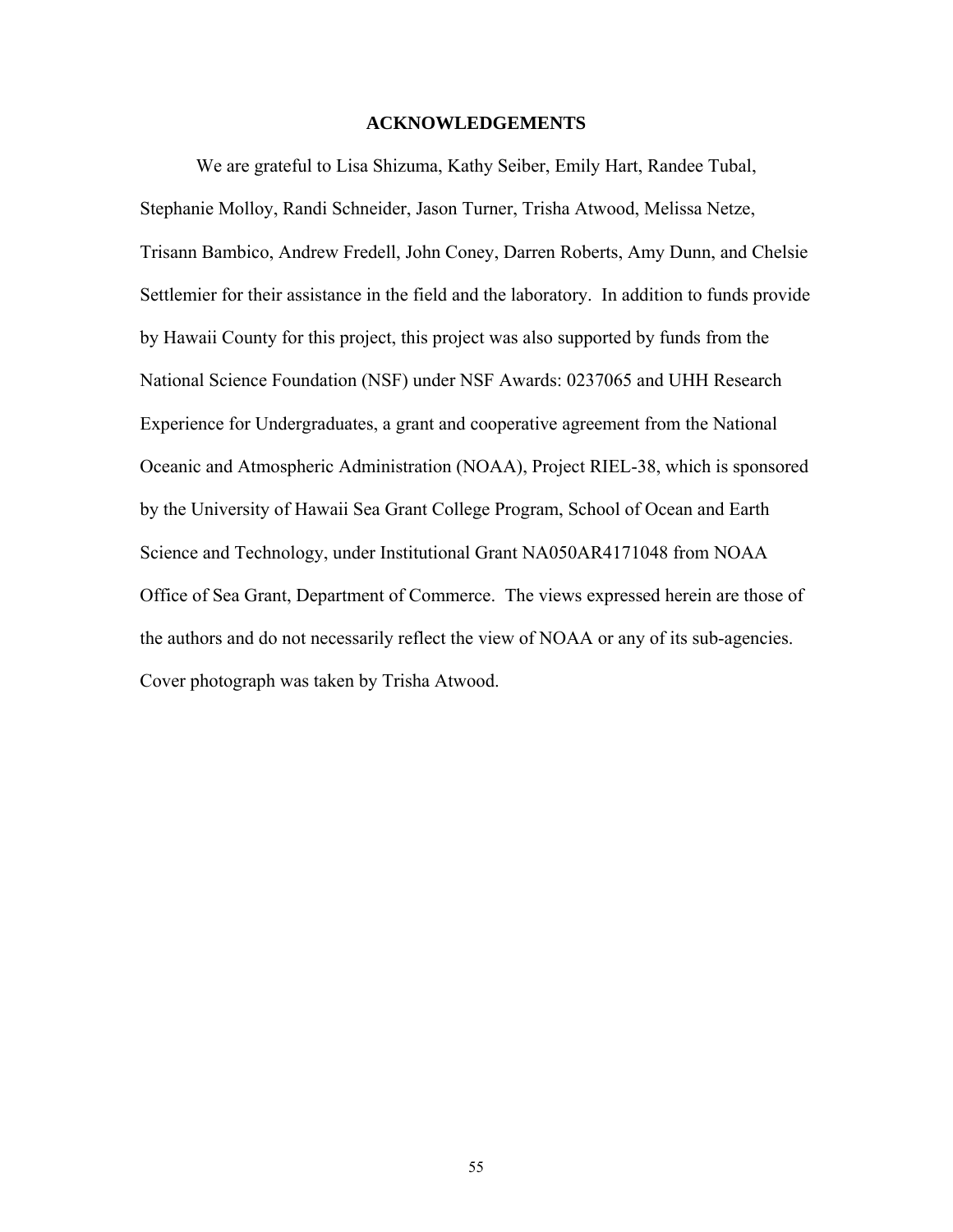## **REFERENCES**

- Alpine, A.E., and J.E. Cloern. 1992. Trophic interactions and direct physical effects control phytoplankton biomass and production in an estuary. Limnology and Oceanography 37: 946-955.
- APHA, AWWA, and WEF. 1995. Total solids dried at 103-105 °C. In: Eaton, A.D., L.S., Clesceri, and A.E. Greenberg (eds.), Standard Methods for the Examination of Water and Water Water, 19<sup>th</sup> edition. American Public Health Association, Washington, D.C.
- DeCarlo, E.H., D.J. Hoover, C.W. Young, R.S. Hoover, and F.T. Mackenzie. 2007. Impact of storm runoff from tropical watersheds on coastal water quality and productivity. Applied Geochemistry 22: 1777-1797.
- Dudley, W.C. Jr, and L. E. Hallacher. 1991. Distribution and dispersion of sewerage pollution in Hilo Bay and contiguous waters. Final report. County of Hawaii Department of Public Works.
- Gore, J.A. 1996. Discharge measurements and streamflow analysis. In. Hauer, F.R. and G.A. Lamberti (eds.), Methods in Stream Ecology. Academic Press, San Diego.
- Hallacher, L. E., E. B. Kho, N. D. Bernard, A. M. Orcutt, W. C. Dudley, Jr., and T. M. Hammond. 1985.Distribution of arsenic in the sediments and biota of Hilo Bay, Hawaii. Pacific Science 39: 266-273.
- Hashimoto, S., N. Horimoto, T. Ishimaru, and T. Saino. 2006. Metabolic balance of gross primary production and community respiration in Sagami Bay, Japan. Marine Ecology Progress Series 321: 31-40.
- HDOH. 2000. Hawaii's implementation plan for polluted runoff control.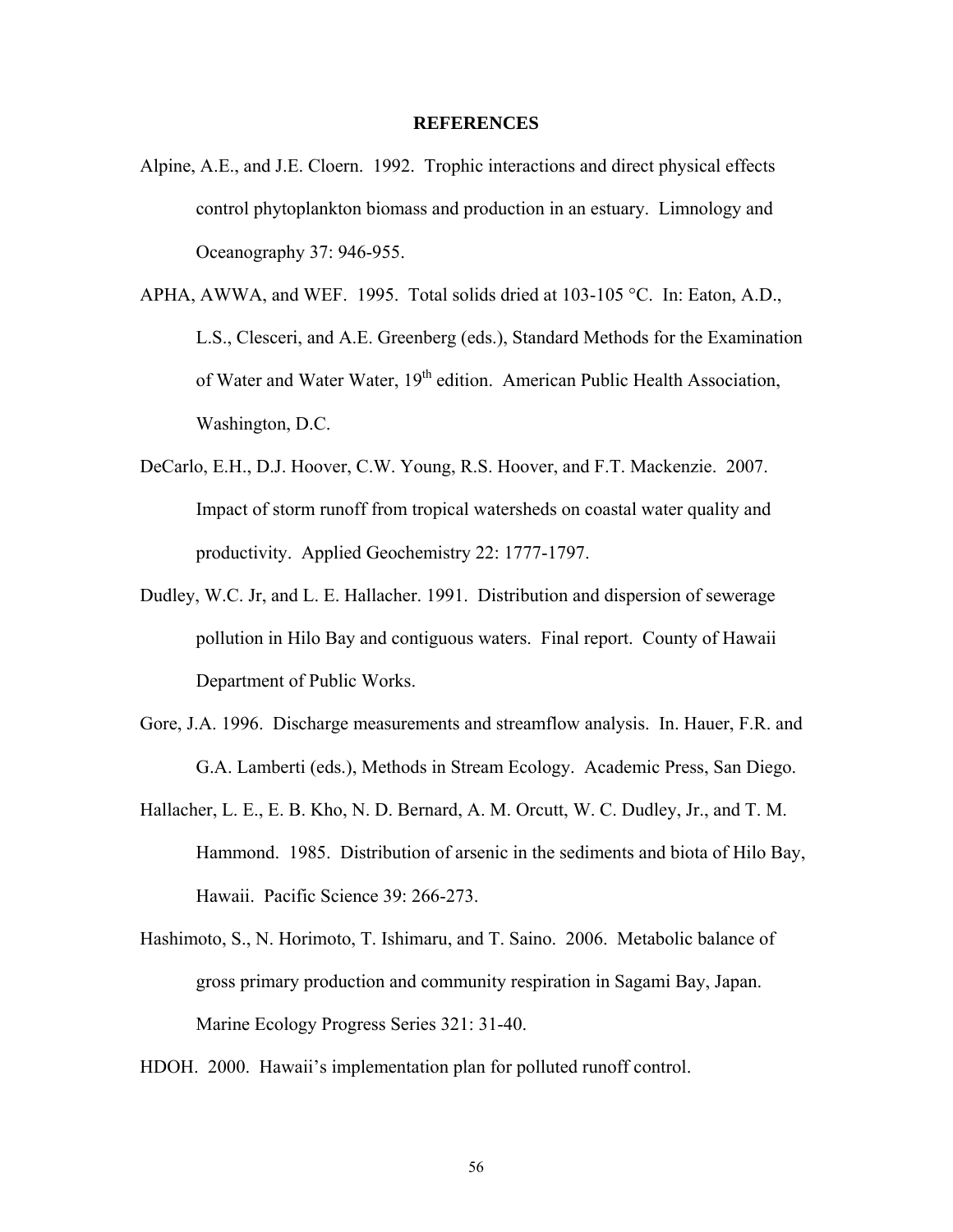HDOH. 2004. Amendment and compilation of chapter 11-54. Hawaii administrative rules. http://www.Hawaii.gov/health/about/rules/11-54.pdf

Hawaii Island Journal. 2004. What's wrong with Hilo Bay?

- Hoover, R.S., D. Hoover, M. Miller, M.R. Landry, E.H. DeCarlo, and F.T. Mackenzie. 2006. Zooplankton response to storm runoff in a tropical estuary: bottom-up and top-down controls. Marine Ecology Progress Series 318: 187-201.
- Hunt, C.D. 2006. Ground-water nutrient flux to coastal waters and numerical simulation of wastewater injection at Kihei, Maui, Hawaii. USGS Scientific Investigations Report 2006-5283.
- Juvik, J, and S. Juvik. 1998. Atlas of Hawaii. Department of Geography. University of Hawaii Press. Hilo, Hawaii.
- Kendall, C. 1998. Tracing nitrogen sources and cycling in catchments. In: C. Kendall and J.J. McDonnell (eds.), Isotope Tracers in Catchment Hydrology. Elsevier Science, San Francisco.
- Khan, A.A., and Q Siddiqui. 1971. Primary production in a tropical fish pond at Aligarh, India. Hydrobiologia 37: 447-456.
- Koch, L., J. Harrigan-Lum, and K. Henderson. 2004. 2004 List of impaired waters in Hawaii prepared under Clean Water Act Section 303(d). HDOH Environmental Planning Office.
- M & E Pacific. 1980 Hilo area comprehensive study—Geological, biological and water quality investigations of Hilo Bay. USACE, Honolulu District.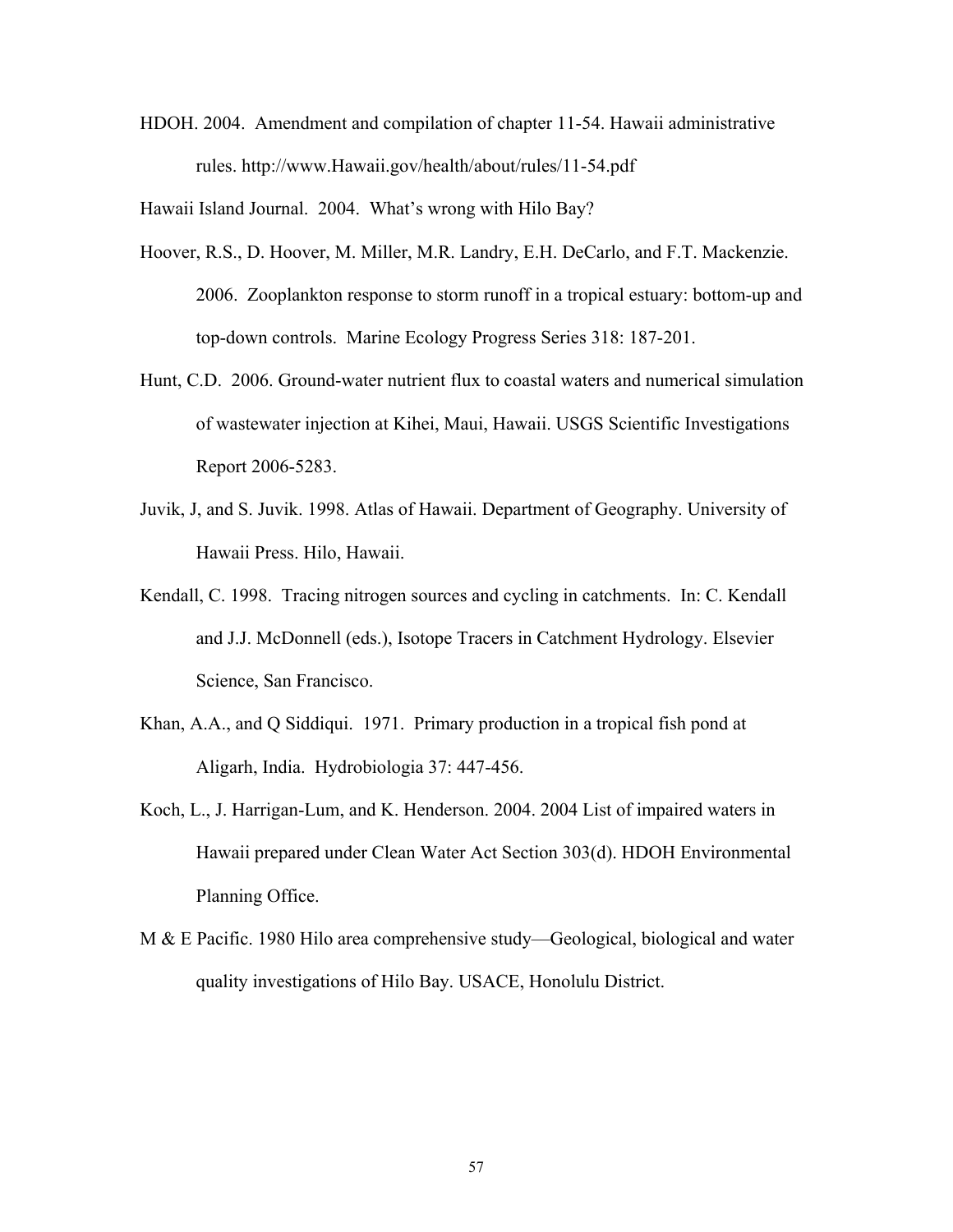- Mead, L.H., and T.N. Wiegner. Surface metabolism in a tropical estuary, Hilo Bay, Hawaii, USA, during storm and non-storm conditions. Submitted to Coasts and Estuaries.
- Muylaert, K., M. Tackx, and W. Vyverman. 2005. Phytoplankton growth rates in the freshwater tidal reaches of the Schelde estuary (Belgium) estimated using a simple light-limited primary production model. Hydrobiologia 540: 127-140.
- Paquay, F.S., F.T. Mackenzie, and A.V. Borges. 2007. Carbon dioxide dynamics in rivers and coastal waters of the 'big island' of Hawaii, USA, during baseline and heavy rain conditions. Aquatic Geochemistry 13: 1-18. doi: 10.1007/s10498-006-9005-5.
- Presley, T.K., M.T.J. Jamison, and D.C. Nishimoto. 2007. Suspended-sediment and nutrient loads for Waiakea and Alenaio Streams, Hilo, Hawaii, 2003-2006. USGS open-file report 2007-1429.
- Ringuet, S., and F. T. Mackenzie. 2005. Controls on nutrient and phytoplankton dynamics during normal flow and storm runoff conditions, southern Kaneohe Bay, Hawaii. Estuaries 28: 327-337.
- Sharp, J.H., K. R. Rinker, K. B. Savidge, J. Abell, J. Y. Benaim, D. Bronk, D. J. Burdige, G. Cauwet, W. Chen, M. D. Doval, D. Hansell, C. Hopkinson, G. Kattner, N. Kaumeyer, K. J. McGlathery, J. Merriam, N. Morley, K. Nagel, H. Ogawa, C. Pollard, M. Pujo-Pay, P. Raimbault, R. Sambrotto, S. Seitzinger, G. Spyres, F. Tirendi, T. W. Walsh and C. S. Wong. 2002. A preliminary method comparison for measurement of dissolved organic nitrogen in seawater. Marine Chemistry 78: 171-184.
- Silvius, K., P. Moravcik, and M. James. 2005. Hilo Bay watershed-based restoration plan. Submitted to HDOH, Polluted Runoff Control.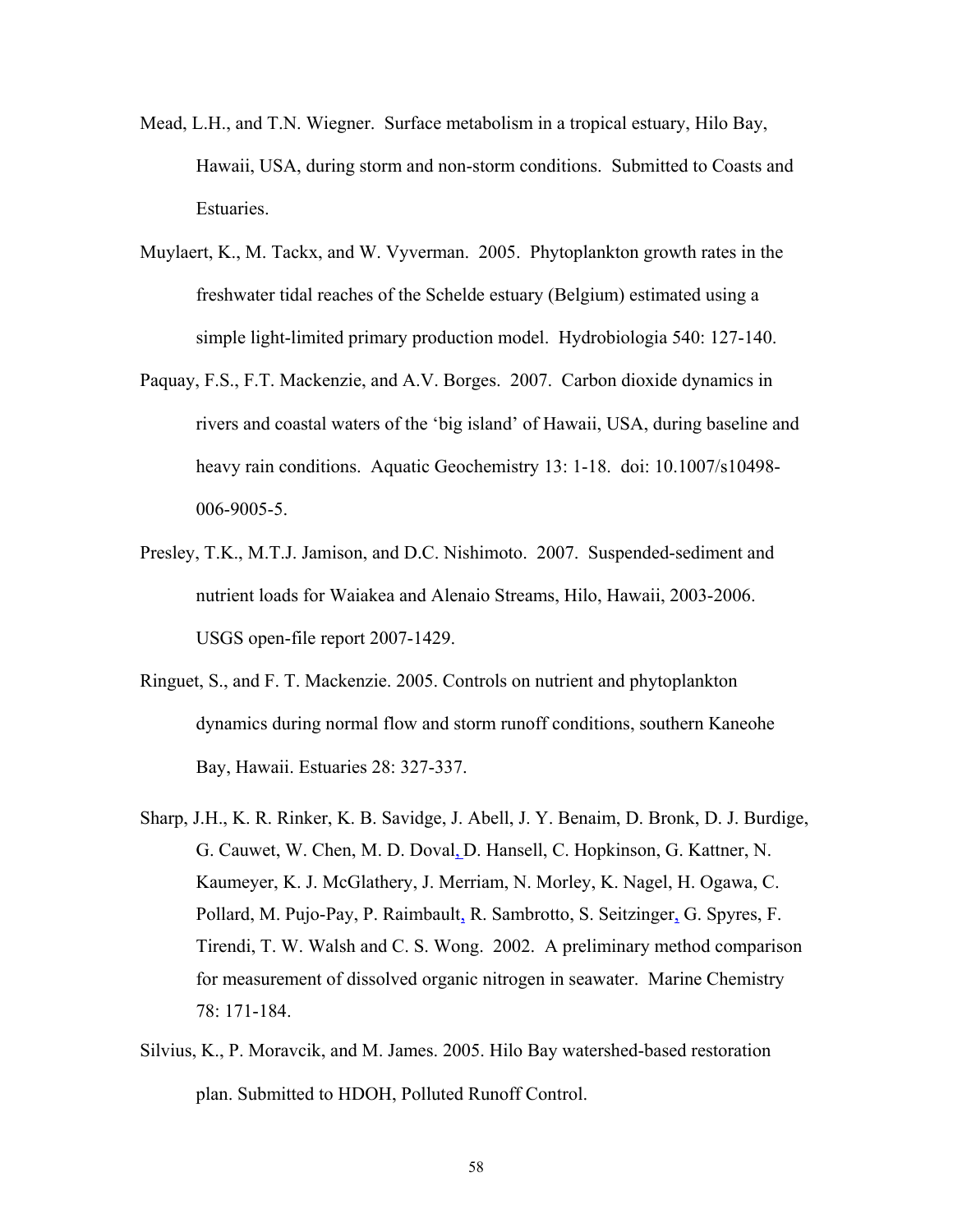- USACE. 2009. Hilo Bay water circulation and water quality study. Report prepared by the Department of the Army, U.S. Army Corps of Engineers, Honolulu District, for the County of Hawaii.
- USEPA. 2002. National health protection survey of beaches-2001 swimming season. http://yosemite.epa.gov/water/beach2002.nsf
- Valiela, I. 1995. Marine Ecological Processes 2nd ed. Springer-Verlag, New York.
- Vengosh, A., K. G. Heumann, S. Juraske, and R. Kasher. 1994. Boron isotope application for tracing sources of contamination in groundwater. Environmental Science and Technology 28: 1966-1974.
- Wiegner, T.N., T.L. Tubal, and R.A. MacKenzie. In press 2009. Bioavailability and export of dissolved organic matter from a tropical river during base- and stormflow conditions. Limnology and Oceanography.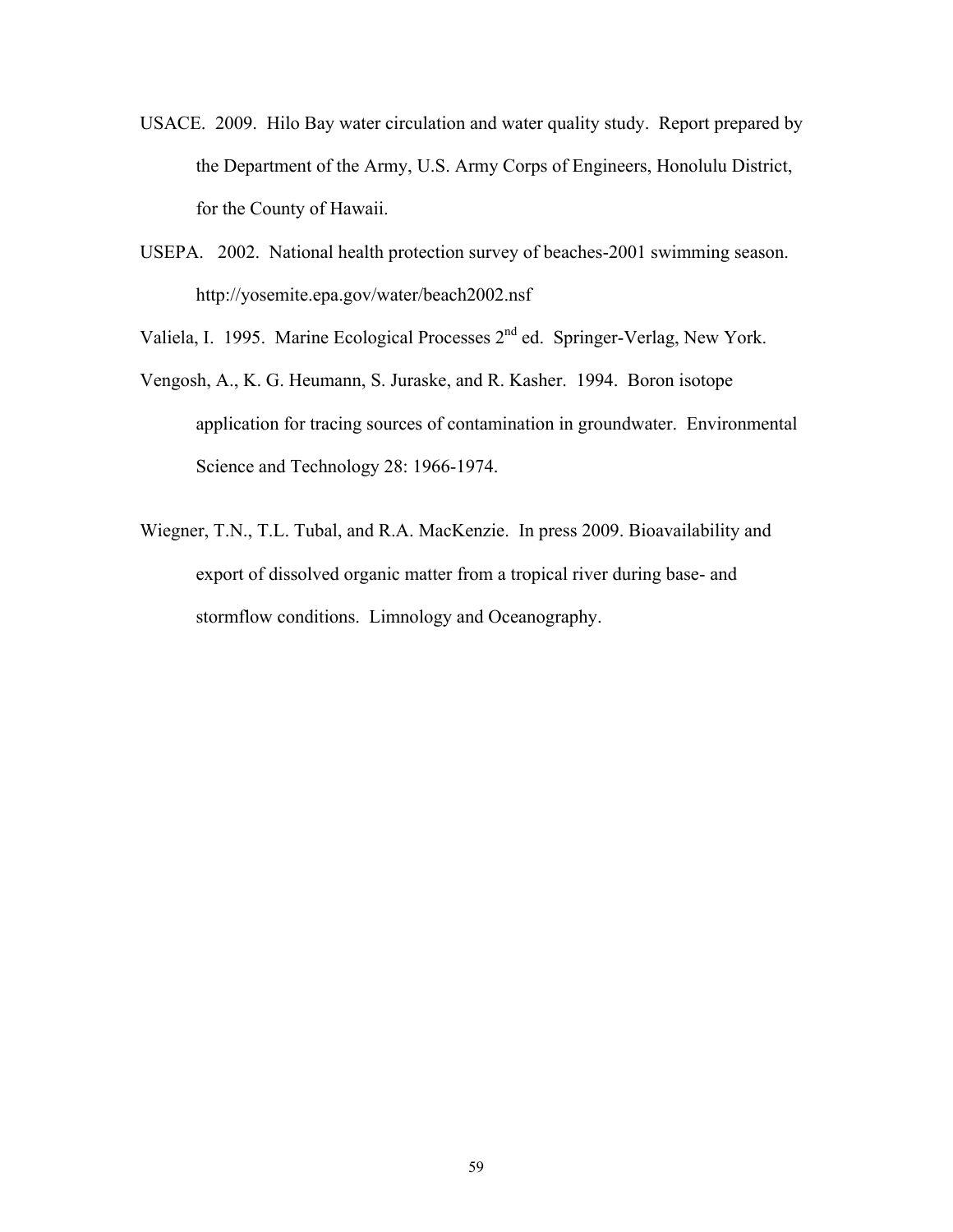| Table 1. Characteristics of the Wailuku and Wailoa River watersheds, Hawaii, USA. Land cover data        |
|----------------------------------------------------------------------------------------------------------|
| obtained from www.csc.noaa.gov/crs/lca/hawaii.html and are from 2001. $N/A =$ no data available for that |
| parameter. Riparian land cover was calculated in ArcGIS using land cover extractions from 100-m buffers  |
| surrounding each river. Watershed area and headwater elevation were calculated using ArcGIS.             |

| Parameter                             | Wailuku<br>River | Wailoa<br>River |
|---------------------------------------|------------------|-----------------|
| Watershed area $(km^2)$               | 576              | 481             |
| Headwater elevation (m)               | 3,500            | 762             |
| Riparian land cover (% of each river) |                  |                 |
| High-intensity developed              | 0 <sub>1</sub>   | 3.3             |
| Low-intensity developed               | 02               | 77              |
| Cultivated land                       | 08               | 39              |
| Grassland                             | 26.0             | 27.3            |
| Evergreen forest                      | 59.0             | 40.7            |
| Scrub/shrub                           | 10.7             | 14.6            |
| Bare land                             | 2.9              | 0.3             |
| Emergent wetland                      | 0 <sub>3</sub>   | N/A             |
| Water                                 | N/A              | 2.3             |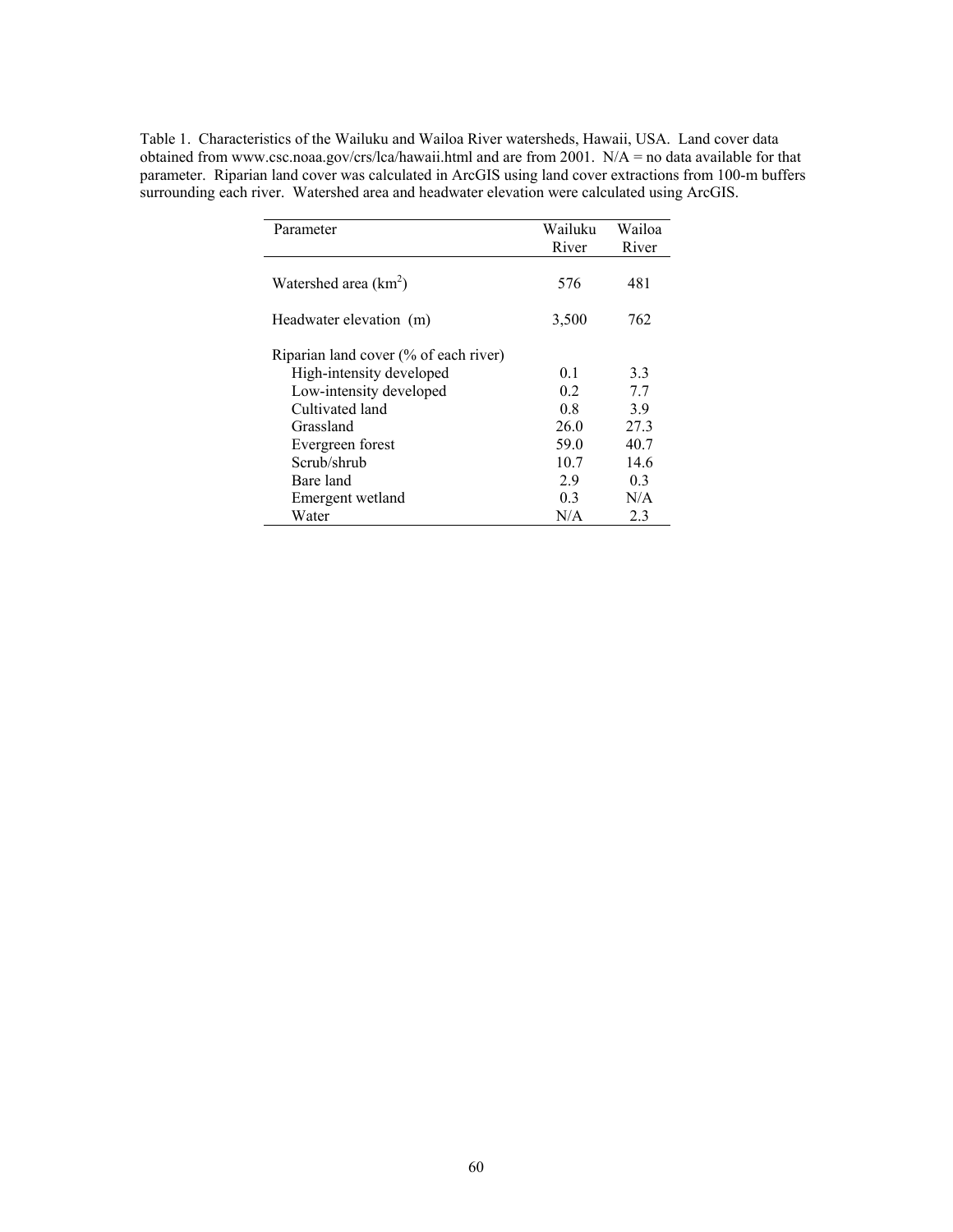| <b>Station</b> | Location                                         | Latitude   | Longitude   |
|----------------|--------------------------------------------------|------------|-------------|
|                |                                                  |            |             |
| S1             | Wailuku River                                    | N 19.71348 | W 155.14883 |
| S <sub>2</sub> | Wailuku River mouth, inner Hilo<br>Bay           | N 19.72987 | W 155.14883 |
| S <sub>3</sub> | Wailuku River plume, mid Hilo Bay                | N 19.73623 | W 155,08460 |
| S <sub>4</sub> | Wailoa River                                     | N 19.71514 | W 155.07750 |
| S <sub>5</sub> | Wailoa River mouth, inner Hilo Bay               | N 19.72568 | W 155.07268 |
| S <sub>6</sub> | Wailoa River plume, mid Hilo Bay                 | N 19.73225 | W 155,07411 |
| C1             | Outside breakwater, near entrance<br>to Hilo Bay | N 19.74514 | W 155,06453 |
| C <sub>2</sub> | Outside breakwater, near Puhi Bay                | N 19.74545 | W 155,06453 |

Table 2. Station codes and corresponding locations with GPS coordinates in decimal degrees.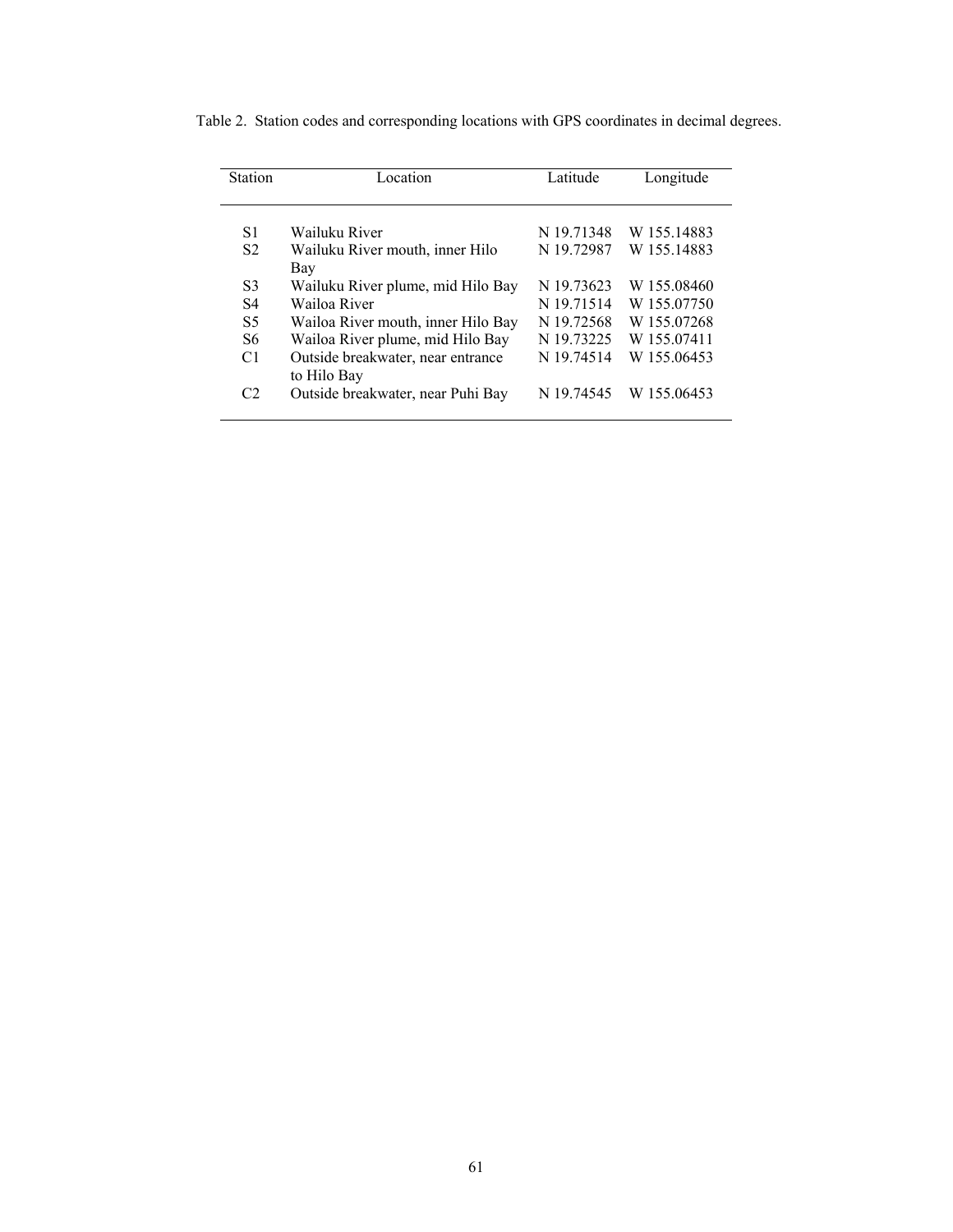Table 3. Daily discharge from the Wailuku and Wailoa Rivers and rainfall in Hilo, Hawaii, USA, during the sampling events of this study. Discharge data for the Wailuku River was obtained online from the USGS's gage # 16704000. Discharge data for the Wailoa River was calculated as described in the methods section of this report. Rain on Day = daily rainfall as measured at the Hilo International Airport, Hilo, Hawaii, USA.  $\Sigma$  Rain 5 Days = sum of daily rainfall five days prior to sampling event including event date, as measured at the Hilo International Airport, Hilo, Hawaii, USA. Rain data were obtained online from NOAA National Climatic Data Center. (-) indicates where data were not collected.

| Event   | Date       | Wailuku | Wailoa         | Rain on Day | $\Sigma$ Rain 5 Days |
|---------|------------|---------|----------------|-------------|----------------------|
|         |            | (L/s)   | (L/s)          | (cm)        | (cm)                 |
|         |            |         |                |             |                      |
| Storm 1 | 1/10/2007  | 10,562  | 4,088          | 0.79        | 17.73                |
| Storm 1 | 1/11/2007  | 7,504   |                | 0.20        | 15.16                |
| Storm 1 | 1/12/2007  | 10,902  |                | 0.48        | 9.55                 |
| Storm 1 | 1/13/2007  | 6,683   |                | 0.38        | 8.03                 |
| Storm 1 | 1/14/2007  | 5,154   |                | 0.08        | 1.93                 |
| Storm 1 | 1/15/2007  | 4,078   |                | 0.84        | 1.98                 |
| Storm 2 | 3/01/2007  | 45,590  | 8,004          | 1.93        | 18.49                |
| Storm 2 | 3/02/2007  | 7,872   |                | 0.08        | 17.60                |
| Storm 2 | 3/03/2007  | 3,936   |                | 1.04        | 17.09                |
| Storm 2 | 3/04/2007  | 3,738   |                | 0.00        | 12.07                |
| Storm 2 | 3/05/2007  | 2,379   |                | 0.00        | 3.05                 |
| Storm 2 | 3/06/2007  | 1,841   |                | 0.00        | 1.12                 |
| Base 1  | 3/14/2007  | 1,133   | 3,539          | 0.86        | 0.86                 |
| Base 2  | 5/03/2007  | 1,501   | 4,567          | 0.15        | 1.98                 |
| Base 2  | 5/04/2007  | 1,246   |                | 0.00        | 1.57                 |
| Base 3  | 6/18/2007  | 850     | 3,450          | 0.33        | 5.66                 |
| Base 3  | 6/19/2007  | 793     |                | 0.76        | 4.93                 |
| Base 4  | 7/08/2007  | 765     | 2,922          | 0.41        | 1.27                 |
| Base 4  | 7/09/2007  | 708     |                | 0.31        | 1.45                 |
| Base 5  | 7/30/2007  | 1,359   | 4,347          | 0.79        | 2.67                 |
| Base 5  | 7/31/2007  | 1,161   |                | 0.10        | 2.29                 |
| Base 6  | 9/05/2007  | 1,841   | 653            | 0.23        | 2.31                 |
| Base 6  | 9/06/2007  | 2,407   |                | 0.00        | 1.14                 |
| Base 7  | 10/10/2007 | 1,926   | 2,335          | 0.31        | 5.26                 |
| Base 7  | 10/11/2007 | 1,642   |                | 0.23        | 5.00                 |
| Base 8  | 11/07/2007 | 1,529   | 2,353          | 2.46        | 7.09                 |
| Base 8  | 11/08/2007 | 1,727   |                | 0.13        | 5.16                 |
| Storm 3 | 12/12/2007 | 22,229  | 3,926          | 3.18        | 8.51                 |
| Storm 3 | 12/13/2007 | 15,150  |                | 2.36        | 10.82                |
| Storm 3 | 12/14/2007 | 15,319  |                | 1.14        | 9.17                 |
| Storm 3 | 12/15/2007 | 31,149  |                | 2.34        | 11.43                |
| Storm 3 | 12/16/2007 | 50,121  |                | 0.91        | 9.93                 |
| Storm 3 | 12/17/2007 | 30,865  | $\overline{a}$ | 0.97        | 7.72                 |
| Storm 4 | 1/27/2008  | 26,731  | 7,374          | 1.35        | 7.70                 |
| Storm 4 | 1/28/2008  | 12,318  |                | 2.51        | 8.66                 |
| Storm 4 | 1/29/2008  | 7,617   |                | 4.45        | 13.11                |
| Storm 4 | 1/30/2008  | 6,485   |                | 4.60        | 15.83                |
| Storm 4 | 1/31/2008  | 4,984   |                | 6.58        | 19.49                |
| Storm 4 | 2/01/2008  | 76,739  |                | 7.16        | 25.30                |
|         |            |         |                |             |                      |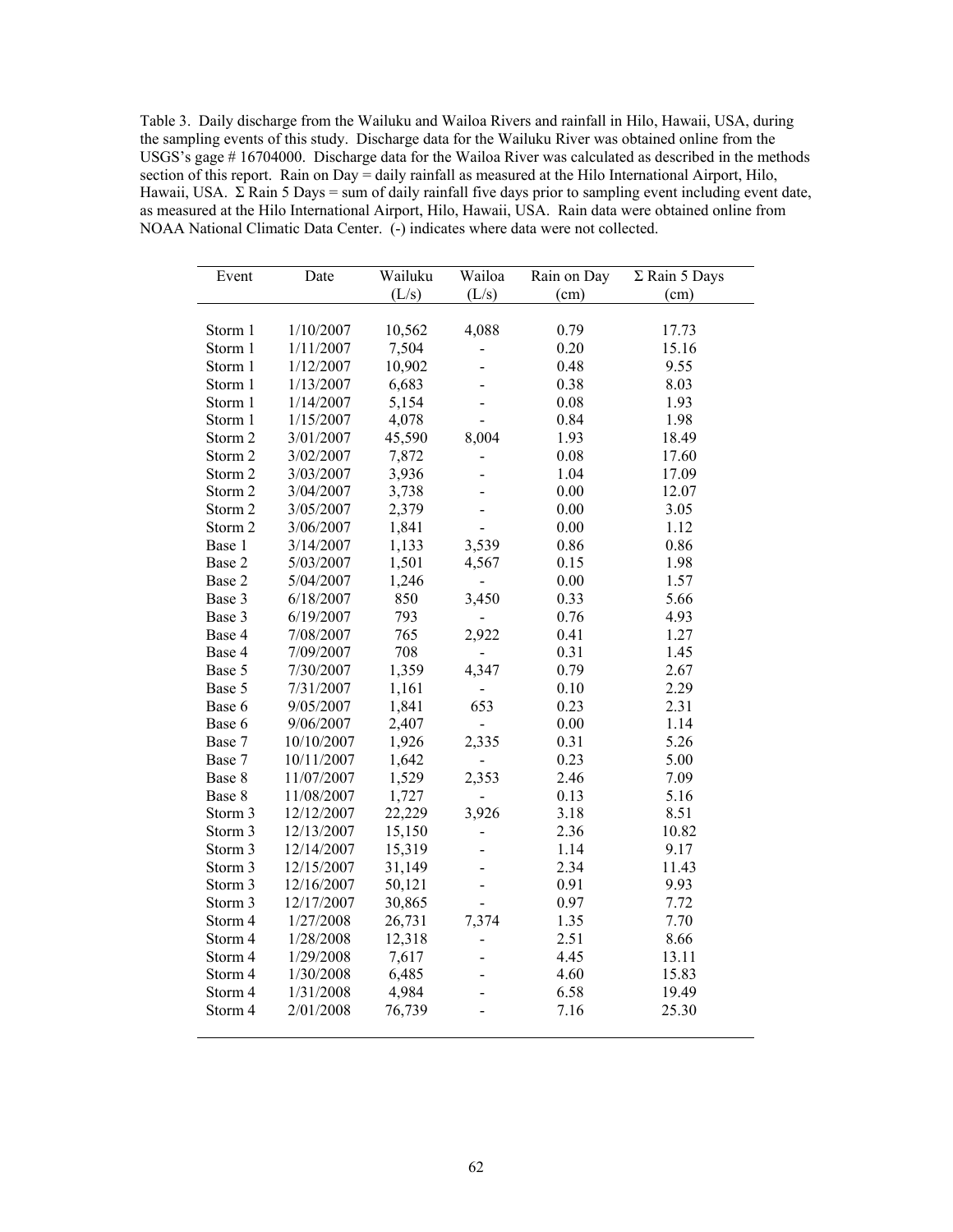Table 4. Hawaii Department of Health's (HDOH) standards for nutrients, turbidity, total suspended solids (TSS), and chlorophyll *a* concentrations for rivers, embayments, and open coastal waters. River standards apply to the Wailuku (S1) and Wailoa (S4) River stations in this study. \*Total Nitrogen values presented here are comparable to this study's Total Dissolved Nitrogen (TDN) values. (wet) values for river standards are to be applied between November 1 through April 30 (HDOH 2004). (dry) values for river standards are to be applied between May 1 through October 3 (HDOH 2004).

| Parameter                                            | Water Type                                                        | Geometric mean not<br>to exceed the given<br>value | Not to exceed the<br>given value more<br>than ten percent of<br>the time | Not to exceed the<br>given value more<br>than two percent of<br>the time |
|------------------------------------------------------|-------------------------------------------------------------------|----------------------------------------------------|--------------------------------------------------------------------------|--------------------------------------------------------------------------|
| Total Nitrogen*<br>$(\mu M)$                         | Rivers (wet)<br>Rivers (dry)<br>Embayments                        | 17.85<br>12.85<br>14.28                            | 37.13<br>27.13<br>25.00                                                  | 57.12<br>42.84<br>35.70                                                  |
|                                                      | Open Coastal Waters                                               | 10.71                                              | 17.85                                                                    | 25.00                                                                    |
| $NH4+$<br>$(\mu M)$                                  | Rivers (wet)<br>Rivers (dry)<br>Embayments<br>Open Coastal Waters | n/a<br>n/a<br>0.43<br>0.25                         | n/a<br>n/a<br>0.93<br>0.61                                               | n/a<br>n/a<br>1.43<br>1.07                                               |
| $NO_3$ <sup>+</sup> $NO_2$ <sup>-</sup><br>$(\mu M)$ | Rivers (wet)<br>Rivers (dry)<br>Embayments<br>Open Coastal Waters | 5.00<br>2.14<br>0.57<br>0.36                       | 12.85<br>6.43<br>1.42<br>1.00                                            | 21.42<br>12.14<br>2.50<br>1.78                                           |
| <b>Total Phosphorus</b><br>$(\mu M)$                 | Rivers (wet)<br>Rivers (dry)<br>Embayments<br>Open Coastal Waters | 1.61<br>1.00<br>0.81<br>0.65                       | 3.23<br>1.94<br>1.61<br>1.29                                             | 4.84<br>2.58<br>2.42<br>1.94                                             |
| Turbidity<br>(NTU)                                   | Rivers (wet)<br>Rivers (dry)<br>Embayments<br>Open Coastal Waters | 5.0<br>2.0<br>1.50<br>0.50                         | 15.0<br>5.5<br>3.00<br>1.25                                              | 25.0<br>10.0<br>5.00<br>2.00                                             |
| <b>TSS</b><br>(mg/L)                                 | Rivers (wet)<br>Rivers (dry)<br>Embayments<br>Open Coastal Waters | 20.0<br>10.0<br>n/a<br>n/a                         | 50.0<br>30.0<br>n/a<br>n/a                                               | 80.0<br>55.0<br>n/a<br>n/a                                               |
| Chlorophyll a<br>$(\mu g/L)$                         | Rivers (wet)<br>Rivers (dry)<br>Embayments<br>Open Coastal Waters | n/a<br>n/a<br>1.50<br>0.30                         | n/a<br>n/a<br>4.50<br>0.90                                               | n/a<br>n/a<br>8.50<br>1.75                                               |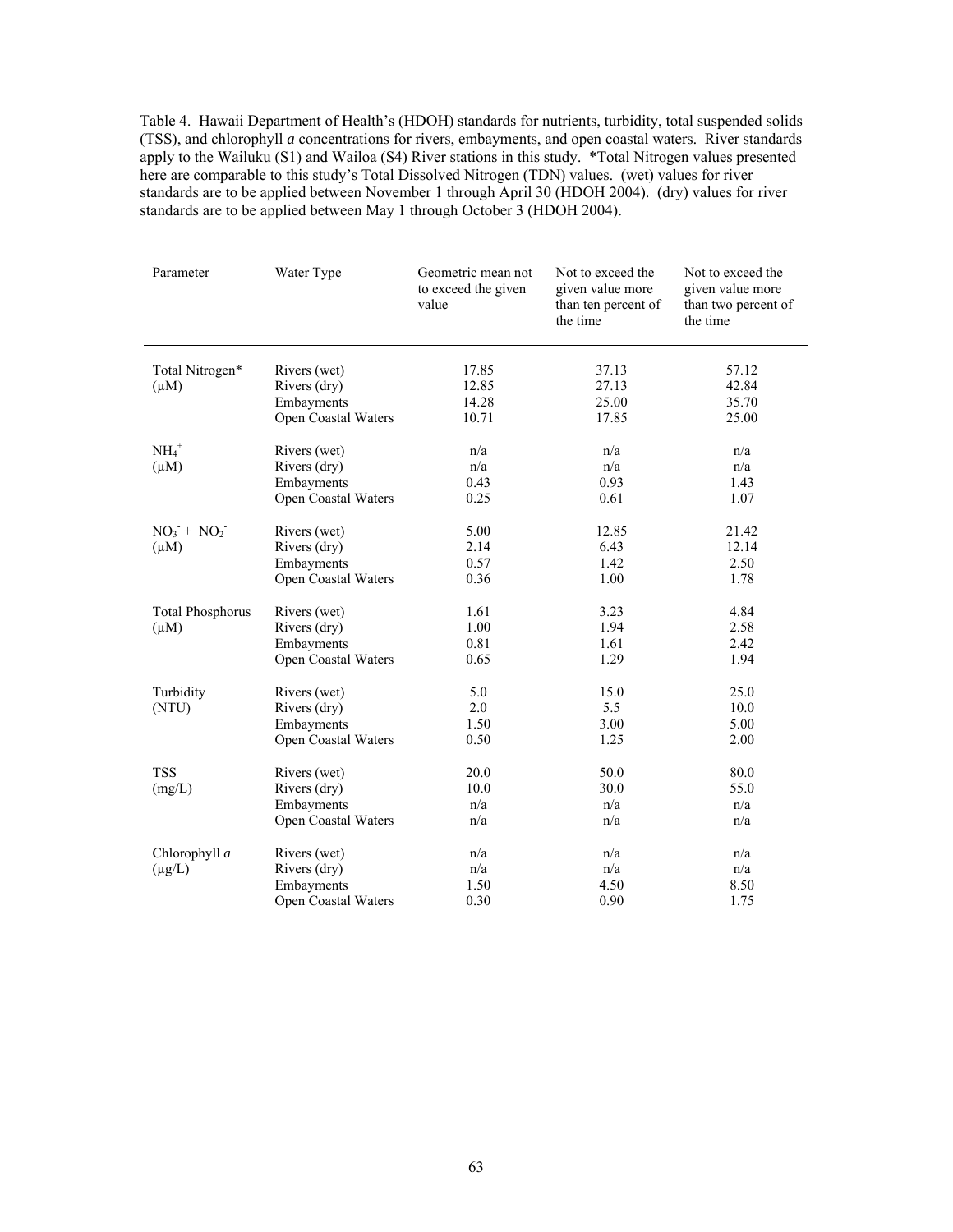Table 5. Daily yields of total dissolved nitrogen (TDN),  $NO_3^- + NO_2^-$  (referred to as  $NO_3^-$  in the table), NH4 + , total dissolved phosphorous (TDP), and total suspended solids (TSS) from the Wailuku and Wailoa Rivers, Hilo, Hawaii, USA, on sampling dates for this study. Yields are calculated as the product of river discharge (Table 3) and nutrient concentrations (Tables 6 through 10) divided by the watershed area (Table 1). Units for daily yields of N and P are mol  $km^{-2} d^{-1}$ , while TSS units are in kg  $km^{-2} d^{-1}$ .

|         |            |            |           | Wailuku River |            |            |            |           | Wailoa River |            |            |
|---------|------------|------------|-----------|---------------|------------|------------|------------|-----------|--------------|------------|------------|
| Event   | Date       | <b>TDN</b> | $NO3 - N$ | $NH4+-N$      | <b>TDP</b> | <b>TSS</b> | <b>TDN</b> | $NO3 - N$ | $NH4+-N$     | <b>TDP</b> | <b>TSS</b> |
|         |            |            |           |               |            |            |            |           |              |            |            |
| Storm 1 | 1/10/2007  | 14.48      | 8.00      | 0.33          | 0.00       | 0.49       | 25.00      | 14.36     | 0.26         | 0.01       | 0.22       |
| Storm 2 | 3/01/2007  | 54.50      | 16.82     | 2.46          | 0.14       | 41.17      | 42.14      | 35.05     | 0.59         | 0.00       | 7.45       |
| Base 1  | 3/14/2007  | 0.90       | 0.74      | 0.16          | 0.14       | 0.03       | 21.42      | 1.39      | 0.00         | 0.81       | 0.00       |
| Base 2  | 5/03/2007  | 11.92      | 0.54      | 0.40          | 0.09       | 0.13       | 11.67      | 26.72     | 1.27         | 0.83       | 0.52       |
| Base 3  | 6/18/2007  | 0.70       | 0.35      | 0.10          | 0.01       | 0.03       | 18.62      | 16.84     | 0.46         | 0.00       | 0.17       |
| Base 4  | 7/08/2007  | 0.68       | 0.21      | 0.10          | 0.00       | 0.01       | 20.13      | 19.87     | 0.24         | 0.02       | 0.00       |
| Base 5  | 7/30/2007  | 1.86       | 0.93      | 0.15          | 0.03       | 0.06       | 23.99      | 21.39     | 0.57         | 0.09       | 1.04       |
| Base 6  | 9/05/2007  | 2.28       | 1.14      | 0.06          | 0.03       | 0.33       | 2.99       | 2.87      | 0.03         | 0.01       | 0.11       |
| Base 7  | 10/10/2007 | 1.69       | 1.15      | 0.94          | 0.00       | 0.19       | 13.72      | 8.37      | 0.64         | 0.01       | 0.21       |
| Base 8  | 11/07/2007 | 1.50       | 1.26      | 0.43          | 0.00       | 0.04       | 14.10      | 14.76     | 0.08         | 0.02       | 0.30       |
| Storm 3 | 12/12/2007 | 26.97      | 8.90      | 2.60          | 0.00       | 51.92      | 25.35      | 13.40     | 0.14         | 0.00       | 0.47       |
| Storm 4 | 1/27/2008  | 35.16      | 14.11     | 4.45          | 0.20       | 0.88       | 40.51      | 23.47     | 1.67         | 0.12       | 0.00       |
|         |            |            |           |               |            |            |            |           |              |            |            |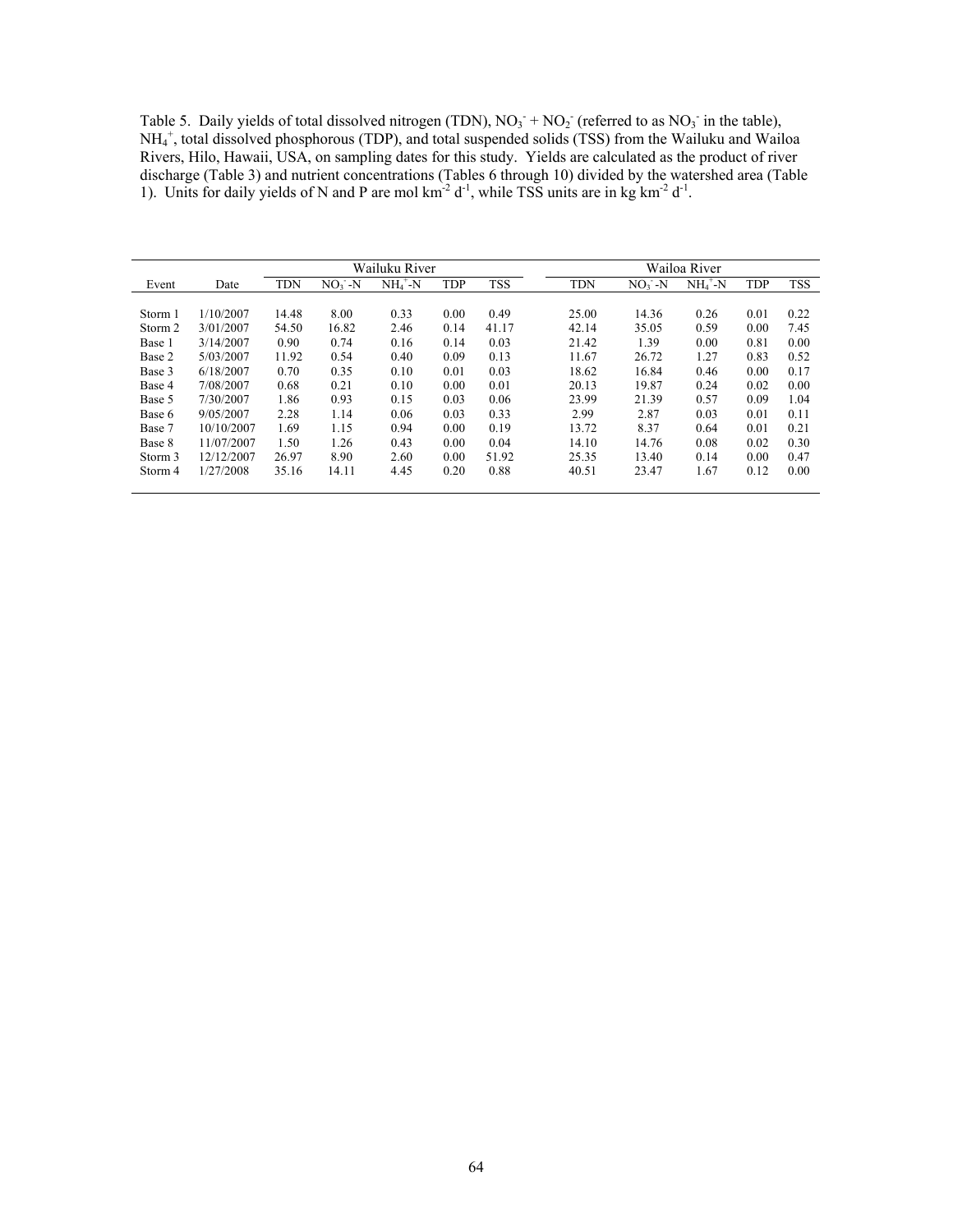Table 6. Average (±S.E.) nutrient, turbidity, and chlorophyll *a* concentrations, as well as pH in surface waters of Hilo Bay, Hawaii, USA, during baseflow conditions. (-) indicates where data were not collected. (\*) indicates missing data. Stn. = station, DOC = dissolved organic carbon, PC = particulate carbon, TDN = total dissolved nitrogen, DON = dissolved organic nitrogen, PN = particulate nitrogen, TDP = total dissolved phosphorous, TSS = total suspended solids, Turbid.  $=$  turbidity, and Chl  $a =$  Chlorophyll  $a$ .

| Stn.           | Date       | DOC          | PC          | <b>TDN</b>  | DON         | PN         | $NO_3$ <sup>+</sup>          | NH <sub>4</sub> | <b>TDP</b> | PO <sub>4</sub> <sup>3</sup> | $H_4SiO_4$    | <b>TSS</b>  | Turbid.    | Chl $a$              | pH         |
|----------------|------------|--------------|-------------|-------------|-------------|------------|------------------------------|-----------------|------------|------------------------------|---------------|-------------|------------|----------------------|------------|
|                |            | $(\mu M)$    | $(\mu M)$   | $(\mu M)$   | $(\mu M)$   | $(\mu M)$  | NO <sub>2</sub><br>$(\mu M)$ | $(\mu M)$       | $(\mu M)$  | $(\mu M)$                    | $(\mu M)$     | (mg/L)      | (NTU)      | $(\mu g/L)$          |            |
|                |            |              |             |             |             |            |                              |                 |            |                              |               |             |            |                      |            |
| S1             | 3/14/2007  | 41.96(3.01)  | 9.39        | 5.28(0.21)  | 0.56(0.32)  | 0.59(0.05) | 4.38(0.21)                   | 0.95(0.53)      | 0.83(0.18) | 0.00(0.00)                   | 202.40(1.60)  | 0.17(0.17)  | 0.37(0.06) |                      | 7.33(0.04) |
| S1             | 5/03/2007  | 4.37(0.87)   | 9.93(0.70)  | 52.93(0.91) | 48.73(1.76) | 0.91(0.07) | 2.42(0.37)                   | 1.78(0.63)      | 0.40(0.12) | 0.01(0.01)                   | 113.88(8.47)  | 0.59(0.02)  | 0.30(0.00) |                      | 6.58(0.10) |
| S1             | 6/18/2007  | 92.40(1.82)  | 16.70(0.80) | 5.50(0.31)  | 2.03(0.18)  | 1.48(0.13) | 2.73(0.03)                   | 0.75(0.23)      | 0.05(0.05) | 0.00(0.00)                   | 98.18(1.22)   | 0.21(0.21)  | 0.87(0.07) | ÷,                   | 6.49(0.13) |
| S1             | 7/08/2007  | 76.11(1.25)  | 13.83(1.53) | 5.96(0.78)  | 3.29(0.72)  | 1.05(0.06) | 1.81(0.04)                   | 0.85(0.28)      | 0.00(0.00) | 0.00(0.00)                   | 290.20(6.62)  | 0.10(0.05)  | 0.47(0.03) | $\ddot{\phantom{1}}$ | 6.87(0.04) |
| S1             | 7/30/2007  | 52.85(1.28)  | 10.92(1.78) | 9.10(0.29)  | 3.84(0.49)  | 0.82(0.07) | 4.54(0.04)                   | 0.72(0.23)      | 0.13(0.02) | 0.00(0.00)                   | 75.05(7.31)   | 0.31(0.04)  | 0.32(0.01) |                      | 6.68(0.01) |
| S <sub>1</sub> | 9/05/2007  | 88.58(6.24)  | 22.50(0.58) | 8.26(1.18)  | 3.92(1.20)  | 1.59(0.00) | 4.13(0.01)                   | 0.21(0.14)      | 0.11(0.09) | 0.00(0.00)                   | 126.29(12.55) | 1.19(0.12)  | 1.40(0.03) |                      | 7.19(0.06) |
| S1             | 10/10/2007 | 71.60(0.85)  | 13.94(1.00) | 5.84(0.38)  | 0.00(0.00)  | 1.06(0.10) | 3.99(0.06)                   | 3.24(0.27)      | 0.01(0.01) | 0.00(0.00)                   | 104.18(11.02) | 0.67(0.02)  | 1.14(0.05) | ٠                    | 6.48(0.12) |
| S1             | 11/07/2007 | 65.45(3.99)  | 18.42(4.14) | 6.55(1.21)  | 0.20(0.20)  | 1.58(0.42) | 5.48(0.42)                   | 1.88(1.06)      | 0.00(0.00) | 0.00(0.00)                   | 164.19(33.04) | 0.19(1.23)  | 1.13(0.05) |                      | 6.21(0.14) |
| S <sub>1</sub> | Average    | 61.66(5.65)  | 14.91(1.07) | 12.43(3.21) | 7.82(3.25)  | 1.16(0.09) | 3.68(0.25)                   | 1.30(0.24)      | 0.19(0.06) | 0.00(0.00)                   | 146.80(14.35) | 0.42(0.11)  | 0.75(0.09) |                      | 6.73(0.08) |
| S <sub>4</sub> | 3/14/2007  | 18.02(1.91)  |             | 33.69(0.34) | 31.51(0.44) |            | 2.18(0.36)                   | 0.00(0.00)      | 1.28(0.16) | 0.04(0.02)                   | 74.11(1.86)   | 0.00(0.00)  | 0.11(0.00) | $\overline{a}$       | 7.32(0.14) |
| S <sub>4</sub> | 5/03/2007  | 34.20(1.41)  | 8.32(0.84)  | 14.23(1.64) | 0.00(0.00)  | 0.93(0.10) | 32.57(0.26)                  | 1.55(0.20)      | 1.01(0.12) | 0.27(0.02)                   | 327.07(42.03) | 0.63(0.06)  | 0.10(0.00) |                      | 6.55(0.04) |
| S <sub>4</sub> | 6/18/2007  | 3.32(2.03)   | 6.42(0.94)  | 30.05(0.40) | 2.38(1.45)  | 0.87(0.24) | 27.18(1.55)                  | 0.74(0.15)      | 0.00(0.00) | 0.03(0.02)                   | 78.29(28.94)  | 0.27(0.27)  | 0.13(0.03) |                      | 6.47(0.06) |
| S <sub>4</sub> | 7/08/2007  | 25.10(0.78)  | 7.90(0.38)  | 38.36(0.30) | 0.23(0.17)  | 0.79(0.02) | 37.86(0.15)                  | 0.46(0.20)      | 0.03(0.02) | 0.07(0.01)                   | 434.32(5.07)  | 0.00(0.00)  | 0.27(0.03) | ٠                    | 6.38(0.03) |
| S <sub>4</sub> | 7/30/2007  | 7.58(4.49)   | 14.08(0.85) | 30.72(1.71) | 2.60(0.19)  | 1.51(0.02) | 27.39(1.82)                  | 0.73(0.36)      | 0.12(0.02) | 0.06(0.01)                   | 88.78(13.47)  | 1.33(0.11)  | 0.20(0.01) |                      | 6.32(0.02) |
| S <sub>4</sub> | 9/05/2007  | 0.92(0.92)   | 15.39(1.03) | 25.47(2.74) | 1.65(1.19)  | 1.75(0.09) | 24.45(1.89)                  | 0.26(0.24)      | 0.08(0.02) | 0.00(0.00)                   | 386.92(15.03) | 0.91(0.04)  | 0.54(0.02) | $\ddot{\phantom{1}}$ | 6.56(0.03) |
| S <sub>4</sub> | 10/10/2007 | 7.59(0.55)   | 6.73(0.51)  | 32.72(0.67) | 11.24(0.33) | 0.78(0.03) | 19.95(0.54)                  | 1.53(0.21)      | 0.02(0.02) | 0.06(0.01)                   | 98.51(9.25)   | 0.49(0.02)  | 0.25(0.00) | ٠                    | 6.10(0.07) |
| S <sub>4</sub> | 11/07/2007 | 7.91(2.20)   | 12.15(2.96) | 33.35(0.74) | 0.00(0.00)  | 1.27(0.30) | 34.91(0.07)                  | 0.20(0.20)      | 0.04(0.02) | 0.04(0.01)                   | 354.03(37.11) | 0.72(0.59)  | 0.41(0.01) |                      | 6.38(0.07) |
| <b>S4</b>      | Average    | 13.08(2.35)  | 10.14(0.87) | 29.82(1.48) | 6.20(2.13)  | 1.13(0.09) | 28.51(2.20)                  | 0.68(0.13)      | 0.32(0.10) | 0.07(0.02)                   | 230.25(31.69) | 0.55(0.11)  | 0.25(0.03) | ٠                    | 6.51(0.07) |
| S <sub>2</sub> | 3/14/2007  | 73.95(1.26)  | 13.70(0.27) | 7.07(1.14)  | 6.43(1.16)  | 1.37(0.05) | 0.64(0.06)                   | 0.00(0.00)      | 1.44(0.25) | 0.01(0.01)                   | 24.45(1.33)   | 11.88(0.54) | 0.43(0.04) | 0.96(0.15)           | 8.04(0.04) |
| S <sub>2</sub> | 5/04/2007  | 6.58(0.32)   | 28.65(2.57) | 61.13(2.79) | 60.64(2.84) | 3.43(0.29) | 0.50(0.05)                   | 0.00(0.00)      | 0.02(0.02) | 0.00(0.00)                   | 30.51(0.23)   | 22.76(2.49) | 0.47(0.03) | 1.23(0.19)           | 8.23(0.04) |
| S <sub>2</sub> | 6/19/2007  | 49.29(2.59)  | 20.73(1.44) | 2.99(0.18)  | 2.74(0.17)  | 2.72(0.21) | 0.25(0.02)                   | 0.00(0.00)      | 0.00(0.00) | 0.00(0.00)                   | 45.75(6.05)   | 10.82(2.76) | 0.80(0.06) | 1.54(0.05)           | 8.20(0.01) |
| S <sub>2</sub> | 7/09/2007  | 105.79(0.65) | 18.05(1.06) | 7.14(0.76)  | 6.73(0.63)  | 2.46(0.19) | 0.41(0.15)                   | 0.00(0.00)      | 0.00(0.00) | 0.00(0.00)                   | 51.28(7.90)   | 4.64(1.30)  | 0.68(0.18) | 1.81(0.50)           | 8.06(0.19) |
| S <sub>2</sub> | 7/31/2007  | 57.45(8.18)  | 17.64(5.19) | 7.53(0.31)  | 6.23(1.04)  | 1.59(0.11) | 0.53(0.09)                   | 0.77(0.64)      | 0.07(0.07) | 0.00(0.00)                   | 51.71(5.73)   | 6.17(0.32)  | 0.52(0.05) | 0.42(0.06)           | 8.14(0.03) |
| S <sub>2</sub> | 9/06/2007  | 54.95(4.90)  | 33.69(2.04) | 6.29(0.86)  | 5.82(0.87)  | 3.49(0.26) | 0.47(0.02)                   | 0.00(0.00)      | 0.00(0.00) | 0.00(0.00)                   | 48.98(1.29)   | 18.96(3.06) | 1.38(0.08) | 1.39(0.44)           | 8.11(0.03) |
| S <sub>2</sub> | 10/11/2007 | 72.70(0.72)  | 19.87(1.25) | 5.52(0.35)  | 4.25(0.35)  | 1.82(0.08) | 1.27(0.01)                   | 0.00(0.00)      | 0.00(0.00) | 0.00(0.00)                   | 74.24(0.78)   | 14.09(2.17) | 0.95(0.20) | 0.58(0.27)           | 8.07(0.06) |
| S <sub>2</sub> | 11/08/2007 | 75.32(1.10)  | 33.86(2.65) | 5.97(0.31)  | 4.55(0.10)  | 3.33(0.34) | 0.98(0.04)                   | 0.43(0.22)      | 0.00(0.00) | 0.00(0.00)                   | 37.68(2.96)   | 14.25(2.24) | 1.02(0.09) | 0.67(0.35)           | 7.73(0.06) |
| S <sub>2</sub> | Average    | 62.00(5.64)  | 23.27(1.68) | 12.95(3.82) | 12.17(3.85) | 2.53(0.18) | 0.63(0.07)                   | 0.15(0.09)      | 0.19(0.10) | 0.00(0.00)                   | 45.57(3.24)   | 12.94(1.32) | 0.78(0.07) | 1.07(0.13)           | 8.07(0.04) |
| S <sub>3</sub> | 3/14/2007  | 71.89(3.54)  | 7.22(0.95)  | 5.65(0.20)  | 0.00(0.00)  | 0.84(0.08) | 15.92(0.99)                  | 0.00(0.00)      | 1.34(0.28) | 0.00(0.00)                   | 37.42(1.97)   | 8.16(0.87)  | 0.21(0.01) | 1.36(0.09)           | 8.13(0.02) |
| S <sub>3</sub> | 5/04/2007  | 5.03(0.45)   | 13.20(0.74) | 52.96(2.43) | 52.28(2.37) | 1.70(0.11) | 0.68(0.09)                   | 0.00(0.00)      | 0.00(0.00) | 0.00(0.00)                   | 27.69(0.61)   | 12.40(1.47) | 0.50(0.06) | 1.01(0.03)           | 8.09(0.07) |
| S <sub>3</sub> | 6/19/2007  | 43.17(5.09)  | 21.54(4.15) | 3.10(0.24)  | 2.92(0.28)  | 3.11(0.25) | 0.18(0.06)                   | 0.00(0.00)      | 0.00(0.00) | 0.00(0.00)                   | 69.04(6.40)   | 11.42(3.10) | 0.67(0.03) | 5.08(0.21)           | 8.20(0.01) |
| S <sub>3</sub> | 7/09/2007  | 100.21(2.48) | 11.43(2.79) | 5.87(0.23)  | 5.72(0.23)  | 1.69(0.33) | 0.15(0.03)                   | 0.00(0.00)      | 0.00(0.00) | 0.00(0.00)                   | 39.38(0.76)   | 4.78(0.52)  | 0.50(0.05) | 4.71(0.25)           | 8.30(0.04) |
| S <sub>3</sub> | 7/31/2007  | 38.69(4.60)  | 24.80(0.72) | 7.10(0.69)  | 4.79(0.66)  | 4.02(0.11) | 2.31(0.12)                   | 0.00(0.00)      | 0.00(0.00) | 0.00(0.00)                   | 134.94(0.96)  | 7.14(0.97)  | 0.83(0.11) | 8.24(0.64)           | 7.93(0.09) |
| S <sub>3</sub> | 9/06/2007  | 53.58(9.38)  | 14.53(0.79) | 5.77(0.86)  | 5.43(0.84)  | 1.85(0.07) | 0.34(0.04)                   | 0.00(0.00)      | 0.00(0.00) | 0.00(0.00)                   | 25.19(1.97)   | 16.17(1.96) | 0.64(0.08) | 1.95(0.25)           | 8.12(0.01) |
| S <sub>3</sub> | 10/11/2007 | 71.02(1.66)  | 27.81(1.67) | 4.47(0.39)  | 4.26(0.38)  | 3.45(0.19) | 0.21(0.02)                   | 0.00(0.00)      | 0.00(0.00) | 0.00(0.00)                   | 62.64(0.25)   | 15.22(1.77) | 0.89(0.29) | 13.77(2.37)          | 8.09(0.03) |
| S <sub>3</sub> | 11/08/2007 | 76.38(4.39)  | 19.90(0.99) | 5.11(0.46)  | 1.60(1.01)  | 1.74(0.10) | 1.94(0.40)                   | 1.58(0.29)      | 0.00(0.00) | 0.00(0.00)                   | 42.56(1.00)   | 19.25(3.66) | 0.86(0.11) | 0.23(0.10)           | 7.92(0.01) |
| S <sub>3</sub> | Average    | 57.50(5.83)  | 17.55(1.50) | 11.26(3.31) | 9.63(3.40)  | 2.30(0.22) | 2,72(1.06)                   | 0.20(0.11)      | 0.17(0.10) | 0.00(0.00)                   | 54.86(7.03)   | 11.82(1.10) | 0.64(0.06) | 4.54(0.93)           | 8.11(0.03) |
|                |            |              |             |             |             |            |                              |                 |            |                              |               |             |            |                      |            |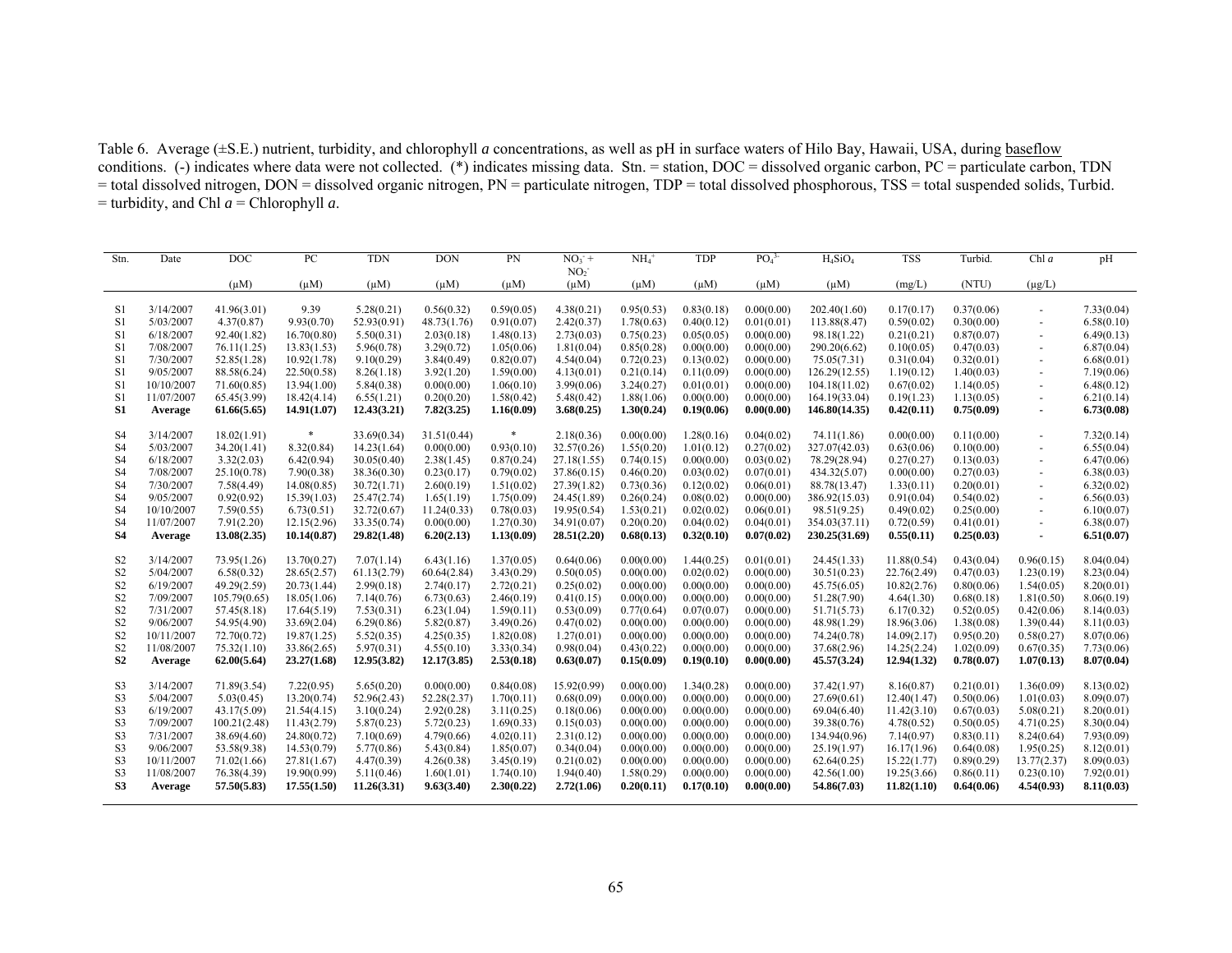# Table 6 (continued).

| Site           | Date                    | DOC          | PC          | <b>TDN</b>  | <b>DON</b>   | PN         | $NO_3$ <sup>+</sup>          | NH <sub>4</sub> | <b>TDP</b> | PO <sub>4</sub> <sup>3</sup> | $H_4SiO_4$    | <b>TSS</b>  | Turbid.    | Chl $a$     | pH         |
|----------------|-------------------------|--------------|-------------|-------------|--------------|------------|------------------------------|-----------------|------------|------------------------------|---------------|-------------|------------|-------------|------------|
|                |                         | $(\mu M)$    | $(\mu M)$   | $(\mu M)$   | $(\mu M)$    | $(\mu M)$  | NO <sub>2</sub><br>$(\mu M)$ | $(\mu M)$       | $(\mu M)$  | $(\mu M)$                    | $(\mu M)$     | (mg/L)      | (NTU)      | $(\mu g/L)$ |            |
|                |                         |              |             |             |              |            |                              |                 |            |                              |               |             |            |             |            |
| S5             | 3/14/2007               | 24.13(3.46)  | 17.02(0.60) | 6.83(1.05)  | 0.00(0.00)   | 1.92(0.11) | 9.19(0.81)                   | 0.34(0.28)      | 1.12(0.09) | 0.00(0.00)                   | 118.51(18.49) | 8.47(2.16)  | 0.64(0.01) | 2.68(0.16)  | 7.91(0.01) |
| S5             | 5/04/2007               | 13.93(0.77)  | 20.87(2.22) | 45.28(9.37) | 33.77(10.37) | 2.65(0.30) | 11.51(1.11)                  | 0.00(0.00)      | 0.11(0.11) | 0.00(0.00)                   | 165.39(12.71) | 11.86(1.52) | 0.40(0.00) | 1.07(0.11)  | 8.14(0.01) |
| S5             | 6/19/2007               | 37.43(3.17)  | 32.43(3.56) | 6.52(0.79)  | 2.13(1.14)   | 4.34(0.43) | 5.33(1.54)                   | 0.00(0.00)      | 0.00(0.00) | 0.00(0.00)                   | 104.27(14.77) | 18.24(2.41) | 0.97(0.12) | 3.66(0.15)  | 8.15(0.01) |
| S5             | 7/09/2007               | 84.45(6.14)  | 24.19(1.87) | 11.87(0.88) | 4.72(0.64)   | 4.69(0.27) | 7.15(1.09)                   | 0.00(0.00)      | 0.00(0.00) | 0.00(0.00)                   | 181.66(14.62) | 11.90(0.34) | 1.16(0.13) | 5.64(0.09)  | 8.20(0.00) |
| S5             | 7/31/2007               | 20.08(4.69)  | 15.71(2.47) | 17.34(2.88) | 1.72(1.72)   | 2.33(0.39) | 15.95(1.41)                  | 0.21(0.21)      | 0.00(0.00) | 0.00(0.00)                   | 228.49(16.60) | 6.13(0.45)  | 0.53(0.02) | 1.28(0.74)  | 7.76(0.11) |
| S5             | 9/06/2007<br>10/11/2007 | 34.46(3.42)  | 22.01(0.52) | 16.28(0.67) | 7.19(1.15)   | 3.10(0.04) | 9.10(0.53)                   | 0.00(0.00)      | 0.00(0.00) | 0.00(0.00)                   | 147.45(4.90)  | 7.35(0.10)  | 0.61(0.06) | 2.85(0.07)  | 8.08(0.01) |
| S5             |                         | 41.90(1.19)  | 23.91(1.55) | 18.48(0.19) | 0.00(0.00)   | 3.04(0.19) | 19.21(0.51)                  | 1.14(0.25)      | 0.00(0.00) | 0.00(0.00)                   | 268.84(4.10)  | 9.40(1.29)  | 1.08(0.37) | 5.43(0.40)  | 7.74(0.01) |
| S5             | 11/08/2007              | 23.85(1.52)  | 9.60(0.97)  | 22.66(0.57) | 0.00(0.00)   | 0.97(0.05) | 26.29(0.28)                  | 0.00(0.00)      | 0.00(0.00) | 0.24(0.02)                   | 228.65(3.76)  | 2.48(0.51)  | 0.37(0.05) | 0.23(0.06)  | 7.24(0.06) |
| S5             | Average                 | 34.92(4.62)  | 20.72(1.45) | 18.67(2.68) | 6.37(2.59)   | 2.88(0.25) | 12.97(1.41)                  | 0.21(0.09)      | 0.15(0.08) | 0.03(0.02)                   | 180.41(11.87) | 9.48(1.00)  | 0.72(0.07) | 2.86(0.42)  | 7.90(0.06) |
| S <sub>6</sub> | 3/14/2007               | 58.39(5.36)  | 17.66(0.51) | 13.51(0.62) | 6.02(1.06)   | 2.00(0.06) | 6.97(0.23)                   | 0.53(0.40)      | 1.37(0.18) | 0.00(0.00)                   | 108.45(1.55)  | 10.07(0.72) | 0.79(0.02) | 2.38(0.11)  | 7.99(0.02) |
| S <sub>6</sub> | 5/04/2007               | 11.44(0.93)  | 13.88(0.39) | 43.46(8.24) | 35.39(8.33)  | 1.65(0.11) | 8.07(0.14)                   | 0.00(0.00)      | 0.00(0.00) | 0.00(0.00)                   | 115.67(3.94)  | 7.38(1.91)  | 0.40(0.00) | 0.59(0.19)  | 8.13(0.02) |
| S <sub>6</sub> | 6/19/2007               | 31.89(1.01)  | 22.70(0.54) | 4.61(0.26)  | 2.57(0.33)   | 4.52(0.22) | 2.03(0.13)                   | 0.00(0.00)      | 0.00(0.00) | 0.00(0.00)                   | 99.37(3.77)   | 14.91(0.54) | 0.63(0.03) | 4.38(2.09)  | 8.21(0.02) |
| S <sub>6</sub> | 7/09/2007               | 85.46(0.81)  | 33.59(0.56) | 6.73(0.18)  | 6.01(0.27)   | 6.21(0.20) | 0.72(0.10)                   | 0.00(0.00)      | 0.00(0.00) | 0.00(0.00)                   | 137.07(5.07)  | 6.81(0.97)  | 0.76(0.08) | 10.71(2.29) | 8.40(0.03) |
| S <sub>6</sub> | 7/31/2007               | 49.87(3.52)  | 41.93(0.95) | 8.30(1.00)  | 5.85(0.44)   | 6.72(0.39) | 2.45(0.66)                   | 0.00(0.00)      | 0.00(0.00) | 0.00(0.00)                   | 108.23(14.67) | 16.28(0.36) | 1.08(0.19) | 11.59(1.84) | 8.16(0.02) |
| S <sub>6</sub> | 9/06/2007               | 52.38(1.74)  | 20.71(0.96) | 8.02(0.37)  | 6.38(0.87)   | 2.47(0.08) | 1.65(0.59)                   | 0.00(0.00)      | 0.00(0.00) | 0.00(0.00)                   | 47.01(9.57)   | 9.84(1.39)  | 0.95(0.12) | 2.04(0.28)  | 8.26(0.02) |
| S <sub>6</sub> | 10/11/2007              | 70.25(0.06)  | 28.33(9.13) | 5.80(0.65)  | 4.58(0.49)   | 4.55(1.50) | 1.21(0.17)                   | 0.00(0.00)      | 0.00(0.00) | 0.00(0.00)                   | 123.75(2.04)  | 10.24(2.54) | 1.00(0.06) | 23.19(2.12) | 7.93(0.11) |
| S <sub>6</sub> | 11/08/2007              | 66.58(5.00)  | 9.08(0.97)  | 13.30(0.26) | 0.95(0.95)   | 1.10(0.07) | 11.69(1.25)                  | 1.80(0.36)      | 0.03(0.03) | 0.00(0.00)                   | 124.73(6.36)  | 6.26(1.61)  | 0.38(0.01) | 0.41(0.14)  | 7.89(0.01) |
| S6             | Average                 | 53.28(4.60)  | 23.49(2.31) | 12.97(2.63) | 8.47(2.33)   | 3.65(0.45) | 4.35(0.80)                   | 0.29(0.14)      | 0.18(0.10) | 0.00(0.00)                   | 108.04(5.73)  | 10.22(0.82) | 0.75(0.06) | 6.91(1.60)  | 8.13(0.04) |
| C <sub>1</sub> | 3/14/2007               | 70.44(4.53)  | 6.78(0.48)  | 6.38(0.20)  | 5.01(0.40)   | 7.56(0.84) | 1.37(0.23)                   | 0.00(0.00)      | 1.01(0.51) | 0.00(0.00)                   | 15.80(0.84)   | 5.51(0.44)  | 0.16(0.03) | 0.58(0.08)  | 8.10(0.02) |
| C <sub>1</sub> | 5/04/2007               | 6.57(0.75)   | 8.93(0.89)  | 52.91(3.92) | 52.51(3.96)  | 0.92(0.08) | 0.40(0.05)                   | 0.00(0.00)      | 0.00(0.00) | 0.00(0.00)                   | 7.35(0.20)    | 6.71(0.48)  | 0.10(0.00) | 0.29(0.03)  | 8.28(0.01) |
| C <sub>1</sub> | 6/19/2007               | 39.15(0.32)  | 14.36(1.51) | 4.18(0.73)  | 4.11(0.69)   | 1.85(0.22) | 0.07(0.05)                   | 0.00(0.00)      | 0.00(0.00) | 0.00(0.00)                   | 17.53(0.62)   | 10.99(0.48) | 0.30(0.00) | 2.31(0.30)  | 8.21(0.02) |
| C <sub>1</sub> | 7/09/2007               | 98.34(1.47)  | 22.32(1.52) | 8.22(0.76)  | 8.22(0.76)   | 2.22(0.13) | 0.00(0.00)                   | 0.00(0.00)      | 0.00(0.00) | 0.00(0.00)                   | 14.05(1.33)   | 8.05(0.32)  | 0.35(0.06) | 2.38(0.27)  | 8.37(0.01) |
| C <sub>1</sub> | 7/31/2007               | 56.44(3.63)  | 10.42(0.56) | 5.29(0.53)  | 5.13(0.54)   | 1.39(0.09) | 0.16(0.01)                   | 0.00(0.00)      | 0.00(0.00) | 0.00(0.00)                   | 13.72(1.04)   | 5.86(0.13)  | 0.22(0.01) | 1.06(0.18)  | 8.17(0.04) |
| C <sub>1</sub> | 9/06/2007               | 51.23(1.06)  | 9.22(1.13)  | 6.65(0.97)  | 6.22(0.89)   | 1.20(0.18) | 0.43(0.08)                   | 0.00(0.00)      | 0.00(0.00) | 0.00(0.00)                   | 16.94(1.53)   | 7.20(0.41)  | 0.34(0.08) | 3.53(0.05)  | 8.24(0.02) |
| C <sub>1</sub> | 10/11/2007              | 77.09(0.82)  | 13.66(1.93) | 5.06(0.56)  | 4.52(0.55)   | 1.70(0.15) | 0.54(0.03)                   | 0.00(0.00)      | 0.00(0.00) | 0.00(0.00)                   | 18.87(0.81)   | 6.96(0.32)  | 0.46(0.11) | 2.51(0.33)  | 8.07(0.04) |
| C <sub>1</sub> | 11/08/2007              | 79.21(10.14) | 7.05(0.88)  | 6.53(2.00)  | 5.51(1.48)   | 0.79(0.08) | 0.31(0.11)                   | 0.70(0.45)      | 0.00(0.00) | 0.00(0.00)                   | 0.00(0.00)    | 4.63(0.44)  | 0.15(0.02) | 0.53(0.02)  | 8.13(0.02) |
| C1             | Average                 | 59.81(5.66)  | 11.80(1.09) | 11.90(3.28) | 11.41(3.28)  | 2,20(0.44) | 0.41(0.09)                   | 0.09(0.07)      | 0.13(0.09) | 0.00(0.00)                   | 13.03(1.27)   | 6.99(0.39)  | 0.26(0.03) | 1.65(0.24)  | 8.20(0.02) |
| C <sub>2</sub> | 3/14/2007               | 79.84(17.85) | 7.42(0.86)  | 5.30(0.36)  | 4.54(0.59)   | 9.07(1.79) | 0.76(0.32)                   | 0.00(0.00)      | 0.70(0.16) | 0.00(0.00)                   | 9.78(5.00)    | 5.76(0.36)  | 0.29(0.04) | 0.48(0.01)  | 8.15(0.01) |
| C2             | 5/04/2007               | 5.82(0.66)   | 5.26(0.33)  | 54.65(2.30) | 54.46(2.30)  | 0.60(0.04) | 0.19(0.02)                   | 0.00(0.00)      | 0.00(0.00) | 0.00(0.00)                   | 3.75(0.26)    | 5.93(0.24)  | 0.10(0.00) | 0.22(0.01)  | 8.28(0.01) |
| C <sub>2</sub> | 6/19/2007               | 39.81(1.85)  | 14.78(0.83) | 3.67(0.76)  | 3.40(0.85)   | 1.86(0.11) | 0.27(0.18)                   | 0.00(0.00)      | 0.00(0.00) | 0.00(0.00)                   | 14.83(3.24)   | 8.51(1.48)  | 0.30(0.00) | 1.95(1.18)  | 8.20(0.01) |
| C <sub>2</sub> | 7/09/2007               | 93.16(1.20)  | 14.90(1.11) | 7.15(0.50)  | 7.15(0.50)   | 1.75(0.15) | 0.00(0.00)                   | 0.00(0.00)      | 0.06(0.06) | 0.00(0.00)                   | 13.62(2.17)   | 5.68(0.27)  | 0.37(0.03) | 2.43(0.29)  | 8.31(0.04) |
| C <sub>2</sub> | 7/31/2007               | 51.16(4.14)  | 7.04(0.19)  | 6.28(0.76)  | 5.15(0.69)   | 0.93(0.05) | 1.14(0.10)                   | 0.00(0.00)      | 0.00(0.00) | 0.00(0.00)                   | 19.07(1.05)   | 6.06(0.58)  | 0.22(0.03) | 0.69(0.05)  | 8.09(0.31) |
| C <sub>2</sub> | 9/06/2007               | 49.49(4.29)  | 11.95(1.95) | 7.00(1.11)  | 6.63(1.11)   | 1.37(0.28) | 0.37(0.00)                   | 0.00(0.00)      | 0.00(0.00) | 0.00(0.00)                   | 7.11(0.52)    | 5.83(0.23)  | 0.20(0.02) | 1.83(0.12)  | 8.23(0.03) |
| C <sub>2</sub> | 10/11/2007              | 61.53(3.11)  | 12.75(1.64) | 7.72(0.54)  | 2.00(0.44)   | 1.73(0.06) | 5.71(0.18)                   | 0.00(0.00)      | 0.00(0.00) | 0.00(0.00)                   | 94.16(2.37)   | 5.60(0.39)  | 0.27(0.01) | 2.06(0.21)  | 8.01(0.08) |
| C <sub>2</sub> | 11/08/2007              | 64.79(1.18)  | 5.04(0.29)  | 3.93(0.45)  | 2.37(0.37)   | 0.54(0.04) | 0.72(0.03)                   | 0.83(0.07)      | 0.00(0.00) | 0.00(0.00)                   | 0.00(0.00)    | 3.40(0.46)  | 0.31(0.10) | 0.18(0.06)  | 8.06(0.01) |
| C <sub>2</sub> | Average                 | 55.70(5.54)  | 9.89(0.87)  | 11.96(3.39) | 10.71(3.48)  | 2,23(0.58) | 1.14(0.37)                   | 0.10(0.06)      | 0.10(0.05) | 0.00(0.00)                   | 20.29(5.99)   | 5.85(0.32)  | 0.26(0.02) | 1,23(0,22)  | 8.17(0.02) |
|                |                         |              |             |             |              |            |                              |                 |            |                              |               |             |            |             |            |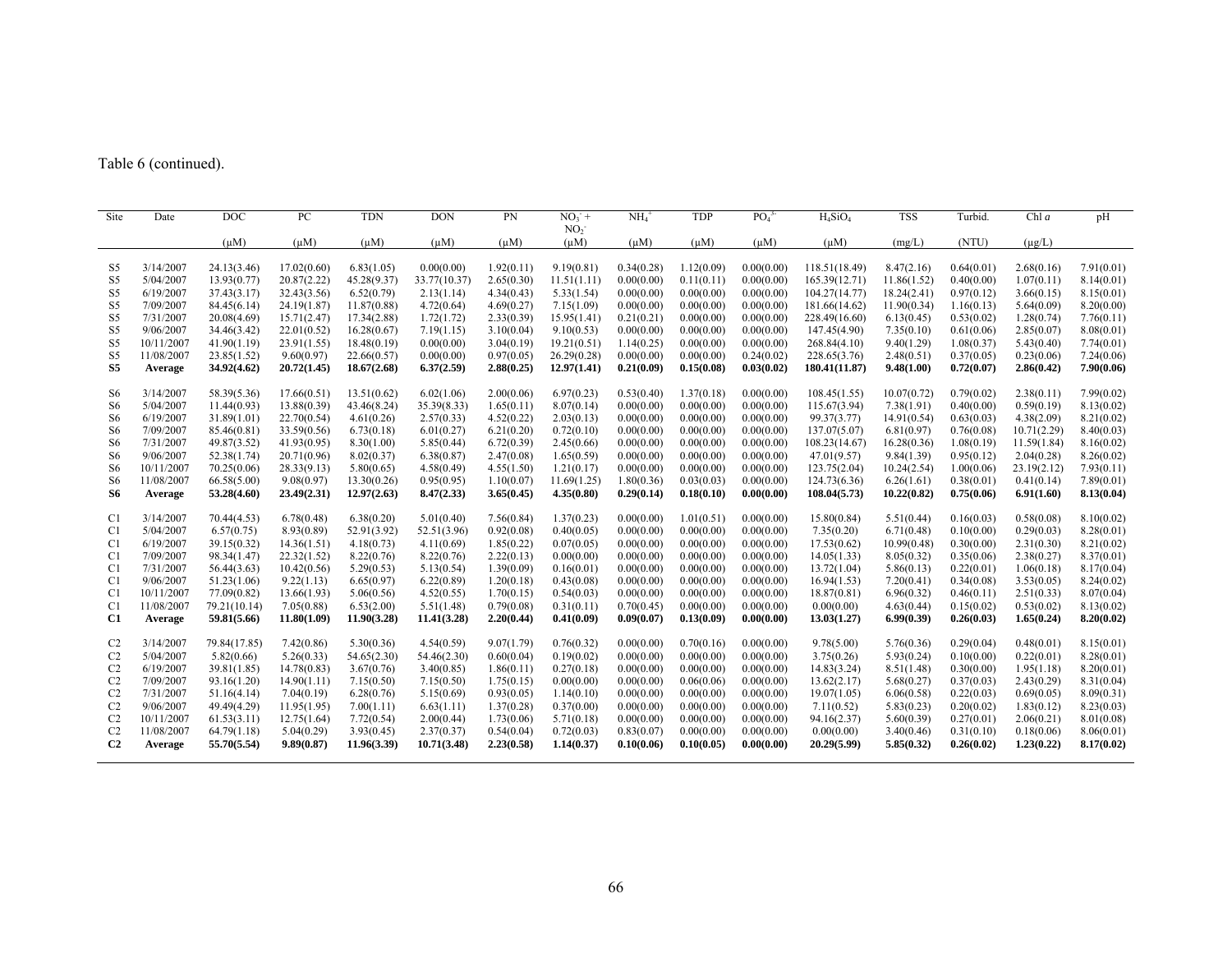Table 7. Average (±S.E.) nutrient, turbidity, and chlorophyll *a* concentrations, as well as pH in surface waters of Hilo Bay, Hawaii, USA, following Storm 1  $(1/10/2007$  to  $1/15/2007)$ . (-) indicates where data were not collected. Stn. = station, DOC = dissolved organic carbon, PC = particulate carbon, TDN = total dissolved nitrogen,  $DOM =$  dissolved organic nitrogen,  $PN =$  particulate nitrogen,  $TDP =$  total dissolved phosphorus,  $TSS =$  total suspended solids, Turbid. = turbidity, and Chl  $a$  = Chlorophyll  $a$ .

| Stn.           | Date      | DOC          | PC          | <b>TDN</b>  | <b>DON</b>  | PN         | $NO3$ +                      | NH <sub>4</sub> | TDP        | PO <sub>4</sub> <sup>3</sup> | $H_4SiO_4$   | <b>TSS</b>  | Turbid.    | Chl $a$                  | pH         |
|----------------|-----------|--------------|-------------|-------------|-------------|------------|------------------------------|-----------------|------------|------------------------------|--------------|-------------|------------|--------------------------|------------|
|                |           | $(\mu M)$    | $(\mu M)$   | $(\mu M)$   | $(\mu M)$   | $(\mu M)$  | NO <sub>2</sub><br>$(\mu M)$ | $(\mu M)$       | $(\mu M)$  | $(\mu M)$                    | $(\mu M)$    | (mg/L)      | (NTU)      | $(\mu g/L)$              |            |
| S1             | 1/10/2007 | 108.46(9.22) | 20.50(0.51) | 9.14(1.29)  | 3.88(1.27)  | 1.27(0.03) | 5.05(0.05)                   | 0.21(0.03)      | 0.00(0.00) | 0.00(0.00)                   | 13.04(0.64)  | 0.31(0.18)  | 1.36(0.02) | $\overline{\phantom{a}}$ | 6.97(0.02) |
| <b>S4</b>      | 1/10/2007 | 54.15(4.26)  | 14.25(1.06) | 34.05(1.15) | 14.15(4.06) | 1.08(0.11) | 19.55(3.00)                  | 0.35(0.12)      | 0.02(0.01) | 0.02(0.02)                   | 14.30(3.36)  | 0.30(0.15)  | 0.86(0.04) |                          | 6.41(0.05) |
| S <sub>2</sub> | 1/11/2007 | 53.34(1.57)  | 27.34(1.58) | 5.58(0.92)  | 4.15(0.87)  | 1.78(0.11) | 1.44(0.07)                   | 0.00(0.00)      | 0.00(0.00) | 0.00(0.00)                   | 29.89(0.52)  | 36.01(3.27) | 1.65(0.25) | 0.00(0.00)               | 8.43(0.04) |
| S <sub>2</sub> | 1/12/2007 | 45.80(2.76)  | 46.94(0.81) | 5.04(0.37)  | 2.10(0.42)  | 2.79(0.10) | 2.94(0.05)                   | 0.00(0.00)      | 0.00(0.00) | 0.00(0.00)                   | 39.06(2.69)  | 32.86(1.29) | 3.58(0.18) | 1.15(1.15)               | 8.29(0.01) |
| S <sub>2</sub> | 1/13/2007 | 38.83(0.79)  | 26.24(0.67) | 5.56(1.04)  | 3.95(1.06)  | 1.41(0.05) | 1.61(0.13)                   | 0.00(0.00)      | 0.00(0.00) | 0.00(0.00)                   | 33.33(3.75)  | 28.29(3.49) | 1.84(0.22) | 0.00(0.00)               | 8.36(0.01) |
| S <sub>2</sub> | 1/14/2007 | 42.10(1.37)  | 29.16(0.50) | 6.62(0.38)  | 5.13(0.13)  | 2.27(0.14) | 1.49(0.25)                   | 0.00(0.00)      | 0.00(0.00) | 0.00(0.00)                   | 23.54(2.07)  | 37.46(2.12) | 1.70(0.08) | 0.01(0.01)               | 8.25(0.01) |
| S <sub>2</sub> | 1/15/2007 | 41.56(6.27)  | 15.48(0.12) | 5.71(0.49)  | 4.78(0.47)  | 1.25(0.04) | 0.92(0.04)                   | 0.00(0.00)      | 0.00(0.00) | 0.00(0.00)                   | 27.52(1.49)  | 24.27(2.84) | 1.32(0.08) | 0.00(0.00)               | 8.30(0.02) |
| S <sub>3</sub> | 1/11/2007 | 61.08(8.07)  | 22.44(2.14) | 7.81(0.54)  | 6.01(0.37)  | 1.22(0.09) | 1.80(0.21)                   | 0.00(0.00)      | 0.00(0.00) | 0.00(0.00)                   | 31.35(4.38)  | 44.68(2.72) | 1.54(0.17) | 0.38(0.02)               | 8.32(0.02) |
| S <sub>3</sub> | 1/12/2007 | 37.32(1.06)  | 24.34(1.20) | 5.58(0.46)  | 1.98(1.26)  | 2.18(0.13) | 5.48(2.74)                   | 0.00(0.00)      | 0.00(0.00) | 0.00(0.00)                   | 59.66(23.54) | 29.52(0.82) | 1.76(0.11) | 1.30(0.03)               | 8.28(0.01) |
| S <sub>3</sub> | 1/13/2007 | 42.81(1.25)  | 26.08(1.71) | 7.97(0.82)  | 5.40(0.69)  | 2.03(0.41) | 2.58(0.19)                   | 0.00(0.00)      | 0.00(0.00) | 0.00(0.00)                   | 43.83(3.35)  | 31.20(2.09) | 1.37(0.08) | 0.77(0.04)               | 8.36(0.01) |
| S <sub>3</sub> | 1/14/2007 | 46.33(0.57)  | 20.54(2.13) | 7.58(0.54)  | 6.12(0.51)  | 2.25(0.50) | 1.46(0.06)                   | 0.00(0.00)      | 0.00(0.00) | 0.00(0.00)                   | 26.76(1.89)  | 22.15(0.73) | 1.13(0.03) | 0.53(0.12)               | 8.28(0.01) |
| S <sub>3</sub> | 1/15/2007 | 32.54(1.69)  | 12.89(0.96) | 4.67(0.28)  | 3.41(0.22)  | 1.46(0.11) | 1.26(0.06)                   | 0.00(0.00)      | 0.00(0.00) | 0.00(0.00)                   | 30.20(2.64)  | 29.78(2.11) | 0.90(0.09) | 0.50(0.03)               | 8.33(0.03) |
| S <sub>5</sub> | 1/11/2007 | 27.70(1.63)  | 32.80(2.16) | 12.71(0.34) | 5.31(0.71)  | 3.06(0.37) | 7.40(0.42)                   | 0.00(0.00)      | 0.00(0.00) | 0.00(0.00)                   | 77.77(4.98)  | 24.43(2.18) | 1.18(0.11) | 0.63(0.32)               | 8.17(0.01) |
| S <sub>5</sub> | 1/12/2007 | 20.77(3.17)  | 26.98(2.36) | 12.52(1.13) | 6.36(2.66)  | 2.57(0.52) | 6.16(2.13)                   | 0.00(0.00)      | 0.00(0.00) | 0.00(0.00)                   | 68.52(21.00) | 28.64(1.14) | 2.52(0.23) | 0.36(0.11)               | 8.11(0.02) |
| S5             | 1/13/2007 | 12.65(3.05)  | 14.14(0.94) | 16.79(2.66) | 6.13(1.87)  | 0.93(0.13) | 10.32(0.46)                  | 0.34(0.34)      | 0.16(0.01) | 0.00(0.00)                   | 85.52(3.63)  | 16.48(0.89) | 1.10(0.08) | 0.05(0.05)               | 8.03(0.02) |
| S <sub>5</sub> | 1/14/2007 | 23.03(2.94)  | 22.93(3.85) | 15.67(0.88) | 8.50(0.88)  | 2.41(0.59) | 7.17(0.42)                   | 0.00(0.00)      | 0.00(0.00) | 0.00(0.00)                   | 78.70(1.22)  | 20.69(0.94) | 1.43(0.12) | 0.47(0.15)               | 8.08(0.03) |
| S <sub>5</sub> | 1/15/2007 | 13.22(1.74)  | 13.65(1.61) | 13.31(0.67) | 3.93(0.19)  | 1.31(0.06) | 9.38(0.53)                   | 0.00(0.00)      | 0.53(0.28) | 0.00(0.00)                   | 91.46(2.56)  | 18.62(1.53) | 0.81(0.03) | 0.04(0.04)               | 8.06(0.01) |
| S <sub>6</sub> | 1/11/2007 | 27.04(0.51)  | 13.63(0.86) | 14.39(0.81) | 6.26(1.30)  | 0.77(0.08) | 8.12(0.49)                   | 0.00(0.00)      | 0.00(0.00) | 0.00(0.00)                   | 80.23(12.84) | 31.30(0.93) | 0.78(0.06) | 0.45(0.06)               | 8.12(0.01) |
| S <sub>6</sub> | 1/12/2007 | 20.01(2.11)  | 17.03(1.71) | 7.51(1.09)  | 2.48(1.33)  | 1.18(0.21) | 5.31(1.56)                   | 0.00(0.00)      | 0.00(0.00) | 0.00(0.00)                   | 72.42(23.16) | 21.69(0.56) | 1.27(0.09) | 1.59(0.06)               | 8.23(0.01) |
| S <sub>6</sub> | 1/13/2007 | 29.38(1.16)  | 16.79(0.92) | 9.97(0.56)  | 2.31(1.31)  | 1.27(0.12) | 6.34(0.43)                   | 1.96(0.94)      | 0.12(0.08) | 0.03(0.03)                   | 69.58(6.58)  | 22.59(2.15) | 1.40(0.06) | 0.47(0.06)               | 8.24(0.04) |
| S <sub>6</sub> | 1/14/2007 | 22.66(3.90)  | 13.31(0.19) | 15.10(0.95) | 7.33(1.14)  | 1.44(0.15) | 7.77(0.51)                   | 0.00(0.00)      | 0.00(0.00) | 0.00(0.00)                   | 76.40(6.25)  | 16.61(1.57) | 0.91(0.10) | 0.50(0.01)               | 8.11(0.02) |
| S <sub>6</sub> | 1/15/2007 | 27.63(2.30)  | 17.94(0.21) | 11.18(0.76) | 7.19(1.12)  | 2.07(0.06) | 3.99(0.43)                   | 0.00(0.00)      | 0.00(0.00) | 0.00(0.00)                   | 65.13(6.92)  | 27.47(2.42) | 1.01(0.08) | 1.72(0.21)               | 8.27(0.02) |
| C <sub>1</sub> | 1/11/2007 | 44.75(3.30)  | 24.32(0.82) | 5.58(0.62)  | 4.35(0.64)  | 1.09(0.03) | 1.23(0.03)                   | 0.00(0.00)      | 0.00(0.00) | 0.00(0.00)                   | 9.55(0.15)   | 26.72(1.30) | 0.70(0.02) | 0.04(0.01)               | 8.29(0.02) |
| C <sub>1</sub> | 1/12/2007 | 40.01(1.82)  | 17.96(2.29) | 5.11(0.32)  | 4.31(0.17)  | 1.35(0.16) | 0.80(0.20)                   | 0.00(0.00)      | 0.00(0.00) | 0.00(0.00)                   | 5.71(0.65)   | 22.36(2.64) | 0.83(0.12) | 0.60(0.06)               | 8.28(0.01) |
| C1             | 1/13/2007 | 45.93(2.56)  | 16.90(3.05) | 5.84(0.55)  | 4.77(0.56)  | 1.54(0.59) | 1.07(0.01)                   | 0.00(0.00)      | 0.00(0.00) | 0.00(0.00)                   | 12.68(0.64)  | 25.72(4.88) | 0.64(0.03) | 0.10(0.01)               | 8.38(0.02) |
| C <sub>1</sub> | 1/14/2007 | 40.89(1.86)  | 11.00(0.55) | 6.78(0.27)  | 4.05(1.05)  | 1.26(0.08) | 2.73(1.06)                   | 0.00(0.00)      | 0.00(0.00) | 0.00(0.00)                   | 23.46(3.15)  | 21.54(1.14) | 0.91(0.04) | 0.00(0.00)               | 8.27(0.02) |
| C <sub>1</sub> | 1/15/2007 | 41.94(1.54)  | 8.52(0.67)  | 5.55(0.53)  | 4.64(0.57)  | 0.81(0.04) | 0.90(0.05)                   | 0.00(0.00)      | 0.00(0.00) | 0.00(0.00)                   | 13.46(1.18)  | 22.52(0.29) | 0.47(0.03) | 0.01(0.01)               | 8.32(0.03) |
| C <sub>2</sub> | 1/11/2007 | 43.63(0.91)  | 15.93(2.21) | 5.50(0.17)  | 4.50(0.21)  | 0.89(0.06) | 1.00(0.04)                   | 0.00(0.00)      | 0.00(0.00) | 0.00(0.00)                   | 5.47(0.19)   | 33.01(5.33) | 0.70(0.13) | 0.55(0.02)               | 8.34(0.00) |
| C <sub>2</sub> | 1/12/2007 | 35.39(1.07)  | 17.59(1.66) | 6.00(0.17)  | 4.53(0.32)  | 1.34(0.08) | 1.46(0.17)                   | 0.00(0.00)      | 0.00(0.00) | 0.00(0.00)                   | 13.35(2.34)  | 23.58(0.87) | 0.65(0.04) | 1.31(0.03)               | 8.21(0.02) |
| C <sub>2</sub> | 1/13/2007 | 54.11(5.66)  | 16.81(0.82) | 6.51(0.63)  | 5.17(0.71)  | 1.06(0.06) | 1.34(0.09)                   | 0.00(0.00)      | 0.00(0.00) | 0.00(0.00)                   | 10.62(0.88)  | 25.38(1.52) | 0.80(0.05) | 0.62(0.02)               | 8.38(0.00) |
| C <sub>2</sub> | 1/14/2007 | 44.97(2.24)  | 8.86(0.51)  | 5.25(0.19)  | 4.47(0.11)  | 1.07(0.02) | 0.78(0.13)                   | 0.00(0.00)      | 0.00(0.00) | 0.00(0.00)                   | 11.62(2.88)  | 28.19(0.81) | 0.48(0.14) | 0.60(0.06)               | 8.33(0.02) |
| C <sub>2</sub> | 1/15/2007 | 41.01(0.36)  | 10.63(0.39) | 5.17(0.40)  | 4.56(0.56)  | 0.90(0.07) | 0.61(0.16)                   | 0.00(0.00)      | 0.00(0.00) | 0.00(0.00)                   | 8.35(1.01)   | 23.95(0.89) | 0.33(0.03) | 0.77(0.05)               | 8.34(0.01) |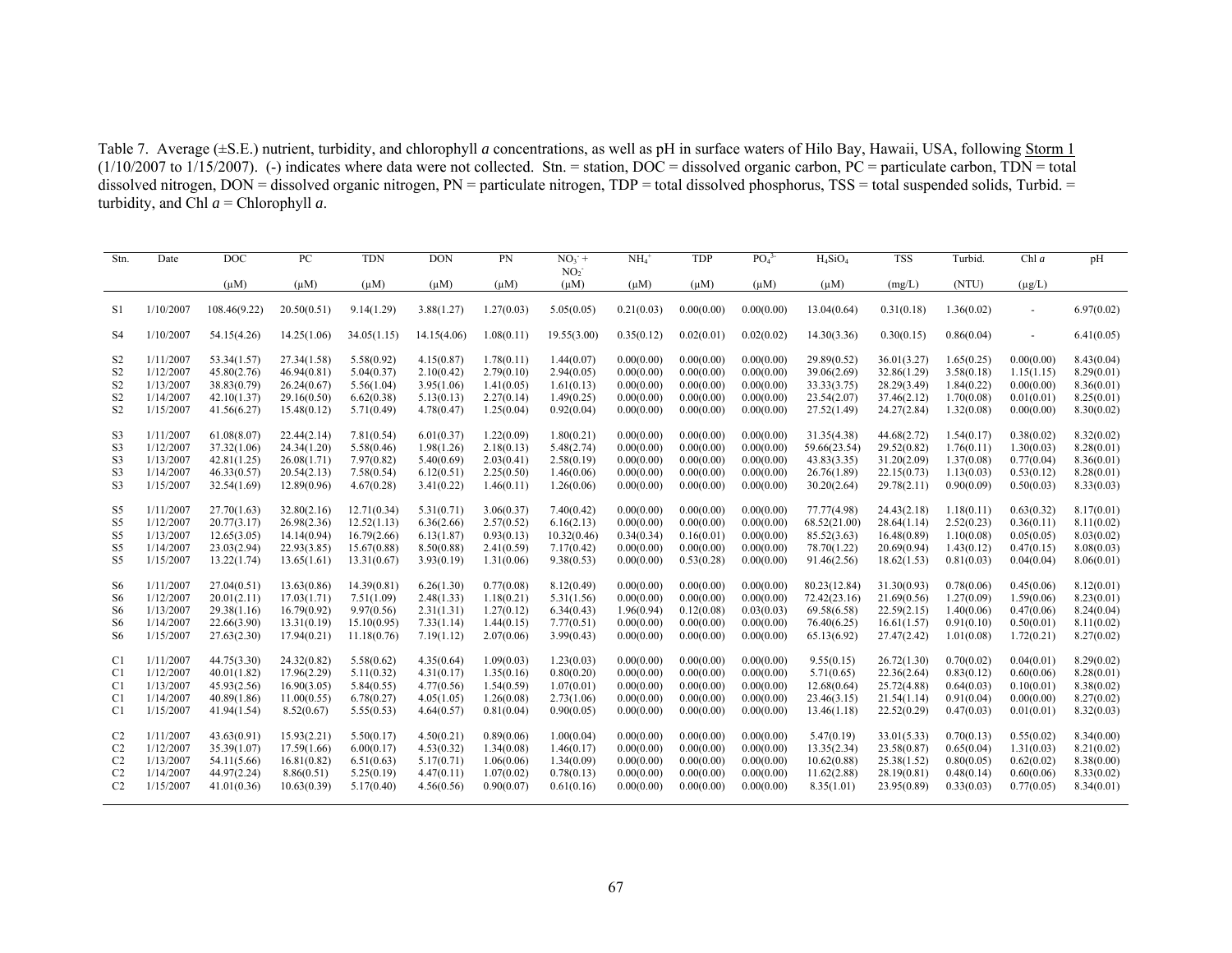Table 8. Average (±S.E.) nutrient, turbidity, and chlorophyll *a* concentrations, as well as pH in surface waters of Hilo Bay, Hawaii, USA, following Storm 2  $(3/01/2007$  to  $3/06/2007$ ). (-) indicates where data were not collected. (\*) indicates only one sample for data point. Stn. = station, DOC = dissolved organic carbon, PC = particulate carbon, TDN = total dissolved nitrogen, DON = dissolved organic nitrogen, PN = particulate nitrogen, TDP = total dissolved phosphorus, TSS = total suspended solids, Turbid. = turbidity, and Chl *<sup>a</sup>* = Chlorophyll *<sup>a</sup>*.

| Stn.           | Date      | DOC           | PC           | <b>TDN</b>  | DON         | PN         | $NO3 +$                      | NH <sub>4</sub> | TDP        | PO <sub>4</sub> <sup>3</sup> | $H_4SiO_4$    | <b>TSS</b>  | Turbid.    | Chl $a$     | pH         |
|----------------|-----------|---------------|--------------|-------------|-------------|------------|------------------------------|-----------------|------------|------------------------------|---------------|-------------|------------|-------------|------------|
|                |           | $(\mu M)$     | $(\mu M)$    | $(\mu M)$   | $(\mu M)$   | $(\mu M)$  | NO <sub>2</sub><br>$(\mu M)$ | $(\mu M)$       | $(\mu M)$  | $(\mu M)$                    | $(\mu M)$     | (mg/L)      | (NTU)      | $(\mu g/L)$ |            |
| S1             | 3/01/2007 | 272.83(10.92) | 130.37(5.40) | 7.97(0.83)  | 5.15(0.77)  | 8.59(0.65) | 2.46(0.05)                   | 0.36(0.05)      | 0.02(0.02) | 0.01(0.01)                   | 7.25(0.51)    | 6.02(1.88)  | 5.08(0.18) | $\sim$      | 6.10(0.21) |
| S4             | 3/01/2007 | 107.61(4.54)  | 74.70(13.99) | 29.31(1.86) | 4.52(1.67)  | 6.04(1.06) | 24.38(0.24)                  | 0.41(0.08)      | 0.00(0.00) | 0.02(0.01)                   | 200.23(6.21)  | 5.18(0.57)  | 3.13(0.14) | $\sim$      | 6.23(0.07) |
| S <sub>2</sub> | 3/02/2007 | 132.30(5.63)  | 55.67(1.28)  | 11.53(1.24) | 9.77(1.19)  | 3.77(0.15) | 1.75(0.17)                   | 0.00(0.00)      | 0.00(0.00) | 0.00(0.00)                   | 76.70(6.88)   | 26.01(3.58) | 4.52(0.25) | 0.00(0.00)  | 8.02(0.05) |
| S <sub>2</sub> | 3/03/2007 | 103.18(4.33)  | 32.88(1.19)  | 9.63(0.19)  | 6.31(0.81)  | 2.62(0.14) | 2.66(0.11)                   | 0.40(0.40)      | 0.00(0.00) | 0.00(0.00)                   | 77.66(6.55)   | 22.09(1.48) | 2.10(0.10) | 0.00(0.00)  | 8.08(0.03) |
| S <sub>2</sub> | 3/04/2007 | 83.74(3.03)   | 33.44(7.24)  | 7.85(0.88)  | 6.18(0.83)  | 2.74(0.56) | 1.53(0.36)                   | 0.15(0.15)      | 0.00(0.00) | 0.00(0.00)                   | 29.48(11.04)  | 22.65(3.23) | 2.32(0.08) | 0.24(0.15)  | 7.99(0.04) |
| S <sub>2</sub> | 3/05/2007 | 94.40(8.48)   | 31.08(4.48)  | 10.36(0.27) | 8.38(0.28)  | 2.95(0.48) | 1.98(0.37)                   | 0.00(0.00)      | 0.00(0.00) | 0.00(0.00)                   | 42.29(7.09)   | 22.77(1.72) | 1.18(0.06) | 0.38(0.14)  | 8.15(0.02) |
| S <sub>2</sub> | 3/06/2007 | 94.32(4.13)   | 23.70(1.08)  | 12.05(0.97) | 6.51(1.89)  | 2.05(0.08) | 4.64(0.17)                   | 0.90(0.90)      | 0.00(0.00) | 0.00(0.00)                   | 93.79(5.03)   | 15.52(1.88) | 1.19(0.09) | 0.18(0.02)  | 8.01(0.04) |
| S3             | 3/02/2007 | 134.87(8.12)  | 34.71(1.52)  | 10.68(1.05) | 8.95(0.91)  | 2.60(0.19) | 1.61(0.16)                   | 0.13(0.13)      | 0.00(0.00) | 0.00(0.00)                   | 79.12(0.71)   | 22.70(1.06) | 2.89(0.10) | 0.00(0.00)  | 8.09(0.01) |
| S <sub>3</sub> | 3/03/2007 | 93.46(2.56)   | 21.14(0.39)  | 9.43(0.54)  | 7.22(0.38)  | 1.76(0.03) | 2.06(0.04)                   | 0.15(0.12)      | 0.00(0.00) | 0.00(0.00)                   | 38.97(1.67)   | 19.34(0.97) | 1.56(0.01) | 0.00(0.00)  | 8.09(0.03) |
| S3             | 3/04/2007 | 74.82(4.83)   | 26.71(0.87)  | 10.06(0.23) | 7.77(0.36)  | 2.20(0.05) | 2.14(0.28)                   | 0.15(0.15)      | 0.00(0.00) | 0.00(0.00)                   | 27.65(6.24)   | 21.24(1.90) | 1.84(0.07) | 0.01(0.01)  | 8.05(0.03) |
| S3             | 3/05/2007 | 93.37(4.54)   | 20.03(2.81)  | 10.38(0.92) | 7.92(0.42)  | 1.77(0.21) | 2.46(0.53)                   | 0.00(0.00)      | 0.00(0.00) | 0.00(0.00)                   | 45.08(5.56)   | 19.63(0.89) | 1.17(0.11) | 0.19(0.03)  | 8.17(0.02) |
| S <sub>3</sub> | 3/06/2007 | 96.00(7.16)   | 16.30(0.88)  | 17.22(3.88) | 8.50(1.32)  | 1.82(0.10) | 8.73(2.62)                   | 0.00(0.00)      | 0.00(0.00) | 0.00(0.00)                   | 121.08(22.38) | 18.21(0.99) | 0.95(0.09) | 0.22(0.09)  | 8.05(0.03) |
| S5             | 3/02/2007 | 103.37(6.22)  | 43.58(4.47)  | 21.67(1.77) | 14.38(1.02) | 3.74(0.42) | 7.20(0.76)                   | 0.09(0.09)      | 0.03(0.01) | 0.00(0.00)                   | 179.43(13.96) | 28.48(2.31) | 3.60(0.45) | 0.00(0.00)  | 7.93(0.01) |
| S5             | 3/03/2007 | 77.03(8.80)   | 24.81(2.12)  | 21.40(3.97) | 11.71(1.57) | 2.55(0.33) | 9.58(2.43)                   | 0.11(0.07)      | 0.08(0.08) | 0.00(0.00)                   | 141.62(55.08) | 21.02(3.32) | 1.67(0.25) | 0.05(0.04)  | 7.96(0.06) |
| S5             | 3/04/2007 | 53.25(0.94)   | 19.35(0.84)  | 22.74(1.53) | 9.83(1.35)  | 2.02(0.13) | 12.88(2.70)                  | 0.03(0.03)      | 0.06(0.06) | 0.02(0.02)                   | 232.20(10.40) | 12.96(1.43) | 1.18(0.14) | 0.42(0.08)  | 7.79(0.03) |
| S5             | 3/05/2007 | 68.22(3.95)   | 15.85(1.18)  | 29.40(2.94) | 14.13(1.90) | 2.00(0.12) | 15.27(1.57)                  | 0.00(0.00)      | 0.02(0.02) | 0.02(0.02)                   | 204.37(20.91) | 16.41(1.04) | 0.95(0.06) | 0.35(0.12)  | 7.98(0.02) |
| S <sub>5</sub> | 3/06/2007 | 112.01(24.50) | 25.14(1.14)  | 22.06(1.60) | 10.04(0.81) | 3.22(0.21) | 12.02(1.18)                  | 0.00(0.00)      | 0.00(0.00) | 0.00(0.00)                   | 159.89(14.77) | 22.13(1.19) | 1.17(0.03) | 1.37(0.31)  | 8.04(0.01) |
| S6             | 3/02/2007 | 108.11(11.36) | 30.54(0.69)  | 22.10(1.38) | 11.95(1.26) | 2.55(0.05) | 9.72(0.12)                   | 0.43(0.20)      | 0.05(0.01) | 0.00(0.00)                   | 188.15(0.64)  | 26.07(2.90) | 3.05(0.12) | 0.24(0.24)  | 7.88(0.03) |
| S6             | 3/03/2007 | 85.57(1.54)   | 14.75(1.54)  | 21.01(0.71) | 12.23(0.53) | 1.30(0.06) | 8.27(0.27)                   | 0.51(0.08)      | 0.00(0.00) | 0.00(0.00)                   | 154.87(2.19)  | 15.73(0.71) | 1.26(0.04) | 0.00(0.00)  | 8.02(0.00) |
| S6             | 3/04/2007 | 84.53(4.68)   | 12.22(0.86)  | 26.57(0.89) | 15.50(2.00) | 1.24(0.04) | 11.07(2.10)                  | 0.00(0.00)      | 0.00(0.00) | 0.00(0.00)                   | 166.08(0.87)  | 14.66(0.68) | 0.92(0.12) | 0.03(0.03)  | 7.92(0.00) |
| S6             | 3/05/2007 | 101.47(24.20) | 22.13(7.24)  | 22.81(1.98) | 13.49(1.77) | 1.81(0.39) | 9.31(0.41)                   | 0.00(0.00)      | 0.00(0.00) | 0.00(0.00)                   | 132.44(3.31)  | 20.87(2.52) | 0.84(0.10) | 0.00(0.00)  | 8.04(0.02) |
| S6             | 3/06/2007 | 95.23(7.03)   | 9.19(0.92)   | 20.08(1.38) | 9.78(1.39)  | 1.20(0.07) | 10.30(0.04)                  | 0.00(0.00)      | 0.00(0.00) | 0.00(0.00)                   | 130.86(0.91)  | 10.01(1.16) | 0.54(0.02) | 0.30(0.03)  | 7.90(0.02) |
| C1             | 3/02/2007 | 90.07(16.95)  | 16.77(1.81)  | 11.41(2.75) | 9.90(2.71)  | 1.10(0.05) | 1.51(0.09)                   | 0.00(0.00)      | 0.00(0.00) | 0.00(0.00)                   | 29.05(3.78)   | 28.10(0.65) | 1.20(0.07) | 0.00(0.00)  | 8.07(0.07) |
| C1             | 3/03/2007 | 79.90(4.43)   | 9.17(0.30)   | 8.86(0.62)  | 7.78(0.67)  | 0.93(0.03) | 1.09(0.05)                   | 0.00(0.00)      | 0.00(0.00) | 0.00(0.00)                   | 6.37(0.63)    | 19.24(0.31) | 0.60(0.03) | 0.40(0.06)  | 8.18(0.01) |
| C <sub>1</sub> | 3/04/2007 | 79.17(6.83)   | 7.55(0.28)   | 8.43(0.51)  | 7.99(0.54)  | 0.82(0.04) | 0.44(0.04)                   | 0.00(0.00)      | 0.00(0.00) | 0.00(0.00)                   | 0.00(0.00)    | 10.19(1.94) | 0.26(0.01) | 0.24(0.01)  | 8.06(0.02) |
| C1             | 3/05/2007 | 93.84(2.11)   | 8.33(0.69)   | 8.65(0.14)  | 7.66(0.14)  | 1.10(0.06) | 0.99(0.03)                   | 0.00(0.00)      | 0.00(0.00) | 0.00(0.00)                   | 3.07(0.74)    | 15.74(1.43) | 0.57(0.04) | 0.46(0.08)  | 8.13(0.02) |
| C1             | 3/06/2007 | 104.21(8.01)  | 7.95(1.23)   | 6.92(0.42)  | 4.19(1.62)  | 0.78(0.03) | 2.73(1.30)                   | 0.00(0.00)      | 0.00(0.00) | 0.00(0.00)                   | 5.46(0.32)    | 11.11(0.58) | 0.25(0.05) | 0.43(0.05)  | 8.16(0.00) |
| C <sub>2</sub> | 3/02/2007 | 105.47(11.21) | 8.28(3.86)   | 9.44(0.56)  | 8.15(0.54)  | 1.01(0.05) | 1.29(0.02)                   | 0.00(0.00)      | 0.03(0.02) | 0.00(0.00)                   | 22.13(0.66)   | 24.20(2.42) | 0.91(0.07) | 0.01(0.02)  | 8.18(0.00) |
| C <sub>2</sub> | 3/03/2007 | 72.90(8.02)   | 8.21(0.36)   | 7.54(1.19)  | 6.72(1.17)  | 0.76(0.01) | 0.82(0.03)                   | 0.00(0.00)      | 0.00(0.00) | 0.00(0.00)                   | 0.23(0.23)    | 16.80(0.49) | 0.41(0.06) | 0.03(0.02)  | 8.15(0.03) |
| C <sub>2</sub> | 3/04/2007 | 76.33(8.96)   | 6.45(0.57)   | 8.89(1.16)  | 7.85(1.09)  | 0.67(0.07) | 1.04(0.07)                   | 0.00(0.00)      | 0.00(0.00) | 0.00(0.00)                   | 0.00(0.00)    | 12.83(1.76) | 0.24(0.04) | 0.01(0.01)  | $8.02*$    |
| C <sub>2</sub> | 3/05/2007 | 99.87(9.60)   | 6.11(0.72)   | 7.47(0.32)  | 6.35(0.36)  | 0.75(0.08) | 1.11(0.08)                   | 0.00(0.00)      | 0.00(0.00) | 0.00(0.00)                   | 1.84(1.76)    | 12.07(0.58) | 0.35(0.03) | 0.19(0.02)  | 8.19(0.03) |
| C <sub>2</sub> | 3/06/2007 | 109.10(2.53)  | 8.58(2.27)   | 12.00(1.01) | 5.55(2.82)  | 0.72(0.05) | 2.71(1.53)                   | 0.00(0.00)      | 0.00(0.00) | 0.00(0.00)                   | 0.29(0.20)    | 11.08(0.41) | 0.24(0.09) | 0.15(0.01)  | 8.08(0.05) |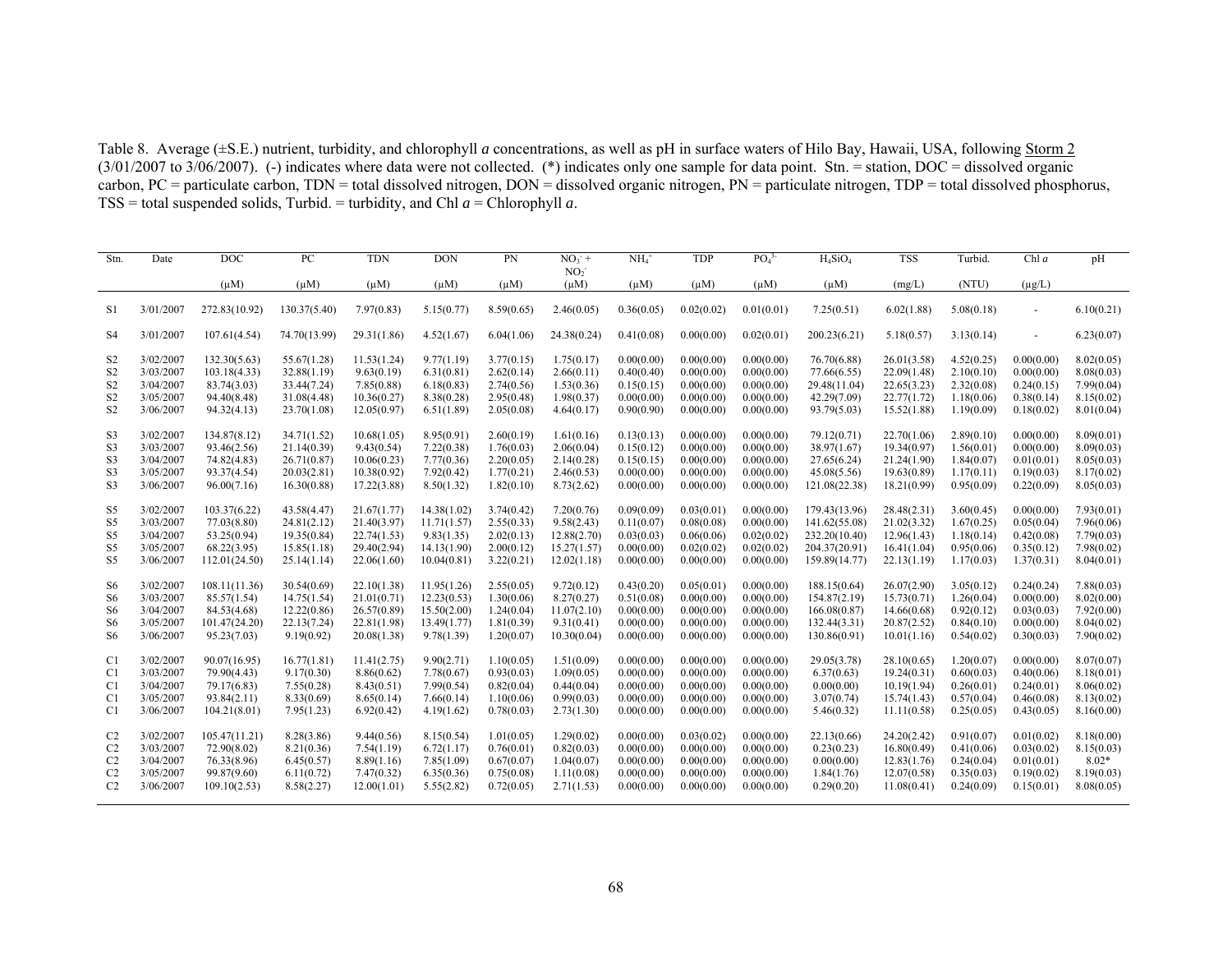Table 9. Average (±S.E.) nutrient, turbidity, and chlorophyll *a* concentrations, as well as pH in surface waters of Hilo Bay, Hawaii, USA, following Storm 3 (12/12/2007 to 12/17/2007). (-) indicates where data were not collected. Stn. = station, DOC = dissolved organic carbon, PC = particulate carbon, TDN = total dissolved nitrogen,  $DOM =$  dissolved organic nitrogen,  $PN =$  particulate nitrogen,  $TDP =$  total dissolved phosphorus,  $TSS =$  total suspended solids, Turbid.  $=$ turbidity, and Chl  $a$  = Chlorophyll  $a$ .

| Stn.           | Date       | DOC           | PC            | <b>TDN</b>  | <b>DON</b>  | PN          | $NO3 +$                      | $NH4+$     | <b>TDP</b> | PO <sub>4</sub> <sup>3</sup> | $H_4SiO_4$    | <b>TSS</b>  | Turbid.     | Chl a          | pH         |
|----------------|------------|---------------|---------------|-------------|-------------|-------------|------------------------------|------------|------------|------------------------------|---------------|-------------|-------------|----------------|------------|
|                |            | $(\mu M)$     | $(\mu M)$     | $(\mu M)$   | $(\mu M)$   | $(\mu M)$   | NO <sub>2</sub><br>$(\mu M)$ | $(\mu M)$  | $(\mu M)$  | $(\mu M)$                    | $(\mu M)$     |             | (NTU)       | $(\mu g/L)$    |            |
|                |            |               |               |             |             |             |                              |            |            |                              |               | (mg/L)      |             |                |            |
| S1             | 12/12/2007 | 300.23(1.94)  | 294.98(12.49) | 8.09(0.43)  | 4.64(0.42)  | 20.41(0.82) | 2.67(0.04)                   | 0.78(0.11) | 0.00(0.00) | 0.00(0.00)                   | 4.70(0.27)    | 15.57(0.56) | 11.63(0.73) | $\sim$         | 6.80(0.10) |
| S4             | 12/12/2007 | 31.80(8.43)   | 11.05(0.42)   | 35.94(0.18) | 16.73(0.62) | 0.91(0.01)  | 19.00(0.53)                  | 0.20(0.20) | 0.00(0.00) | 0.00(0.00)                   | 76.78(2.79)   | 0.66(0.01)  | 0.39(0.02)  | $\blacksquare$ | 5.99(0.02) |
| S <sub>2</sub> | 12/13/2007 | 150.02(4.43)  | 128.19(6.61)  | 8.79(0.52)  | 5.87(0.26)  | 7.83(0.14)  | 2.92(0.31)                   | 0.00(0.00) | 0.00(0.00) | 0.00(0.00)                   | 40.41(0.29)   | 35.35(5.70) | 6.23(0.14)  | 0.00(0.00)     | 8.15(0.05) |
| S <sub>2</sub> | 12/14/2007 | 129.48(11.99) | 92.56(2.84)   | 8.88(0.74)  | 5.80(0.84)  | 5.93(0.16)  | 2.98(0.07)                   | 0.10(0.10) | 0.00(0.00) | 0.00(0.00)                   | 47.96(0.67)   | 25.88(3.32) | 5.17(0.31)  | 0.34(0.22)     | 8.34(0.10) |
| S <sub>2</sub> | 12/15/2007 | 145.38(2.65)  | 110.91(2.35)  | 6.77(0.33)  | 4.97(0.16)  | 6.93(0.13)  | 1.80(0.46)                   | 0.00(0.00) | 0.00(0.00) | 0.00(0.00)                   | 28.54(9.73)   | 26.67(1.08) | 4.77(0.26)  | 0.02(0.04)     | 8.05(0.12) |
| S <sub>2</sub> | 12/16/2007 | 187.06(5.54)  | 218.82(12.30) | 6.11(0.14)  | 3.89(0.11)  | 13.13(0.96) | 2.22(0.05)                   | 0.00(0.00) | 0.00(0.00) | 0.00(0.00)                   | 20.85(1.89)   | 35.27(1.28) | 10.28(0.61) | 0.45(0.45)     | 7.71(0.30) |
| S <sub>2</sub> | 12/17/2007 | 143.71(5.15)  | 64.85(0.92)   | 6.51(0.48)  | 3.65(0.50)  | 4.85(0.36)  | 2.86(0.04)                   | 0.00(0.00) | 0.00(0.00) | 0.00(0.00)                   | 45.42(2.20)   | 17.27(0.36) | 5.10(0.07)  | 0.00(0.00)     | 8.17(0.01) |
| S <sub>3</sub> | 12/13/2007 | 142.52(5.55)  | 61.72(1.46)   | 7.83(0.16)  | 4.58(0.20)  | 4.08(0.05)  | 3.25(0.06)                   | 0.00(0.00) | 0.00(0.00) | 0.00(0.00)                   | 57.27(0.64)   | 29.43(0.19) | 3.38(0.05)  | 0.00(0.00)     | 8.13(0.12) |
| S <sub>3</sub> | 12/14/2007 | 136.83(4.00)  | 58.06(3.00)   | 8.20(0.38)  | 4.99(0.43)  | 3.71(0.11)  | 2.73(0.09)                   | 0.47(0.24) | 0.00(0.00) | 0.00(0.00)                   | 44.89(1.85)   | 25.37(4.49) | 4.50(0.07)  | 0.00(0.00)     | 8.20(0.16) |
| S <sub>3</sub> | 12/15/2007 | 105.07(2.32)  | 51.83(2.72)   | 8.28(0.55)  | 6.33(0.56)  | 3.62(0.09)  | 1.95(0.21)                   | 0.00(0.00) | 0.00(0.00) | 0.00(0.00)                   | 27.40(4.18)   | 23.95(4.00) | 2.36(0.27)  | 0.17(0.29)     | 8.22(0.03) |
| S <sub>3</sub> | 12/16/2007 | 163.25(6.93)  | 111.71(0.75)  | 7.29(0.29)  | 4.20(0.29)  | 7.50(0.58)  | 3.09(0.04)                   | 0.00(0.00) | 0.00(0.00) | 0.00(0.00)                   | 37.08(0.73)   | 24.63(2.29) | 6.87(0.31)  | 0.00(0.00)     | 8.21(0.07) |
| S <sub>3</sub> | 12/17/2007 | 130.74(0.78)  | 24.97(0.76)   | 7.66(0.17)  | 3.61(0.14)  | 2.28(0.04)  | 4.05(0.04)                   | 0.00(0.00) | 0.00(0.00) | 0.00(0.00)                   | 57.75(1.94)   | 8.43(1.30)  | 2.76(0.23)  | 2.21(2.21)     | 8.23(0.02) |
|                |            |               |               |             |             |             |                              |            |            |                              |               |             |             |                |            |
| S5             | 12/13/2007 | 49.85(1.93)   | 25.83(9.66)   | 25.94(0.44) | 1.01(0.43)  | 1.67(0.19)  | 24.88(0.28)                  | 0.05(0.05) | 0.30(0.24) | 0.16(0.02)                   | 213.33(6.32)  | 6.31(0.38)  | 1.18(0.04)  | 0.27(0.13)     | 7.53(0.14) |
| S5             | 12/14/2007 | 62.94(2.81)   | 12.74(1.01)   | 24.64(0.43) | 1.46(0.27)  | 1.16(0.06)  | 23.18(0.68)                  | 0.00(0.00) | 0.00(0.00) | 0.07(0.01)                   | 195.37(7.98)  | 8.14(1.98)  | 0.86(0.05)  | 0.00(0.00)     | 7.69(0.19) |
| S5             | 12/15/2007 | 40.89(1.25)   | 11.81(1.19)   | 24.66(0.38) | 11.34(4.92) | 1.03(0.06)  | 13.33(4.62)                  | 0.00(0.00) | 0.18(0.04) | 0.01(0.01)                   | 126.15(28.08) | 4.95(0.14)  | 0.75(0.08)  | 0.16(0.07)     | 7.28(0.09) |
| S5             | 12/16/2007 | 84.65(6.01)   | 28.80(0.22)   | 21.81(2.76) | 1.64(1.55)  | 2.50(0.19)  | 20.17(1.21)                  | 0.00(0.00) | 0.37(0.32) | 0.00(0.00)                   | 189.24(4.55)  | 8.00(1.56)  | 1.91(0.24)  | 0.01(0.01)     | 7.23(0.04) |
| S <sub>5</sub> | 12/17/2007 | 75.85(3.46)   | 23.47(1.17)   | 19.89(0.47) | 0.77(0.28)  | 1.86(0.03)  | 19.12(0.21)                  | 0.00(0.00) | 0.00(0.00) | 0.00(0.00)                   | 137.33(11.02) | 11.14(0.11) | 1.85(0.09)  | 0.00(0.00)     | 7.91(0.06) |
| S6             | 12/13/2007 | 111.12(2.60)  | 37.10(1.41)   | 14.65(0.23) | 3.59(0.22)  | 2.64(0.14)  | 10.99(0.02)                  | 0.06(0.06) | 0.00(0.00) | 0.00(0.00)                   | 145.75(1.58)  | 13.78(2.80) | 2.00(0.09)  | 0.00(0.00)     | 7.89(0.03) |
| S <sub>6</sub> | 12/14/2007 | 124.54(4.21)  | 47.90(3.54)   | 10.99(0.25) | 4.53(0.15)  | 3.51(0.15)  | 6.25(0.13)                   | 0.21(0.21) | 0.00(0.00) | 0.00(0.00)                   | 97.46(1.43)   | 13.63(1.89) | 3.69(0.49)  | 0.00(0.00)     | 8.06(0.01) |
|                | 12/15/2007 |               |               |             |             |             |                              |            | 0.00(0.00) |                              |               |             |             | 0.00(0.00)     |            |
| S6             |            | 126.80(2.87)  | 63.74(1.17)   | 6.74(0.14)  | 4.00(0.10)  | 4.12(0.06)  | 2.74(0.03)                   | 0.00(0.00) |            | 0.00(0.00)                   | 41.54(1.30)   | 20.44(1.30) | 3.38(0.04)  |                | 8.23(0.02) |
| S <sub>6</sub> | 12/16/2007 | 155.67(1.86)  | 82.93(1.89)   | 8.11(0.52)  | 4.42(0.47)  | 6.04(0.22)  | 3.70(0.09)                   | 0.00(0.00) | 0.00(0.00) | 0.00(0.00)                   | 41.06(1.59)   | 28.20(0.92) | 4.92(0.46)  | 0.00(0.00)     | 8.11(0.08) |
| S <sub>6</sub> | 12/17/2007 | 131.19(0.97)  | 30.32(1.15)   | 7.00(0.50)  | 3.70(0.55)  | 2.95(0.03)  | 3.30(0.05)                   | 0.00(0.00) | 0.00(0.00) | 0.00(0.00)                   | 50.62(0.33)   | 22.59(1.14) | 2.62(0.02)  | 0.00(0.00)     | 8.18(0.05) |
| C <sub>1</sub> | 12/13/2007 |               |               |             |             |             |                              |            |            |                              |               |             |             |                |            |
| C <sub>1</sub> | 12/14/2007 |               |               |             |             |             |                              |            |            |                              |               |             |             |                |            |
| C <sub>1</sub> | 12/15/2007 |               |               |             |             |             |                              |            |            |                              |               |             |             |                |            |
| C <sub>1</sub> | 12/16/2007 |               |               |             |             |             |                              |            |            |                              |               |             |             |                |            |
| C <sub>1</sub> | 12/17/2007 |               |               |             |             |             |                              |            |            |                              |               |             |             |                |            |
| C <sub>2</sub> | 12/13/2007 |               |               |             |             |             |                              |            |            |                              |               |             |             |                |            |
| C <sub>2</sub> | 12/14/2007 |               |               |             |             |             |                              |            |            |                              |               |             |             |                |            |
| C <sub>2</sub> | 12/15/2007 |               |               |             |             |             |                              |            |            |                              |               |             |             |                |            |
| C <sub>2</sub> | 12/16/2007 |               |               |             |             |             |                              |            |            |                              |               |             |             |                |            |
| C <sub>2</sub> | 12/17/2007 |               |               |             |             |             |                              |            |            |                              |               |             |             |                |            |
|                |            |               |               |             |             |             |                              |            |            |                              |               |             |             |                |            |
|                |            |               |               |             |             |             |                              |            |            |                              |               |             |             |                |            |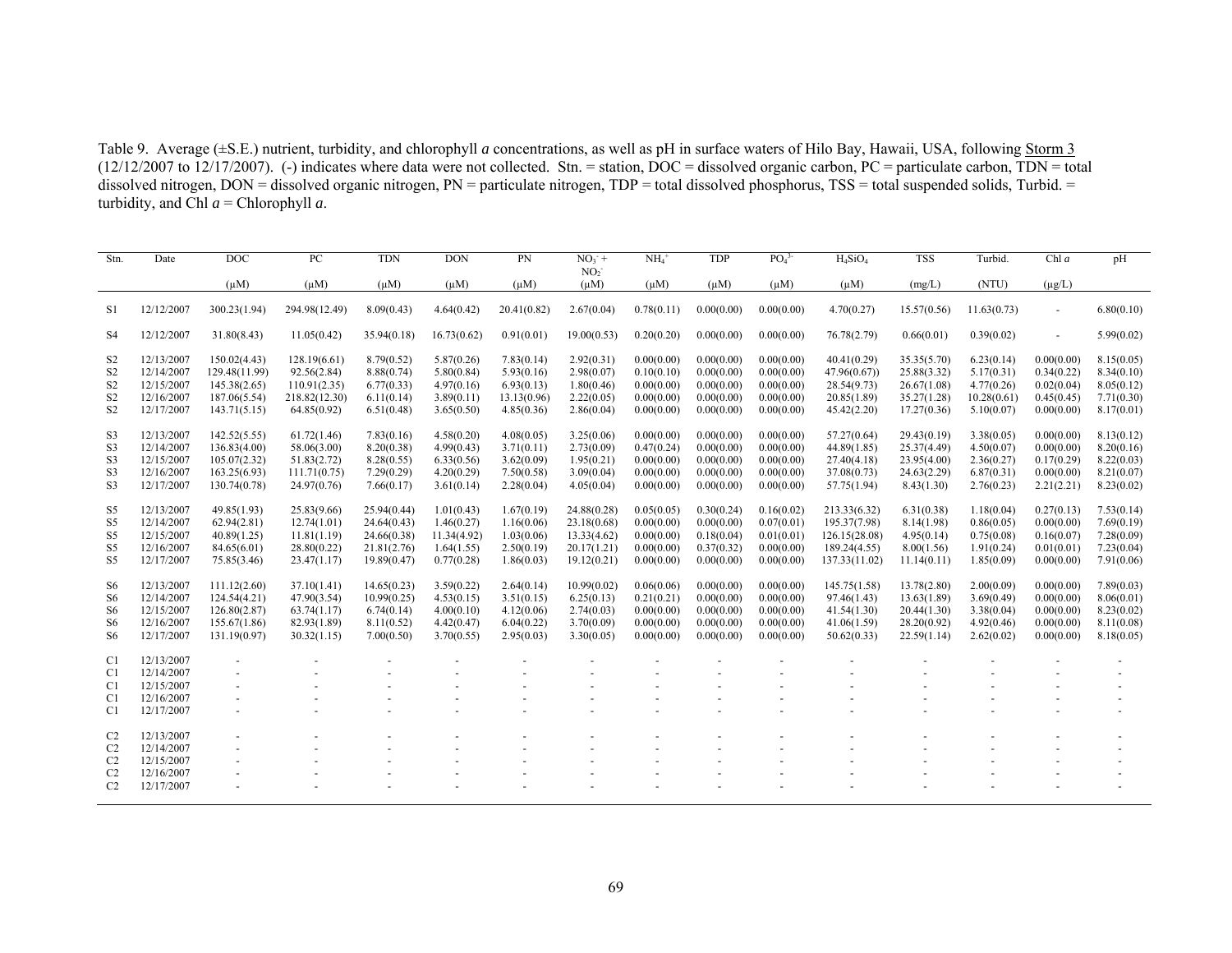Table 10. Average (±S.E.) nutrient, turbidity, and chlorophyll *a* concentrations, as well as pH in surface waters of Hilo Bay, Hawaii, USA, following Storm 4  $(1/27/2008$  to  $2/01/2008)$ . (-) indicates where data were not collected. Stn. = station, DOC = dissolved organic carbon, PC = particulate carbon, TDN = total dissolved nitrogen, DON = dissolved organic nitrogen, PN = particulate nitrogen, TDP = total dissolved phosphorus, TSS = total suspended solids, Turbid. = turbidity, and Chl  $a$  = Chlorophyll  $a$ .

| Stn.                                                                                   | Date                                                          | <b>DOC</b>                                                                | PC                                                                          | <b>TDN</b>                                                              | <b>DON</b>                                                         | PN                                                                   | $NO3$ +<br>NO <sub>2</sub>                                              | $NH4+$                                                             | <b>TDP</b>                                                         | PO <sub>4</sub> <sup>3</sup>                                       | $H_4SiO_4$                                                                      | <b>TSS</b>                                                               | Turbid.                                                              | Chl $a$                                                            | pH                                                                 |
|----------------------------------------------------------------------------------------|---------------------------------------------------------------|---------------------------------------------------------------------------|-----------------------------------------------------------------------------|-------------------------------------------------------------------------|--------------------------------------------------------------------|----------------------------------------------------------------------|-------------------------------------------------------------------------|--------------------------------------------------------------------|--------------------------------------------------------------------|--------------------------------------------------------------------|---------------------------------------------------------------------------------|--------------------------------------------------------------------------|----------------------------------------------------------------------|--------------------------------------------------------------------|--------------------------------------------------------------------|
|                                                                                        |                                                               | $(\mu M)$                                                                 | $(\mu M)$                                                                   | $(\mu M)$                                                               | $(\mu M)$                                                          | $(\mu M)$                                                            | $(\mu M)$                                                               | $(\mu M)$                                                          | $(\mu M)$                                                          | $(\mu M)$                                                          | $(\mu M)$                                                                       | (mg/L)                                                                   | (NTU)                                                                | $(\mu g/L)$                                                        |                                                                    |
| S1                                                                                     | 1/27/2008                                                     | 258.65(6.28)                                                              | 64.77(3.99)                                                                 | 8.77(1.08)                                                              | 4.14(1.18)                                                         | 4.56(0.25)                                                           | 3.52(0.07)                                                              | 1.11(0.05)                                                         | 0.05(0.01)                                                         | 0.02(0.02)                                                         | 14.54(1.42)                                                                     | 0.22(0.22)                                                               | 3.60(0.04)                                                           | $\blacksquare$                                                     | 7.28(0.06)                                                         |
| S <sub>4</sub>                                                                         | 1/27/2008                                                     | 17.55(7.55)                                                               | 7.98(0.66)                                                                  | 30.58(4.51)                                                             | 11.60(6.29)                                                        | 0.65(0.02)                                                           | 17.72(1.82)                                                             | 1.26(0.29)                                                         | 0.09(0.01)                                                         | 0.06(0.01)                                                         | 17.17(7.99)                                                                     | 0.00(0.00)                                                               | 0.32(0.05)                                                           | $\sim$                                                             | 6.66(0.03)                                                         |
| S <sub>2</sub><br>S <sub>2</sub><br>S <sub>2</sub><br>S <sub>2</sub><br>S <sub>2</sub> | 1/28/2008<br>1/29/2008<br>1/30/2008<br>1/31/2008<br>2/01/2008 | 81.85(2.19)<br>60.90(3.58)<br>78.64(2.65)<br>94.92(2.63)<br>178.62(4.82)  | 38.70(1.50)<br>41.69(0.90)<br>322.25(42.34)<br>89.72(5.27)<br>164.70(21.52) | 7.39(0.19)<br>6.00(0.37)<br>7.22(0.16)<br>10.10(0.43)<br>9.56(0.55)     | 3.97(0.31)<br>3.42(0.41)<br>3.09(0.11)<br>5.73(0.29)<br>6.16(0.58) | 2.34(0.06)<br>2.57(0.06)<br>20.43(2.44)<br>6.22(0.37)<br>10.93(1.63) | 2.64(0.06)<br>2.59(0.15)<br>4.13(0.17)<br>3.51(0.30)<br>3.40(0.04)      | 0.78(0.40)<br>0.00(0.00)<br>0.00(0.00)<br>0.86(0.08)<br>0.00(0.00) | 0.00(0.00)<br>0.00(0.00)<br>0.00(0.00)<br>0.53(0.30)<br>0.72(0.30) | 0.00(0.00)<br>0.00(0.00)<br>0.00(0.00)<br>0.00(0.00)<br>0.00(0.00) | 48.90(2.02)<br>55.49(2.78)<br>66.05(2.21)<br>74.54(2.25)<br>53.88(1.20)         | 23.42(4.24)<br>18.13(1.12)<br>43.23(4.97)<br>21.44(1.31)<br>44.83(10.17) | 4.13(0.11)<br>3.77(0.51)<br>22.40(1.82)<br>5.80(0.41)<br>20.63(0.17) | 0.03(0.01)<br>0.03(0.03)<br>0.00(0.00)<br>0.02(0.01)<br>0.00(0.00) | 8.18(0.08)<br>7.94(0.09)<br>7.91(0.03)<br>8.00(0.04)<br>8.04(0.02) |
| S <sub>3</sub><br>S <sub>3</sub><br>S <sub>3</sub><br>S3<br>S <sub>3</sub>             | 1/28/2008<br>1/29/2008<br>1/30/2008<br>1/31/2008<br>2/01/2008 | 71.42(2.42)<br>49.86(8.23)<br>87.96(3.89)<br>111.69(9.30)<br>136.20(2.19) | 30.32(0.21)<br>26.94(1.19)<br>164.24(29.56)<br>56.59(3.65)<br>179.91(22.35) | 7.35(0.67)<br>6.07(0.87)<br>6.81(0.42)<br>12.05(0.29)<br>7.62(0.03)     | 3.33(0.92)<br>2.45(0.81)<br>3.98(0.49)<br>7.87(0.10)<br>5.46(0.40) | 1.79(0.04)<br>1.67(0.03)<br>10.03(2.66)<br>5.23(0.51)<br>11.88(1.46) | 3.64(0.09)<br>3.20(0.04)<br>2.83(0.07)<br>3.56(0.03)<br>2.16(0.42)      | 0.38(0.21)<br>0.42(0.21)<br>0.00(0.00)<br>0.62(0.36)<br>0.00(0.00) | 0.00(0.00)<br>0.00(0.00)<br>0.00(0.00)<br>0.00(0.00)<br>0.00(0.00) | 0.00(0.00)<br>0.00(0.00)<br>0.00(0.00)<br>0.00(0.00)<br>0.00(0.00) | 57.01(1.37)<br>60.44(1.27)<br>46.93(1.26)<br>73.74(0.13)<br>42.93(8.39)         | 16.10(2.11)<br>15.14(0.73)<br>57.25(8.22)<br>13.83(1.62)<br>47.96(6.29)  | 2.99(0.49)<br>2.69(0.20)<br>12.73(0.03)<br>3.74(0.24)<br>15.27(0.41) | 0.00(0.00)<br>0.02(0.02)<br>0.00(0.00)<br>0.00(0.00)<br>0.00(0.00) | 8.45(0.02)<br>8.02(0.01)<br>7.92(0.04)<br>8.08(0.01)<br>8.07(0.01) |
| S5<br>S5<br>S5<br>S5<br>S5                                                             | 1/28/2008<br>1/29/2008<br>1/30/2008<br>1/31/2008<br>2/01/2008 | 16.17(1.42)<br>22.90(3.98)<br>40.70(2.96)<br>61.28(3.80)<br>74.42(13.83)  | 43.33(1.34)<br>30.07(0.52)<br>51.86(2.77)<br>41.06(0.77)<br>51.40(13.42)    | 20.18(1.57)<br>17.93(0.32)<br>24.05(0.59)<br>19.74(0.09)<br>19.94(0.85) | 0.10(0.10)<br>1.33(1.33)<br>1.98(0.63)<br>3.84(0.31)<br>1.86(0.95) | 3.09(0.16)<br>1.92(0.05)<br>3.55(0.27)<br>3.94(0.12)<br>3.62(0.85)   | 22.28(0.68)<br>17.24(1.42)<br>21.52(1.05)<br>15.89(0.27)<br>18.15(0.77) | 0.02(0.02)<br>0.00(0.00)<br>0.55(0.27)<br>0.00(0.00)<br>0.00(0.00) | 0.52(0.04)<br>0.05(0.04)<br>0.19(0.01)<br>0.24(0.08)<br>0.07(0.04) | 0.06(0.03)<br>0.00(0.00)<br>0.08(0.03)<br>0.00(0.00)<br>0.00(0.00) | 335.62(13.77)<br>246.90(27.74)<br>329.80(8.89)<br>187.34(3.24)<br>197.42(10.47) | 10.71(2.50)<br>11.04(0.70)<br>10.83(0.52)<br>9.31(1.27)<br>12.61(2.85)   | 3.21(0.28)<br>2.99(0.53)<br>3.56(0.26)<br>2.93(0.08)<br>5.78(0.47)   | 1.26(0.19)<br>0.73(0.20)<br>0.16(0.09)<br>1.72(0.13)<br>0.00(0.00) | 8.25(0.06)<br>7.85(0.00)<br>7.67(0.04)<br>7.81(0.05)<br>7.89(0.05) |
| S6<br>S <sub>6</sub><br>S <sub>6</sub><br>S <sub>6</sub><br>S <sub>6</sub>             | 1/28/2008<br>1/29/2008<br>1/30/2008<br>1/31/2008<br>2/01/2008 | 73.62(5.35)<br>60.05(2.01)<br>95.75(1.07)<br>57.52(3.49)<br>129.70(6.06)  | 49.19(0.58)<br>27.83(0.52)<br>121.25(3.50)<br>21.30(1.22)<br>155.58(7.03)   | 7.28(0.59)<br>7.35(0.38)<br>9.47(0.63)<br>17.87(1.97)<br>7.96(0.09)     | 3.97(1.11)<br>2.91(0.33)<br>4.51(0.19)<br>2.41(1.21)<br>3.67(0.46) | 2.95(0.06)<br>2.03(0.12)<br>8.43(0.14)<br>1.79(0.05)<br>9.88(0.45)   | 3.31(0.56)<br>4.44(0.20)<br>4.96(0.63)<br>15.61(0.63)<br>4.30(0.55)     | 0.00(0.00)<br>0.00(0.00)<br>0.00(0.00)<br>0.00(0.00)<br>0.00(0.00) | 0.00(0.00)<br>0.00(0.00)<br>0.00(0.00)<br>0.36(0.18)<br>0.00(0.00) | 0.00(0.00)<br>0.00(0.00)<br>0.00(0.00)<br>0.57(0.52)<br>0.00(0.00) | 53.54(7.73)<br>77.12(3.78)<br>71.11(5.50)<br>186.18(5.33)<br>69.54(6.63)        | 21.72(1.74)<br>14.00(0.50)<br>36.58(4.63)<br>9.46(0.40)<br>31.80(3.99)   | 5.28(0.06)<br>2.52(0.10)<br>11.43(0.37)<br>1.77(0.13)<br>13.03(0.68) | 0.03(0.03)<br>0.32(0.05)<br>0.00(0.00)<br>0.00(0.00)<br>0.00(0.00) | 8.49(0.01)<br>7.61(0.08)<br>7.75(0.07)<br>7.83(0.06)<br>8.00(0.01) |
| C <sub>1</sub><br>C <sub>1</sub><br>C <sub>1</sub><br>C <sub>1</sub><br>C <sub>1</sub> | 1/28/2008<br>1/29/2008<br>1/30/2008<br>1/31/2008<br>2/01/2008 | 71.90(3.39)<br>80.31(3.01)                                                | 59.56(1.33)<br>18.42(0.87)                                                  | 6.30(0.34)<br>11.51(0.93)                                               | 3.95(0.36)<br>7.28(0.81)                                           | 4.17(0.24)<br>2.17(0.22)                                             | 2.36(0.03)<br>2.66(0.07)                                                | 0.00(0.00)<br>1.56(0.24)                                           | 0.00(0.00)<br>1.17(0.65)                                           | 0.00(0.00)<br>0.00(0.00)                                           | 32.28(0.26)<br>23.28(0.83)                                                      | 23.50(4.89)<br>12.06(1.20)                                               | 6.26(0.18)<br>0.93(0.11)                                             | 0.00(0.00)<br>0.00(0.00)                                           | 7.97(0.04)<br>8.04(0.04)                                           |
| C <sub>2</sub><br>C <sub>2</sub><br>C <sub>2</sub><br>C <sub>2</sub><br>C <sub>2</sub> | 1/28/2008<br>1/29/2008<br>1/30/2008<br>1/31/2008<br>2/01/2008 | 67.39(4.47)<br>102.36(14.17)                                              | 51.66(1.80)<br>15.89(2.81)                                                  | 5.66(0.15)<br>15.96(3.24)                                               | 3.01(0.49)<br>12.17(2.41)                                          | 3.58(0.29)<br>1.95(0.46)                                             | 2.14(0.06)<br>2.57(0.17)                                                | 0.50(0.30)<br>1.22(0.66)                                           | 0.00(0.00)<br>0.00(0.00)                                           | 0.00(0.00)<br>0.00(0.00)                                           | 31.03(1.01)<br>25.82(1.56)                                                      | 27.97(2.73)<br>11.75(0.45)                                               | 5.20(0.08)<br>0.97(0.04)                                             | 0.00(0.00)<br>0.03(0.03)                                           | 8.07(0.02)<br>8.11(0.01)                                           |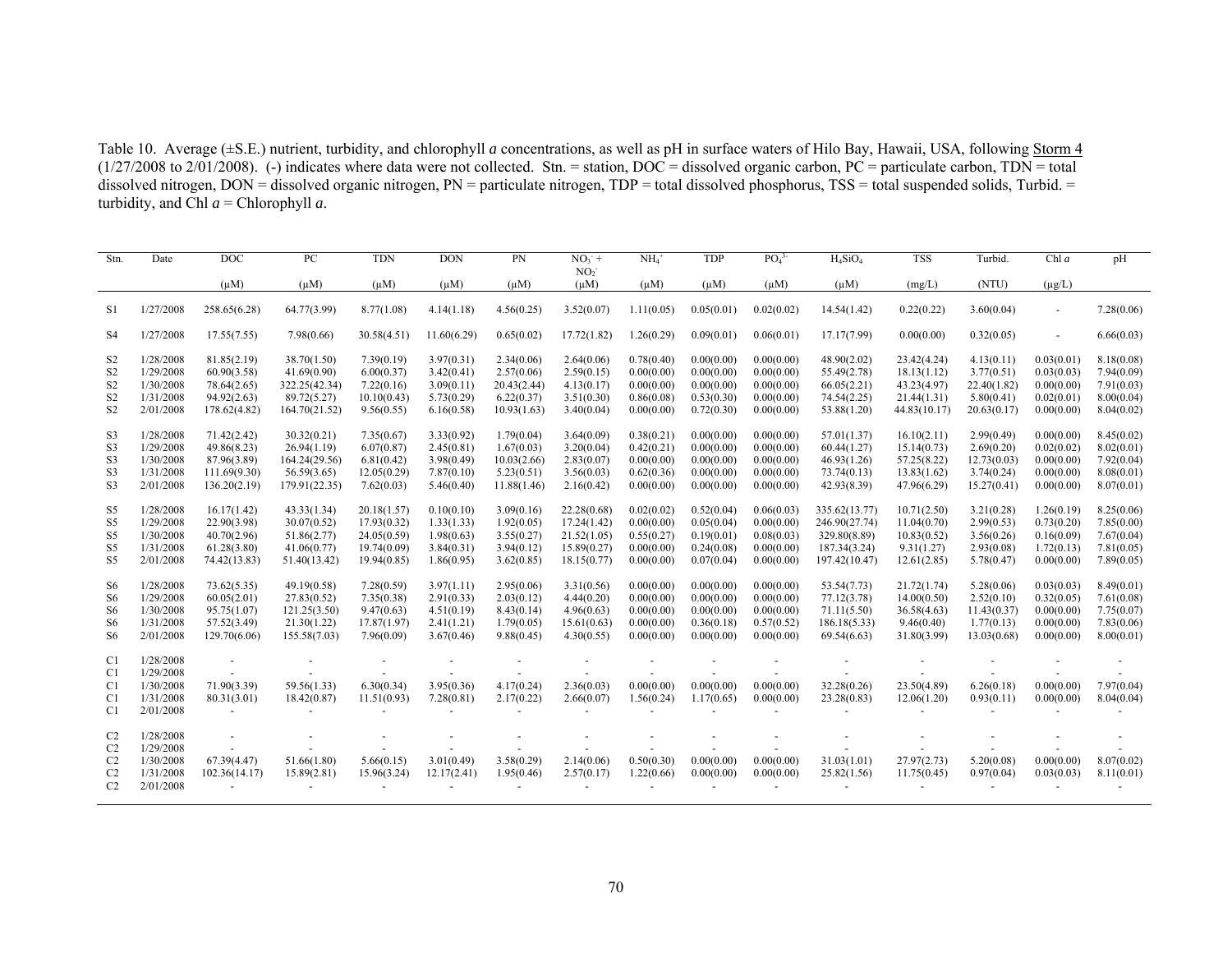

Figure 4. Average (±S.E.) TDN concentrations in the Wailuku (S1) and Wailoa (S4) Rivers, Hilo, Hawaii, USA, during baseflow (top) and stormflow (bottom) conditions.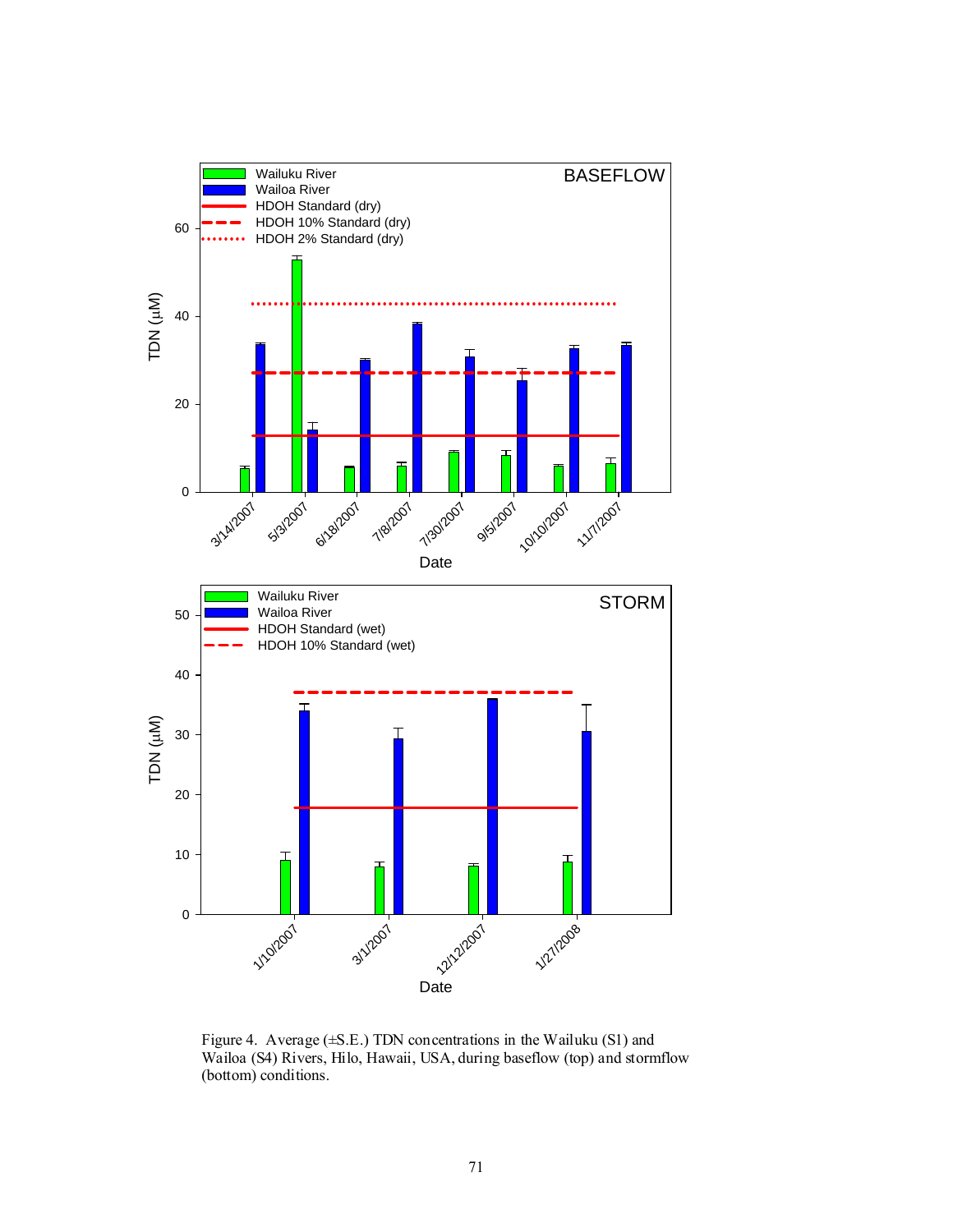

Figure 5. Average  $(\pm S.E.) NO_3 + NO_2$  concentrations in the Wailuku (S1) and Wailoa (S4) Rivers, Hilo, Hawaii, USA, during baseflow (top) and stormflow (bottom) conditions.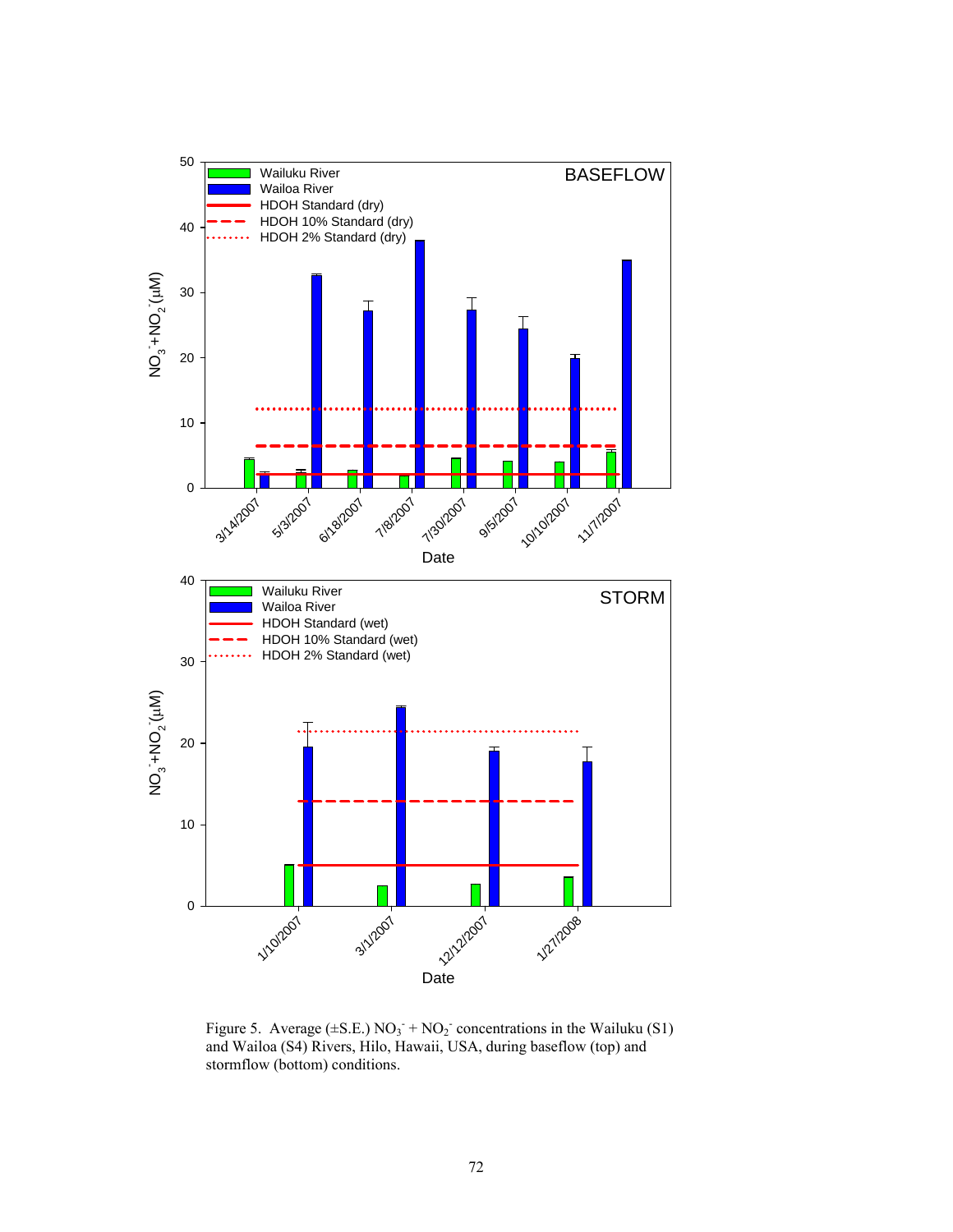

Figure 6. Average (±S.E.) turbidity levels in the Wailuku (S1) and Wailoa (S4) Rivers, Hilo, Hawaii, USA, during baseflow (top) and stormflow (bottom) conditions.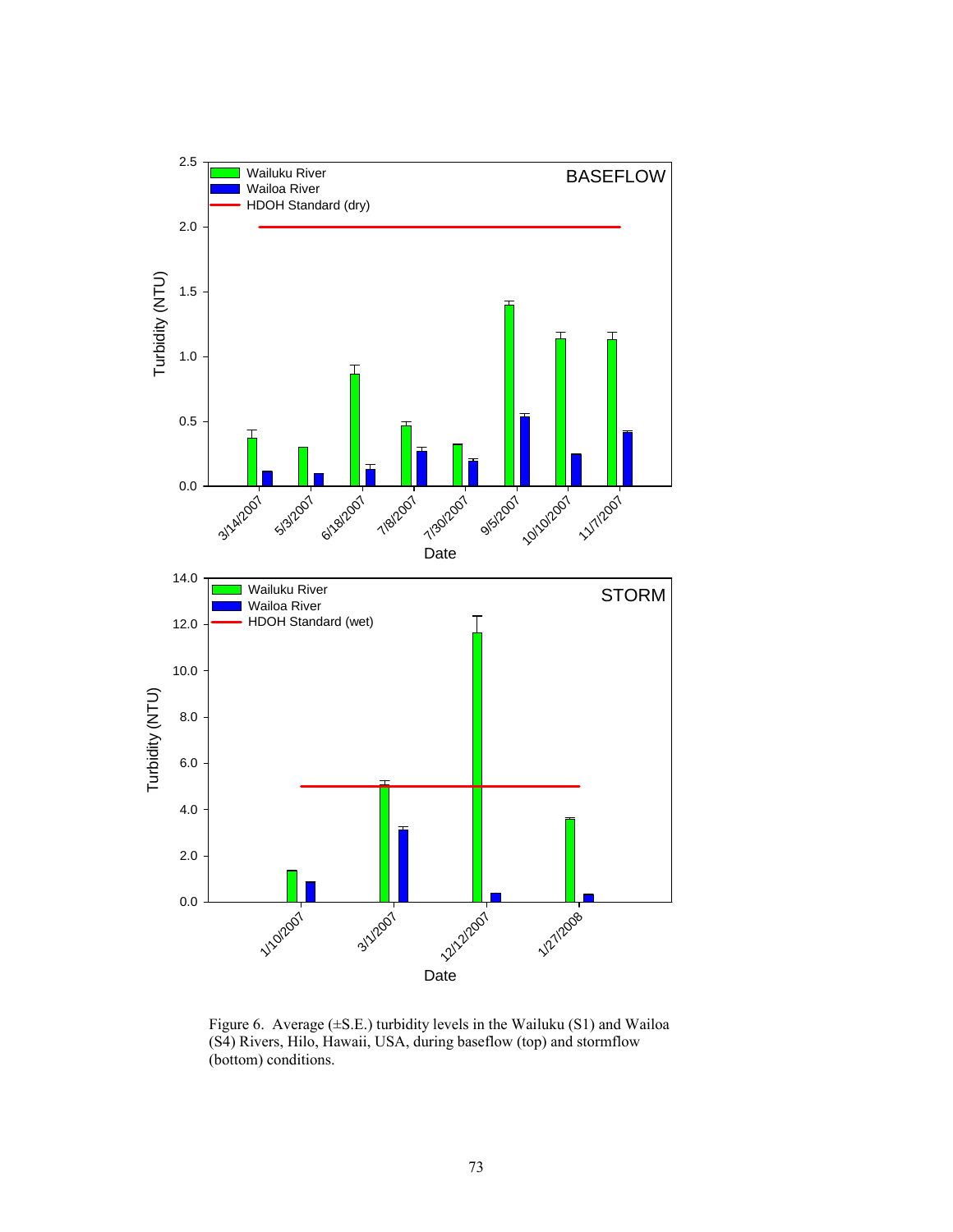

Figure 7. Average (±S.E.) TDN concentrations during baseflow conditions in Hilo Bay, Hawaii, USA.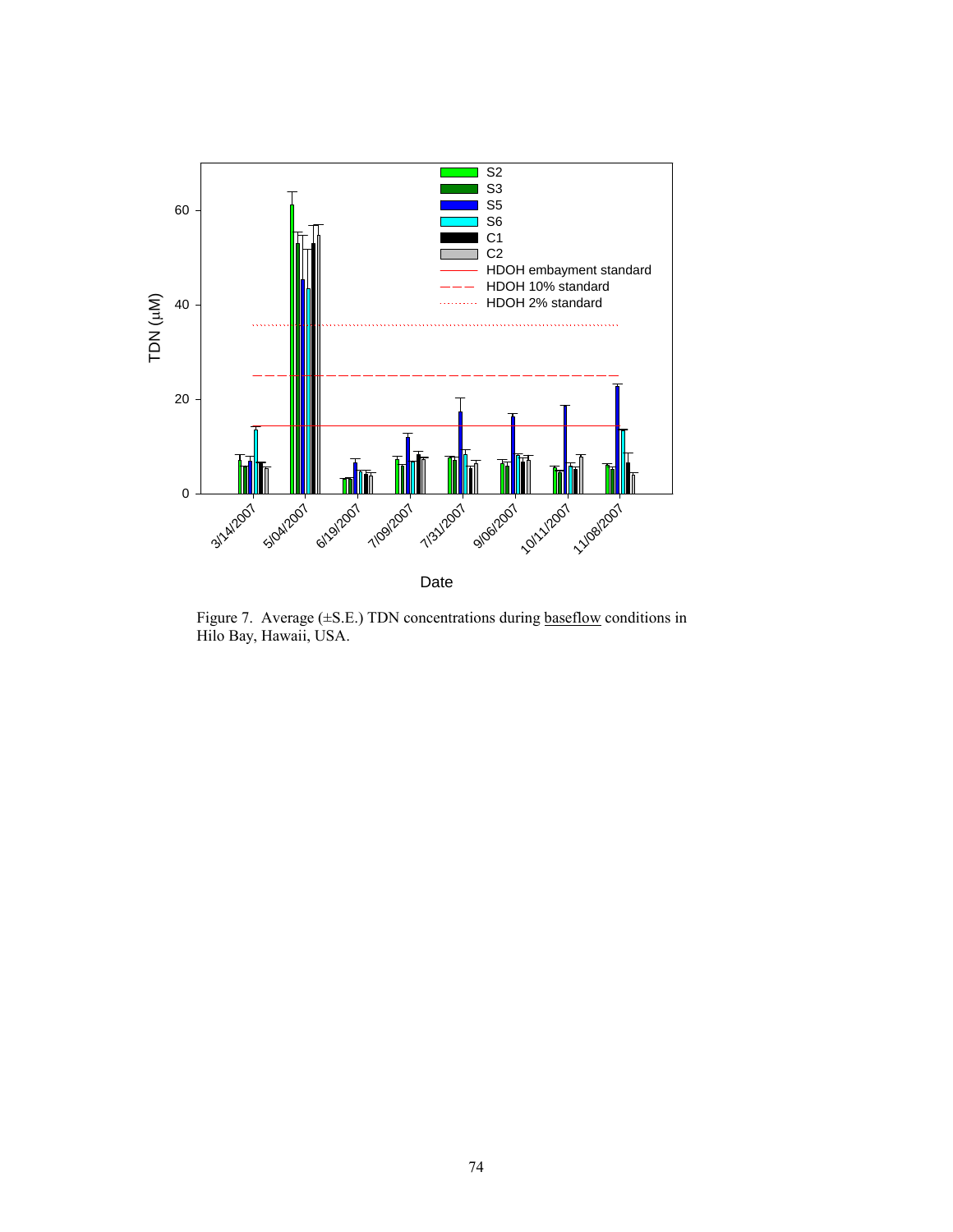

Figure 8. Average ( $\pm$ S.E.) NO<sub>3</sub><sup>-</sup> + NO<sub>2</sub><sup>-</sup> concentrations during baseflow conditions in Hilo Bay, Hawaii, USA.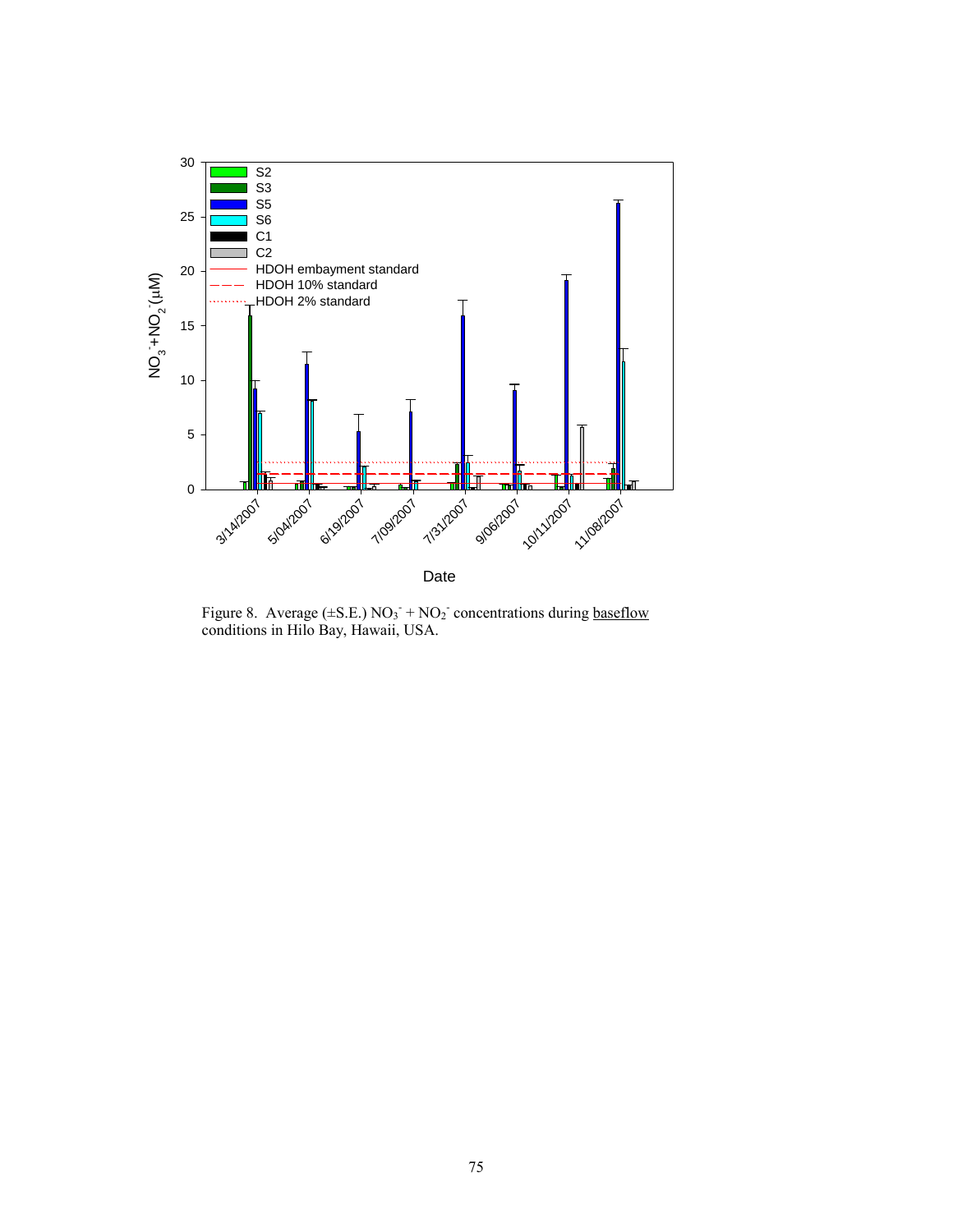

Figure 9. Average (±S.E.) turbidity levels during baseflow conditions in Hilo Bay, Hawaii, USA.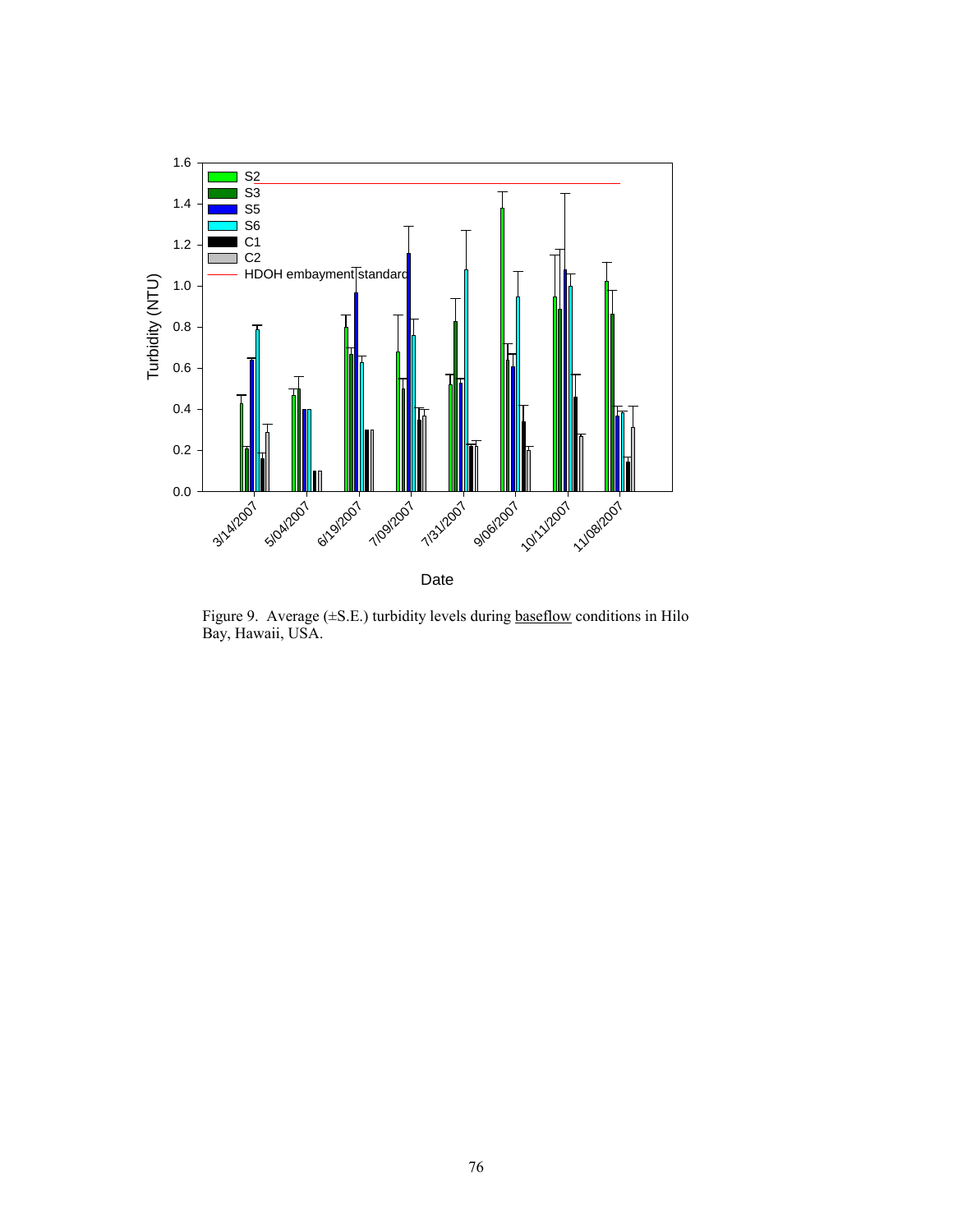

Figure 10. Average (±S.E.) Chl *a* concentrations during baseflow conditions in Hilo Bay, Hawaii, USA.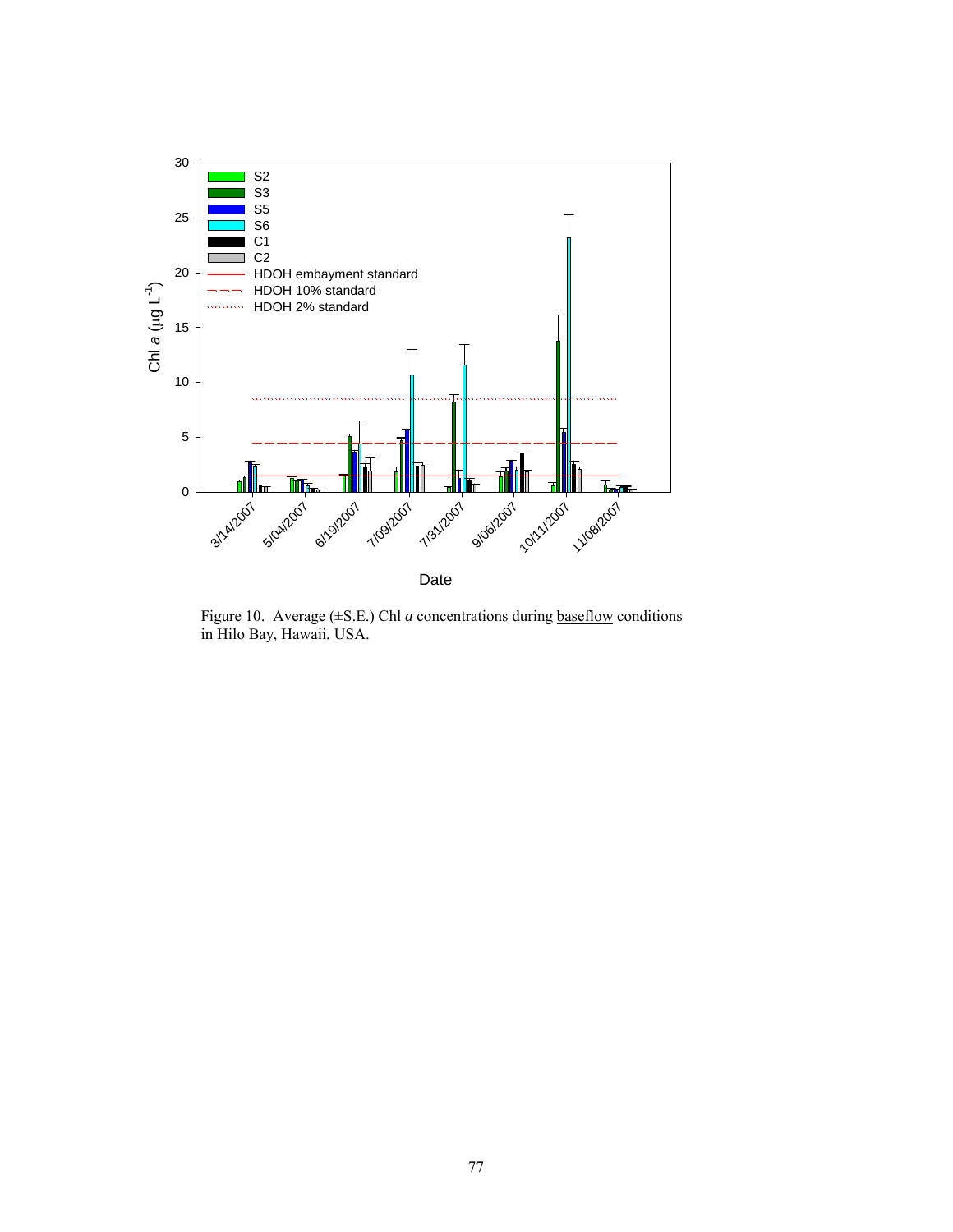

Figure 11. Average (±S.E.) TDN concentrations in Hilo Bay, Hawaii, USA, following Storm 1 (1/10/2007 to 1/15/2007).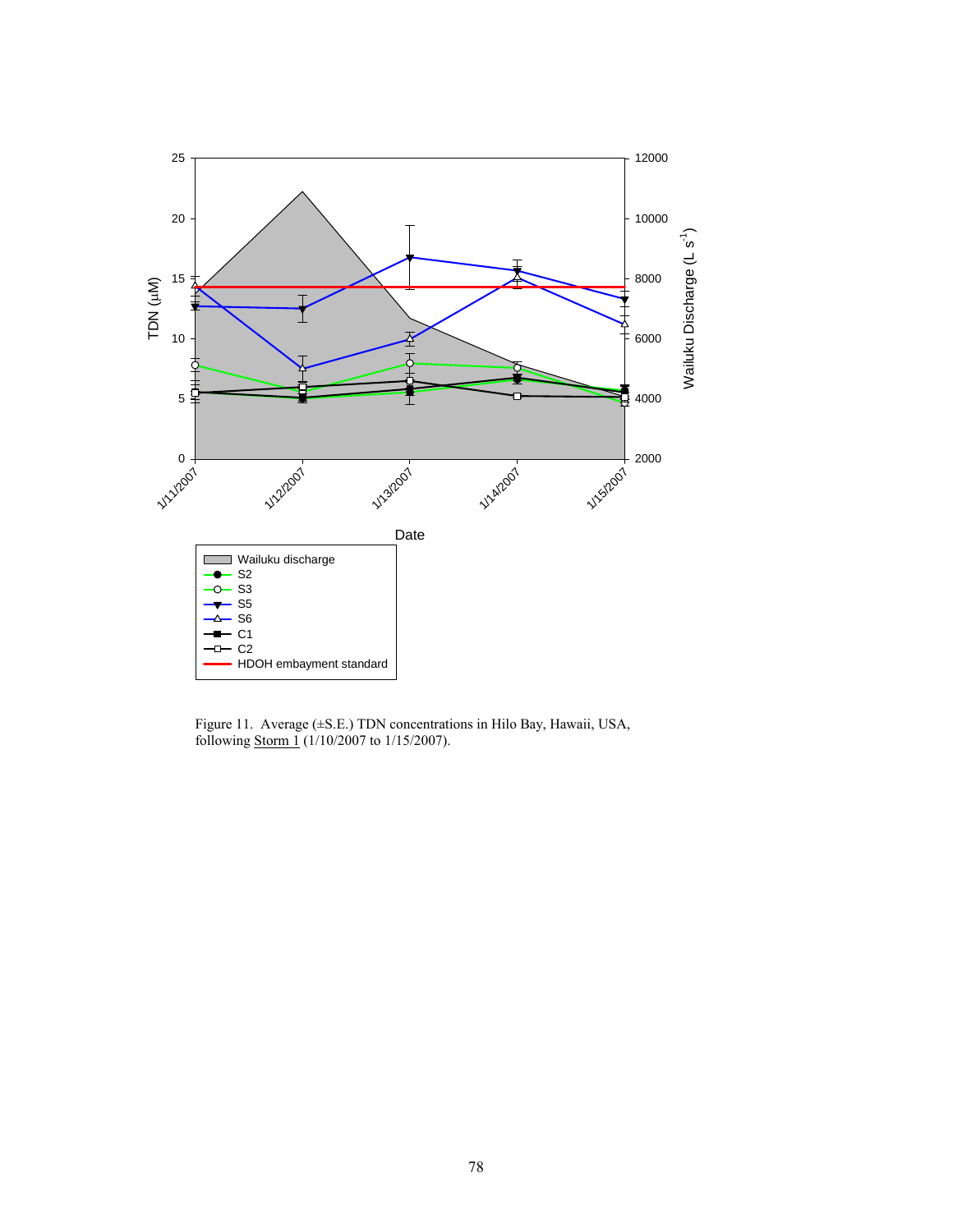

Figure 12. Average  $(\pm S.E.) NO_3 + NO_2$  concentrations in Hilo Bay, Hawaii, USA, following Storm 1 (1/10/2007 to 1/15/2007).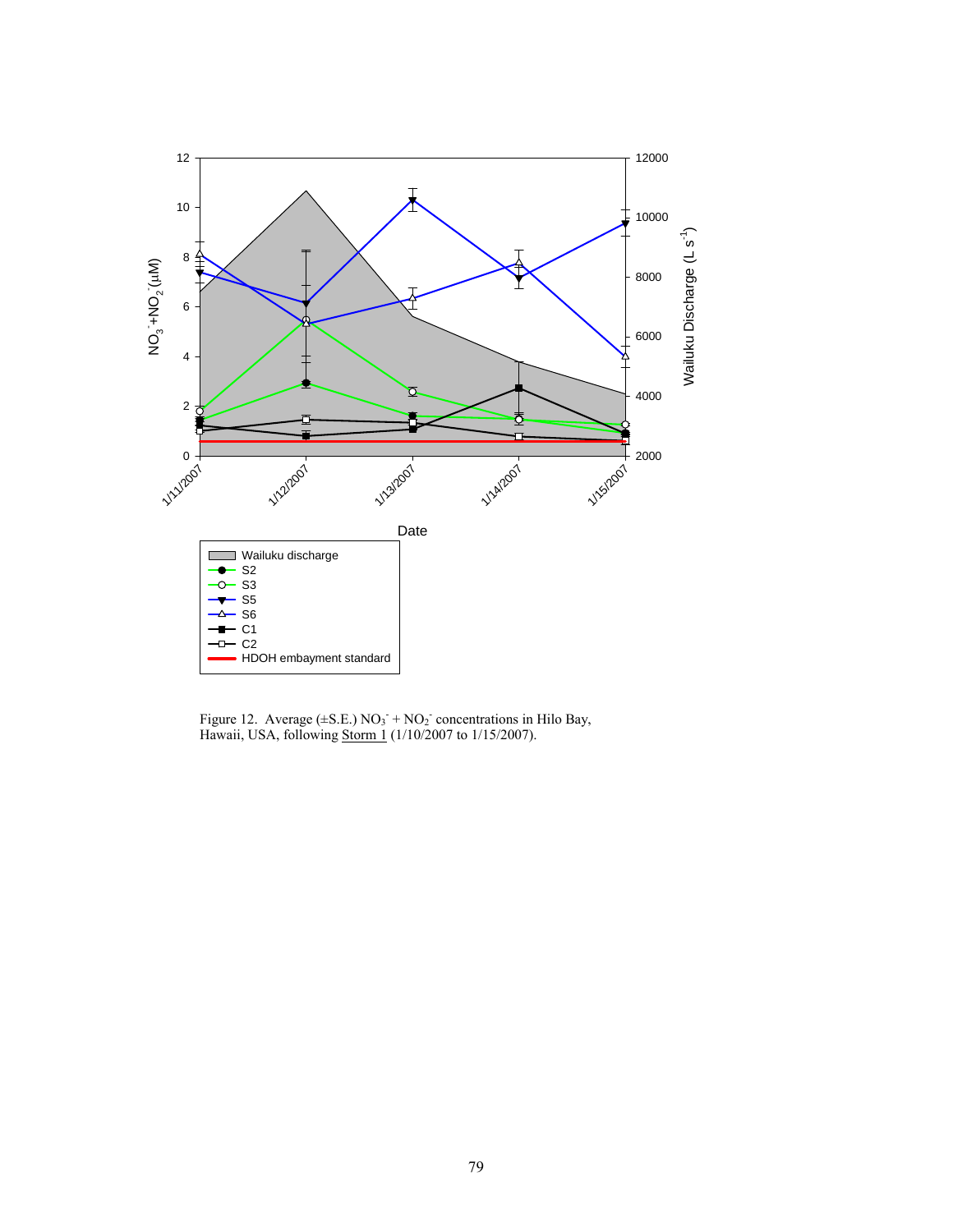

Figure 13. Average (±S.E.) turbidity levels in Hilo Bay, Hawaii, USA, following Storm 1 (1/10/2007 to 1/15/2007).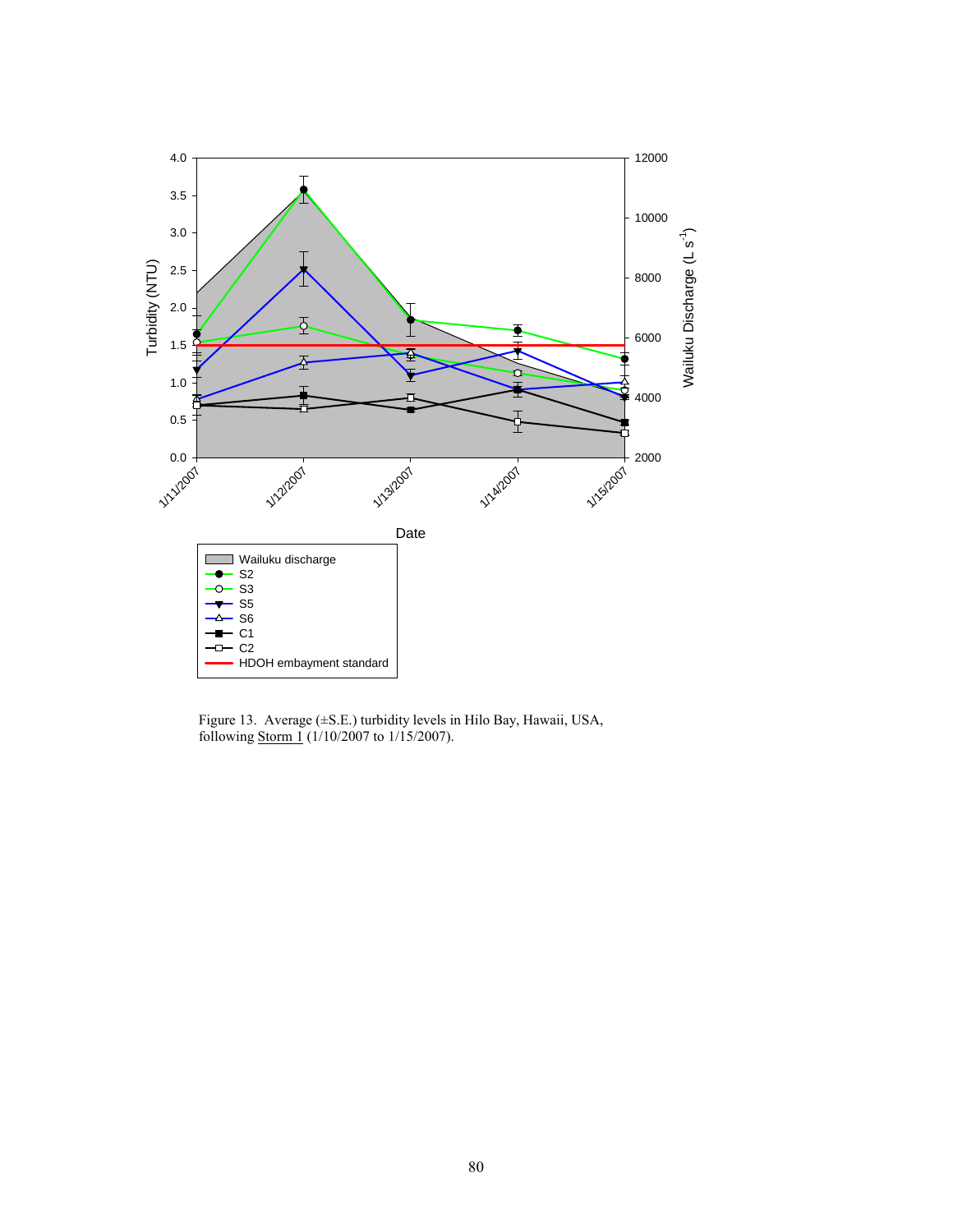

Figure 14. Average (±S.E.) Chl *a* concentrations in Hilo Bay, Hawaii, USA, following Storm 1 (1/10/2007 to 1/15/2007).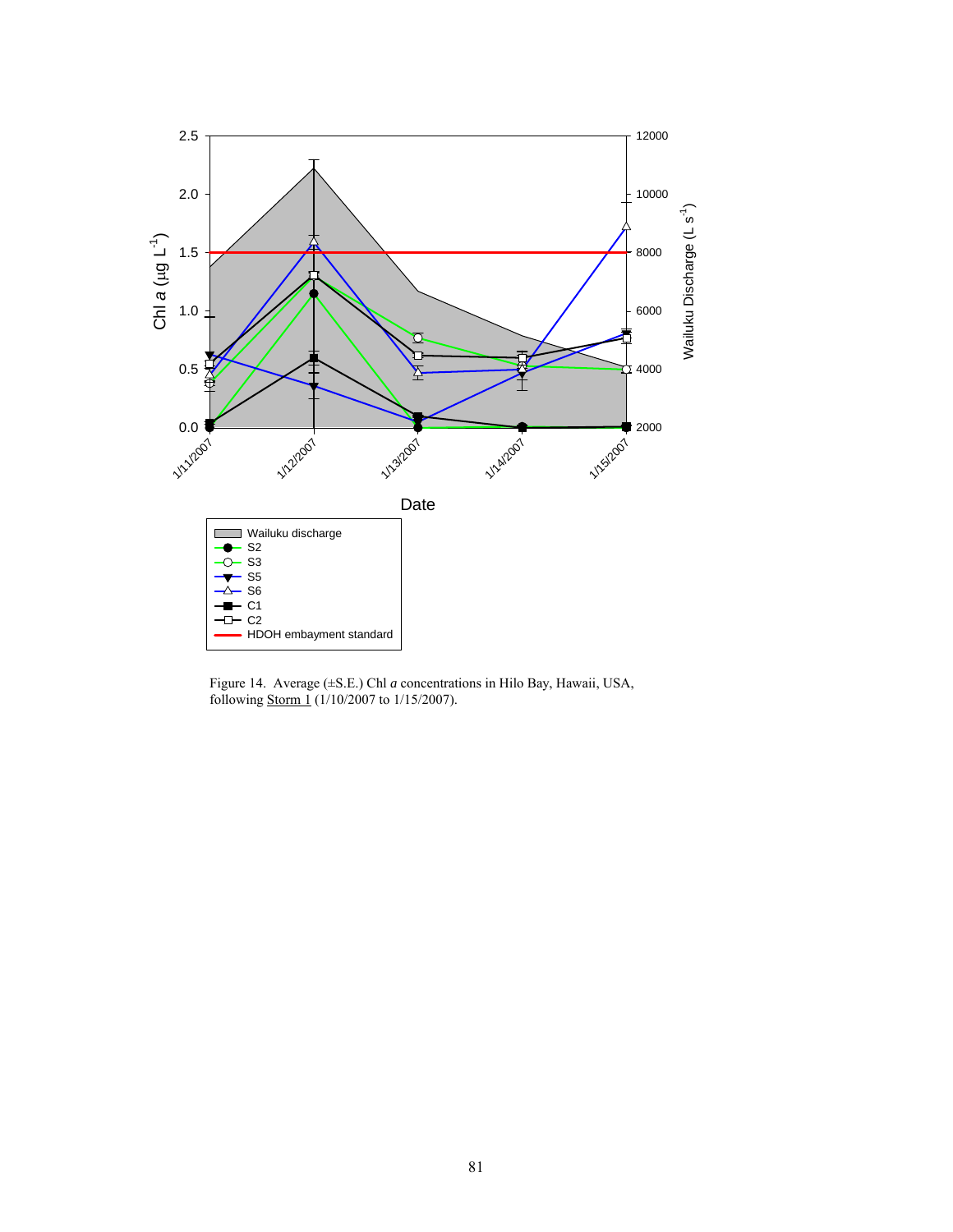

Figure 15. Average (±S.E.) TDN concentrations in Hilo Bay, Hawaii, USA, following Storm 2 (3/02/2007 to 3/06/2007).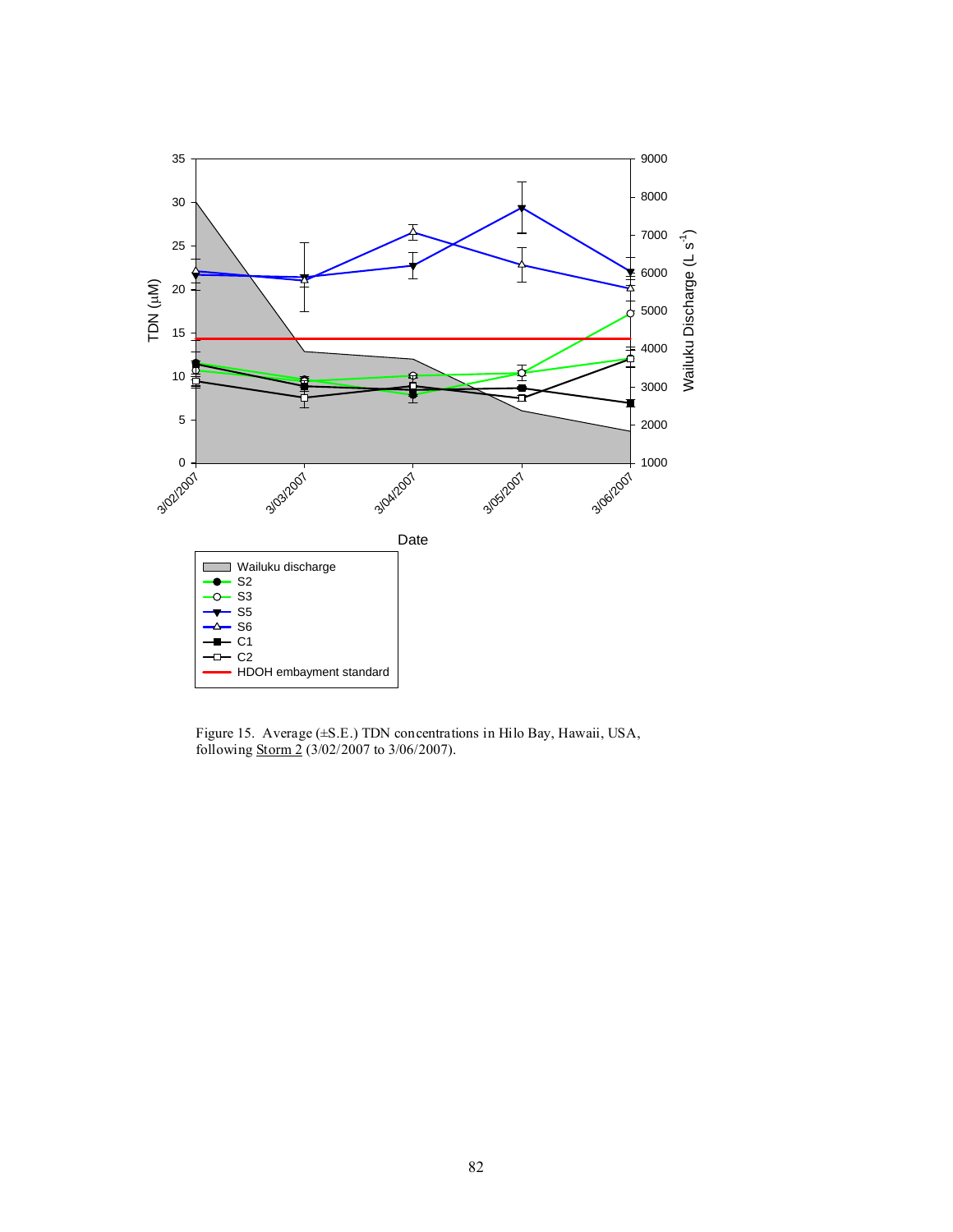

Figure 16. Average  $(\pm S.E.)$  NO<sub>3</sub> + NO<sub>2</sub> concentrations in Hilo Bay, Hawaii, USA, following Storm 2 (3/02/2007 to 3/06/2007).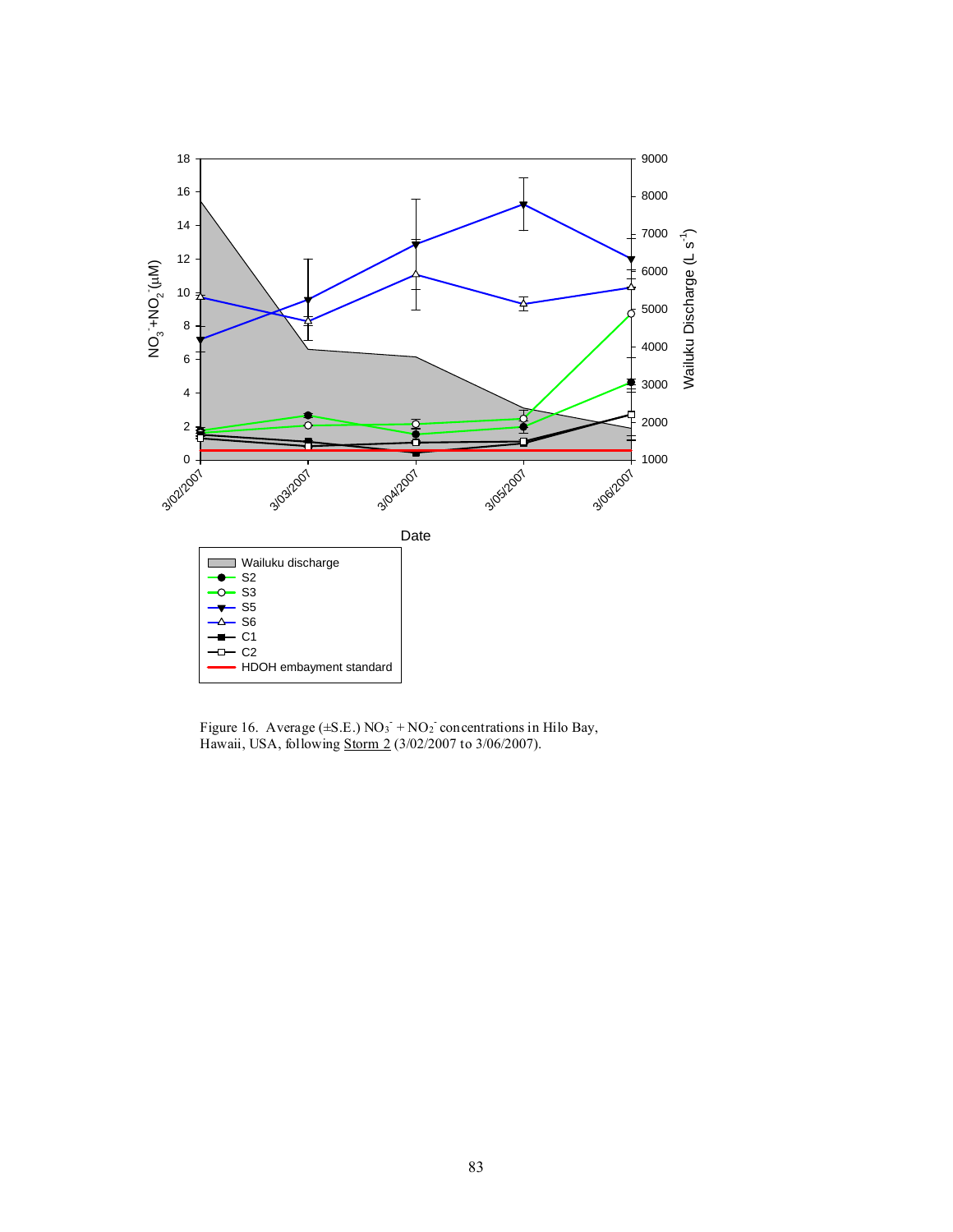

Figure 17. Average (±S.E.) turbidity levels in Hilo Bay, Hawaii, USA, following Storm 2 (3/02/2007 to 3/06/2007).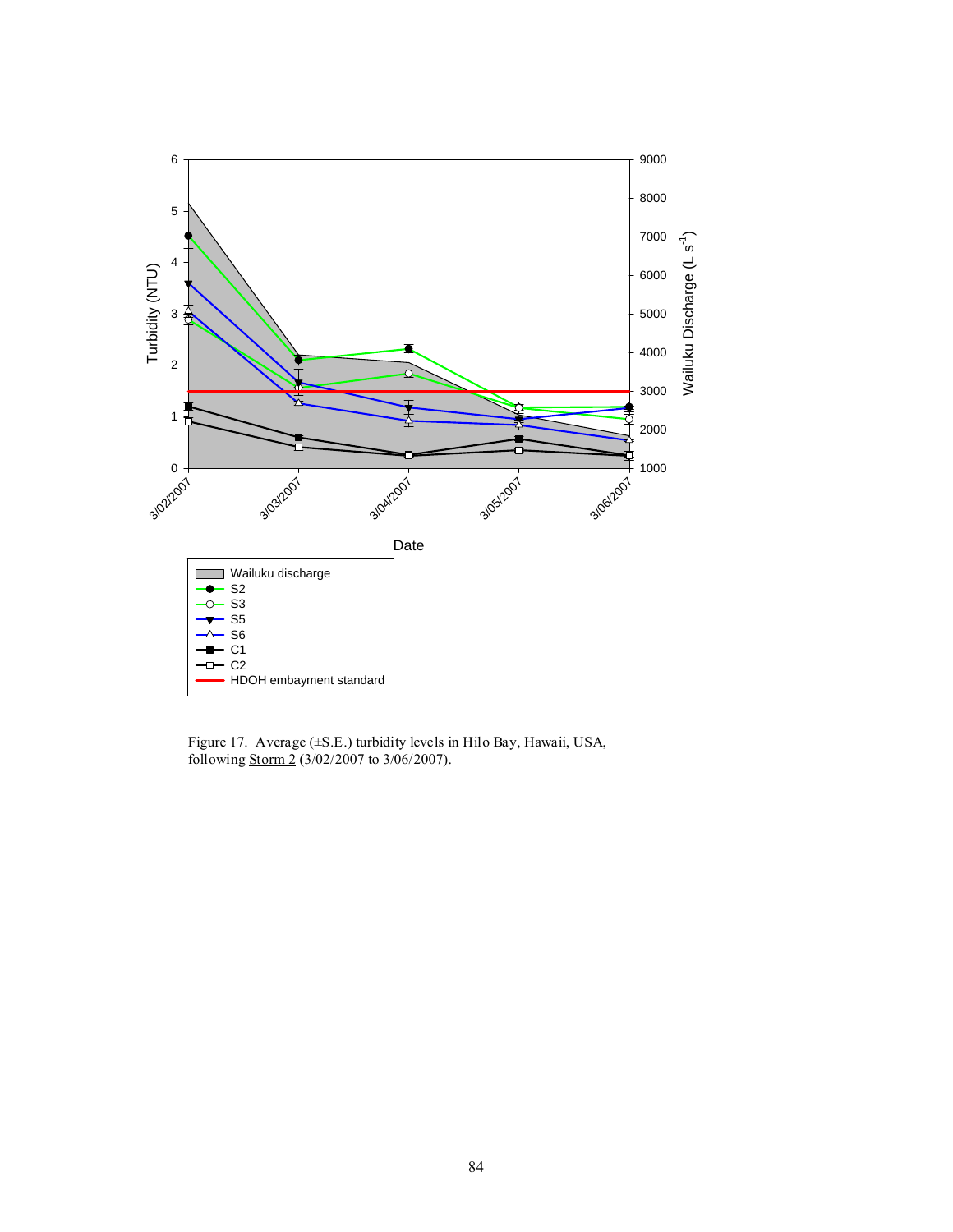

Figure 18. Average (±S.E.) Chl *a* concentrations in Hilo Bay, Hawaii, USA, following Storm 2 (3/02/2007 to 3/06/2007).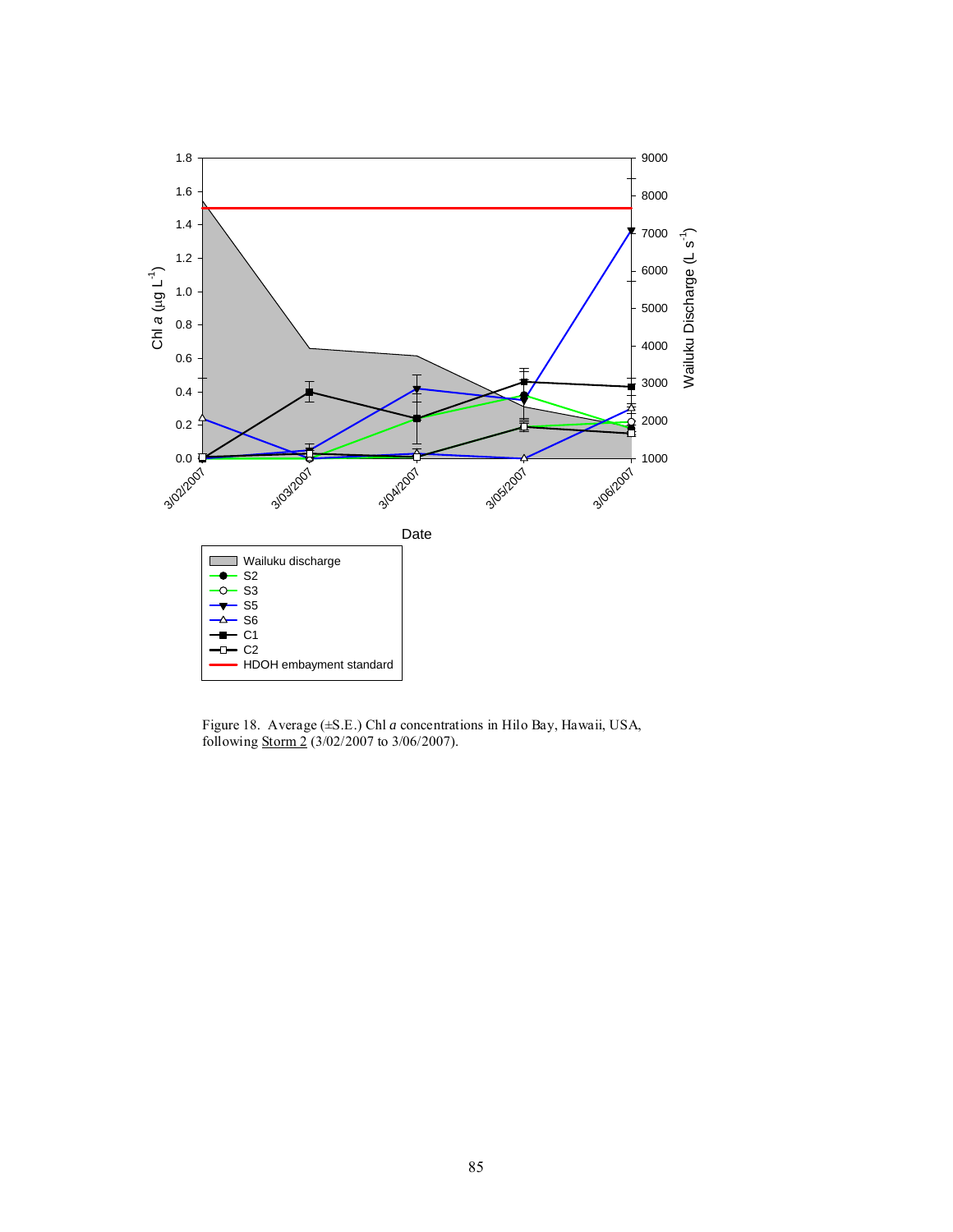

Figure 19. Average (±S.E.) TDN concentrations in Hilo Bay, Hawaii, USA, following **Storm 3** (12/13/2008 to 12/17/2008).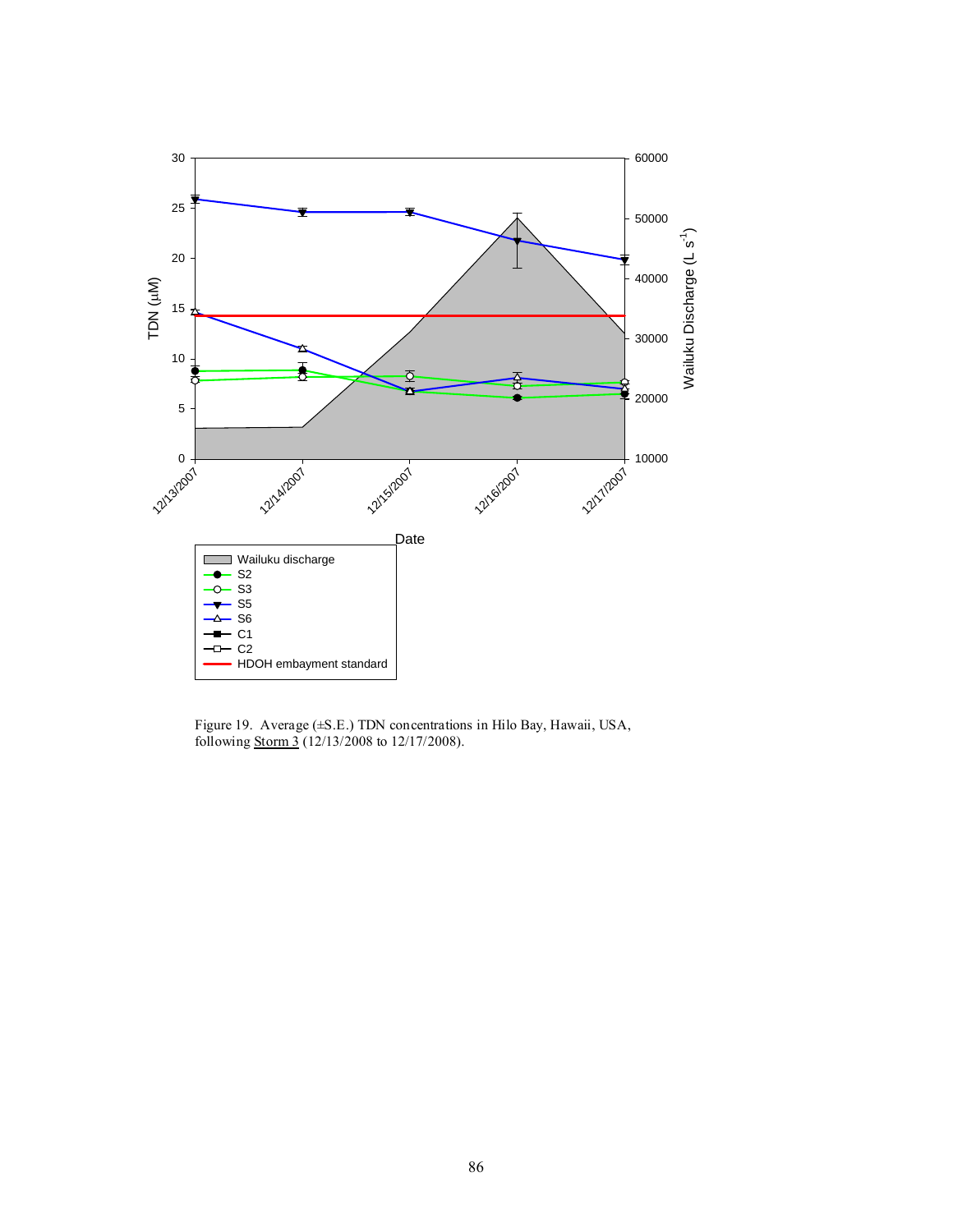

Figure 20. Average  $(\pm S.E.) NO_3 + NO_2$  concentrations in Hilo Bay, Hawaii, USA, following Storm 3 (12/13/2008 to 12/17/2008).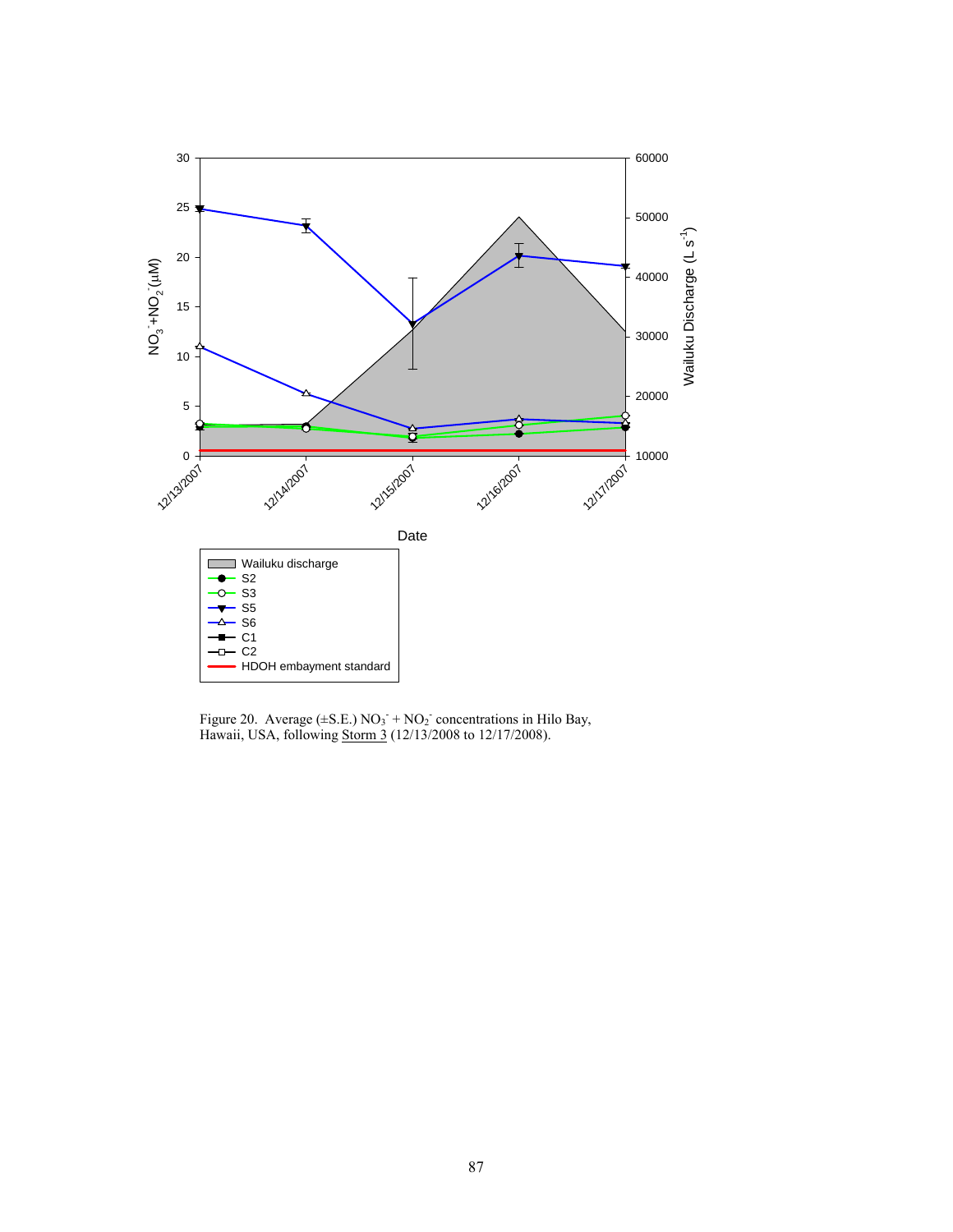

Figure 21. Average (±S.E.) turbidity levels in Hilo Bay, Hawaii, USA, following **Storm 3** (12/13/2008 to 12/17/2008).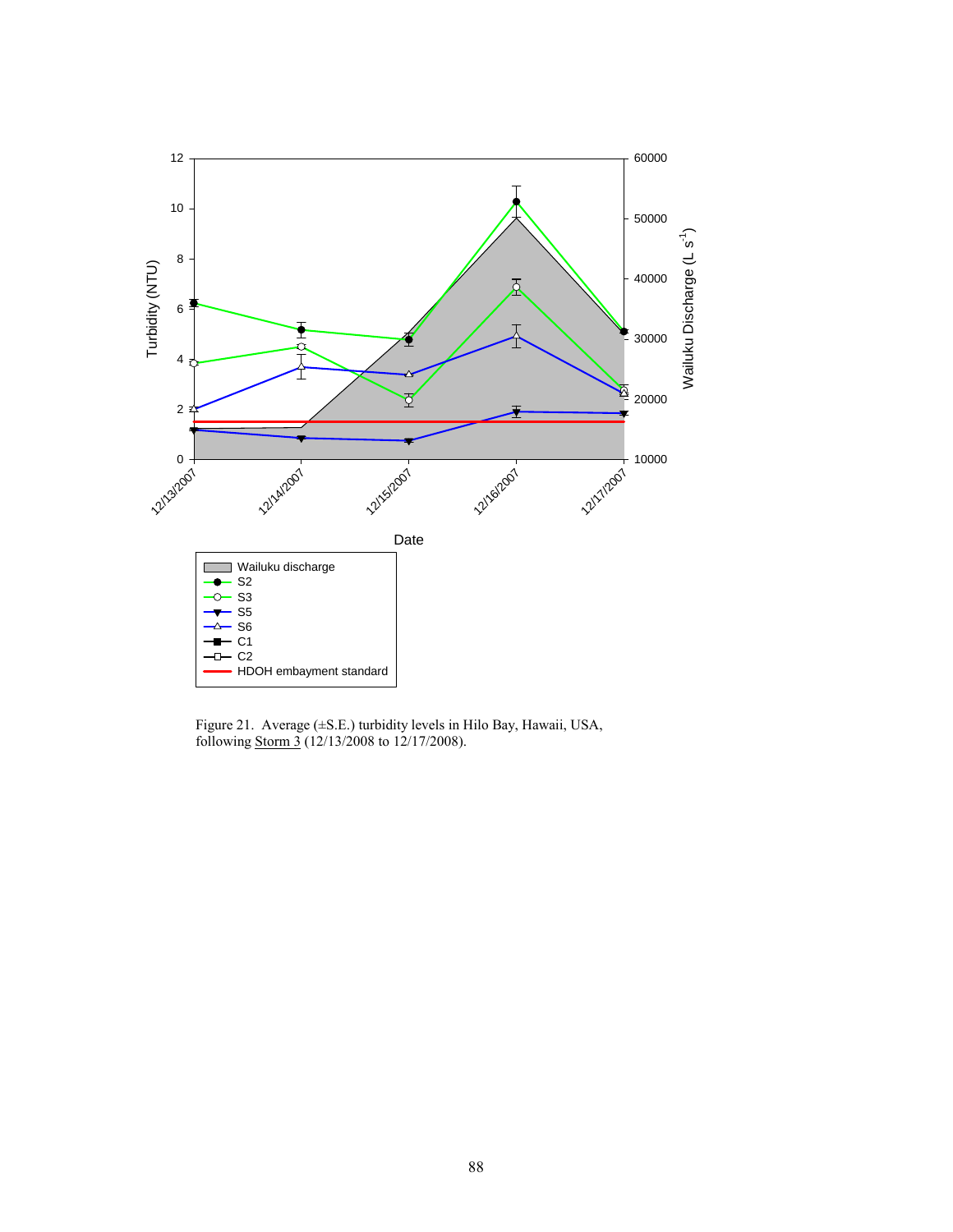

Figure 22. Average (±S.E.) Chl *a* concentrations in Hilo Bay, Hawaii, USA, following Storm 3 (12/13/2007 to 12/17/2007).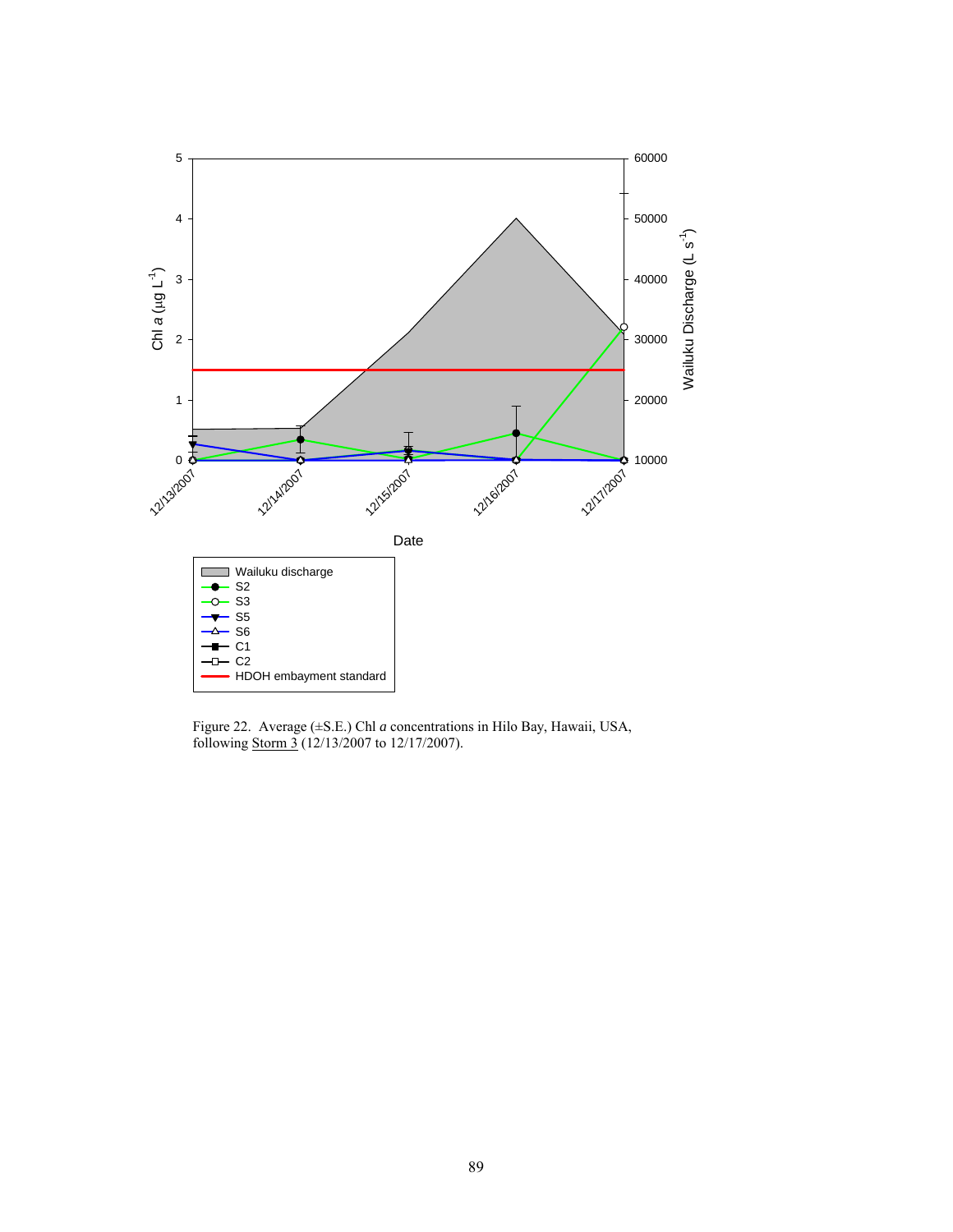

Figure 23. Average (±S.E.) TDN concentrations in Hilo Bay, Hawaii, USA, following Storm 4 (1/28/2008 to 2/01/2008).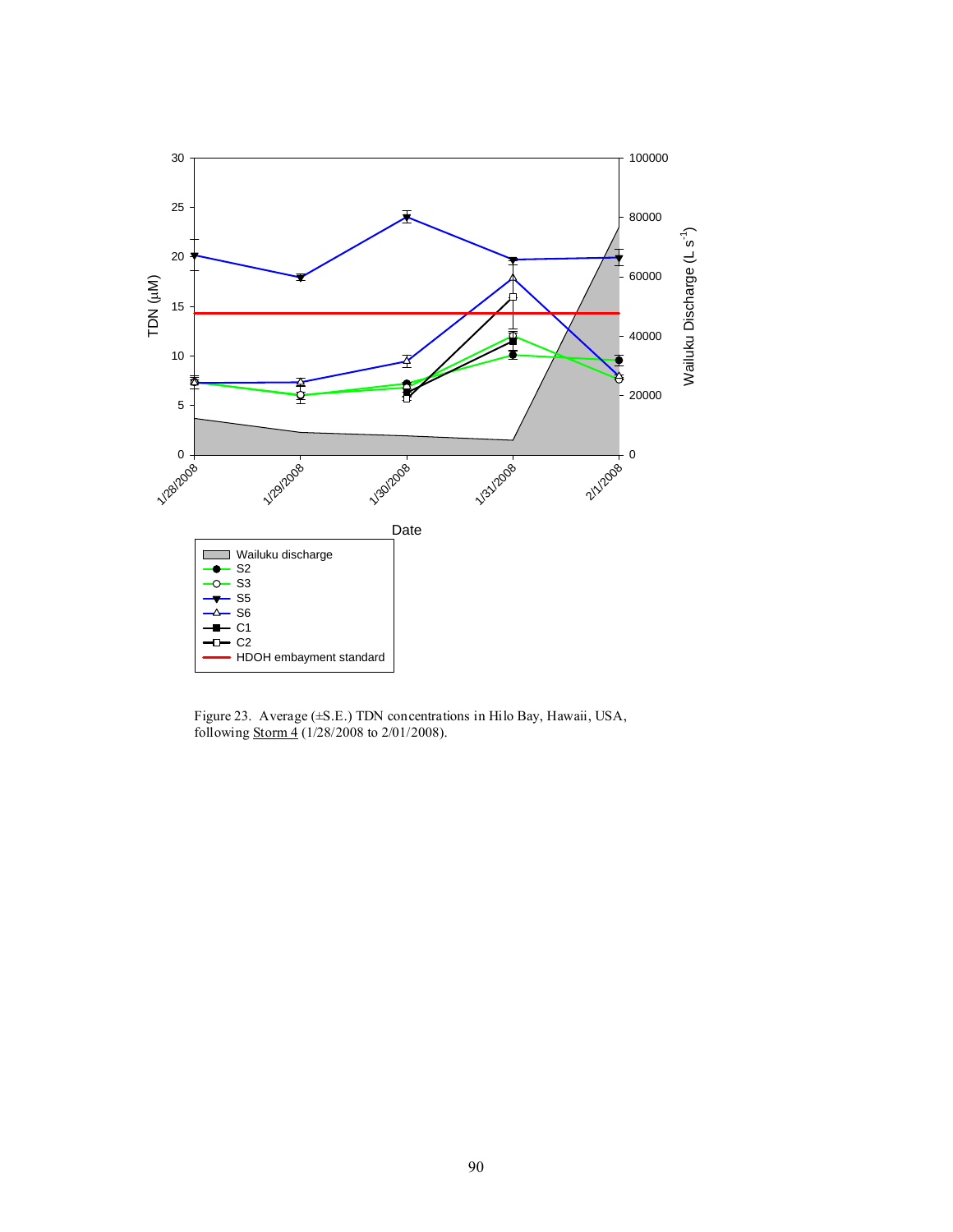

Figure 24. Average  $(\pm S.E.)$  NO<sub>3</sub> + NO<sub>2</sub> concentrations in Hilo Bay, Hawaii, USA, following Storm 4 (1/28/2008 to 2/01/2008).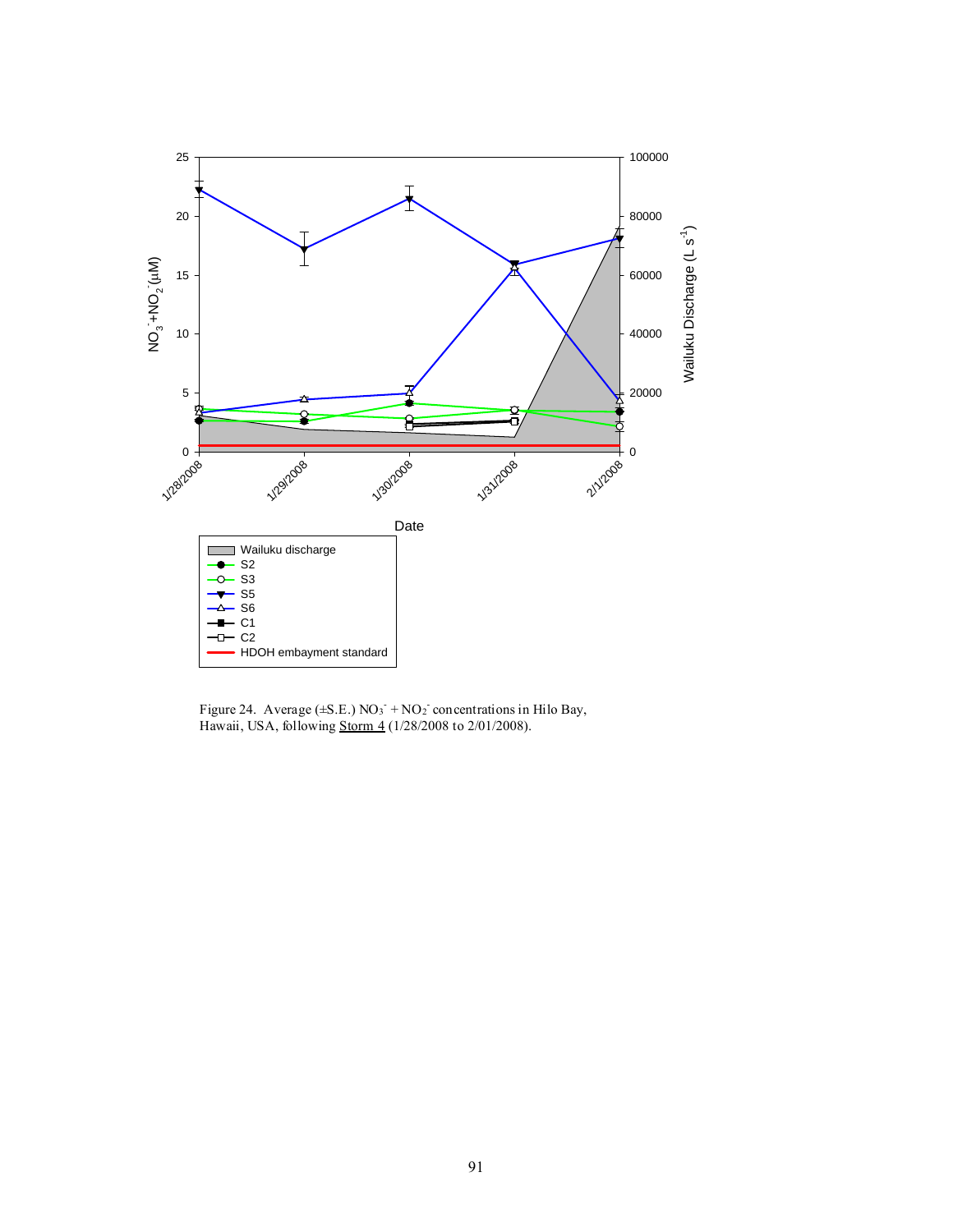

Figure 25. Average (±S.E.) turbidity levels in Hilo Bay, Hawaii, USA, following **Storm 4** (1/28/2008 to 2/01/2008).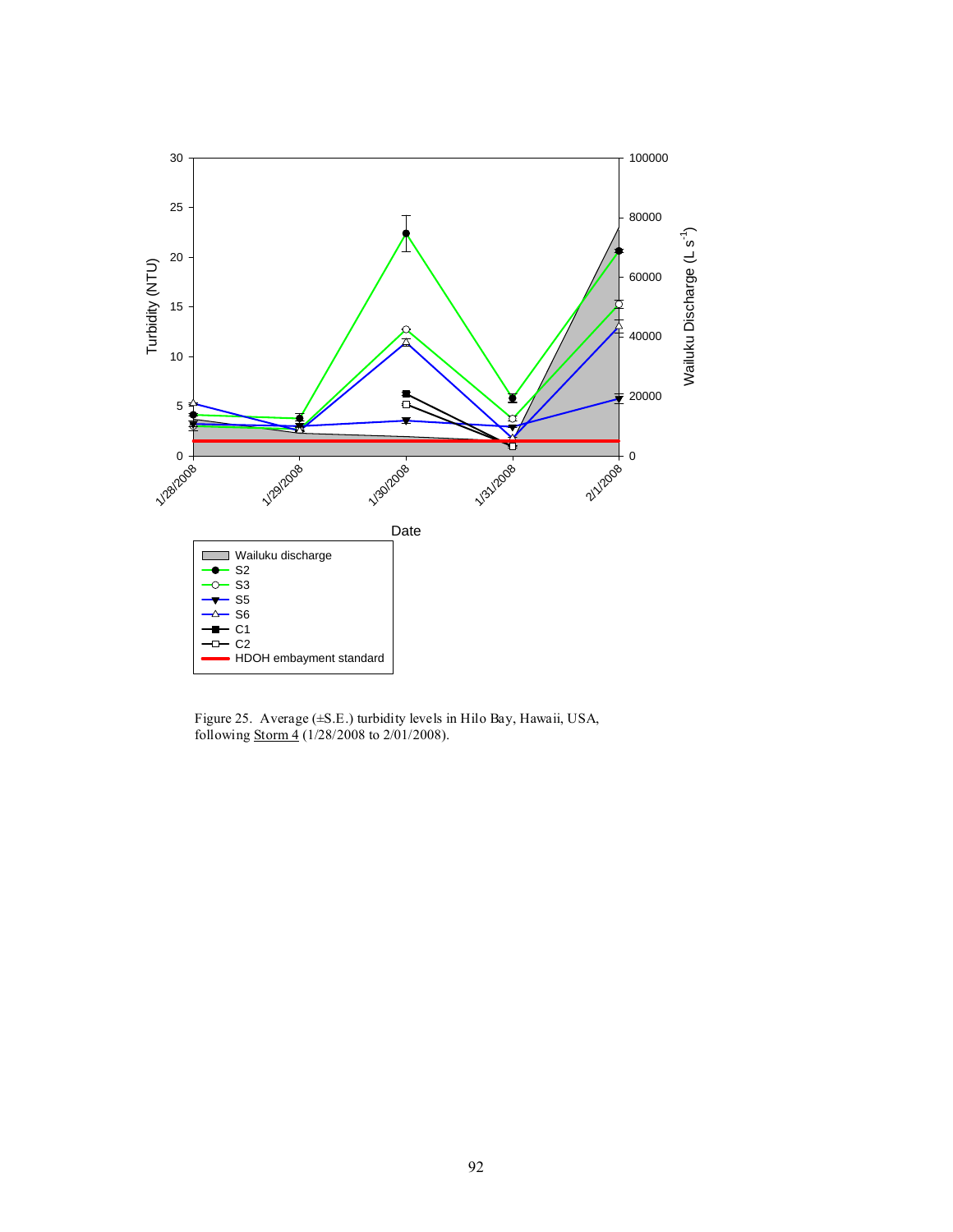

Figure 26. Average (±S.E.) Chl *a* concentrations in Hilo Bay, Hawaii, USA, following **Storm 4** (1/28/2008 to 2/01/2008).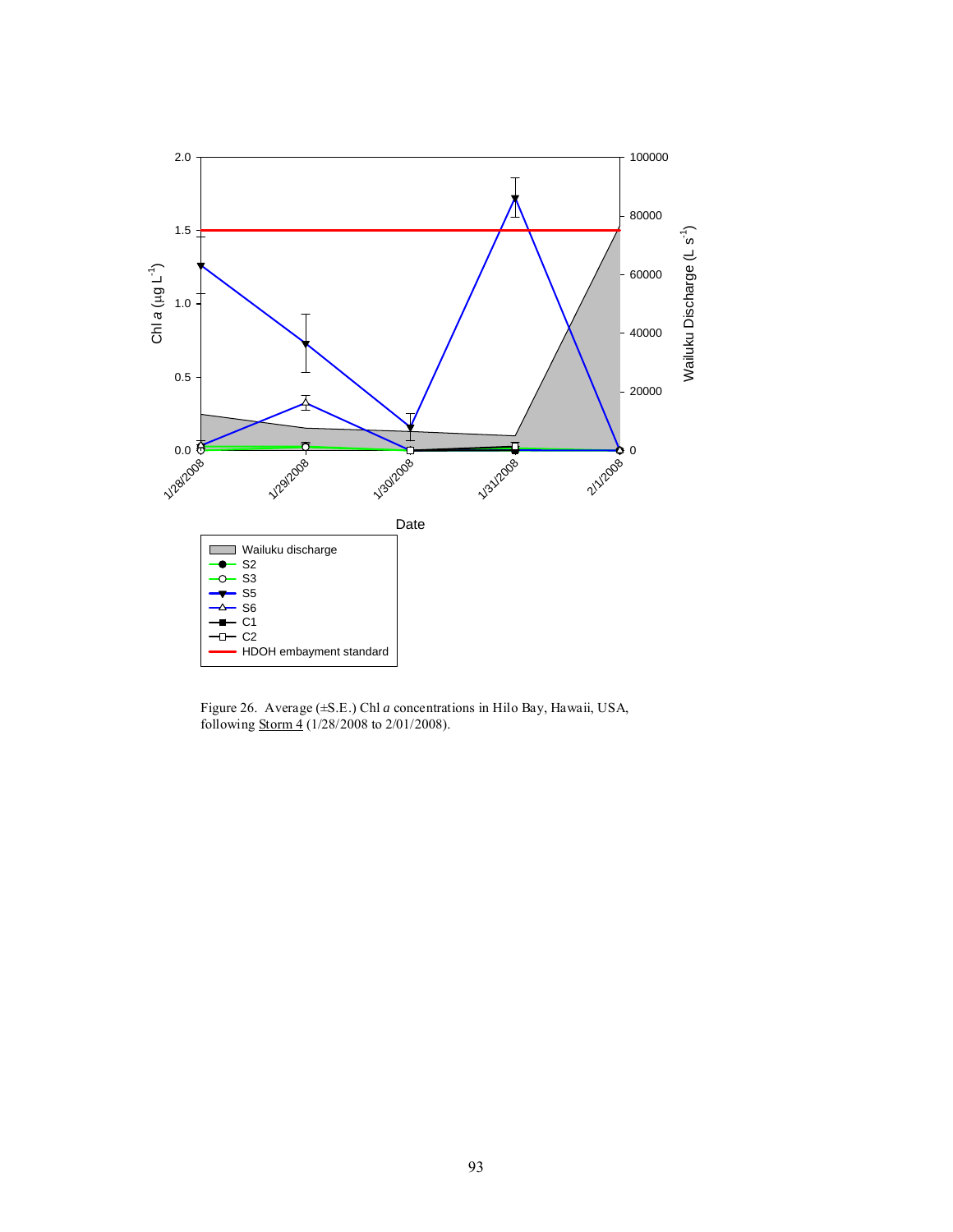Appendix 1. Salinity profiles.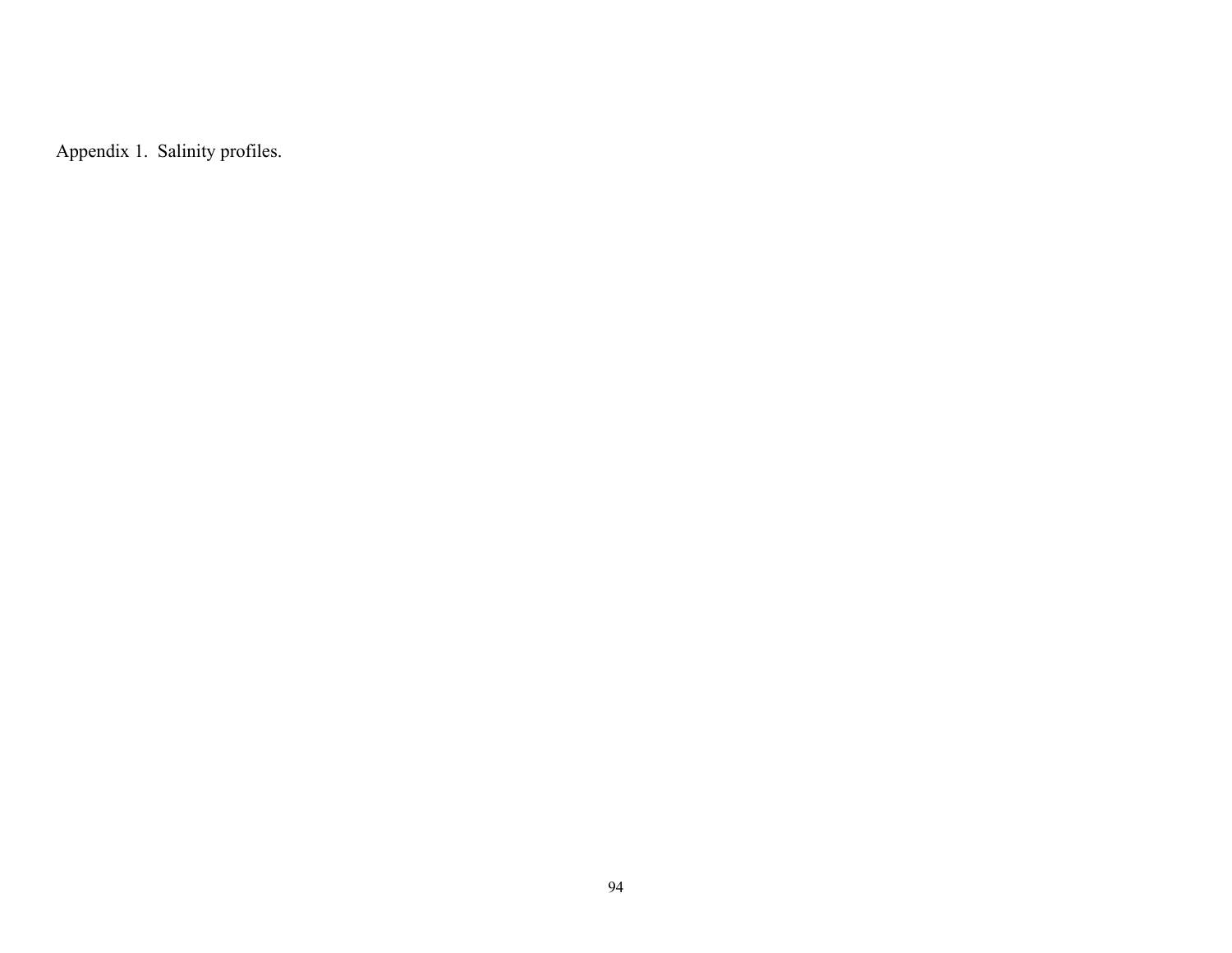|             | 3/14/2007 | 5/04/2007 | 6/19/2007 | 7/09/2007 | 7/31/2007 | 9/06/2007 | 10/11/2007 | 11/08/2007 |
|-------------|-----------|-----------|-----------|-----------|-----------|-----------|------------|------------|
| Depth $(m)$ |           |           |           |           |           |           |            |            |
| 0.0         | 26.5      | 28.4      | 27.6      | 26.3      | 32.3      | 28.6      | 24.0       | 31.4       |
| 0.5         | 28.7      | 33.9      | 28.8      | 29.6      | 32.8      | 31.5      | 24.7       | 34.5       |
| 1.0         | 31.2      | 34.6      | 32.8      | 32.0      | 33.0      | 34.0      | 31.5       | 35.0       |
| 1.5         | 31.6      | 34.6      | 33.0      | 33.6      | 33.7      | 34.3      | 33.7       | 35.1       |
| 2.0         | 32.1      | 34.5      | 32.8      | 34.0      | 34.7      | 34.4      | 34.5       | 35.1       |
| 3.0         | 33.2      | 34.8      | 35.1      | 34.7      | 34.9      | 34.5      | 34.7       | 35.2       |
| 4.0         | 33.9      | 35.1      | 35.1      | 35.0      | 34.9      | 34.6      | 34.7       | 35.2       |
| 5.0         | 34.2      |           |           |           |           |           |            |            |
| 6.0         |           |           |           |           |           |           |            |            |
| 7.0         |           |           |           |           |           |           |            |            |
| 8.0         |           |           |           |           |           |           |            |            |
| 9.0         |           |           |           |           |           |           |            |            |

Table 11a. Salinity profiles for station S2 measured in ppt (‰) during baseflow conditions in Hilo Bay, Hawaii, USA.

## Table 11b. Salinity profiles for station S2 measured in ppt (‰) during storm conditions in Hilo Bay, Hawaii, USA.

|             | 1/11/2007      | 1/12/2007 | 1/13/2007 | 1/14/2007                | 1/15/2007                | 3/02/2007 | 3/03/2007                | 3/04/2007                | 3/05/2007                | 3/06/2007      | 12/13/2007               | 12/14/2007 | 12/15/2007               | 12/16/2007 | 12/17/2007 | 1/28/2008                | 1/29/2008 | 1/30/2008                | 1/31/2008                | 2/01/2008 |
|-------------|----------------|-----------|-----------|--------------------------|--------------------------|-----------|--------------------------|--------------------------|--------------------------|----------------|--------------------------|------------|--------------------------|------------|------------|--------------------------|-----------|--------------------------|--------------------------|-----------|
| Depth $(m)$ |                |           |           |                          |                          |           |                          |                          |                          |                |                          |            |                          |            |            |                          |           |                          |                          |           |
|             |                |           |           |                          |                          |           |                          |                          |                          |                |                          |            |                          |            |            |                          |           |                          |                          |           |
| 0.0         | 25.5           | 25.2      | 20.7      | 26.7                     | 27.0                     | 15.9      | 24.7                     | 28.7                     | 28.0                     | 23.0           | 23.9                     | 21.1       | 18.3                     | 10.2       | 14.9       | $\blacksquare$           | 24.2      | 23.1                     | 26.7                     | 18.1      |
| 0.5         | 29.7           | 27.3      | 29.1      | 30.5                     | 31.3                     | 22.1      | 30.9                     | 31.1                     | 33.3                     | 25.9           | 26.2                     | 23.3       | 19.7                     | 13.7       | 14.9       | $\overline{\phantom{a}}$ | 25.7      | 24.7                     | 28.3                     | 21.3      |
| 1.0         | 32.3           | 29.8      | 29.9      | 31.6                     | 33.1                     | 29.1      | 31.2                     | 33.2                     | 33.4                     | 33.5           | 29.7                     | 29.0       | 29.6                     | 22.8       | 25.1       | $\overline{\phantom{a}}$ | 26.2      | 25.1                     | 29.0                     | 25.1      |
| 1.5         | 33.0           | 31.4      | 31.3      | 32.4                     | 33.1                     | 29.8      | 33.0                     | 34.3                     | 34.3                     | 34.4           | 29.9                     | 29.4       | 30.0                     | 26.9       | 30.3       | $\overline{\phantom{a}}$ | 29.8      | 26.9                     | 30.6                     | 25.2      |
| 2.0         | 33.1           | 32.4      | 33.0      | 33.2                     | 33.4                     | 30.8      | 33.8                     | 34.6                     | 34.6                     | 34.5           | 30.6                     | 30.7       | 30.1                     | 29.4       | 28.0       | $\blacksquare$           | 30.3      | 29.1                     | 33.3                     | 28.1      |
| 3.0         | 34.8           | 34.2      | 33.8      | 33.8                     | 33.7                     | 33.7      | 34.4                     | 34.7                     | 34.6                     | 34.6           | 32.9                     | 32.4       | 30.4                     | 30.2       | 30.8       | $\blacksquare$           | 45.4      | 31.5                     | 34.8                     | 28.7      |
| 4.0         | 35.0           | 34.4      | 33.9      | 34.1                     | 33.8                     | 34.6      | 34.6                     | 34.7                     | 34.7                     | 34.7           | 35.1                     | 33.0       | 32.7                     | 30.7       | 32.1       | $\overline{a}$           | 31.3      | 34.7                     | 35.0                     | 33.8      |
| 5.0         | 35.1           | 34.6      | 33.9      | 34.5                     | 33.8                     | 34.7      | 34.6                     | $\sim$                   | $\overline{\phantom{a}}$ | 34.7           | 35.2                     | 34.3       | 34.1                     | 34.6       | 33.5       | $\overline{\phantom{a}}$ | 32.3      | 34.7                     | $\overline{\phantom{a}}$ | 34.6      |
| 6.0         | 35.1           | 34.6      | 34.0      | $\sim$                   | $\sim$                   | 34.7      | $\sim$                   | $\overline{\phantom{a}}$ |                          | $\overline{a}$ | $\sim$                   | 34.3       | $\sim$                   | 35.1       | $\sim$     | $\overline{a}$           | 32.9      | $\overline{\phantom{a}}$ | $\overline{\phantom{a}}$ | 34.9      |
| 7.0         | $\sim$         | 34.8      | 34.0      | $\overline{\phantom{a}}$ | $\overline{\phantom{a}}$ | 34.7      | $\overline{\phantom{a}}$ |                          |                          |                | $\overline{\phantom{0}}$ | 34.6       | $\overline{\phantom{a}}$ |            |            | $\overline{\phantom{a}}$ | 33.1      | ۰                        |                          |           |
| 8.0         | $\overline{a}$ |           |           |                          |                          |           |                          |                          |                          |                |                          |            |                          |            |            |                          |           |                          |                          |           |
| 9.0         |                |           |           |                          |                          |           |                          |                          |                          |                |                          |            |                          |            |            |                          |           |                          |                          |           |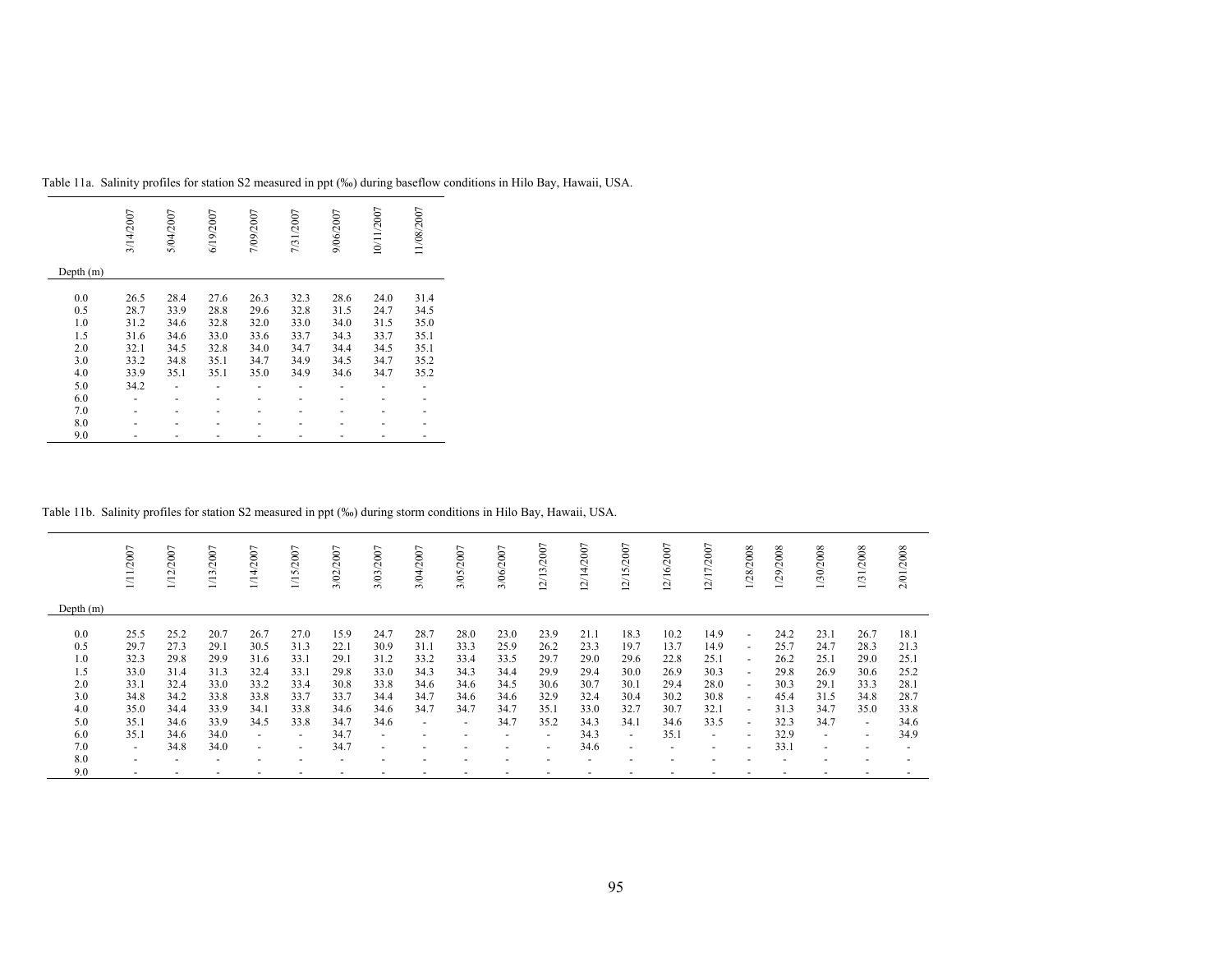|             | 3/14/2007 | 5/04/2007 | 6/19/2007 | 7/09/2007 | 7/31/2007 | 9/06/2007 | 10/11/2007 | 11/08/2007 |
|-------------|-----------|-----------|-----------|-----------|-----------|-----------|------------|------------|
| Depth $(m)$ |           |           |           |           |           |           |            |            |
| 0.0         | 31.8      | 32.8      | 27.9      | 31.8      | 26.9      | 33.1      | 27.7       | 28.7       |
| 0.5         | 31.7      | 32.9      | 30.9      | 32.4      | 30.6      | 33.2      | 28.6       | 34.5       |
| 1.0         | 31.8      | 33.3      | 33.2      | 33.8      | 32.8      | 34.1      | 31.6       | 34.7       |
| 1.5         | 32.5      | 34.2      | 33.5      | 34.5      | 34.3      | 34.3      | 33.7       | 35.0       |
| 2.0         | 32.8      | 34.9      | 34.4      | 34.4      | 34.8      | 34.3      | 34.1       | 35.1       |
| 3.0         | 33.6      | 34.9      | 34.8      | 34.7      | 34.9      | 34.5      | 34.7       | 35.1       |
| 4.0         | 33.8      | 35.1      | 35.0      | 34.8      | 35.0      | 34.6      | 34.8       | 35.2       |
| 5.0         | 33.9      | 35.2      | 35.2      | 35.0      | 35.1      | 34.7      | 34.9       | 35.3       |
| 6.0         | 34.0      | 35.2      | 35.2      | 35.1      | 35.1      | 34.8      | 34.9       | 35.3       |
| 7.0         |           | 35.2      | 35.2      | 35.1      | 35.2      | 34.8      | 35.0       | 35.3       |
| 8.0         |           |           |           |           |           |           |            |            |
| 9.0         |           |           |           |           |           |           |            |            |

Table 12a. Salinity profiles for station S3 measured in ppt (‰) during baseflow conditions in Hilo Bay, Hawaii, USA.

## Table 12b. Salinity profiles for station S3 measured in ppt (‰) during storm conditions in Hilo Bay, Hawaii, USA.

|             | /2007          | /12/2007                 | 1/13/2007                | 2007<br>$\frac{1}{4}$ | 5/2007<br>$\equiv$       | 2007<br>3/02/ | 3/03/2007                | 3/04/2007 | 3/05/2007 | 3/06/2007 | 2/13/2007 | /14/2007<br>$\sim$ | 2/15/2007 | ∼<br>2/16/200            | ∼<br>/17/200<br>$\sim$ | 28/2008 | 29/2008 | /30/2008 | /2008<br>1/31 | 2/01/2008 |
|-------------|----------------|--------------------------|--------------------------|-----------------------|--------------------------|---------------|--------------------------|-----------|-----------|-----------|-----------|--------------------|-----------|--------------------------|------------------------|---------|---------|----------|---------------|-----------|
| Depth $(m)$ |                |                          |                          |                       |                          |               |                          |           |           |           |           |                    |           |                          |                        |         |         |          |               |           |
| 0.0         | 25.6           | 20.4                     | 25.0                     | 28.2                  | 30.1                     | 22.9          | 24.6                     | 25.3      | 31.6      | 31.7      | 22.9      | 23.3               | 22.1      | 16.3                     | 19.4                   | 26.0    | 26.1    | 20.8     | 28.0          | 18.0      |
| 0.5         | 27.8           | 22.6                     | 25.7                     | 31.7                  | 31.1                     | 28.8          | 28.2                     | 33.1      | 32.8      | 37.9      | 23.5      | 22.9               | 29.2      | 16.7                     | 22.0                   | 26.3    | 26.2    | 23.1     | 31.2          | 20.9      |
| 1.0         | 32.7           | 29.0                     | 29.7                     | 32.4                  | 32.4                     | 29.4          | 32.3                     | 33.6      | 33.6      | 33.7      | 29.7      | 28.6               | 29.5      | 23.1                     | 28.3                   | 29.1    | 27.2    | 26.9     | 31.0          | 24.7      |
| 1.5         | 33.7           | 29.2                     | 31.3                     | 32.9                  | 32.9                     | 29.4          | 32.6                     | 33.8      | 34.1      | 34.5      | 30.0      | 29.7               | 29.5      | 26.0                     | 27.8                   | 29.4    | 28.5    | 29.2     | 32.8          | 27.0      |
| 2.0         | 33.9           | 29.8                     | 32.1                     | 33.1                  | 33.5                     | 32.0          | 33.5                     | 34.4      | 34.3      | 34.6      | 30.3      | 30.6               | 29.6      | 27.4                     | 29.6                   | 29.4    | 30.5    | 29.9     | 33.5          | 26.7      |
| 3.0         | 34.8           | 34.6                     | 33.6                     | 33.6                  | 33.6                     | 34.2          | 34.5                     | 34.5      | 34.5      | 34.5      | 34.9      | 32.1               | 31.4      | 31.2                     | 32.8                   | 30.4    | 30.6    | 34.2     | 34.0          | 29.8      |
| 4.0         | 34.9           | 34.8                     | 33.9                     | 33.9                  | 33.7                     | 34.5          | 34.6                     | 34.6      | 34.7      | 34.7      | 35.1      | 33.4               | 31.8      | 33.4                     | 35.9                   | 32.6    | 32.3    | 34.6     | 34.6          | 32.2      |
| 5.0         | 35.1           | $\sim$                   | 34.2                     | 34.2                  | 33.8                     | 34.7          | 34.6                     | 34.7      | 34.7      | 34.7      | 35.4      | 34.6               | 34.3      | 34.6                     | 35.5                   | 34.1    | 33.6    | 34.6     | 34.8          | 34.7      |
| 6.0         | 35.1           | $\overline{\phantom{a}}$ | 34.2                     | 34.4                  | 33.8                     | 34.7          | 34.7                     | 34.7      | 34.8      | 34.8      | 35.4      | 34.8               | 34.6      | 35.3                     | 36.4                   | 34.3    | 34.1    | 34.7     | 34.9          | 34.8      |
| 7.0         | 35.2           | $\sim$                   | 34.2                     | 34.6                  | 33.9                     | 34.8          | 34.7                     | 34.7      | 34.8      | 34.8      | 35.5      | 34.7               | 34.7      | 35.8                     | 36.8                   | 34.5    | 34.3    | 34.7     | 35.0          | 34.9      |
| 8.0         | $\overline{a}$ |                          | $\overline{\phantom{a}}$ |                       | $\overline{\phantom{0}}$ |               | $\overline{\phantom{a}}$ |           |           |           |           |                    |           | $\overline{\phantom{a}}$ |                        |         |         |          |               |           |
| 9.0         |                |                          |                          |                       |                          |               |                          |           |           |           |           |                    |           |                          |                        |         |         |          |               |           |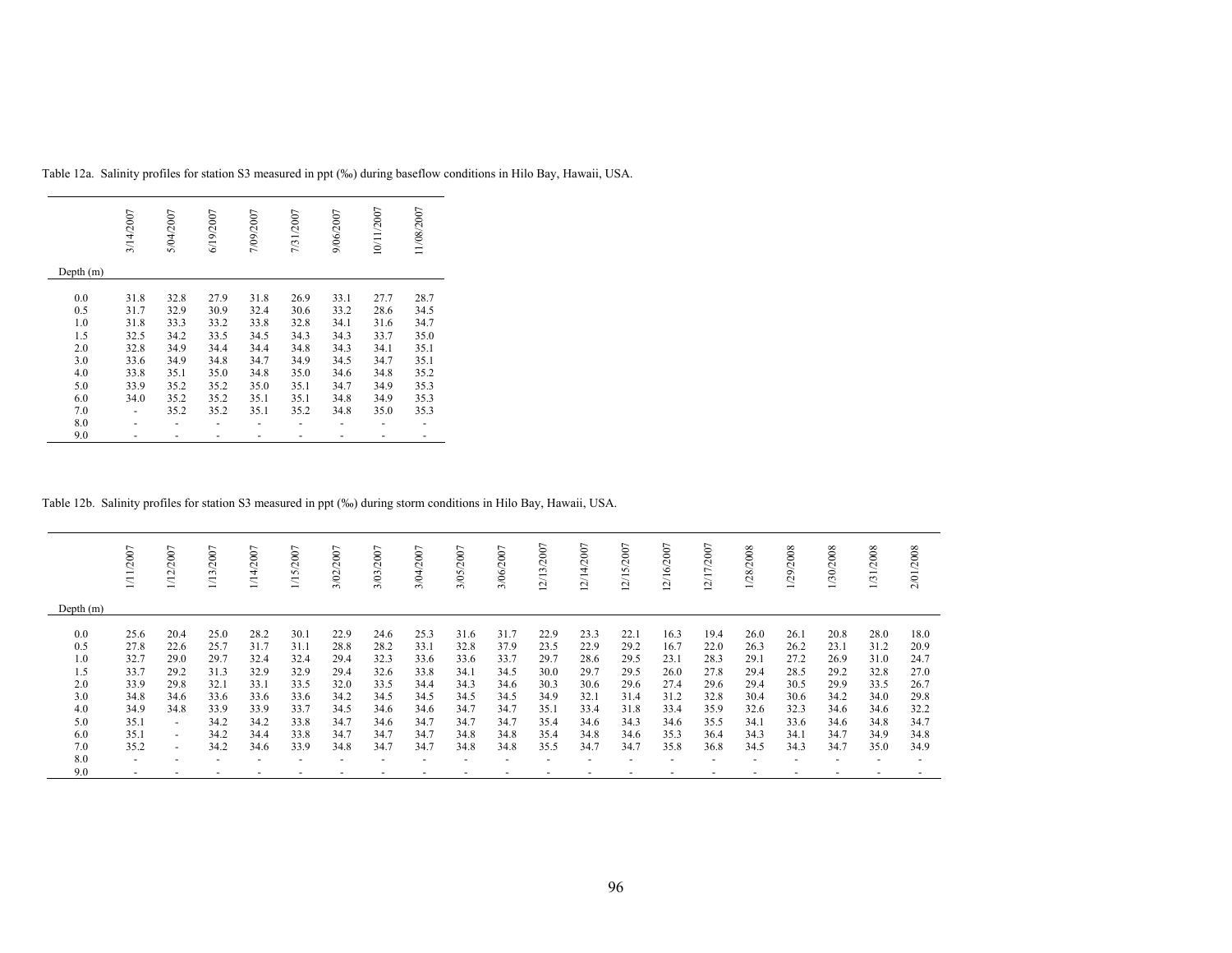|             | 3/14/2007 | 5/04/2007 | 6/19/2007 | 7/09/2007 | 7/31/2007 | 9/06/2007 | 10/11/2007 | 11/08/2007 |
|-------------|-----------|-----------|-----------|-----------|-----------|-----------|------------|------------|
| Depth $(m)$ |           |           |           |           |           |           |            |            |
| 0.0         | 28.6      | 26.8      | 27.8      | 23.0      | 24.9      | 22.1      | 16.3       | 27.5       |
| 0.5         | 31.6      | 33.7      | 26.4      | 30.1      | 28.2      | 29.5      | 24.3       | 31.5       |
| 1.0         | 31.7      | 34.1      | 33.7      | 32.1      | 34.2      | 33.0      | 31.9       | 34.0       |
| 1.5         | 31.7      | 34.7      | 34.3      | 34.3      | 34.4      | 34.1      | 33.5       | 34.6       |
| 2.0         | 31.8      | 34.9      | 34.5      | 34.7      | 34.8      | 34.5      | 34.2       | 35.0       |
| 3.0         | 33.7      | 35.0      | 35.1      | 35.1      | 34.8      | 34.8      | 34.6       | 35.2       |
| 4.0         | 34.4      | 35.1      |           | 35.1      |           |           |            |            |
| 5.0         |           |           |           |           |           |           |            |            |
| 6.0         |           |           |           |           |           |           |            |            |
| 7.0         |           |           |           |           |           |           |            |            |
| 8.0         |           |           |           |           |           |           |            |            |
| 9.0         |           |           |           |           |           |           |            |            |

Table 13a. Salinity profiles for station S5 measured in ppt (‰) during baseflow conditions in Hilo Bay, Hawaii, USA.

## Table 13b. Salinity profiles for station S5 measured in ppt (‰) during storm conditions in Hilo Bay, Hawaii, USA.

|                          | 1/11/2007                                            | 1/12/2007                    | 1/13/2007                    | 1/14/2007                    | 1/15/2007                    | 3/02/2007                    | 3/03/2007                    | 3/04/2007                    | 3/05/2007                    | 3/06/2007                    | 12/13/2007                   | 12/14/2007                   | 12/15/2007                   | 12/16/2007                   | 12/17/2007                   | 1/28/2008                        | 1/29/2008                    | 1/30/2008                    | 1/31/2008                    | 2/01/2008                    |
|--------------------------|------------------------------------------------------|------------------------------|------------------------------|------------------------------|------------------------------|------------------------------|------------------------------|------------------------------|------------------------------|------------------------------|------------------------------|------------------------------|------------------------------|------------------------------|------------------------------|----------------------------------|------------------------------|------------------------------|------------------------------|------------------------------|
| Depth $(m)$              |                                                      |                              |                              |                              |                              |                              |                              |                              |                              |                              |                              |                              |                              |                              |                              |                                  |                              |                              |                              |                              |
| 0.0<br>0.5<br>1.0<br>1.5 | 17.3<br>28.5<br>30.7<br>32.7                         | 19.0<br>21.9<br>27.6<br>28.8 | 18.8<br>22.2<br>28.0<br>32.6 | 19.3<br>27.3<br>28.2<br>32.4 | 26.2<br>27.8<br>30.6<br>32.4 | 22.8<br>24.4<br>29.7<br>31.8 | 23.4<br>28.5<br>29.8<br>32.6 | 20.4<br>30.1<br>33.6<br>33.8 | 27.5<br>32.1<br>32.5<br>34.5 | 22.8<br>31.6<br>34.0<br>34.1 | 16.0<br>21.6<br>28.0<br>29.7 | 19.7<br>21.7<br>25.9<br>27.9 | 16.3<br>21.2<br>22.3<br>28.5 | 10.4<br>12.9<br>13.7<br>16.4 | 15.5<br>17.7<br>24.2<br>29.0 | 17.3<br>21.5<br>21.5<br>27.7     | 21.3<br>24.6<br>26.5<br>29.1 | 18.0<br>23.0<br>24.4<br>25.8 | 24.9<br>25.4<br>28.0<br>29.2 | 13.4<br>16.2<br>26.0<br>28.1 |
| 2.0                      | 34.4                                                 | 32.1                         | 33.0                         | 33.4                         | 32.8                         | 32.8                         | 33.1                         | 34.5                         | 34.6                         | 34.5                         | 32.3                         | 30.9                         | 32.0                         | 26.2                         | 29.6                         | 27.8                             | 29.8                         | 31.1                         | 32.4                         | 31.8                         |
| 3.0<br>4.0               | 35.0<br>35.1                                         | 34.4<br>34.7                 | 33.6<br>33.7                 | 34.5<br>34.4                 | 33.2<br>33.5                 | 34.4<br>34.7                 | 34.2<br>34.7                 | 34.6<br>34.7                 | 34.6<br>34.7                 | 34.6<br>34.6                 | 34.6<br>34.9                 | 32.8<br>33.7                 | 33.3<br>34.2                 | 28.6<br>31.4                 | 31.4<br>33.4                 | 28.3<br>$\overline{\phantom{a}}$ | 32.8<br>33.5                 | 32.2<br>33.1                 | 33.9<br>$\sim$               | 32.8<br>33.5                 |
| 5.0<br>6.0               | $\overline{\phantom{a}}$<br>$\overline{\phantom{a}}$ |                              | $\overline{\phantom{a}}$     |                              | $\overline{\phantom{0}}$     |                              |                              |                              | ۰                            | $\overline{a}$               | $\overline{\phantom{a}}$     | 34.7                         | $\overline{\phantom{0}}$     | $\overline{\phantom{a}}$     |                              |                                  |                              |                              |                              |                              |
| 7.0                      | $\overline{\phantom{a}}$                             |                              |                              |                              |                              |                              |                              |                              |                              |                              |                              |                              |                              |                              |                              |                                  |                              |                              |                              |                              |
| 8.0<br>9.0               | $\overline{\phantom{a}}$                             |                              | $\overline{\phantom{a}}$     |                              |                              |                              |                              |                              |                              |                              |                              |                              |                              |                              |                              |                                  |                              |                              |                              |                              |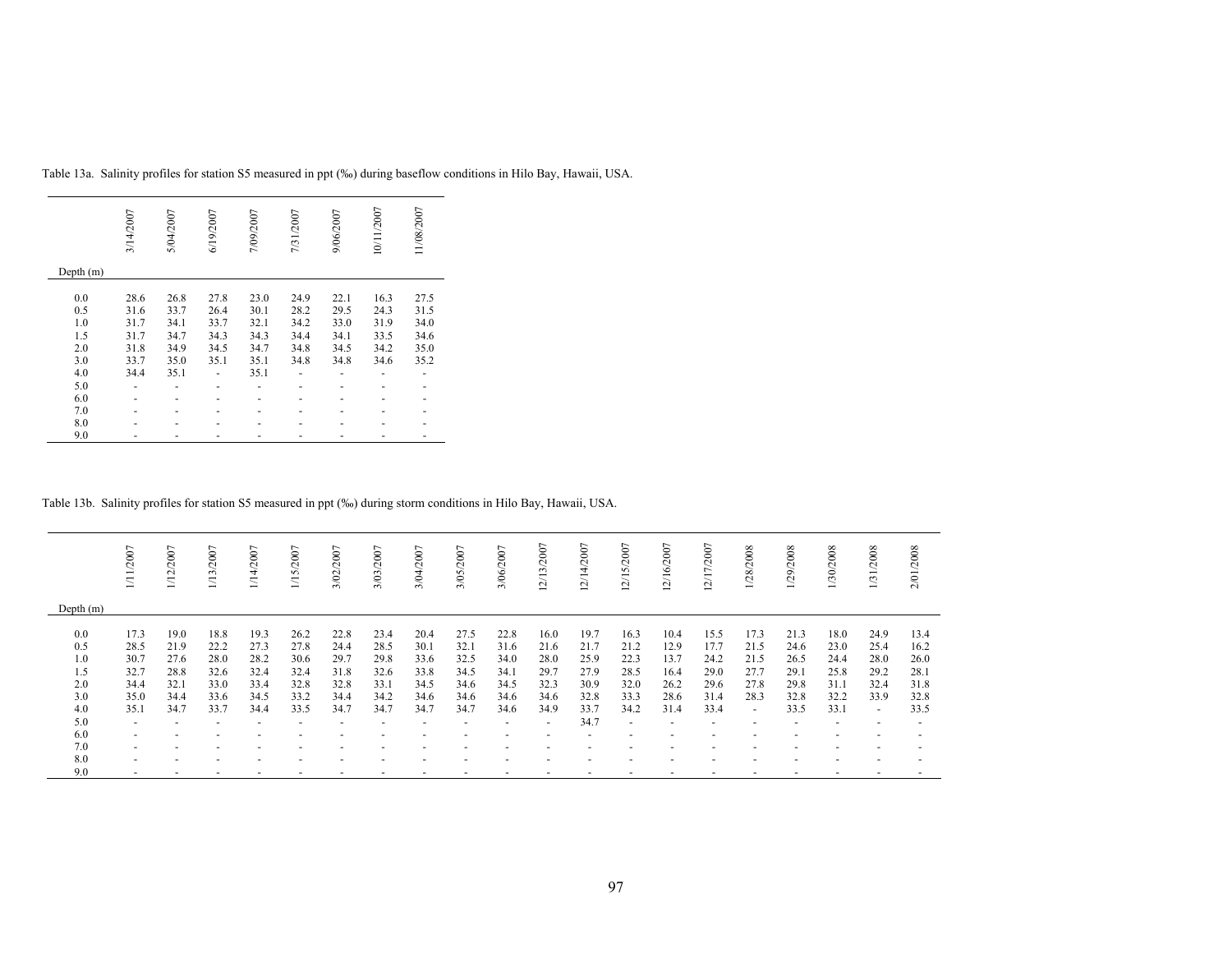|             | 3/14/2007 | 5/04/2007 | 6/19/2007 | 7/09/2007 | 7/31/2007 | 9/06/2007 | 10/11/2007 | 11/08/2007 |
|-------------|-----------|-----------|-----------|-----------|-----------|-----------|------------|------------|
| Depth $(m)$ |           |           |           |           |           |           |            |            |
| 0.0         | 24.1      | 26.7      | 26.4      | 25.9      | 27.8      | 29.6      | 24.6       | 26.3       |
| 0.5         | 31.0      | 30.9      | 27.4      | 29.3      | 30.7      | 30.8      | 28.6       | 30.6       |
| 1.0         | 31.0      | 31.4      | 31.0      | 33.5      | 33.4      | 31.1      | 34.8       | 34.0       |
| 1.5         | 31.6      | 34.7      | 34.4      | 34.3      | 33.9      | 31.8      | 33.6       | 34.8       |
| 2.0         | 32.5      | 35.1      | 34.7      | 34.8      | 34.0      | 34.5      | 34.0       | 35.0       |
| 3.0         | 34.4      | 35.1      | 35.1      | 35.1      | 34.0      | 34.8      | 34.5       | 35.2       |
| 4.0         | 34.4      | 35.2      | 35.1      | 35.1      | 34.7      | 34.8      | 34.6       | 35.4       |
| 5.0         | 34.5      | 35.2      | 35.1      | 35.2      | 34.8      | 34.9      | 34.8       | 35.4       |
| 6.0         | 34.5      | 35.2      | 35.1      | 35.2      | 34.9      | 34.9      | 34.8       | 35.4       |
| 7.0         |           | 35.2      | 35.2      | 35.2      | 35.0      | 34.9      | 34.9       | 35.4       |
| 8.0         |           |           |           |           |           |           |            |            |
| 9.0         |           |           |           |           |           |           |            |            |

Table 14a. Salinity profiles for station S6 measured in ppt (‰) during baseflow conditions in Hilo Bay, Hawaii, USA.

## Table 14b. Salinity profiles for station S6 measured in ppt (‰) during storm conditions in Hilo Bay, Hawaii, USA.

|           | /2007          | 1/12/2007 | 1/13/2007 | 4/2007 | 1/15/2007 | 3/02/2007 | 3/03/2007 | 3/04/2007                | 3/05/2007 | 3/06/2007 | 2/13/2007 | 12/14/2007 | 12/15/2007 | 12/16/2007 | 12/17/2007 | 1/28/2008 | 1/29/2008 | /30/2008 | 1/31/2008 | 2/01/2008 |
|-----------|----------------|-----------|-----------|--------|-----------|-----------|-----------|--------------------------|-----------|-----------|-----------|------------|------------|------------|------------|-----------|-----------|----------|-----------|-----------|
| Depth (m) |                |           |           |        |           |           |           |                          |           |           |           |            |            |            |            |           |           |          |           |           |
| 0.0       | 22.6           | 23.6      | 28.0      | 25.0   | 24.7      | 21.2      | 23.1      | 25.7                     | 26.2      | 26.2      | 19.3      | 19.8       | 18.6       | 15.0       | 17.8       | 24.8      | 24.1      | 17.4     | 23.6      | 12.8      |
| 0.5       | 26.5           | 23.7      | 28.1      | 27.7   | 26.9      | 22.1      | 26.9      | 31.3                     | 27.2      | 26.9      | 21.9      | 20.5       | 19.7       | 15.3       | 18.1       | 25.2      | 24.5      | 23.0     | 25.1      | 16.1      |
| 1.0       | 30.2           | 24.0      | 28.9      | 30.2   | 30.2      | 27.9      | 31.7      | 31.4                     | 33.1      | 31.5      | 25.7      | 21.7       | 23.3       | 15.7       | 24.2       | 27.5      | 24.4      | 23.9     | 26.5      | 20.3      |
| 1.5       | 32.7           | 32.3      | 32.0      | 32.3   | 31.8      | 29.9      | 33.5      | 34.2                     | 34.1      | 31.9      | 30.7      | 28.9       | 30.7       | 16.8       | 28.3       | 28.6      | 24.8      | 26.1     | 29.3      | 23.4      |
| 2.0       | 34.7           | 33.3      | 32.6      | 33.9   | 33.1      | 33.8      | 33.8      | 34.4                     | 34.4      | 34.6      | 31.6      | 30.7       | 31.3       | 22.6       | 29.3       | 29.3      | 28.4      | 31.4     | 32.0      | 26.1      |
| 3.0       | 35.0           | 33.9      | 33.7      | 34.3   | 33.6      | 34.5      | 34.6      | 34.4                     | 34.7      | 34.7      | 34.2      | 32.9       | 33.1       | 24.5       | 31.9       | 31.1      | 32.0      | 33.4     | 34.3      | 33.2      |
| 4.0       | 35.1           | 34.2      | 33.8      | 34.5   | 33.8      | 34.7      | 34.7      | 34.6                     | 34.7      | 34.7      | 35.2      | 34.3       | 33.3       | 25.0       | 33.6       | 32.6      | 32.9      | 33.9     | 34.9      | 34.2      |
| 5.0       | 35.1           | 34.5      | 33.9      | 34.5   | 33.9      | 34.7      | 34.8      | 34.7                     | 34.7      | 34.7      | 35.5      | 34.6       | 33.8       | 28.4       | 34.9       | 33.7      | 33.0      | 34.6     | 34.9      | 34.8      |
| 6.0       | 35.2           | 34.6      | 34.0      | 34.5   | 34.0      | 34.7      | 34.8      | 34.7                     | 34.8      | 34.7      | 35.5      | 34.6       | 34.4       | 29.3       | 36.2       | 34.1      | 33.7      | 34.7     | 35.0      | 32.9      |
| 7.0       | 35.2           | 34.8      | 34.1      | 34.5   | 34.0      | 34.7      | 34.9      | 34.8                     | 34.8      | 34.7      | 35.5      | 34.7       | 34.5       | 30.3       | 37.0       | 34.2      | 34.1      | 34.7     | 35.0      | 34.9      |
| 8.0       | $\overline{a}$ |           |           |        |           |           |           | $\overline{\phantom{a}}$ |           |           |           |            |            |            |            |           |           |          |           |           |
| 9.0       |                |           |           |        |           |           |           |                          |           |           |           |            |            |            |            |           |           |          |           |           |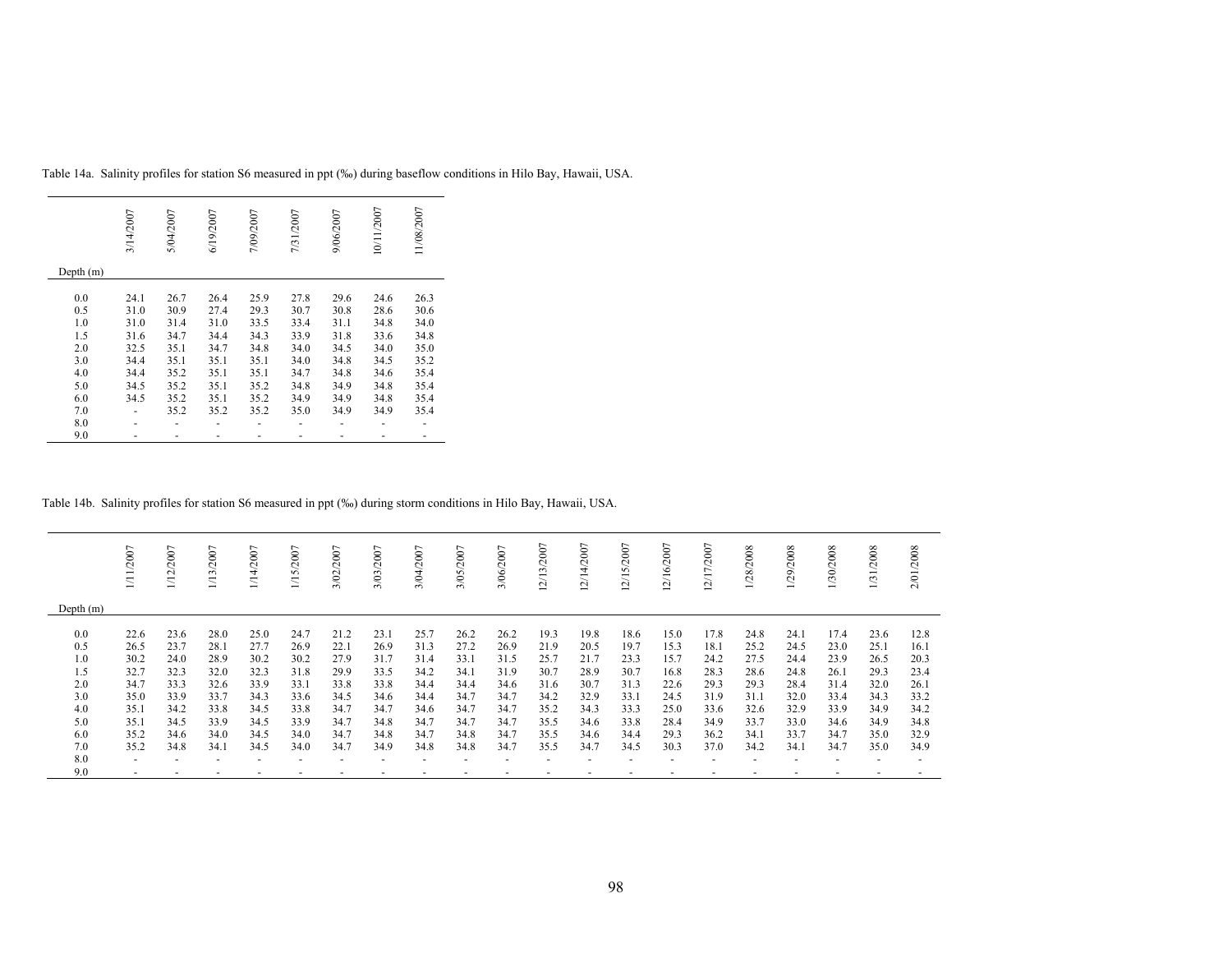|             | 3/14/2007 | 5/04/2007 | 6/19/2007 | 7/09/2007 | 7/31/2007 | 9/06/2007 | 10/11/2007 | 11/08/2007 |
|-------------|-----------|-----------|-----------|-----------|-----------|-----------|------------|------------|
| Depth $(m)$ |           |           |           |           |           |           |            |            |
| 0.0         | 33.7      | 34.9      | 33.9      | 33.5      | 33.9      | 33.4      | 34.4       | 34.9       |
|             |           |           |           |           |           |           |            |            |
| 0.5         | 33.6      | 34.9      | 34.0      | 33.5      | 34.1      | 33.5      | 34.4       | 34.9       |
| 1.0         | 34.2      | 34.9      | 34.2      | 34.5      | 34.8      | 34.2      | 34.8       | 35.0       |
| 1.5         | 33.7      | 35.0      | 34.5      | 34.8      | 34.8      | 34.4      | 34.9       | 35.0       |
| 2.0         | 34.3      | 35.0      | 34.6      | 34.9      | 34.9      | 34.7      | 35.0       | 35.0       |
| 3.0         | 34.4      | 35.0      | 35.0      | 35.1      | 35.0      | 34.9      | 35.1       | 35.1       |
| 4.0         | 34.4      | 35.2      | 35.1      | 35.1      | 35.1      | 34.9      | 35.0       | 35.2       |
| 5.0         | 34.4      | 35.2      | 35.1      | 35.2      | 35.1      | 34.9      | 35.1       | 35.2       |
| 6.0         | 34.4      | 35.2      | 35.2      | 35.2      | 35.1      | 34.9      | 35.1       | 35.2       |
| 7.0         |           | 35.2      | 35.2      | 35.3      | 35.2      | 34.9      | 35.1       | 35.3       |
| 8.0         |           |           |           |           |           |           |            |            |
| 9.0         |           |           |           |           |           |           |            |            |

Table 15a. Salinity profiles for station C1 measured in ppt (‰) during baseflow conditions in Hilo Bay, Hawaii, USA.

Table 15b. Salinity profiles for station C1 measured in ppt (‰) during storm conditions in Hilo Bay, Hawaii, USA.

|             | 1/11/2007      | 1/12/2007                | 1/13/2007 | 1/14/2007 | 1/15/2007 | 3/02/2007 | 3/03/2007 | 3/04/2007 | 3/05/2007 | 3/06/2007 | 12/13/2007               | 12/14/2007 | 12/15/2007 | 12/16/2007 | 12/17/2007 | 1/28/2008 | 1/29/2008                | 1/30/2008                | 1/31/2008 | /2008<br>2/01            |
|-------------|----------------|--------------------------|-----------|-----------|-----------|-----------|-----------|-----------|-----------|-----------|--------------------------|------------|------------|------------|------------|-----------|--------------------------|--------------------------|-----------|--------------------------|
| Depth $(m)$ |                |                          |           |           |           |           |           |           |           |           |                          |            |            |            |            |           |                          |                          |           |                          |
| 0.0         | 33.4           | $\overline{\phantom{0}}$ | 32.5      | 29.6      | 32.2      | 32.6      | 33.6      | 34.9      | 34.5      | 34.1      | ٠                        |            |            |            |            |           |                          | $\overline{\phantom{a}}$ | 33.4      | $\overline{\phantom{a}}$ |
| 0.5         | 33.9           | $\overline{\phantom{0}}$ | 33.2      | 31.3      | 32.4      | 32.6      | 34.1      | 34.8      | 34.5      | 34.1      | $\overline{\phantom{a}}$ |            |            |            |            |           |                          | $\overline{\phantom{0}}$ | 33.7      | $\overline{\phantom{0}}$ |
| 1.0         | 34.7           | $\overline{\phantom{0}}$ | 33.4      | 34.4      | 32.5      | 33.8      | 34.6      | 34.8      | 34.5      | 34.2      | $\overline{\phantom{a}}$ |            |            |            |            |           | $\overline{\phantom{a}}$ | $\overline{\phantom{a}}$ | 33.9      | ٠                        |
| 1.5         | 35.0           | $\overline{\phantom{0}}$ | 33.4      | 34.3      | 33.0      | 33.9      | 34.6      | 34.8      | 34.5      | 34.4      | ٠                        |            |            |            |            |           | $\overline{\phantom{a}}$ | $\overline{\phantom{a}}$ | 33.9      | ٠                        |
| 2.0         | 35.1           | $\overline{\phantom{0}}$ | 33.8      | 34.3      | 33.3      | 34.2      | 34.7      | 34.8      | 34.7      | 34.5      | ٠                        |            |            |            |            |           | $\overline{\phantom{a}}$ | $\overline{\phantom{a}}$ | 34.1      | $\overline{\phantom{a}}$ |
| 3.0         | 35.1           | ٠                        | 34.3      | 34.4      | 33.9      | 34.5      | 34.8      | 34.7      | 34.8      | 34.6      | $\overline{\phantom{a}}$ |            |            |            |            |           | $\overline{\phantom{a}}$ | $\overline{\phantom{a}}$ | 34.1      | ٠                        |
| 4.0         | 35.1           | $\overline{\phantom{0}}$ | 34.3      | 34.5      | 34.0      | 34.7      | 34.9      | 34.8      | 34.9      | 34.7      | $\overline{\phantom{a}}$ |            |            |            |            |           | $\overline{\phantom{a}}$ | $\sim$                   | 34.5      | $\overline{\phantom{a}}$ |
| 5.0         | 35.1           | $\overline{\phantom{0}}$ | 34.3      | 34.5      | 34.1      | 34.7      | 34.9      | 34.8      | 34.9      | 34.7      | $\overline{\phantom{a}}$ |            |            |            |            |           |                          | $\overline{\phantom{a}}$ | 34.6      | $\overline{\phantom{a}}$ |
| 6.0         | 35.2           | $\overline{\phantom{0}}$ | 34.3      | 34.5      | 34.3      | 34.8      | 34.9      | 34.8      | 34.8      | 34.8      | $\overline{\phantom{a}}$ |            |            |            |            |           |                          | $\overline{\phantom{a}}$ | 34.8      | $\overline{\phantom{0}}$ |
| 7.0         | 35.2           | $\blacksquare$           | 34.3      | 34.5      | 32.3      | 34.8      | 34.9      | 34.8      | 34.8      | 34.8      | $\overline{\phantom{a}}$ |            |            |            |            |           |                          | $\overline{\phantom{a}}$ | 34.9      | ٠                        |
| 8.0         | $\overline{a}$ |                          |           |           |           |           |           |           |           |           |                          |            |            |            |            |           |                          |                          |           |                          |
| 9.0         | ٠              |                          |           |           |           |           |           |           |           |           |                          |            |            |            |            |           |                          |                          |           |                          |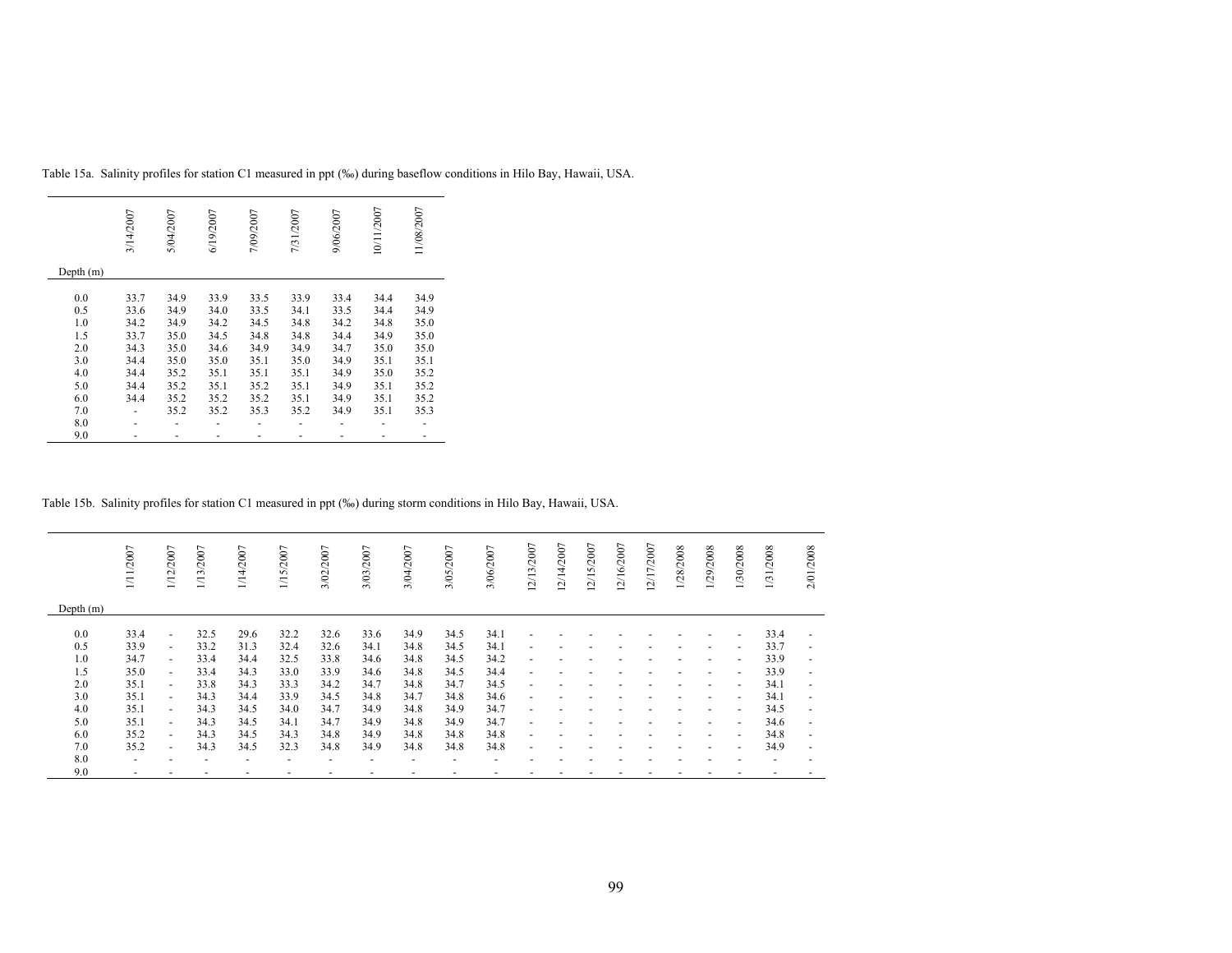|             | 3/14/2007 | 5/04/2007 | 6/19/2007 | 7/09/2007 | 7/31/2007 | 9/06/2007 | 10/11/2007 | 11/08/2007 |
|-------------|-----------|-----------|-----------|-----------|-----------|-----------|------------|------------|
| Depth $(m)$ |           |           |           |           |           |           |            |            |
|             |           |           |           |           |           |           |            |            |
| 0.0         | 34.3      | 35.1      | 34.0      | 33.9      | 33.7      | 34.6      | 34.5       | 35.3       |
| 0.5         | 34.3      | 35.1      | 33.8      | 34.2      | 34.2      | 34.5      | 34.7       | 35.2       |
| 1.0         | 34.4      | 35.1      | 34.2      | 34.7      | 34.6      | 34.5      | 34.8       | 35.1       |
| 1.5         | 34.4      | 35.1      | 34.4      | 34.8      | 34.6      | 34.6      | 34.8       | 35.1       |
| 2.0         | 34.4      | 35.1      | 34.6      | 34.9      | 35.0      | 34.7      | 34.9       | 35.2       |
| 3.0         | 34.4      | 35.1      | 35.0      | 34.9      | 35.0      | 34.7      | 35.0       | 35.3       |
| 4.0         | 34.4      | 35.1      | 35.0      | 34.9      | 35.0      | 34.8      | 35.0       | 35.3       |
| 5.0         | 34.4      | 35.1      | 35.1      | 35.0      | 35.1      | 34.9      | 35.0       | 35.4       |
| 6.0         | 34.4      | 35.2      | 35.2      | 35.1      | 35.2      | 34.9      | 35.0       | 35.4       |
| 7.0         |           | 35.2      | 35.2      | 35.1      | 35.2      |           | 35.0       | 35.3       |
| 8.0         |           |           |           |           |           |           |            |            |
| 9.0         |           |           |           |           |           |           |            |            |

Table 16a. Salinity profiles for station C2 measured in ppt (‰) during baseflow conditions in Hilo Bay, Hawaii, USA.

Table 16b. Salinity profiles for station C2 measured in ppt (‰) during storm conditions in Hilo Bay, Hawaii, USA.

|             | 1/11/2007                | 1/12/2007                | 1/13/2007                | /14/2007                 | 1/15/2007                | 3/02/2007                | 3/03/2007 | 3/04/2007 | 3/05/2007                | 3/06/2007 | 12/13/2007               | 12/14/2007 | 12/15/2007 | 12/16/2007 | 12/17/2007 | 1/28/2008 | 1/29/2008                | 1/30/2008                | 1/31/2008                | /2008<br>2/01            |
|-------------|--------------------------|--------------------------|--------------------------|--------------------------|--------------------------|--------------------------|-----------|-----------|--------------------------|-----------|--------------------------|------------|------------|------------|------------|-----------|--------------------------|--------------------------|--------------------------|--------------------------|
| Depth $(m)$ |                          |                          |                          |                          |                          |                          |           |           |                          |           |                          |            |            |            |            |           |                          |                          |                          |                          |
| 0.0         | 34.4                     | $\overline{\phantom{a}}$ | 32.8                     | 31.1                     | 32.7                     | 32.2                     | 34.4      | 34.9      | 34.6                     | 34.6      | ٠                        |            |            |            |            |           |                          | $\overline{\phantom{0}}$ | 33.1                     | $\overline{\phantom{0}}$ |
| 0.5         | 34.0                     | $\overline{\phantom{a}}$ | 32.9                     | 33.4                     | 32.9                     | 33.9                     | 34.4      | 34.8      | 34.6                     | 34.8      | $\overline{\phantom{a}}$ |            |            |            |            |           |                          | $\overline{\phantom{0}}$ | 33.1                     | $\overline{\phantom{0}}$ |
| 1.0         | 34.8                     | $\sim$                   | 33.2                     | 34.0                     | 33.2                     | 33.9                     | 34.5      | 34.8      | 34.6                     | 34.8      | $\overline{\phantom{a}}$ |            |            |            |            |           | $\overline{\phantom{a}}$ | $\overline{\phantom{a}}$ | 33.2                     | $\overline{\phantom{0}}$ |
| 1.5         | 34.9                     | $\overline{\phantom{a}}$ | 33.2                     | 34.3                     | 33.5                     | 34.3                     | 34.7      | 34.7      | 34.6                     | 34.8      | $\overline{\phantom{a}}$ |            |            |            |            |           | $\overline{\phantom{a}}$ | $\sim$                   | 33.5                     | $\overline{\phantom{a}}$ |
| 2.0         | 35.0                     | $\overline{\phantom{a}}$ | 33.6                     | 34.3                     | 33.7                     | 34.3                     | 34.8      | 34.8      | 34.5                     | 34.8      | $\overline{\phantom{a}}$ |            |            |            |            |           | $\overline{\phantom{a}}$ | $\sim$                   | 34.0                     | $\overline{\phantom{a}}$ |
| 3.0         | 35.2                     | $\blacksquare$           | 33.8                     | 34.3                     | 34.0                     | 34.3                     | 34.8      | 34.8      | 34.8                     | 34.8      | $\overline{\phantom{a}}$ |            |            |            |            |           |                          | $\overline{\phantom{a}}$ | 34.4                     | $\overline{\phantom{0}}$ |
| 4.0         | 35.1                     | $\overline{\phantom{a}}$ | 33.8                     | 34.3                     | 34.4                     | 34.5                     | 34.9      | 34.8      | 34.8                     | 34.8      | $\overline{\phantom{a}}$ |            |            |            |            |           | $\overline{\phantom{a}}$ | $\sim$                   | 34.8                     | $\overline{\phantom{a}}$ |
| 5.0         | 35.2                     | $\blacksquare$           | 33.8                     | 34.4                     | 34.4                     | 34.7                     | 34.9      | 34.8      | 34.9                     | 34.8      | $\overline{\phantom{a}}$ |            |            |            |            |           |                          | $\overline{\phantom{0}}$ | 34.9                     | ٠                        |
| 6.0         | 35.2                     | $\overline{\phantom{a}}$ | 33.8                     | 34.4                     | 34.5                     | 34.7                     | 34.9      | 34.8      | 34.8                     | 34.8      | $\overline{\phantom{a}}$ |            |            |            |            |           |                          | $\overline{\phantom{0}}$ | 34.9                     | $\overline{\phantom{0}}$ |
| 7.0         | 35.2                     | $\overline{\phantom{a}}$ | 33.9                     | 34.4                     | 34.5                     | 34.7                     | 34.9      | 34.8      | 34.9                     | 34.8      | $\overline{\phantom{a}}$ |            |            |            |            |           |                          | $\overline{a}$           | 34.9                     | $\overline{\phantom{a}}$ |
| 8.0         | $\overline{\phantom{a}}$ |                          | $\overline{\phantom{a}}$ | $\overline{\phantom{a}}$ | $\overline{\phantom{a}}$ | $\overline{\phantom{a}}$ |           | ۰         | $\overline{\phantom{a}}$ | 34.8      | $\overline{a}$           |            |            |            |            |           |                          |                          | $\overline{\phantom{a}}$ |                          |
| 9.0         |                          |                          |                          |                          |                          |                          |           |           |                          |           |                          |            |            |            |            |           |                          |                          |                          |                          |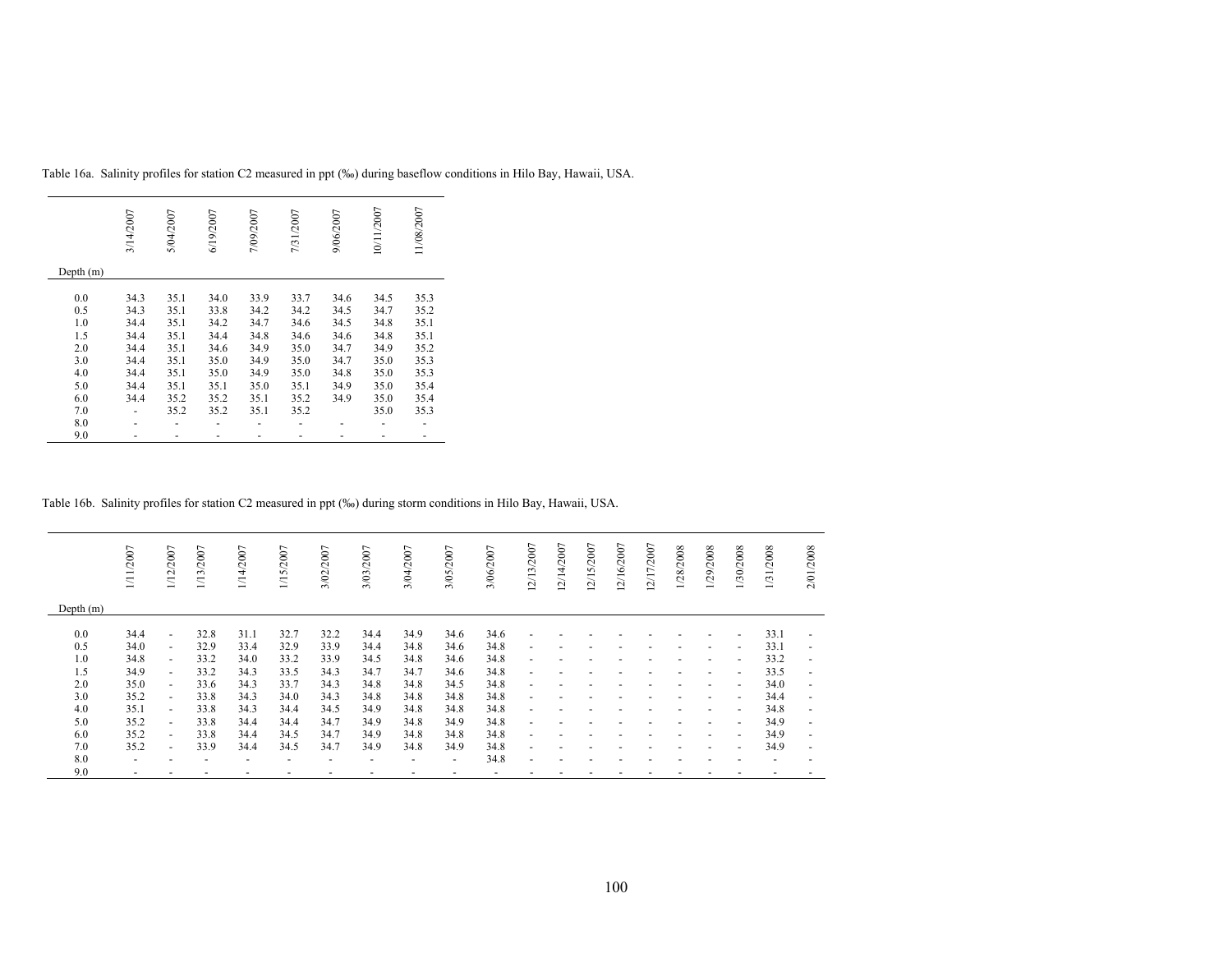Appendix 2. Specific conductivity profiles.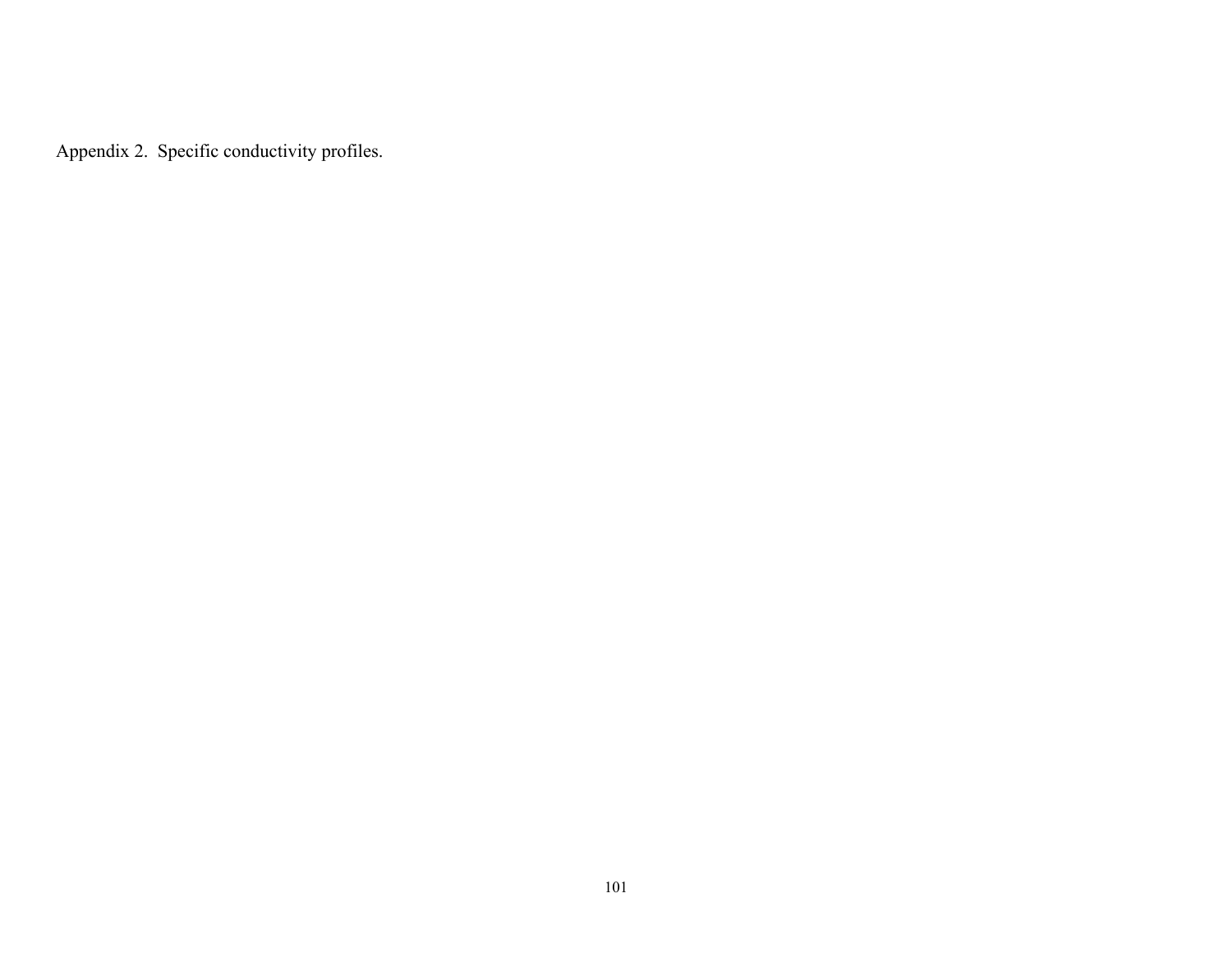|           | 3/14/2007 | 5/04/2007 | 6/19/2007 | 7/09/2007 | 7/31/2007 | 9/06/2007 | 10/11/2007 | 11/08/2007 |
|-----------|-----------|-----------|-----------|-----------|-----------|-----------|------------|------------|
| Depth (m) |           |           |           |           |           |           |            |            |
| 0.0       | 42.2      | 44.8      | 43.0      | 40.3      | 49.5      | 43.9      | 37.9       | 50.6       |
| 0.5       | 43.5      | 51.9      | 46.4      | 47.7      | 50.1      | 47.4      | 40.8       | 53.5       |
| 1.0       | 47.9      | 52.6      | 50.0      | 49.0      | 50.4      | 51.8      | 50.0       | 53.8       |
| 1.5       | 48.7      | 52.6      | 50.4      | 51.3      | 51.4      | 52.2      | 53.3       | 53.8       |
| 2.0       | 49.2      | 52.6      | 50.5      | 51.8      | 52.5      | 52.3      | 54.4       | 53.3       |
| 3.0       | 50.6      | 52.8      | 53.0      | 52.7      | 53.0      | 52.3      | 54.4       | 53.9       |
| 4.0       | 51.5      | 53.2      | 53.3      | 53.1      | 53.0      | 52.6      | 54.4       | 53.9       |
| 5.0       | 52.0      |           |           |           |           |           |            |            |
| 6.0       |           |           |           |           |           |           |            |            |
| 7.0       |           |           |           |           |           |           |            |            |
| 8.0       |           |           |           |           |           |           |            |            |
| 9.0       |           |           |           |           |           |           |            |            |

Table 17a. Specific conductivity profiles for station S2 measured in mS cm-1 during baseflow conditions in Hilo Bay, Hawaii, USA.

Table 17b. Specific conductivity profiles for station S2 measured in mS cm-1 during storm conditions in Hilo Bay, Hawaii, USA.

|                                        | /2007<br>Ξ.                                  | 1/12/2007                                    | 1/13/2007                                    | 1/14/2007                                    | 1/15/2007                                    | 3/02/2007                                    | 3/03/2007                                    | 3/04/2007                                    | 3/05/2007                                    | 3/06/2007                                    | 12/13/2007                                   | 12/14/2007                                   | 5/2007<br>$\overline{21}$<br>$\overline{\phantom{0}}$ | 2/16/2007                                    | 2/17/2007                                    | 1/28/2008                                                                                    | 1/29/2008                                    | 1/30/2008                                    | /2008<br>1/31.                               | 2/01/2008                                    |
|----------------------------------------|----------------------------------------------|----------------------------------------------|----------------------------------------------|----------------------------------------------|----------------------------------------------|----------------------------------------------|----------------------------------------------|----------------------------------------------|----------------------------------------------|----------------------------------------------|----------------------------------------------|----------------------------------------------|-------------------------------------------------------|----------------------------------------------|----------------------------------------------|----------------------------------------------------------------------------------------------|----------------------------------------------|----------------------------------------------|----------------------------------------------|----------------------------------------------|
| Depth $(m)$                            |                                              |                                              |                                              |                                              |                                              |                                              |                                              |                                              |                                              |                                              |                                              |                                              |                                                       |                                              |                                              |                                                                                              |                                              |                                              |                                              |                                              |
| 0.0<br>0.5<br>1.0<br>1.5<br>2.0<br>3.0 | 39.7<br>48.1<br>49.8<br>50.3<br>50.5<br>52.9 | 39.6<br>41.8<br>44.2<br>47.9<br>49.1<br>52.1 | 32.5<br>45.0<br>45.2<br>46.6<br>50.9<br>50.4 | 34.2<br>46.1<br>48.2<br>48.7<br>49.8<br>50.7 | 42.3<br>46.9<br>49.6<br>49.8<br>50.2<br>50.7 | 24.3<br>31.4<br>44.0<br>45.8<br>45.5<br>51.4 | 35.6<br>46.3<br>46.7<br>50.2<br>50.3<br>51.1 | 33.9<br>47.5<br>50.7<br>52.1<br>52.5<br>52.6 | 42.2<br>49.8<br>50.0<br>50.9<br>51.4<br>51.4 | 34.9<br>37.0<br>50.7<br>51.4<br>51.8<br>51.7 | 34.3<br>40.6<br>45.8<br>40.1<br>47.4<br>51.2 | 30.8<br>34.7<br>42.0<br>44.4<br>45.8<br>48.1 | 28.7<br>34.2<br>44.6<br>45.5<br>45.6<br>46.0          | 16.4<br>21.0<br>28.8<br>38.9<br>43.4<br>45.4 | 22.5<br>39.0<br>39.3<br>46.1<br>42.2<br>47.6 | $\overline{\phantom{a}}$<br>$\overline{\phantom{a}}$<br>$\sim$<br>$\sim$<br>$\sim$<br>$\sim$ | 36.0<br>37.1<br>39.6<br>44.3<br>45.0<br>45.4 | 32.2<br>36.7<br>37.7<br>39.1<br>43.0<br>49.2 | 37.2<br>40.0<br>43.1<br>46.1<br>47.6<br>51.8 | 28.9<br>30.9<br>39.3<br>39.4<br>43.1<br>49.4 |
| 4.0                                    | 53.1                                         | 52.2                                         | 51.5                                         | 51.1                                         | 51.4                                         | 53.3                                         | 51.4                                         | 52.6                                         | 51.5                                         | 51.9                                         | 53.2                                         | 50.4                                         | 49.4                                                  | 46.4                                         | 48.8                                         | $\sim$                                                                                       | 46.4                                         | 51.4                                         | 51.9                                         | 51.4                                         |
| 5.0<br>6.0                             | 53.2<br>53.2                                 | 52.5<br>52.5                                 | 51.6<br>50.7                                 | 51.6<br>$\sim$                               | 50.7<br>$\overline{\phantom{a}}$             | 51.4<br>52.6                                 | 51.4<br>$\overline{\phantom{a}}$             | $\overline{\phantom{a}}$                     | $\overline{\phantom{a}}$<br>-                | 51.7<br>-                                    | 53.4<br>$\overline{\phantom{a}}$             | 51.6<br>52.0                                 | 51.3<br>$\sim$                                        | 52.4<br>52.8                                 | 51.3<br>$\overline{\phantom{a}}$             | $\sim$<br>$\overline{a}$                                                                     | 49.0<br>49.1                                 | 51.5<br>$\sim$                               | $\sim$<br>$\overline{\phantom{0}}$           | 51.0<br>51.8                                 |
| 7.0                                    | $\sim$                                       | 52.0                                         | 50.8                                         | $\sim$                                       | $\overline{a}$                               | 51.4                                         | $\overline{\phantom{a}}$                     |                                              |                                              |                                              | $\overline{\phantom{a}}$                     | 52.3                                         | $\overline{\phantom{a}}$                              |                                              | $\overline{\phantom{0}}$                     | $\overline{\phantom{0}}$                                                                     | 49.3                                         | $\overline{\phantom{0}}$                     | $\overline{\phantom{a}}$                     | 53.0                                         |
| 8.0<br>9.0                             | $\overline{a}$                               |                                              | $\overline{\phantom{a}}$                     |                                              | $\overline{\phantom{0}}$                     | $\overline{\phantom{a}}$                     | $\overline{a}$                               |                                              | ۰                                            |                                              | ٠                                            | $\overline{\phantom{0}}$                     |                                                       |                                              | $\overline{\phantom{0}}$                     |                                                                                              | $\overline{\phantom{a}}$                     |                                              | $\overline{\phantom{a}}$                     |                                              |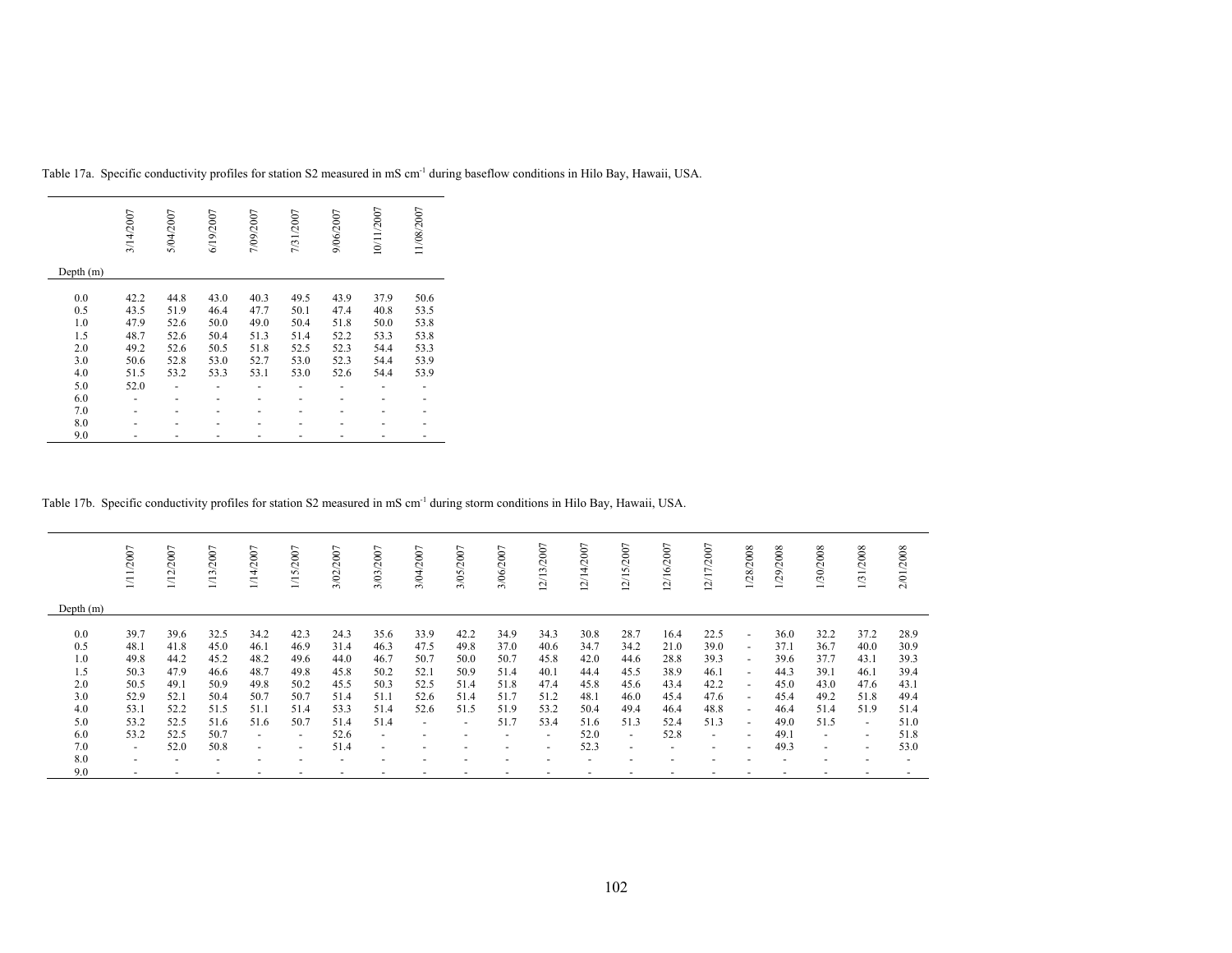|             | 3/14/2007 | 5/04/2007 | 6/19/2007 | 7/09/2007 | 7/31/2007 | 9/06/2007 | 10/11/2007 | 11/08/2007 |
|-------------|-----------|-----------|-----------|-----------|-----------|-----------|------------|------------|
| Depth $(m)$ |           |           |           |           |           |           |            |            |
| 0.0         | 48.6      | 50.3      | 43.2      | 48.0      | 42.1      | 50.4      | 44.3       | 44.1       |
| 0.5         | 48.6      | 50.3      | 47.9      | 51.2      | 48.7      | 51.0      | 44.9       | 52.9       |
| 1.0         | 48.7      | 50.7      | 50.6      | 51.9      | 51.5      | 51.8      | 48.2       | 53.3       |
| 1.5         | 49.8      | 52.0      | 51.1      | 52.2      | 53.8      | 52.2      | 53.2       | 53.6       |
| 2.0         | 50.1      | 52.9      | 52.3      | 52.4      | 54.6      | 52.3      | 53.8       | 53.6       |
| 3.0         | 51.1      | 53.0      | 52.8      | 52.8      | 54.6      | 52.4      | 54.6       | 53.8       |
| 4.0         | 51.3      | 53.2      | 53.4      | 52.8      | 54.7      | 52.6      | 54.6       | 53.8       |
| 5.0         | 51.5      | 53.3      | 53.3      | 53.1      | 54.6      | 52.6      | 54.6       | 53.4       |
| 6.0         | 51.8      | 53.3      | 53.3      | 53.3      | 54.1      | 52.8      | 54.6       | 53.9       |
| 7.0         |           | 53.3      | 53.3      | 53.4      | 54.2      | 52.8      | 54.6       | 54.0       |
| 8.0         |           |           |           |           |           |           |            |            |
| 9.0         |           |           |           |           |           |           |            |            |

Table 18a. Specific conductivity profiles for station S3 measured in mS cm-1 during baseflow conditions in Hilo Bay, Hawaii, USA.

Table 18b. Specific conductivity profiles for station S3 measured in mS cm-1 during storm conditions in Hilo Bay, Hawaii, USA.

|                                                                    | /2007                                                                        | /2007<br>$\overline{1/12}$                                                                                                               | $/2007$<br>1/13                                                              | 114/2007                                                                     | 1/15/2007                                                                    | /2007<br>3/02                                                                | 3/03/2007                                                                    | /2007<br>3/04,                                                               | $\overline{ }$<br>3/05/200                                                   | 3/06/2007                                                                    | $\overline{ }$<br>2/13/200                                                   | 2/14/2007                                                                    | $\overline{ }$<br>2/15/200                                                   | 2/16/2007                                                                    | 2/17/2007                                                                    | 1/28/2008                                                                    | 1/29/2008                                                                    | 1/30/2008                                                                    | /2008<br>$1/31$ .                                                            | /2008<br>2/01.                                                               |
|--------------------------------------------------------------------|------------------------------------------------------------------------------|------------------------------------------------------------------------------------------------------------------------------------------|------------------------------------------------------------------------------|------------------------------------------------------------------------------|------------------------------------------------------------------------------|------------------------------------------------------------------------------|------------------------------------------------------------------------------|------------------------------------------------------------------------------|------------------------------------------------------------------------------|------------------------------------------------------------------------------|------------------------------------------------------------------------------|------------------------------------------------------------------------------|------------------------------------------------------------------------------|------------------------------------------------------------------------------|------------------------------------------------------------------------------|------------------------------------------------------------------------------|------------------------------------------------------------------------------|------------------------------------------------------------------------------|------------------------------------------------------------------------------|------------------------------------------------------------------------------|
| Depth $(m)$                                                        |                                                                              |                                                                                                                                          |                                                                              |                                                                              |                                                                              |                                                                              |                                                                              |                                                                              |                                                                              |                                                                              |                                                                              |                                                                              |                                                                              |                                                                              |                                                                              |                                                                              |                                                                              |                                                                              |                                                                              |                                                                              |
| 0.0<br>0.5<br>1.0<br>1.5<br>2.0<br>3.0<br>4.0<br>5.0<br>6.0<br>7.0 | 39.8<br>43.9<br>50.0<br>51.4<br>51.5<br>52.8<br>53.0<br>53.2<br>53.2<br>53.3 | 27.9<br>33.6<br>44.4<br>44.9<br>45.9<br>51.7<br>52.9<br>$\overline{\phantom{0}}$<br>$\overline{\phantom{a}}$<br>$\overline{\phantom{0}}$ | 39.3<br>39.9<br>45.9<br>47.8<br>49.4<br>51.1<br>51.5<br>51.9<br>52.0<br>51.1 | 40.7<br>47.4<br>48.1<br>48.4<br>49.4<br>50.5<br>50.8<br>51.3<br>51.6<br>51.9 | 43.9<br>46.5<br>48.1<br>49.0<br>50.3<br>50.4<br>50.6<br>50.6<br>50.7<br>50.8 | 39.7<br>42.9<br>45.2<br>43.8<br>46.7<br>50.2<br>51.3<br>51.4<br>51.4<br>51.4 | 38.5<br>43.7<br>48.0<br>48.2<br>49.7<br>51.2<br>51.3<br>51.4<br>52.6<br>52.6 | 39.6<br>50.5<br>51.1<br>51.5<br>52.2<br>52.4<br>52.5<br>52.6<br>52.6<br>52.6 | 47.3<br>48.9<br>49.8<br>50.8<br>50.9<br>51.3<br>51.5<br>51.5<br>51.5<br>51.6 | 47.5<br>47.9<br>50.5<br>51.5<br>51.7<br>51.7<br>51.8<br>51.7<br>51.7<br>51.7 | 34.4<br>45.0<br>45.8<br>46.1<br>46.6<br>52.7<br>53.2<br>53.5<br>53.6<br>53.6 | 35.1<br>34.7<br>43.1<br>44.7<br>46.2<br>48.1<br>51.9<br>52.5<br>52.7<br>52.4 | 32.9<br>43.1<br>44.4<br>44.5<br>44.7<br>47.0<br>48.4<br>51.6<br>52.3<br>52.3 | 24.4<br>25.3<br>34.5<br>37.7<br>43.3<br>46.9<br>49.6<br>51.6<br>52.2<br>53.9 | 30.3<br>35.3<br>38.1<br>42.5<br>48.4<br>50.6<br>52.8<br>53.5<br>55.1<br>55.5 | 37.7<br>38.2<br>43.2<br>43.3<br>43.3<br>44.9<br>49.9<br>51.0<br>51.2<br>51.2 | 38.3<br>38.2<br>38.9<br>43.6<br>45.1<br>45.3<br>48.7<br>50.3<br>50.7<br>51.1 | 30.3<br>34.0<br>39.3<br>44.9<br>43.7<br>48.5<br>51.3<br>51.4<br>51.3<br>51.5 | 41.5<br>46.3<br>46.4<br>48.6<br>49.4<br>50.4<br>51.2<br>51.7<br>51.8<br>51.9 | 29.1<br>30.2<br>36.5<br>42.0<br>41.6<br>46.5<br>49.8<br>52.9<br>52.8<br>53.0 |
| 8.0<br>9.0                                                         | $\overline{a}$<br>$\overline{a}$                                             |                                                                                                                                          |                                                                              |                                                                              |                                                                              | $\overline{\phantom{a}}$                                                     |                                                                              | $\overline{\phantom{a}}$                                                     |                                                                              | $\overline{\phantom{a}}$<br>$\overline{a}$                                   |                                                                              | $\overline{\phantom{a}}$                                                     |                                                                              | $\overline{\phantom{a}}$<br>-                                                |                                                                              |                                                                              |                                                                              |                                                                              |                                                                              |                                                                              |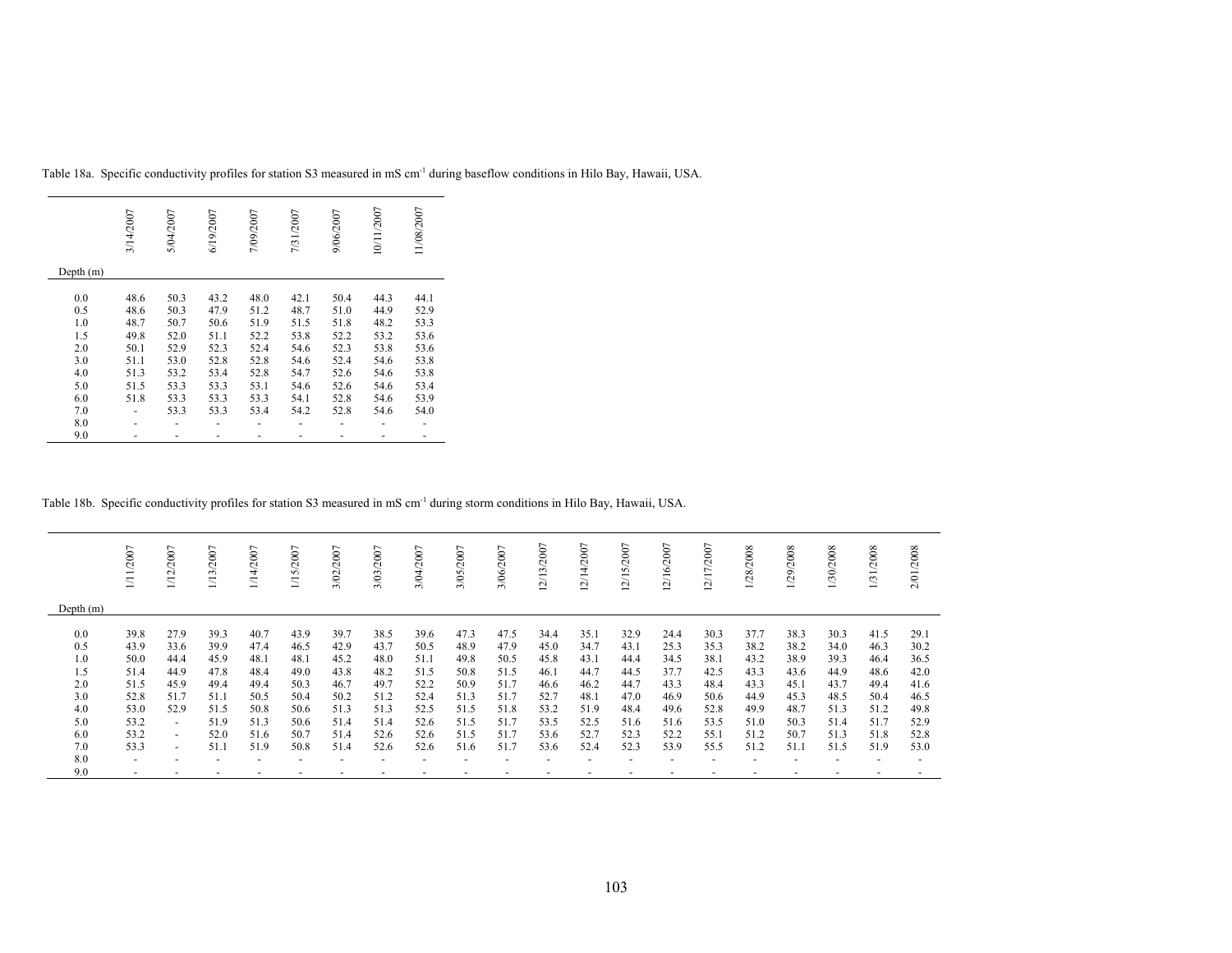|           | 3/14/2007 | 5/04/2007 | 6/19/2007 | 7/09/2007 | 7/31/2007 | 9/06/2007 | 10/11/2007 | 11/08/2007 |
|-----------|-----------|-----------|-----------|-----------|-----------|-----------|------------|------------|
| Depth (m) |           |           |           |           |           |           |            |            |
| 0.0       | 42.0      | 38.9      | 42.2      | 37.1      | 39.3      | 34.8      | 24.9       | 42.7       |
| 0.5       | 47.9      | 50.5      | 50.2      | 47.4      | 52.0      | 45.8      | 38.5       | 49.4       |
| 1.0       | 48.6      | 52.2      | 51.5      | 49.1      | 52.1      | 50.4      | 50.0       | 52.9       |
| 1.5       | 48.6      | 52.8      | 51.9      | 54.2      | 52.3      | 52.0      | 53.9       | 53.4       |
| 2.0       | 48.7      | 52.8      | 52.4      | 52.7      | 52.8      | 52.4      | 54.1       | 53.8       |
| 3.0       | 51.2      | 52.9      | 53.2      | 53.3      | 52.9      | 52.8      | 54.7       | 54.1       |
| 4.0       | 52.5      | 53.1      |           | 53.3      |           |           |            |            |
| 5.0       |           |           |           |           |           |           |            |            |
| 6.0       | -         |           |           |           |           |           |            |            |
| 7.0       |           |           |           |           |           |           |            |            |
| 8.0       |           |           |           |           |           |           |            |            |
| 9.0       |           |           |           |           |           |           |            |            |

Table 19a. Specific conductivity profiles for station S5 measured in mS cm-1 during baseflow conditions in Hilo Bay, Hawaii, USA.

Table 19b. Specific conductivity profiles for station S5 measured in mS cm-1 during storm conditions in Hilo Bay, Hawaii, USA.

|                                               | /2007<br>ΞI                                          | 1/12/2007                                            | 1/13/2007                                            | 2007<br>$\frac{1}{4}$                                | 1/15/2007                                            | 3/02/2007                                            | 3/03/2007                                            | 3/04/2007                                            | 3/05/2007                                            | 3/06/2007                                            | 2/13/2007                                            | 2/14/2007                                            | 2/15/2007                                            | 12/16/2007                                           | ∼<br>2/17/200                                        | 1/28/2008                                              | 1/29/2008                                            | 1/30/2008                                            | 1/31/2008                                              | 2/01/2008                                            |
|-----------------------------------------------|------------------------------------------------------|------------------------------------------------------|------------------------------------------------------|------------------------------------------------------|------------------------------------------------------|------------------------------------------------------|------------------------------------------------------|------------------------------------------------------|------------------------------------------------------|------------------------------------------------------|------------------------------------------------------|------------------------------------------------------|------------------------------------------------------|------------------------------------------------------|------------------------------------------------------|--------------------------------------------------------|------------------------------------------------------|------------------------------------------------------|--------------------------------------------------------|------------------------------------------------------|
| Depth $(m)$                                   |                                                      |                                                      |                                                      |                                                      |                                                      |                                                      |                                                      |                                                      |                                                      |                                                      |                                                      |                                                      |                                                      |                                                      |                                                      |                                                        |                                                      |                                                      |                                                        |                                                      |
| 0.0<br>0.5<br>1.0<br>1.5<br>2.0<br>3.0<br>4.0 | 31.8<br>44.2<br>47.7<br>50.4<br>52.2<br>53.0<br>53.2 | 30.0<br>35.3<br>42.1<br>44.2<br>50.2<br>52.3<br>52.6 | 30.3<br>35.1<br>45.8<br>48.8<br>50.4<br>51.1<br>51.3 | 29.4<br>37.2<br>43.6<br>48.3<br>50.2<br>51.6<br>51.6 | 39.5<br>42.2<br>46.7<br>48.7<br>49.5<br>50.0<br>50.4 | 32.0<br>37.3<br>43.2<br>46.8<br>48.7<br>52.2<br>51.5 | 36.8<br>44.1<br>44.7<br>49.4<br>50.8<br>50.8<br>51.5 | 33.5<br>46.1<br>51.1<br>51.5<br>52.4<br>52.6<br>52.6 | 39.2<br>47.3<br>48.6<br>51.5<br>51.6<br>51.6<br>51.6 | 35.5<br>51.2<br>51.4<br>51.4<br>51.9<br>52.0<br>51.8 | 25.9<br>29.3<br>44.3<br>46.1<br>49.3<br>52.2<br>52.0 | 29.9<br>33.6<br>39.1<br>43.5<br>47.0<br>49.7<br>51.2 | 24.5<br>31.9<br>34.6<br>43.3<br>48.3<br>50.4<br>51.8 | 17.0<br>19.2<br>20.7<br>36.8<br>39.4<br>43.0<br>48.2 | 26.6<br>28.3<br>37.8<br>44.4<br>46.0<br>48.0<br>50.8 | 24.3<br>31.6<br>31.4<br>40.4<br>40.8<br>41.8<br>$\sim$ | 33.7<br>35.9<br>39.1<br>43.4<br>44.1<br>47.0<br>50.5 | 27.8<br>34.1<br>36.5<br>39.8<br>45.3<br>47.8<br>49.3 | 35.5<br>37.4<br>41.5<br>43.6<br>48.2<br>50.6<br>$\sim$ | 22.7<br>26.7<br>39.2<br>43.6<br>45.8<br>50.0<br>51.3 |
| 5.0                                           | $\overline{a}$                                       |                                                      | $\overline{\phantom{0}}$                             |                                                      |                                                      |                                                      | $\overline{\phantom{a}}$                             |                                                      |                                                      | $\overline{\phantom{0}}$                             |                                                      | 52.6                                                 | <b>.</b>                                             |                                                      |                                                      |                                                        |                                                      |                                                      |                                                        |                                                      |
| 6.0<br>7.0                                    | $\overline{\phantom{a}}$<br>$\overline{a}$           |                                                      |                                                      |                                                      |                                                      |                                                      |                                                      |                                                      |                                                      |                                                      |                                                      |                                                      |                                                      |                                                      |                                                      |                                                        |                                                      |                                                      |                                                        |                                                      |
| 8.0                                           | $\overline{a}$                                       |                                                      |                                                      |                                                      |                                                      |                                                      |                                                      |                                                      |                                                      |                                                      |                                                      |                                                      |                                                      |                                                      |                                                      |                                                        |                                                      |                                                      |                                                        |                                                      |
| 9.0                                           | $\overline{\phantom{0}}$                             |                                                      |                                                      |                                                      |                                                      |                                                      | $\overline{\phantom{a}}$                             |                                                      |                                                      | $\overline{\phantom{0}}$                             |                                                      |                                                      |                                                      | ۰                                                    |                                                      |                                                        |                                                      |                                                      |                                                        |                                                      |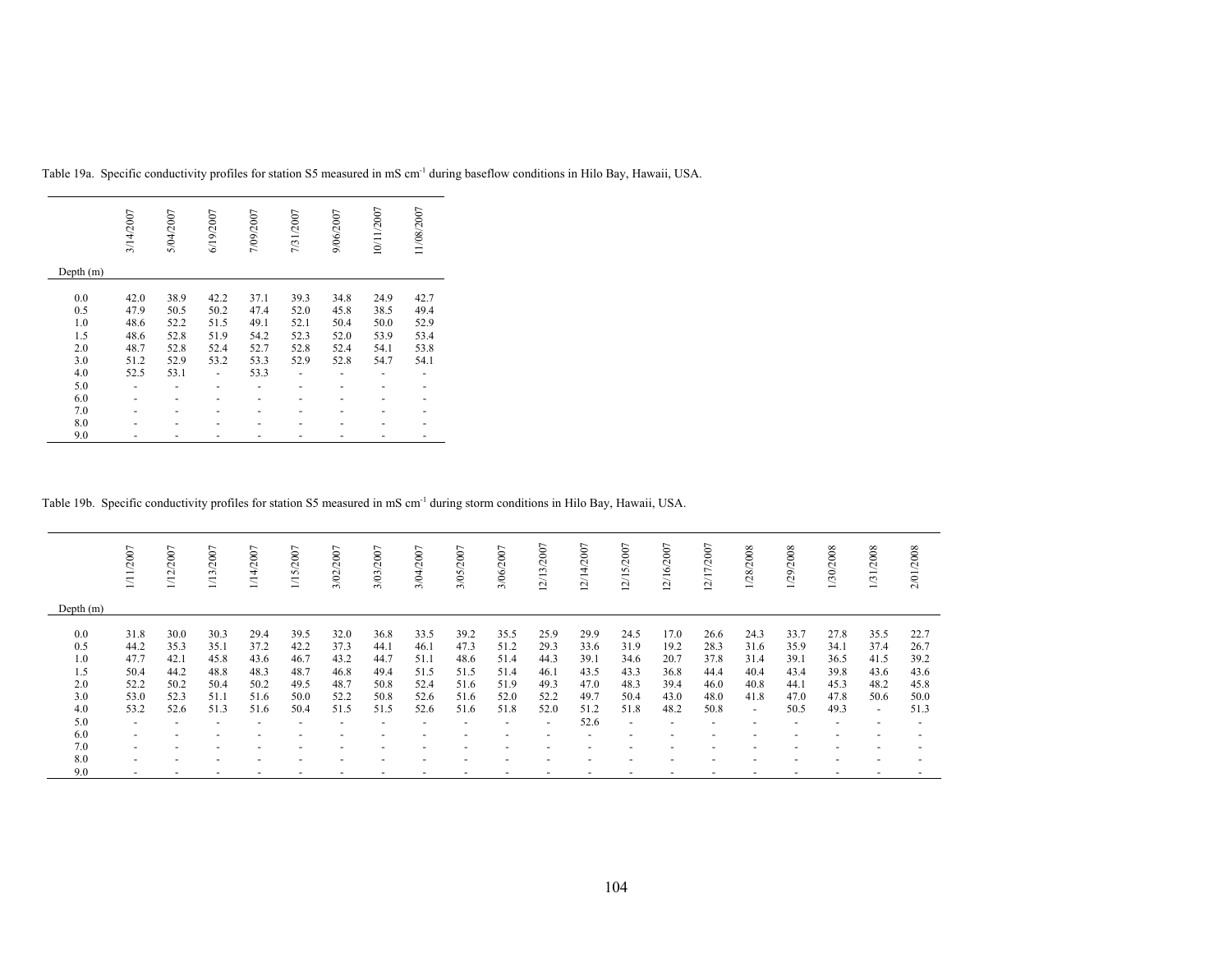|             | 3/14/2007 | 5/04/2007 | 6/19/2007 | 7/09/2007 | 7/31/2007 | 9/06/2007 | 10/11/2007 | 11/08/2007 |
|-------------|-----------|-----------|-----------|-----------|-----------|-----------|------------|------------|
| Depth $(m)$ |           |           |           |           |           |           |            |            |
| 0.0         | 38.9      | 41.5      | 41.3      | 40.8      | 43.4      | 45.7      | 39.1       | 41.0       |
| 0.5         | 47.5      | 45.8      | 43.7      | 44.7      | 48.2      | 47.3      | 45.2       | 44.6       |
|             |           |           |           |           |           |           |            |            |
| 1.0         | 47.1      | 48.1      | 47.7      | 49.8      | 50.9      | 47.7      | 51.8       | 52.5       |
| 1.5         | 48.1      | 51.9      | 52.2      | 52.0      | 51.7      | 48.6      | 53.2       | 53.8       |
| 2.0         | 48.9      | 53.2      | 52.6      | 52.9      | 51.8      | 52.5      | 53.5       | 53.9       |
| 3.0         | 52.3      | 53.1      | 53.1      | 53.1      | 52.4      | 52.8      | 54.4       | 54.1       |
| 4.0         | 52.3      | 53.2      | 53.3      | 53.2      | 52.7      | 52.9      | 54.6       | 54.3       |
| 5.0         | 52.3      | 53.3      | 53.3      | 53.4      | 53.0      | 52.9      | 54.7       | 54.3       |
| 6.0         | 52.5      | 53.3      | 53.3      | 53.4      | 52.9      | 52.9      | 54.8       | 54.3       |
| 7.0         |           | 53.3      | 53.4      | 53.4      | 53.1      | 52.9      | 54.7       | 54.3       |
| 8.0         |           |           |           |           |           |           |            |            |
| 9.0         |           |           |           |           |           |           |            |            |

Table 20a. Specific conductivity profiles for station S6 measured in mS cm-1 during baseflow conditions in Hilo Bay, Hawaii, USA.

Table 20b. Specific conductivity profiles for station S6 measured in mS cm-1 during storm conditions in Hilo Bay, Hawaii, USA.

|                                                                    | /2007                                                                        | /2007<br>$\frac{1}{2}$                                                       | /2007<br>1/13                                                                | /2007<br><u>न</u><br>∏                                                       | 1/15/2007                                                                    | /2007<br>3/02                                                                | 3/03/2007                                                                    | /2007<br>3/04,                                                               | $\overline{ }$<br>3/05/200                                                   | 3/06/2007                                                                    | $\overline{ }$<br>2/13/200                                                   | 2/14/2007                                                                    | $\overline{ }$<br>2/15/200                                                   | 2/16/2007                                                                    | $\overline{ }$<br>2/17/200                                                   | 1/28/2008                                                                    | 1/29/2008                                                                    | 1/30/2008                                                                    | $/2008$<br>1/31                                                              | /2008<br>2/01.                                                               |
|--------------------------------------------------------------------|------------------------------------------------------------------------------|------------------------------------------------------------------------------|------------------------------------------------------------------------------|------------------------------------------------------------------------------|------------------------------------------------------------------------------|------------------------------------------------------------------------------|------------------------------------------------------------------------------|------------------------------------------------------------------------------|------------------------------------------------------------------------------|------------------------------------------------------------------------------|------------------------------------------------------------------------------|------------------------------------------------------------------------------|------------------------------------------------------------------------------|------------------------------------------------------------------------------|------------------------------------------------------------------------------|------------------------------------------------------------------------------|------------------------------------------------------------------------------|------------------------------------------------------------------------------|------------------------------------------------------------------------------|------------------------------------------------------------------------------|
| Depth $(m)$                                                        |                                                                              |                                                                              |                                                                              |                                                                              |                                                                              |                                                                              |                                                                              |                                                                              |                                                                              |                                                                              |                                                                              |                                                                              |                                                                              |                                                                              |                                                                              |                                                                              |                                                                              |                                                                              |                                                                              |                                                                              |
| 0.0<br>0.5<br>1.0<br>1.5<br>2.0<br>3.0<br>4.0<br>5.0<br>6.0<br>7.0 | 38.8<br>41.0<br>46.6<br>50.5<br>52.6<br>53.0<br>53.2<br>53.3<br>53.3<br>53.3 | 37.2<br>37.4<br>38.5<br>49.3<br>50.8<br>51.6<br>52.0<br>52.4<br>52.6<br>52.0 | 33.2<br>43.6<br>42.4<br>48.8<br>49.7<br>51.3<br>51.4<br>51.6<br>50.8<br>51.0 | 37.4<br>41.3<br>46.6<br>49.4<br>51.6<br>51.4<br>51.7<br>51.8<br>51.8<br>51.8 | 37.4<br>40.3<br>44.8<br>48.2<br>49.8<br>50.5<br>50.7<br>51.0<br>51.0<br>51.1 | 32.2<br>33.6<br>42.6<br>45.6<br>50.9<br>52.4<br>51.3<br>51.4<br>51.4<br>52.7 | 34.6<br>38.1<br>47.3<br>49.8<br>50.3<br>51.2<br>52.6<br>52.7<br>51.5<br>51.6 | 40.1<br>47.9<br>48.1<br>52.0<br>52.3<br>52.3<br>52.5<br>52.6<br>52.7<br>52.7 | 38.5<br>40.1<br>49.2<br>50.9<br>52.3<br>51.6<br>51.5<br>51.5<br>52.7<br>51.5 | 39.5<br>40.0<br>46.9<br>47.9<br>51.8<br>51.7<br>51.6<br>51.5<br>51.5<br>51.6 | 31.6<br>35.1<br>41.1<br>46.8<br>48.2<br>51.4<br>53.4<br>53.7<br>53.8<br>53.8 | 30.1<br>30.7<br>35.1<br>45.2<br>46.6<br>49.9<br>52.2<br>52.7<br>52.5<br>52.6 | 28.1<br>29.9<br>35.5<br>45.6<br>47.9<br>50.1<br>50.3<br>51.0<br>52.2<br>52.4 | 22.8<br>25.2<br>23.9<br>25.5<br>32.4<br>36.9<br>44.0<br>41.7<br>43.9<br>45.5 | 28.9<br>29.3<br>37.7<br>43.3<br>45.3<br>48.9<br>51.0<br>52.4<br>54.5<br>55.5 | 36.2<br>37.0<br>40.4<br>42.5<br>43.1<br>44.9<br>48.9<br>50.1<br>50.8<br>50.9 | 35.4<br>35.7<br>35.9<br>39.9<br>42.2<br>47.9<br>48.8<br>49.1<br>50.1<br>50.7 | 25.5<br>33.8<br>35.3<br>37.8<br>44.8<br>49.6<br>50.5<br>51.4<br>51.6<br>51.7 | 35.0<br>36.9<br>39.3<br>33.4<br>47.5<br>51.0<br>51.8<br>51.8<br>51.8<br>51.9 | 21.3<br>26.3<br>32.6<br>36.3<br>40.7<br>49.3<br>52.0<br>52.8<br>52.9<br>53.0 |
| 8.0<br>9.0                                                         | $\overline{a}$<br>$\overline{a}$                                             |                                                                              |                                                                              |                                                                              |                                                                              | $\overline{\phantom{a}}$                                                     |                                                                              | $\overline{\phantom{a}}$                                                     |                                                                              | $\overline{\phantom{a}}$<br>$\overline{a}$                                   |                                                                              |                                                                              |                                                                              | $\overline{\phantom{a}}$<br>-                                                |                                                                              | $\overline{\phantom{a}}$                                                     |                                                                              |                                                                              |                                                                              |                                                                              |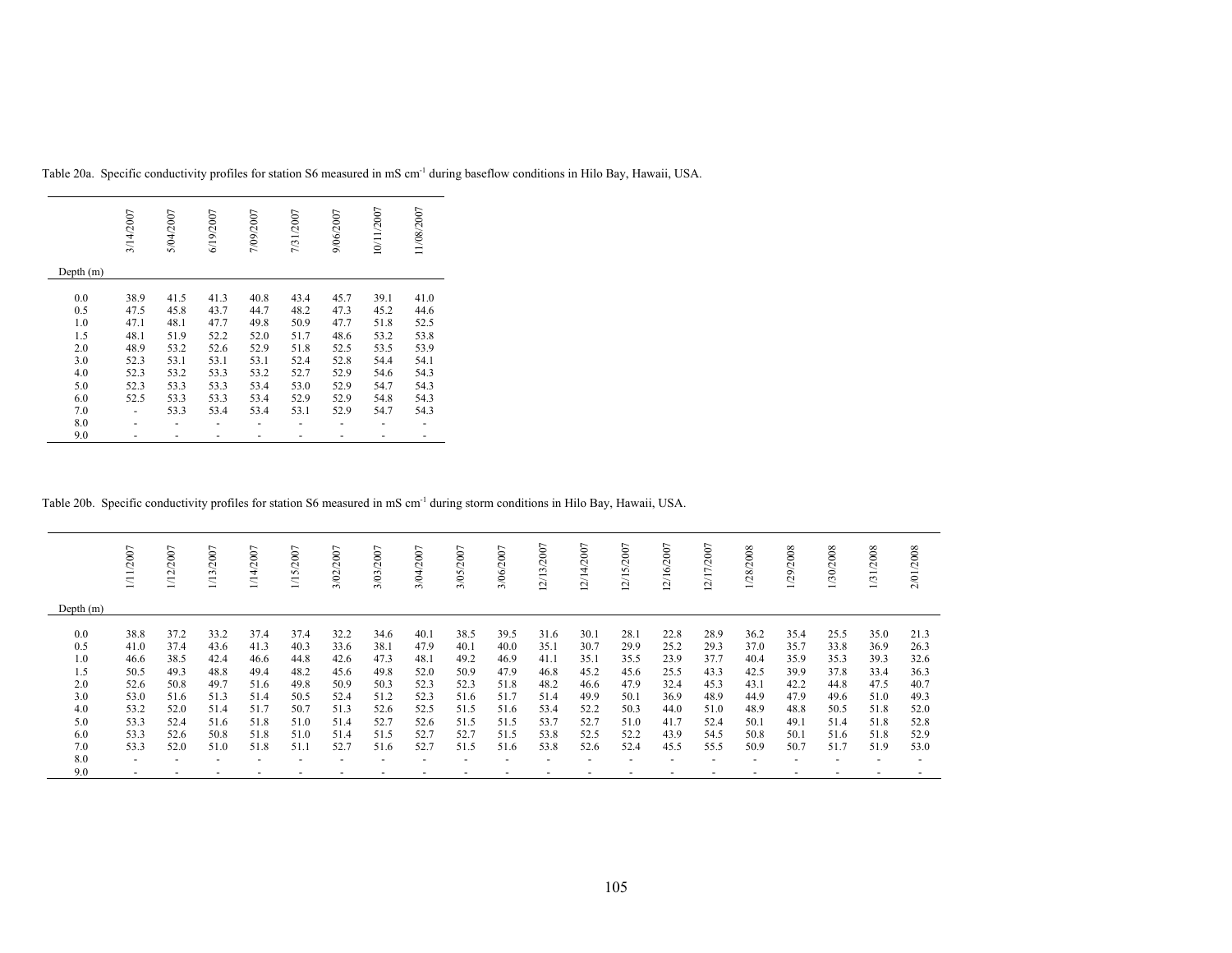|             | 3/14/2007 | 5/04/2007 | 6/19/2007 | 7/09/2007 | 7/31/2007 | 9/06/2007 | 10/11/2007 | 11/08/2007 |
|-------------|-----------|-----------|-----------|-----------|-----------|-----------|------------|------------|
| Depth $(m)$ |           |           |           |           |           |           |            |            |
| 0.0         | 51.3      | 53.0      | 51.7      | 51.1      | 52.7      | 51.2      | 53.9       | 53.4       |
| 0.5         | 51.0      | 52.9      | 51.7      | 51.4      | 53.4      | 51.0      | 53.9       | 53.5       |
| 1.0         | 51.6      | 53.0      | 52.0      | 52.1      | 54.3      | 52.0      | 54.2       | 53.5       |
| 1.5         | 51.6      | 53.0      | 52.3      | 53.1      | 54.4      | 52.4      | 54.7       | 53.5       |
| 2.0         | 52.1      | 53.1      | 52.6      | 53.1      | 54.5      | 52.7      | 54.7       | 53.6       |
| 3.0         | 52.2      | 53.0      | 53.0      | 53.3      | 54.6      | 53.0      | 53.2       | 53.8       |
| 4.0         | 52.2      | 53.3      | 53.2      | 53.3      | 54.5      | 53.0      | 54.7       | 53.8       |
| 5.0         | 52.2      | 53.3      | 53.2      | 53.4      | 54.4      | 53.0      | 54.7       | 53.9       |
| 6.0         | 52.2      | 53.3      | 53.3      | 53.4      | 54.3      | 52.9      | 54.7       | 53.9       |
| 7.0         |           | 53.3      | 53.3      | 53.5      | 54.4      | 52.9      | 54.7       | 54.0       |
| 8.0         |           |           |           |           |           |           |            |            |
| 9.0         |           |           |           |           |           |           |            |            |

Table 21a. Specific conductivity profiles for station C1 measured in mS cm-1 during baseflow conditions in Hilo Bay, Hawaii, USA.

Table 21b. Specific conductivity profiles for station C1 measured in mS cm<sup>-1</sup> during storm conditions in Hilo Bay, Hawaii, USA.

|             | 1/11/2007                | 1/12/2007                | 1/13/2007 | 1/14/2007 | 1/15/2007 | 3/02/2007 | 3/03/2007 | 3/04/2007 | 3/05/2007 | 3/06/2007 | 12/13/2007               | 12/14/2007 | 12/15/2007 | 12/16/2007 | 12/17/2007 | 1/28/2008 | 1/29/2008                | 1/30/2008                | 1/31/2008 | 2/01/2008                |
|-------------|--------------------------|--------------------------|-----------|-----------|-----------|-----------|-----------|-----------|-----------|-----------|--------------------------|------------|------------|------------|------------|-----------|--------------------------|--------------------------|-----------|--------------------------|
| Depth $(m)$ |                          |                          |           |           |           |           |           |           |           |           |                          |            |            |            |            |           |                          |                          |           |                          |
| 0.0         | 51.0                     | ٠                        | 49.7      | 43.7      | 48.2      | 49.6      | 51.2      | 52.9      | 51.0      | 50.7      | $\overline{\phantom{a}}$ |            |            |            |            |           |                          | $\overline{\phantom{a}}$ | 49.2      | $\overline{\phantom{a}}$ |
| 0.5         | 51.5                     | $\blacksquare$           | 50.0      | 47.7      | 48.3      | 50.0      | 51.7      | 52.7      | 51.1      | 50.7      | $\overline{\phantom{a}}$ |            |            |            |            |           |                          | $\overline{\phantom{a}}$ | 49.7      | $\overline{\phantom{a}}$ |
| 1.0         | 52.6                     | $\blacksquare$           | 50.9      | 51.5      | 48.6      | 50.1      | 52.3      | 52.8      | 51.0      | 50.7      | $\overline{\phantom{a}}$ |            |            |            |            |           | $\overline{\phantom{a}}$ | $\overline{\phantom{a}}$ | 49.9      | $\overline{\phantom{a}}$ |
| 1.5         | 52.9                     | $\overline{\phantom{a}}$ | 51.0      | 51.5      | 49.1      | 50.3      | 52.5      | 52.7      | 51.1      | 51.2      | $\blacksquare$           |            |            |            |            |           | $\overline{\phantom{a}}$ | $\overline{\phantom{a}}$ | 50.0      | $\overline{\phantom{a}}$ |
| 2.0         | 53.1                     | $\blacksquare$           | 51.4      | 51.5      | 49.8      | 51.9      | 51.4      | 52.7      | 51.4      | 51.1      | $\blacksquare$           |            |            |            |            |           | $\overline{\phantom{a}}$ | $\overline{\phantom{a}}$ | 50.4      | $\overline{\phantom{0}}$ |
| 3.0         | 53.2                     | $\overline{\phantom{a}}$ | 52.1      | 51.7      | 50.8      | 52.3      | 52.8      | 52.7      | 51.6      | 51.1      | $\blacksquare$           |            |            |            |            |           | $\overline{a}$           | $\sim$                   | 50.5      | ٠                        |
| 4.0         | 53.1                     | $\overline{\phantom{a}}$ | 52.1      | 51.8      | 51.0      | 52.6      | 52.9      | 52.7      | 51.7      | 51.3      | $\blacksquare$           |            |            |            |            |           | $\overline{\phantom{a}}$ | $\sim$                   | 51.1      | ٠                        |
| 5.0         | 53.2                     | $\sim$                   | 52.1      | 52.3      | 51.4      | 52.7      | 51.7      | 52.7      | 51.6      | 51.4      | $\blacksquare$           |            |            |            |            |           | $\overline{\phantom{a}}$ | $\overline{\phantom{a}}$ | 51.5      | $\overline{\phantom{a}}$ |
| 6.0         | 53.3                     | $\blacksquare$           | 51.2      | 51.8      | 51.4      | 52.7      | 52.9      | 52.7      | 51.6      | 51.4      | $\overline{\phantom{a}}$ |            |            |            |            |           |                          | $\blacksquare$           | 51.5      | $\overline{\phantom{a}}$ |
| 7.0         | 53.3                     | ٠                        | 51.2      | 51.8      | 51.5      | 52.7      | 51.7      | 52.8      | 51.6      | 51.4      | $\blacksquare$           |            |            |            |            |           | $\overline{\phantom{a}}$ | $\blacksquare$           | 51.7      | $\overline{\phantom{a}}$ |
| 8.0         | $\overline{\phantom{a}}$ |                          |           |           |           |           |           |           |           |           |                          |            |            |            |            |           |                          |                          |           |                          |
| 9.0         | ٠                        |                          |           |           |           |           |           |           |           |           |                          |            |            |            |            |           |                          |                          |           |                          |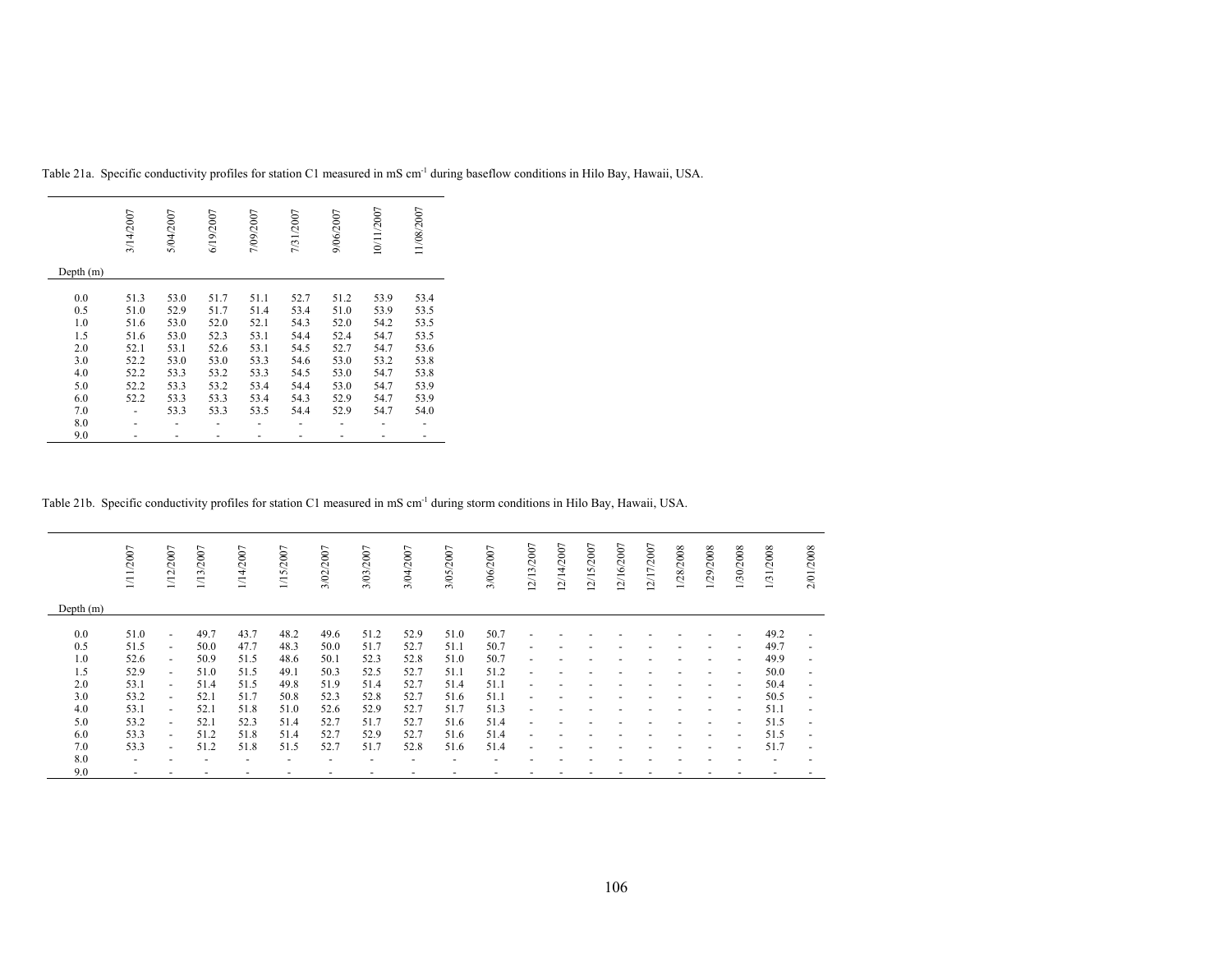|             | 3/14/2007 | 5/04/2007 | 6/19/2007 | 7/09/2007 | 7/31/2007 | 9/06/2007 | 10/11/2007 | 11/08/2007 |
|-------------|-----------|-----------|-----------|-----------|-----------|-----------|------------|------------|
| Depth $(m)$ |           |           |           |           |           |           |            |            |
| 0.0         | 52.2      | 53.2      | 51.7      | 51.6      | 52.0      | 52.7      | 52.6       | 53.6       |
| 0.5         | 52.2      | 53.1      | 51.6      | 52.2      | 52.5      | 52.3      | 53.9       | 53.6       |
| 1.0         | 52.2      | 53.2      | 52.1      | 52.8      | 53.8      | 52.9      | 54.5       | 53.6       |
| 1.5         |           |           |           |           |           |           |            | 53.6       |
|             | 52.2      | 53.2      | 52.2      | 52.8      | 54.1      | 53.1      | 54.6       |            |
| 2.0         | 52.2      | 53.2      | 52.4      | 52.9      | 54.6      | 53.2      | 54.6       | 53.9       |
| 3.0         | 52.2      | 53.2      | 52.4      | 53.0      | 54.5      | 53.5      | 54.7       | 54.0       |
| 4.0         | 52.2      | 53.2      | 53.4      | 53.0      | 54.4      | 53.7      | 54.7       | 54.0       |
| 5.0         | 52.2      | 53.3      | 53.2      | 53.1      | 54.4      | 53.9      | 54.7       | 54.0       |
| 6.0         | 52.3      | 53.2      | 53.3      | 53.2      | 54.3      | 53.9      | 54.7       | 54.0       |
| 7.0         |           | 53.3      | 53.3      | 50.3      | 54.2      |           | 54.7       | 54.0       |
| 8.0         |           |           |           |           |           |           |            |            |
| 9.0         |           |           |           |           |           |           |            |            |

Table 22a. Specific conductivity profiles for station C2 measured in mS cm-1 during baseflow conditions in Hilo Bay, Hawaii, USA.

Table 22b. Specific conductivity profiles for station C2 measured in mS cm<sup>-1</sup> during storm conditions in Hilo Bay, Hawaii, USA.

|             | 1/11/2007                | 1/12/2007                | 1/13/2007 | 1/14/2007                | 1/15/2007                | 3/02/2007                | 3/03/2007 | 3/04/2007 | 3/05/2007 | 3/06/2007 | 12/13/2007               | 12/14/2007 | 12/15/2007 | 12/16/2007 | 12/17/2007 | 1/28/2008 | 1/29/2008                | 1/30/2008                | 1/31/2008                | 2/01/2008                |
|-------------|--------------------------|--------------------------|-----------|--------------------------|--------------------------|--------------------------|-----------|-----------|-----------|-----------|--------------------------|------------|------------|------------|------------|-----------|--------------------------|--------------------------|--------------------------|--------------------------|
| Depth $(m)$ |                          |                          |           |                          |                          |                          |           |           |           |           |                          |            |            |            |            |           |                          |                          |                          |                          |
| 0.0         | 52.3                     | $\overline{\phantom{a}}$ | 50.0      | 46.9                     | 49.9                     | 48.0                     | 52.2      | 53.0      | 51.0      | 51.3      |                          |            |            |            |            |           |                          |                          | 48.5                     | $\overline{\phantom{a}}$ |
| 0.5         | 52.3                     | $\sim$                   | 50.3      | 50.4                     | 50.1                     | 50.1                     | 52.1      | 51.4      | 51.0      | 51.3      |                          |            |            |            |            |           |                          | $\overline{\phantom{a}}$ | 48.7                     | $\overline{\phantom{a}}$ |
| 1.0         | 52.7                     | $\sim$                   | 50.5      | 51.0                     | 49.6                     | 50.2                     | 52.3      | 51.4      | 51.0      | 51.3      | $\overline{\phantom{a}}$ |            |            |            |            |           | $\overline{\phantom{a}}$ | $\overline{\phantom{a}}$ | 49.0                     | $\overline{\phantom{a}}$ |
| 1.5         | 52.9                     | $\overline{\phantom{a}}$ | 50.7      | 52.1                     | 50.1                     | 50.8                     | 51.3      | 51.4      | 51.1      | 51.4      | $\overline{\phantom{a}}$ |            |            |            |            |           | $\overline{\phantom{a}}$ | $\blacksquare$           | 49.0                     | $\overline{\phantom{a}}$ |
| 2.0         | 53.1                     | $\sim$                   | 51.1      | 52.2                     | 50.5                     | 52.1                     | 52.7      | 51.4      | 51.0      | 51.4      | $\overline{\phantom{a}}$ |            |            |            |            |           |                          | $\sim$                   | 49.7                     | $\overline{\phantom{a}}$ |
| 3.0         | 56.2                     | $\sim$                   | 51.4      | 51.4                     | 51.0                     | 52.1                     | 52.8      | 51.5      | 51.6      | 51.4      | $\overline{\phantom{a}}$ |            |            |            |            |           | $\overline{\phantom{a}}$ | $\blacksquare$           | 51.0                     | $\overline{\phantom{a}}$ |
| 4.0         | 53.3                     | $\sim$                   | 51.4      | 51.4                     | 51.5                     | 52.3                     | 52.9      | 51.5      | 51.6      | 51.4      | $\overline{\phantom{a}}$ |            |            |            |            |           | $\overline{\phantom{a}}$ | $\sim$                   | 51.5                     | $\overline{\phantom{a}}$ |
| 5.0         | 53.3                     | $\sim$                   | 51.5      | 51.5                     | 51.7                     | 51.4                     | 52.8      | 51.5      | 51.6      | 51.4      |                          |            |            |            |            |           |                          | $\overline{\phantom{a}}$ | 51.6                     | $\overline{\phantom{a}}$ |
| 6.0         | 53.3                     | $\sim$                   | 50.5      | 51.5                     | 51.8                     | 51.4                     | 51.6      | 51.5      | 51.6      | 51.4      |                          |            |            |            |            |           |                          | $\overline{\phantom{a}}$ | 51.6                     | $\overline{\phantom{a}}$ |
| 7.0         | 53.3                     | $\overline{\phantom{a}}$ | 51.5      | 52.2                     | 51.8                     | 52.6                     | 51.6      | 51.6      | 51.6      | 51.4      | $\overline{\phantom{a}}$ |            |            |            |            |           |                          | $\overline{\phantom{a}}$ | 51.7                     | $\overline{\phantom{a}}$ |
| 8.0         | $\overline{\phantom{a}}$ |                          |           | $\overline{\phantom{a}}$ | $\overline{\phantom{a}}$ | $\overline{\phantom{a}}$ |           |           |           |           |                          |            |            |            |            |           |                          |                          | $\overline{\phantom{a}}$ | $\overline{\phantom{a}}$ |
| 9.0         |                          |                          |           |                          |                          |                          |           |           |           |           |                          |            |            |            |            |           |                          |                          |                          |                          |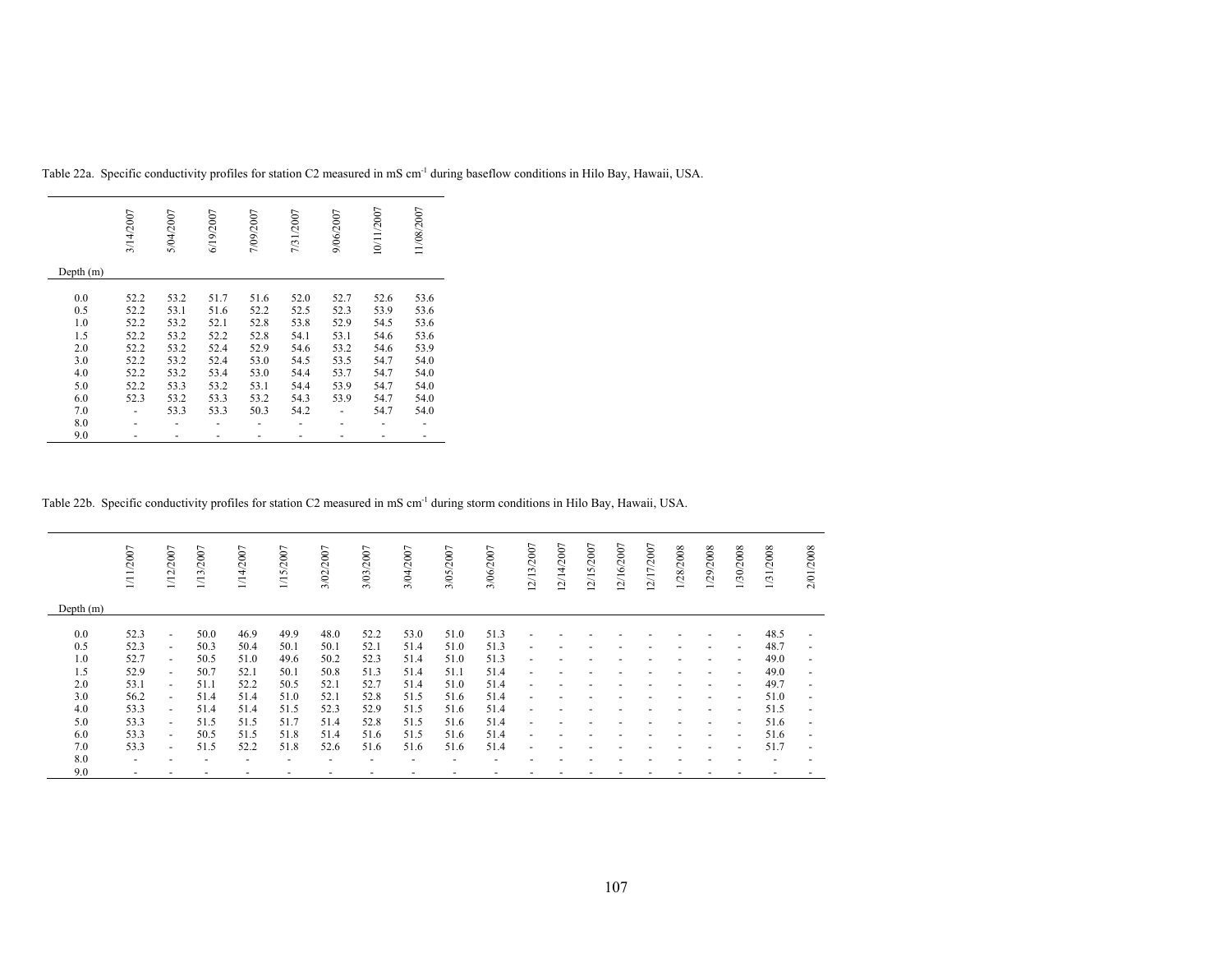Appendix 3. Temperature profiles.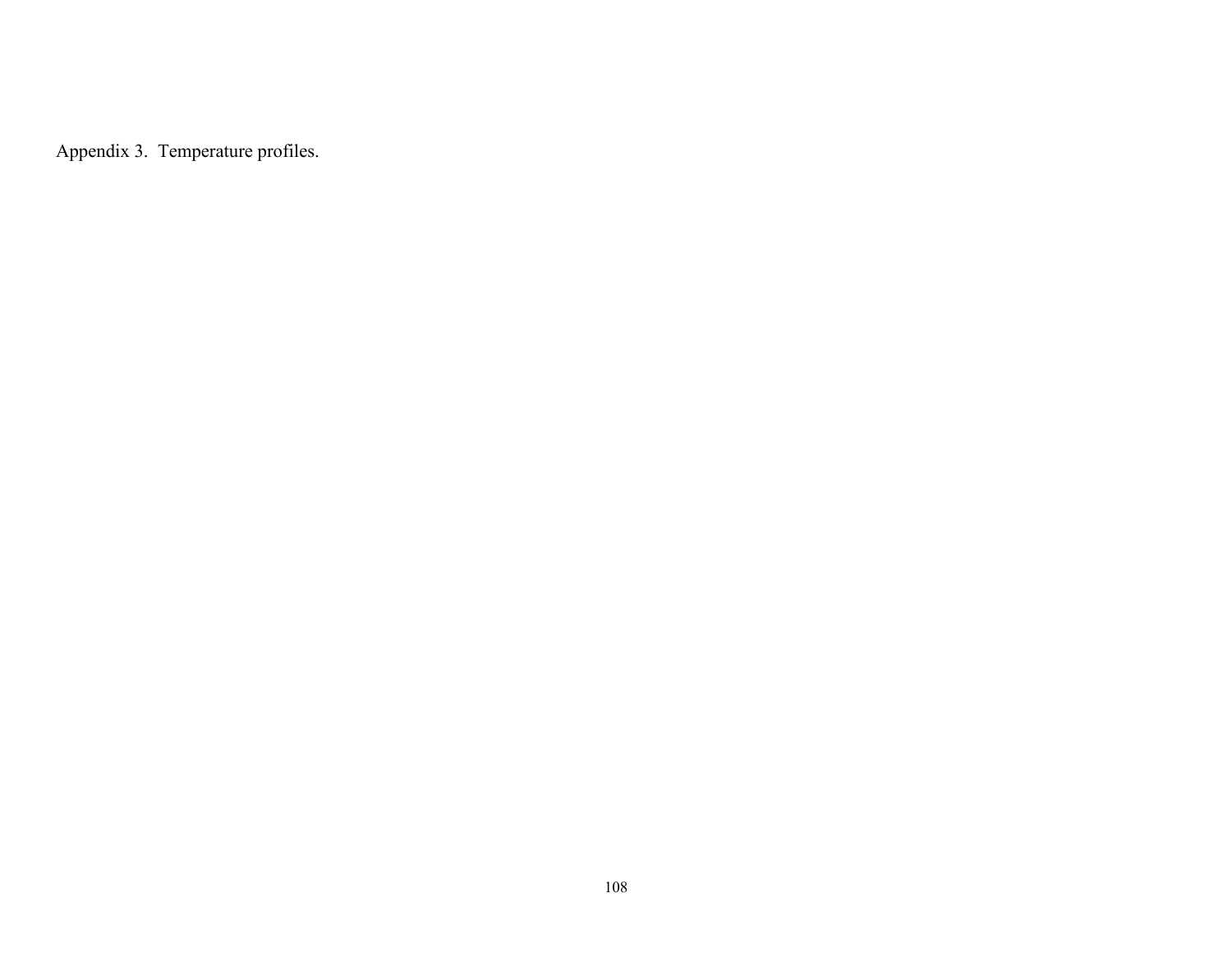|             | 3/14/2007 | 5/04/2007 | 6/19/2007 | 7/09/2007 | 7/31/2007 | 9/06/2007 | 10/11/2007 | 11/08/2007 |
|-------------|-----------|-----------|-----------|-----------|-----------|-----------|------------|------------|
| Depth $(m)$ |           |           |           |           |           |           |            |            |
| 0.0         | 23.5      | 24.6      | 24.7      | 26.1      | 26.5      | 25.8      | 25.4       | 25.9       |
| 0.5         | 24.4      | 25.3      | 25.5      | 26.2      | 26.8      | 25.9      | 25.2       | 25.7       |
| 1.0         | 24.3      | 25.2      | 25.9      | 26.2      | 26.8      | 26.2      | 26.5       | 25.8       |
| 1.5         | 24.4      | 25.0      | 25.7      | 26.6      | 26.8      | 26.1      | 26.9       | 25.7       |
| 2.0         | 24.5      | 24.7      | 25.6      | 26.7      | 26.8      | 26.1      | 27.0       | 25.7       |
| 3.0         | 24.6      | 24.7      | 25.6      | 26.4      | 26.6      | 26.1      | 26.6       | 25.6       |
| 4.0         | 24.6      | 24.7      | 25.4      | 26.4      | 26.6      | 26.2      | 26.6       | 25.6       |
| 5.0         | 24.6      |           |           |           |           |           |            |            |
| 6.0         |           |           |           |           |           |           |            |            |
| 7.0         |           |           |           |           |           |           |            |            |
| 8.0         |           |           |           |           |           |           |            |            |
| 9.0         |           |           |           |           |           |           |            |            |

Table 23a. Temperature profiles for station S2 measured in °C during baseflow conditions in Hilo Bay, Hawaii, USA.

### Table 23b. Temperature profiles for station S2 measured in °C during storm conditions in Hilo Bay, Hawaii, USA.

|                                                                    | /11/2007                                                                                         | /12/2007                                                                     | /13/2007                                                                     | 1/14/2007                                                                                        | /15/2007                                                                                                             | 3/02/2007                                                                    | 3/03/2007                                                                                                            | 3/04/2007                                                                        | 3/05/2007                                                                             | 3/06/2007                                                    | 2/13/2007                                                                                                  | ∼<br>2/14/200                                                                | 5/2007<br>$\overline{\phantom{0}}$<br>$\sim$                                                                         | $\overline{ }$<br>2/16/200                                           | 2/17/2007                                                                                          | 1/28/2008                                                                                                                | /29/2008                                                                     | /30/2008                                                                                                             | 1/31/2008                                                                                                                                | 2/01/2008                                                                    |
|--------------------------------------------------------------------|--------------------------------------------------------------------------------------------------|------------------------------------------------------------------------------|------------------------------------------------------------------------------|--------------------------------------------------------------------------------------------------|----------------------------------------------------------------------------------------------------------------------|------------------------------------------------------------------------------|----------------------------------------------------------------------------------------------------------------------|----------------------------------------------------------------------------------|---------------------------------------------------------------------------------------|--------------------------------------------------------------|------------------------------------------------------------------------------------------------------------|------------------------------------------------------------------------------|----------------------------------------------------------------------------------------------------------------------|----------------------------------------------------------------------|----------------------------------------------------------------------------------------------------|--------------------------------------------------------------------------------------------------------------------------|------------------------------------------------------------------------------|----------------------------------------------------------------------------------------------------------------------|------------------------------------------------------------------------------------------------------------------------------------------|------------------------------------------------------------------------------|
| Depth $(m)$                                                        |                                                                                                  |                                                                              |                                                                              |                                                                                                  |                                                                                                                      |                                                                              |                                                                                                                      |                                                                                  |                                                                                       |                                                              |                                                                                                            |                                                                              |                                                                                                                      |                                                                      |                                                                                                    |                                                                                                                          |                                                                              |                                                                                                                      |                                                                                                                                          |                                                                              |
| 0.0<br>0.5<br>1.0<br>1.5<br>2.0<br>3.0<br>4.0<br>5.0<br>6.0<br>7.0 | 24.4<br>23.6<br>24.0<br>24.1<br>24.1<br>24.2<br>24.2<br>24.2<br>24.2<br>$\overline{\phantom{0}}$ | 23.4<br>23.2<br>23.5<br>23.7<br>24.1<br>24.1<br>24.1<br>24.2<br>24.1<br>24.2 | 22.3<br>23.2<br>23.4<br>23.4<br>23.6<br>23.9<br>24.0<br>24.0<br>24.0<br>24.0 | 23.1<br>23.6<br>23.8<br>24.0<br>24.1<br>24.1<br>24.2<br>24.3<br>$\overline{a}$<br>$\overline{a}$ | 23.6<br>23.9<br>24.2<br>24.3<br>24.3<br>24.4<br>24.3<br>24.3<br>$\overline{\phantom{a}}$<br>$\overline{\phantom{a}}$ | 21.4<br>21.2<br>22.9<br>23.2<br>23.3<br>23.5<br>23.8<br>23.7<br>23.7<br>23.7 | 22.7<br>23.5<br>23.7<br>23.8<br>23.9<br>24.0<br>23.9<br>23.9<br>$\overline{\phantom{a}}$<br>$\overline{\phantom{a}}$ | 23.0<br>23.4<br>23.8<br>23.8<br>23.9<br>23.8<br>23.8<br>$\overline{\phantom{a}}$ | 23.5<br>24.0<br>24.0<br>24.0<br>24.0<br>23.9<br>23.9<br>$\overline{\phantom{a}}$<br>٠ | 23.2<br>23.0<br>23.8<br>24.3<br>24.4<br>24.3<br>24.2<br>24.2 | 22.3<br>23.3<br>23.8<br>23.9<br>24.0<br>24.4<br>24.7<br>24.8<br>$\overline{a}$<br>$\overline{\phantom{0}}$ | 22.6<br>22.7<br>23.7<br>23.9<br>24.1<br>24.4<br>24.6<br>24.9<br>24.9<br>24.8 | 21.3<br>21.8<br>23.8<br>24.1<br>24.2<br>24.2<br>24.4<br>24.6<br>$\overline{\phantom{a}}$<br>$\overline{\phantom{0}}$ | 20.6<br>20.6<br>21.1<br>22.8<br>23.4<br>23.6<br>23.8<br>24.3<br>24.6 | 20.8<br>21.0<br>22.7<br>23.5<br>23.1<br>23.5<br>23.7<br>24.2<br>$\sim$<br>$\overline{\phantom{0}}$ | $\sim$<br>$\sim$<br>$\sim$<br>$\overline{a}$<br>$\overline{\phantom{a}}$<br>$\overline{\phantom{a}}$<br>$\sim$<br>$\sim$ | 21.5<br>21.8<br>22.2<br>22.8<br>23.1<br>23.3<br>23.4<br>23.6<br>23.8<br>23.8 | 21.0<br>21.7<br>21.6<br>22.1<br>22.4<br>23.2<br>23.8<br>23.9<br>$\overline{\phantom{a}}$<br>$\overline{\phantom{a}}$ | 21.9<br>22.4<br>22.7<br>22.9<br>23.4<br>23.8<br>23.8<br>$\overline{\phantom{a}}$<br>$\overline{\phantom{a}}$<br>$\overline{\phantom{a}}$ | 20.7<br>21.7<br>21.9<br>22.3<br>22.6<br>22.8<br>23.5<br>23.9<br>23.9<br>23.9 |
| 8.0                                                                | $\overline{\phantom{a}}$                                                                         |                                                                              |                                                                              |                                                                                                  |                                                                                                                      |                                                                              |                                                                                                                      |                                                                                  |                                                                                       |                                                              |                                                                                                            |                                                                              |                                                                                                                      |                                                                      |                                                                                                    |                                                                                                                          |                                                                              |                                                                                                                      |                                                                                                                                          |                                                                              |
| 9.0                                                                | $\overline{\phantom{0}}$                                                                         |                                                                              |                                                                              |                                                                                                  | $\overline{\phantom{0}}$                                                                                             |                                                                              | $\overline{\phantom{a}}$                                                                                             |                                                                                  | $\overline{\phantom{a}}$                                                              |                                                              | -                                                                                                          |                                                                              |                                                                                                                      |                                                                      |                                                                                                    |                                                                                                                          |                                                                              |                                                                                                                      |                                                                                                                                          |                                                                              |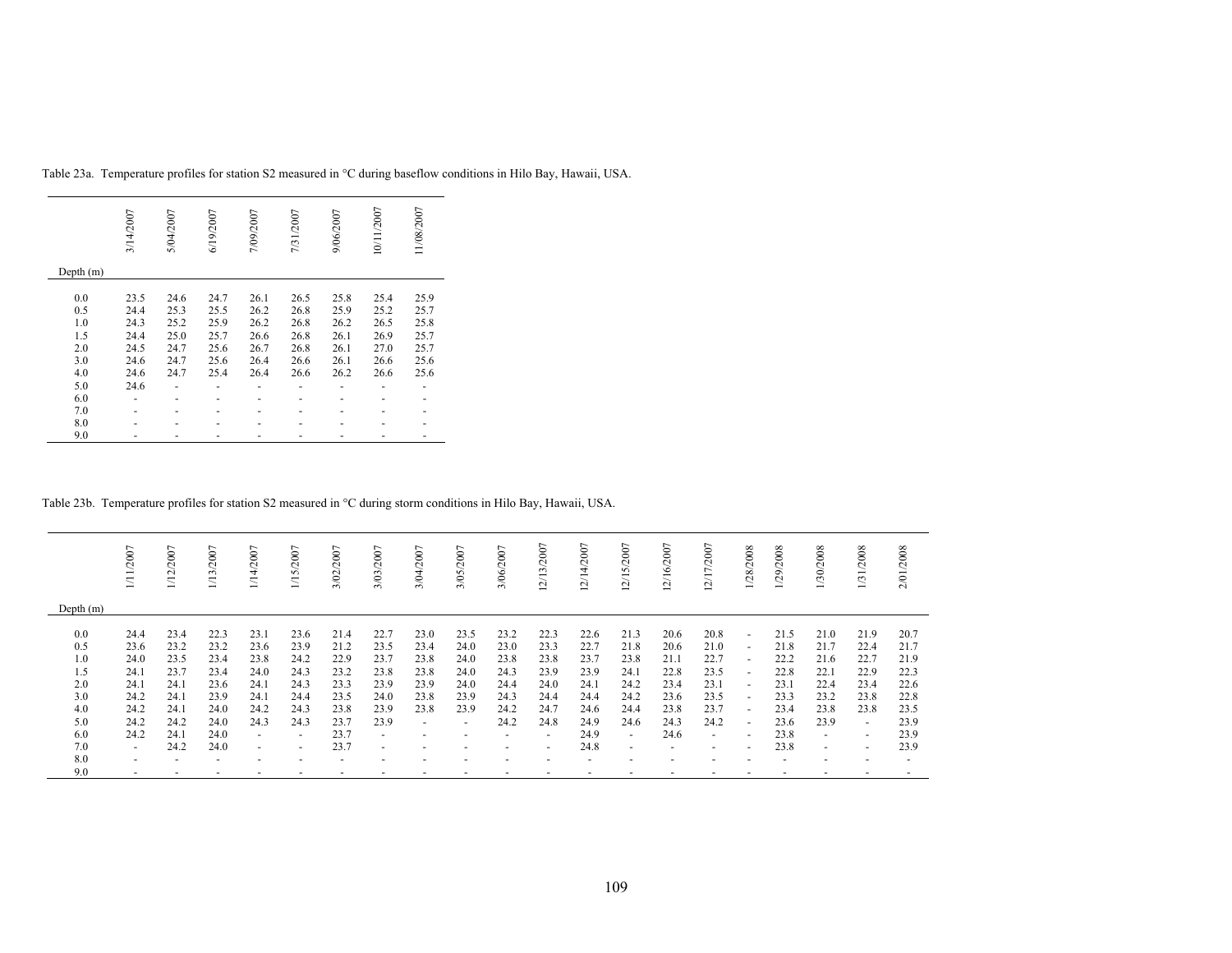|             | 3/14/2007 | 5/04/2007 | 6/19/2007 | 7/09/2007 | 7/31/2007 | 9/06/2007 | 10/11/2007 | 11/08/2007 |
|-------------|-----------|-----------|-----------|-----------|-----------|-----------|------------|------------|
| Depth $(m)$ |           |           |           |           |           |           |            |            |
| 0.0         | 23.4      | 24.4      | 25.0      | 25.3      | 25.3      | 25.7      | 25.1       | 24.9       |
|             |           |           |           |           |           |           |            |            |
| 0.5         | 24.3      | 24.4      | 25.3      | 25.8      | 26.2      | 25.8      | 25.5       | 25.4       |
| 1.0         | 24.3      | 24.5      | 25.6      | 26.3      | 26.4      | 25.9      | 26.4       | 25.6       |
| 1.5         | 24.4      | 24.6      | 25.8      | 26.4      | 26.6      | 25.9      | 26.9       | 25.6       |
| 2.0         | 24.5      | 24.5      | 25.7      | 26.4      | 26.7      | 26.0      | 26.9       | 25.5       |
| 3.0         | 24.6      | 24.5      | 25.4      | 26.4      | 26.6      | 26.0      | 26.8       | 25.5       |
| 4.0         | 24.6      | 24.5      | 25.3      | 26.4      | 26.5      | 26.0      | 26.7       | 25.5       |
| 5.0         | 24.5      | 24.5      | 25.3      | 26.2      | 26.5      | 26.0      | 26.6       | 25.4       |
| 6.0         | 24.6      | 24.5      | 25.3      | 26.0      | 26.1      | 26.0      | 26.5       | 25.4       |
| 7.0         |           | 24.5      | 25.3      | 25.9      | 26.0      | 26.0      | 26.5       | 25.4       |
| 8.0         |           |           |           |           |           |           |            |            |
| 9.0         |           |           |           |           |           |           |            |            |

Table 24a. Temperature profiles for station S3 measured in °C during baseflow conditions in Hilo Bay, Hawaii, USA.

### Table 24b. Temperature profiles for station S3 measured in °C during storm conditions in Hilo Bay, Hawaii, USA.

|             | /2007          | /12/2007     | /2007<br>$\overline{113}$ | 2007<br>$\frac{14}{3}$ | 5/2007<br>Ξ  | 2007<br>3/02/ | 3/03/2007    | 3/04/2007    | 3/05/2007    | 3/06/2007    | 2/13/2007    | /14/2007<br>$\sim$ | $\overline{ }$<br>2/15/200 | ∼<br>2/16/200 | $\overline{ }$<br>/17/2007<br>$\sim$ | 28/2008      | 29/2008      | /30/2008     | /2008<br>1/31 | 2/01/2008    |
|-------------|----------------|--------------|---------------------------|------------------------|--------------|---------------|--------------|--------------|--------------|--------------|--------------|--------------------|----------------------------|---------------|--------------------------------------|--------------|--------------|--------------|---------------|--------------|
| Depth $(m)$ |                |              |                           |                        |              |               |              |              |              |              |              |                    |                            |               |                                      |              |              |              |               |              |
| 0.0         | 23.5           | 22.3         | 23.0                      | 23.2                   | 23.5         | 22.7          | 22.7         | 22.9         | 23.5         | 23.7         | 22.4         | 22.4               | 22.4                       | 21.2          | 21.5                                 | 21.2         | 21.6         | 20.6         | 22.8          | 19.7         |
| 0.5<br>1.0  | 23.5<br>23.6   | 22.6<br>23.7 | 22.6<br>22.8              | 23.7<br>23.7           | 23.7<br>23.9 | 22.9<br>23.0  | 22.9<br>23.5 | 23.9<br>23.8 | 23.5<br>23.8 | 23.9<br>24.0 | 22.8<br>23.7 | 22.6<br>23.3       | 23.7<br>23.7               | 21.4<br>22.0  | 21.9<br>22.6                         | 21.6<br>22.4 | 21.8<br>22.1 | 21.1<br>21.8 | 23.1<br>23.2  | 21.1<br>21.9 |
| 1.5         | 24.0           | 23.8         | 23.2                      | 23.8                   | 24.1         | 23.1          | 23.5         | 23.8         | 23.9         | 24.2         | 23.9         | 23.7               | 23.8                       | 22.6          | 22.8                                 | 22.6         | 22.7         | 22.3         | 23.4          | 22.0         |
| 2.0<br>3.0  | 24.1<br>24.2   | 24.0<br>24.0 | 23.6<br>23.9              | 24.0<br>24.2           | 24.3<br>24.3 | 23.3<br>23.7  | 23.6<br>23.8 | 23.8<br>23.8 | 23.9<br>23.9 | 24.2<br>24.2 | 29.9<br>20.0 | 24.0<br>24.1       | 23.8<br>24.0               | 23.1<br>23.8  | 23.1<br>23.8                         | 22.6<br>22.8 | 22.9<br>23.1 | 22.7<br>23.1 | 23.6<br>23.8  | 22.3<br>22.9 |
| 4.0         | 24.2           | 24.2         | 24.0                      | 24.2                   | 24.3         | 23.8          | 23.8         | 23.8         | 23.9         | 24.2         | 24.7         | 24.7               | 24.2                       | 24.2          | 24.3                                 | 23.3         | 23.6         | 23.8         | 23.8          | 23.3         |
| 5.0         | 24.2           | $\sim$       | 24.0                      | 24.3                   | 24.3         | 23.7          | 23.8         | 23.8         | 23.8         | 24.2         | 24.6         | 24.9               | 24.5                       | 24.4          | 24.6                                 | 23.8         | 23.7         | 23.8         | 23.9          | 23.8         |
| 6.0<br>7.0  | 24.2<br>24.2   | $\sim$       | 24.1<br>24.1              | 24.3<br>24.4           | 24.3<br>24.3 | 23.7<br>23.7  | 23.8<br>23.8 | 23.8<br>23.8 | 23.8<br>23.8 | 24.0<br>23.9 | 24.7<br>24.7 | 25.0<br>24.8       | 24.7<br>24.8               | 24.6<br>24.6  | 24.7<br>24.8                         | 23.9<br>23.9 | 23.9<br>23.9 | 23.8<br>23.8 | 23.9<br>23.9  | 23.8<br>23.9 |
| 8.0         | $\overline{a}$ | $\sim$       |                           |                        | -            |               |              |              |              |              |              |                    |                            |               |                                      |              |              |              |               |              |
| 9.0         |                |              |                           |                        |              |               |              |              |              |              |              |                    |                            |               |                                      |              |              |              |               |              |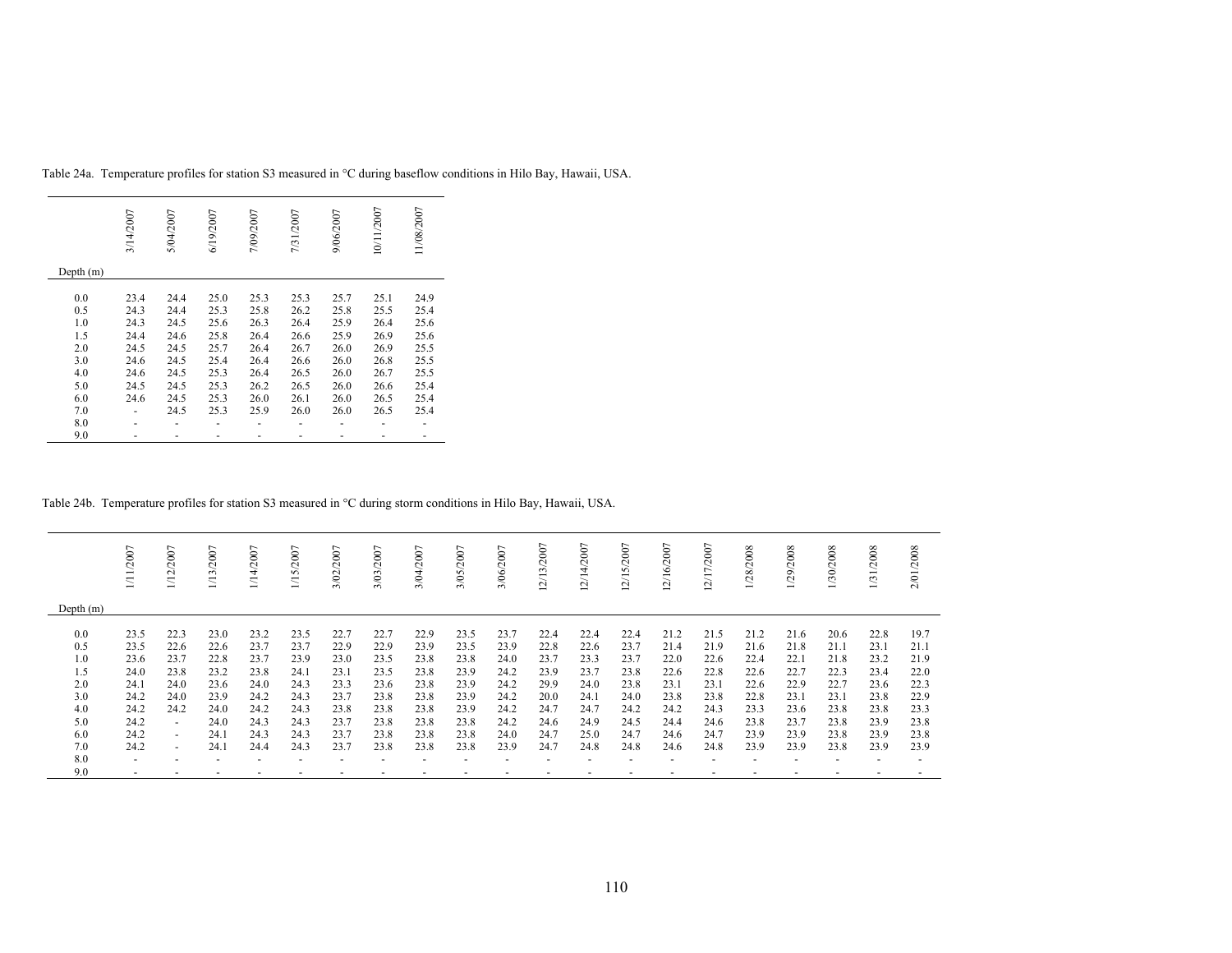|             | 3/14/2007 | 5/04/2007 | 6/19/2007 | 7/09/2007 | 7/31/2007 | 9/06/2007 | 10/11/2007 | 11/08/2007 |
|-------------|-----------|-----------|-----------|-----------|-----------|-----------|------------|------------|
| Depth $(m)$ |           |           |           |           |           |           |            |            |
| 0.0         | 23.8      | 24.9      | 26.9      | 26.0      | 25.9      | 25.1      | 24.1       | 24.6       |
| 0.5         | 24.2      | 24.7      | 26.2      | 26.5      | 26.7      | 25.6      | 25.2       | 24.9       |
| 1.0         | 24.3      | 24.7      | 26.1      | 26.6      | 27.1      | 25.7      | 27.0       | 25.8       |
| 1.5         | 24.3      | 25.7      | 26.1      | 26.9      | 27.1      | 26.6      | 27.2       | 25.8       |
| 2.0         | 24.3      | 25.4      | 26.0      | 26.7      | 26.9      | 26.7      | 27.2       | 25.8       |
| 3.0         | 24.5      | 25.0      | 26.1      | 26.5      | 26.9      | 26.5      | 27.0       | 25.7       |
| 4.0         | 24.6      | 24.9      |           | 26.4      |           |           |            |            |
| 5.0         |           |           |           |           |           |           |            |            |
| 6.0         |           |           |           |           |           |           |            |            |
| 7.0         |           |           |           |           |           |           |            |            |
| 8.0         |           |           |           |           |           |           |            |            |
| 9.0         |           |           |           |           |           |           |            |            |

Table 25a. Temperature profiles for station S5 measured in °C during baseflow conditions in Hilo Bay, Hawaii, USA.

### Table 25b. Temperature profiles for station S5 measured in °C during storm conditions in Hilo Bay, Hawaii, USA.

|                                 | 11/2007                                    | 1/12/2007                            | /13/2007                             | 1/14/2007                            | 5/2007<br>$\Xi$                      | 3/02/2007                            | 3/03/2007                            | 3/04/2007                            | 3/05/2007                            | 3/06/2007                            | 12/13/2007                           | 12/14/2007                           | $\overline{ }$<br>2/15/200           | 12/16/2007                           | 12/17/2007                           | 28/2008                              | /29/2008                             | 1/30/2008                            | /31/2008                             | 2/01/2008                            |
|---------------------------------|--------------------------------------------|--------------------------------------|--------------------------------------|--------------------------------------|--------------------------------------|--------------------------------------|--------------------------------------|--------------------------------------|--------------------------------------|--------------------------------------|--------------------------------------|--------------------------------------|--------------------------------------|--------------------------------------|--------------------------------------|--------------------------------------|--------------------------------------|--------------------------------------|--------------------------------------|--------------------------------------|
| Depth $(m)$                     |                                            |                                      |                                      |                                      |                                      |                                      |                                      |                                      |                                      |                                      |                                      |                                      |                                      |                                      |                                      |                                      |                                      |                                      |                                      |                                      |
| 0.0<br>0.5<br>1.0<br>1.5<br>2.0 | 23.0<br>23.0<br>23.5<br>23.9<br>24.2       | 22.6<br>22.6<br>23.3<br>23.6<br>24.1 | 22.5<br>22.5<br>23.4<br>23.9<br>23.9 | 23.3<br>23.2<br>23.6<br>23.6<br>24.3 | 23.9<br>23.4<br>24.1<br>24.2<br>24.3 | 22.7<br>22.7<br>22.9<br>23.4<br>23.7 | 22.5<br>22.8<br>23.3<br>23.7<br>23.8 | 22.4<br>23.6<br>24.2<br>24.2<br>24.1 | 22.8<br>23.5<br>24.0<br>24.1<br>24.1 | 26.2<br>23.9<br>24.6<br>24.6<br>24.5 | 21.7<br>22.3<br>23.2<br>23.9<br>24.3 | 22.2<br>22.5<br>23.5<br>23.9<br>24.3 | 22.0<br>22.4<br>23.1<br>23.9<br>24.4 | 21.0<br>21.1<br>21.2<br>22.2<br>22.9 | 21.3<br>21.5<br>22.6<br>23.5<br>23.7 | 20.9<br>21.0<br>21.0<br>21.6<br>22.1 | 21.6<br>21.7<br>22.1<br>22.7<br>22.9 | 21.4<br>21.6<br>21.9<br>22.3<br>22.8 | 22.4<br>22.2<br>22.4<br>22.7<br>23.3 | 20.7<br>20.7<br>21.9<br>22.3<br>23.2 |
| 3.0                             | 24.2                                       | 24.2<br>24.2                         | 24.0<br>24.1                         | 24.3                                 | 24.3<br>24.4                         | 23.8<br>23.8                         | 23.8<br>23.7                         | 23.9                                 | 24.0                                 | 24.4<br>24.4                         | 24.5                                 | 24.8                                 | 24.6<br>24.8                         | 23.2                                 | 23.8                                 | 22.3                                 | 23.3                                 | 23.5<br>23.7                         | 23.7                                 | 23.6                                 |
| 4.0<br>5.0                      | 24.4<br>$\overline{\phantom{a}}$           |                                      | $\overline{\phantom{0}}$             | 24.3                                 |                                      |                                      |                                      | 23.9                                 | 24.0                                 | $\overline{\phantom{a}}$             | 24.8<br>$\overline{\phantom{a}}$     | 25.0<br>25.2                         | $\overline{\phantom{0}}$             | 23.9<br>$\overline{\phantom{a}}$     | 24.3                                 | $\overline{a}$                       | 23.7                                 |                                      | $\sim$                               | 23.7                                 |
| 6.0                             | $\overline{\phantom{a}}$                   |                                      |                                      |                                      |                                      |                                      |                                      |                                      |                                      |                                      |                                      |                                      |                                      |                                      |                                      |                                      |                                      |                                      |                                      |                                      |
| 7.0<br>8.0                      | $\overline{\phantom{a}}$<br>$\overline{a}$ |                                      | $\overline{\phantom{0}}$             |                                      |                                      |                                      |                                      |                                      |                                      |                                      |                                      |                                      |                                      | $\overline{\phantom{a}}$             |                                      |                                      |                                      |                                      |                                      |                                      |
| 9.0                             |                                            |                                      |                                      |                                      |                                      |                                      |                                      |                                      |                                      |                                      |                                      |                                      |                                      |                                      |                                      |                                      |                                      |                                      |                                      |                                      |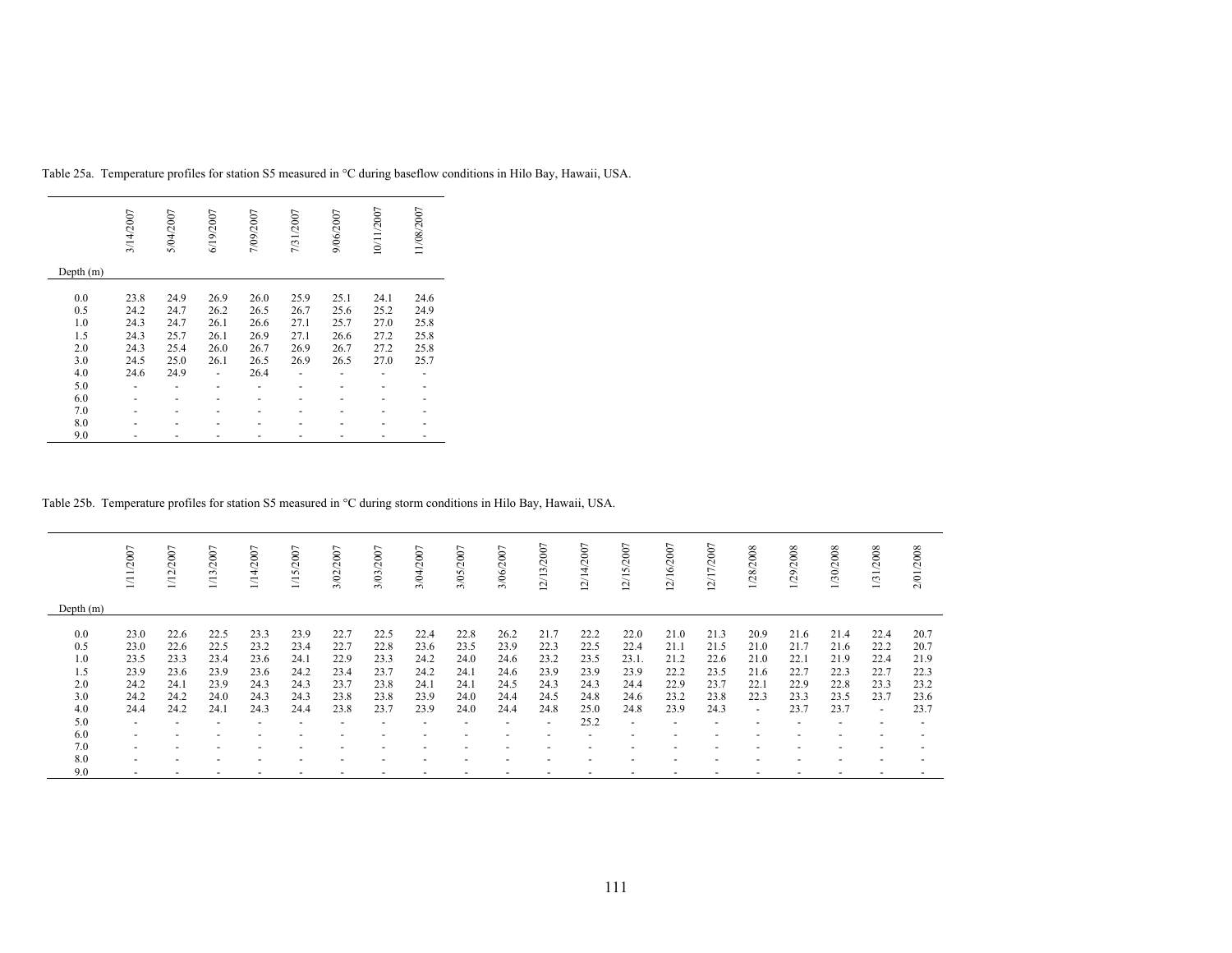|             | 3/14/2007 | 5/04/2007 | 6/19/2007 | 7/09/2007 | 7/31/2007 | 9/06/2007 | 10/11/2007 | 11/08/2007 |
|-------------|-----------|-----------|-----------|-----------|-----------|-----------|------------|------------|
| Depth $(m)$ |           |           |           |           |           |           |            |            |
| 0.0         | 23.4      | 24.0      | 25.0      | 25.1      | 26.4      | 26.2      | 25.4       | 24.5       |
| 0.5         | 23.9      | 24.1      | 25.0      | 25.4      | 26.8      | 25.8      | 25.9       | 24.7       |
| 1.0         | 24.1      | 24.2      | 25.8      | 26.5      | 27.0      | 25.8      | 26.8       | 25.5       |
| 1.5         | 24.0      | 24.9      | 26.0      | 26.6      | 27.0      | 25.9      | 27.0       | 25.7       |
| 2.0         | 24.2      | 24.8      | 25.9      | 26.6      | 26.9      | 26.6      | 27.0       | 25.8       |
| 3.0         | 24.5      | 24.6      | 25.9      | 26.3      | 26.8      | 26.3      | 27.0       | 25.8       |
| 4.0         | 24.6      | 24.5      | 25.7      | 26.1      | 26.6      | 26.0      | 26.9       | 25.7       |
| 5.0         | 24.6      | 24.5      | 25.5      | 26.0      | 26.4      | 26.0      | 26.9       | 25.7       |
| 6.0         | 24.6      | 24.5      | 25.4      | 25.9      | 26.2      | 25.8      | 26.9       | 25.7       |
| 7.0         |           | 24.5      | 25.3      | 25.9      | 26.3      | 25.8      | 26.8       | 25.6       |
| 8.0         |           |           |           |           |           |           |            |            |
| 9.0         |           |           |           |           |           |           |            |            |

Table 26a. Temperature profiles for station S6 measured in °C during baseflow conditions in Hilo Bay, Hawaii, USA.

#### Table 26b. Temperature profiles for station S6 measured in °C during storm conditions in Hilo Bay, Hawaii, USA.

|             | /2007          | /2007<br>$\Xi$ | 1/13/2007 | 5<br>$\tilde{\mathcal{C}}$ | /2007<br>n<br>$\overline{\phantom{0}}$ | 3/02/2007 | /2007<br>3/03  | /2007<br>3/Q4, | 3/05/2007                | 3/06/2007 | 12/13/2007 | 12/14/2007 | 12/15/2007 | 12/16/2007 | 12/17/2007 | 1/28/2008 | 1/29/2008 | 1/30/2008 | 1/31/2008 | 2/01/2008 |
|-------------|----------------|----------------|-----------|----------------------------|----------------------------------------|-----------|----------------|----------------|--------------------------|-----------|------------|------------|------------|------------|------------|-----------|-----------|-----------|-----------|-----------|
| Depth $(m)$ |                |                |           |                            |                                        |           |                |                |                          |           |            |            |            |            |            |           |           |           |           |           |
| 0.0         | 23.6           | 23.0           | 22.4      | 22.9                       | 23.2                                   | 22.6      | 22.1           | 22.8           | 21.8                     | 23.9      | 21.9       | 22.1       | 21.9       | 21.2       | 21.4       | 21.2      | 21.4      | 20.9      | 21.6      | 20.6      |
| 0.5         | 23.2           | 23.0           | 22.3      | 22.7                       | 23.1                                   | 22.5      | 22.2           | 23.4           | 22.1                     | 23.1      | 22.2       | 22.2       | 21.9       | 21.3       | 21.4       | 21.4      | 21.4      | 21.3      | 21.8      | 20.7      |
| 1.0         | 23.2           | 23.1           | 23.2      | 23.5                       | 23.7                                   | 22.5      | 23.5           | 23.5           | 23.7                     | 23.4      | 22.6       | 22.7       | 22.6       | 21.3       | 22.3       | 21.9      | 21.6      | 21.5      | 22.2      | 21.1      |
| 1.5         | 23.4           | 23.6           | 23.5      | 23.9                       | 24.0                                   | 23.1      | 23.7           | 23.9           | 24.1                     | 24.3      | 23.7       | 24.0       | 23.4       | 21.7       | 23.3       | 22.4      | 22.1      | 21.9      | 22.9      | 21.5      |
| 2.0         | 24.1           | 24.1           | 23.8      | 24.1                       | 24.2                                   | 23.5      | 23.8           | 24.0           | 24.2                     | 24.1      | 24.1       | 24.4       | 24.6       | 22.3       | 23.5       | 22.7      | 22.4      | 22.8      | 23.3      | 21.9      |
| 3.0         | 24.2           | 24.2           | 24.1      | 24.3                       | 24.3                                   | 23.8      | 23.8           | 24.0           | 24.1                     | 24.1      | 24.4       | 24.6       | 24.6       | 22.9       | 23.9       | 22.9      | 23.4      | 23.5      | 23.7      | 23.4      |
| 4.0         | 24.2           | 24.2           | 24.0      | 24.3                       | 24.3                                   | 23.8      | 23.8           | 23.9           | 23.9                     | 24.1      | 24.9       | 25.0       | 24.6       | 23.3       | 24.2       | 23.5      | 23.6      | 23.8      | 23.9      | 23.8      |
| 5.0         | 24.2           | 24.2           | 24.0      | 24.4                       | 24.3                                   | 23.8      | 23.8           | 23.8           | 23.9                     | 23.9      | 25.2       | 25.2       | 24.6       | 23.4       | 24.4       | 23.8      | 23.7      | 23.9      | 23.9      | 23.9      |
| 6.0         | 24.2           | 24.2           | 24.1      | 24.4                       | 24.6                                   | 23.7      | 23.7           | 23.8           | 23.8                     | 23.9      | 25.2       | 24.9       | 24.9       | 23.8       | 24.6       | 23.9      | 23.8      | 23.9      | 23.9      | 23.9      |
| 7.0         | 24.2           | 24.2           | 24.1      | 24.3                       | 24.4                                   | 23.7      | 23.7           | 23.8           | 23.8                     | 23.9      | 25.2       | 24.8       | 25.0       | 23.9       | 24.8       | 24.1      | 23.9      | 24.0      | 23.9      | 23.9      |
|             |                |                |           |                            |                                        |           |                |                |                          |           |            |            |            |            |            |           |           |           |           |           |
| 8.0         | $\overline{a}$ |                |           |                            |                                        |           | $\overline{a}$ |                | $\overline{\phantom{a}}$ |           |            |            |            |            |            |           |           |           |           |           |
| 9.0         |                |                |           |                            |                                        |           |                |                |                          |           |            |            |            |            |            |           |           |           |           |           |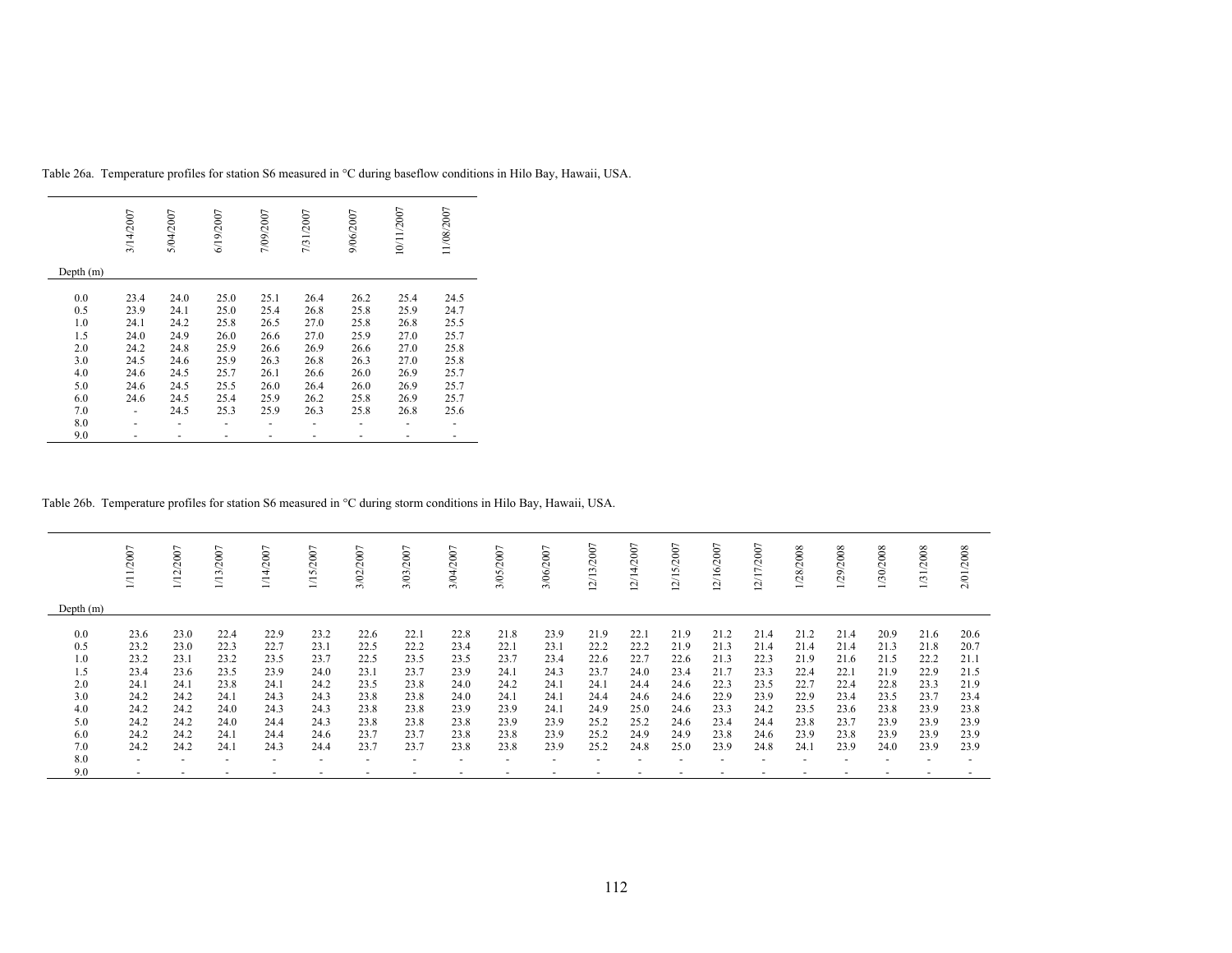|           | 3/14/2007 | 5/04/2007 | 6/19/2007 | 7/09/2007 | 7/31/2007 | 9/06/2007 | 10/11/2007 | 11/08/2007 |
|-----------|-----------|-----------|-----------|-----------|-----------|-----------|------------|------------|
| Depth (m) |           |           |           |           |           |           |            |            |
|           |           |           |           |           |           |           |            |            |
| 0.0       | 24.1      | 24.4      | 25.2      | 25.7      | 26.1      | 25.5      | 26.6       | 25.5       |
| 0.5       | 24.3      | 24.4      | 25.2      | 25.9      | 26.3      | 25.5      | 26.7       | 25.5       |
| 1.0       | 24.3      | 24.4      | 25.3      | 26.0      | 26.5      | 25.6      | 26.7       | 25.5       |
| 1.5       | 24.3      | 24.5      | 25.3      | 26.1      | 26.5      | 25.7      | 26.7       | 25.5       |
| 2.0       | 24.4      | 24.4      | 25.5      | 26.1      | 26.5      | 25.8      | 26.6       | 25.5       |
| 3.0       | 24.4      | 24.5      | 25.6      | 26.2      | 26.5      | 26.0      | 26.5       | 25.5       |
| 4.0       | 24.4      | 24.5      | 25.5      | 26.0      | 26.3      | 25.9      | 26.5       | 25.5       |
| 5.0       | 24.4      | 24.5      | 25.4      | 25.9      | 26.2      | 25.9      | 26.4       | 25.5       |
| 6.0       | 24.4      | 24.5      | 25.4      | 25.9      | 26.1      | 25.9      | 26.4       | 25.5       |
| 7.0       |           | 24.5      | 25.4      | 25.9      | 26.0      | 25.9      | 26.4       | 25.5       |
| 8.0       |           |           |           |           |           |           |            |            |
| 9.0       |           |           |           |           |           |           |            |            |

Table 27a. Temperature profiles for station C1 measured in °C during baseflow conditions in Hilo Bay, Hawaii, USA.

Table 27b. Temperature profiles for station C1 measured in °C during storm conditions in Hilo Bay, Hawaii, USA.

|             | 1/11/2007                | 1/12/2007                | 1/13/2007 | 1/14/2007                | 1/15/2007 | 3/02/2007 | 3/03/2007 | 3/04/2007 | 3/05/2007 | 3/06/2007 | 12/13/2007               | 12/14/2007 | 2/15/2007 | 12/16/2007 | 12/17/2007 | 1/28/2008 | 1/29/2008                | 1/30/2008                | 1/31/2008                | 2/01/2008                |
|-------------|--------------------------|--------------------------|-----------|--------------------------|-----------|-----------|-----------|-----------|-----------|-----------|--------------------------|------------|-----------|------------|------------|-----------|--------------------------|--------------------------|--------------------------|--------------------------|
| Depth $(m)$ |                          |                          |           |                          |           |           |           |           |           |           |                          |            |           |            |            |           |                          |                          |                          |                          |
| 0.0         | 24.0                     | $\overline{\phantom{0}}$ | 23.6      | 23.1                     | 23.7      | 23.7      | 23.6      | 23.6      | 23.6      | 26.3      | $\overline{\phantom{0}}$ |            |           |            |            |           |                          |                          | 23.3                     |                          |
| 0.5         | 24.0                     | $\overline{\phantom{0}}$ | 23.7      | 23.5                     | 23.8      | 23.6      | 23.7      | 23.7      | 23.7      | 23.9      | $\overline{\phantom{a}}$ |            |           |            |            |           | -                        | $\overline{a}$           | 23.4                     | $\overline{\phantom{a}}$ |
| 1.0         | 24.1                     | $\overline{\phantom{0}}$ | 23.8      | 24.2                     | 23.8      | 23.7      | 23.8      | 23.7      | 23.7      | 23.8      | ٠                        |            |           |            |            |           | $\overline{\phantom{0}}$ | $\overline{a}$           | 23.4                     | $\overline{\phantom{0}}$ |
| 1.5         | 24.1                     | $\overline{\phantom{0}}$ | 23.9      | 24.4                     | 23.9      | 23.8      | 23.9      | 23.7      | 23.7      | 23.9      | ٠                        |            |           |            |            |           | $\overline{\phantom{0}}$ |                          | 23.5                     |                          |
| 2.0         | 24.2                     | $\overline{\phantom{0}}$ | 23.9      | 24.4                     | 23.9      | 23.8      | 23.8      | 23.7      | 23.8      | 23.9      | $\overline{\phantom{a}}$ |            |           |            |            |           | $\overline{\phantom{a}}$ | $\overline{\phantom{a}}$ | 23.5                     | $\overline{\phantom{0}}$ |
| 3.0         | 24.2                     | $\overline{\phantom{0}}$ | 24.1      | 24.4                     | 24.2      | 23.8      | 23.8      | 23.7      | 23.9      | 23.7      | $\blacksquare$           |            |           |            |            |           | ٠                        | $\overline{a}$           | 23.7                     | $\overline{\phantom{0}}$ |
| 4.0         | 24.2                     | $\overline{\phantom{0}}$ | 24.2      | 24.4                     | 24.2      | 23.7      | 23.8      | 23.7      | 23.8      | 23.7      | $\overline{\phantom{a}}$ |            |           |            |            |           | $\overline{\phantom{0}}$ | $\overline{\phantom{a}}$ | 23.7                     | $\overline{\phantom{0}}$ |
| 5.0         | 24.2                     | $\overline{\phantom{0}}$ | 24.2      | 24.4                     | 24.4      | 23.7      | 23.8      | 23.7      | 23.8      | 23.7      | $\overline{\phantom{a}}$ |            |           |            |            |           | $\overline{\phantom{a}}$ | $\overline{\phantom{a}}$ | 23.8                     | ٠                        |
| 6.0         | 24.2                     | $\blacksquare$           | 24.2      | 24.4                     | 24.4      | 23.7      | 23.8      | 23.8      | 23.8      | 23.8      | ٠                        |            |           |            |            |           |                          | $\overline{a}$           | 23.8                     |                          |
| 7.0         | 24.2                     | $\overline{\phantom{0}}$ | 24.2      | 24.4                     | 24.4      | 23.7      | 23.8      | 23.8      | 23.8      | 23.8      | ٠                        |            |           |            |            |           |                          |                          | 23.8                     | $\overline{\phantom{0}}$ |
| 8.0         | $\overline{\phantom{a}}$ |                          |           | $\overline{\phantom{a}}$ |           |           |           |           |           |           |                          |            |           |            |            |           |                          |                          | $\overline{\phantom{a}}$ |                          |
| 9.0         | $\overline{\phantom{a}}$ |                          |           |                          |           |           |           |           |           |           |                          |            |           |            |            |           |                          |                          |                          |                          |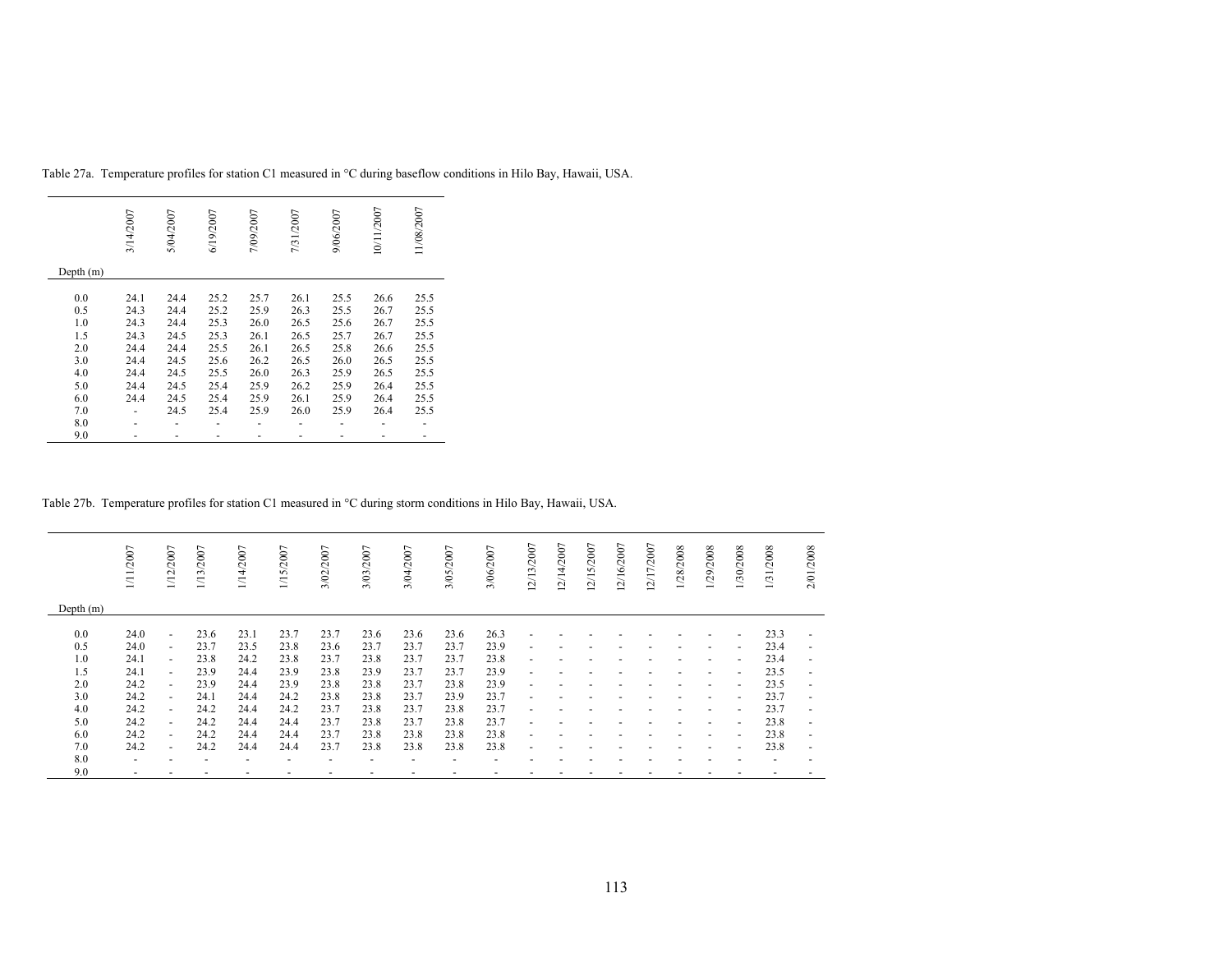|           | 3/14/2007 | 5/04/2007 | 6/19/2007 | 7/09/2007 | 7/31/2007 | 9/06/2007 | 10/11/2007 | 11/08/2007 |
|-----------|-----------|-----------|-----------|-----------|-----------|-----------|------------|------------|
| Depth (m) |           |           |           |           |           |           |            |            |
|           |           |           |           |           |           |           |            |            |
| 0.0       | 24.5      | 24.3      | 25.1      | 24.9      | 25.7      | 25.3      | 26.5       | 25.1       |
| 0.5       | 24.5      | 24.4      | 25.3      | 26.1      | 25.9      | 25.5      | 26.5       | 25.2       |
| 1.0       | 24.4      | 24.4      | 25.3      | 26.2      | 26.2      | 25.6      | 26.6       | 25.3       |
| 1.5       | 24.4      | 24.4      | 25.3      | 26.6      | 26.3      | 25.7      | 26.7       | 25.3       |
| 2.0       | 24.4      | 24.4      | 25.4      | 26.3      | 26.5      | 25.7      | 26.7       | 25.5       |
| 3.0       | 24.4      | 24.4      | 25.4      | 26.2      | 26.4      | 25.9      | 26.7       | 25.5       |
| 4.0       | 24.4      | 24.4      | 25.4      | 26.2      | 26.3      | 25.9      | 26.6       | 25.5       |
| 5.0       | 24.4      | 24.4      | 25.4      | 26.1      | 26.1      | 25.9      | 26.5       | 25.5       |
| 6.0       | 24.4      | 24.4      | 25.4      | 25.9      | 26.0      | 25.9      | 26.5       | 25.5       |
| 7.0       |           | 24.4      | 25.4      | 25.8      | 25.9      |           | 26.5       | 25.4       |
| 8.0       |           |           |           |           |           |           |            |            |
|           |           |           |           |           |           |           |            |            |
| 9.0       |           |           |           |           |           |           |            |            |

Table 28a. Temperature profiles for station C2 measured in °C during baseflow conditions in Hilo Bay, Hawaii, USA.

### Table 28b. Temperature profiles for station C2 measured in °C during storm conditions in Hilo Bay, Hawaii, USA.

|             | 1/11/2007      | 1/12/2007                | 1/13/2007 | 1/14/2007 | 1/15/2007 | 3/02/2007 | 3/03/2007 | 3/04/2007 | 3/05/2007 | 3/06/2007 | 12/13/2007               | 12/14/2007 | 2/15/2007 | 12/16/2007 | 12/17/2007 | 1/28/2008 | 1/29/2008                | 1/30/2008                | 1/31/2008 | /2008<br>2/01            |
|-------------|----------------|--------------------------|-----------|-----------|-----------|-----------|-----------|-----------|-----------|-----------|--------------------------|------------|-----------|------------|------------|-----------|--------------------------|--------------------------|-----------|--------------------------|
| Depth $(m)$ |                |                          |           |           |           |           |           |           |           |           |                          |            |           |            |            |           |                          |                          |           |                          |
| 0.0         | 22.2           | $\overline{\phantom{0}}$ | 23.6      | 23.2      | 23.2      | 23.1      | 23.4      | 23.6      | 23.5      | 20.2      | ٠                        |            |           |            |            |           |                          | $\overline{\phantom{a}}$ | 22.9      | $\overline{\phantom{a}}$ |
| 0.5         | 24.0           | $\overline{\phantom{a}}$ | 23.6      | 23.7      | 23.8      | 23.6      | 23.6      | 23.7      | 23.5      | 23.6      | $\overline{\phantom{a}}$ |            |           |            |            |           |                          | $\overline{\phantom{0}}$ | 23.0      | $\overline{\phantom{0}}$ |
| 1.0         | 24.1           | $\overline{\phantom{0}}$ | 23.6      | 24.0      | 24.0      | 23.7      | 23.6      | 23.7      | 23.6      | 23.6      | ٠                        |            |           |            |            |           | $\overline{\phantom{a}}$ | $\overline{\phantom{a}}$ | 23.2      | ٠                        |
| 1.5         | 24.1           | $\overline{\phantom{0}}$ | 23.7      | 24.2      | 24.1      | 23.8      | 23.7      | 23.7      | 23.6      | 23.7      | $\overline{\phantom{a}}$ |            |           |            |            |           | $\overline{\phantom{a}}$ | $\overline{\phantom{a}}$ | 23.4      | ٠                        |
| 2.0         | 24.1           | $\overline{\phantom{0}}$ | 23.7      | 24.3      | 24.3      | 23.8      | 23.7      | 23.7      | 23.6      | 23.7      | $\overline{\phantom{a}}$ |            |           |            |            |           | $\overline{\phantom{a}}$ | $\overline{\phantom{a}}$ | 23.4      | $\overline{\phantom{a}}$ |
| 3.0         | 24.1           | $\overline{\phantom{0}}$ | 23.8      | 24.2      | 24.3      | 23.8      | 23.8      | 23.7      | 23.8      | 23.7      | $\overline{\phantom{a}}$ |            |           |            |            |           | $\overline{\phantom{a}}$ | $\sim$                   | 23.7      | ۰                        |
| 4.0         | 24.2           | $\blacksquare$           | 23.9      | 24.2      | 24.4      | 23.8      | 23.8      | 23.8      | 23.8      | 23.7      | $\overline{\phantom{a}}$ |            |           |            |            |           | $\overline{\phantom{a}}$ | $\sim$                   | 23.8      | $\overline{\phantom{a}}$ |
| 5.0         | 24.2           | $\overline{\phantom{0}}$ | 23.9      | 24.2      | 24.5      | 23.8      | 23.8      | 23.8      | 23.8      | 23.7      | $\overline{\phantom{a}}$ |            |           |            |            |           |                          | $\overline{\phantom{a}}$ | 23.8      | $\overline{\phantom{0}}$ |
| 6.0         | 24.2           | $\overline{\phantom{0}}$ | 24.0      | 24.3      | 24.5      | 23.8      | 23.8      | 23.8      | 23.8      | 23.7      | ٠                        |            |           |            |            |           |                          | $\overline{\phantom{a}}$ | 23.8      | $\overline{\phantom{a}}$ |
| 7.0         | 24.2           | $\overline{\phantom{0}}$ | 24.0      | 24.3      | 24.5      | 23.8      | 23.8      | 23.8      | 23.8      | 23.7      | $\overline{\phantom{a}}$ |            |           |            |            |           |                          | $\overline{\phantom{a}}$ | 23.8      | ٠                        |
| 8.0         | $\overline{a}$ |                          |           |           |           |           |           |           | ٠         | 23.7      | ٠                        |            |           |            |            |           |                          |                          |           |                          |
| 9.0         | ٠              |                          |           |           |           |           |           |           |           |           |                          |            |           |            |            |           |                          |                          |           |                          |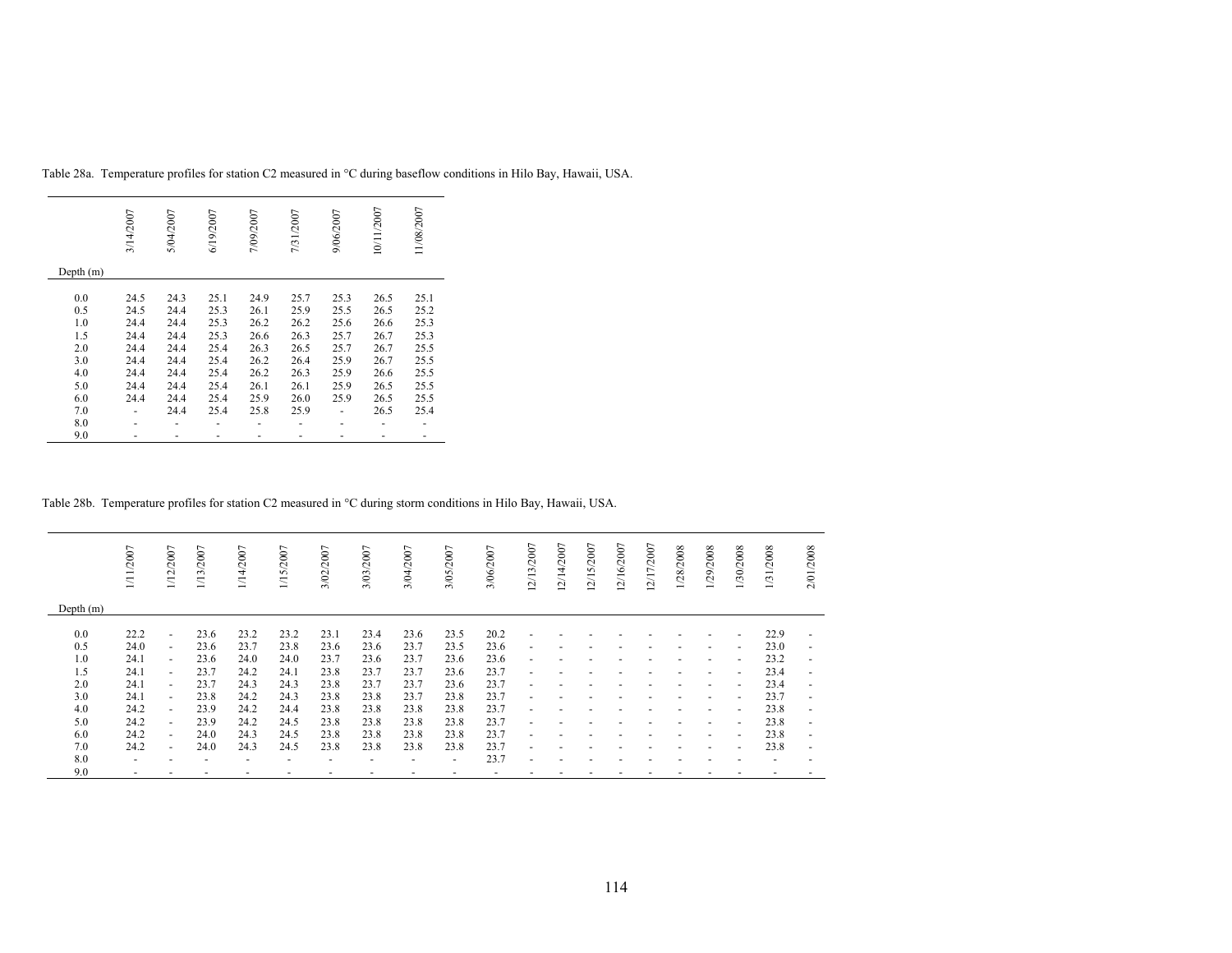Appendix 4. Dissolved oxygen profiles.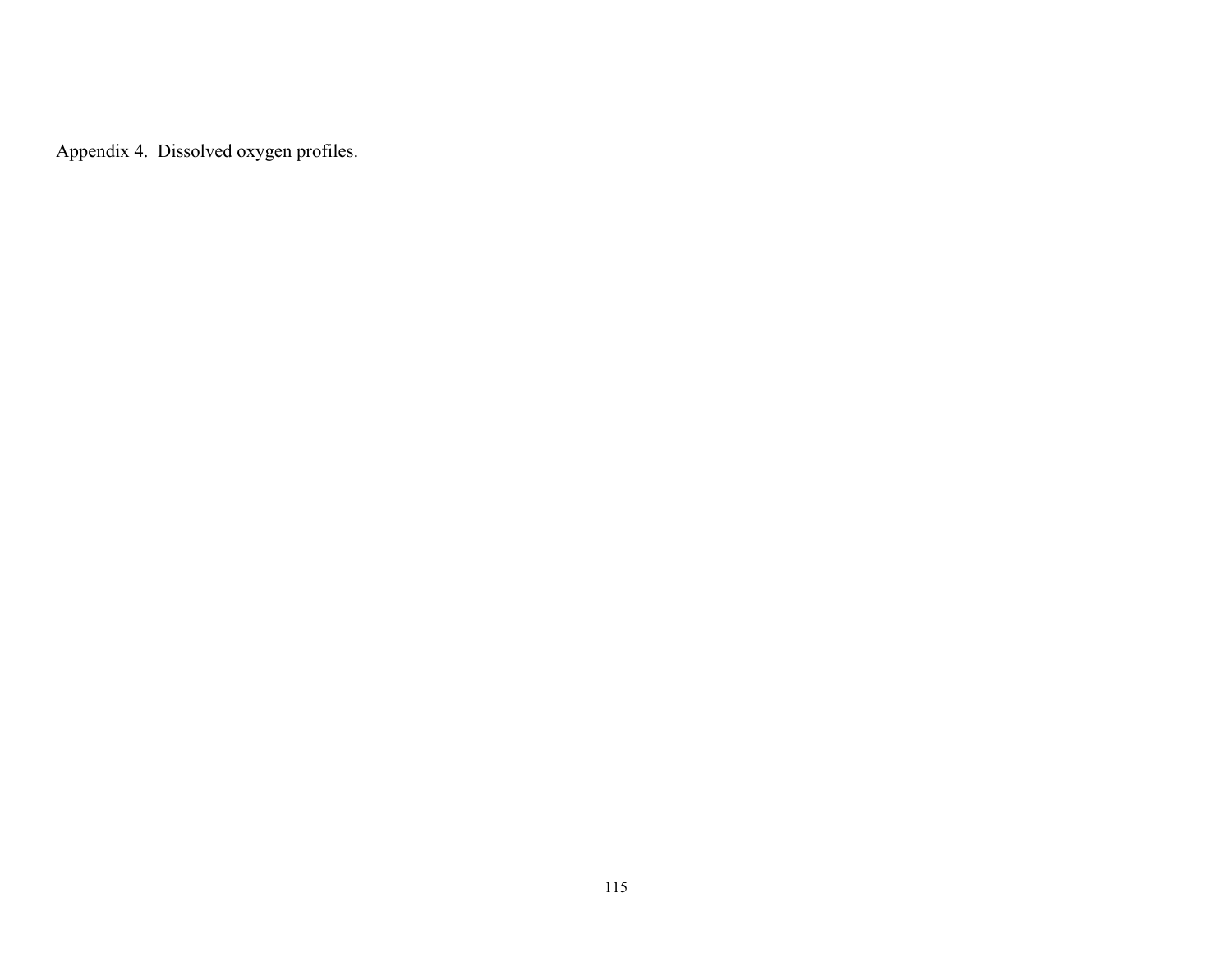|           | 3/14/2007 | 5/04/2007 | 6/19/2007 | 7/09/2007 | 7/31/2007 | 9/06/2007 | 10/11/2007 | 11/08/2007 |
|-----------|-----------|-----------|-----------|-----------|-----------|-----------|------------|------------|
| Depth (m) |           |           |           |           |           |           |            |            |
| 0.0       | 7.25      | 6.66      | 6.05      | 6.61      | 5.66      | 5.58      | 6.63       | 5.92       |
| 0.5       | 7.18      | 6.23      | 6.08      | 6.16      | 5.49      | 5.43      | 7.26       | 5.71       |
| 1.0       | 6.92      | 6.50      | 6.37      | 6.07      | 5.52      | 5.17      | 5.99       | 5.78       |
| 1.5       | 6.77      | 6.43      | 6.08      | 6.10      | 5.68      | 5.20      | 5.88       | 5.85       |
| 2.0       | 6.74      | 6.53      | 5.84      | 6.19      | 5.50      | 5.05      | 5.83       | 5.75       |
| 3.0       | 6.79      | 6.39      | 5.62      | 5.92      | 5.60      | 5.09      | 5.66       | 5.81       |
| 4.0       | 6.70      | 6.33      | 5.56      | 5.49      | 5.60      | 5.01      | 5.72       | 5.88       |
| 5.0       | 6.41      |           |           |           |           |           |            |            |
| 6.0       |           |           |           |           |           |           |            |            |
| 7.0       |           |           |           |           |           |           |            |            |
| 8.0       |           |           |           |           |           |           |            |            |
| 9.0       |           |           |           |           |           |           |            |            |

Table 29a. Dissolved oxygen profiles for station S2 measured in mg  $O_2$   $I<sup>-1</sup>$  during baseflow conditions in Hilo Bay, Hawaii, USA.

Table 29b. Dissolved oxygen profiles for station S2 measured in mg  $O_2$   $I<sup>-1</sup>$  during storm conditions in Hilo Bay, Hawaii, USA.

|                                                      | 1/11/2007                                                    | 1/12/2007                                                    | 1/13/2007                                                    | 1/14/2007                                                    | 15/2007                                                      | 3/02/2007                                                    | 3/03/2007                                                    | 3/04/2007                                                                        | 3/05/2007                                                                        | 3/06/2007                                                    | 12/13/2007                                                   | 12/14/2007                                                   | 5/2007<br>$\overline{21}$<br>$\overline{\phantom{0}}$        | 2/16/2007<br>Ī                                               | 2/17/2007<br>Ī                                               | 1/28/2008                                                                                      | 1/29/2008                                                    | 1/30/2008                                                    | 1/31/2008                                                      | 2/01/2008                                                    |
|------------------------------------------------------|--------------------------------------------------------------|--------------------------------------------------------------|--------------------------------------------------------------|--------------------------------------------------------------|--------------------------------------------------------------|--------------------------------------------------------------|--------------------------------------------------------------|----------------------------------------------------------------------------------|----------------------------------------------------------------------------------|--------------------------------------------------------------|--------------------------------------------------------------|--------------------------------------------------------------|--------------------------------------------------------------|--------------------------------------------------------------|--------------------------------------------------------------|------------------------------------------------------------------------------------------------|--------------------------------------------------------------|--------------------------------------------------------------|----------------------------------------------------------------|--------------------------------------------------------------|
| Depth $(m)$                                          |                                                              |                                                              |                                                              |                                                              |                                                              |                                                              |                                                              |                                                                                  |                                                                                  |                                                              |                                                              |                                                              |                                                              |                                                              |                                                              |                                                                                                |                                                              |                                                              |                                                                |                                                              |
| 0.0<br>0.5<br>1.0<br>1.5<br>2.0<br>3.0<br>4.0<br>5.0 | 6.45<br>5.65<br>5.61<br>5.52<br>5.54<br>5.17<br>5.00<br>4.73 | 6.61<br>6.40<br>6.20<br>6.11<br>5.99<br>5.90<br>5.72<br>6.06 | 7.27<br>6.52<br>6.26<br>6.21<br>6.10<br>6.27<br>6.15<br>6.06 | 6.40<br>5.84<br>5.97<br>5.98<br>5.89<br>5.79<br>5.84<br>5.79 | 6.28<br>6.00<br>5.92<br>5.87<br>6.04<br>6.08<br>6.11<br>6.19 | 7.59<br>6.47<br>5.98<br>6.22<br>5.90<br>5.30<br>5.92<br>5.50 | 6.71<br>5.64<br>5.85<br>5.87<br>5.36<br>4.90<br>5.34<br>4.83 | 6.26<br>5.82<br>5.62<br>5.63<br>5.76<br>5.43<br>5.29<br>$\overline{\phantom{a}}$ | 5.92<br>5.62<br>5.63<br>5.53<br>5.44<br>5.56<br>5.38<br>$\overline{\phantom{a}}$ | 6.22<br>6.31<br>5.83<br>5.82<br>5.79<br>5.80<br>5.81<br>5.87 | 7.13<br>6.73<br>6.38<br>6.28<br>6.28<br>6.23<br>5.95<br>6.06 | 7.38<br>7.01<br>6.39<br>6.38<br>6.46<br>6.12<br>6.26<br>6.06 | 7.76<br>7.57<br>6.27<br>6.32<br>6.32<br>6.29<br>5.95<br>5.61 | 8.45<br>8.21<br>6.95<br>6.69<br>6.45<br>6.39<br>6.09<br>5.37 | 7.86<br>7.81<br>6.57<br>6.17<br>6.33<br>6.36<br>5.98<br>5.47 | $\sim$<br>$\sim$<br>$\sim$<br>$\sim$<br>$\overline{\phantom{a}}$<br>$\sim$<br>$\sim$<br>$\sim$ | 6.72<br>6.75<br>6.39<br>6.34<br>6.29<br>6.20<br>5.84<br>5.46 | 7.09<br>6.70<br>6.79<br>6.56<br>6.42<br>5.18<br>4.56<br>4.66 | 6.37<br>6.06<br>6.06<br>5.96<br>5.30<br>4.30<br>4.22<br>$\sim$ | 7.59<br>6.72<br>6.41<br>6.62<br>6.29<br>5.73<br>4.90<br>3.79 |
| 6.0<br>7.0                                           | 4.83                                                         | 6.08<br>6.11                                                 | 6.08<br>6.04                                                 | $\overline{\phantom{a}}$                                     | ٠                                                            | 5.58<br>5.50                                                 | $\sim$                                                       |                                                                                  | ٠                                                                                | $\overline{\phantom{a}}$                                     | $\sim$                                                       | 5.88<br>5.29                                                 | $\sim$                                                       | 5.30                                                         | $\overline{\phantom{a}}$                                     | $\overline{\phantom{0}}$                                                                       | 4.77<br>4.66                                                 | $\sim$                                                       | $\overline{\phantom{a}}$                                       | 3.86<br>3.85                                                 |
| 8.0<br>9.0                                           | $\sim$<br>$\overline{a}$                                     |                                                              | $\overline{\phantom{0}}$                                     | $\sim$<br>$\overline{\phantom{a}}$                           | $\overline{\phantom{a}}$<br>$\overline{\phantom{a}}$         | $\overline{\phantom{0}}$                                     | $\overline{\phantom{a}}$<br>$\overline{\phantom{0}}$         |                                                                                  | ٠                                                                                |                                                              | $\overline{\phantom{0}}$<br>$\overline{\phantom{0}}$         | $\overline{\phantom{0}}$                                     | $\overline{\phantom{a}}$<br>٠                                |                                                              | $\overline{\phantom{0}}$<br>$\overline{\phantom{a}}$         | $\overline{\phantom{0}}$                                                                       | $\overline{a}$                                               | $\overline{\phantom{a}}$                                     | $\overline{\phantom{a}}$<br>$\sim$                             |                                                              |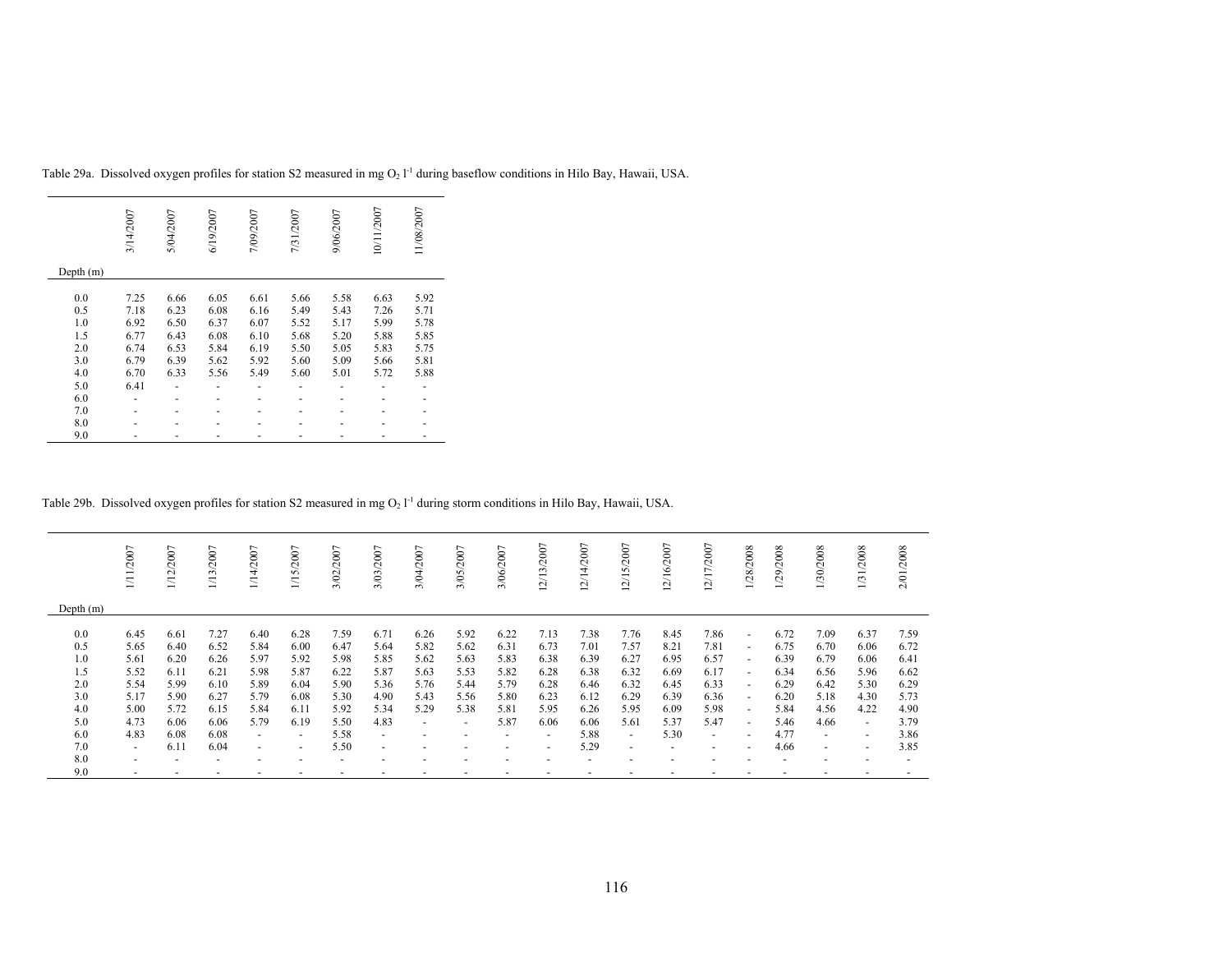|           | 3/14/2007 | 5/04/2007 | 6/19/2007 | 7/09/2007 | 7/31/2007 | 9/06/2007 | 10/11/2007 | 11/08/2007 |
|-----------|-----------|-----------|-----------|-----------|-----------|-----------|------------|------------|
| Depth (m) |           |           |           |           |           |           |            |            |
| 0.0       | 6.95      | 6.61      | 6.69      | 6.58      | 6.53      | 5.15      | 6.54       | 5.98       |
| 0.5       | 7.03      | 6.57      | 6.99      | 6.42      | 5.90      | 4.97      | 6.59       | 5.77       |
| 1.0       | 6.85      | 6.56      | 6.60      | 6.32      | 5.57      | 5.00      | 6.23       | 5.66       |
| 1.5       | 6.96      | 6.66      | 6.18      | 6.25      | 5.73      | 4.97      | 6.05       | 5.93       |
| 2.0       | 6.92      | 6.68      | 6.07      | 6.08      | 5.64      | 4.93      | 6.02       | 5.88       |
| 3.0       | 6.90      | 6.67      | 5.83      | 6.12      | 5.33      | 4.93      | 5.82       | 5.91       |
| 4.0       | 6.70      | 6.78      | 5.79      | 6.07      | 5.43      | 4.76      | 5.71       | 5.86       |
| 5.0       | 6.00      | 6.72      | 5.83      | 6.34      | 5.47      | 5.09      | 5.77       | 5.99       |
| 6.0       | 6.64      | 6.70      | 5.91      | 6.16      | 5.78      | 5.31      | 5.84       | 5.94       |
| 7.0       |           | 6.56      | 5.96      | 6.12      | 5.95      | 5.36      | 5.89       | 5.87       |
| 8.0       |           |           |           |           |           |           |            |            |
| 9.0       |           |           |           |           |           |           |            |            |

Table 30a. Dissolved oxygen profiles for station S3 measured in mg  $O_2$   $I<sup>-1</sup>$  during baseflow conditions in Hilo Bay, Hawaii, USA.

Table 30b. Dissolved oxygen profiles for station S3 measured in mg  $O_2 1^{-1}$  during storm conditions in Hilo Bay, Hawaii, USA.

|             | /2007                    | 1/12/2007 | 1/13/2007 | 4/2007 | 5/2007<br>H, | 3/02/2007 | 3/03/2007 | 3/04/2007 | 3/05/2007 | ∼<br>3/06/200 | 12/13/2007 | /14/2007<br>$\sim$ | $\overline{ }$<br>2/15/200 | 2/16/2007 | 2/17/2007 | /28/2008 | /29/2008 | 1/30/2008 | /2008<br>31. | 2/01/2008 |
|-------------|--------------------------|-----------|-----------|--------|--------------|-----------|-----------|-----------|-----------|---------------|------------|--------------------|----------------------------|-----------|-----------|----------|----------|-----------|--------------|-----------|
| Depth $(m)$ |                          |           |           |        |              |           |           |           |           |               |            |                    |                            |           |           |          |          |           |              |           |
| 0.0         | 6.42                     | 7.42      | 6.56      | 6.24   | 6.03         | 6.47      | 6.12      | 6.31      | 5.49      | 6.43          | 6.96       | 6.31               | 7.13                       | 7.72      | 7.08      | 6.88     | 6.62     | 7.15      | 6.13         | 7.42      |
| 0.5         | 6.23                     | 6.89      | 6.39      | 5.90   | 6.03         | 6.26      | 5.87      | 5.82      | 5.71      | 5.92          | 6.40       | 6.19               | 6.57                       | 7.65      | 6.93      | 6.92     | 6.67     | 6.85      | 6.03         | 7.39      |
| 1.0         | 5.88                     | 6.22      | 6.10      | 5.92   | 5.91         | 6.31      | 5.90      | 5.71      | 5.54      | 5.80          | 6.20       | 6.56               | 6.64                       | 7.04      | 6.65      | 6.60     | 6.58     | 6.48      | 5.97         | 6.86      |
| 1.5         | 5.59                     | 6.31      | 6.10      | 6.00   | 5.83         | 6.42      | 6.26      | 5.92      | 5.52      | 5.74          | 6.19       | 6.45               | 6.54                       | 6.94      | 6.33      | 6.51     | 6.41     | 6.42      | 5.95         | 6.82      |
| 2.0         | 5.50                     | 5.94      | 5.85      | 5.99   | 5.78         | 6.21      | 5.92      | 5.94      | 5.54      | 5.94          | 6.33       | 6.44               | 6.58                       | 6.69      | 6.42      | 6.46     | 6.24     | 6.29      | 5.71         | 6.65      |
| 3.0         | 4.96                     | 5.94      | 5.99      | 5.87   | 5.96         | 5.14      | 5.71      | 5.82      | 5.49      | 5.80          | 5.95       | 6.20               | 6.41                       | 6.44      | 5.97      | 6.57     | 6.26     | 5.20      | 5.22         | 6.26      |
| 4.0         | 5.91                     | 5.83      | 5.93      | 5.94   | 6.06         | 5.12      | 5.93      | 6.04      | 5.69      | 5.83          | 5.90       | 5.86               | 6.15                       | 5.97      | 5.27      | 5.76     | 5.79     | 5.59      | 5.25         | 5.82      |
| 5.0         | 5.97                     | $\sim$    | 5.94      | 5.96   | 6.05         | 5.44      | 5.84      | 5.96      | 5.61      | 5.70          | 6.06       | 5.54               | 6.14                       | 5.91      | 5.22      | 5.38     | 5.64     | 5.65      | 5.25         | 5.36      |
| 6.0         | 5.91                     | $\sim$    | 6.06      | 5.83   | 6.14         | 5.97      | 5.92      | 6.08      | 5.57      | 5.83          | 6.02       | 5.61               | 5.95                       | 8.80      | 4.91      | 5.78     | 4.55     | 5.78      | 5.61         | 5.17      |
| 7.0         | 5.96                     | $\sim$    | 5.93      | 5.70   | 6.12         | 6.04      | 5.96      | 6.03      | 5.73      | 5.75          | 6.05       | 6.00               | 5.80                       | 5.60      | 4.90      | 5.70     | 4.81     | 5.86      | 5.85         | 4.55      |
| 8.0         | $\overline{a}$           |           |           |        |              |           |           |           |           |               |            |                    |                            |           |           |          |          |           |              |           |
| 9.0         | $\overline{\phantom{a}}$ |           |           |        |              |           |           |           |           |               |            |                    |                            |           |           |          |          |           |              |           |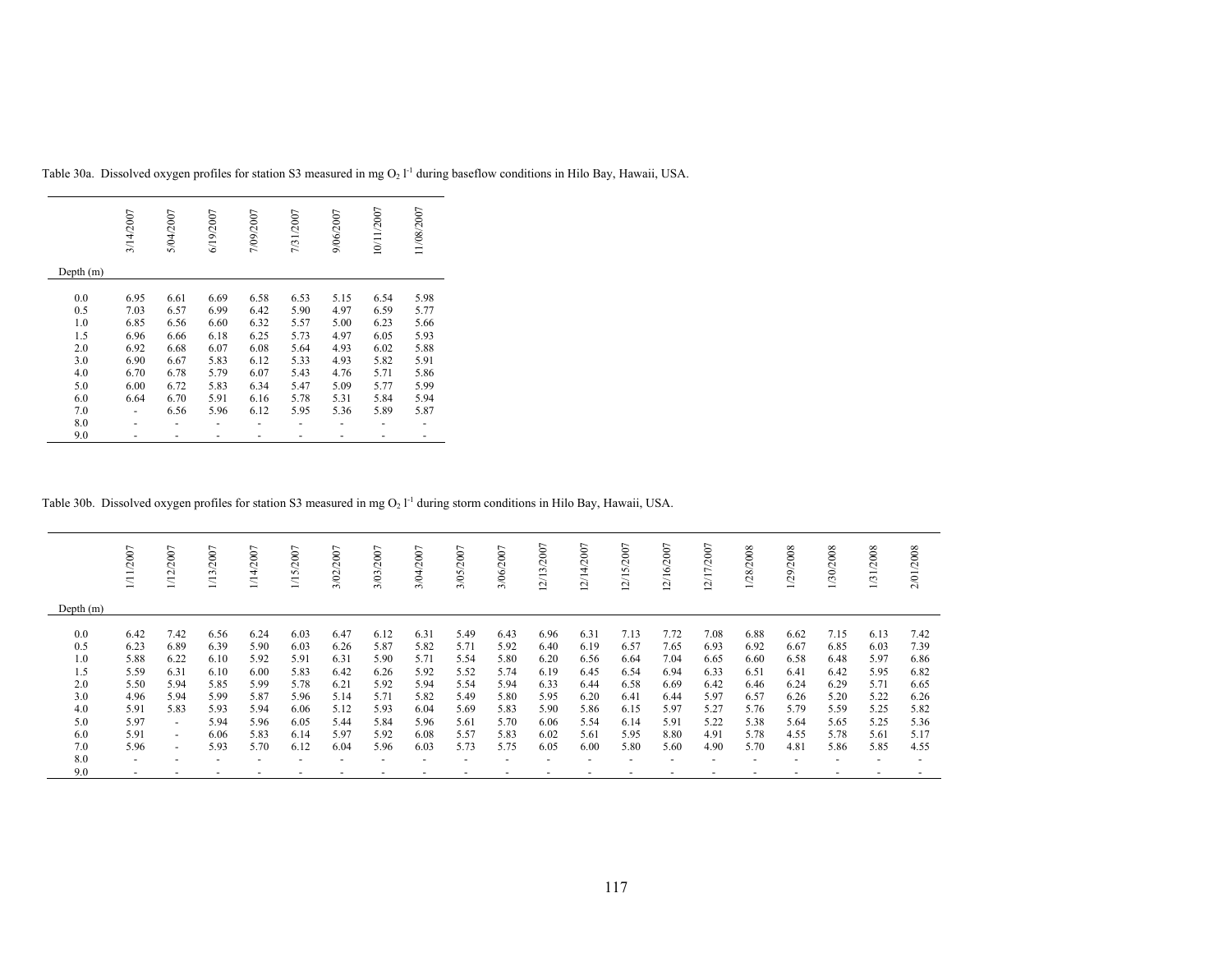|           | 3/14/2007 | 5/04/2007 | 6/19/2007 | 7/09/2007 | 7/31/2007 | 9/06/2007 | 10/11/2007 | 11/08/2007 |
|-----------|-----------|-----------|-----------|-----------|-----------|-----------|------------|------------|
| Depth (m) |           |           |           |           |           |           |            |            |
| 0.0       | 7.08      | 6.50      | 6.46      | 6.88      | 6.06      | 5.38      | 6.76       | 5.67       |
| 0.5       | 7.02      | 6.82      | 6.77      | 6.74      | 5.66      | 5.76      | 7.88       | 5.66       |
| 1.0       | 6.73      | 6.90      | 6.23      | 6.59      | 5.67      | 4.66      | 6.52       | 5.99       |
| 1.5       | 6.98      | 6.42      | 6.42      | 6.57      | 5.71      | 4.83      | 6.26       | 6.00       |
| 2.0       | 6.66      | 6.58      | 6.41      | 6.38      | 5.59      | 3.72      | 6.06       | 5.93       |
| 3.0       | 6.66      | 6.61      | 5.72      | 4.67      | 5.17      | 3.48      | 5.79       | 5.84       |
| 4.0       | 7.02      | 5.73      |           | 5.02      |           |           |            |            |
| 5.0       |           |           |           |           |           |           |            |            |
| 6.0       |           |           |           |           |           |           |            |            |
| 7.0       |           |           |           |           |           |           |            |            |
| 8.0       |           |           |           |           |           |           |            |            |
| 9.0       |           |           |           |           |           |           |            |            |

Table 31a. Dissolved oxygen profiles for station S5 measured in mg  $O_2$   $I<sup>-1</sup>$  during baseflow conditions in Hilo Bay, Hawaii, USA.

Table 31b. Dissolved oxygen profiles for station S5 measured in mg  $O_2 1^{-1}$  during storm conditions in Hilo Bay, Hawaii, USA.

|                                               | 111/2007                                             | 1/12/2007                                            | 1/13/2007                                            | /14/2007                                             | 1/15/2007                                            | 3/02/2007                                            | 3/03/2007                                            | 3/04/2007                                            | 3/05/2007                                            | 3/06/2007                                            | 2/13/2007                                            | 12/14/2007                                           | 12/15/2007                                           | 12/16/2007                                           | 2/17/2007                                            | 1/28/2008                                                                | 1/29/2008                                            | 1/30/2008                                            | 1/31/2008                                                      | 2/01/2008                                            |
|-----------------------------------------------|------------------------------------------------------|------------------------------------------------------|------------------------------------------------------|------------------------------------------------------|------------------------------------------------------|------------------------------------------------------|------------------------------------------------------|------------------------------------------------------|------------------------------------------------------|------------------------------------------------------|------------------------------------------------------|------------------------------------------------------|------------------------------------------------------|------------------------------------------------------|------------------------------------------------------|--------------------------------------------------------------------------|------------------------------------------------------|------------------------------------------------------|----------------------------------------------------------------|------------------------------------------------------|
| Depth $(m)$                                   |                                                      |                                                      |                                                      |                                                      |                                                      |                                                      |                                                      |                                                      |                                                      |                                                      |                                                      |                                                      |                                                      |                                                      |                                                      |                                                                          |                                                      |                                                      |                                                                |                                                      |
| 0.0<br>0.5<br>1.0<br>1.5<br>2.0<br>3.0<br>4.0 | 6.03<br>5.71<br>5.35<br>5.77<br>5.33<br>4.00<br>3.74 | 6.50<br>6.43<br>6.30<br>6.22<br>5.60<br>5.80<br>5.39 | 5.98<br>6.15<br>5.56<br>5.74<br>5.95<br>5.59<br>4.55 | 6.13<br>6.12<br>6.28<br>5.85<br>6.26<br>5.70<br>4.94 | 6.26<br>6.17<br>6.10<br>5.84<br>5.82<br>5.86<br>5.52 | 6.23<br>6.21<br>5.56<br>5.09<br>5.53<br>4.71<br>4.29 | 5.17<br>5.16<br>5.30<br>5.31<br>5.38<br>5.33<br>3.93 | 5.86<br>5.37<br>5.64<br>5.48<br>5.40<br>5.51<br>4.42 | 5.57<br>5.53<br>5.81<br>5.53<br>5.72<br>5.83<br>4.73 | 5.47<br>5.55<br>5.69<br>5.34<br>5.59<br>4.73<br>4.51 | 6.43<br>6.18<br>6.22<br>6.14<br>5.94<br>5.79<br>5.13 | 7.04<br>7.01<br>6.68<br>6.50<br>6.13<br>5.84<br>5.50 | 6.25<br>6.16<br>6.23<br>6.11<br>5.32<br>5.02<br>3.62 | 6.30<br>6.72<br>7.03<br>6.72<br>6.69<br>6.50<br>2.60 | 6.62<br>6.53<br>5.78<br>6.06<br>5.98<br>5.41<br>3.87 | 6.56<br>6.80<br>7.08<br>6.64<br>6.18<br>6.01<br>$\overline{\phantom{a}}$ | 6.29<br>6.43<br>6.35<br>5.39<br>5.33<br>5.15<br>4.33 | 6.41<br>6.76<br>6.57<br>6.28<br>5.92<br>5.41<br>4.18 | 5.90<br>6.01<br>5.74<br>5.93<br>5.06<br>4.07<br>$\overline{a}$ | 7.13<br>7.44<br>5.84<br>5.61<br>5.44<br>3.75<br>3.20 |
| 5.0<br>6.0                                    | $\overline{a}$                                       |                                                      |                                                      |                                                      |                                                      |                                                      |                                                      |                                                      |                                                      |                                                      | $\overline{\phantom{0}}$                             | 3.16                                                 | $\overline{\phantom{a}}$                             |                                                      |                                                      |                                                                          |                                                      |                                                      |                                                                |                                                      |
| 7.0                                           | $\overline{\phantom{0}}$<br>$\overline{a}$           |                                                      |                                                      |                                                      |                                                      |                                                      |                                                      |                                                      |                                                      |                                                      |                                                      |                                                      |                                                      |                                                      |                                                      |                                                                          |                                                      |                                                      |                                                                | $\overline{\phantom{a}}$                             |
| 8.0<br>9.0                                    | $\overline{a}$<br>$\overline{a}$                     |                                                      |                                                      |                                                      |                                                      |                                                      |                                                      |                                                      |                                                      |                                                      |                                                      |                                                      |                                                      |                                                      | $\overline{\phantom{0}}$                             |                                                                          |                                                      |                                                      |                                                                |                                                      |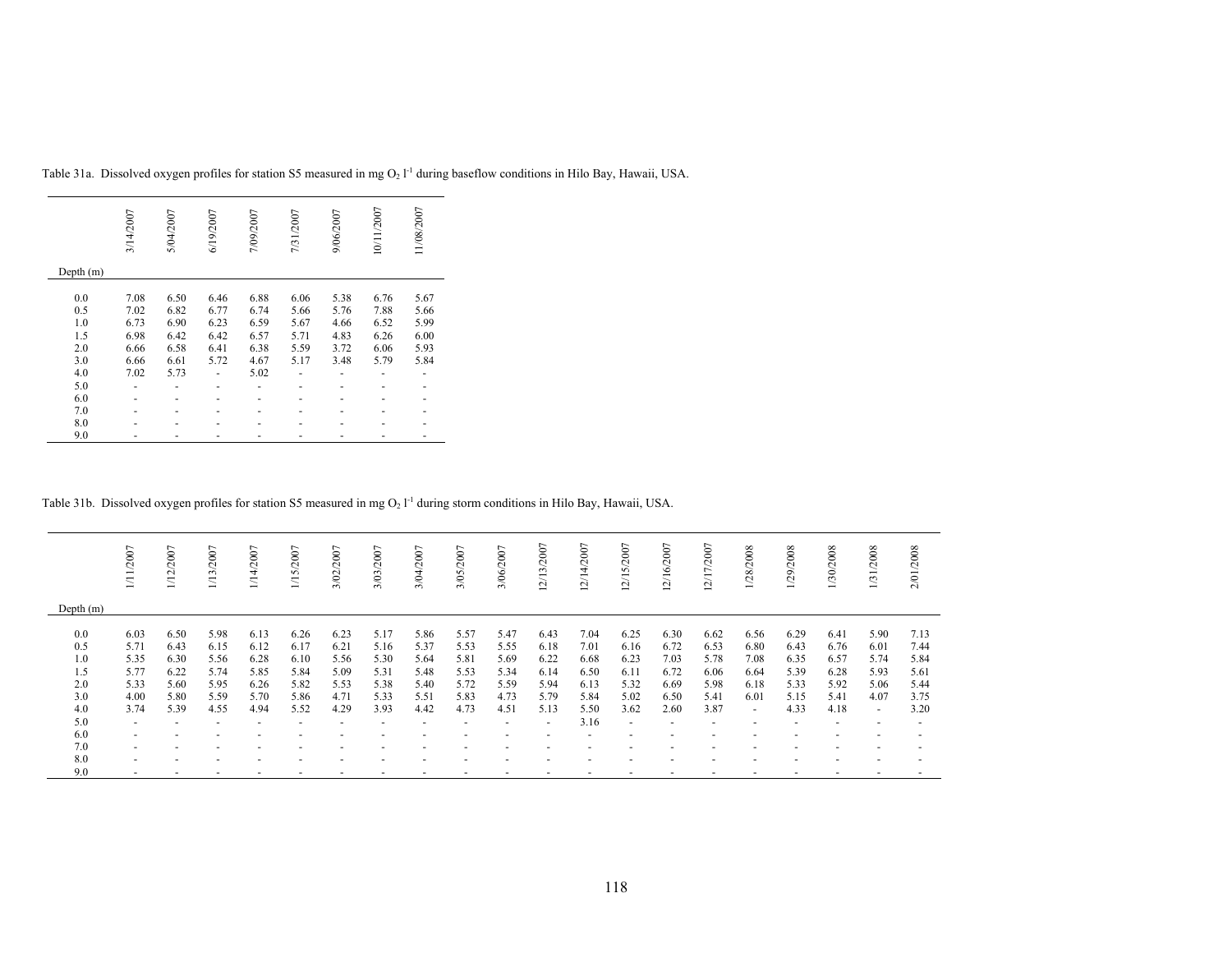|           | 3/14/2007 | 5/04/2007 | 6/19/2007 | 7/09/2007 | 7/31/2007 | 9/06/2007 | 10/11/2007 | 11/08/2007 |
|-----------|-----------|-----------|-----------|-----------|-----------|-----------|------------|------------|
| Depth (m) |           |           |           |           |           |           |            |            |
| 0.0       | 7.05      | 6.57      | 6.72      | 7.31      | 6.35      | 5.42      | 6.85       | 5.73       |
| 0.5       | 6.97      | 6.83      | 6.97      | 7.01      | 6.27      | 5.30      | 6.34       | 5.83       |
| 1.0       | 6.77      | 6.62      | 6.11      | 6.35      | 6.01      | 5.26      | 6.24       | 5.97       |
| 1.5       | 6.98      | 5.93      | 6.29      | 6.04      | 6.06      | 5.44      | 6.13       | 5.83       |
| 2.0       | 6.84      | 6.41      | 5.99      | 5.78      | 5.72      | 5.05      | 6.09       | 5.82       |
| 3.0       | 6.73      | 6.45      | 5.66      | 5.64      | 5.81      | 5.12      | 5.85       | 5.76       |
| 4.0       | 6.80      | 6.40      | 5.72      | 5.95      | 5.64      | 5.18      | 5.76       | 5.71       |
| 5.0       | 6.83      | 6.54      | 5.91      | 6.16      | 5.65      | 5.23      | 5.76       | 5.68       |
| 6.0       | 6.67      | 6.37      | 5.76      | 6.12      | 5.60      | 5.44      | 5.45       | 5.70       |
| 7.0       |           | 6.50      | 5.70      | 5.90      | 5.70      | 5.31      | 4.90       | 5.70       |
| 8.0       |           |           |           |           |           |           |            |            |
| 9.0       |           |           |           |           |           |           |            |            |

Table 32a. Dissolved oxygen profiles for station S6 measured in mg  $O_2$   $I<sup>-1</sup>$  during baseflow conditions in Hilo Bay, Hawaii, USA.

# Table 32b. Dissolved oxygen profiles for station S6 measured in mg  $O_2 1^{-1}$  during storm conditions in Hilo Bay, Hawaii, USA.

|             | /2007          | 1/12/2007 | 1/13/2007 | $\overline{ }$<br>14/2007 | 5/2007<br>$\equiv$ | $\overline{ }$<br>3/02/200 | 3/03/2007 | 3/04/2007 | 3/05/2007 | 3/06/2007 | 12/13/2007 | 2/14/2007 | $\overline{ }$<br>2/15/200 | 2/16/2007 | 2/17/2007 | /28/2008 | /29/2008 | 1/30/2008 | /2008<br>$\overline{131}$ | 2/01/2008 |
|-------------|----------------|-----------|-----------|---------------------------|--------------------|----------------------------|-----------|-----------|-----------|-----------|------------|-----------|----------------------------|-----------|-----------|----------|----------|-----------|---------------------------|-----------|
| Depth $(m)$ |                |           |           |                           |                    |                            |           |           |           |           |            |           |                            |           |           |          |          |           |                           |           |
| 0.0         | 5.94           | 6.49      | 6.56      | 5.92                      | 6.03               | 6.01                       | 6.17      | 6.07      | 5.94      | 6.11      | 7.09       | 6.89      | 7.40                       | 7.71      | 7.35      | 7.00     | 6.64     | 7.06      | 5.89                      | 7.19      |
| 0.5         | 5.93           | 6.41      | 6.20      | 5.81                      | 6.13               | 6.04                       | 6.10      | 5.86      | 5.90      | 5.92      | 6.69       | 7.12      | 7.39                       | 7.57      | 7.29      | 6.96     | 6.74     | 6.99      | 6.03                      | 7.33      |
| 1.0         | 5.59           | 6.49      | 6.20      | 5.73                      | 5.99               | 5.24                       | 5.26      | 5.63      | 5.02      | 5.84      | 6.18       | 6.55      | 6.52                       | 7.60      | 6.15      | 6.77     | 6.57     | 6.71      | 5.87                      | 6.60      |
| 1.5         | 5.00           | 5.84      | 6.01      | 5.73                      | 5.88               | 5.10                       | 5.00      | 5.01      | 5.46      | 5.89      | 6.07       | 5.99      | 5.85                       | 7.55      | 6.34      | 5.76     | 6.41     | 5.82      | 5.75                      | 6.54      |
| 2.0         | 5.05           | 5.98      | 5.99      | 5.60                      | 5.90               | 5.84                       | 5.08      | 5.14      | 5.53      | 5.94      | 6.20       | 6.22      | 5.60                       | 7.76      | 6.17      | 6.12     | 6.12     | 5.59      | 5.21                      | 5.64      |
| 3.0         | 5.21           | 5.82      | 5.81      | 6.08                      | 6.03               | 5.20                       | 5.02      | 5.45      | 5.75      | 5.78      | 5.86       | 5.82      | 5.62                       | 6.83      | 5.43      | 6.23     | 5.62     | 5.12      | 4.75                      | 4.69      |
| 4.0         | 5.76           | 5.75      | 5.99      | 5.95                      | 5.98               | 5.53                       | 5.11      | 5.58      | 5.63      | 5.62      | 5.48       | 5.34      | 6.03                       | 6.70      | 5.19      | 5.16     | 5.52     | 4.85      | 4.20                      | 4.69      |
| 5.0         | 5.57           | 5.88      | 5.78      | 5.96                      | 5.81               | 5.92                       | 5.67      | 5.98      | 5.62      | 5.70      | 5.28       | 5.09      | 5.92                       | 6.67      | 4.97      | 5.45     | 4.91     | 4.90      | 5.32                      | 4.47      |
| 6.0         | 5.85           | 5.91      | 5.66      | 5.77                      | 5.39               | 5.62                       | 5.52      | 6.02      | 5.33      | 5.73      | 5.09       | 5.74      | 4.78                       | 6.60      | 4.71      | 5.02     | 4.51     | 3.63      | 5.53                      | 5.10      |
| 7.0         | 5.72           | 5.76      | 5.85      | 5.70                      | 5.10               | 5.61                       | 5.22      | 5.88      | 5.58      | 5.74      | 5.09       | 5.42      | 4.91                       | 6.60      | 4.29      | 4.06     | 4.47     | 4.20      | 5.02                      | 5.39      |
| 8.0         | $\overline{a}$ |           |           |                           |                    |                            |           |           |           |           |            |           |                            |           |           |          |          |           |                           |           |
| 9.0         | $\overline{a}$ |           |           |                           |                    |                            |           |           |           |           |            |           |                            |           |           |          |          |           |                           |           |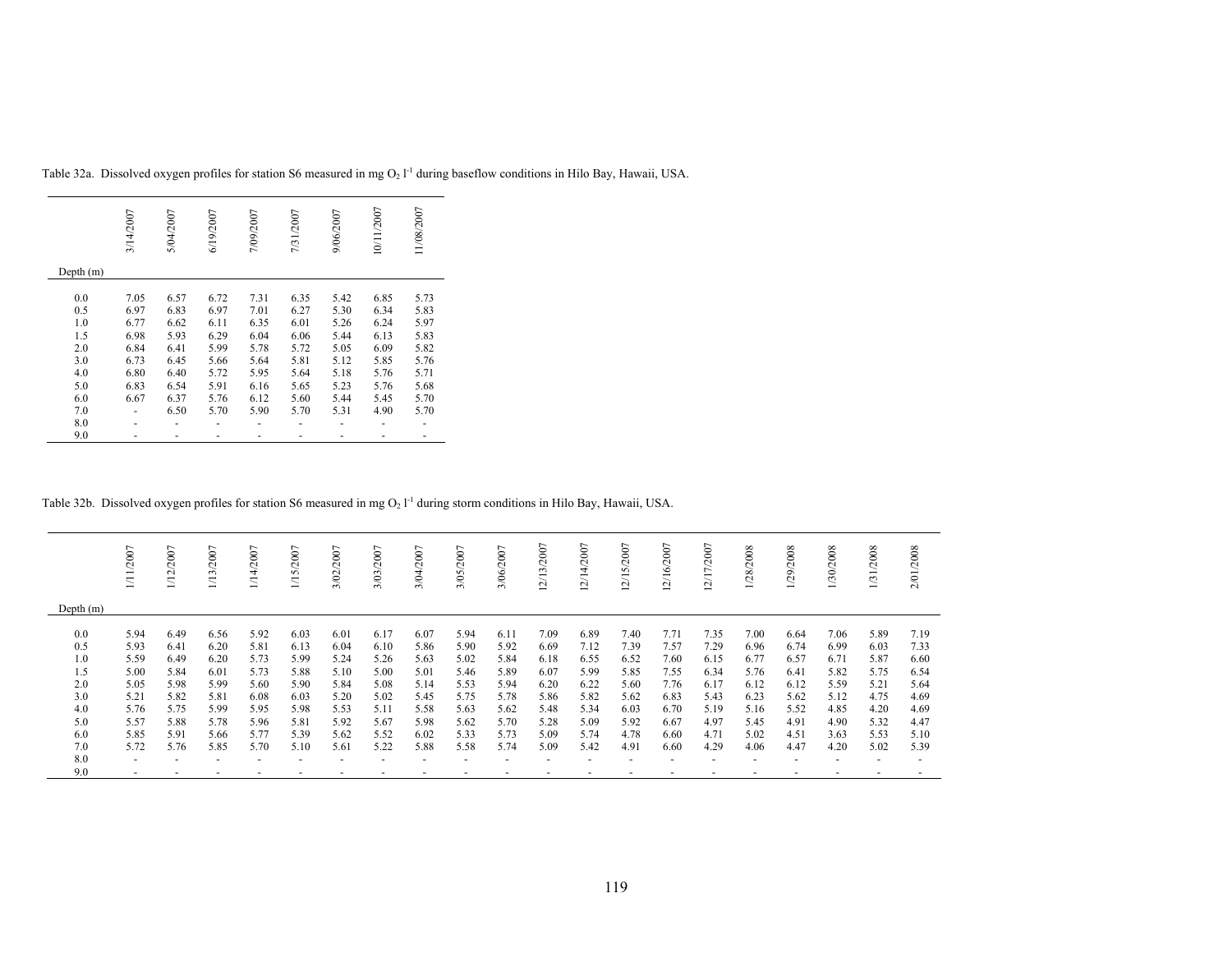|           | 3/14/2007 | 5/04/2007 | 6/19/2007 | 7/09/2007 | 7/31/2007 | 9/06/2007 | 10/11/2007 | 11/08/2007 |
|-----------|-----------|-----------|-----------|-----------|-----------|-----------|------------|------------|
| Depth (m) |           |           |           |           |           |           |            |            |
| 0.0       | 6.84      | 6.60      | 6.38      | 6.34      | 6.18      | 5.44      | 5.84       | 5.86       |
| 0.5       | 6.98      | 6.57      | 6.35      | 6.41      | 5.87      | 5.51      | 5.83       | 5.79       |
| 1.0       | 6.67      | 6.58      | 6.30      | 6.45      | 5.83      | 5.63      | 5.75       | 5.75       |
| 1.5       | 6.79      | 6.49      | 6.03      | 6.23      | 5.86      | 5.70      | 5.60       | 5.91       |
| 2.0       | 6.56      | 6.55      | 6.26      | 6.12      | 5.91      | 5.74      | 5.67       | 5.97       |
| 3.0       | 6.53      | 6.65      | 6.26      | 6.35      | 5.90      | 5.76      | 5.64       | 5.94       |
| 4.0       | 6.22      | 6.77      | 6.18      | 6.22      | 5.75      | 5.74      | 5.54       | 5.92       |
| 5.0       | 6.51      | 6.63      | 6.10      | 6.06      | 5.74      | 5.73      | 5.54       | 5.90       |
| 6.0       | 6.50      | 6.42      | 6.11      | 5.98      | 5.48      | 5.69      | 5.43       | 5.90       |
| 7.0       |           | 6.45      | 6.12      | 5.46      | 5.48      | 5.76      | 5.45       | 5.70       |
| 8.0       |           |           |           |           |           |           |            |            |
| 9.0       |           |           |           |           |           |           |            |            |

Table 33a. Dissolved oxygen profiles for station C1 measured in mg  $O_2 1<sup>-1</sup>$  during baseflow conditions in Hilo Bay, Hawaii, USA.

# Table 33b. Dissolved oxygen profiles for station C1 measured in mg  $O_2 I^{-1}$  during storm conditions in Hilo Bay, Hawaii, USA.

|             | 1/11/2007                | 1/12/2007                | 1/13/2007 | 1/14/2007                | 1/15/2007                | 3/02/2007                | 3/03/2007 | 3/04/2007                | 3/05/2007 | 3/06/2007 | 12/13/2007               | 12/14/2007 | 12/15/2007 | 12/16/2007 | 12/17/2007 | 1/28/2008 | 1/29/2008                | 1/30/2008                | 1/31/2008                | 2/01/2008                |
|-------------|--------------------------|--------------------------|-----------|--------------------------|--------------------------|--------------------------|-----------|--------------------------|-----------|-----------|--------------------------|------------|------------|------------|------------|-----------|--------------------------|--------------------------|--------------------------|--------------------------|
| Depth $(m)$ |                          |                          |           |                          |                          |                          |           |                          |           |           |                          |            |            |            |            |           |                          |                          |                          |                          |
| 0.0         | 5.95                     | $\overline{\phantom{a}}$ | 6.20      | 6.30                     | 6.17                     | 5.78                     | 5.95      | 6.26                     | 5.84      | 5.74      |                          |            |            |            |            |           |                          | $\overline{\phantom{a}}$ | 5.60                     | $\sim$                   |
| 0.5         | 6.17                     | $\sim$                   | 6.02      | 6.38                     | 6.15                     | 5.58                     | 6.05      | 5.96                     | 5.78      | 5.80      | $\overline{\phantom{a}}$ |            |            |            |            |           |                          | $\overline{\phantom{a}}$ | 5.52                     | $\sim$                   |
| 1.0         | 6.09                     | $\sim$                   | 6.01      | 6.05                     | 6.23                     | 5.46                     | 5.95      | 5.91                     | 5.75      | 5.83      | $\overline{\phantom{a}}$ |            |            |            |            |           | $\overline{\phantom{a}}$ | $\overline{\phantom{a}}$ | 5.54                     | $\sim$                   |
| 1.5         | 5.99                     | $\sim$                   | 5.81      | 6.10                     | 6.14                     | 5.34                     | 6.06      | 5.94                     | 5.82      | 5.51      | $\overline{\phantom{a}}$ |            |            |            |            |           | $\overline{\phantom{a}}$ | $\overline{\phantom{a}}$ | 5.59                     | $\sim$                   |
| 2.0         | 6.05                     | $\sim$                   | 5.99      | 6.08                     | 6.27                     | 5.87                     | 6.05      | 5.87                     | 5.92      | 5.48      | $\overline{\phantom{a}}$ |            |            |            |            |           |                          | $\overline{\phantom{a}}$ | 5.55                     | $\sim$                   |
| 3.0         | 6.03                     | $\sim$                   | 5.91      | 6.08                     | 6.15                     | 5.84                     | 6.08      | 5.95                     | 5.26      | 5.82      | $\overline{\phantom{a}}$ |            |            |            |            |           |                          | $\overline{\phantom{a}}$ | 5.72                     | $\sim$                   |
| 4.0         | 5.50                     | $\sim$                   | 5.90      | 5.94                     | 6.18                     | 6.07                     | 6.04      | 5.87                     | 5.23      | 5.87      | $\overline{\phantom{a}}$ |            |            |            |            |           |                          | ٠                        | 5.71                     | $\sim$                   |
| 5.0         | 5.44                     | $\sim$                   | 5.91      | 6.01                     | 6.02                     | 5.81                     | 6.09      | 5.88                     | 5.39      | 5.88      |                          |            |            |            |            |           |                          | $\overline{\phantom{a}}$ | 5.93                     | $\overline{\phantom{a}}$ |
| 6.0         | 5.53                     | $\sim$                   | 5.90      | 5.75                     | 6.03                     | 5.72                     | 6.81      | 5.93                     | 5.43      | 5.63      |                          |            |            |            |            |           |                          | $\overline{\phantom{a}}$ | 5.82                     | $\overline{\phantom{a}}$ |
| 7.0         | 4.90                     | $\sim$                   | 6.00      | 5.81                     | 6.11                     | 5.71                     | 6.08      | 5.84                     | 5.48      | 5.84      | $\overline{\phantom{a}}$ |            |            |            |            |           |                          | $\overline{\phantom{a}}$ | 5.83                     | $\sim$                   |
| 8.0         | $\overline{\phantom{a}}$ |                          | ۰         | $\overline{\phantom{a}}$ | $\overline{\phantom{a}}$ | $\overline{\phantom{a}}$ |           | $\overline{\phantom{0}}$ |           |           |                          |            |            |            |            |           |                          |                          | $\overline{\phantom{a}}$ | $\overline{\phantom{a}}$ |
| 9.0         | $\overline{\phantom{a}}$ |                          |           |                          |                          |                          |           |                          |           |           |                          |            |            |            |            |           |                          |                          |                          |                          |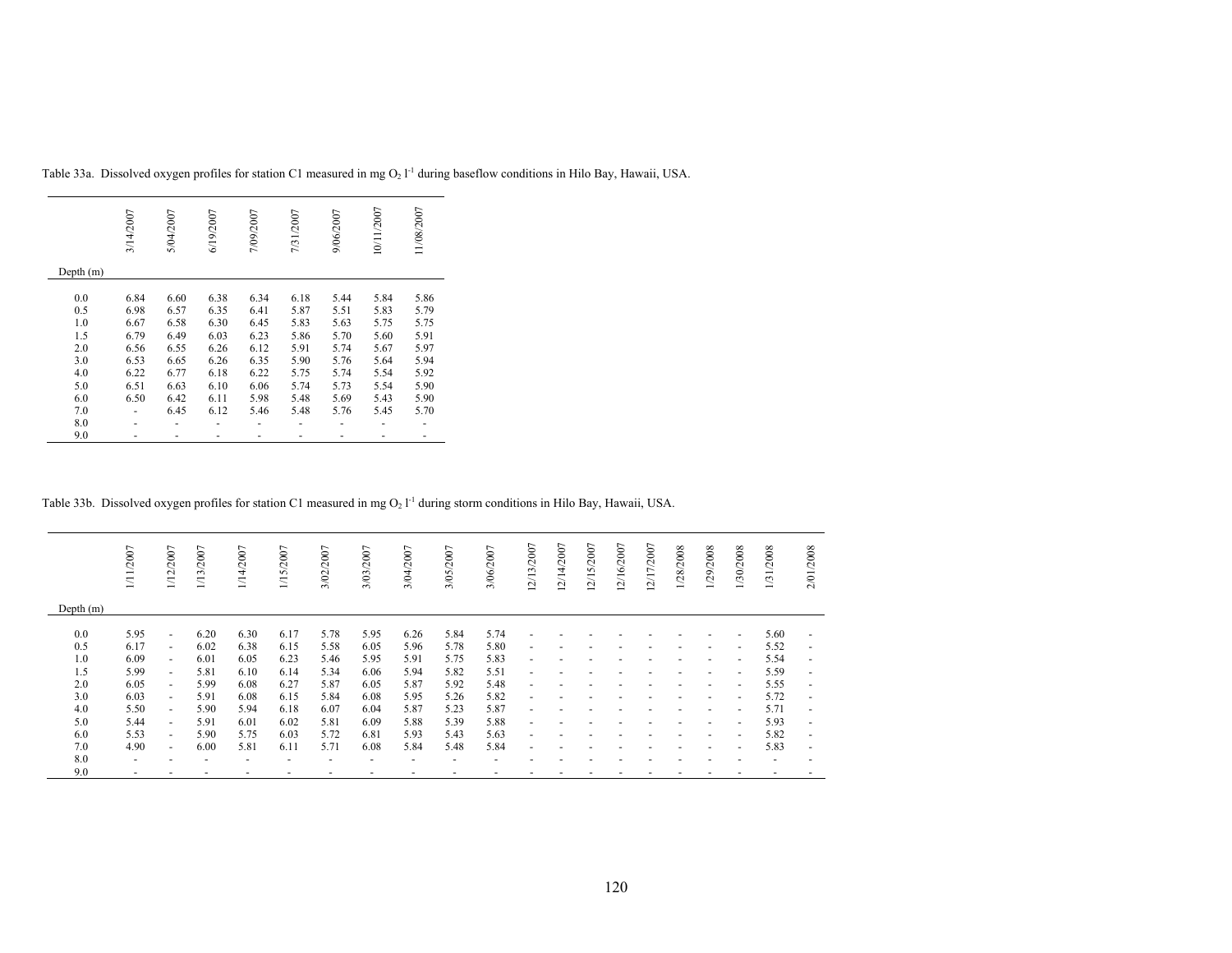|           | 3/14/2007 | 5/04/2007 | 6/19/2007 | 7/09/2007 | 7/31/2007 | 9/06/2007 | 10/11/2007 | 11/08/2007 |
|-----------|-----------|-----------|-----------|-----------|-----------|-----------|------------|------------|
| Depth (m) |           |           |           |           |           |           |            |            |
| 0.0       | 6.37      | 6.31      | 6.32      | 6.41      | 5.94      | 5.46      | 5.38       | 5.73       |
| 0.5       | 6.41      | 6.57      | 6.26      | 6.41      | 5.92      | 5.47      | 5.79       | 5.69       |
| 1.0       | 6.39      | 6.50      | 6.09      | 6.28      | 5.90      | 5.55      | 5.34       | 5.67       |
| 1.5       | 6.44      | 6.36      | 5.99      | 6.26      | 5.90      | 5.51      | 8.29       | 5.70       |
| 2.0       | 6.47      | 6.28      | 5.96      | 6.28      | 5.93      | 5.68      | 5.19       | 5.47       |
| 3.0       | 6.43      | 6.01      | 6.15      | 6.35      | 5.93      | 5.68      | 5.36       | 5.01       |
| 4.0       | 6.43      | 5.95      | 6.09      | 6.25      | 5.86      | 5.71      | 5.06       | 4.91       |
| 5.0       | 6.32      | 5.99      | 5.86      | 5.82      | 5.89      | 5.81      | 4.87       | 4.81       |
| 6.0       | 6.32      | 5.90      | 5.49      | 4.97      | 5.37      | 5.80      | 4.85       | 4.86       |
| 7.0       |           | 5.78      | 5.13      | 4.79      | 4.94      |           | 4.92       | 4.85       |
| 8.0       |           |           |           |           |           |           |            |            |
| 9.0       |           |           |           |           |           |           |            |            |

Table 34a. Dissolved oxygen profiles for station C2 measured in mg  $O_2 1<sup>-1</sup>$  during baseflow conditions in Hilo Bay, Hawaii, USA.

# Table 34b. Dissolved oxygen profiles for station C1 measured in mg  $O_2 I^{-1}$  during storm conditions in Hilo Bay, Hawaii, USA.

|             | 1/11/2007                | 1/12/2007                | 1/13/2007                | /14/2007                 | 1/15/2007                | 3/02/2007                | 3/03/2007                | 3/04/2007                | 3/05/2007 | 3/06/2007 | 12/13/2007     | 12/14/2007 | 2/15/2007 | 12/16/2007 | 12/17/2007 | 1/28/2008 | 1/29/2008                | 1/30/2008                | 1/31/2008 | 2/01/2008                |
|-------------|--------------------------|--------------------------|--------------------------|--------------------------|--------------------------|--------------------------|--------------------------|--------------------------|-----------|-----------|----------------|------------|-----------|------------|------------|-----------|--------------------------|--------------------------|-----------|--------------------------|
| Depth $(m)$ |                          |                          |                          |                          |                          |                          |                          |                          |           |           |                |            |           |            |            |           |                          |                          |           |                          |
| 0.0         | 6.07                     | $\overline{\phantom{a}}$ | 5.98                     | 6.23                     | 6.09                     | 5.79                     | 5.93                     | 5.37                     | 5.71      | 5.76      |                |            |           |            |            |           |                          |                          | 6.05      | ٠                        |
| 0.5         | 5.93                     | $\overline{\phantom{a}}$ | 5.98                     | 5.96                     | 6.06                     | 5.94                     | 5.83                     | 5.82                     | 5.69      | 5.78      |                |            |           |            |            |           | ٠                        | $\overline{\phantom{a}}$ | 5.93      | $\blacksquare$           |
| 1.0         | 5.79                     | $\sim$                   | 6.02                     | 5.92                     | 6.18                     | 5.78                     | 5.88                     | 5.45                     | 5.72      | 5.73      | $\overline{a}$ |            |           |            |            |           | $\overline{\phantom{a}}$ | $\overline{\phantom{a}}$ | 5.79      | $\sim$                   |
| 1.5         | 5.40                     | $\overline{\phantom{a}}$ | 5.94                     | 5.90                     | 6.25                     | 5.31                     | 5.70                     | 5.35                     | 5.76      | 5.83      | $\overline{a}$ |            |           |            |            |           | $\overline{\phantom{a}}$ | $\overline{\phantom{a}}$ | 5.60      | $\sim$                   |
| 2.0         | 5.08                     | $\sim$                   | 5.92                     | 5.99                     | 6.20                     | 5.21                     | 5.86                     | 5.30                     | 5.67      | 5.59      | $\overline{a}$ |            |           |            |            |           |                          | $\overline{\phantom{a}}$ | 5.51      | $\sim$                   |
| 3.0         | 4.90                     | $\overline{\phantom{a}}$ | 5.95                     | 5.73                     | 6.11                     | 4.73                     | 6.19                     | 5.42                     | 4.90      | 5.69      | $\overline{a}$ |            |           |            |            |           |                          | $\overline{\phantom{a}}$ | 5.85      | $\sim$                   |
| 4.0         | 5.10                     | $\overline{\phantom{a}}$ | 5.73                     | 5.48                     | 5.70                     | 5.17                     | 6.02                     | 5.17                     | 4.79      | 5.77      | $\blacksquare$ |            |           |            |            |           |                          | $\overline{\phantom{a}}$ | 6.02      | $\sim$                   |
| 5.0         | 5.27                     | $\blacksquare$           | 5.73                     | 5.40                     | 5.62                     | 4.78                     | 5.90                     | 5.13                     | 4.88      | 5.70      |                |            |           |            |            |           |                          | $\overline{\phantom{a}}$ | 6.02      | $\overline{\phantom{a}}$ |
| 6.0         | 5.13                     | $\overline{\phantom{a}}$ | 5.66                     | 5.36                     | 5.44                     | 4.74                     | 5.40                     | 5.22                     | 4.86      | 5.81      |                |            |           |            |            |           |                          | $\overline{\phantom{a}}$ | 5.81      | $\blacksquare$           |
| 7.0         | 5.29                     | $\overline{\phantom{a}}$ | 5.66                     | 5.37                     | 5.39                     | 4.75                     | 5.23                     | 5.10                     | 4.83      | 5.69      | $\overline{a}$ |            |           |            |            |           |                          | $\overline{\phantom{a}}$ | 5.60      | $\sim$                   |
| 8.0         | $\overline{\phantom{a}}$ |                          | $\overline{\phantom{a}}$ | $\overline{\phantom{a}}$ | $\overline{\phantom{a}}$ | $\overline{\phantom{a}}$ | $\overline{\phantom{a}}$ | $\overline{\phantom{0}}$ | ٠         | 5.66      | $\overline{a}$ |            |           |            |            |           |                          |                          | ٠         | $\overline{\phantom{0}}$ |
| 9.0         | $\overline{\phantom{a}}$ |                          |                          |                          |                          |                          |                          |                          |           |           |                |            |           |            |            |           |                          |                          |           |                          |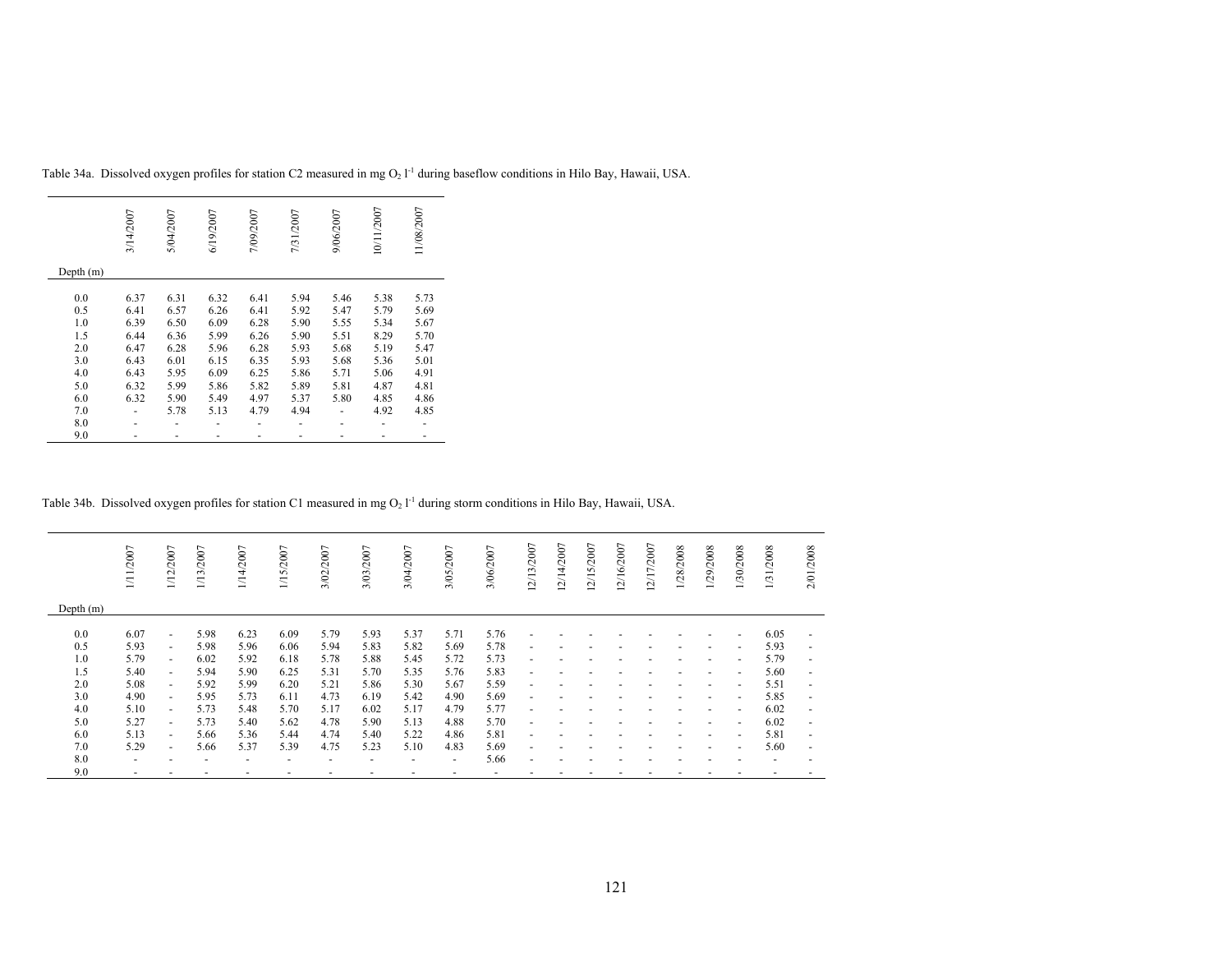Appendix 5. Percent oxygen saturation profiles.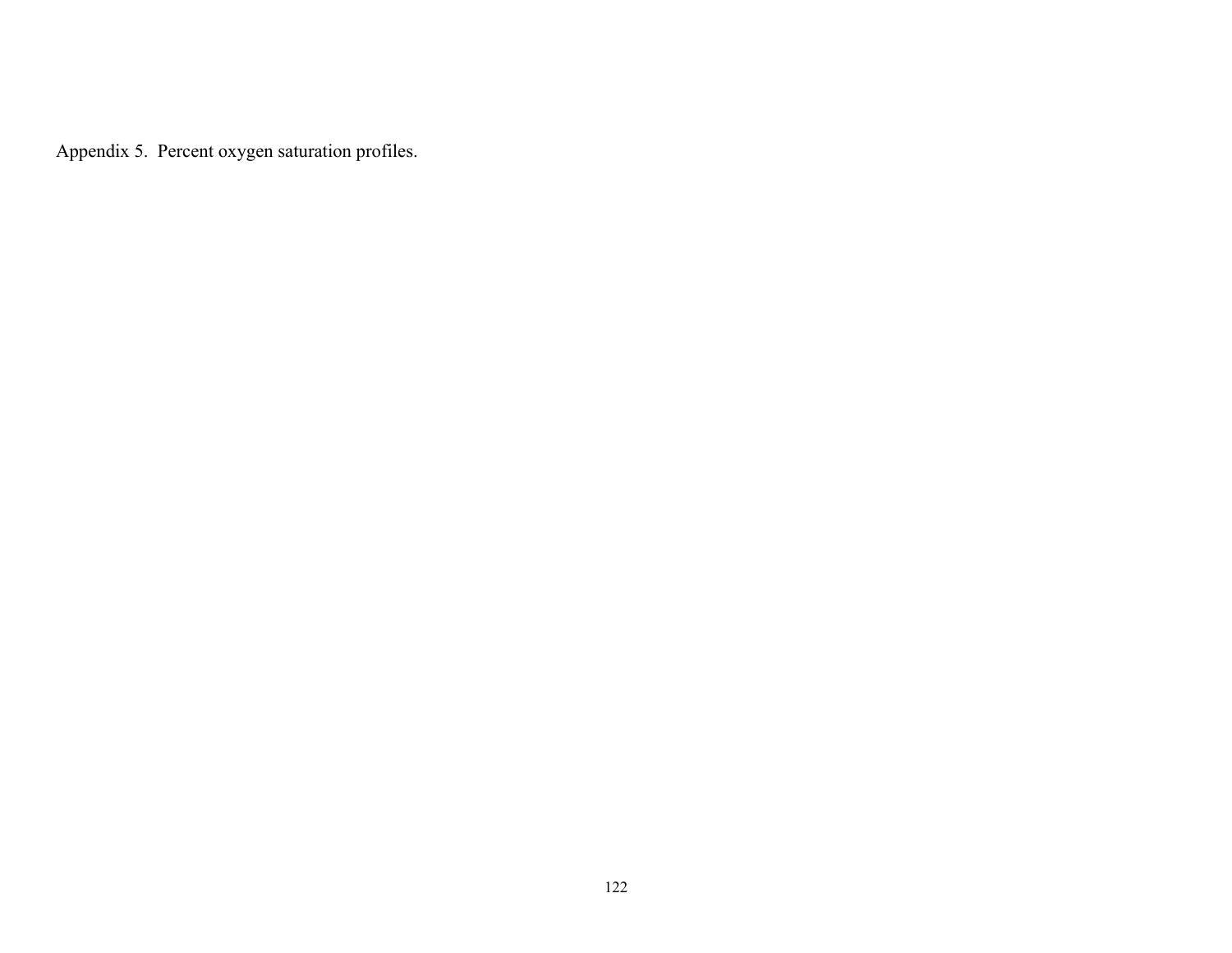|             | 3/14/2007 | 5/04/2007 | 6/19/2007 | 7/09/2007 | 7/31/2007 | 9/06/2007 | 10/11/2007 | 11/08/2007 |
|-------------|-----------|-----------|-----------|-----------|-----------|-----------|------------|------------|
| Depth $(m)$ |           |           |           |           |           |           |            |            |
| 0.0         | 101.6     | 91.7      | 85.8      | 94.4      | 84.5      | 80.8      | 93.5       | 85.1       |
| 0.5         | 101.0     | 92.0      | 88.4      | 91.0      | 81.4      | 76.7      | 101.0      | 84.8       |
| 1.0         | 97.6      | 95.8      | 93.7      | 91.1      | 80.9      | 77.8      | 88.9       | 86.6       |
| 1.5         | 97.8      | 96.2      | 93.0      | 89.7      | 87.5      | 77.9      | 87.8       | 87.1       |
| 2.0         | 98.4      | 95.4      | 86.7      | 93.7      | 84.0      | 76.7      | 87.0       | 86.0       |
| 3.0         | 99.2      | 93.7      | 84.2      | 93.5      | 87.6      | 78.4      | 86.2       | 86.8       |
| 4.0         | 98.1      | 93.3      | 81.5      | 87.2      | 85.3      | 77.3      | 87.1       | 87.4       |
| 5.0         | 93.6      |           |           |           |           |           |            |            |
| 6.0         |           |           |           |           |           |           |            |            |
| 7.0         |           |           |           |           |           |           |            |            |
| 8.0         |           |           |           |           |           |           |            |            |
| 9.0         |           |           |           |           |           |           |            |            |

Table 35a. Percent oxygen saturation profiles for station S2 during baseflow conditions in Hilo Bay, Hawaii, USA.

Table 35b. Percent oxygen saturation profiles for station S2 during storm conditions in Hilo Bay, Hawaii, USA.

|                                                             | /11/2007                                                             | /12/2007                                                             | /13/2007                                                             | 1/14/2007                                                                      | /15/2007                                                                                 | 3/02/2007                                                            | 3/03/2007                                                                                | 3/04/2007                                                 | 3/05/2007                                                                        | 3/06/2007                                                    | 2/13/2007                                                                      | 2/14/2007                                                            | 5/2007<br>$\overline{21}$                                              | $\overline{ }$<br>2/16/200                                           | 2/17/2007                                                              | 1/28/2008                                                                                                                                  | 1/29/2008                                                            | 1/30/2008                                                                                | 1/31/2008                                                                                  | 2/01/2008                                                            |
|-------------------------------------------------------------|----------------------------------------------------------------------|----------------------------------------------------------------------|----------------------------------------------------------------------|--------------------------------------------------------------------------------|------------------------------------------------------------------------------------------|----------------------------------------------------------------------|------------------------------------------------------------------------------------------|-----------------------------------------------------------|----------------------------------------------------------------------------------|--------------------------------------------------------------|--------------------------------------------------------------------------------|----------------------------------------------------------------------|------------------------------------------------------------------------|----------------------------------------------------------------------|------------------------------------------------------------------------|--------------------------------------------------------------------------------------------------------------------------------------------|----------------------------------------------------------------------|------------------------------------------------------------------------------------------|--------------------------------------------------------------------------------------------|----------------------------------------------------------------------|
| Depth $(m)$                                                 |                                                                      |                                                                      |                                                                      |                                                                                |                                                                                          |                                                                      |                                                                                          |                                                           |                                                                                  |                                                              |                                                                                |                                                                      |                                                                        |                                                                      |                                                                        |                                                                                                                                            |                                                                      |                                                                                          |                                                                                            |                                                                      |
| 0.0<br>0.5<br>1.0<br>1.5<br>2.0<br>3.0<br>4.0<br>5.0<br>6.0 | 89.7<br>81.9<br>80.6<br>79.6<br>78.9<br>77.0<br>72.8<br>69.7<br>69.7 | 89.3<br>88.0<br>85.0<br>87.1<br>83.3<br>86.0<br>85.3<br>87.8<br>87.7 | 94.6<br>93.4<br>88.0<br>88.1<br>88.3<br>90.5<br>90.8<br>89.1<br>88.8 | 85.3<br>84.9<br>84.7<br>84.6<br>85.5<br>79.1<br>84.0<br>86.2<br>$\overline{a}$ | 86.7<br>85.5<br>86.1<br>85.2<br>87.1<br>87.5<br>88.1<br>87.9<br>$\overline{\phantom{0}}$ | 92.9<br>87.2<br>82.0<br>85.5<br>82.0<br>76.1<br>70.8<br>79.2<br>79.7 | 87.8<br>80.3<br>81.9<br>80.8<br>76.8<br>70.7<br>77.0<br>70.1<br>$\overline{\phantom{a}}$ | 84.9<br>81.6<br>79.7<br>80.6<br>80.9<br>79.9<br>77.3<br>۰ | 82.6<br>80.0<br>80.8<br>79.9<br>80.0<br>81.3<br>77.5<br>$\overline{\phantom{a}}$ | 83.0<br>83.9<br>84.6<br>85.0<br>84.2<br>84.7<br>83.4<br>85.4 | 93.5<br>90.6<br>89.6<br>89.2<br>89.0<br>89.7<br>87.7<br>90.0<br>$\overline{a}$ | 99.7<br>92.2<br>88.3<br>92.5<br>92.8<br>88.4<br>89.7<br>85.2<br>86.6 | 98.2<br>95.9<br>88.8<br>89.3<br>89.0<br>89.3<br>86.3<br>81.5<br>$\sim$ | 98.0<br>99.9<br>90.3<br>89.4<br>90.3<br>89.8<br>89.8<br>80.5<br>78.0 | 95.5<br>98.2<br>87.4<br>86.4<br>87.7<br>89.0<br>85.2<br>79.5<br>$\sim$ | $\sim$<br>$\overline{\phantom{a}}$<br>$\sim$<br>$\overline{a}$<br>$\overline{\phantom{a}}$<br>$\sim$<br>$\sim$<br>$\overline{\phantom{a}}$ | 81.6<br>87.9<br>86.6<br>87.9<br>87.8<br>86.9<br>83.0<br>79.5<br>58.2 | 91.9<br>88.4<br>91.6<br>87.8<br>88.1<br>76.1<br>67.0<br>69.3<br>$\overline{\phantom{a}}$ | 85.4<br>82.8<br>83.9<br>84.0<br>76.4<br>62.9<br>62.0<br>$\sim$<br>$\overline{\phantom{a}}$ | 93.7<br>84.2<br>87.6<br>88.0<br>86.2<br>81.9<br>73.8<br>43.7<br>55.2 |
| 7.0<br>8.0                                                  | $\overline{\phantom{0}}$<br>$\overline{\phantom{a}}$                 | 89.0                                                                 | 87.0                                                                 | $\overline{a}$                                                                 | $\overline{\phantom{0}}$                                                                 | 80.3                                                                 | $\blacksquare$                                                                           |                                                           | $\overline{\phantom{a}}$                                                         |                                                              | $\overline{\phantom{0}}$                                                       | 76.9                                                                 | $\overline{\phantom{0}}$                                               |                                                                      | $\sim$                                                                 |                                                                                                                                            | 57.1                                                                 | $\overline{\phantom{a}}$                                                                 | $\overline{\phantom{a}}$                                                                   | 55.3                                                                 |
| 9.0                                                         | $\overline{a}$                                                       |                                                                      |                                                                      |                                                                                | $\overline{\phantom{0}}$                                                                 |                                                                      | $\overline{\phantom{a}}$                                                                 |                                                           | $\overline{\phantom{a}}$                                                         |                                                              | -                                                                              |                                                                      |                                                                        |                                                                      |                                                                        |                                                                                                                                            |                                                                      |                                                                                          |                                                                                            |                                                                      |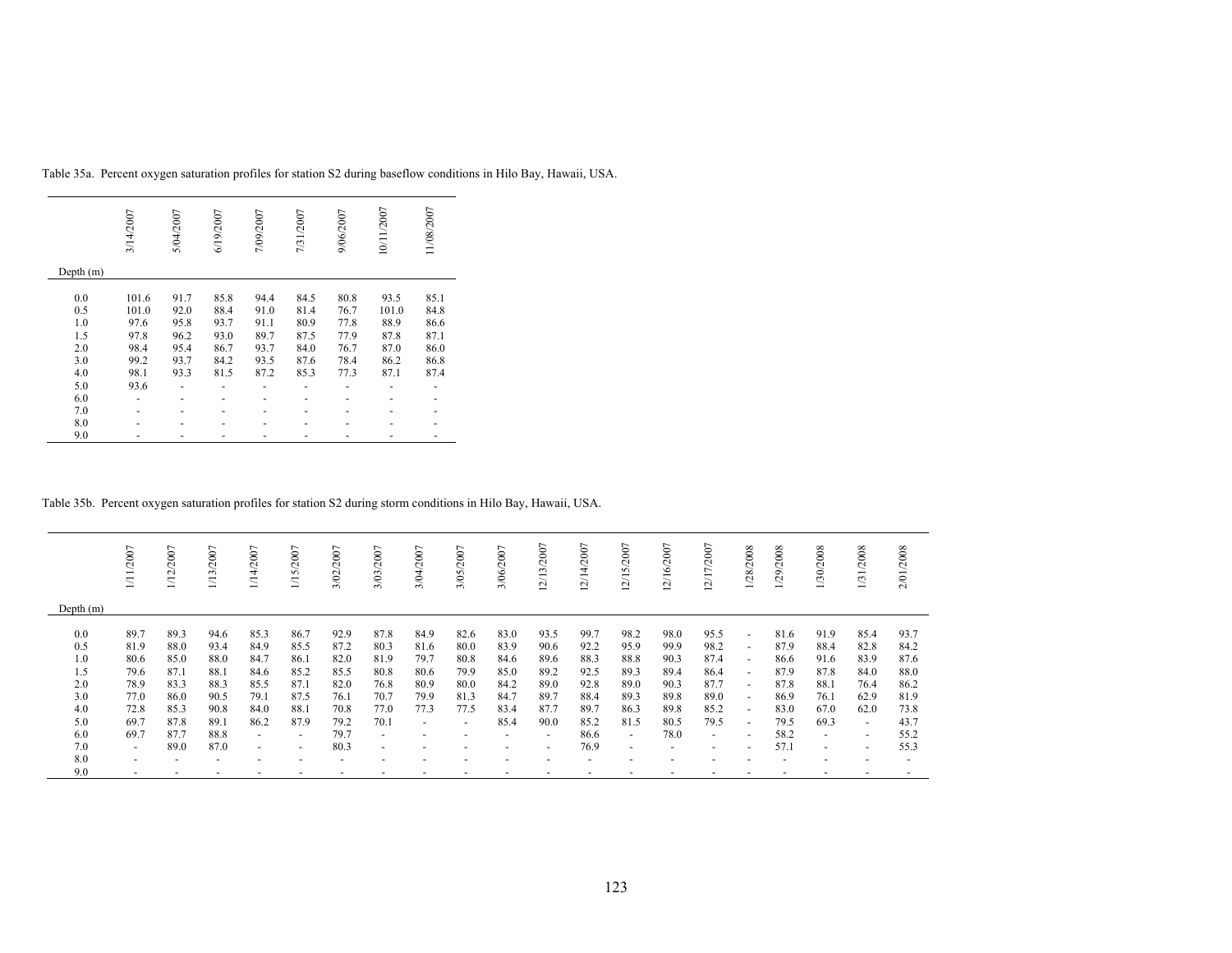|             | 3/14/2007 | 5/04/2007 | 6/19/2007 | 7/09/2007 | 7/31/2007 | 9/06/2007 | 10/11/2007 | 11/08/2007 |
|-------------|-----------|-----------|-----------|-----------|-----------|-----------|------------|------------|
| Depth $(m)$ |           |           |           |           |           |           |            |            |
| 0.0         | 99.8      | 95.3      | 97.4      | 96.4      | 91.1      | 76.8      | 91.5       | 85.6       |
| 0.5         | 100.2     | 95.6      | 93.8      | 95.7      | 86.7      | 73.8      | 94.0       | 85.3       |
| 1.0         | 99.3      | 94.6      | 93.5      | 97.1      | 85.9      | 75.2      | 91.8       | 83.8       |
| 1.5         | 101.3     | 96.3      | 92.2      | 94.0      | 89.4      | 74.2      | 92.0       | 88.2       |
| 2.0         | 100.1     | 96.7      | 90.1      | 91.9      | 83.4      | 73.5      | 92.1       | 88.6       |
| 3.0         | 100.1     | 98.0      | 87.2      | 93.6      | 84.4      | 74.5      | 90.0       | 89.1       |
| 4.0         | 97.1      | 98.8      | 88.4.     | 91.0      | 83.0      | 72.1      | 89.0       | 88.2       |
| 5.0         | 98.9      | 97.2      | 89.1      | 90.3      | 83.3      | 74.7      | 87.5       | 89.0       |
| 6.0         | 96.9      | 98.5      | 89.9      | 92.6      | 86.2      | 80.3      | 89.4       | 87.6       |
| 7.0         |           | 95.9      | 89.1      | 93.2      | 88.7      | 80.5      | 89.5       | 88.6       |
| 8.0         |           |           |           |           |           |           |            |            |
| 9.0         |           |           |           |           |           |           |            |            |

Table 36a. Percent oxygen saturation profiles for station S3 during baseflow conditions in Hilo Bay, Hawaii, USA.

Table 36b. Percent oxygen saturation profiles for station S3 during storm conditions in Hilo Bay, Hawaii, USA.

|             | 111/2007       | 1/12/2007                | /2007<br>1/13 | /14/2007     | 5/2007<br>$\Xi$ | /2007<br>3/02 | 3/03/2007    | 3/04/2007    | 3/05/2007    | 3/06/2007    | 12/13/2007   | 2/14/2007    | 2/15/2007    | 2/16/2007    | 12/17/2007   | 1/28/2008    | /2008<br>(29) | 1/30/2008    | /2008<br>1/31 | 2/01/2008    |
|-------------|----------------|--------------------------|---------------|--------------|-----------------|---------------|--------------|--------------|--------------|--------------|--------------|--------------|--------------|--------------|--------------|--------------|---------------|--------------|---------------|--------------|
| Depth $(m)$ |                |                          |               |              |                 |               |              |              |              |              |              |              |              |              |              |              |               |              |               |              |
| 0.0<br>0.5  | 87.7<br>86.1   | 97.8<br>91.7             | 89.0<br>87.1  | 93.4<br>84.3 | 84.5<br>85.4    | 89.2<br>85.3  | 84.1<br>80.8 | 86.4<br>85.5 | 77.6<br>81.3 | 86.6<br>83.9 | 91.8<br>89.0 | 92.2<br>93.8 | 92.5<br>91.5 | 96.0<br>95.5 | 89.5<br>89.6 | 91.1<br>91.6 | 89.5<br>87.9  | 90.1<br>88.0 | 85.9<br>85.5  | 92.8<br>92.7 |
| 1.0         | 84.1           | 87.0                     | 87.0          | 86.2         | 85.1            | 86.2          | 83.5         | 82.3         | 80.1         | 84.7         | 86.2         | 92.1         | 90.6         | 93.2         | 89.8         | 93.9         | 88.1          | 88.4         | 83.2          | 91.0         |
| 1.5         | 79.9           | 87.7                     | 86.9          | 86.1         | 85.0            | 88.2          | 89.5         | 84.0         | 79.4         | 84.3         | 87.2         | 90.6         | 91.1         | 92.9         | 86.7         | 90.1         | 88.0          | 88.4         | 84.8          | 91.6         |
| 2.0         | 82.7           | 83.8                     | 85.1          | 85.1         | 84.5            | 86.7          | 84.6         | 84.8         | 79.5         | 86.0         | 89.8         | 90.6         | 92.3         | 93.5         | 88.6         | 89.0         | 87.5          | 86.8         | 83.1          | 88.1         |
| 3.0         | 72.3           | 87.0                     | 83.5          | 83.1         | 87.1            | 73.9          | 83.0         | 84.5         | 80.1         | 85.0         | 88.4         | 92.3         | 89.1         | 90.9         | 85.1         | 91.5         | 87.4          | 81.9         | 75.3          | 87.7         |
| 4.0         | 86.4           | 85.5                     | 87.0          | 85.2         | 87.4            | 80.3          | 85.7         | 86.8         | 81.7         | 85.1         | 86.9         | 86.0         | 86.1         | 87.2         | 76.7         | 84.1         | 82.2          | 79.2         | 76.5          | 84.5         |
| 5.0         | 87.4           | $\sim$                   | 86.5          | 86.5         | 87.9            | 77.1          | 84.5         | 86.5         | 81.2         | 84.2         | 89.4         | 82.9         | 88.2         | 86.1         | 77.1         | 80.1         | 82.5          | 81.6         | 75.3          | 77.9         |
| 6.0         | 85.4           | $\overline{\phantom{a}}$ | 86.5          | 87.3         | 88.7            | 86.7          | 87.1         | 86.0         | 79.8         | 84.5         | 88.7         | 85.2         | 84.6         | 84.4         | 72.3         | 82.2         | 68.3          | 82.8         | 81.8          | 74.3         |
| 7.0         | 88.1           | $\sim$                   | 86.7          | 86.4         | 88.2            | 87.0          | 85.6         | 87.3         | 82.6         | 84.6         | 89.7         | 86.3         | 84.0         | 84.4         | 73.2         | 83.0         | 73.7          | 84.6         | 83.8          | 74.7         |
| 8.0         | $\overline{a}$ |                          |               |              |                 |               |              |              |              |              |              |              |              |              |              |              |               |              |               |              |
| 9.0         |                |                          |               |              |                 |               |              |              |              |              |              |              |              |              |              |              |               |              |               |              |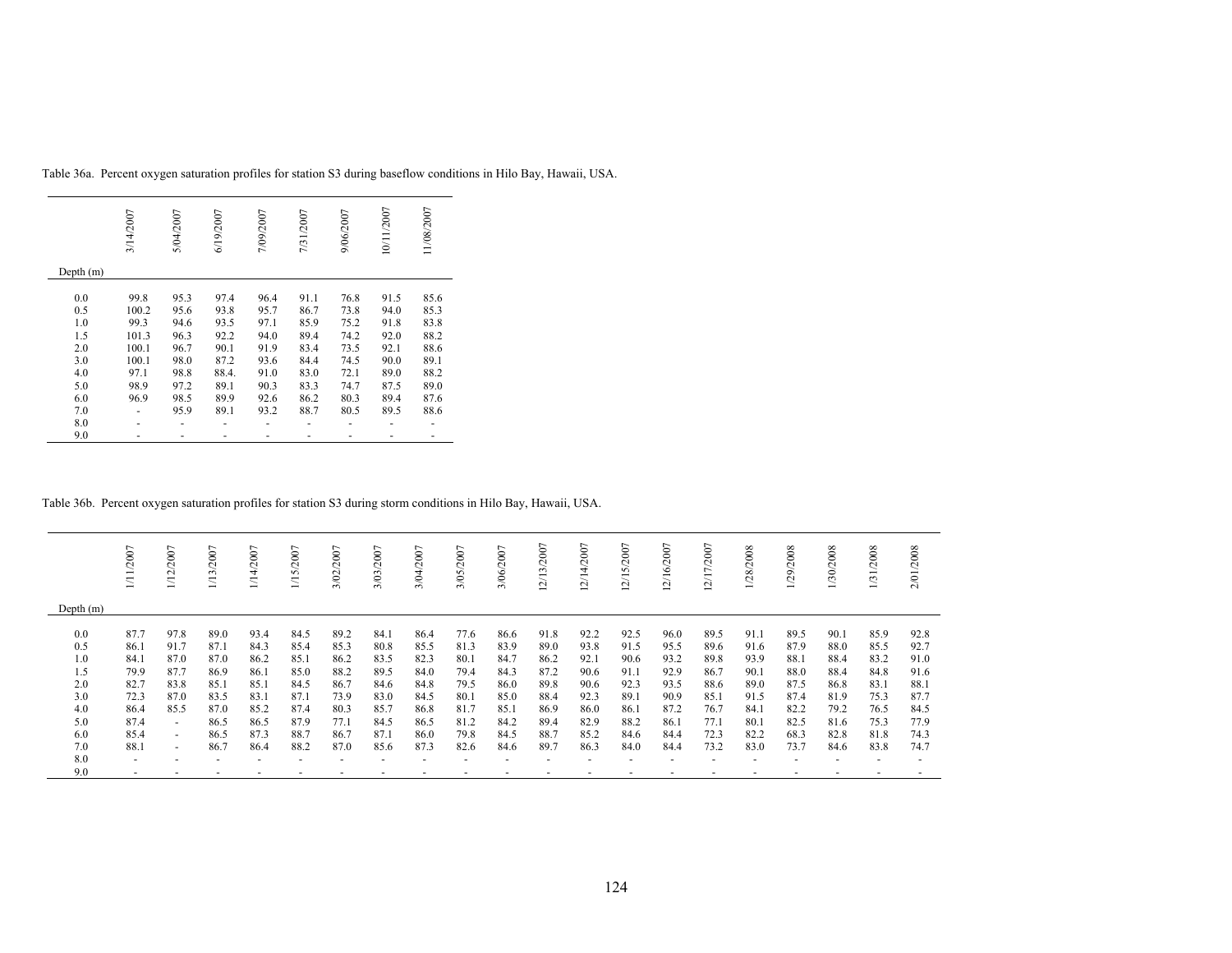|           | 3/14/2007 | 5/04/2007 | 6/19/2007 | 7/09/2007 | 7/31/2007 | 9/06/2007 | 10/11/2007 | 11/08/2007 |
|-----------|-----------|-----------|-----------|-----------|-----------|-----------|------------|------------|
| Depth (m) |           |           |           |           |           |           |            |            |
| 0.0       | 98.8      | 91.3      | 93.5      | 95.2      | 86.2      | 73.2      | 87.8       | 80.2       |
| 0.5       | 99.2      | 99.8      | 98.1      | 98.0      | 87.4      | 83.3      | 107.1      | 83.4       |
| 1.0       | 96.9      | 102.7     | 94.2      | 102.0     | 86.5      | 76.5      | 99.0       | 88.8       |
| 1.5       | 100.7     | 95.7      | 95.8      | 105.0     | 86.6      | 73.4      | 94.5       | 89.8       |
| 2.0       | 96.7      | 96.7      | 96.2      | 99.7      | 88.2      | 56.7      | 93.2       | 89.7       |
| 3.0       | 97.0      | 97.2      | 97.3      | 71.2      | 78.6      | 52.1      | 88.4       | 87.7       |
| 4.0       | 101.7     | 84.6      |           | 75.8      |           |           |            |            |
| 5.0       |           |           |           |           |           |           |            |            |
| 6.0       |           |           |           |           |           |           |            |            |
| 7.0       |           |           |           |           |           |           |            |            |
| 8.0       |           |           |           |           |           |           |            |            |
| 9.0       |           |           |           |           |           |           |            |            |

Table 37a. Percent oxygen saturation profiles for station S5 during baseflow conditions in Hilo Bay, Hawaii, USA.

Table 37b. Percent oxygen saturation profiles for station S5 during storm conditions in Hilo Bay, Hawaii, USA.

|             | 111/2007                 | 1/12/2007 | 1/13/2007 | 14/2007 | 1/15/2007 | 3/02/2007                | 3/03/2007 | 3/04/2007 | 3/05/2007 | 3/06/2007                | 12/13/2007               | 12/14/2007 | 2/15/2007 | 12/16/2007 | 12/17/2007               | 1/28/2008 | 1/29/2008 | /30/2008 | 1/31/2008                | 2/01/2008 |
|-------------|--------------------------|-----------|-----------|---------|-----------|--------------------------|-----------|-----------|-----------|--------------------------|--------------------------|------------|-----------|------------|--------------------------|-----------|-----------|----------|--------------------------|-----------|
|             |                          |           |           |         |           |                          |           |           |           |                          |                          |            |           |            |                          |           |           |          |                          |           |
| Depth $(m)$ |                          |           |           |         |           |                          |           |           |           |                          |                          |            |           |            |                          |           |           |          |                          |           |
| 0.0         | 77.3                     | 82.8      | 78.0      | 77.6    | 86.5      | 82.9                     | 70.6      | 78.6      | 76.2      | 81.1                     | 80.3                     | 88.6       | 78.0      | 83.9       | 81.7                     | 81.6      | 82.4      | 81.3     | 78.2                     | 87.3      |
| 0.5         | 80.2                     | 83.9      | 80.0      | 83.4    | 86.9      | 82.1                     | 70.8      | 76.8      | 78.8      | 78.6                     | 79.6                     | 88.5       | 81.2      | 83.9       | 82.9                     | 85.3      | 84.0      | 85.8     | 80.3                     | 91.2      |
| 1.0         | 75.6                     | 86.8      | 83.0      | 87.1    | 89.7      | 78.4                     | 74.7      | 80.8      | 84.7      | 82.8                     | 85.6                     | 86.4       | 84.4      | 85.2       | 77.4                     | 90.2      | 86.4      | 89.2     | 79.2                     | 77.5      |
| 1.5         | 83.4                     | 86.4      | 83.5      | 85.2    | 81.2      | 70.4                     | 75.4      | 79.3      | 79.3      | 79.8                     | 84.6                     | 92.1       | 86.6      | 90.2       | 84.2                     | 92.8      | 83.5      | 86.2     | 81.2                     | 77.9      |
| 2.0         | 80.0                     | 81.9      | 86.5      | 88.0    | 84.9      | 77.7                     | 77.2      | 79.3      | 83.0      | 79.3                     | 85.7                     | 90.6       | 78.7      | 90.8       | 84.3                     | 84.4      | 74.6      | 83.4     | 75.6                     | 74.8      |
| 3.0         | 54.2                     | 83.3      | 83.2      | 85.7    | 84.5      | 68.0                     | 75.1      | 69.6      | 84.0      | 71.7                     | 85.6                     | 85.2       | 74.4      | 92.2       | 77.2                     | 81.5      | 72.6      | 79.1     | 60.7                     | 54.1      |
| 4.0         | 54.8                     | 79.9      | 69.5      | 71.7    | 79.1      | 63.2                     | 58.5      | 64.6      | 69.5      | 68.7                     | 75.9                     | 74.3       | 56.2      | 50.3       | 55.8                     | $\sim$    | 65.2      | 63.2     | $\sim$                   | 52.8      |
| 5.0         | $\overline{\phantom{a}}$ |           |           |         |           | $\overline{\phantom{a}}$ |           |           |           | $\overline{\phantom{0}}$ | $\overline{\phantom{a}}$ | 48.7       | $\sim$    |            | $\overline{\phantom{0}}$ |           |           |          | $\overline{\phantom{0}}$ |           |
| 6.0         | $\overline{\phantom{a}}$ |           |           |         |           |                          |           |           |           |                          |                          |            |           |            |                          |           |           |          |                          |           |
| 7.0         | $\overline{\phantom{a}}$ |           |           |         |           |                          |           |           |           |                          |                          |            |           |            |                          |           |           |          |                          |           |
| 8.0         | $\overline{\phantom{a}}$ |           |           |         |           |                          |           |           |           |                          |                          |            |           |            |                          |           |           |          |                          |           |
| 9.0         | $\overline{\phantom{a}}$ |           |           |         |           |                          |           |           |           |                          |                          |            |           |            |                          |           |           |          |                          |           |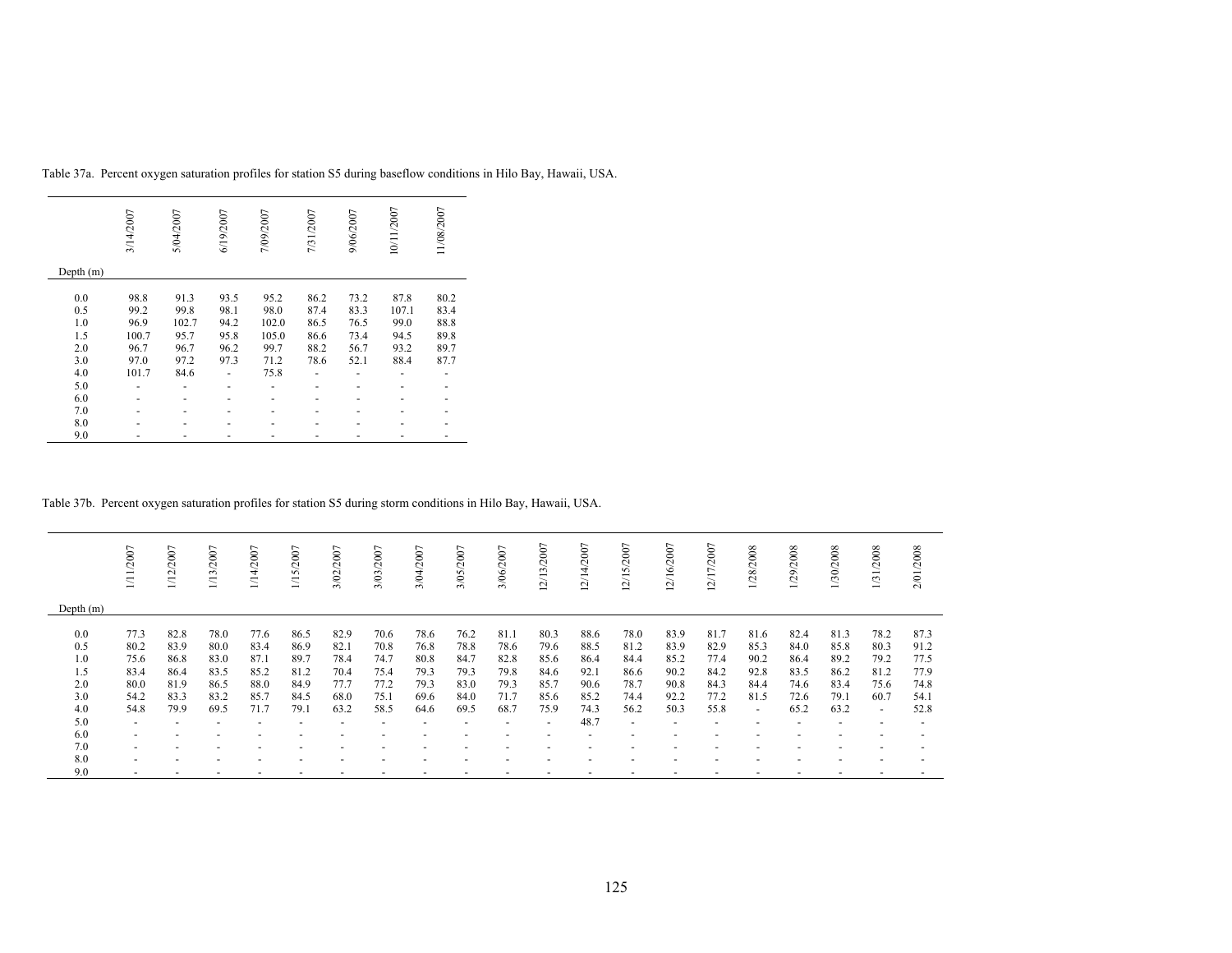|             | 3/14/2007 | 5/04/2007 | 6/19/2007 | 7/09/2007 | 7/31/2007 | 9/06/2007 | 10/11/2007 | 11/08/2007 |
|-------------|-----------|-----------|-----------|-----------|-----------|-----------|------------|------------|
| Depth $(m)$ |           |           |           |           |           |           |            |            |
| 0.0         | 97.4      | 91.4      | 94.6      | 101.3     | 91.5      | 79.7      | 95.4       | 81.3       |
| 0.5         | 98.6      | 96.6      | 97.4      | 99.7      | 95.0      | 79.1      | 91.1       | 83.9       |
| 1.0         | 96.1      | 96.3      | 91.9      | 95.3      | 91.9      | 77.4      | 94.7       | 88.4       |
| 1.5         | 98.9      | 90.0      | 94.8      | 91.8      | 85.8      | 78.9      | 92.9       | 87.2       |
| 2.0         | 98.8      | 93.9      | 90.1      | 88.0      | 90.9      | 76.4      | 90.5       | 86.9       |
| 3.0         | 97.6      | 95.2      | 84.6      | 85.2      | 87.5      | 77.4      | 89.4       | 85.8       |
| 4.0         | 98.4      | 94.4      | 85.2      | 90.3      | 84.3      | 78.4      | 88.1       | 86.0       |
| 5.0         | 99.5      | 96.4      | 89.4      | 89.4      | 85.1      | 79.1      | 86.9       | 85.4       |
| 6.0         | 97.8      | 93.9      | 89.3      | 85.4      | 83.3      | 80.6      | 83.9       | 85.4       |
| 7.0         |           | 95.2      | 83.5      | 85.9      | 87.3      | 81.3      | 74.9       | 85.2       |
| 8.0         |           |           |           |           |           |           |            |            |
| 9.0         |           |           |           |           |           |           |            |            |

Table 38a. Percent oxygen saturation profiles for station S6 during baseflow conditions in Hilo Bay, Hawaii, USA.

Table 38b. Percent oxygen saturation profiles for station S6 during storm conditions in Hilo Bay, Hawaii, USA.

|             | /2007          | 1/12/2007    | 1/13/2007                | 1/14/2007    | 1/15/2007    | 3/02/2007    | 3/03/2007    | 3/04/2007    | 3/05/2007    | 3/06/2007    | 12/13/2007   | 12/14/2007   | $\overline{ }$<br>12/15/200 | 12/16/2007   | 2/17/2007    | 1/28/2008    | 1/29/2008    | 1/30/2008    | 1/31/2008    | 2/01/2008    |
|-------------|----------------|--------------|--------------------------|--------------|--------------|--------------|--------------|--------------|--------------|--------------|--------------|--------------|-----------------------------|--------------|--------------|--------------|--------------|--------------|--------------|--------------|
| Depth $(m)$ |                |              |                          |              |              |              |              |              |              |              |              |              |                             |              |              |              |              |              |              |              |
| 0.0         | 79.7           | 86.4         | 90.0                     | 82.5         | 82.8         | 79.5         | 81.2         | 82.2         | 77.9         | 85.5         | 91.2         | 88.6         | 94.2                        | 94.9         | 91.5         | 90.5         | 86.3         | 88.1         | 77.8         | 87.3         |
| 0.5<br>1.0  | 81.9<br>76.7   | 86.1<br>87.9 | 87.0<br>87.3             | 81.6<br>81.1 | 83.6<br>83.9 | 79.9<br>74.1 | 81.7<br>75.6 | 82.3<br>78.5 | 79.2<br>71.3 | 81.2<br>82.9 | 87.9<br>86.0 | 92.3<br>88.8 | 94.6<br>89.5                | 94.1<br>95.8 | 91.2<br>82.2 | 93.4<br>92.1 | 88.0<br>86.2 | 90.7<br>88.7 | 79.0<br>78.0 | 90.2<br>91.2 |
| 1.5         | 72.3           | 82.5         | 86.6                     | 82.4         | 82.5         | 70.8         | 71.1         | 74.4         | 78.7         | 84.5         | 85.0         | 84.0         | 83.0                        | 94.7         | 87.0         | 77.7         | 87.6         | 81.5         | 79.6         | 85.8         |
| 2.0         | 73.8           | 85.6         | 86.3                     | 83.1         | 81.7         | 68.9         | 74.2         | 73.8         | 79.8         | 86.5         | 88.4         | 87.6         | 80.2                        | 94.1         | 86.0         | 83.7         | 84.2         | 79.5         | 75.4         | 79.8         |
| 3.0         | 76.2           | 81.2         | 82.5                     | 84.3         | 81.5         | 74.4         | 72.9         | 78.4         | 84.2         | 83.6         | 85.9         | 89.8         | 81.6                        | 93.1         | 78.3         | 86.9         | 80.5         | 76.8         | 70.4         | 68.2         |
| 4.0         | 84.6           | 83.6         | 85.5                     | 83.5         | 81.0         | 80.8         | 73.6         | 77.4         | 80.9         | 83.5         | 81.9         | 81.0         | 86.7                        | 92.5         | 75.6         | 77.6         | 79.4         | 69.1         | 63.2         | 69.5         |
| 5.0         | 82.1           | 85.1         | 82.8                     | 82.0         | 77.4         | 84.8         | 80.5         | 83.9         | 82.0         | 82.7         | 78.7         | 75.7         | 85.0                        | 92.7         | 72.3         | 77.7         | 70.6         | 71.5         | 76.4         | 65.5         |
| 6.0         | 85.7           | 88.0         | 82.6                     | 81.2         | 73.5         | 80.9         | 79.0         | 86.9         | 78.2         | 82.3         | 75.0         | 85.7         | 71.5                        | 91.9         | 70.0         | 73.1         | 66.9         | 79.5         | 80.7         | 72.4         |
| 7.0         | 85.4           | 83.7         | 85.3                     | 81.7         | 75.8         | 81.6         | 75.8         | 84.6         | 80.7         | 83.0         | 75.6         | 80.0         | 71.7                        | 92.7         | 64.4         | 64.6         | 65.2         | 58.2         | 76.2         | 78.5         |
| 8.0         | $\overline{a}$ |              | $\overline{\phantom{a}}$ |              |              |              |              |              |              |              |              |              |                             |              |              |              |              |              |              |              |
| 9.0         |                |              |                          |              |              |              |              |              |              |              |              |              |                             |              |              |              |              |              |              |              |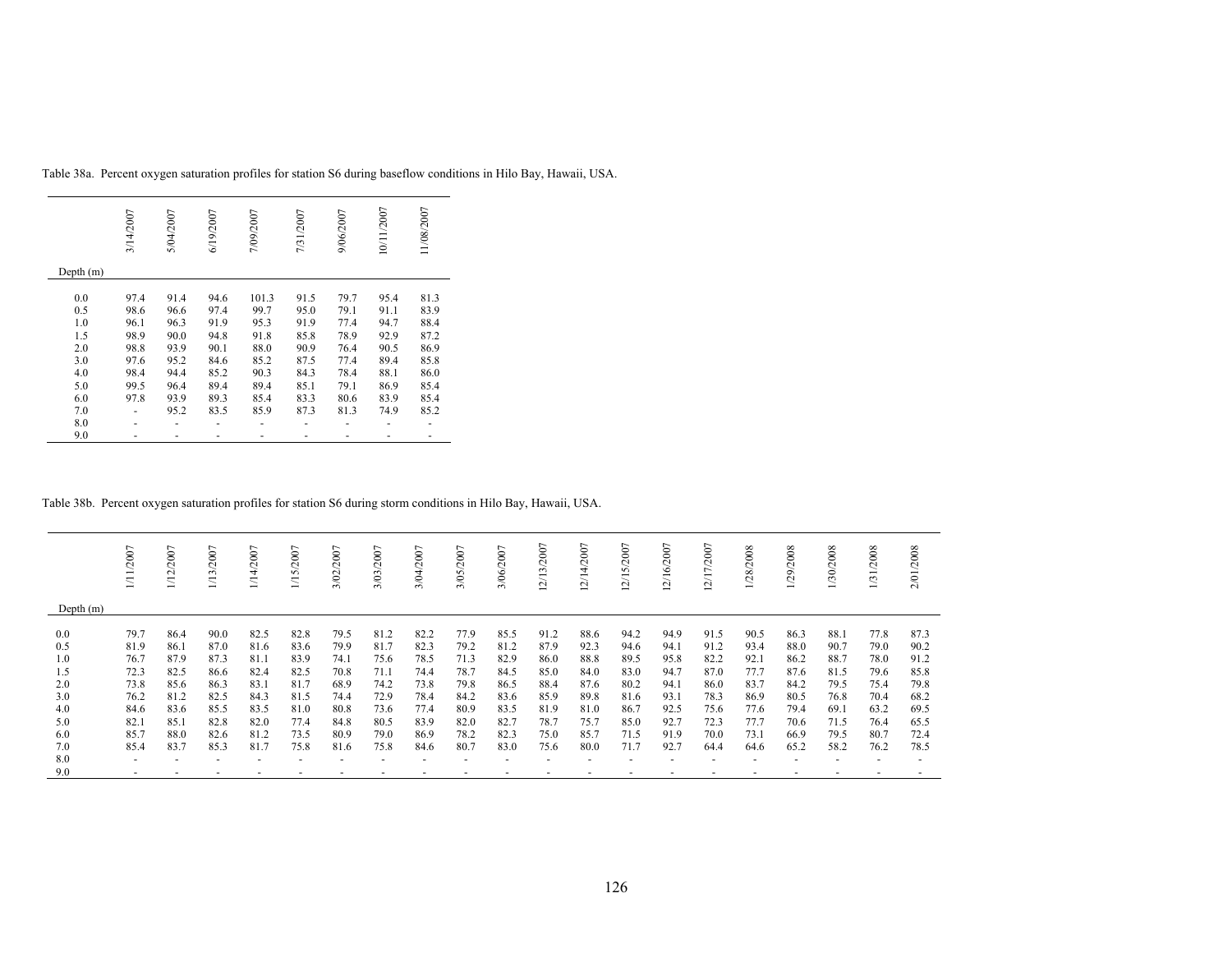|             | 3/14/2007 | 5/04/2007 | 6/19/2007 | 7/09/2007 | 7/31/2007 | 9/06/2007 | 10/11/2007 | 11/08/2007 |
|-------------|-----------|-----------|-----------|-----------|-----------|-----------|------------|------------|
| Depth $(m)$ |           |           |           |           |           |           |            |            |
| 0.0         | 100.5     | 99.9      | 93.9      | 98.4      | 92.5      | 81.2      | 87.4       | 87.3       |
| 0.5         | 98.8      | 95.4      | 91.0      | 95.0      | 88.2      | 82.2      | 87.6       | 87.5       |
| 1.0         | 97.0      | 96.2      | 90.5      | 96.0      | 88.9      | 84.2      | 87.2       | 85.8       |
| 1.5         | 99.2      | 94.8      | 88.4      | 95.8      | 90.6      | 85.0      | 85.3       | 88.3       |
| 2.0         | 95.6      | 96.5      | 92.7      | 95.6      | 89.4      | 87.0      | 87.7       | 88.8       |
| 3.0         | 94.8      | 96.7      | 92.8      | 94.8      | 88.7      | 86.7      | 85.8       | 88.6       |
| 4.0         | 96.8      | 98.5      | 90.7      | 94.5      | 87.2      | 87.6      | 83.7       | 88.5       |
| 5.0         | 95.3      | 98.2      | 92.1      | 91.5      | 88.1      | 86.6      | 83.0       | 89.0       |
| 6.0         | 94.6      | 95.4      | 90.2      | 90.0      | 83.0      | 85.4      | 81.9       | 87.2       |
| 7.0         |           | 95.7      | 91.0      | 84.0      | 82.3      | 86.1      | 83.1       | 84.5       |
| 8.0         |           |           |           |           |           |           |            |            |
| 9.0         |           |           |           |           |           |           |            |            |

Table 39a. Percent oxygen saturation profiles for station C1 during baseflow conditions in Hilo Bay, Hawaii, USA.

### Table 39b. Percent oxygen saturation profiles for station C1 during storm conditions in Hilo Bay, Hawaii, USA.

|             | 1/11/2007                | 1/12/2007 | 1/13/2007 | 1/14/2007                | 1/15/2007                | 3/02/2007                | 3/03/2007 | 3/04/2007 | 3/05/2007 | 3/06/2007 | 12/13/2007 | 12/14/2007 | 12/15/2007 | 12/16/2007 | 12/17/2007 | 1/28/2008 | 1/29/2008                | 1/30/2008                | 1/31/2008 | 2/01/2008                |
|-------------|--------------------------|-----------|-----------|--------------------------|--------------------------|--------------------------|-----------|-----------|-----------|-----------|------------|------------|------------|------------|------------|-----------|--------------------------|--------------------------|-----------|--------------------------|
| Depth $(m)$ |                          |           |           |                          |                          |                          |           |           |           |           |            |            |            |            |            |           |                          |                          |           |                          |
| 0.0         | 86.5                     | ٠         | 86.1      | 86.4                     | 88.0                     | 81.9                     | 84.7      | 85.2      | 82.2      | 83.00     |            |            |            |            |            |           |                          | $\overline{\phantom{a}}$ | 80.2      | $\overline{\phantom{a}}$ |
| 0.5         | 87.9                     | $\sim$    | 86.5      | 87.9                     | 88.1                     | 80.2                     | 86.3      | 84.9      | 83.4      | 84.10     |            |            |            |            |            |           |                          | $\overline{a}$           | 79.0      | $\overline{\phantom{0}}$ |
| 1.0         | 88.8                     | $\sim$    | 86.3      | 87.5                     | 88.9                     | 78.0                     | 86.4      | 85.6      | 82.4      | 83.10     |            |            |            |            |            |           | $\overline{\phantom{a}}$ | $\overline{\phantom{a}}$ | 79.3      | $\overline{\phantom{0}}$ |
| 1.5         | 87.8                     | $\sim$    | 85.5      | 88.7                     | 88.7                     | 75.2                     | 85.6      | 85.4      | 84.6      | 79.90     |            |            |            |            |            |           |                          | $\overline{\phantom{a}}$ | 80.1      | ۰                        |
| 2.0         | 89.7                     | $\sim$    | 86.6      | 88.2                     | 90.3                     | 83.5                     | 87.2      | 86.3      | 85.2      | 80.00     |            |            |            |            |            |           |                          | $\overline{\phantom{a}}$ | 80.4      | ٠                        |
| 3.0         | 88.2                     | $\sim$    | 85.8      | 86.4                     | 89.5                     | 84.7                     | 86.8      | 85.0      | 77.0      | 83.50     |            |            |            |            |            |           |                          | $\overline{\phantom{a}}$ | 82.2      |                          |
| 4.0         | 80.9                     | $\sim$    | 86.1      | 86.9                     | 90.1                     | 87.3                     | 88.2      | 84.0      | 74.8      | 84.90     | ÷          |            |            |            |            |           |                          | $\overline{\phantom{a}}$ | 81.9      | ٠                        |
| 5.0         | 79.9                     | $\sim$    | 86.4      | 86.6                     | 87.5                     | 85.5                     | 87.2      | 85.5      | 78.4      | 84.90     |            |            |            |            |            |           |                          | $\overline{a}$           | 84.6      | $\overline{\phantom{0}}$ |
| 6.0         | 80.3                     | $\sim$    | 86.3      | 87.0                     | 88.1                     | 83.6                     | 88.6      | 83.8      | 78.4      | 82.50     |            |            |            |            |            |           |                          | $\overline{a}$           | 84.7      | ٠                        |
| 7.0         | 71.5                     | ٠         | 86.1      | 85.5                     | 87.7                     | 82.4                     | 88.2      | 84.8      | 79.0      | 84.40     |            |            |            |            |            |           |                          | $\overline{\phantom{a}}$ | 84.2      | ٠                        |
| 8.0         | $\overline{\phantom{a}}$ |           |           | $\overline{\phantom{0}}$ | $\overline{\phantom{0}}$ | $\overline{\phantom{0}}$ |           |           |           |           |            |            |            |            |            |           |                          |                          |           |                          |
| 9.0         | $\overline{\phantom{a}}$ |           |           |                          |                          |                          |           |           |           |           |            |            |            |            |            |           |                          |                          |           |                          |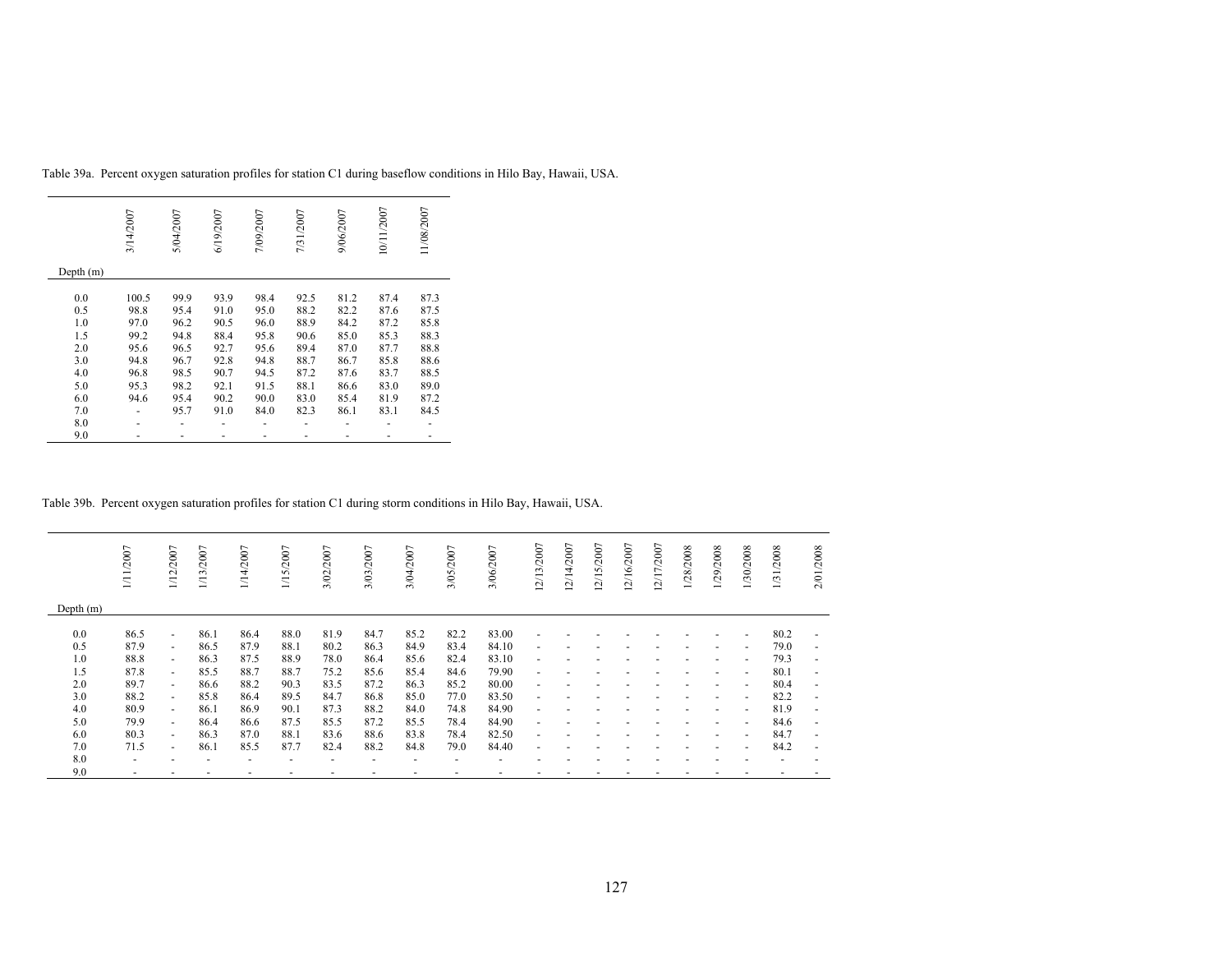|           | 3/14/2007 | 5/04/2007 | 6/19/2007 | 7/09/2007 | 7/31/2007 | 9/06/2007 | 10/11/2007 | 11/08/2007 |
|-----------|-----------|-----------|-----------|-----------|-----------|-----------|------------|------------|
| Depth (m) |           |           |           |           |           |           |            |            |
| 0.0       | 93.2      | 93.8      | 92.4      | 97.1      | 87.1      | 82.6      | 80.3       | 85.1       |
| 0.5       | 94.5      | 94.9      | 90.8      | 96.6      | 90.6      | 81.3      | 83.6       | 85.1       |
| 1.0       | 94.5      | 94.7      | 89.9      | 96.4      | 88.9      | 82.8      | 82.0       | 85.4       |
| 1.5       | 93.7      | 92.5      | 89.2      | 96.2      | 90.6      | 82.4      | 80.1       | 84.7       |
| 2.0       | 94.5      | 89.4      | 88.8      | 95.9      | 88.8      | 83.5      | 76.6       | 81.5       |
| 3.0       | 93.6      | 91.6      | 92.3      | 95.8      | 90.0      | 84.6      | 81.1       | 73.6       |
| 4.0       | 93.3      | 88.6      | 92.0      | 93.5      | 90.2      | 85.8      | 76.4       | 74.2       |
| 5.0       | 90.9      | 87.7      | 87.0      | 86.3      | 88.3      | 87.4      | 74.0       | 72.1       |
| 6.0       | 92.3      | 89.6      | 78.8      | 75.5      | 86.1      | 86.6      | 74.2       | 71.7       |
| 7.0       |           | 84.9      | 76.8      | 76.4      | 74.6      |           | 73.4       | 71.9       |
| 8.0       |           |           |           |           |           |           |            |            |
| 9.0       |           |           |           |           |           |           |            |            |

Table 40a. Percent oxygen saturation profiles for station C2 during baseflow conditions in Hilo Bay, Hawaii, USA.

Table 40b. Percent oxygen saturation profiles for station C2 during storm conditions in Hilo Bay, Hawaii, USA.

|             | 1/11/2007                | 1/12/2007                | 1/13/2007 | 1/14/2007                | 1/15/2007 | 3/02/2007 | 3/03/2007                | 3/04/2007 | 3/05/2007                | 3/06/2007 | 12/13/2007               | 12/14/2007 | 2/15/2007 | 12/16/2007 | 12/17/2007 | 1/28/2008 | 1/29/2008                | 1/30/2008                | 1/31/2008 | /2008<br>2/01.           |
|-------------|--------------------------|--------------------------|-----------|--------------------------|-----------|-----------|--------------------------|-----------|--------------------------|-----------|--------------------------|------------|-----------|------------|------------|-----------|--------------------------|--------------------------|-----------|--------------------------|
| Depth $(m)$ |                          |                          |           |                          |           |           |                          |           |                          |           |                          |            |           |            |            |           |                          |                          |           |                          |
| 0.0         | 86.7                     | $\overline{\phantom{a}}$ | 86.1      | 85.6                     | 88.6      | 87.5      | 85.1                     | 77.3      | 81.6                     | 83.8      |                          |            |           |            |            |           |                          | $\overline{\phantom{0}}$ | 85.0      | $\overline{a}$           |
| 0.5         | 86.1                     | $\overline{\phantom{a}}$ | 87.3      | 86.6                     | 87.6      | 82.7      | 83.8                     | 77.0      | 82.6                     | 83.4      |                          |            |           |            |            |           |                          | $\overline{\phantom{0}}$ | 84.1      | $\overline{\phantom{0}}$ |
| 1.0         | 84.3                     | $\sim$                   | 86.2      | 87.9                     | 89.9      | 83.0      | 84.1                     | 79.4      | 81.7                     | 83.1      |                          |            |           |            |            |           |                          | $\overline{\phantom{0}}$ | 82.9      | $\overline{\phantom{a}}$ |
| 1.5         | 77.5                     | $\overline{\phantom{a}}$ | 85.7      | 85.2                     | 91.2      | 75.8      | 81.6                     | 78.2      | 82.1                     | 83.7      | $\overline{\phantom{a}}$ |            |           |            |            |           | ٠                        | $\overline{\phantom{a}}$ | 80.3      | $\overline{\phantom{a}}$ |
| 2.0         | 71.4                     | $\overline{\phantom{a}}$ | 85.3      | 85.7                     | 89.9      | 73.9      | 84.4                     | 75.9      | 82.4                     | 82.8      | $\overline{\phantom{a}}$ |            |           |            |            |           | $\overline{\phantom{a}}$ | $\overline{\phantom{a}}$ | 80.1      | $\overline{\phantom{a}}$ |
| 3.0         | 72.5                     | $\sim$                   | 85.9      | 82.5                     | 89.3      | 69.1      | 88.8                     | 74.7      | 71.5                     | 82.7      | $\overline{\phantom{a}}$ |            |           |            |            |           |                          | $\overline{\phantom{a}}$ | 83.0      | $\overline{\phantom{a}}$ |
| 4.0         | 75.5                     | $\sim$                   | 84.0      | 80.3                     | 85.5      | 74.9      | 87.2                     | 75.4      | 70.0                     | 84.0      | $\overline{\phantom{a}}$ |            |           |            |            |           | $\overline{\phantom{a}}$ | $\sim$                   | 87.2      | $\overline{\phantom{a}}$ |
| 5.0         | 76.4                     | $\sim$                   | 82.2      | 78.3                     | 82.5      | 68.7      | 87.3                     | 73.6      | 70.5                     | 83.6      | $\overline{\phantom{a}}$ |            |           |            |            |           |                          | $\overline{\phantom{0}}$ | 87.9      | $\overline{\phantom{a}}$ |
| 6.0         | 74.9                     | $\sim$                   | 83.0      | 77.1                     | 81.0      | 68.5      | 77.3                     | 75.3      | 69.6                     | 84.7      | $\overline{\phantom{a}}$ |            |           |            |            |           |                          | $\overline{\phantom{0}}$ | 84.4      | $\overline{\phantom{a}}$ |
| 7.0         | 77.0                     | $\sim$                   | 82.0      | 77.7                     | 80.0      | 68.7      | 76.3                     | 72.3      | 69.5                     | 84.3      | $\overline{\phantom{a}}$ |            |           |            |            |           |                          | $\overline{\phantom{a}}$ | 82.5      | $\overline{\phantom{a}}$ |
| 8.0         | $\overline{\phantom{0}}$ |                          |           | $\overline{\phantom{0}}$ | -         | -         | $\overline{\phantom{0}}$ |           | $\overline{\phantom{0}}$ | 82.2      |                          |            |           |            |            |           |                          |                          |           |                          |
| 9.0         |                          |                          |           |                          |           |           |                          |           |                          |           |                          |            |           |            |            |           |                          |                          |           |                          |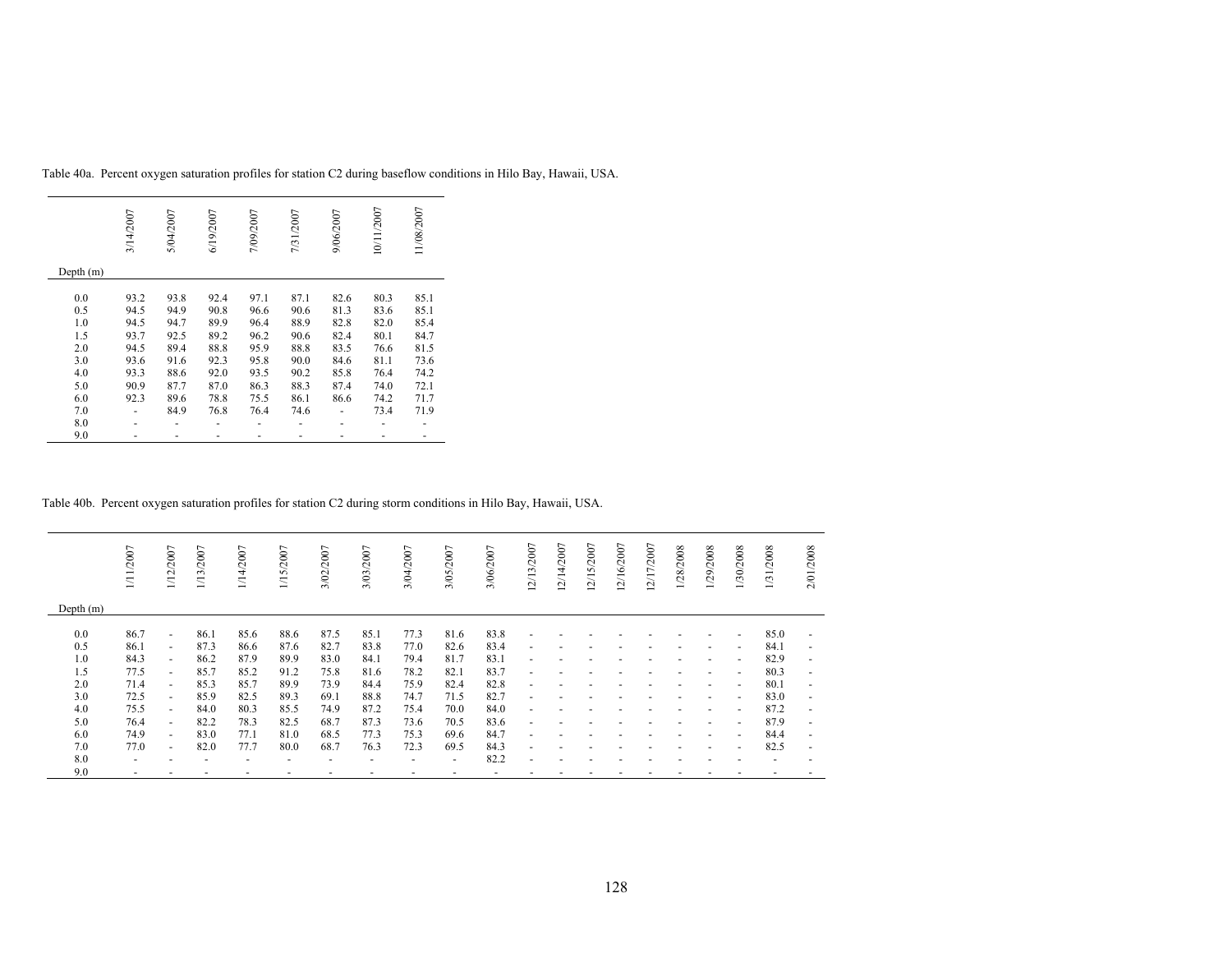Appendix 6. Light attenuation profiles.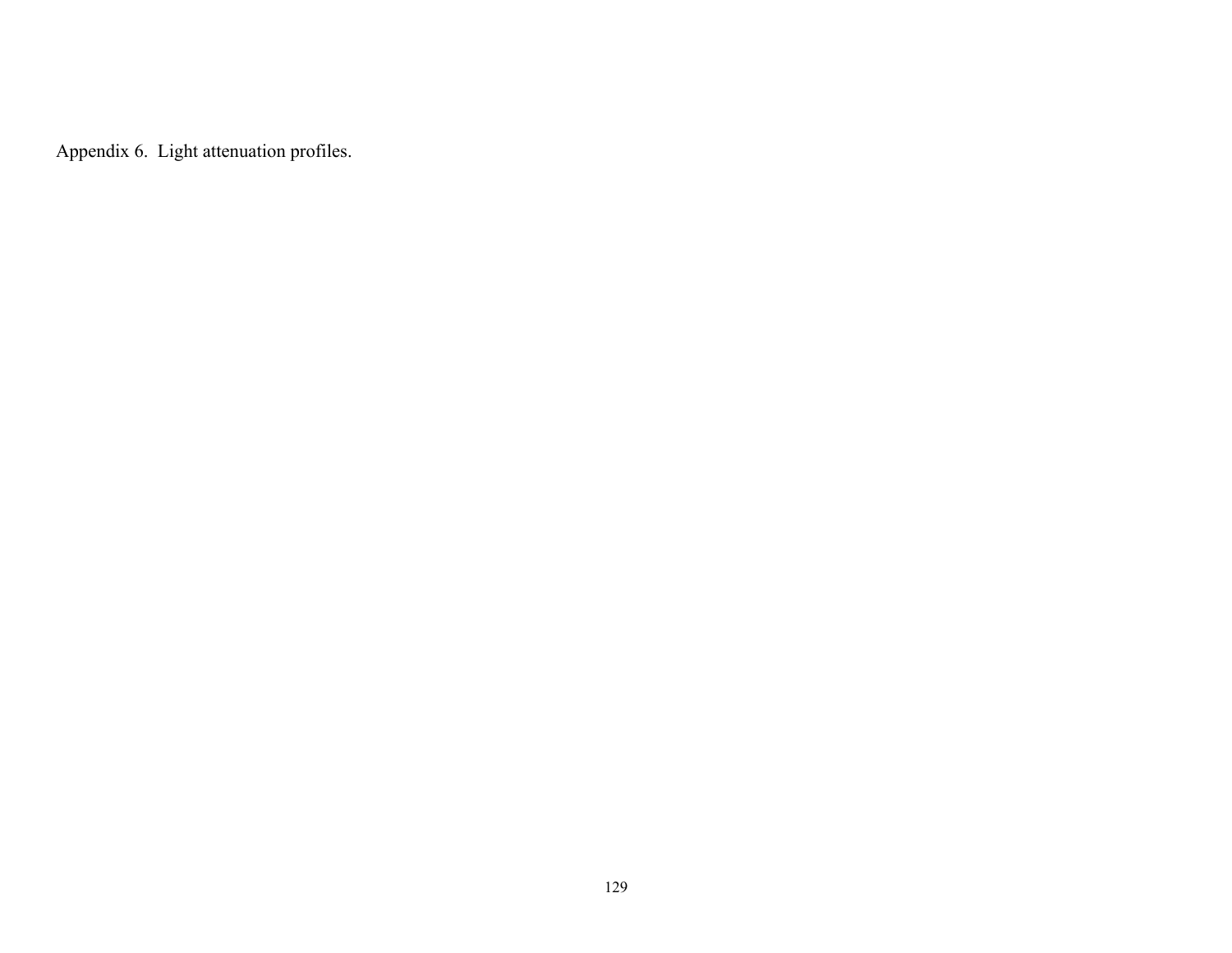|           | 3/14/2007 | 5/04/2007 | 6/19/2007 | 7/09/2007 | 7/31/2007 | 9/06/2007 | 10/11/2007 | 11/08/2007 |
|-----------|-----------|-----------|-----------|-----------|-----------|-----------|------------|------------|
| Depth (m) |           |           |           |           |           |           |            |            |
| 0.0       | 45.9      | 335.3     |           | 580.0     | 324.3     | 1282.0    | 1175.5     | 555.4      |
|           |           |           |           |           |           |           |            |            |
| 0.5       | 39.6      | 215.2     |           | 315.1     | 225.8     | 860.4     | 724.5      | 215.9      |
| 1.0       | 25.6      | 185.0     |           | 297.8     | 201.1     | 768.8     | 549.1      | 206.0      |
| 1.5       | 21.4      | 150.0     |           | 274.0     | 158.5     | 727.2     | 391.7      | 172.2      |
| 2.0       | 20.2      | 155.4     |           | 205.3     | 159.5     | 562.1     | 306.8      | 152.0      |
| 3.0       | 17.8      | 159.0     |           | 162.3     | 126.2     | 453.1     | 237.1      | 144.3      |
| 4.0       | 16.0      | 90.8      |           | 100.9     | 30.4      | 325.1     | 89.5       | 127.6      |
| 5.0       |           |           |           |           |           |           |            |            |
| 6.0       |           |           |           |           |           |           |            |            |
| 7.0       |           |           |           |           |           |           |            |            |
| 8.0       |           |           |           |           |           |           |            |            |
| 9.0       |           |           |           |           |           |           |            |            |

Table 41a. Light attenuation profiles for station S2 measured in µmol photons m<sup>2</sup> s<sup>-1</sup> during baseflow conditions in Hilo Bay, Hawaii, USA.

Table 41b. Light attenuation profiles for station S2 measured in µmol photons m<sup>-2</sup> s<sup>-1</sup> during storm conditions in Hilo Bay, Hawaii, USA.

|             | 1/11/2007 | 2007<br>$\overline{5}$ | /13/2007       | 2007<br>.<br>Д           | 2007<br>/15/2  | 2007<br>$\overline{\mathcal{S}}$<br>∽ | 3/03/2007                | 2007<br>3/04             | 2007<br>3/05             | 3/06/2007                | /13/2007<br>$\mathcal{L}_{\mathcal{L}}$ | 2/14/2007                | $\overline{ }$<br>2/15/200 | /16/2007<br>$\sim$ | 2/17/2007                | 1/28/2008                | 2008<br>$\overline{29}$ | 1/30/2008                | 1/31/2008                | 2/01/2008 |
|-------------|-----------|------------------------|----------------|--------------------------|----------------|---------------------------------------|--------------------------|--------------------------|--------------------------|--------------------------|-----------------------------------------|--------------------------|----------------------------|--------------------|--------------------------|--------------------------|-------------------------|--------------------------|--------------------------|-----------|
| Depth $(m)$ |           |                        |                |                          |                |                                       |                          |                          |                          |                          |                                         |                          |                            |                    |                          |                          |                         |                          |                          |           |
| 0.0         | 549.4     | 148.5                  | 447.5          | 202.2                    | 494.7          | 883.1                                 | 1265.5                   | 143.7                    | 1166.0                   | 183.6                    | 122.2                                   | 117.9                    | 106.5                      | 23.7               | 20.5                     | $\overline{\phantom{a}}$ | 52.6                    | 116.9                    | 57.0                     |           |
| 0.5         | 205.3     | 121.5                  | 257.2          | 166.0                    | 358.8          | 608.6                                 | 796.1                    | 75.7                     | 513.6                    | 88.7                     | 36.6                                    | 88.4                     | 29.4                       | 11.7               | 2.8                      | $\overline{\phantom{a}}$ | 26.2                    | 51.5                     | 30.1                     |           |
| 1.0         | 130.3     | 87.0                   | 202.4          | 141.9                    | 314.5          | 362.6                                 | 469.9                    | 71.7                     | 399.5                    | 58.7                     | 22.3                                    | 63.9                     | 22.4                       | 7.4                | 1.6                      | $\overline{\phantom{a}}$ | 19.2                    | 30.0                     | 19.6                     |           |
| 1.5         | 87.6      | 61.5                   | 168.1          | 118.6                    | 287.4          | 234.5                                 | 400.7                    | 105.0                    | 307.8                    | 37.7                     | 14.5                                    | 43.9                     | 15.2                       | 4.1                | 1.2                      | $\sim$                   | 15.3                    | 13.6                     | 12.2                     |           |
| 2.0         | 67.7      | 59.7                   | 121.3          | 109.0                    | 263.8          | 165.8                                 | 347.8                    | 92.2                     | 264.7                    | 43.1                     | 11.3                                    | 31.7                     | 14.3                       | 2.3                | 1.2                      | $\sim$                   | 14.8                    | 8.4                      | 9.3                      |           |
| 3.0         | 38.9      | 51.9                   | 105.3          | 76.0                     | 217.9          | 76.9                                  | 223.7                    | 57.8                     | 201.1                    | 58.1                     | 8.2                                     | 19.8                     | 12.4                       | 1.6                | 0.3                      | $\overline{\phantom{a}}$ | 9.6                     | 1.8                      | 4.2                      |           |
| 4.0         | 24.5      | 53.3                   | 90.6           | 59.2                     | 271.7          | 20.6                                  | 142.3                    | 6.8                      | 134.1                    | 57.2                     | 6.3                                     | 13.7                     | 8.2                        | 0.8                | 0.0                      | $\overline{\phantom{a}}$ | 5.2                     | 0.2                      | 0.5                      |           |
| 5.0         | 11.6      | 51.6                   | 55.4           | 24.3                     | 107.6          | 8.2                                   | 102.2                    | $\overline{a}$           | $\overline{\phantom{0}}$ | 54.2                     | 5.0                                     | 10.8                     | 5.5                        | 0.2                | 0.0                      | $\overline{\phantom{a}}$ | 1.9                     | 0.0                      | $\overline{\phantom{0}}$ |           |
| 6.0         | 1.1       | 47.6                   | 22.4           | $\sim$                   | $\overline{a}$ | 1.7                                   | $\sim$                   | $\overline{\phantom{a}}$ | $\overline{\phantom{a}}$ | 36.1                     | $\sim$                                  | 7.4                      | $\sim$                     | $-0.3$             | $\overline{\phantom{a}}$ | $\overline{a}$           | 0.7                     | $\overline{\phantom{a}}$ |                          |           |
| 7.0         | $\sim$    | 40.8                   | 3.8            | $\sim$                   | $\overline{a}$ | 0.1                                   | $\overline{a}$           | $\overline{\phantom{0}}$ | $\overline{\phantom{0}}$ | $\overline{\phantom{0}}$ |                                         | 2.2                      | -                          |                    | $\overline{\phantom{a}}$ | $\overline{\phantom{0}}$ | 0.2                     |                          |                          |           |
| 8.0         | $\sim$    | 36.3                   | $\overline{a}$ | $\overline{\phantom{0}}$ |                |                                       | $\overline{\phantom{0}}$ | $\overline{\phantom{a}}$ |                          |                          |                                         | $\overline{\phantom{a}}$ |                            |                    |                          | $\overline{a}$           | 0.0                     |                          |                          |           |
| 9.0         |           |                        |                |                          |                |                                       |                          |                          |                          |                          |                                         |                          |                            |                    |                          |                          | 0.0                     |                          |                          |           |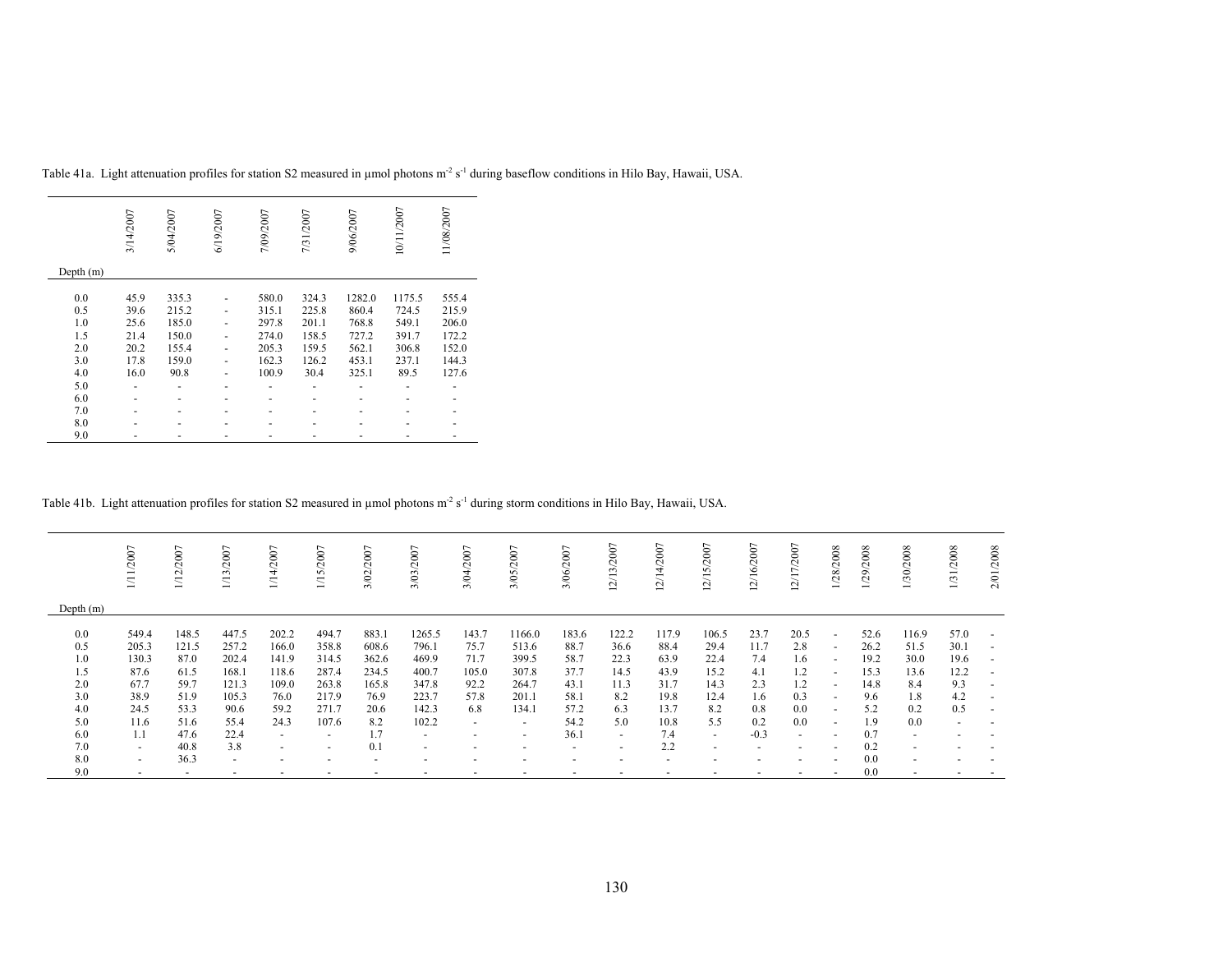|             | 3/14/2007 | 5/04/2007 | 6/19/2007 | 7/09/2007 | 7/31/2007 | 9/06/2007 | 10/11/2007 | 11/08/2007 |
|-------------|-----------|-----------|-----------|-----------|-----------|-----------|------------|------------|
| Depth $(m)$ |           |           |           |           |           |           |            |            |
|             |           |           |           |           |           |           |            |            |
| 0.0         | 432.8     | 342.3     |           | 352.5     | 139.3     | 1034.5    | 345.4      | 1010.9     |
| 0.5         | 297.6     | 270.0     | ٠         | 259.3     | 106.5     | 749.0     | 138.7      | 524.6      |
| 1.0         | 261.8     | 278.1     |           | 187.5     | 99.3      | 602.3     | 109.1      | 415.1      |
| 1.5         | 262.2     | 241.3     |           | 184.5     | 85.2      | 529.9     | 107.4      | 281.8      |
| 2.0         | 237.3     | 218.5     | ٠         | 159.5     | 70.0      | 423.8     | 143.6      | 264.6      |
| 3.0         | 218.2     | 189.7     |           | 124.3     | 67.4      | 319.2     | 69.0       | 214.8      |
| 4.0         | 185.1     | 180.1     | ٠         | 115.3     | 67.3      | 238.5     | 80.9       | 190.8      |
| 5.0         | 157.7     | 178.7     | ٠         | 104.0     | 50.5      | 191.9     | 85.3       | 158.6      |
| 6.0         | 139.9     | 158.6     | ٠         | 90.2      | 46.6      | 151.3     | 52.5       | 135.5      |
| 7.0         | 117.8     | 152.4     |           | 71.4      | 39.7      | 143.1     | 53.7       | 110.5      |
| 8.0         | 97.1      | 138.7     | ٠         | 61.8      | 38.0      | 119.8     | 42.6       | 97.8       |
| 9.0         |           |           | -         | 56.6      | 35.3      |           |            | 93.3       |

Table 42a. Light attenuation profiles for station S3 measured in µmol photons m<sup>2</sup> s<sup>-1</sup> during baseflow conditions in Hilo Bay, Hawaii, USA.

# Table 42b. Light attenuation profiles for station S3 measured in µmol photons m<sup>-2</sup> s<sup>-1</sup> during storm conditions in Hilo Bay, Hawaii, USA.

|             | /2007<br>Ξ. | $\overline{ }$<br>/200<br>$\Xi$ | 1/13/2007                | $\overline{ }$<br>$200^{\circ}$ | 2007<br>n<br>$\overline{\phantom{0}}$ | 2007<br>$\infty$<br>ಗ | 3/03/2007 | 2007<br>3/04 | /2007<br>3/05 | 2007<br>3/06/ | $\overline{ }$<br>$200^\circ$<br>$\tilde{ }$<br>Ξ<br>$\sim$ | /14/2007<br>$\sim$ | L<br>/15/2007<br>$\sim$<br>≕ | $\overline{ }$<br>$200^\circ$<br>$\sqrt{16}$<br>$\sim$ | /17/2007<br>N | /28/2008 | 1/29/2008 | /30/2008 | /2008<br>$\overline{131}$ | 2/01/2008 |
|-------------|-------------|---------------------------------|--------------------------|---------------------------------|---------------------------------------|-----------------------|-----------|--------------|---------------|---------------|-------------------------------------------------------------|--------------------|------------------------------|--------------------------------------------------------|---------------|----------|-----------|----------|---------------------------|-----------|
| Depth $(m)$ |             |                                 |                          |                                 |                                       |                       |           |              |               |               |                                                             |                    |                              |                                                        |               |          |           |          |                           |           |
| 0.0         | 978.4       | 69.6                            | 687.7                    | 195.6                           | 283.3                                 | 982.1                 | 330.0     | 307.3        | 862.7         | 1801.5        | 56.2                                                        | 48.1               | 18.7                         | 41.1                                                   | 3.0           | 50.2     | 14.6      | 254.5    | 49.2                      |           |
| 0.5         | 799.2       | 39.5                            | 383.1                    | 126.2                           | 220.4                                 | 572.8                 | 180.6     | 194.0        | 572.3         | 737.9         | 14.0                                                        | 15.1               | 9.7                          | 5.4                                                    | 2.1           | 29.5     | 8.8       | 85.4     | 18.1                      |           |
| 1.0         | 689.2       | 30.0                            | 322.1                    | 105.6                           | 165.8                                 | 273.7                 | 132.2     | 150.2        | 383.8         | 611.1         | 13.0                                                        | 9.6                | 7.5                          | 3.1                                                    | 0.6           | 19.5     | 6.5       | 41.4     | 14.8                      |           |
| 1.5         | 438.0       | 25.3                            | 209.9                    | 107.7                           | 130.3                                 | 173.3                 | 102.2     | 107.9        | 283.8         | 506.2         | 11.1                                                        | 10.4               | 4.9                          | 2.0                                                    | 0.0           | 14.8     | 4.8       | 23.0     | 9.7                       |           |
| 2.0         | 303.0       | 21.4                            | 125.3                    | 90.7                            | 111.3                                 | 125.8                 | 86.2      | 93.7         | 222.2         | 466.4         | 9.0                                                         | 10.3               | 2.8                          | 1.0                                                    | 0.0           | 11.1     | 4.7       | 7.8      | 7.9                       |           |
| 3.0         | 270.1       | 15.2                            | 93.4                     | 82.0                            | 100.0                                 | 62.3                  | 67.5      | 82.8         | 152.2         | 323.1         | 7.1                                                         | 4.1                | 2.0                          | 0.5                                                    | 0.0           | 5.7      | 3.3       | 4.3      | 5.9                       |           |
| 4.0         | 203.5       | 9.4                             | 74.9                     | 69.5                            | 92.8                                  | 36.1                  | 57.6      | 78.5         | 107.2         | 240.7         | 4.9                                                         | 2.3                | 1.2                          | 0.1                                                    | 0.0           | 2.5      | 2.5       | 2.0      | 3.9                       |           |
| 5.0         | 146.6       | 1.7                             | 57.9                     | 64.1                            | 84.5                                  | 21.0                  | 47.0      | 57.6         | 74.2          | 194.2         | 3.9                                                         | 1.7                | 0.9                          | 0.0                                                    | 0.0           | 1.3      | 1.7       | 1.2      | 2.4                       |           |
| 6.0         | 119.7       | $\sim$                          | 57.3                     | 60.1                            | 77.7                                  | 17.2                  | 38.1      | 47.0         | 50.5          | 153.8         | 3.4                                                         | 1.2                | 0.4                          | 0.0                                                    | 0.0           | 0.7      | 1.5       | 0.8      | 1.9                       |           |
| 7.0         | 92.4        | $\sim$                          | 55.2                     | 51.2                            | 70.1                                  | 12.6                  | 31.8      | 36.0         | 34.8          | 120.3         | 2.6                                                         | 0.9                | 0.2                          | 0.0                                                    | 0.0           | 0.6      | 0.9       | 0.6      | 1.5                       |           |
| 8.0         | 73.7        | $\overline{a}$                  | $\overline{\phantom{a}}$ | 48.1                            | 62.6                                  | 7.8                   | 26.7      | 35.5         | 25.5          | 96.2          | 2.1                                                         | 0.5                | 0.0                          | 0.0                                                    | 0.0           | 0.5      | 0.6       | 0.4      | 0.9                       |           |
| 9.0         | 63.5        |                                 |                          |                                 | 52.3                                  | 2.9                   | 22.5      |              | 18.0          | 87.7          | ٠                                                           | 0.2                | 0.0                          | $\overline{\phantom{a}}$                               | 0.0           | 0.3      | 0.3       | 0.2      | 0.7                       |           |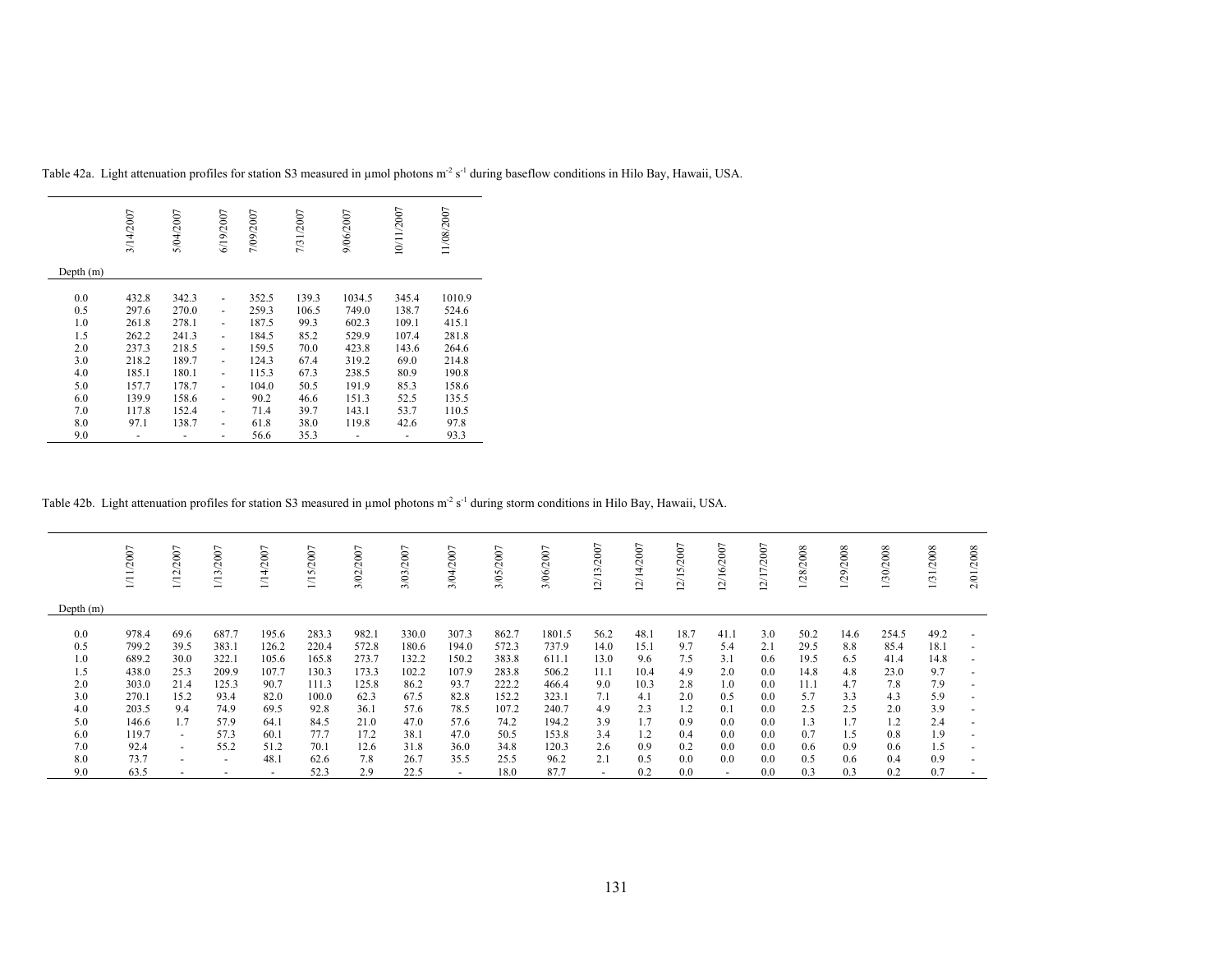|           | 3/14/2007 | 5/04/2007 | 6/19/2007 | 7/09/2007 | 7/31/2007 | 9/06/2007 | 10/11/2007 | 11/08/2007 |
|-----------|-----------|-----------|-----------|-----------|-----------|-----------|------------|------------|
| Depth (m) |           |           |           |           |           |           |            |            |
|           |           |           |           |           |           |           |            |            |
| 0.0       | 81.7      |           |           | 426.3     | 748.5     | 1458.9    | 1823.5     | 905.4      |
| 0.5       | 59.7      |           | ۰         | 371.4     | 502.1     | 1085.6    | 932.3      | 782.4      |
| 1.0       | 52.8      |           | -         | 306.9     | 444.1     | 850.2     | 867.6      | 640.8      |
| 1.5       | 40.4      |           |           | 253.2     | 443.1     | 614.7     | 495.3      | 502.1      |
| 2.0       | 36.2      |           |           | 235.9     | 400.0     | 536.3     | 391.6      | 414.7      |
| 3.0       | 31.1      |           |           | 131.0     | 224.6     | 154.9     | 184.3      | 414.0      |
| 4.0       | 23.6      |           |           | 44.5      |           |           |            |            |
| 5.0       | ٠         |           |           |           |           |           |            |            |
| 6.0       | -         |           |           |           |           |           |            |            |
| 7.0       |           |           |           |           |           |           |            |            |
| 8.0       |           |           |           |           |           |           |            |            |
| 9.0       |           |           |           |           |           |           |            |            |

Table 43a. Light attenuation profiles for station S5 measured in µmol photons m<sup>2</sup> s<sup>-1</sup> during baseflow conditions in Hilo Bay, Hawaii, USA.

# Table 43b. Light attenuation profiles for station S5 measured in µmol photons m<sup>-2</sup> s<sup>-1</sup> during storm conditions in Hilo Bay, Hawaii, USA.

|             | /2007                    | 1/12/2007      | 2007<br>$\approx$<br>$\overline{\phantom{0}}$ | 2007<br>チ<br>$\overline{\phantom{0}}$ | 2007<br>n<br>Ξ           | 2007<br>3/02             | 2007<br>3/03/            | 3/04/2007 | 3/05/2007 | 2007<br>3/06 | 2/13/2007                | 2/14/2007<br>- | 2007<br>2/15 | 6/2007<br>₹<br>$\sim$<br>$\overline{\phantom{0}}$ | 12/17/2007               | 1/28/2008 | 1/29/2008 | 2008<br>$\approx$ | 1/31/2008 | 2/01/2008 |
|-------------|--------------------------|----------------|-----------------------------------------------|---------------------------------------|--------------------------|--------------------------|--------------------------|-----------|-----------|--------------|--------------------------|----------------|--------------|---------------------------------------------------|--------------------------|-----------|-----------|-------------------|-----------|-----------|
| Depth $(m)$ |                          |                |                                               |                                       |                          |                          |                          |           |           |              |                          |                |              |                                                   |                          |           |           |                   |           |           |
| 0.0         | 601.3                    | 220.0          | 432.9                                         | 1073.5                                | 1089.7                   | 228.4                    | 875.1                    | 245.9     | 2.2       | 1913.9       | 435.6                    | 402.7          | 324.2        | 182.5                                             | $\sim$                   | 282.5     | 41.0      | 619.0             | 101.5     | 187.9     |
| 0.5         | 276.4                    | 56.5           | 261.8                                         | 916.4                                 | 301.6                    | 61.3                     | 513.6                    | 175.2     | 1.2       | 1056.6       | 302.2                    | 171.2          | 146.4        | 60.3                                              | $\sim$                   | 69.2      | 29.2      | 175.9             | 26.4      | 51.3      |
| 1.0         | 187.9                    | 38.1           | 175.5                                         | 634.5                                 | 201.6                    | 43.8                     | 414.7                    | 95.8      | 1.1       | 622.5        | 205.0                    | 99.8           | 98.9         | 26.4                                              | $\overline{\phantom{a}}$ | 19.7      | 20.8      | 82.7              | 13.4      | 32.7      |
| 1.5         | 135.7                    | 26.1           | 158.7                                         | 539.5                                 | 153.6                    | 27.3                     | 319.1                    | 80.4      | 0.6       | 502.2        | 152.6                    | 99.9           | 86.1         | 18.0                                              | $\sim$                   | 10.4      | 13.1      | 36.0              | 11.4      | 31.0      |
| 2.0         | 111.8                    | 22.1           | 144.                                          | 281.0                                 | 110.8                    | 18.5                     | 213.4                    | 77.6      | 0.5       | 374.7        | 134.0                    | 99.7           | 63.6         | 12.5                                              | $\overline{\phantom{0}}$ | 6.4       | 6.9       | 25.0              | 9.8       | 21.1      |
| 3.0         | 70.6                     | 13.3           | 43.3                                          | 208.0                                 | 80.8                     | 12.4                     | 153.4                    | 28.9      | 0.3       | 217.9        | 87.8                     | 76.0           | 28.6         | 6.6                                               | $\overline{\phantom{0}}$ | .6        | 2.2       | 9.4               | 5.7       | 12.1      |
| 4.0         | 13.4                     | 4.2            | 3.6                                           | 13.8                                  | 39.7                     | 4.2                      | 79.6                     | 9.4       | 0.1       | 110.9        | 31.2                     | 47.0           | 0.6          | 0.0                                               | $\overline{\phantom{a}}$ |           | 1.0       | 2.8               | $\sim$    | 4.2       |
| 5.0         | $\overline{a}$           | $\overline{a}$ | $\overline{\phantom{0}}$                      | $\overline{\phantom{a}}$              | $\overline{\phantom{a}}$ | $\overline{\phantom{a}}$ | $\overline{\phantom{a}}$ |           |           |              | $\overline{\phantom{a}}$ | 4.8            |              |                                                   |                          |           |           |                   |           |           |
| 6.0         | $\overline{\phantom{0}}$ |                |                                               |                                       |                          |                          |                          |           |           |              |                          |                |              |                                                   |                          |           |           |                   |           |           |
| 7.0         | $\overline{\phantom{0}}$ |                |                                               |                                       |                          |                          |                          |           |           |              |                          |                |              |                                                   |                          |           |           |                   |           |           |
| 8.0         | $\overline{\phantom{0}}$ |                |                                               |                                       |                          |                          |                          |           |           |              |                          |                |              |                                                   |                          |           |           |                   |           |           |
| 9.0         | $\overline{\phantom{0}}$ |                |                                               |                                       |                          |                          |                          |           |           |              |                          |                |              |                                                   |                          |           |           |                   |           |           |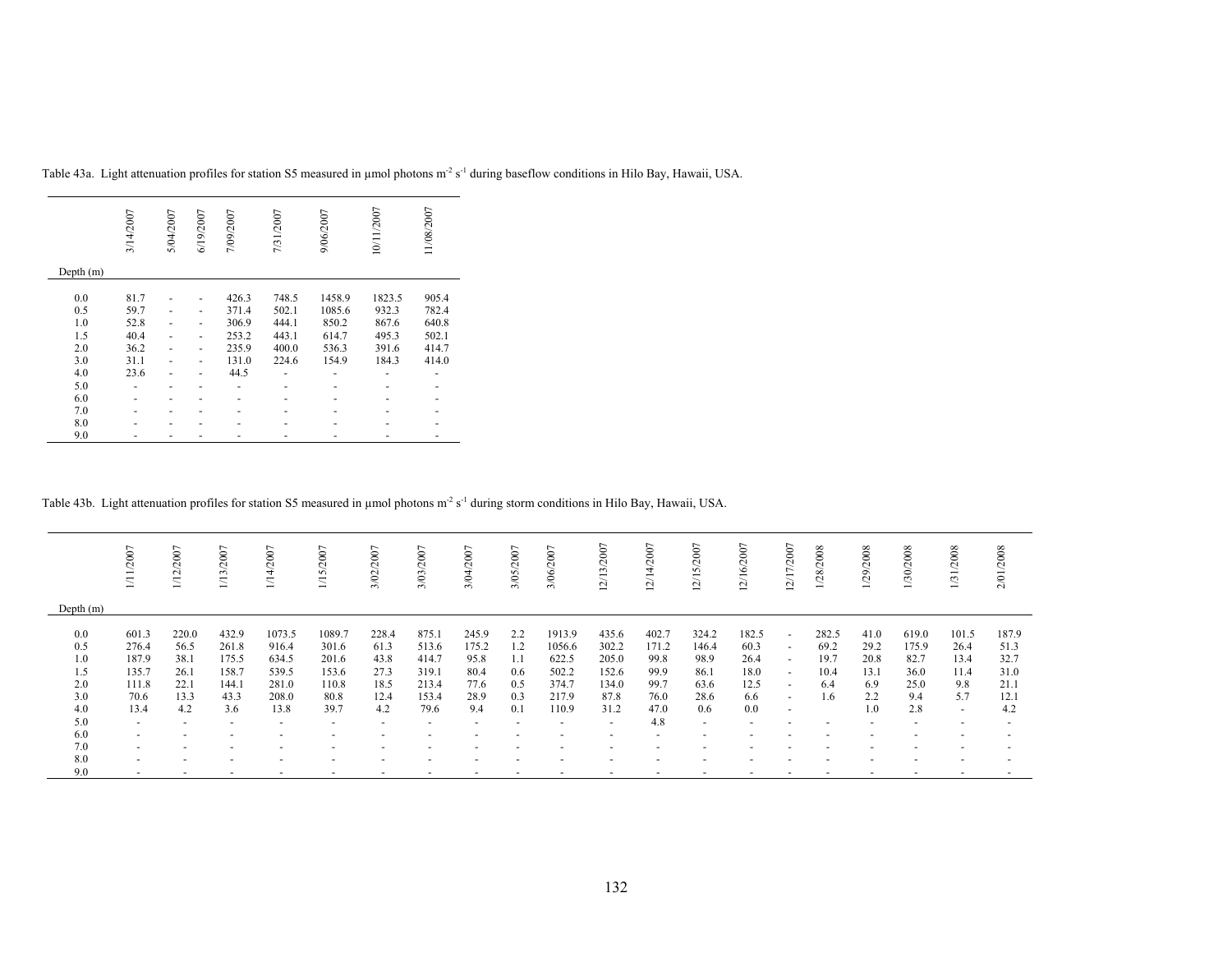|           | 3/14/2007 | 5/04/2007 | 6/19/2007                | 7/09/2007 | 7/31/2007 | 9/06/2007 | 10/11/2007 | 11/08/2007 |
|-----------|-----------|-----------|--------------------------|-----------|-----------|-----------|------------|------------|
| Depth (m) |           |           |                          |           |           |           |            |            |
| 0.0       | 48.5      | 847.8     |                          | 924.0     | 370.5     | 796.2     | 1591.0     | 330.9      |
| 0.5       | 35.1      | 692.1     | ٠                        | 627.6     | 221.4     | 795.6     | 1104.2     | 320.4      |
| 1.0       | 33.9      | 553.9     |                          | 406.5     | 171.0     | 709.9     | 936.3      | 221.8      |
| 1.5       | 29.2      | 462.4     |                          | 395.9     | 142.8     | 569.6     | 780.3      | 196.9      |
| 2.0       | 28.3      | 424.6     | ٠                        | 333.7     | 121.6     | 531.3     | 640.8      | 183.6      |
| 3.0       | 24.3      | 347.2     | $\overline{\phantom{a}}$ | 268.0     | 88.9      | 417.7     | 446.0      | 171.9      |
| 4.0       | 21.5      | 264.1     |                          | 231.9     | 82.2      | 338.8     | 401.1      | 163.8      |
| 5.0       | 19.0      | 217.0     | ٠                        | 194.4     | 70.6      | 270.6     | 335.7      | 131.2      |
| 6.0       | 16.4      | 205.0     | ٠                        | 189.9     | 57.1      | 219.5     | 251.9      | 122.8      |
| 7.0       | 14.7      | 120.4     |                          | 147.5     | 43.5      | 175.2     | 189.5      | 110.5      |
| 8.0       | 12.2      |           |                          | 136.1     | 33.6      | 129.1     | 98.8       | 86.8       |
| 9.0       |           |           | -                        | 103.9     | 24.9      |           |            | 61.6       |

Table 44a. Light attenuation profiles for station S6 measured in µmol photons m<sup>2</sup> s<sup>-1</sup> during baseflow conditions in Hilo Bay, Hawaii, USA.

# Table 44b. Light attenuation profiles for station S6 measured in µmol photons m<sup>-2</sup> s<sup>-1</sup> during storm conditions in Hilo Bay, Hawaii, USA.

|             | /2007 | 2007<br>2)<br>12 | 2007<br>$\sim$ | /2007<br>4<br>Ξ | /15/2007 | 2007<br>3/02 | $/2007$<br>3/03 | 2007<br>3/04             | /2007<br>3/05 | 3/06/2007 | $\overline{ }$<br>/13/200<br>J, | 2007<br>N | /15/2007<br>⊴ | 7002<br>$\frac{6}{2}$<br>Ξ, | '/2007<br>ZГ)<br>⊴ | 28/2008 | 1/29/2008 | 1/30/2008 | /2008<br>$\overline{5}$ | 2/01/2008 |
|-------------|-------|------------------|----------------|-----------------|----------|--------------|-----------------|--------------------------|---------------|-----------|---------------------------------|-----------|---------------|-----------------------------|--------------------|---------|-----------|-----------|-------------------------|-----------|
| Depth $(m)$ |       |                  |                |                 |          |              |                 |                          |               |           |                                 |           |               |                             |                    |         |           |           |                         |           |
| 0.0         | 387.8 | 299.1            | 230.6          | 1170.0          | 676.7    | 1251.6       | 474.8           | 1236.6                   | 171.0         | 1484.8    | 104.0                           | 162.1     | 68.8          | 202.7                       | 31.2               | 122.7   | 61.5      | 556.9     | 542.8                   | 67.4      |
| 0.5         | 315.6 | 229.5            | 164.5          | 1004.9          | 454.4    | 698.6        | 322.9           | 848.3                    | 108.4         | 1179.5    | 65.7                            | 83.0      | 34.3          | 64.7                        | 10.1               | 34.1    | 31.6      | 131.4     | 309.1                   | 51.9      |
| 1.0         | 226.3 | 164.4            | 165.8          | 832.4           | 412.7    | 458.4        | 248.8           | 703.1                    | 60.3          | 769.2     | 47.4                            | 61.5      | 22.3          | 31.1                        | 6.5                | 17.2    | 19.2      | 63.9      | 210.7                   | 29.0      |
| 1.5         | 164.2 | 143.6            | 152.8          | 713.0           | 331.0    | 322.2        | 205.5           | 526.5                    | 49.8          | 617.6     | 45.6                            | 42.9      | 21.6          | 18.2                        | 4.6                | 9.2     | 14.7      | 38.2      | 128.8                   | 21.4      |
| 2.0         | 129.8 | 14.4             | 148.1          | 542.0           | 265.9    | 319.1        | 133.0           | 354.4                    | 40.4          | 387.8     | 42.8                            | 84.5      | 24.7          | 9.7                         | 3.3                | 6.0     | 11.7      | 26.5      | 93.8                    | 16.6      |
| 3.0         | 103.3 | 86.7             | 146.6          | 391.8           | 209.1    | 103.8        | 87.7            | 215.8                    | 30.4          | 243.3     | 30.1                            | 58.7      | 23.9          | 7.3                         | 1.8                | 3.0     | 7.2       | 14.3      | 56.2                    | 8.2       |
| 4.0         | 60.6  | 65.8             | 145.3          | 368.4           | 166.4    | 67.7         | 61.5            | 195.5                    | 21.3          | 130.9     | 21.7                            | 41.3      | 21.6          | 6.2                         | 0.8                | 1.6     | 4.3       | 7.0       | 31.4                    | 1.5       |
| 5.0         | 68.7  | 57.3             | 130.4          | 362.1           | 114.6    | 52.3         | 39.9            | 161.3                    | 15.7          | 79.6      | 16.4                            | 31.8      | 11.4          | 5.6                         | 0.1                | 0.7     | 2.6       | 3.9       | 21.5                    | 1.1       |
| 6.0         | 54.3  | 52.8             | 109.7          | 341.6           | 54.6     | 21.7         | 26.7            | 119.9                    | 12.1          | 61.2      | 13.1                            | 25.7      | 7.9           | 4.2                         | 0.0                | 0.4     | 1.0       | 1.7       | 13.9                    | 0.0       |
| 7.0         | 45.8  | 40.6             | 103.4          | 239.0           | 30.4     | 13.1         | 13.3            | 95.4                     | 9.2           | 47.5      | 10.6                            | 18.3      | 6.7           | 3.2                         | 0.0                | 0.3     | 0.6       | 0.6       | 7.1                     | 0.0       |
| 8.0         | 30.9  | 21.3             | ٠              | 150.8           | 15.2     | 6.6          | 7.8             | 77.6                     | 6.4           | 35.4      | 8.3                             | 14.8      | 5.4           | 2.5                         | 0.0                | 0.1     | 0.2       | 0.2       | 3.3                     | 0.0       |
| 9.0         | 22.3  |                  |                | 98.6            | 5.1      | 2.3          | 4.0             | $\overline{\phantom{0}}$ | 4.8           | 29.6      | 5.6                             | 13.1      | 4.0           |                             | 0.0                | 0.0     | 0.0       | 0.1       | 2.3                     |           |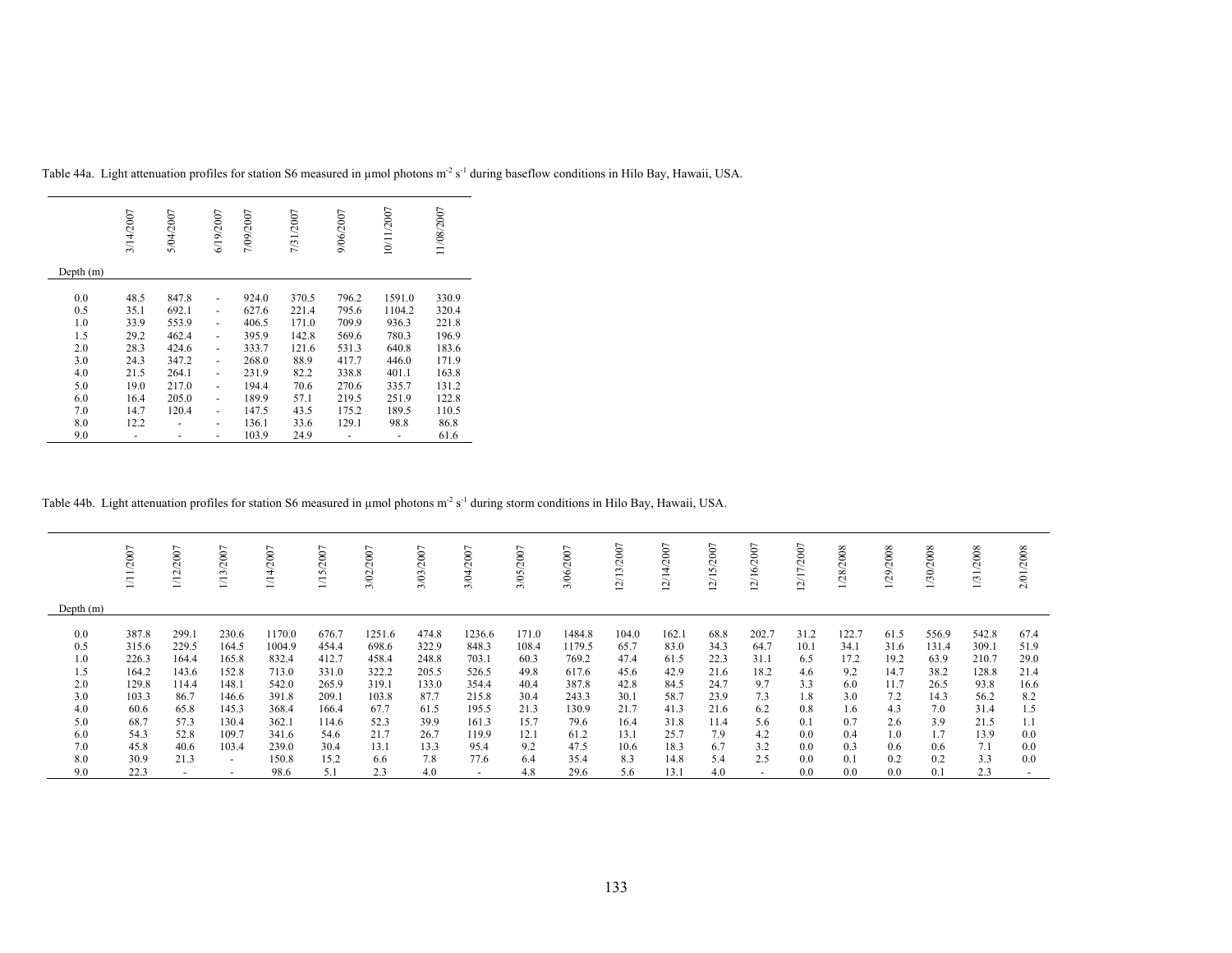|             | 3/14/2007 | 5/04/2007 | 6/19/2007 | 7/09/2007 | 7/31/2007 | 9/06/2007 | 10/11/2007 | 11/08/2007 |
|-------------|-----------|-----------|-----------|-----------|-----------|-----------|------------|------------|
| Depth $(m)$ |           |           |           |           |           |           |            |            |
| 0.0         | 94.6      | 608.1     | 328.5     | 90.5      | 702.4     | 727.2     | 105.8      | 528.5      |
| 0.5         | 74.9      | 442.0     | 206.8     | 75.8      | 524.4     | 509.1     | 78.3       | 306.9      |
| 1.0         | 41.6      | 381.1     | 227.6     | 70.4      | 400.5     | 522.5     | 75.5       | 189.8      |
| 1.5         | 64.5      | 379.6     | 187.1     | 63.1      | 292.0     | 437.2     | 79.6       | 98.9       |
| 2.0         | 61.2      | 408.0     | 195.1     | 65.7      | 249.6     | 529.9     | 76.6       | 92.3       |
| 3.0         | 57.2      | 360.8     | 132.6     | 59.6      | 223.2     | 405.7     | 71.4       | 260.0      |
| 4.0         | 56.4      | 340.9     | 147.4     | 59.4      | 198.0     | 353.1     | 69.4       | 297.8      |
| 5.0         | 50.9      | 365.7     | 131.1     | 54.9      | 204.1     | 347.2     | 67.4       | 211.4      |
| 6.0         | 48.6      | 286.3     | 112.6     | 52.8      | 195.6     | 326.5     | 64.9       | 191.0      |
| 7.0         | 44.1      | 271.8     | 101.6     | 50.3      | 184.5     | 283.2     | 67.8       | 182.6      |
| 8.0         | 42.3      | 301.8     | 96.1      | 43.7      | 164.0     | 269.9     | 73.1       | 153.9      |
| 9.0         |           |           | 86.8      | 43.6      | 144.1     |           |            | 139.0      |

Table 45a. Light attenuation profiles for station C1 measured in µmol photons m<sup>2</sup> s<sup>-1</sup> during baseflow conditions in Hilo Bay, Hawaii, USA.

### Table 45b. Light attenuation profiles for station C1 measured in µmol photons m<sup>2</sup> s<sup>-1</sup> during storm conditions in Hilo Bay, Hawaii, USA.

|             | 1/11/2007 | 1/12/2007                | 1/13/2007                | 4/2007<br>Ŕ              | 1/15/2007 | /2007<br>$\otimes$<br>ಗ | 3/03/2007 | 3/04/2007 | 3/05/2007 | 3/06/2007 | 12/13/2007               | 12/14/2007 | 12/15/2007 | 12/16/2007 | 12/17/2007 | 1/28/2008 | 1/29/2008                | 1/30/2008                | 1/31/2008 | 2/01/2008                |
|-------------|-----------|--------------------------|--------------------------|--------------------------|-----------|-------------------------|-----------|-----------|-----------|-----------|--------------------------|------------|------------|------------|------------|-----------|--------------------------|--------------------------|-----------|--------------------------|
| Depth $(m)$ |           |                          |                          |                          |           |                         |           |           |           |           |                          |            |            |            |            |           |                          |                          |           |                          |
| 0.0         | 741.9     | ٠                        | 191.3                    | 259.0                    | 296.8     | 868.7                   | 325.0     | 257.5     | 669.8     | 467.8     |                          |            |            |            |            |           |                          |                          | 31.1      | $\overline{\phantom{a}}$ |
| 0.5         | 608.6     | $\sim$                   | 143.9                    | 223.3                    | 210.9     | 606.1                   | 231.1     | 209.9     | 421.2     | 335.8     |                          |            |            |            |            |           | $\overline{\phantom{0}}$ | $\overline{a}$           | 21.6      | $\overline{\phantom{a}}$ |
| 1.0         | 514.1     | $\overline{\phantom{0}}$ | 102.1                    | 218.5                    | 205.8     | 618.5                   | 172.4     | 148.3     | 302.7     | 493.5     |                          |            |            |            |            |           |                          | $\overline{\phantom{a}}$ | 20.4      | $\overline{\phantom{a}}$ |
| 1.5         | 510.3     | $\overline{\phantom{0}}$ | 78.4                     | 188.9                    | 167.7     | 581.2                   | 157.2     | 133.5     | 205.5     | 440.3     | $\overline{\phantom{0}}$ |            |            |            |            |           | $\overline{\phantom{0}}$ | $\overline{\phantom{a}}$ | 18.4      | $\overline{\phantom{a}}$ |
| 2.0         | 462.6     | $\sim$                   | 74.9                     | 162.0                    | 160.8     | 417.7                   | 151.2     | 131.2     | 240.6     | 409.8     | $\overline{\phantom{0}}$ |            |            |            |            |           | $\overline{\phantom{0}}$ | $\overline{a}$           | 16.6      | $\blacksquare$           |
| 3.0         | 404.5     | $\overline{\phantom{0}}$ | 71.0                     | 139.5                    | 151.5     | 349.9                   | 131.2     | 116.6     | 193.4     | 416.2     |                          |            |            |            |            |           | $\overline{\phantom{0}}$ | $\overline{\phantom{a}}$ | 12.5      | $\overline{\phantom{a}}$ |
| 4.0         | 418.7     | $\sim$                   | 69.4                     | 151.4                    | 141.1     | 276.8                   | 128.8     | 105.7     | 190.9     | 308.5     | $\overline{\phantom{0}}$ |            |            |            |            |           | $\overline{\phantom{a}}$ | $\overline{\phantom{a}}$ | 7.2       | $\overline{\phantom{a}}$ |
| 5.0         | 323.9     | ٠                        | 69.4                     | 152.6                    | 130.0     | 219.5                   | 111.2     | 92.5      | 168.5     | 207.3     |                          |            |            |            |            |           |                          | $\overline{\phantom{a}}$ | 6.9       | $\overline{\phantom{a}}$ |
| 6.0         | 289.6     | $\sim$                   | 62.9                     | 128.1                    | 106.0     | 170.0                   | 97.2      | 83.2      | 111.1     | 274.4     |                          |            |            |            |            |           | $\overline{\phantom{0}}$ |                          | 5.9       | ٠                        |
| 7.0         | 245.1     | ٠                        | 58.2                     | 102.3                    | 109.3     | 131.0                   | 98.1      | 79.9      | 123.6     | 256.1     | $\overline{\phantom{0}}$ |            |            |            |            |           |                          | $\overline{a}$           | 4.4       | $\overline{\phantom{a}}$ |
| 8.0         | 210.4     | ٠                        | $\overline{\phantom{a}}$ | 101.3                    | 93.8      | 95.2                    | 87.6      | 73.1      | 102.5     | 253.9     |                          |            |            |            |            |           |                          |                          | 3.8       | $\overline{\phantom{a}}$ |
| 9.0         | 202.9     |                          |                          | $\overline{\phantom{a}}$ | 88.4      | 80.6                    | 86.8      | $\sim$    | 81.7      | 229.1     |                          |            |            |            |            |           |                          |                          | 2.9       | ٠                        |